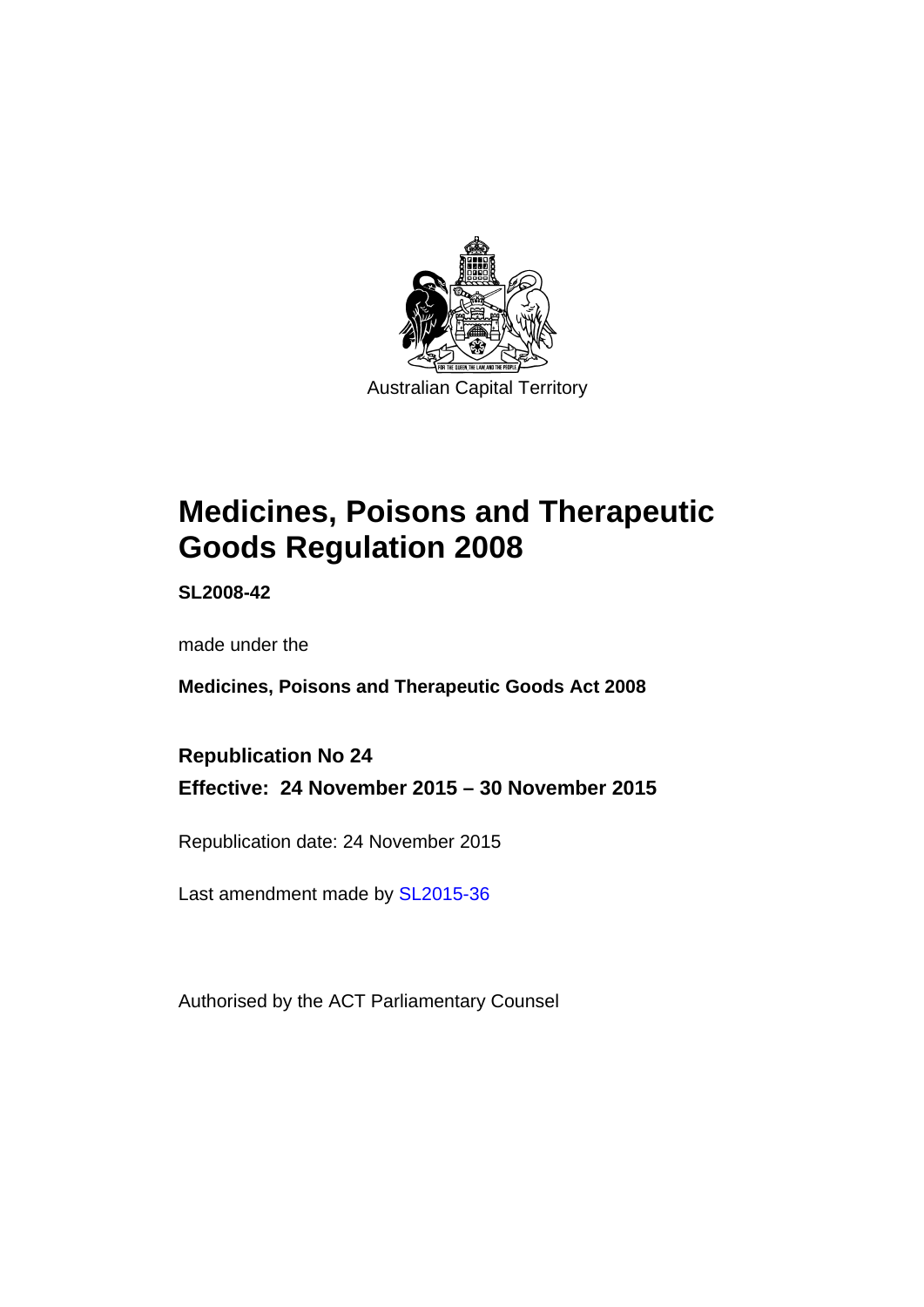### **About this republication**

#### **The republished law**

This is a republication of the *Medicines, Poisons and Therapeutic Goods Regulation 2008*, made under the *Medicines, Poisons and Therapeutic Goods Act 2008* (including any amendment made under the *[Legislation Act 2001](http://www.legislation.act.gov.au/a/2001-14)*, part 11.3 (Editorial changes)) as in force on 24 November 2015*.* It also includes any commencement, amendment, repeal or expiry affecting this republished law to 24 November 2015.

The legislation history and amendment history of the republished law are set out in endnotes 3 and 4.

#### **Kinds of republications**

The Parliamentary Counsel's Office prepares 2 kinds of republications of ACT laws (see the ACT legislation register at [www.legislation.act.gov.au](http://www.legislation.act.gov.au/)):

- authorised republications to which the *[Legislation Act 2001](http://www.legislation.act.gov.au/a/2001-14)* applies
- unauthorised republications.

The status of this republication appears on the bottom of each page.

#### **Editorial changes**

The *[Legislation Act 2001](http://www.legislation.act.gov.au/a/2001-14)*, part 11.3 authorises the Parliamentary Counsel to make editorial amendments and other changes of a formal nature when preparing a law for republication. Editorial changes do not change the effect of the law, but have effect as if they had been made by an Act commencing on the republication date (see *[Legislation Act 2001](http://www.legislation.act.gov.au/a/2001-14)*, s 115 and s 117). The changes are made if the Parliamentary Counsel considers they are desirable to bring the law into line, or more closely into line, with current legislative drafting practice.

This republication does not include amendments made under part 11.3 (see endnote 1).

#### **Uncommenced provisions and amendments**

If a provision of the republished law has not commenced, the symbol  $\mathbf{U}$  appears immediately before the provision heading. Any uncommenced amendments that affect this republished law are accessible on the ACT legislation register [\(www.legislation.act.gov.au\)](http://www.legislation.act.gov.au/). For more information, see the home page for this law on the register.

#### **Modifications**

If a provision of the republished law is affected by a current modification, the symbol  $\mathbf{M}$ appears immediately before the provision heading. The text of the modifying provision appears in the endnotes. For the legal status of modifications, see the *[Legislation Act 2001](http://www.legislation.act.gov.au/a/2001-14)*, section 95.

#### **Penalties**

At the republication date, the value of a penalty unit for an offence against this law is \$150 for an individual and \$750 for a corporation (see *[Legislation Act 2001](http://www.legislation.act.gov.au/a/2001-14)*, s 133).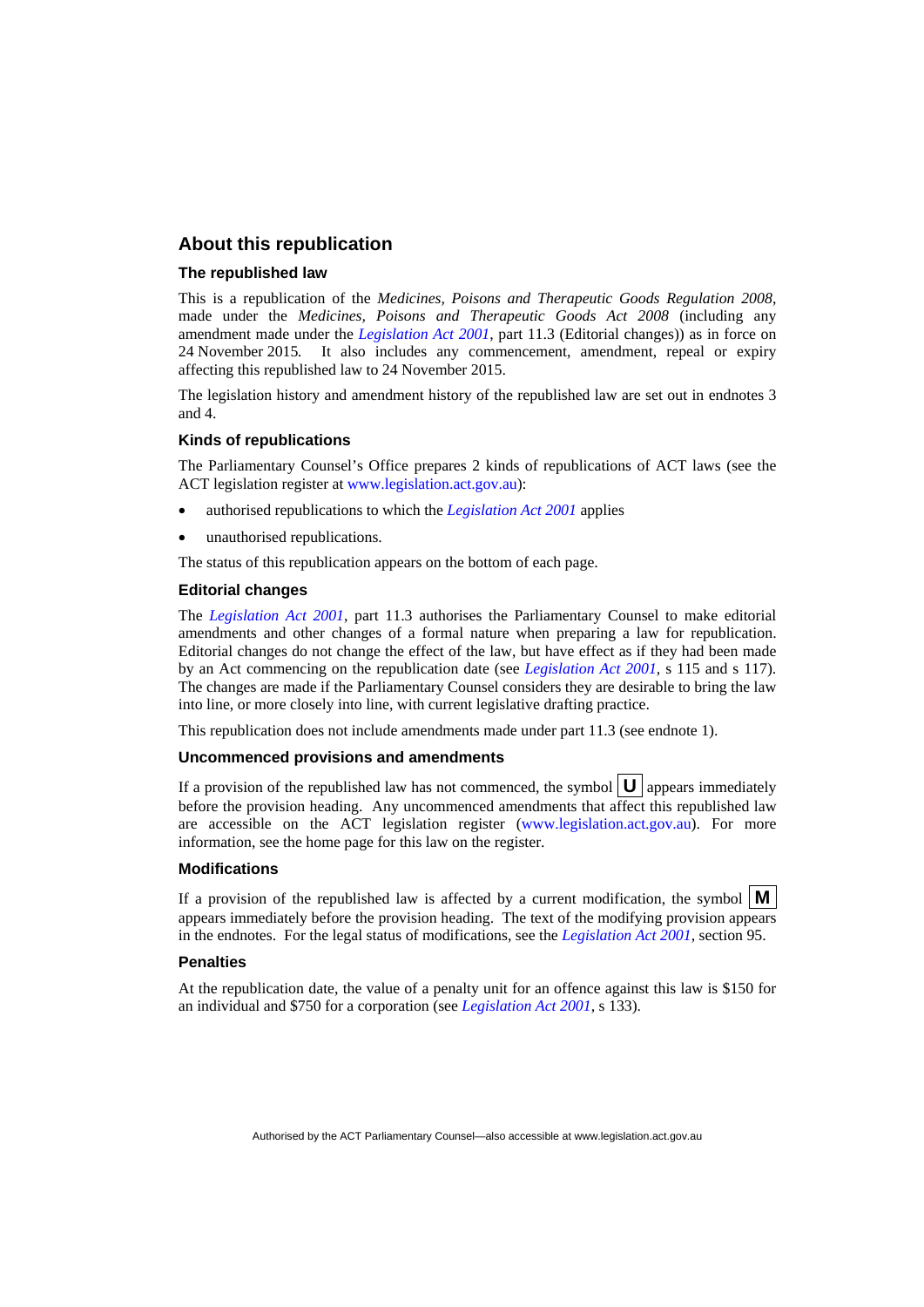

# **Medicines, Poisons and Therapeutic Goods Regulation 2008**

made under the

**Medicines, Poisons and Therapeutic Goods Act 2008** 

# **Contents**

Page

# **Chapter 1 [Preliminary](#page-25-0)**

|   | Name of regulation                                                           |   |
|---|------------------------------------------------------------------------------|---|
| 3 | Dictionary                                                                   |   |
| 4 | <b>Notes</b>                                                                 | 2 |
| 5 | Offences against regulation-application of Criminal Code etc                 |   |
| 6 | Overview of things to which medicines and poisons standard does not<br>apply |   |

| R24      | Medicines, Poisons and Therapeutic Goods Regulation | contents 1 |
|----------|-----------------------------------------------------|------------|
| 24/11/15 | 2008                                                |            |
|          | Effective: 24/11/15-30/11/15                        |            |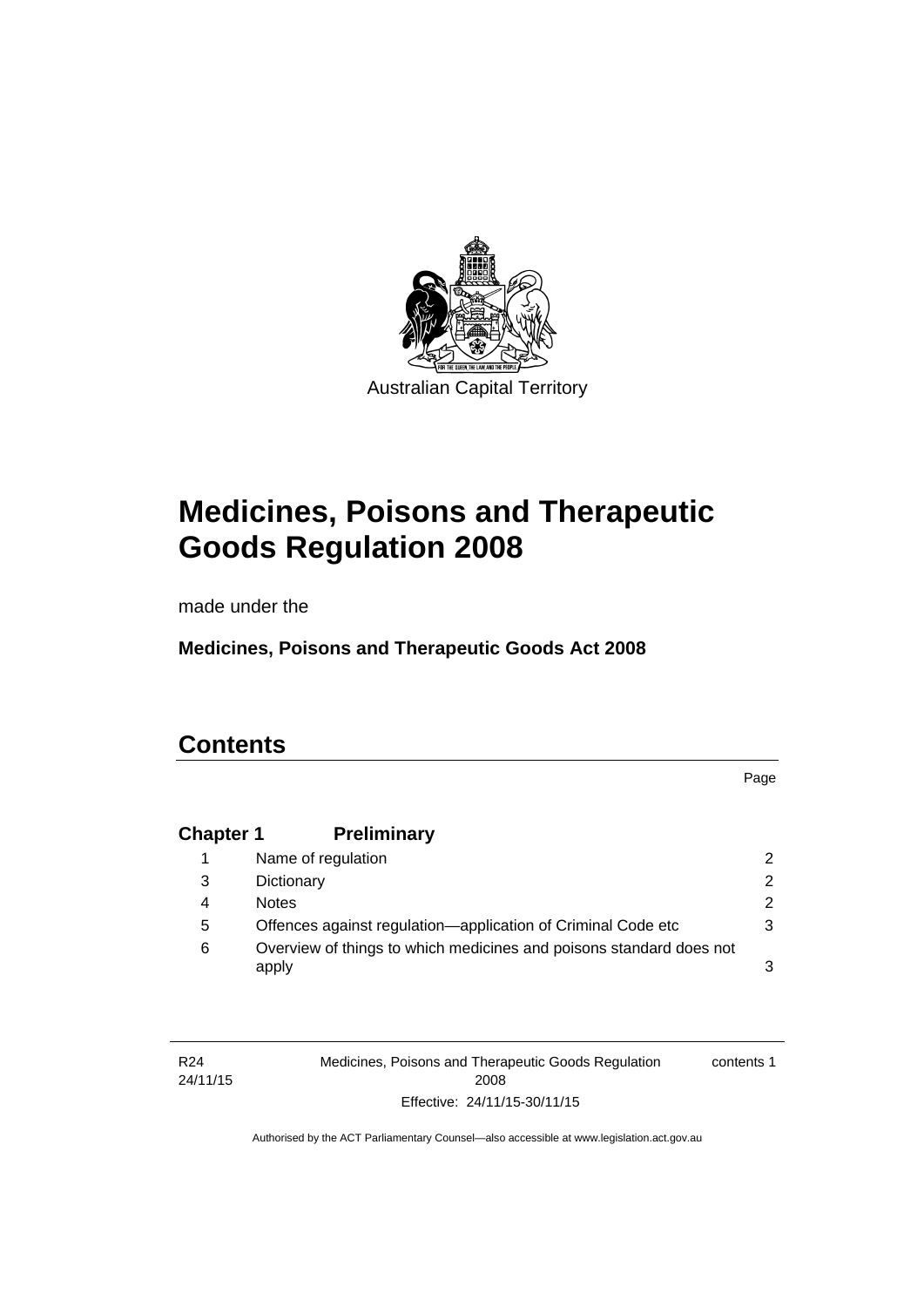### **Contents**

| <b>Chapter 2</b> | Medicines-authorisations generally                                                                    | Page                        |
|------------------|-------------------------------------------------------------------------------------------------------|-----------------------------|
| <b>Part 2.1</b>  | <b>Overview of medicines authorisations</b>                                                           |                             |
| 10               | General overview of authorisations for medicines                                                      | 5                           |
| 11               | Overview of medicines authorisations under this regulation                                            | 6                           |
| 12               | General overview of authorisation conditions for medicines                                            | 8                           |
| <b>Part 2.2</b>  | <b>Relationship with registration laws</b>                                                            |                             |
| 20               | Medicines authorisations subject to Health Practitioner Regulation<br>National Law (ACT) restrictions | 10                          |
| 21               | Medicines authorisations subject to Health Professionals Act<br>restrictions                          | 11                          |
| <b>Chapter 3</b> | <b>Medicines-supply authorities</b>                                                                   |                             |
| <b>Part 3.1</b>  | <b>Prescribing medicines</b>                                                                          |                             |
| Division 3.1.1   | Authorisation to prescribe medicines                                                                  |                             |
| 30               | Authorisation under sch 1 to prescribe medicines—Act, s 40 (1) (b), (2)<br>(b) and $(3)$ (b)          | 12                          |
| 31               | Authorisation conditions for prescribing medicines—Act, s 44 (1) (b)<br>and $(2)$ $(b)$               | 13                          |
| 32               | Additional requirements for prescribing controlled medicines for human<br>use                         | 15                          |
| 33               | Additional requirements for designated appendix D medicines<br>prescriptions for human use            | 16                          |
| Division 3.1.2   | <b>Prescriptions</b>                                                                                  |                             |
| 40               | General requirements for written prescriptions                                                        | 16                          |
| 41               | Particulars for prescriptions                                                                         | 17                          |
| <b>Part 3.2</b>  | <b>Requisitioning medicines</b>                                                                       |                             |
| Division 3.2.1   | Authorisation to issue requisitions                                                                   |                             |
| 50               | Authorisation under sch 1 to issue requisitions for medicines-Act, s<br>41 (b)                        | 21                          |
| 51               | Authorisation conditions for issuing requisitions for medicines-Act,<br>s 44 (1) (b) and (2) (b)      | 21                          |
| contents 2       | Medicines, Poisons and Therapeutic Goods Regulation<br>2008                                           | R <sub>24</sub><br>24/11/15 |

Effective: 24/11/15-30/11/15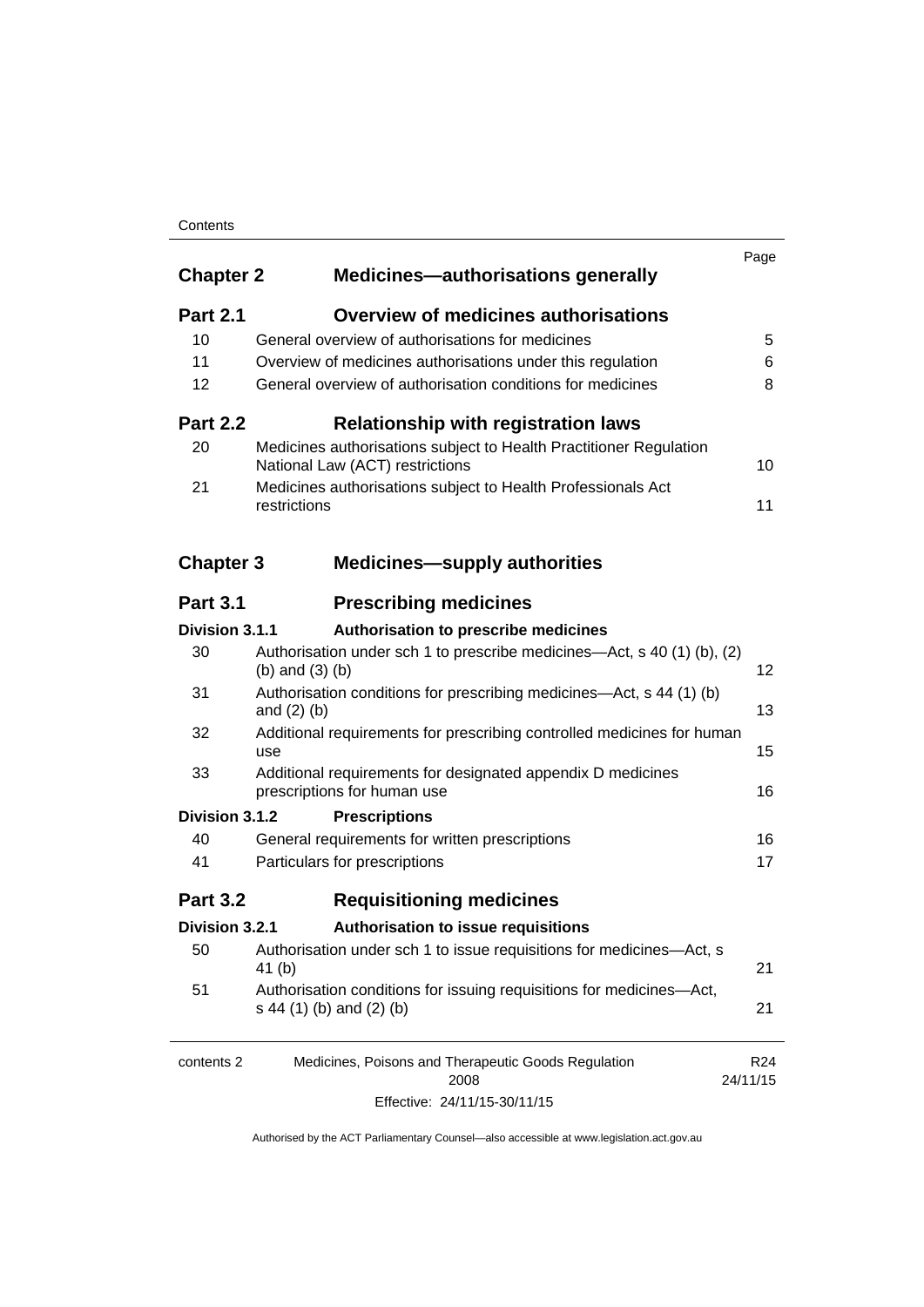|                 |                                 |                                                                                                                                      | Contents   |
|-----------------|---------------------------------|--------------------------------------------------------------------------------------------------------------------------------------|------------|
| Division 3.2.2  |                                 |                                                                                                                                      | Page       |
| 55              |                                 | <b>Requisitions</b><br>General requirements for written requisitions                                                                 | 22         |
| 56              | Particulars for requisitions    |                                                                                                                                      | 22         |
|                 |                                 |                                                                                                                                      |            |
| <b>Part 3.3</b> |                                 | <b>Medicines purchase orders</b>                                                                                                     |            |
| Division 3.3.1  |                                 | Authorisation to issue purchase orders                                                                                               |            |
| 60              | Act, $s$ 38 (1) (b) and (2) (a) | Authorisation under sch 1 to issue purchase orders for medicines-                                                                    | 23         |
| 61              | Act, $s$ 44 (1) (b) and (2) (b) | Authorisation conditions for issuing purchase orders for medicines-                                                                  | 23         |
| Division 3.3.2  |                                 | <b>Purchase orders</b>                                                                                                               |            |
| 62              |                                 | General requirements for medicines purchase orders—Act, s 38 (2) (c)                                                                 | 24         |
| <b>Part 3.4</b> |                                 | <b>Standing orders for medicines</b>                                                                                                 |            |
| Division 3.4.1  |                                 | <b>CHO standing orders</b>                                                                                                           |            |
| 70              |                                 | Authorisation of CHO to issue standing orders for supply of medicines<br>in public health emergencies—Act, s 42 (b)                  | 25         |
| 71              |                                 | Authorisation of CHO to issue standing orders for administration of<br>medicines for public health matters-Act, s 42 (b)             | 25         |
| 72              | public health matters           | Particulars for CHO standing orders for administration of medicines for                                                              | 25         |
| Division 3.4.2  |                                 | <b>Standing orders for institutions</b>                                                                                              |            |
| 75              |                                 | Authorisation of doctors to issue standing orders for administration of<br>medicines at institutions-Act, s 42 (b)                   | 26         |
| 76              | institutions                    | Particulars for standing orders for administration of medicines at                                                                   | 27         |
| Division 3.4.3  |                                 | <b>Standing orders for walk-in centre</b>                                                                                            |            |
| 77              |                                 | Authorisation of CHO to issue standing orders for supply and<br>administration of medicines at walk-in centre-Act, s 42 (b)          | 28         |
| 78              | medicines at walk-in centre     | Particulars for CHO standing orders for supply and administration of                                                                 | 28         |
| <b>Part 3.5</b> |                                 | <b>Medicines supply authorities generally</b>                                                                                        |            |
| 80              |                                 | Cancellation of invalid supply authorities—Act, s 30 (2) (d)                                                                         | 30         |
| 81              |                                 | Information for CHO about controlled medicines supplied on supply<br>authorities-Act, s 31 (1) (b) and (4), def required information | 30         |
| R <sub>24</sub> |                                 | Medicines, Poisons and Therapeutic Goods Regulation                                                                                  | contents 3 |
| 24/11/15        |                                 | 2008                                                                                                                                 |            |
|                 |                                 | Effective: 24/11/15-30/11/15                                                                                                         |            |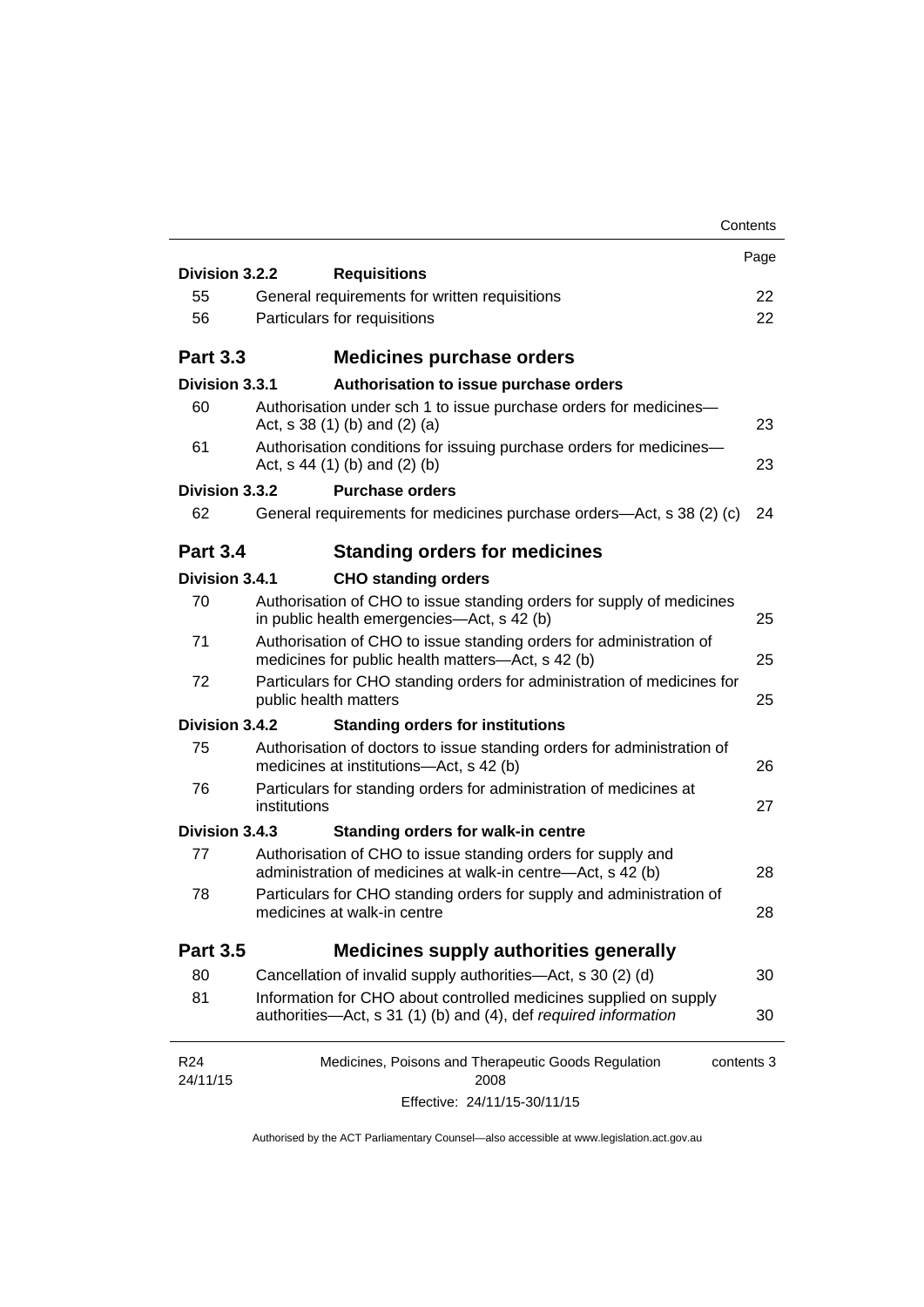#### **Contents**

| <b>Chapter 4</b> | <b>Supplying medicines</b>                                                                              | Page                        |
|------------------|---------------------------------------------------------------------------------------------------------|-----------------------------|
| <b>Part 4.1</b>  | <b>Preliminary</b>                                                                                      |                             |
| 100              | Overview of supply authorisations for medicines                                                         | 32                          |
| <b>Part 4.2</b>  | <b>Medicines—supply authorisations under</b><br>sch 1                                                   |                             |
| Division 4.2.1   | Sch 1 medicines supply authorisations                                                                   |                             |
| 110              | Authorisation under sch 1 to supply medicines-<br>Act, s 26 (1) (b) and (2) (b)                         | 33                          |
| Division 4.2.2   | <b>Dispensing medicines</b>                                                                             |                             |
| 120              | Authorisation conditions for dispensing medicines—Act, s 44 (1) (b)<br>and $(2)$ $(b)$                  | 34                          |
| 121              | How medicines are dispensed                                                                             | 35                          |
| 122              | Noting changes to prescriptions on oral direction of prescriber-Act, s<br>$27(2)$ (b) (ii)              | 37                          |
| 123              | Labelling dispensed medicines—Act, s 60 (1) (c) (i) and (2) (c) (i)                                     | 38                          |
| 124              | Marking dispensed prescriptions                                                                         | 39                          |
| 125              | Recording dispensing of medicines                                                                       | 40                          |
| Division 4.2.3   | <b>Supplying medicines on requisitions</b>                                                              |                             |
| 130              | Authorisation conditions for supplying medicines on requisitions-<br>Act, $s$ 44 (1) (b) and (2) (b)    | 41                          |
| 131              | Supplying medicines on requisitions                                                                     | 42                          |
| 132              | Labelling medicines supplied on requisition-Act, s 60 (1) (c) (i) and<br>$(2)$ (c) (i)                  | 43                          |
| 133              | Marking filled requisitions                                                                             | 43                          |
| 134              | Recording supply of medicines on requisitions                                                           | 44                          |
| Division 4.2.4   | Supplying medicines on purchase orders                                                                  |                             |
| 140              | Authorisation conditions for supplying medicines on purchase orders-<br>Act, $s$ 44 (1) (b) and (2) (b) | 45                          |
| 141              | Supplying medicines on purchase orders                                                                  | 46                          |
| 142              | Recording supply of medicines on purchase orders                                                        | 47                          |
| Division 4.2.5   | Supplying medicines on standing orders                                                                  |                             |
| 150              | Authorisation conditions for supplying medicines on standing orders-<br>Act, $s$ 44 (1) (b) and (2) (b) | 48                          |
| contents 4       | Medicines, Poisons and Therapeutic Goods Regulation<br>2008                                             | R <sub>24</sub><br>24/11/15 |
|                  | Effective: 24/11/15-30/11/15                                                                            |                             |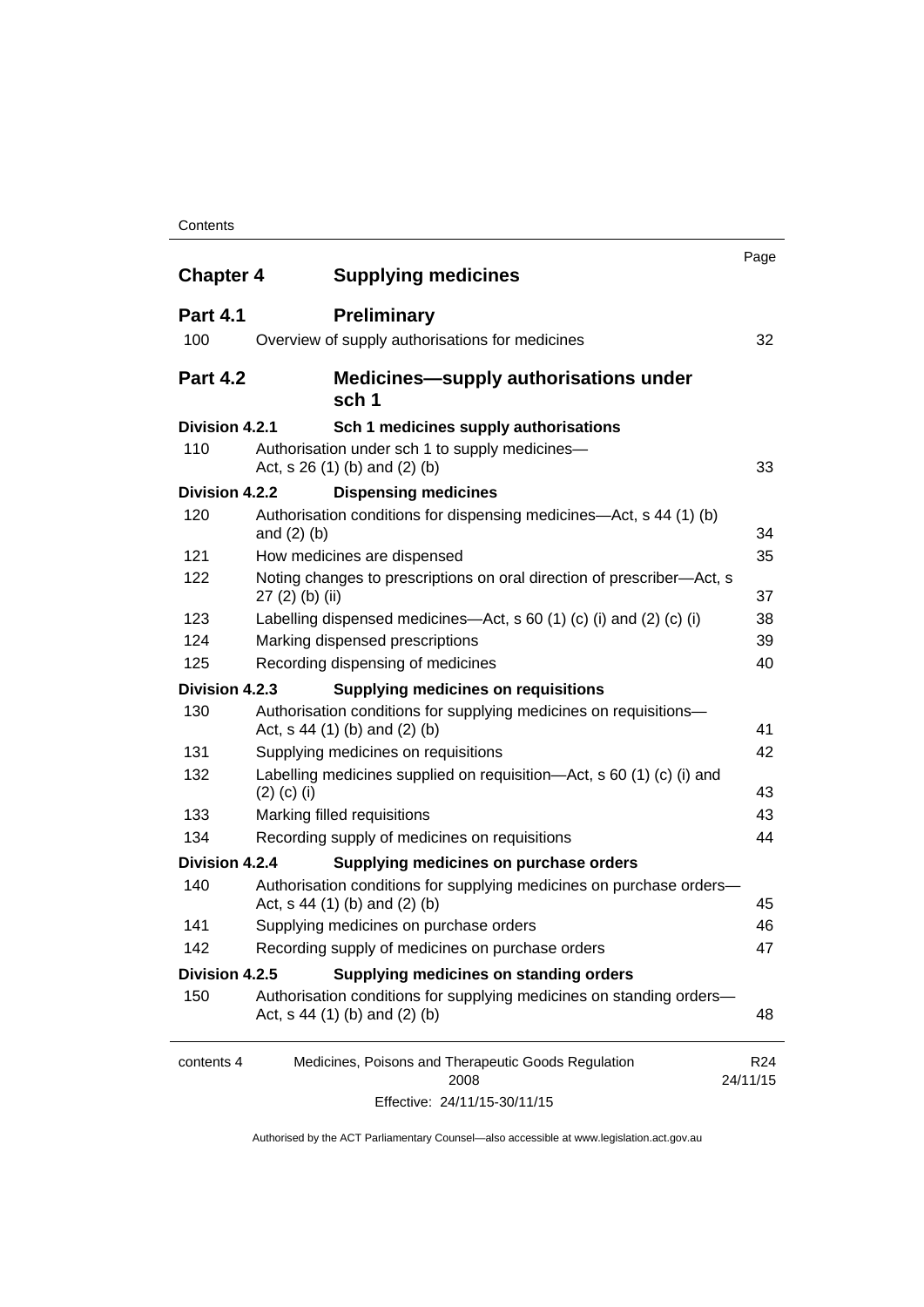| Contents |
|----------|
|----------|

| 151             | Supplying medicines on standing orders                                                                                              | Page<br>49 |
|-----------------|-------------------------------------------------------------------------------------------------------------------------------------|------------|
| 152             | Labelling medicines supplied on standing order-Act, s 60 (1) (c) (i)<br>and $(2)$ $(c)$ $(i)$                                       | 49         |
| 153             | Recording supply of medicines on standing orders                                                                                    | 50         |
| Division 4.2.6  | <b>Supplying medicines during consultations</b>                                                                                     |            |
| 160             | Authorisation conditions for supplying medicines during<br>consultations-Act, s 44 (1) (b) and (2) (b)                              | 51         |
| 161             | Labelling medicines supplied during consultations                                                                                   | 52         |
| 162             | Recording medicines supplied during consultations                                                                                   | 54         |
| 163             | Additional requirements for supplying controlled medicines for human<br>use during consultations                                    | 54         |
| 164             | Information for CHO about controlled medicines supplied during<br>consultations-Act, s 31 (2) (b) and (4), def required information | 55         |
| Division 4.2.7  | Selling pseudoephedrine by retail                                                                                                   |            |
| 170             | Meaning of retail sale-div 4.2.7                                                                                                    | 56         |
| 171             | Authorisation conditions for retail sale of pseudoephedrine-Act, s 44<br>$(1)$ (b) and $(2)$ (b)                                    | 56         |
| 172             | Requirement to tell buyer about pseudoephedrine sales record                                                                        | 57         |
| 173             | Required information for pseudoephedrine sales records                                                                              | 58         |
| 174             | Failure to amend pseudoephedrine sales record                                                                                       | 60         |
| 175             | Pseudoephedrine sales record-decision by CHO                                                                                        | 61         |
| Division 4.2.8  | <b>Supplying pharmacist only medicines</b>                                                                                          |            |
| 180             | Authorisation conditions for supply of pharmacist only medicines-Act,<br>s 44 (1) (b) and (2) (b)                                   | 61         |
| <b>Part 4.3</b> | Authorisation to supply without prescription<br>in emergencies                                                                      |            |
| 250             | Meaning of designated prescription only medicine-pt 4.3                                                                             | 63         |
|                 |                                                                                                                                     |            |
| 251             | Authorisation to supply certain medicines without prescription in<br>emergencies-Act, s 26 (1) (b)                                  | 63         |
| 252             | Authorisation conditions for supplying of certain medicines without<br>prescription in emergencies—Act, s 44 (1) (b) and (2) (b)    | 64         |
| 253             | Labelling medicines supplied without prescription in emergencies-<br>Act, s 60 (1) (c) (i) and (2) (c) (i)                          | 65         |

| R <sub>24</sub> | Medicines, Poisons and Therapeutic Goods Regulation | contents 5 |
|-----------------|-----------------------------------------------------|------------|
| 24/11/15        | 2008                                                |            |
|                 | Effective: 24/11/15-30/11/15                        |            |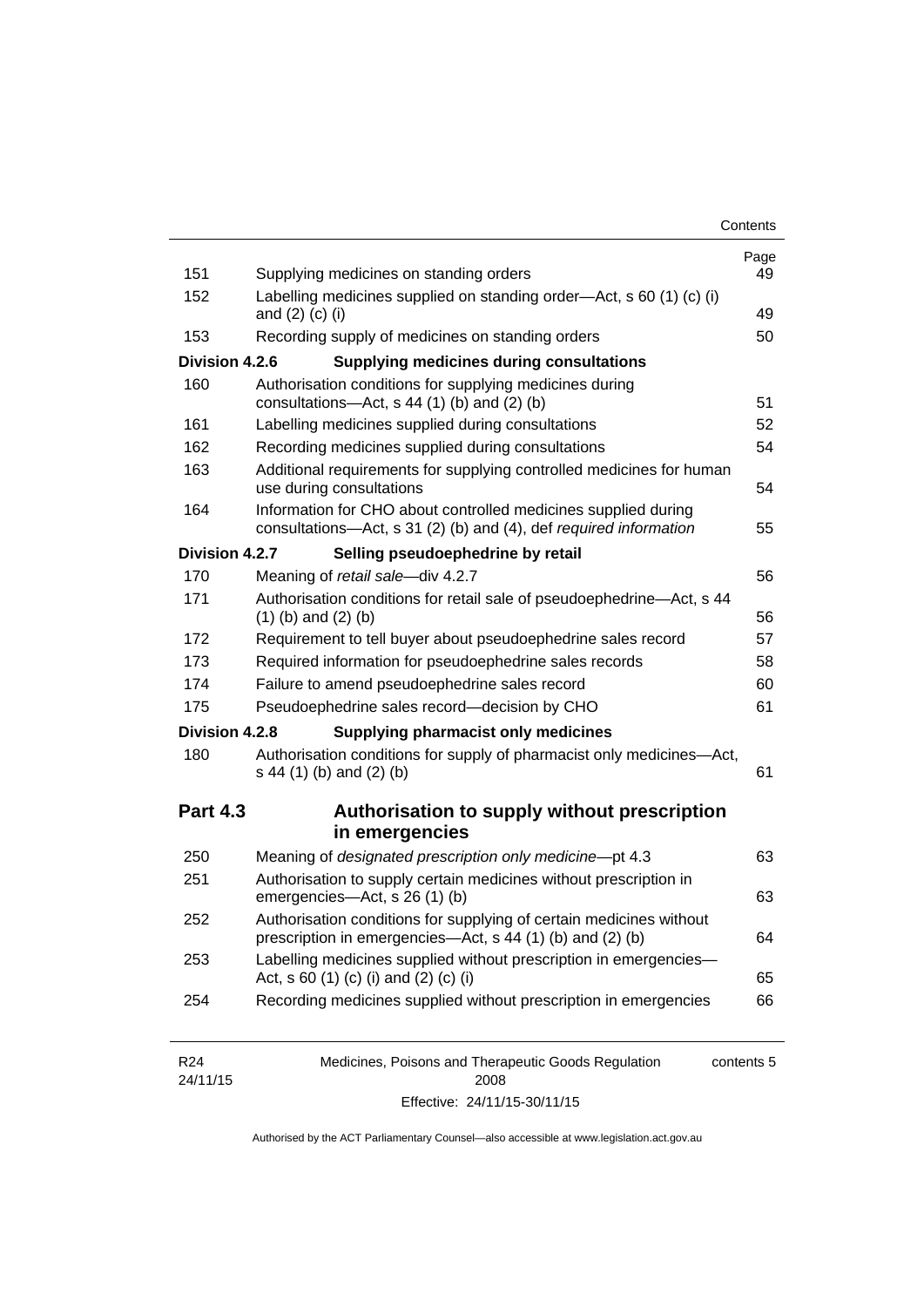| <b>Part 4.3A</b> | <b>Authorisation to supply certain medicines</b><br>without prescription-continued dispensing                                                     | Page |
|------------------|---------------------------------------------------------------------------------------------------------------------------------------------------|------|
| 255              | Authorisation to supply certain medicines without prescription by<br>approved pharmacist—Act, s 185 (1) (g)                                       | 67   |
| 256              | Labelling certain medicines supplied without prescription by approved<br>pharmacist-Act, s 185 (1) (i)                                            | 67   |
| <b>Part 4.4</b>  | Authorisation to supply medicines for<br>disposal                                                                                                 |      |
| 260              | Authorisation to supply medicines to pharmacists for disposal-Act, s<br>26(1)(b)                                                                  | 69   |
| 261              | Authorisation to supply medicines to commercial disposal operators for<br>disposal—Act, s $26(1)(b)$                                              | 69   |
| <b>Part 4.5</b>  | Wholesale supply of medicines under<br>corresponding laws                                                                                         |      |
| 270              | Conditions for wholesalers supplying medicines under corresponding<br>laws-Act, s 20 (4) (c)                                                      | 70   |
| <b>Chapter 5</b> | <b>Administering medicines</b>                                                                                                                    |      |
| <b>Part 5.1</b>  | <b>Authorisations for health-related occupations</b>                                                                                              |      |
| 350              | Authorisation under sch 1 for people in health-related occupations to<br>administer medicines—Act, s 37 (1) (b) and (3) (b)                       | 71   |
| 351              | Authorisation conditions for administration of medicines at institutions<br>by people in health-related occupations—Act, s 44 (1) (b) and (2) (b) | 71   |
| <b>Part 5.2</b>  | Other administration authorisations                                                                                                               |      |
| 360              | Authorisation for self-administration etc of medicines-Act, s 37 (2) (b)<br>and $(3)$ $(b)$                                                       | 73   |
| 361              | Authorisation for administration of medicines by assistants-Act,<br>s 37 (1) (b)                                                                  | 74   |

| contents 6 | Medicines, Poisons and Therapeutic Goods Regulation |
|------------|-----------------------------------------------------|
|            | 2008                                                |
|            | Effective: 24/11/15-30/11/15                        |

R24 24/11/15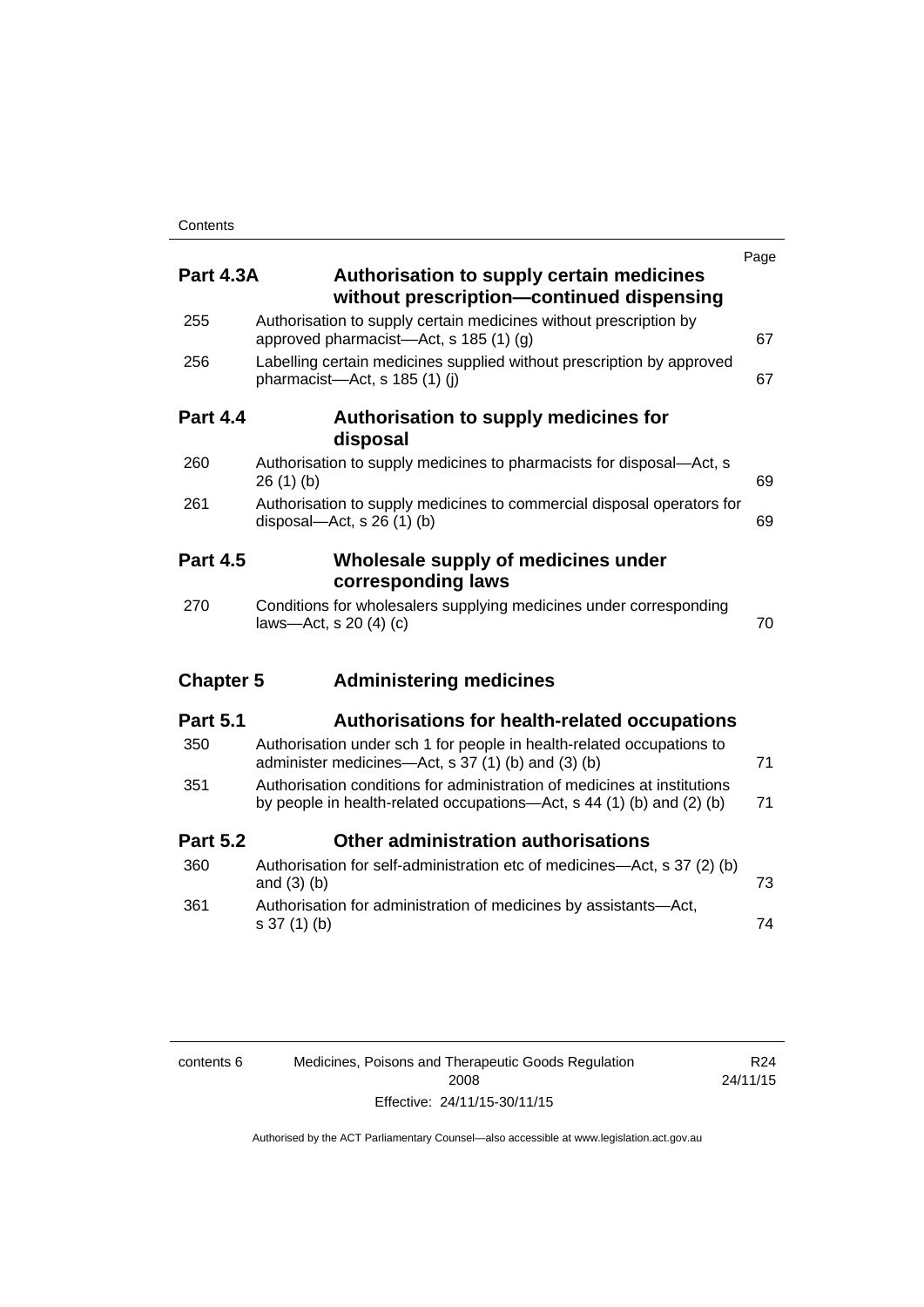|                  |                                                                                                                                       | Contents |
|------------------|---------------------------------------------------------------------------------------------------------------------------------------|----------|
|                  |                                                                                                                                       | Page     |
| <b>Chapter 6</b> | <b>Obtaining and possessing medicines</b>                                                                                             |          |
| 370              | Authorisation under sch 1 to obtain and possess medicines—Act, s 35<br>$(1)$ (b), (2) (b) and s 36 (b)                                | 75       |
| 371              | Authorisation to obtain and possess medicines for certain personal<br>use-related dealings—Act, s $35(1)(b)$ , $(2)(b)$ and s $36(b)$ | 75       |
| <b>Chapter 7</b> | <b>Manufacturing medicines</b>                                                                                                        |          |
| 380              | Authorisation under sch 1 to manufacture medicines—Act, s 33 (b)                                                                      | 76       |
| <b>Chapter 8</b> | <b>Discarding medicines</b>                                                                                                           |          |
| 390              | Discarding controlled medicines—Act, s 34 (1) (a)                                                                                     | 77       |
| <b>Chapter 9</b> | <b>Other medicines authorisations</b>                                                                                                 |          |
| <b>Part 9.1</b>  | Authorisations for delivery people and<br>commercial disposal operators                                                               |          |
| 400              | Authorisations to deliver medicines under supply authorities-Act,<br>s 26 (1) (b), (2) (b), s 35 (1) (b), (2) (b) and s 36 (b)        | 78       |
| 401              | Authorisations for commercial disposal operators-Act, s 26 (1) (b)<br>and (2) (b), s 35 (1) (b) and (2) (b) and s 36 (b)              | 79       |
| <b>Part 9.2</b>  | <b>Emergency supply and administration of</b><br>adrenaline and salbutamol                                                            |          |
| 410              | Authorisations to supply and administer adrenaline and salbutamol-<br>Act, s 26 (1) (b) and s 37 (1) (b)                              | 80       |
| <b>Part 9.3</b>  | <b>Medicines authorisations for corrections</b><br>functions                                                                          |          |
| 420              | Authorisations for CYP authorised people-Act, s 26 (1) (b),<br>s 35 (1) (b), (2) (b), s 36 (b) and s 37 (1) (b)                       | 81       |
| 421              | Authorisations for corrections officers-Act, s 26 (1) (b), s 35 (1) (b),<br>$(2)$ (b), s 36 (b) and s 37 (1) (b)                      | 82       |
| 422              | Authorisations for court and police cell custodians—Act, s 26 (1) (b),<br>s 35 (1) (b), (2) (b), s 36 (b) and s 37 (1) (b)            | 82       |
|                  |                                                                                                                                       |          |

| R24      | Medicines, Poisons and Therapeutic Goods Regulation | contents 7 |
|----------|-----------------------------------------------------|------------|
| 24/11/15 | 2008                                                |            |
|          | Effective: 24/11/15-30/11/15                        |            |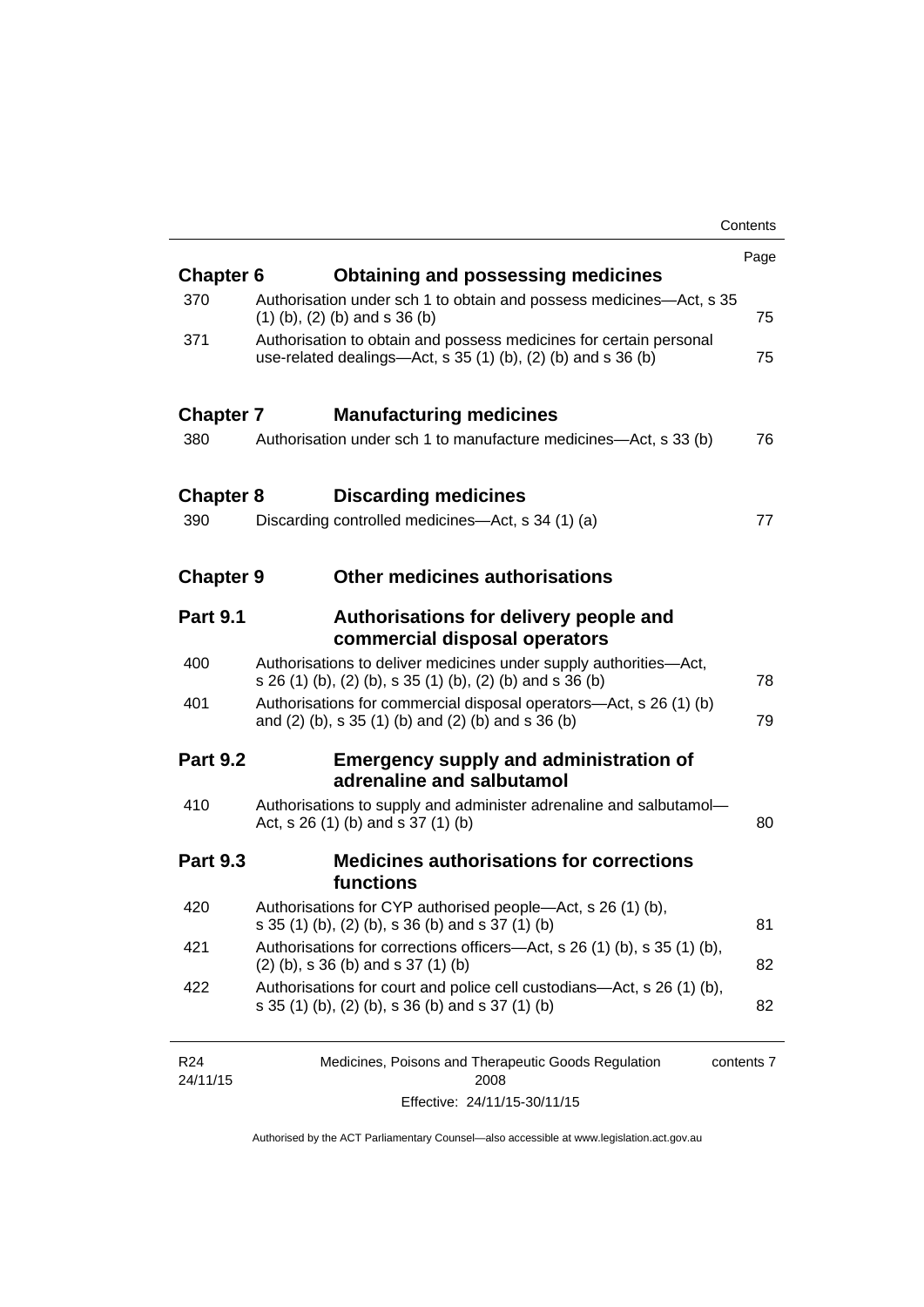| <b>Part 9.4</b> | Authorisations for medicines research and<br>education program purposes other than<br>controlled medicines                | Page |
|-----------------|---------------------------------------------------------------------------------------------------------------------------|------|
| 430             | Authorisations for non-controlled medicines research and education-<br>Act, $s$ 26 (1) and (2) (b)                        | 84   |
| 431             | Authorisation conditions for non-controlled medicines research and<br>education- $Act$ , s 44 (1) (b) and (2) (b)         | 85   |
| <b>Part 9.5</b> | <b>Authorisations under medicines licences</b>                                                                            |      |
| Division 9.5.1  | Controlled medicines research and education program<br>licence authorisations                                             |      |
| 440             | Authorisations under controlled medicines research and education<br>program licences-Act, s 20 (1) (a)                    | 87   |
| 441             | Authorisation condition for controlled medicines research and<br>education program licences—Act, s 44 (1) (b) and (2) (b) | 88   |
| Division 9.5.2  | <b>First-aid kit licence authorisations</b>                                                                               |      |
| 450             | Authorisations under first-aid kit licences—Act, s 20 (1) (a)                                                             | 89   |
| 451             | Authorisation condition for first-aid kit licences—Act, s 44 (1) (b) and<br>$(2)$ (b)                                     | 90   |
| Division 9.5.3  | Wholesalers licence authorisations                                                                                        |      |
| 460             | Authorisations under medicines wholesalers licences—Act, s 20 (1) (a)                                                     | 90   |
| 461             | Authorisation conditions for medicines wholesalers licences-Act,<br>s 44 (1) (b) and (2) (b)                              | 91   |
| Division 9.5.4  | Opioid dependency treatment licence authorisations                                                                        |      |
| 470             | Authorisations under opioid dependency treatment licences-Act,<br>s 20(1)(a)                                              | 92   |
| 471             | Authorisation condition for opioid dependency treatment licences-<br>Act, $s$ 44 (1) (b) and (2) (b)                      | 93   |
| Division 9.5.5  | Pharmacy medicines rural communities licences                                                                             |      |
| 480             | Authorisations under pharmacy medicines rural communities<br>licences- $-\text{Act}$ , s 20 (1) (a)                       | 94   |
| 481             | Authorisation conditions for pharmacy medicines rural communities<br>licences—Act, $s$ 44 (1) (b) and (2) (b)             | 95   |

| contents 8 | Medicines, Poisons and Therapeutic Goods Regulation | R24      |
|------------|-----------------------------------------------------|----------|
|            | 2008                                                | 24/11/15 |
|            | Effective: 24/11/15-30/11/15                        |          |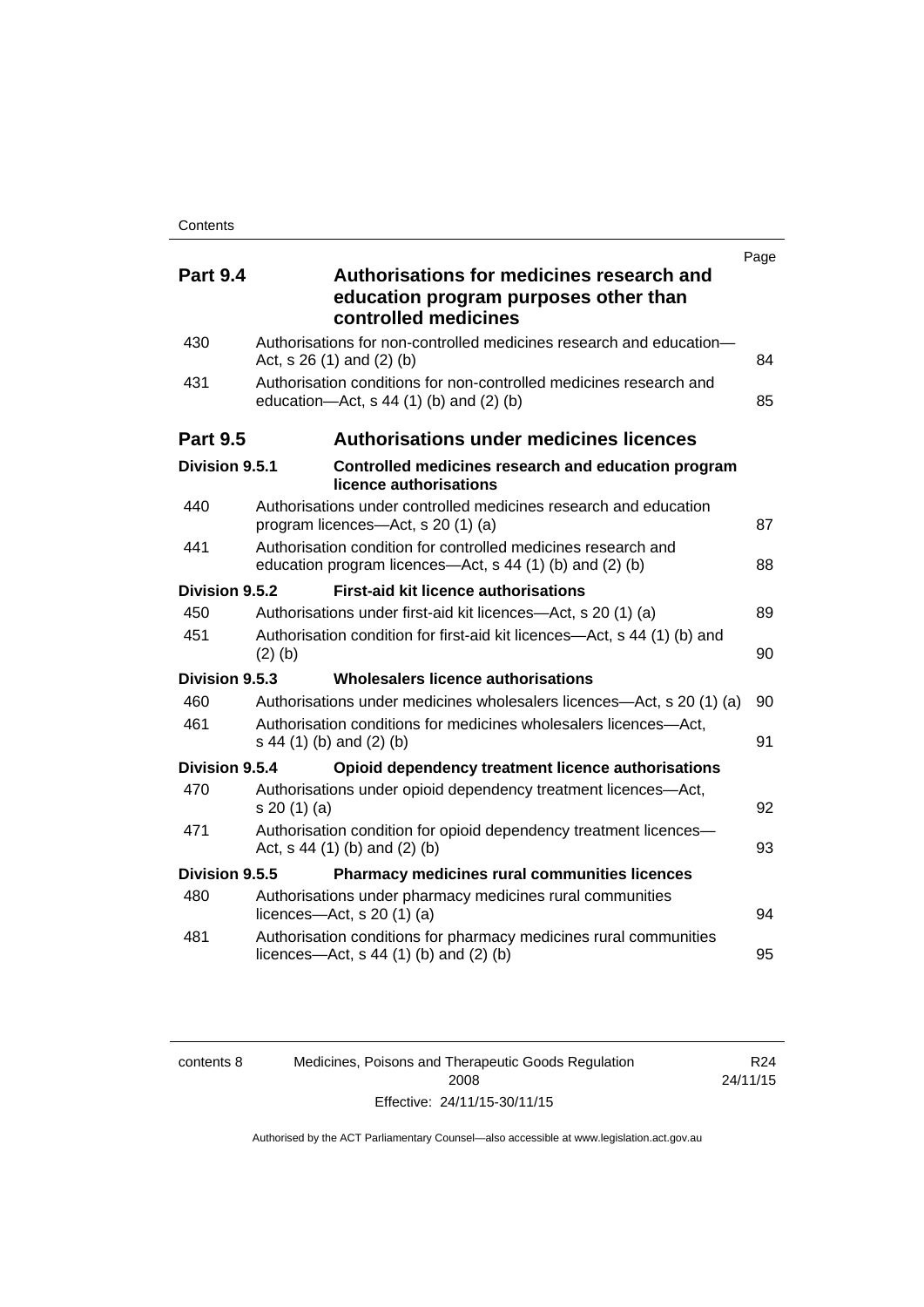|                             |                                                                                                                                       | Contents   |
|-----------------------------|---------------------------------------------------------------------------------------------------------------------------------------|------------|
| <b>Part 9.6</b>             | <b>Authorisations for endorsed health</b><br>practitioners                                                                            | Page       |
| 490                         | Authorisations for endorsed health practitioners—Act, s 20 (1) (d)                                                                    | 97         |
| <b>Chapter 10</b>           | Packaging and labelling of medicines<br>generally                                                                                     |            |
| 500                         | When pharmacy medicines and pharmacist only medicines to be<br>supplied in manufacturer's packs—Act, s 59 (1) (c) (i) and (2) (c) (i) | 98         |
| 501                         | Packaging of supplied manufacturer's packs of medicines—Act, s 59<br>$(1)$ (c) (i) and (2) (c) (i)                                    | 98         |
| 502                         | Labelling of supplied manufacturer's packs of medicines-Act,<br>s 60 (1) (c) (i) and (2) (c) (i)                                      | 99         |
| <b>Chapter 11</b>           | <b>Storage of medicines</b>                                                                                                           |            |
| <b>Part 11.1</b>            | <b>Preliminary</b>                                                                                                                    |            |
| 510                         | Meaning of prescribed person-ch 11                                                                                                    | 100        |
| 511                         | Meaning of key-ch 11                                                                                                                  | 101        |
| <b>Part 11.2</b>            | Storage requirements for medicines generally                                                                                          |            |
| 515                         | Storage of medicines generally-Act, s 61 (b) and (c)                                                                                  | 102        |
| <b>Part 11.3</b>            | Additional storage requirements for<br>medicines other than controlled medicines                                                      |            |
| 520                         | Storage of medicines other than controlled medicines in community<br>pharmacies-Act, s 61 (b) and (c)                                 | 103        |
| 521                         | Storage of medicines other than controlled medicines by other<br>people—Act, s 61 (b) and (c)                                         | 104        |
| 522                         | Storage of pharmacy medicines by pharmacy medicines rural<br>communities licence-holders-Act, s 61 (b) and (c)                        | 104        |
| <b>Part 11.4</b>            | <b>Additional storage requirements for</b><br>controlled medicines                                                                    |            |
| 530                         | Meaning of personal custody-pt 11.4                                                                                                   | 105        |
| R <sub>24</sub><br>24/11/15 | Medicines, Poisons and Therapeutic Goods Regulation<br>2008                                                                           | contents 9 |

Effective: 24/11/15-30/11/15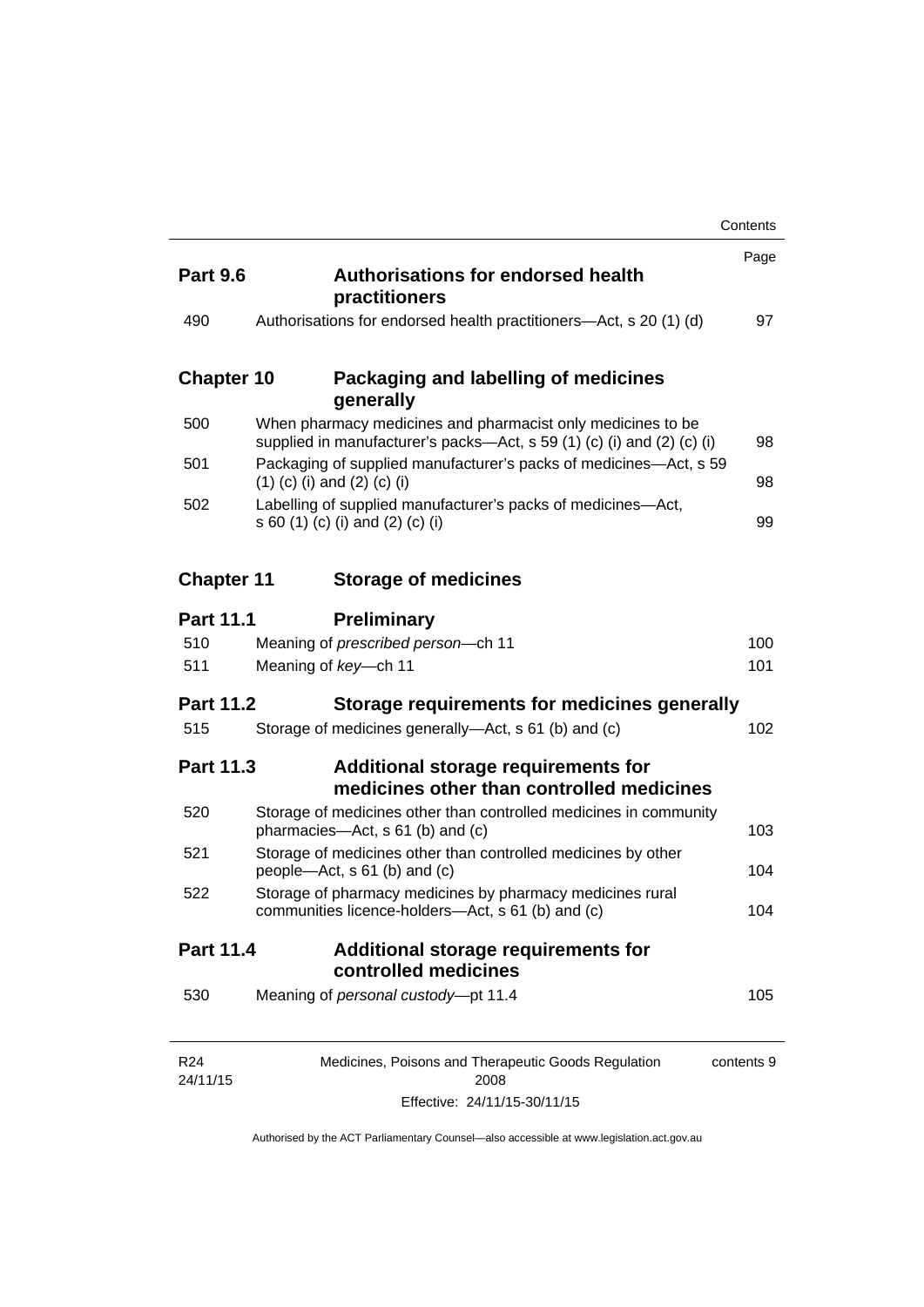|     |                                                                                                   | Page |
|-----|---------------------------------------------------------------------------------------------------|------|
| 531 | Storage of controlled medicines by wholesalers licence-holders-<br>Act, $s \, 61$ (b) and (c)     | 105  |
| 532 | Storage of controlled medicines for certain health-related<br>occupations—Act, s 61 (b) and (c)   | 106  |
| 533 | Storage of controlled medicines by certain other prescribed people-<br>Act, $s \, 61$ (b) and (c) | 107  |

# **Chapter 12 [Controlled medicines registers](#page-133-0)**

| 540 | Keeping of controlled medicines registers by certain people—Act, s 48<br>(a) and $s$ 50 (1) (b) and (2) (b)      | 110 |
|-----|------------------------------------------------------------------------------------------------------------------|-----|
| 541 | Keeping of controlled medicines registers by first-aid kit holders-Act,<br>s 48 (a) and s 50 (1) (b) and (2) (b) | 112 |
| 542 | Form of controlled medicines registers—Act, s 49 (1) (b) and (2) (b)                                             | 113 |
| 543 | Making entries in controlled medicines registers-Act, s 51 (1) (b)                                               | 113 |
| 544 | Prescribed witnesses for administration of controlled medicines—Act,<br>$s 53$ (a) and (b)                       | 115 |
| 545 | Prescribed witnesses for discarding of controlled medicines—Act, s 54<br>$(a)$ and $(b)$                         | 115 |
| 546 | Changes etc to entries in controlled medicines registers—Act, s 55 (2)<br>(b)                                    | 116 |

## **Chapter 13 [Controlled medicines and appendix D](#page-141-0)  [medicines approvals for human use](#page-141-0)**

# **Part 13.1 [Controlled medicines approvals](#page-141-1)**

| Division 13.1.1 | Preliminary                                                                                                |          |
|-----------------|------------------------------------------------------------------------------------------------------------|----------|
| 550             | Meaning of controlled medicines approval                                                                   | 118      |
| 551             | Meaning of designated prescriber-pt 13.1                                                                   | 118      |
| Division 13.1.2 | <b>Standing controlled medicines approvals</b>                                                             |          |
| 555             | Standing approval to prescribe controlled medicines for hospital in-<br>patients                           | 119      |
| 556             | Standing approval to prescribe controlled medicines for short-term<br>treatment                            | 119      |
| 557             | Standing interim approval to prescribe buprenorphine and methadone<br>for patients of certain institutions | 120      |
| contents 10     | Medicines, Poisons and Therapeutic Goods Regulation                                                        | R24      |
|                 | 2008                                                                                                       | 24/11/15 |
|                 | Effective: 24/11/15-30/11/15                                                                               |          |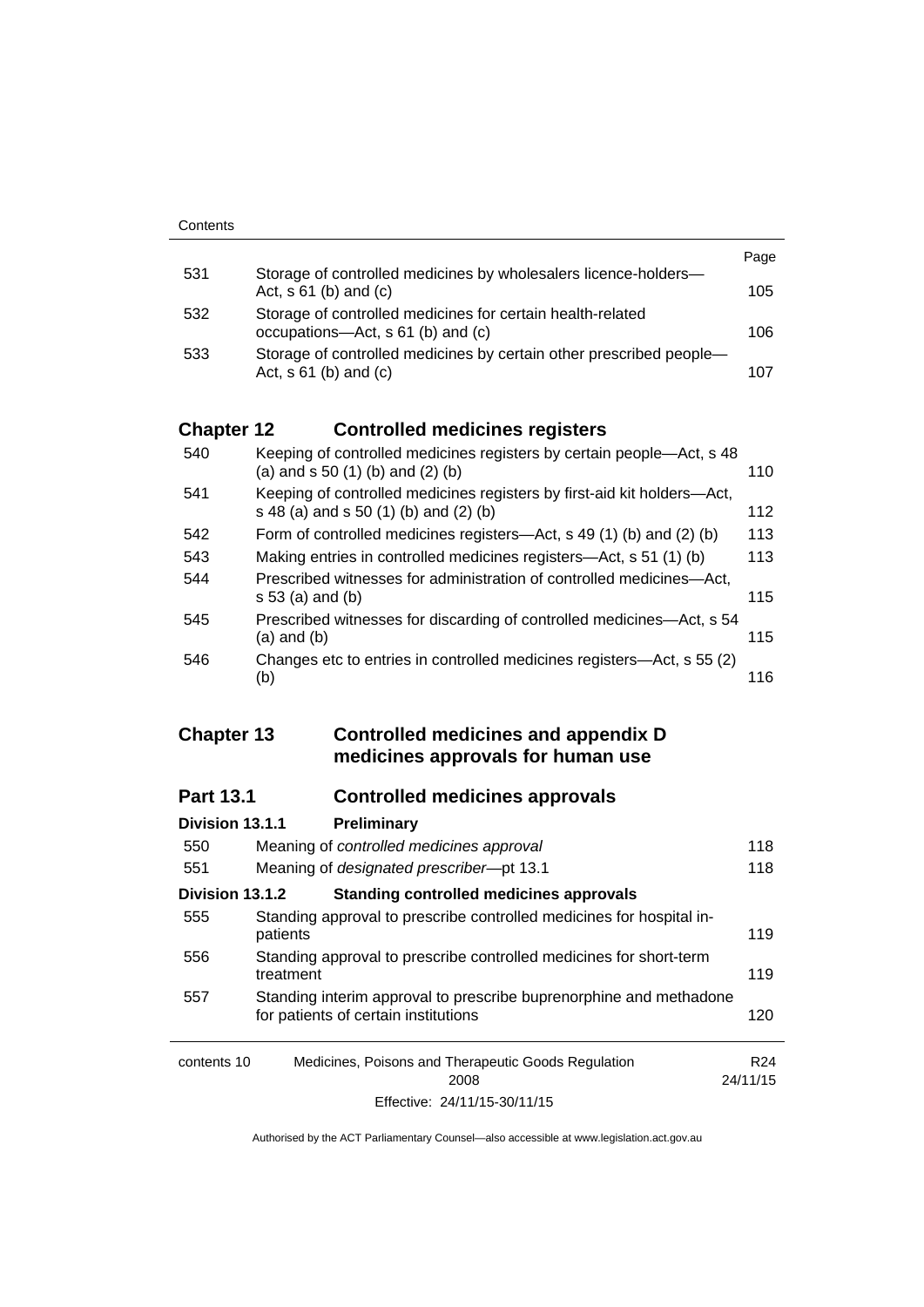| Contents |
|----------|
|----------|

|                             |                                                                                                         | Page        |
|-----------------------------|---------------------------------------------------------------------------------------------------------|-------------|
| Division 13.1.3             | Chief health officer controlled medicines approvals                                                     |             |
| 560                         | Applications for CHO controlled medicines approvals                                                     | 121         |
| 561                         | Requirements for CHO controlled medicines approval applications                                         | 122         |
| 562                         | CHO decision on applications to prescribe controlled medicines                                          | 124         |
| 563                         | Restrictions on CHO power to approve applications for approvals                                         | 124         |
| 564                         | Term of CHO controlled medicines approvals                                                              | 126         |
| 565                         | Applications for review of unfavourable CHO decisions for approvals                                     | 126         |
| 566                         | Medicines advisory committee-referred applications and review of<br>unfavourable CHO decisions          | 127         |
| 567                         | Amendment and revocation of controlled medicines approvals                                              | 128         |
| 568                         | Application for review of amendment and revocation on CHO initiative                                    | 129         |
| 569                         | Medicines advisory committee-review of amendment or revocation<br>on CHO initiative                     | 129         |
| 570                         | Conditional controlled medicines approvals                                                              | 130         |
| 571                         | Form of CHO controlled medicines approvals                                                              | 130         |
| 572                         | When controlled medicines approvals etc take effect                                                     | 132         |
| 573                         | Medicines advisory committee-recommendations to CHO                                                     | 132         |
| 574                         | Guidelines for CHO decisions on applications                                                            | 133         |
| Division 13.1.4             | <b>Endorsements to treat drug-dependency</b>                                                            |             |
| 580                         | Meaning of endorsement-div 13.1.4                                                                       | 133         |
| 581                         | Applications for CHO endorsement to treat drug-dependency                                               | 133         |
| 582                         | CHO decisions on applications for endorsement to treat                                                  |             |
|                             | drug-dependency                                                                                         | 134         |
| 583                         | Form of CHO endorsements to treat drug-dependency                                                       | 134         |
| 584                         | Medicines advisory committee-review of CHO decisions to refuse<br>endorsements to treat drug-dependency | 135         |
| <b>Part 13.2</b>            | Appendix D medicines approvals                                                                          |             |
| 590                         | Meaning of appendix D medicines approval                                                                | 136         |
| 591                         | Standing approval to prescribe designated appendix D medicines                                          | 136         |
| 592                         | Applications for CHO approval to prescribe designated appendix D                                        |             |
|                             | medicines                                                                                               | 137         |
| 593                         | CHO decisions on applications to prescribe designated appendix D                                        |             |
|                             | medicines                                                                                               | 137         |
| 594                         | Form of CHO appendix D medicines approvals                                                              | 138         |
| R <sub>24</sub><br>24/11/15 | Medicines, Poisons and Therapeutic Goods Regulation<br>2008                                             | contents 11 |

Effective: 24/11/15-30/11/15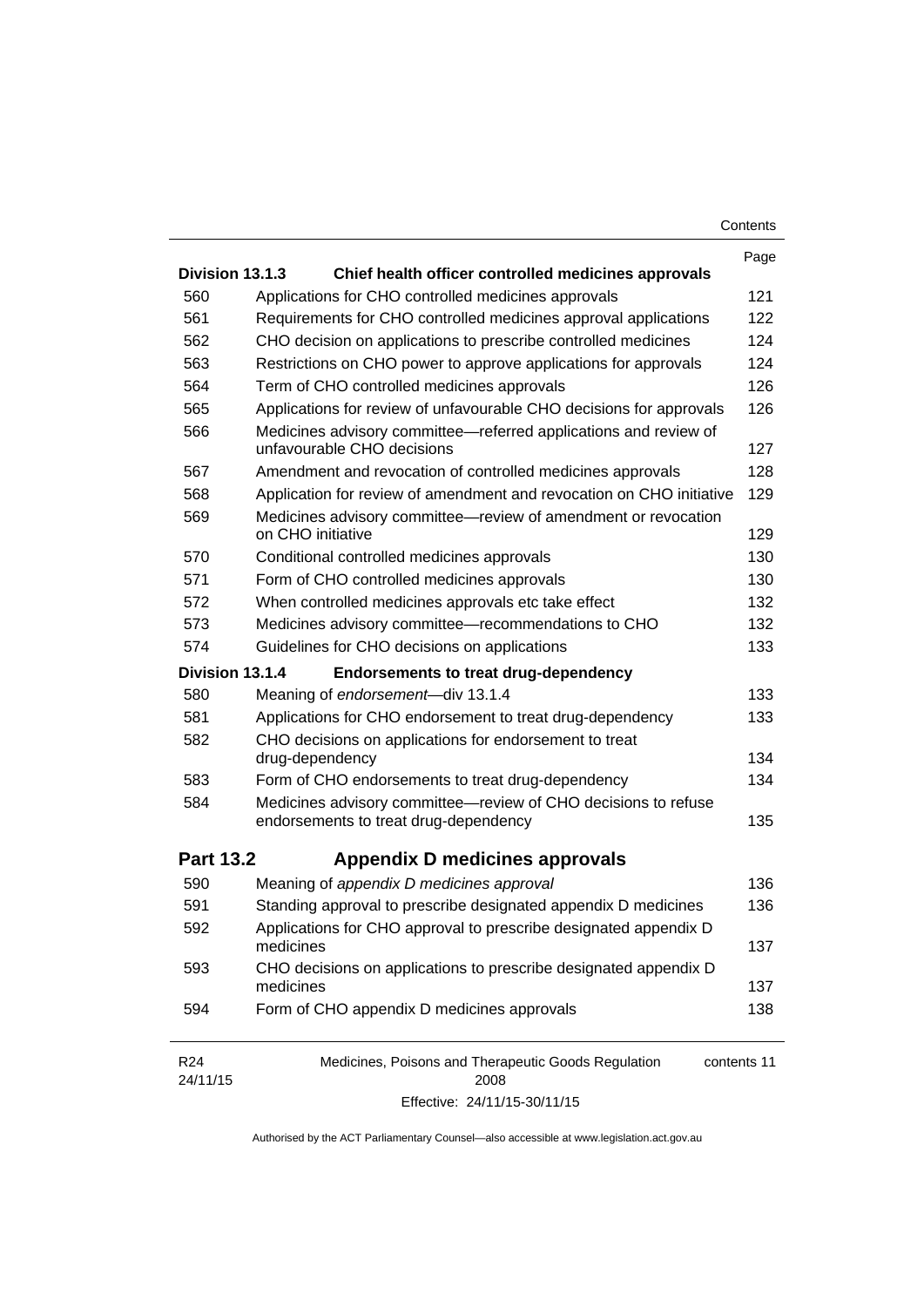#### **Contents**

| <b>Chapter 14</b> | <b>Medicines licences</b>                                                                                    | Page                        |
|-------------------|--------------------------------------------------------------------------------------------------------------|-----------------------------|
| <b>Part 14.1</b>  | <b>Medicines licences generally</b>                                                                          |                             |
| 600               | Medicines licences that may be issued—Act, s 78 (2)                                                          | 139                         |
| <b>Part 14.2</b>  | Controlled medicines research and education<br>program licences                                              |                             |
| 605               | Applications for controlled medicines research and education program<br>licences                             | 140                         |
| 606               | Restrictions on issuing of controlled medicines research and education<br>program licences—Act, s 85 (1) (a) | 141                         |
| 607               | Additional information for controlled medicines research and education<br>program licences—Act, s 88 (1) (k) | 141                         |
| <b>Part 14.3</b>  | <b>First-aid kit licences</b>                                                                                |                             |
| 610               | Applications for first-aid kit licences                                                                      | 143                         |
| 611               | Restrictions on issuing of first-aid kit licences—Act, s 85 (1) (a)                                          | 144                         |
| 612               | Additional information for first-aid kit licences—Act, s 88 (1) (k)                                          | 145                         |
| <b>Part 14.4</b>  | <b>Medicines wholesalers licences</b>                                                                        |                             |
| 615               | Applications for medicines wholesalers licences                                                              | 146                         |
| 616               | Restrictions on issuing of medicines wholesalers licences—Act, s 85<br>$(1)$ (a)                             | 147                         |
| 617               | Additional information for medicines wholesalers licences—Act, s 88<br>$(1)$ (k)                             | 147                         |
| <b>Part 14.5</b>  | <b>Opioid dependency treatment licences</b>                                                                  |                             |
| 620               | Applications for opioid dependency treatment licences                                                        | 148                         |
| 621               | Restriction on issuing of opioid dependency treatment licences-Act, s<br>85(1)(a)                            | 148                         |
| 622               | Witnessing not required for administration under opioid dependency<br>treatment licence—Act, s 190 (1) (a)   | 148                         |
| <b>Part 14.6</b>  | <b>Pharmacy medicines rural communities</b><br><b>licences</b>                                               |                             |
| 625               | Applications for pharmacy medicines rural communities licences                                               | 149                         |
| contents 12       | Medicines, Poisons and Therapeutic Goods Regulation<br>2008                                                  | R <sub>24</sub><br>24/11/15 |

Effective: 24/11/15-30/11/15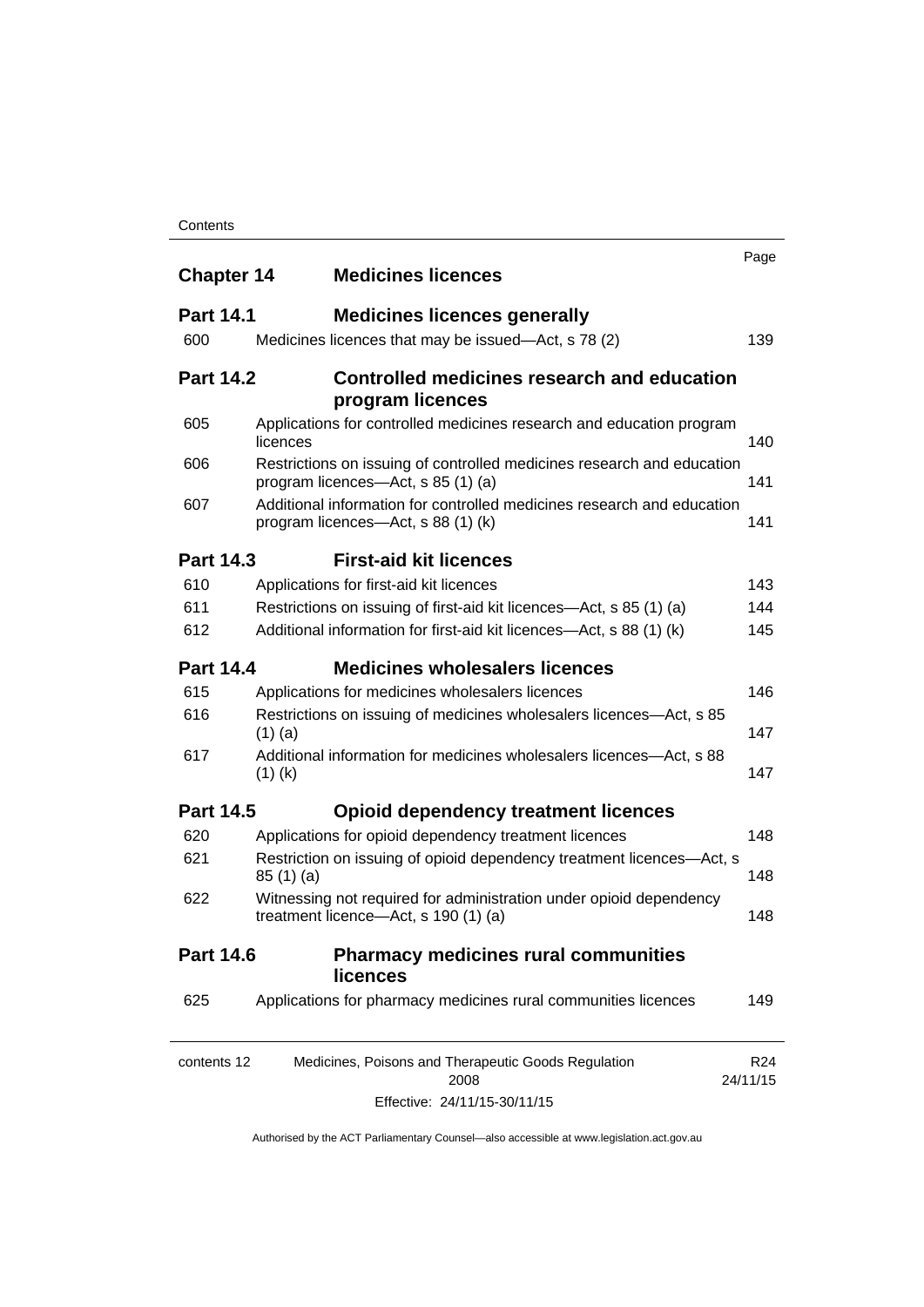|                   |                                                                                                 | Contents    |
|-------------------|-------------------------------------------------------------------------------------------------|-------------|
|                   |                                                                                                 | Page        |
| 626               | Restrictions on issuing of pharmacy medicines rural communities<br>licences—Act, $s$ 85 (1) (a) | 149         |
| <b>Chapter 15</b> | <b>Medicines-other provisions</b>                                                               |             |
| <b>Part 15.1</b>  | <b>Opioid dependency treatment guidelines</b>                                                   |             |
| 630               | Guidelines for treatment of opioid dependency                                                   | 150         |
| <b>Part 15.2</b>  | <b>Medicines advisory committee</b>                                                             |             |
| 635               | Medicines advisory committee-membership                                                         | 151         |
| 636               | Medicines advisory committee-term of appointments                                               | 152         |
| 637               | Medicines advisory committee-conditions of appointments                                         | 152         |
| 638               | Medicines advisory committee—time and place of meetings                                         | 153         |
| 639               | Medicines advisory committee-presiding member                                                   | 153         |
| 640               | Medicines advisory committee-quorum                                                             | 153         |
| 641               | Medicines advisory committee-voting                                                             | 153         |
| 642               | Medicines advisory committee-conduct of meetings                                                | 154         |
| 643               | Medicines advisory committee-disclosure of interests by members                                 | 154         |
| 644               | Medicines advisory committee—ending appointments                                                | 157         |
| <b>Part 15.3</b>  | <b>Other medicines provisions</b>                                                               |             |
| 650               | Advertising controlled medicines—Act, s 66 (3) (b)                                              | 159         |
| 651               | Advertising other medicines                                                                     | 159         |
| 652               | Prescribed institutions-Act, dict, def <i>institution</i> , par (b)                             | 160         |
| <b>Chapter 16</b> | Low and moderate harm poisons                                                                   |             |
| <b>Part 16.1</b>  | <b>Preliminary</b>                                                                              |             |
| 660               | Meaning of relevant law-ch 16                                                                   | 161         |
| <b>Part 16.2</b>  | Authorisation to supply low and moderate<br>harm poisons                                        |             |
| 661               | Authorisation to supply low and moderate harm poisons—Act, s 26 (1)<br>(b) and $(2)$ (b)        | 162         |
| R24<br>24/11/15   | Medicines, Poisons and Therapeutic Goods Regulation<br>2008                                     | contents 13 |
|                   |                                                                                                 |             |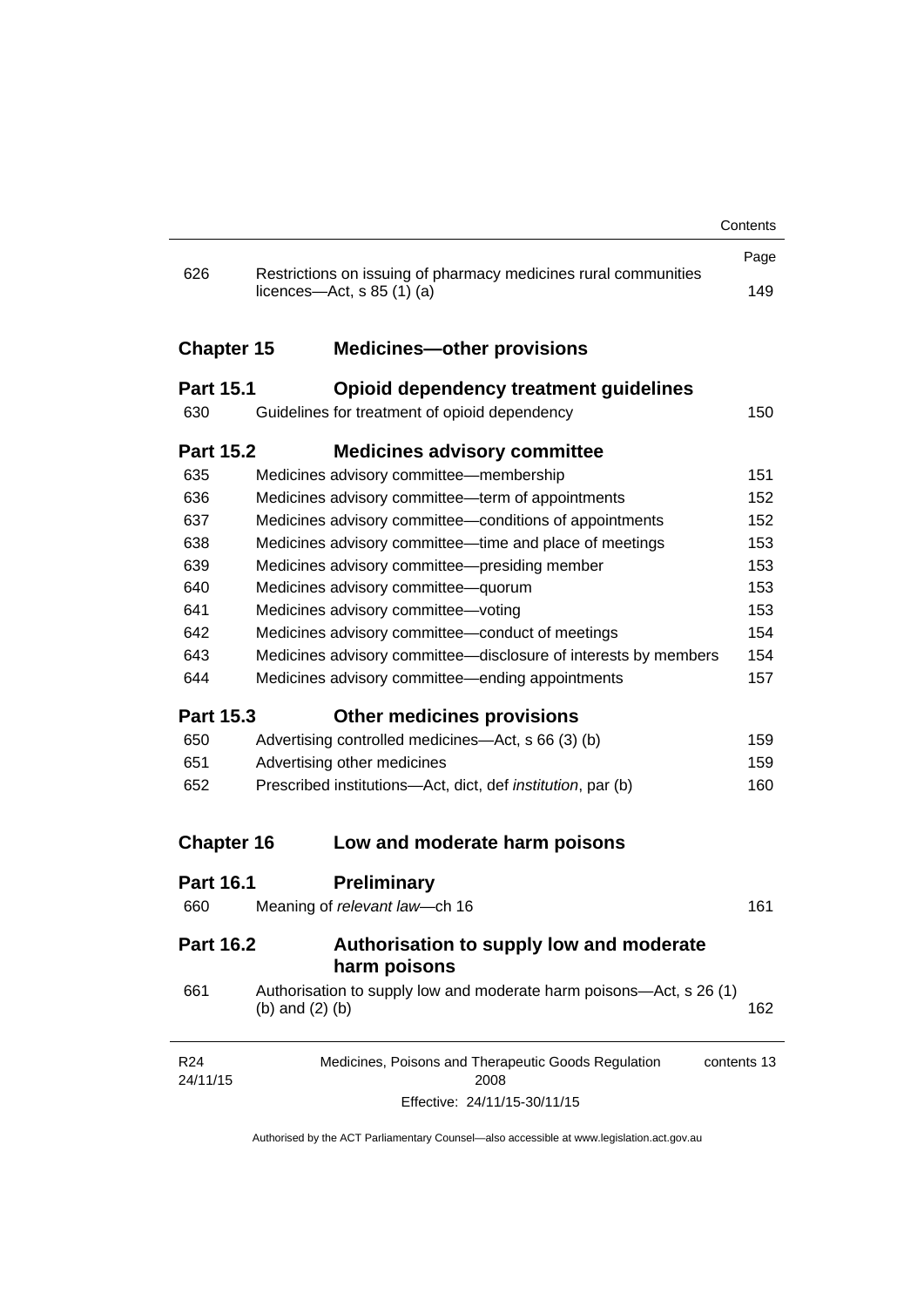| Contents |
|----------|
|----------|

|                   |                                                                                                                      | Page |
|-------------------|----------------------------------------------------------------------------------------------------------------------|------|
| 662               | Authorisation condition for supplying low and moderate harm<br>poisons-Act, s 44 (1) (b) and (2) (b)                 | 162  |
| <b>Part 16.3</b>  | Authorisation to manufacture low and<br>moderate harm poisons                                                        |      |
| 663               | Authorisation to manufacture low and moderate harm poisons-Act, s<br>33(b)                                           | 163  |
| 664               | Authorisation condition for manufacturing low and moderate harm<br>poisons—Act, s 44 (1) (b) and (2) (b)             | 163  |
| <b>Part 16.4</b>  | Packaging and labelling of low and moderate<br>harm poisons                                                          |      |
| 665               | Packaging of supplied manufacturer's packs of low and moderate<br>harm poisons—Act, s 59 (1) (c) (i) and (2) (c) (i) | 164  |
| 666               | Labelling of supplied manufacturer's packs of low and moderate harm<br>poisons—Act, s 60 (1) (c) (i) and (2) (c) (i) | 164  |
|                   |                                                                                                                      |      |
| <b>Chapter 17</b> | Dangerous poisons authorisations                                                                                     |      |
| <b>Part 17.1</b>  | <b>Overview of dangerous poisons</b><br><b>authorisations</b>                                                        |      |
| 670               | General overview of authorisations for dangerous poisons                                                             | 165  |
| 671               | Overview of dangerous poisons authorisations under this regulation                                                   | 166  |
| 672               | General overview of authorisation conditions for dangerous poisons                                                   | 167  |
| <b>Part 17.2</b>  | Authorisations under dangerous poisons<br>licences                                                                   |      |
| Division 17.2.1   | Dangerous poisons manufacturers licence<br>authorisations                                                            |      |
| 675               | Authorisations under dangerous poisons manufacturers licences-Act,<br>s 20 (1) (a)                                   | 168  |
| 676               | Authorisation conditions for dangerous poisons manufacturers<br>licences- $-\text{Act}$ , s 44 (1) (b) and (2) (b)   | 169  |

| contents 14 | Medicines, Poisons and Therapeutic Goods Regulation | R24      |
|-------------|-----------------------------------------------------|----------|
|             | 2008                                                | 24/11/15 |
|             | Effective: 24/11/15-30/11/15                        |          |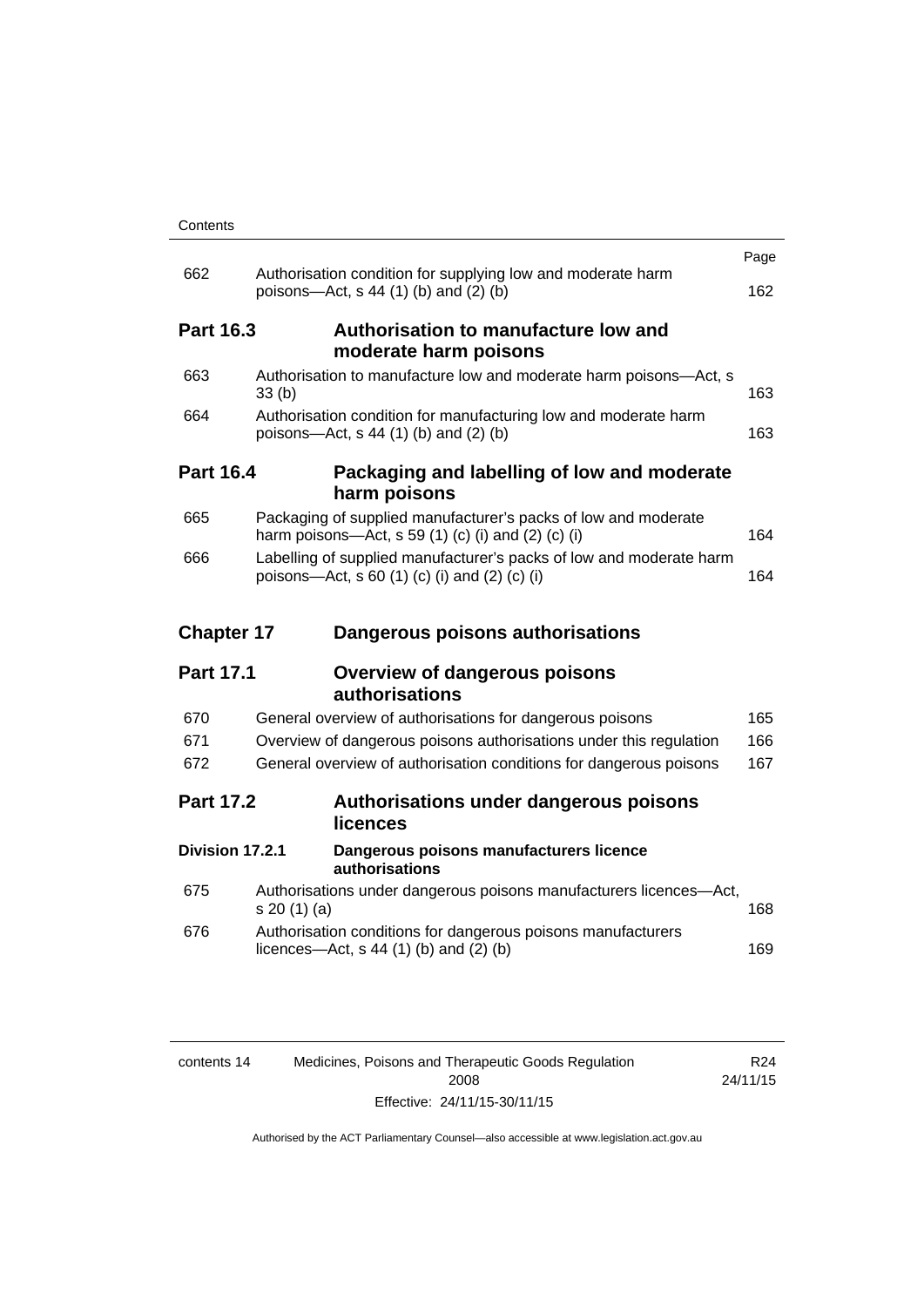| <b>Division 17.2.2</b> |                    | Dangerous poisons-research and education program<br>licence authorisations                                                              | Page |
|------------------------|--------------------|-----------------------------------------------------------------------------------------------------------------------------------------|------|
| 680                    |                    | Authorisations under dangerous poisons research and education<br>program licences—Act, s 20 (1) (a)                                     | 171  |
| 681                    |                    | Authorisation condition for dangerous poisons research and education<br>program licences—Act, s 44 (1) (b) and (2) (b)                  | 172  |
| Division 17.2.3        |                    | Dangerous poisons suppliers licence authorisations                                                                                      |      |
| 685                    | s 20 (1) (b)       | Authorisations under dangerous poisons suppliers licences-Act,                                                                          | 173  |
| 686                    |                    | Authorisation conditions for dangerous poisons suppliers licences-<br>Act, s 44 (1) (b) and (2) (b)                                     | 174  |
| <b>Part 17.3</b>       |                    | Other dangerous poisons authorisations                                                                                                  |      |
| Division 17.3.1        |                    | Authorisations for manufacturing etc purposes                                                                                           |      |
| 690                    | (a)                | Manufacturing etc authorisations for dangerous poisons-Act, s 20 (2)                                                                    | 176  |
| Division 17.3.2        |                    | Authorisations for delivery people and commercial<br>disposal operators                                                                 |      |
| 692                    |                    | Authorisations to deliver dangerous poisons under purchase orders-<br>Act, s 26 (1) (b) and (2) (b), s 35 (1) (b), (2) (b) and s 36 (b) | 177  |
| 693                    |                    | Authorisation to supply dangerous poisons to commercial disposal<br>operator for disposal-Act, s 26 (1) (b)                             | 178  |
| 694                    |                    | Authorisations for commercial disposal operators—Act, s 26 (1) (b)<br>and (2) (b), s 35 (1) (b) and (2) (b) and s 36 (b)                | 178  |
| Division 17.3.3        |                    | Authorisations for dangerous poisons research and<br>education programs by scientifically qualified people                              |      |
| 695                    | 26 (1) and (2) (b) | Authorisations for dangerous poisons research and education-Act, s                                                                      | 179  |
| 696                    |                    | Authorisation conditions for dangerous poisons research and<br>education- $Act$ , s 44 (1) (b) and (2) (b)                              | 180  |
| <b>Chapter 18</b>      |                    | <b>Dangerous poisons licences</b>                                                                                                       |      |
| <b>Part 18.1</b>       |                    | Dangerous poisons licences generally                                                                                                    |      |
|                        |                    |                                                                                                                                         |      |

| R24      | Medicines, Poisons and Therapeutic Goods Regulation | contents 15 |
|----------|-----------------------------------------------------|-------------|
| 24/11/15 | 2008                                                |             |
|          | Effective: 24/11/15-30/11/15                        |             |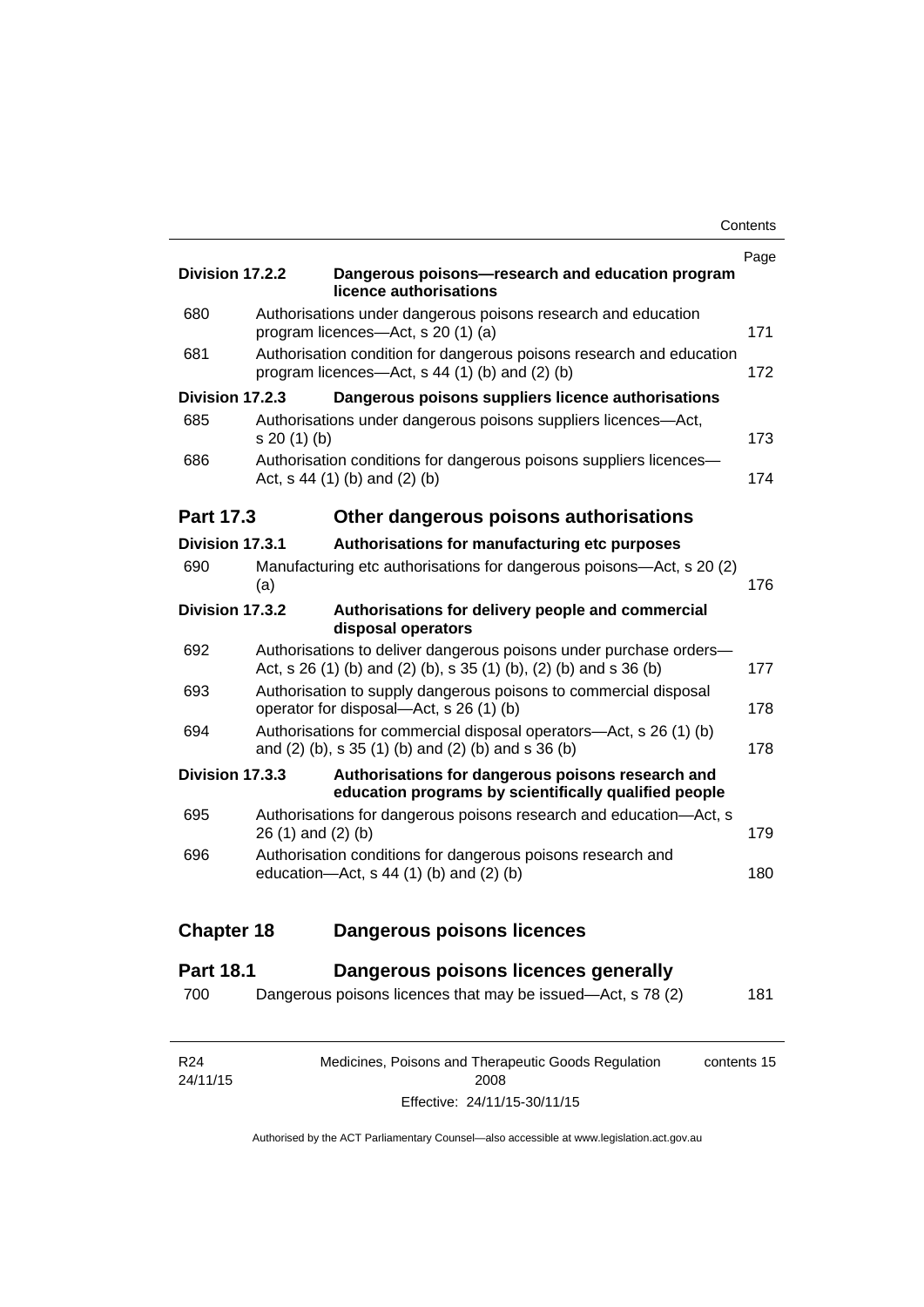|                   |                                                                                                           | Page            |
|-------------------|-----------------------------------------------------------------------------------------------------------|-----------------|
| <b>Part 18.2</b>  | Dangerous poisons manufacturers licences                                                                  |                 |
| 705               | Applications for dangerous poisons manufacturers licences                                                 | 182             |
| 706               | Restrictions on issuing of dangerous poisons manufacturers<br>licences- $-\text{Act}$ , s 85 (1) (a)      | 183             |
| 707               | Additional information for dangerous poisons manufacturers<br>licences- $-\text{Act}$ , s 88 (1) (k)      | 183             |
| <b>Part 18.3</b>  | Dangerous poisons research and education                                                                  |                 |
|                   | program licences                                                                                          |                 |
| 710               | Applications for dangerous poisons research and education program<br>licences                             | 184             |
| 711               | Restrictions on issuing of dangerous poisons research and education<br>program licences—Act, s 85 (1) (a) | 185             |
| 712               | Additional information for dangerous poisons research and education<br>licences—Act, $s$ 88 (1) (k)       |                 |
| <b>Part 18.4</b>  | Dangerous poisons suppliers licences                                                                      |                 |
| 715               | Applications for dangerous poisons suppliers licences                                                     | 187             |
| 716               | Restrictions on issuing of dangerous poisons suppliers licences-Act,<br>s 85 (1) (a)                      | 187             |
| 717               | Additional information for dangerous poisons suppliers licences-Act,<br>s 88 (1) (k)                      | 188             |
| <b>Chapter 19</b> | Dangerous poisons-other provisions                                                                        |                 |
| <b>Part 19.1</b>  | Dangerous poisons purchase orders                                                                         |                 |
| 720               | Supplying dangerous poisons on purchase orders                                                            | 189             |
| 721               | General requirements for dangerous poisons purchase orders-Act, s<br>38(2)(c)                             | 190             |
| 722               | Recording supply of dangerous poisons on purchase orders                                                  | 190             |
| <b>Part 19.2</b>  | Wholesale supply of dangerous poisons<br>under corresponding laws                                         |                 |
| 725               | Conditions for wholesalers supplying dangerous poisons under<br>corresponding laws-Act, s 20 (4) (c)      | 192             |
| contents 16       | Medicines, Poisons and Therapeutic Goods Regulation                                                       | R <sub>24</sub> |

24/11/15

2008 Effective: 24/11/15-30/11/15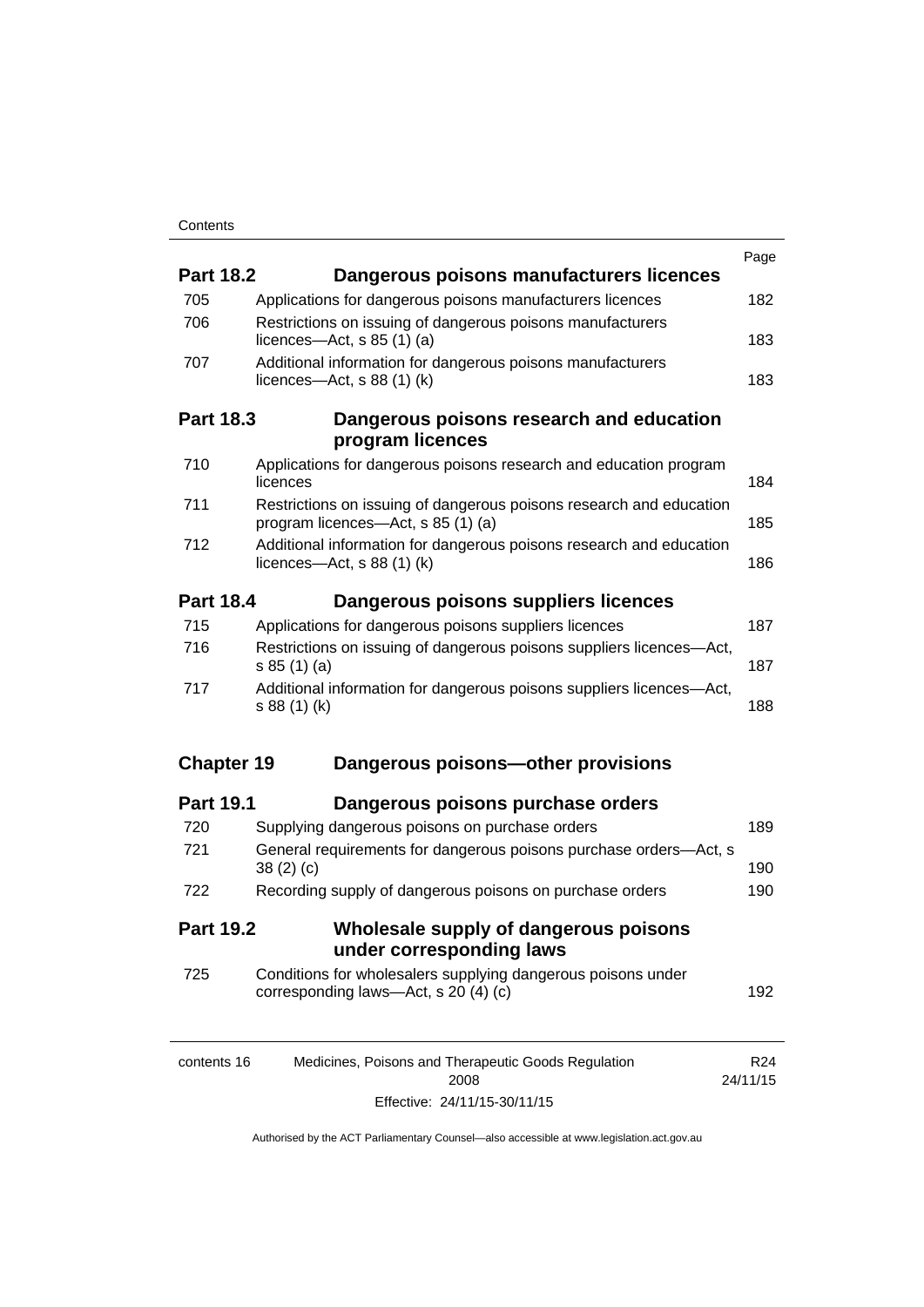|                   |                                                                                                           | Contents |
|-------------------|-----------------------------------------------------------------------------------------------------------|----------|
|                   |                                                                                                           | Page     |
| <b>Part 19.3</b>  | Packaging and labelling of dangerous<br>poisons                                                           |          |
| 730               | Meaning of relevant law-pt 19.3                                                                           | 193      |
| 731               | Packaging of supplied manufacturer's packs of dangerous poisons-<br>Act, s 59 (1) (c) (i) and (2) (c) (i) | 193      |
| 732               | Labelling of supplied manufacturer's packs of dangerous poisons-<br>Act, s 60 (1) (c) (i) and (2) (c) (i) | 194      |
| <b>Part 19.4</b>  | Storage of dangerous poisons                                                                              |          |
| 735               | Storage of dangerous poisons—Act, s 61 (b) and (c)                                                        | 195      |
| <b>Part 19.5</b>  | Dangerous poisons registers                                                                               |          |
| 740               | Keeping of dangerous poisons registers by certain people—Act, s 48<br>and s 50 (1) (b) and (2) (b)        | 196      |
| 741               | Form of dangerous poisons registers—Act, s 49 (1) (b)                                                     | 197      |
| 742               | Making entries in dangerous poisons registers-Act, s 51 (1) (b)                                           | 197      |
| 743               | Prescribed witnesses for discarding of dangerous poisons-Act, s 54<br>$(a)$ and $(b)$                     | 197      |
| 744               | Changes to entries in dangerous poisons registers—Act, s 55 (2) (b)                                       | 198      |
| <b>Chapter 20</b> | <b>Paints</b>                                                                                             |          |
| 750               | Manufacture, supply and use of paints containing white lead-Act, s<br>70 (1) (b), (2) (b) and (3) (b)     | 199      |
| 751               | Manufacture, supply and use of paints for certain purposes-Act, s 71<br>$(1)$ and $(3)$                   | 199      |
| 752               | Manufacture, supply and use of paints for toys—Act, s 72 (b)                                              | 200      |
| 753               | Manufacture, supply and use of paints containing pesticides-Act, s<br>73 <sub>(b)</sub>                   | 200      |
| <b>Chapter 21</b> | <b>Prohibited and appendix C substances</b>                                                               |          |
| <b>Part 21 1</b>  | <b>Preliminary</b>                                                                                        |          |

| .   | 1 I VIIIIIIIIIII Y                            |     |
|-----|-----------------------------------------------|-----|
| 760 | Meaning of <i>prohibited substance</i> —ch 21 | 202 |
| 761 | Prohibited substances licences—Act, s 78 (2)  | 202 |

| R <sub>24</sub> | Medicines, Poisons and Therapeutic Goods Regulation | contents 17 |
|-----------------|-----------------------------------------------------|-------------|
| 24/11/15        | 2008                                                |             |
|                 | Effective: 24/11/15-30/11/15                        |             |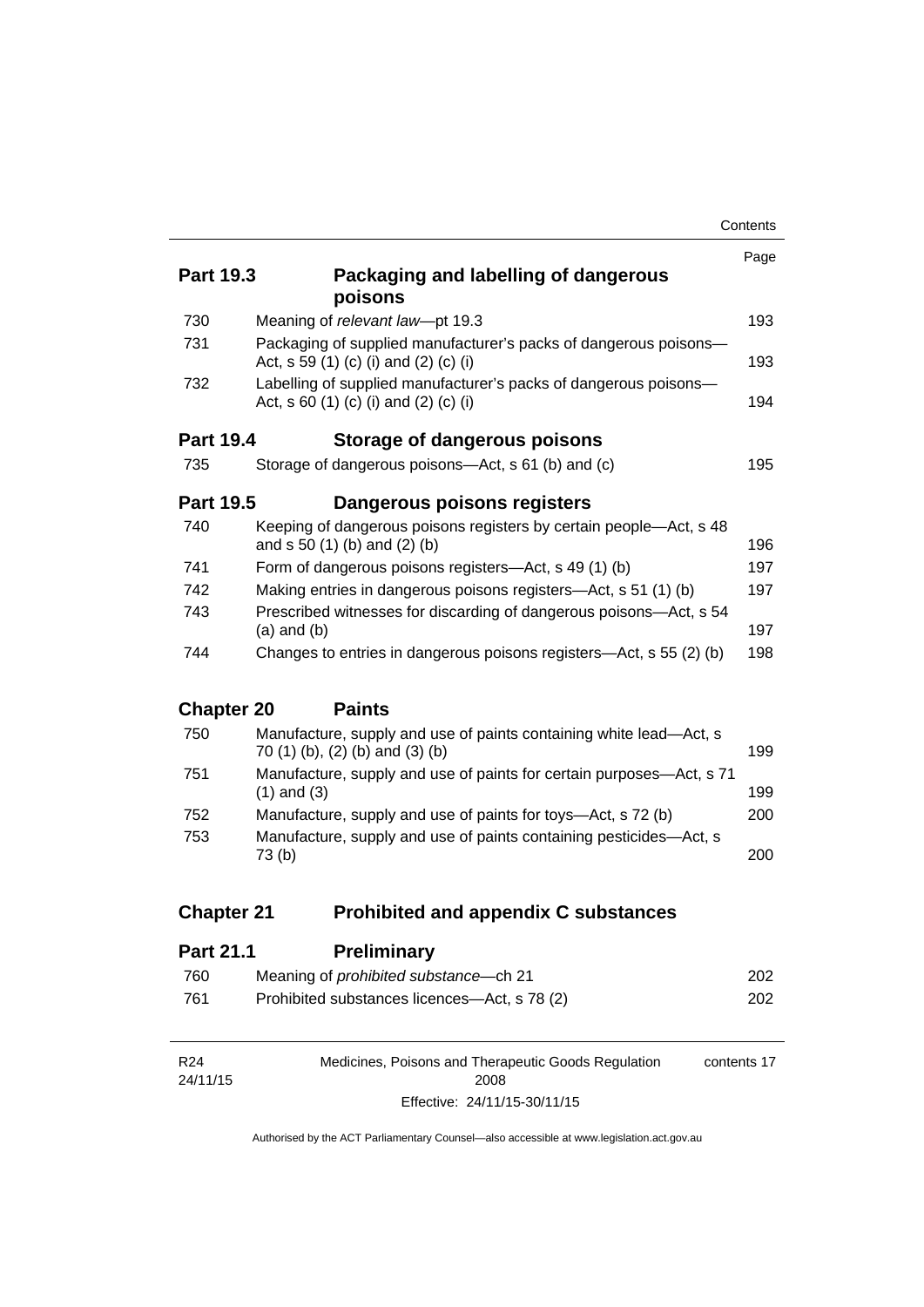|                  |                           |                                                                                                                                              | Page |
|------------------|---------------------------|----------------------------------------------------------------------------------------------------------------------------------------------|------|
| <b>Part 21.2</b> |                           | <b>Prohibited substances research and</b><br>education program licences                                                                      |      |
| Division 21.2.1  |                           | Issue of prohibited substances research and education<br>program licences                                                                    |      |
| 765              | program licences          | Applications for prohibited substances research and education                                                                                | 203  |
| 766              |                           | Restrictions on issuing of prohibited substances research and<br>education program licences-Act, s 85 (1) (a)                                | 204  |
| 767              |                           | Additional information for prohibited substances research program and<br>education licences-Act, s 88 (1) (k)                                | 205  |
| Division 21.2.2  |                           | Prohibited substances research and education<br>program authorisations                                                                       |      |
| 768              |                           | Authorisations under prohibited substances research and education<br>program licences—Act, s 20 (1) (a)                                      | 205  |
| 769              |                           | Authorisation condition for prohibited substances research and<br>education program licences—Act, s 44 (1) (b) and (2) (b)                   | 206  |
| Division 21.2.3  |                           | Other provisions-prohibited substances research and<br>education program licences                                                            |      |
| 770              |                           | Approvals of dealings for prohibited substances research and<br>education program licences—Act, s 20 (1) (c)                                 | 207  |
| 771              | (b)                       | Authorisation condition for approval-holders—Act, s 44 (1) (b) and (2)                                                                       | 208  |
| 772              | Act, s 38 (2) (c)         | General requirements for prohibited substances purchase orders-                                                                              | 208  |
| 773              |                           | Recording supply of prohibited substances on purchase orders                                                                                 | 209  |
| 774              | (ii), $(2)$ (b) and $(4)$ | Information for CHO about supplied prohibited substances research<br>and education program licences-Act, s 31 (1) (a) (ii), (1) (b), (2) (a) | 209  |
| Part 21.3        |                           | <b>Prohibited substances registers</b>                                                                                                       |      |
| 775              |                           | Keeping of prohibited substances registers by certain people-Act,<br>s 48 and s 50 (1) (b) and (2) (b)                                       | 211  |
| 776              |                           | Form of prohibited substances registers-Act, s 49 (1) (b)                                                                                    | 211  |
| 777              |                           | Making entries in prohibited substances registers-Act, s 51 (1) (b)                                                                          | 212  |
| 778              | 54 (a) and (b)            | Prescribed witnesses for discarding of prohibited substances-Act, s                                                                          | 212  |

| contents 18 | Medicines, Poisons and Therapeutic Goods Regulation | R24      |
|-------------|-----------------------------------------------------|----------|
|             | 2008                                                | 24/11/15 |
|             | Effective: 24/11/15-30/11/15                        |          |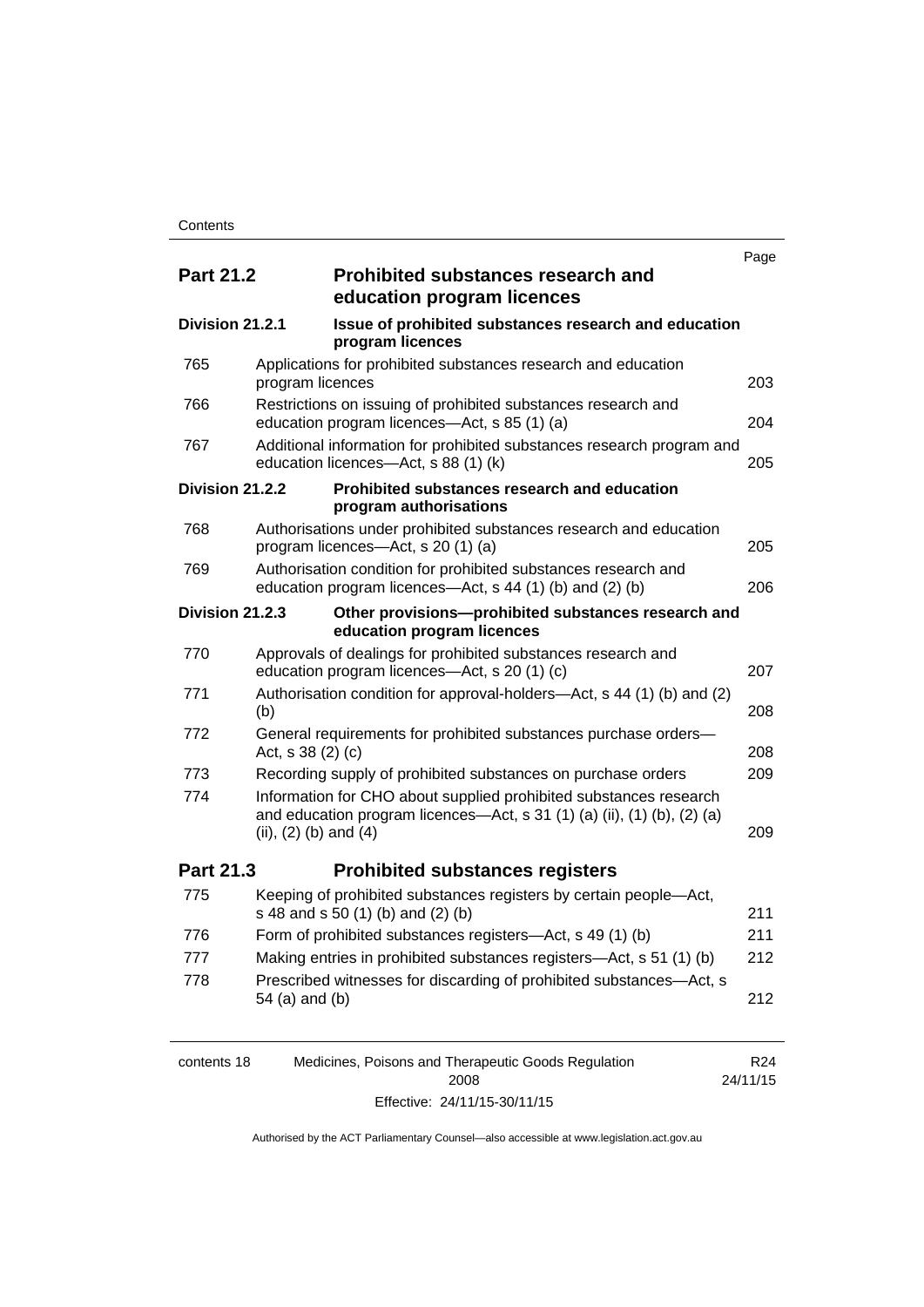|                   |                                                                                                                       | Page |  |
|-------------------|-----------------------------------------------------------------------------------------------------------------------|------|--|
| 779               | Changes to entries in prohibited substances registers—Act, s 55 (2)<br>(b)                                            | 213  |  |
| <b>Chapter 22</b> | <b>Therapeutic goods</b>                                                                                              |      |  |
| 800               | Definitions-ch 22                                                                                                     | 214  |  |
| 801               | Prescribed regulated therapeutic goods-Act, s 14, def regulated<br>therapeutic good, par (b)                          | 214  |  |
| 802               | Authorisation to supply optical devices—Act, s 74 (1) (b) and (2) (b)                                                 | 214  |  |
| 803               | Authorisation conditions for supplying optical devices—Act, s 75 (1) (b) 215                                          |      |  |
| <b>Chapter 23</b> | <b>Notification and review of decisions</b>                                                                           |      |  |
| 850               | Meaning of reviewable decision-ch 23                                                                                  | 216  |  |
| 851               | Reviewable decision notices                                                                                           | 217  |  |
| 852               | Applications for review                                                                                               |      |  |
| <b>Chapter 24</b> | <b>Miscellaneous</b>                                                                                                  |      |  |
| 860               | Authorisations for public employees—Act, s 26 (1) (b), (2) (b), s 35 (1)<br>$(b)$ , $(2)$ $(b)$ and s 36 $(b)$<br>219 |      |  |
| 861               | Other authorisations for public employees—Act, s 20 (1) (a), (2) (a)<br>and $s$ 74 (1) (b)                            |      |  |
| 862               | Certain containers not to be used for human-use substances—Act, s<br>63 $(1)$ $(b)$                                   |      |  |
| 863               | Disapplication of Legislation Act, s 47 (6)                                                                           | 221  |  |
| 864               | Exemption of piper methysticum (kava)—Act, s 190 (1) (a)                                                              |      |  |
| <b>Schedule 1</b> | <b>Medicines-health-related occupations</b>                                                                           |      |  |
|                   | authorisations                                                                                                        | 224  |  |
| <b>Part 1.1</b>   | <b>Ambulance services and officers</b>                                                                                | 224  |  |
| <b>Part 1.2</b>   | Dentists, dental hygienists, dental therapists and oral<br>health therapists                                          | 225  |  |
| <b>Part 1.3</b>   | <b>Doctors</b>                                                                                                        | 228  |  |
| <b>Part 1.4</b>   | <b>Health professionals at institutions</b>                                                                           | 230  |  |
| R <sub>24</sub>   | Medicines, Poisons and Therapeutic Goods Regulation<br>contents 19                                                    |      |  |
| 24/11/15          | 2008<br>Effective: 24/11/15-30/11/15                                                                                  |      |  |
|                   |                                                                                                                       |      |  |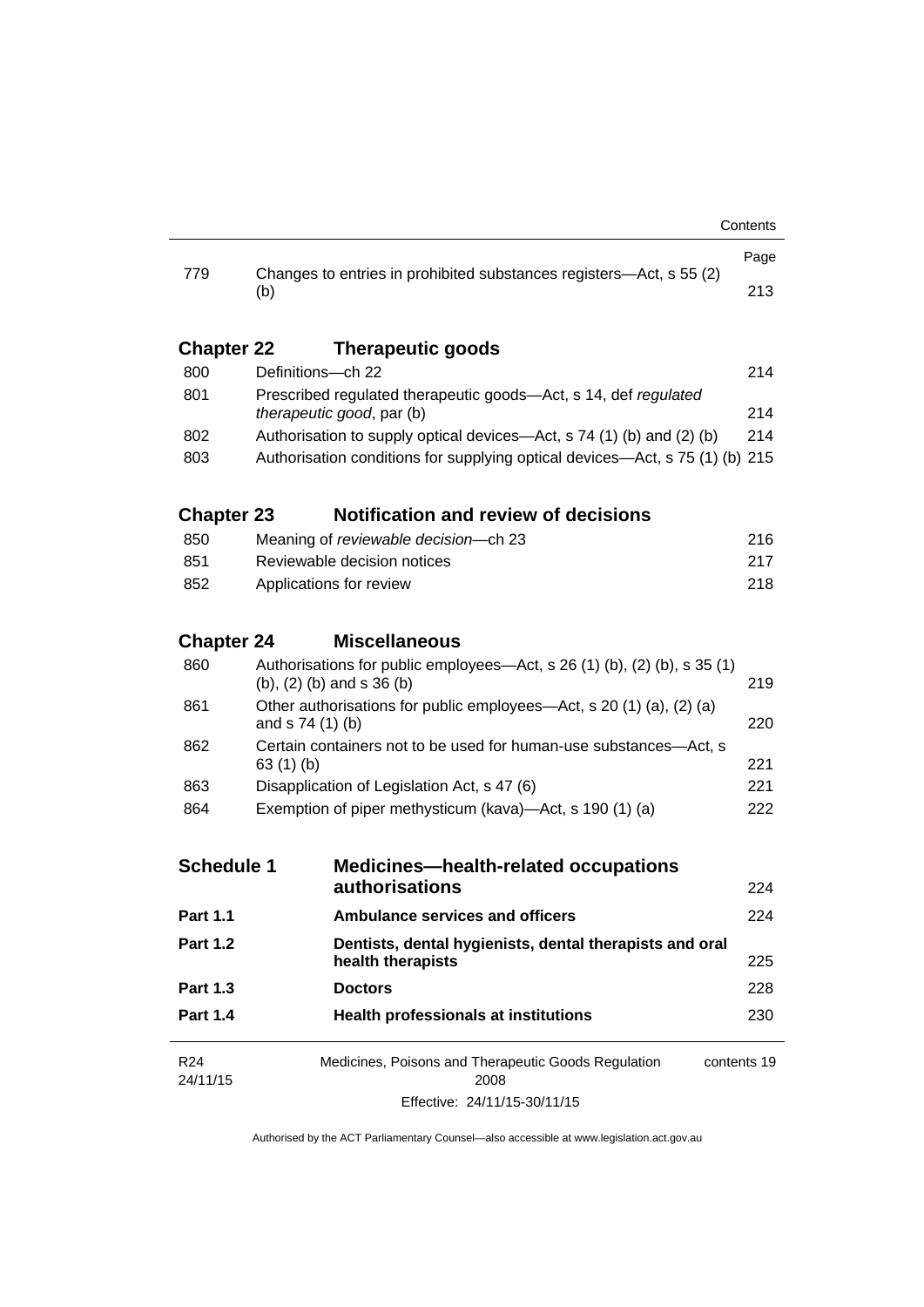| <b>Part 1.5</b>        |                                      | <b>Midwives</b>                                                      | Page<br>231                 |  |
|------------------------|--------------------------------------|----------------------------------------------------------------------|-----------------------------|--|
| <b>Part 1.6</b>        |                                      | <b>Nurses</b>                                                        | 233                         |  |
| <b>Part 1.7</b>        |                                      | Opioid dependency treatment centres operated by<br><b>Territory</b>  | 236                         |  |
| <b>Part 1.8</b>        |                                      | <b>Optometrists</b>                                                  | 237                         |  |
| <b>Part 1.9</b>        |                                      | <b>Pharmacists and employees</b>                                     | 238                         |  |
| Part 1.10<br>Part 1.11 |                                      | <b>Podiatrists</b>                                                   |                             |  |
|                        |                                      | <b>Residential care facilities</b>                                   |                             |  |
| Part 1.12              |                                      | Sales representatives for medicines manufacturers<br>and wholesalers |                             |  |
| Part 1.13              |                                      | Veterinary surgeons and employees                                    | 245                         |  |
| <b>Schedule 3</b>      |                                      | Designated appendix D medicines—standing<br>approvals                | 248                         |  |
| <b>Part 3.1</b>        |                                      | <b>Approval conditions</b>                                           | 248                         |  |
| 3.1                    | Definitions-sch 3                    |                                                                      | 248                         |  |
| <b>Part 3.2</b>        |                                      | Standing approvals for designated appendix D<br>medicines            | 249                         |  |
| <b>Schedule 4</b>      |                                      | Dangerous poisons-manufacturing etc<br>authorisations                | 251                         |  |
| <b>Schedule 5</b>      |                                      | <b>Requirements for storage receptacles</b>                          | 254                         |  |
| <b>Part 5.1</b>        |                                      | <b>Medicines cabinets</b>                                            | 254                         |  |
| 5.1                    |                                      | Medicines cabinets-general requirements                              | 254                         |  |
| 5.2                    | Medicines cabinets-body requirements |                                                                      | 254                         |  |
| 5.3                    | Medicines cabinets-door requirements |                                                                      | 255                         |  |
| 5.4                    |                                      | Medicines cabinets-lock requirements                                 | 255                         |  |
| 5.5                    |                                      | Medicines cabinets-mounting requirements                             | 256                         |  |
| <b>Part 5.2</b>        |                                      | Safes, strong rooms and vaults                                       | 257                         |  |
| contents 20            |                                      | Medicines, Poisons and Therapeutic Goods Regulation<br>2008          | R <sub>24</sub><br>24/11/15 |  |

Effective: 24/11/15-30/11/15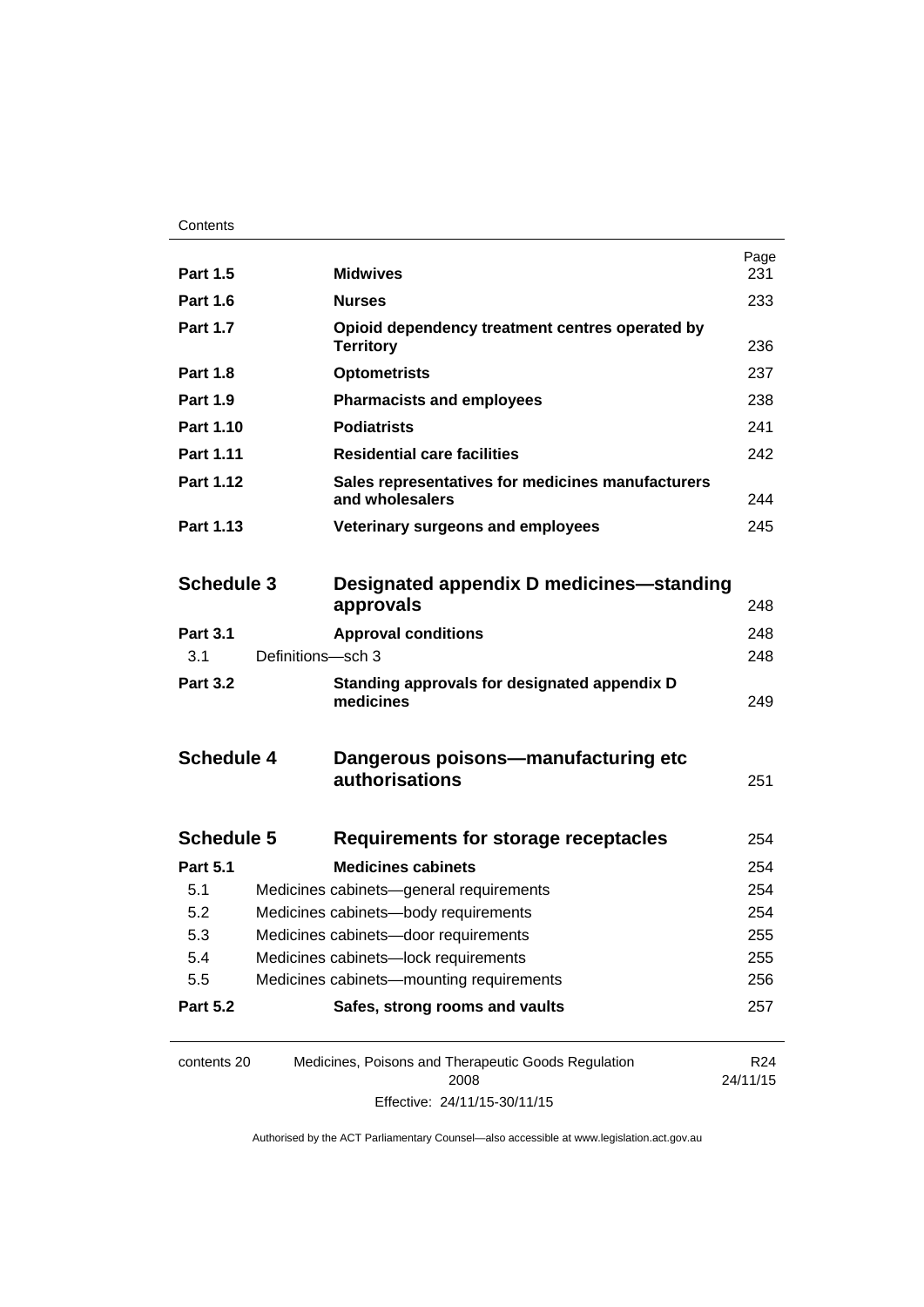|                   |                               | Contents    |
|-------------------|-------------------------------|-------------|
| 5.6               | Requirements for safes        | Page<br>257 |
| 5.7               | Requirements for strong rooms | 257         |
|                   |                               |             |
| 5.8               | Requirements for vaults       | 257         |
| <b>Dictionary</b> |                               | 258         |
| <b>Endnotes</b>   |                               |             |
| 1                 | About the endnotes            | 270         |
| 2                 | Abbreviation key              | 270         |
| 3                 | Legislation history           | 271         |
| 4                 | Amendment history             | 275         |
| 5                 | Earlier republications        | 282         |

R24 24/11/15 Medicines, Poisons and Therapeutic Goods Regulation 2008 Effective: 24/11/15-30/11/15

contents 21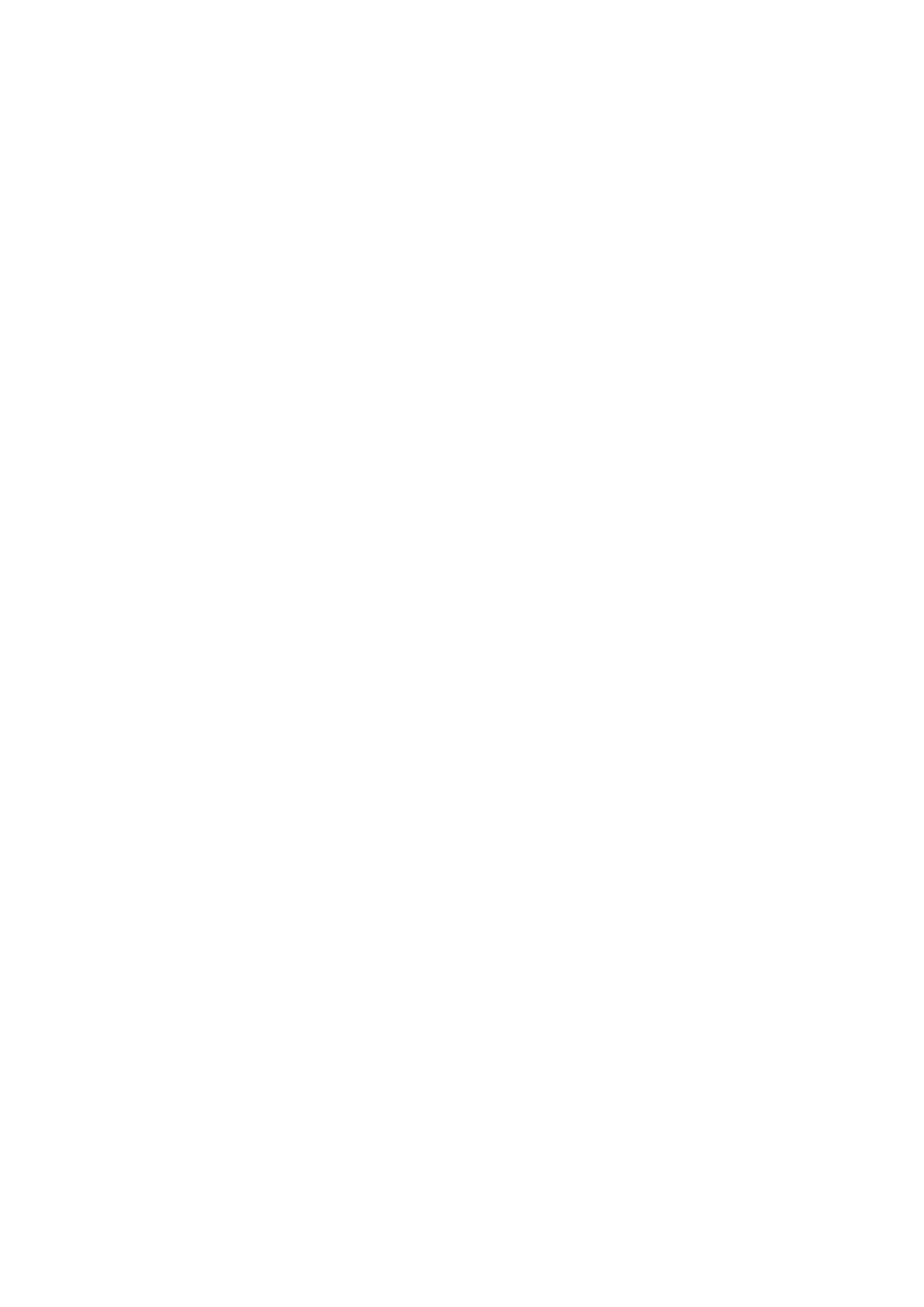

# **Medicines, Poisons and Therapeutic Goods Regulation 2008**

made under the

**[Medicines, Poisons and Therapeutic Goods Act 2008](http://www.legislation.act.gov.au/a/2008-26)**

R24 24/11/15

Ī

Medicines, Poisons and Therapeutic Goods Regulation 2008 Effective: 24/11/15-30/11/15

page 1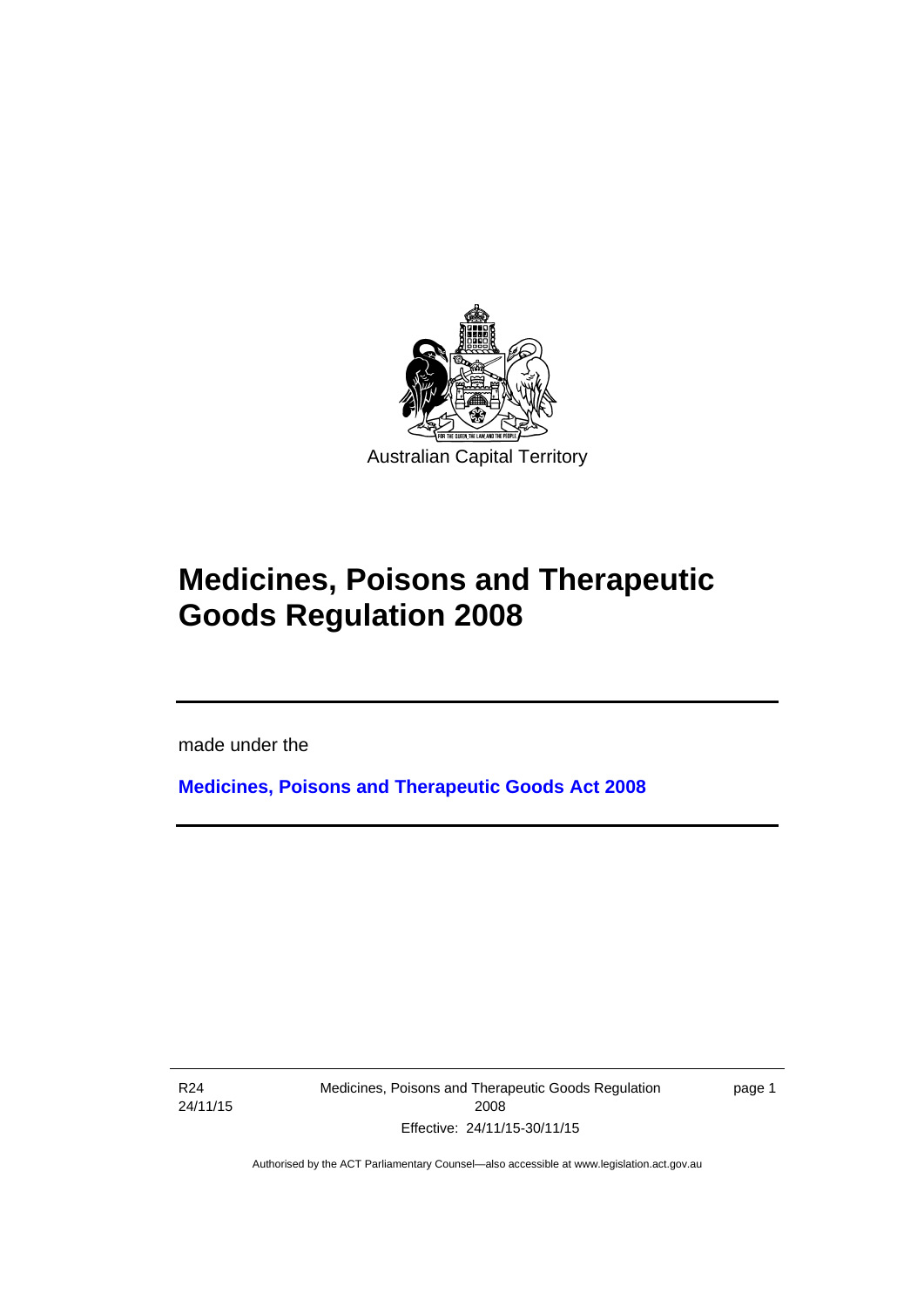Section 1

# <span id="page-25-0"></span>**Chapter 1** Preliminary

### <span id="page-25-1"></span>**1 Name of regulation**

This regulation is the *Medicines, Poisons and Therapeutic Goods Regulation 2008*.

### <span id="page-25-2"></span>**3 Dictionary**

The dictionary at the end of this regulation is part of this regulation.

*Note 1* The dictionary at the end of this regulation defines certain terms used in this regulation, and includes references (*signpost definitions*) to other terms defined elsewhere. For example, the signpost definition '*health profession*—see the *[Health](http://www.legislation.act.gov.au/a/2004-38)* 

*[Professionals Act 2004](http://www.legislation.act.gov.au/a/2004-38)*, dictionary.' means that the term 'health profession' is defined in that dictionary and the definition applies to this regulation.

*Note 2* A definition in the dictionary (including a signpost definition) applies to the entire regulation unless the definition, or another provision of the regulation, provides otherwise or the contrary intention otherwise appears (see [Legislation Act,](http://www.legislation.act.gov.au/a/2001-14) s 155 and s 156 (1)).

### <span id="page-25-3"></span>**4 Notes**

A note included in this regulation is explanatory and is not part of this regulation.

*Note* See the [Legislation Act,](http://www.legislation.act.gov.au/a/2001-14) s 127 (1), (4) and (5) for the legal status of notes.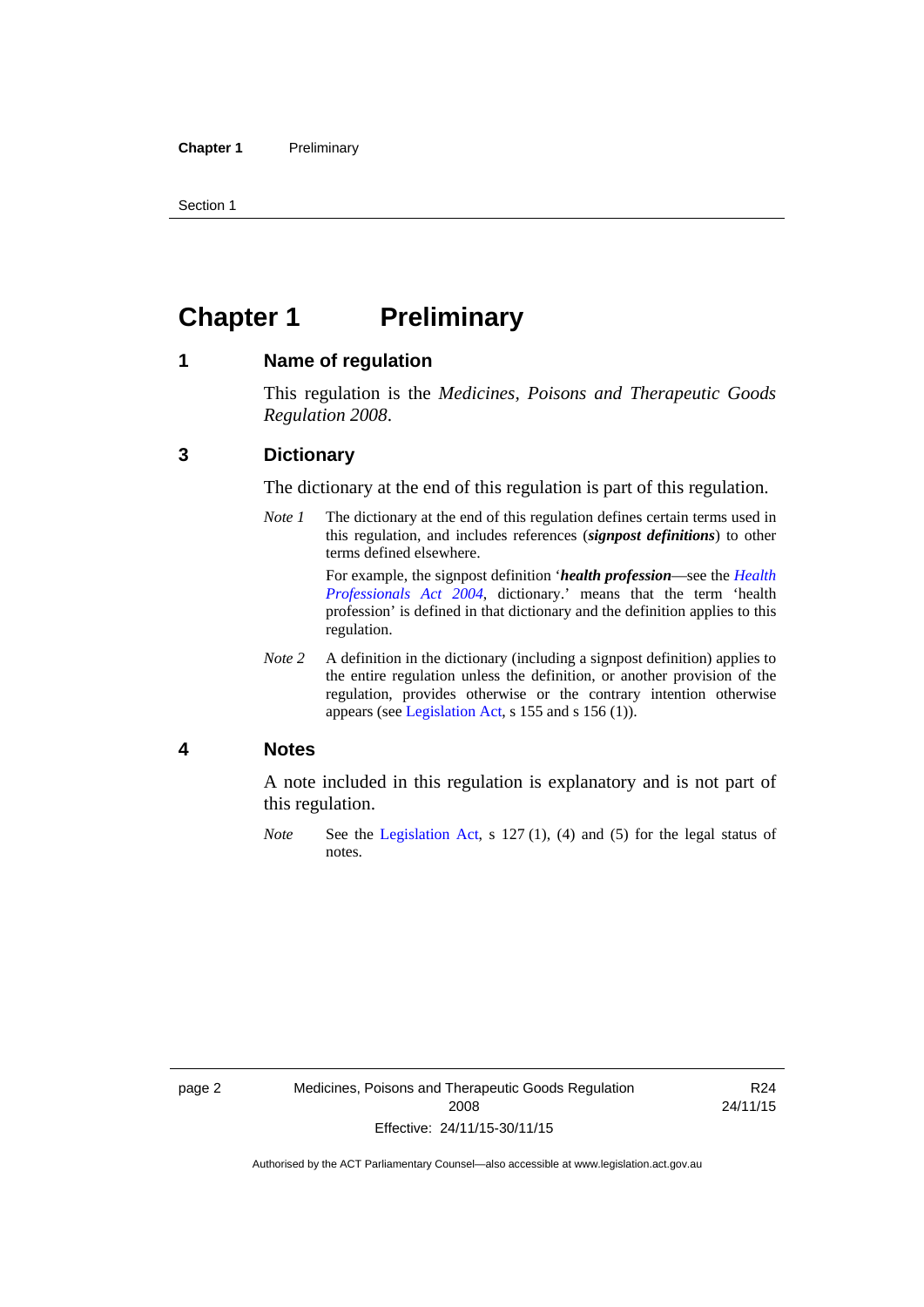# <span id="page-26-0"></span>**5 Offences against regulation—application of Criminal Code etc**

Other legislation applies in relation to offences against this regulation.

*Note 1 Criminal Code* The [Criminal Code](http://www.legislation.act.gov.au/a/2002-51), ch 2 applies to all offences against this regulation (see Code, pt 2.1).

> The chapter sets out the general principles of criminal responsibility (including burdens of proof and general defences), and defines terms used for offences to which the Code applies (eg *conduct*, *intention*, *recklessness* and *strict liability*).

*Note 2 Penalty units* 

The [Legislation Act](http://www.legislation.act.gov.au/a/2001-14), s 133 deals with the meaning of offence penalties that are expressed in penalty units.

<span id="page-26-1"></span>

# **6 Overview of things to which medicines and poisons standard does not apply**

- (1) The medicines and poisons standard applies to regulated substances (see the [Act](http://www.legislation.act.gov.au/a/2008-26/default.asp), pt 3.1 and s 17).
- (2) However, the medicines and poisons standard sets out the following things to which it does not apply (unless there is a contrary intention in the standard):
	- (a) a substance in a preparation or product included in the standard, appendix A (General Exemptions) (see the [standard](http://www.comlaw.gov.au/Series/F2012L01200), par 1 (2) (h));
	- (b) a substance and the reason for its entry in the standard, appendix B (Substances considered not to require control by scheduling) (see the [standard,](http://www.comlaw.gov.au/Series/F2012L01200) par  $1(2)(h)$ );
	- (c) a substance to which the standard, appendix G (Dilute Preparations) applies (see the [standard,](http://www.comlaw.gov.au/Series/F2012L01200) par 1 (2) (i));

page 3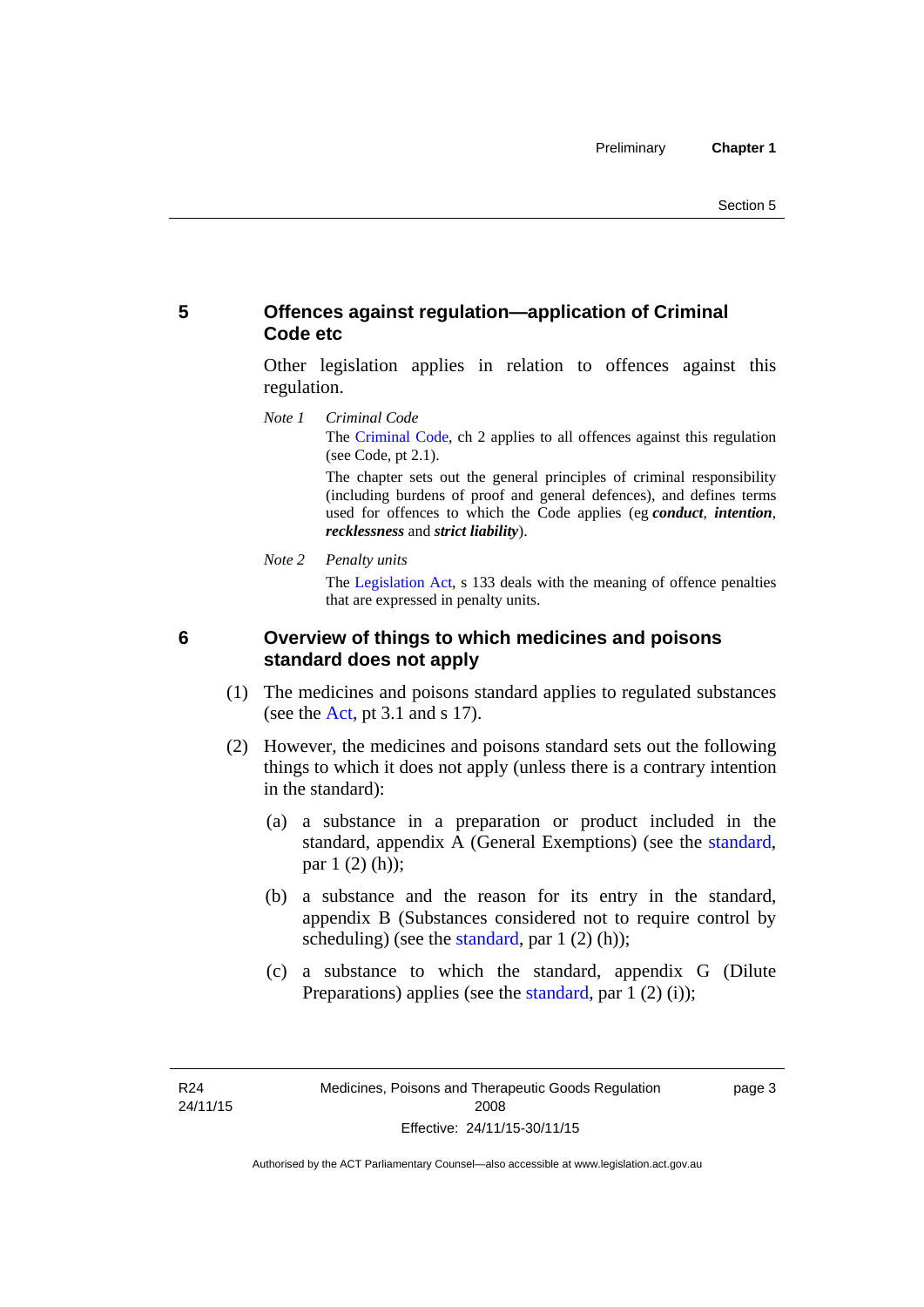#### **Chapter 1** Preliminary

Section 6

- (d) certain low concentrations of substances included in the standard, schedules 1 to 6 if the substance is not also included in schedule 7 or 8 (see the [standard,](http://www.comlaw.gov.au/Series/F2012L01200) par 1 (2) (j));
- (e) certain impurities in pesticides (see the [standard,](http://www.comlaw.gov.au/Series/F2012L01200) par  $1(2)(k)$ ).

page 4 Medicines, Poisons and Therapeutic Goods Regulation 2008 Effective: 24/11/15-30/11/15

R24 24/11/15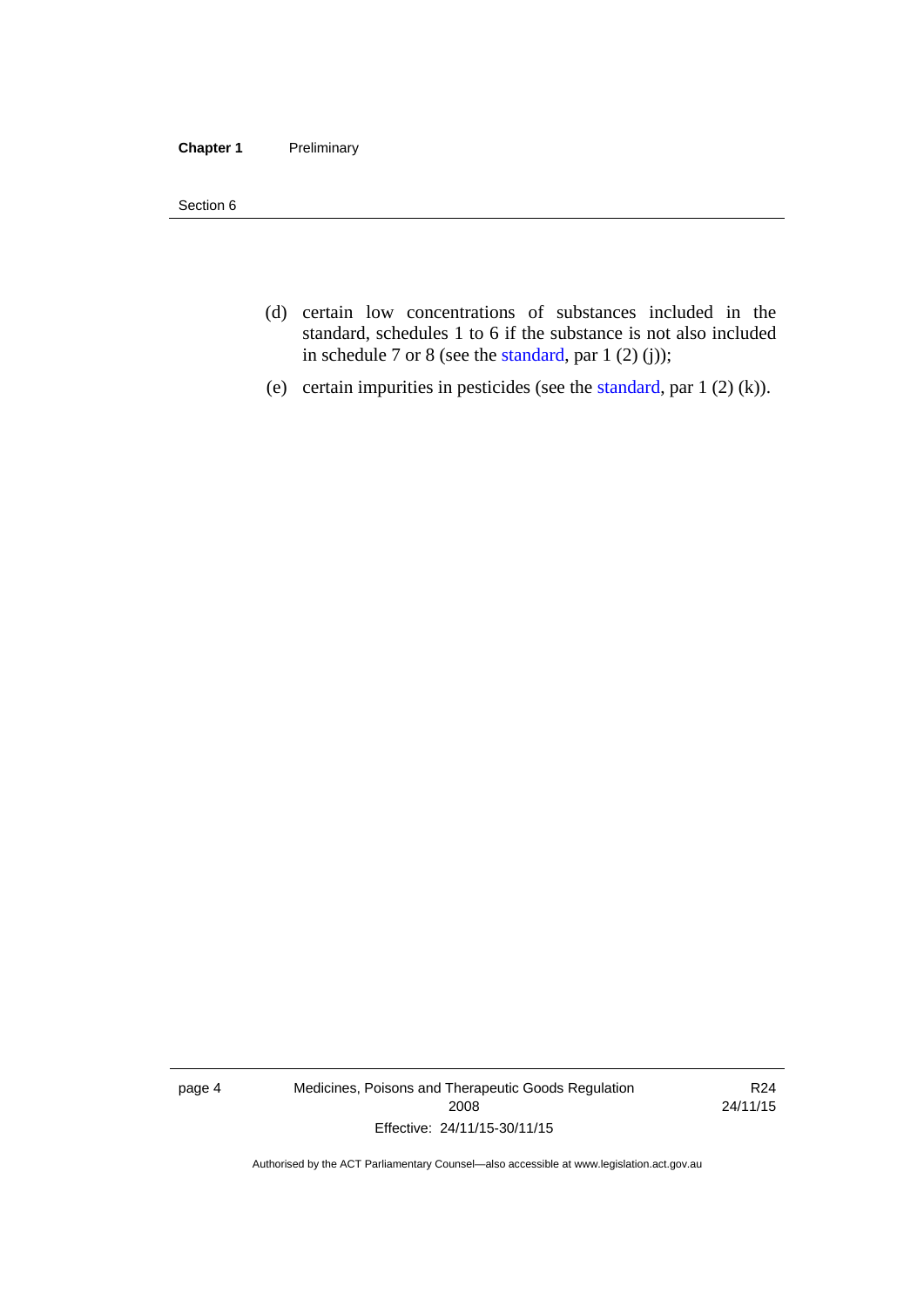# <span id="page-28-0"></span>**Chapter 2 Medicines—authorisations generally**

# <span id="page-28-1"></span>**Part 2.1 Overview of medicines authorisations**

### <span id="page-28-2"></span>**10 General overview of authorisations for medicines**

 (1) The Act requires that a person must not deal with a medicine in a particular way unless the person is authorised to deal with the medicine.

#### **Example**

the [Act](http://www.legislation.act.gov.au/a/2008-26/default.asp), s 35 is about obtaining certain substances (which include medicines)

- *Note 1* The [Act,](http://www.legislation.act.gov.au/a/2008-26/default.asp) s 19 sets out when a person *deals* with a medicine.
- *Note 2* An example is part of the regulation, is not exhaustive and may extend, but does not limit, the meaning of the provision in which it appears (see [Legislation Act,](http://www.legislation.act.gov.au/a/2001-14) s 126 and s 132).
- (2) The [Act](http://www.legislation.act.gov.au/a/2008-26/default.asp), section 20 sets out when a person is authorised to deal with a medicine.
- (3) This regulation authorises certain dealings with medicines.

*Note* An authorisation is not required to deal with the following:

- a substance excluded from the medicines and poisons standard by the [standard,](http://www.comlaw.gov.au/Series/F2012L01200) par  $1(2)$  (see s 6);
- a substance mentioned in the [medicines and poisons standard,](http://www.comlaw.gov.au/Series/F2012L01200) sch 2, 3, 4 or 8 if none of the schedules apply to the substance because of an exception in the standard (eg Aspirin in packets available from supermarkets).

R24 24/11/15 page 5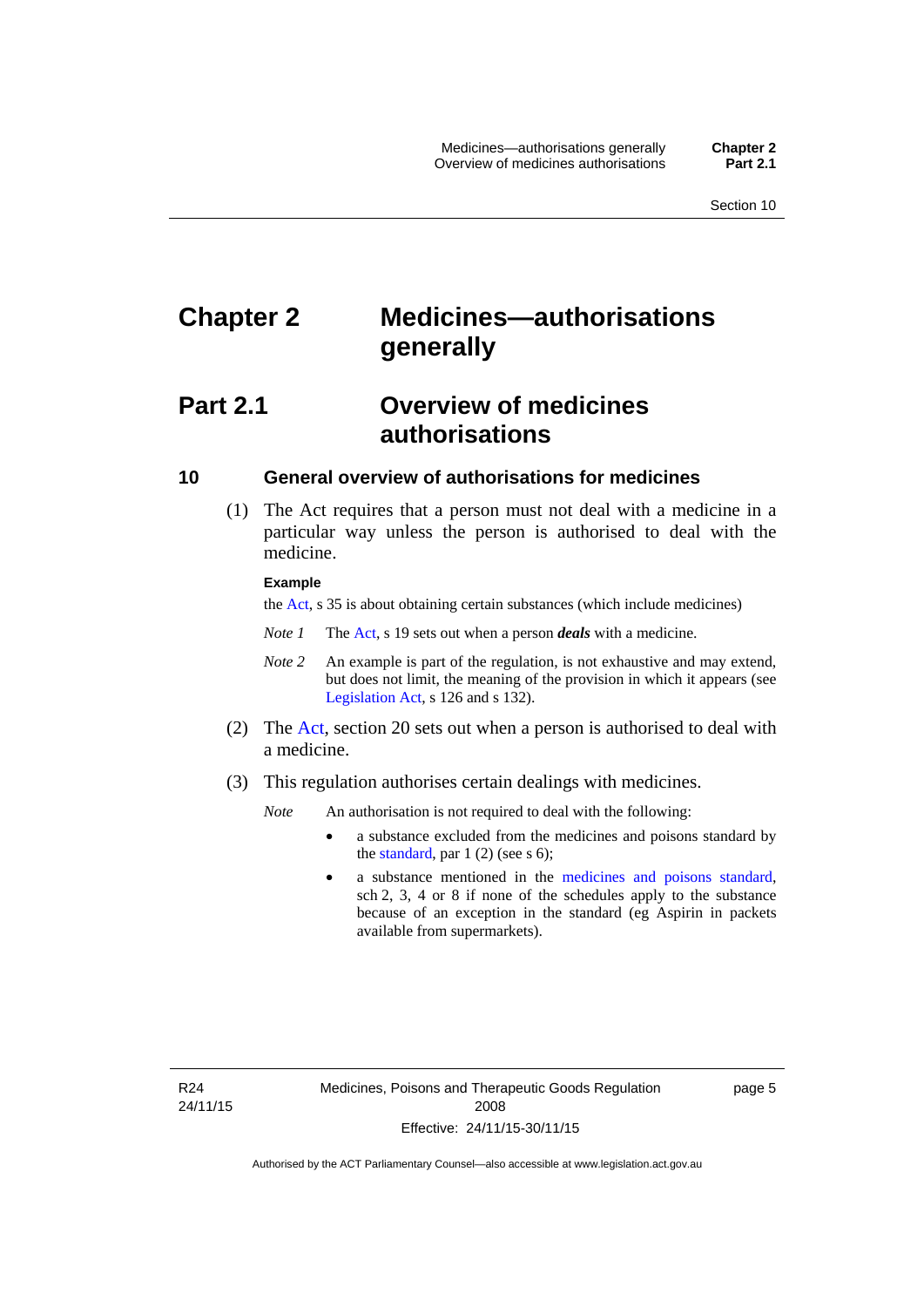Section 11

(4) An authorisation under this regulation may be subject to limitations.

#### **Examples—s (4)**

- 1 a health practitioner's authorisation is subject to any condition or restriction to which the health practitioner is subject to under the *[Health Practitioner](http://www.legislation.act.gov.au/a/db_39269/default.asp)  [Regulation National Law \(ACT\)](http://www.legislation.act.gov.au/a/db_39269/default.asp)* (see s 20)
- 2 the authorisation of a person to prescribe a medicine is subject to any restriction included in sch 1 in relation to the person (see s 30 (1) (b))

*Note* For the power to impose other restrictions, see the [Act](http://www.legislation.act.gov.au/a/2008-26/default.asp), ch 8.

## <span id="page-29-0"></span>**11 Overview of medicines authorisations under this regulation**

- (1) Medicines authorisations under this regulation that are specific to health-related occupations are given by the following provisions (and are set out in schedule 1):
	- (a) section 30 (which is about authorisations under schedule 1 to prescribe medicines);
	- (b) section 50 (which is about authorisations under schedule 1 to issue requisitions for medicines);
	- (c) section 60 (which is about authorisations under schedule 1 to issue purchase orders for medicines);
	- (d) section 110 (which is about authorisations under schedule 1 to supply medicines);

*Note Supply* includes dispense on prescription (see [Act,](http://www.legislation.act.gov.au/a/2008-26/default.asp) s 24).

- (e) section 350 (which is about authorisations under schedule 1 for people in health-related occupations to administer medicines);
- (f) section 255 (which is about authorisation of approved pharmacists to supply certain medicines without prescription);
- (g) section 370 (which is about authorisations under schedule 1 to obtain and possess medicines);

R24 24/11/15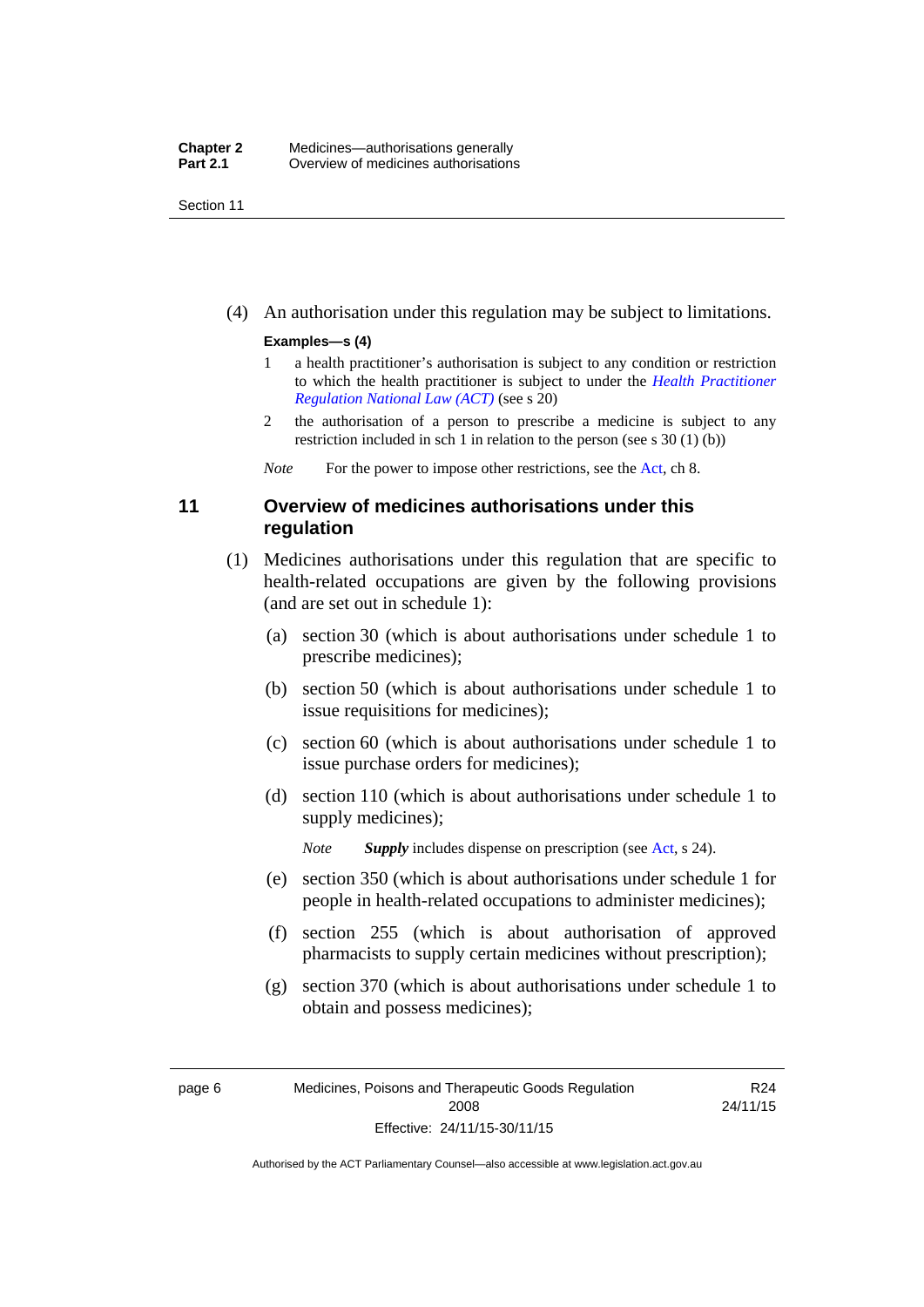- (h) section 380 (which is about authorisations under schedule 1 to manufacture medicines).
- (2) For other authorisations, see the following provisions:
	- (a) section 70 (which is about authorisation of CHO to issue standing orders for supply of medicines in public health emergencies);
	- (b) section 71 (which is about authorisation of CHO to issue standing orders for administration of medicines for public health matters);
	- (c) section 75 (which is about authorisation of doctors to issue standing orders for administration of medicines at institutions);
	- (d) section 77 (which is about authorisation of CHO to issue standing orders for supply and administration of medicines at walk-in centres);
	- (e) section 251 (which is about authorisation to supply certain medicines without prescription in emergencies);
	- (f) section 260 (which is about authorisation to supply medicines to pharmacists for disposal);
	- (g) section 261 (which is about authorisation to supply medicines to commercial disposal operators for disposal);
	- (h) section 360 (which is about authorisation for self-administration of medicines);
	- (i) section 361 (which is about authorisation for the administration of medicines by assistants);
	- (j) section 371 (which is about authorisation to obtain and possess medicines for certain personal use-related dealings);
	- (k) section 400 (which is about authorisation to deliver medicines under supply authorities);

R24 24/11/15 page 7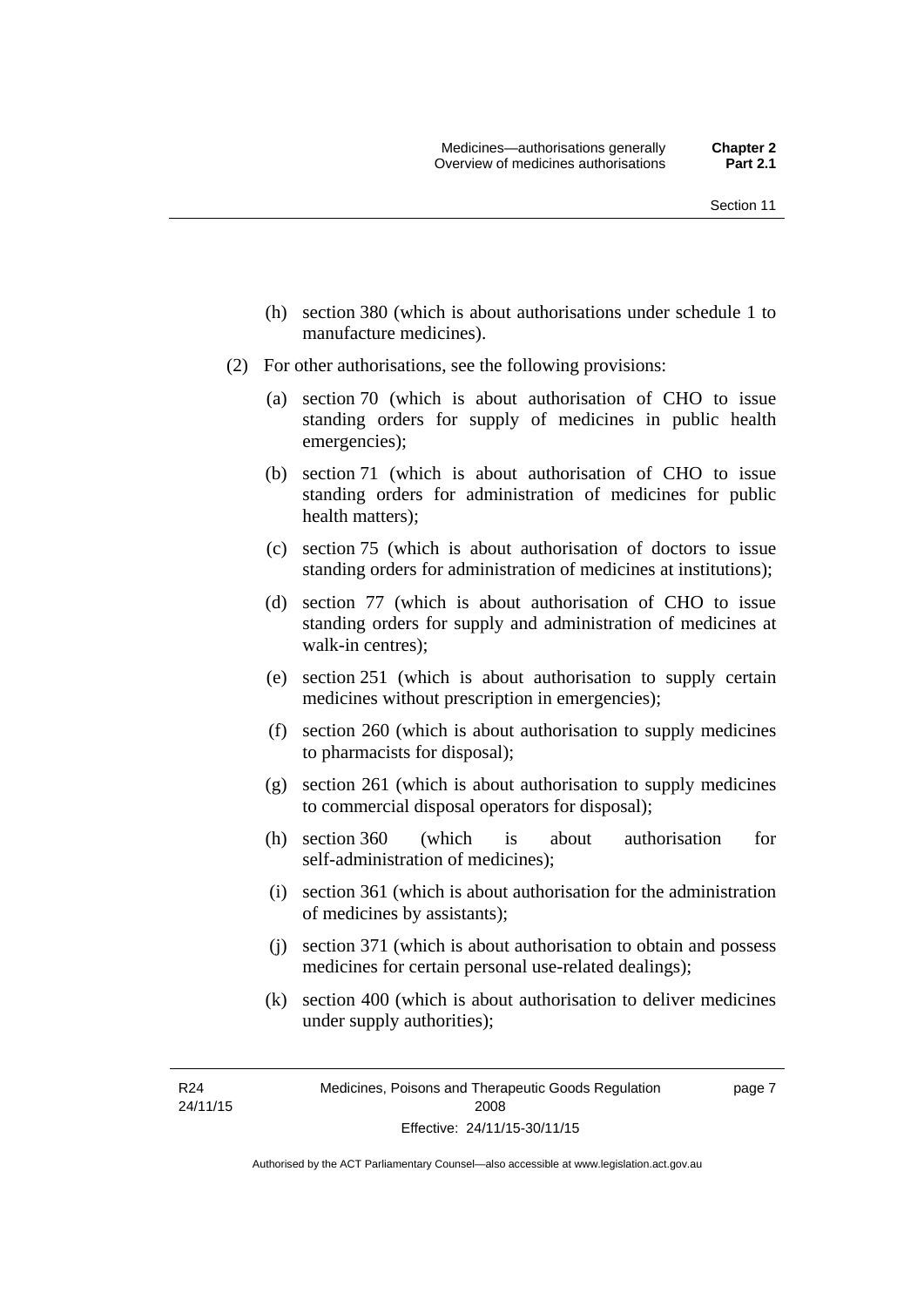Section 12

- (l) section 401 (which is about authorisation for commercial disposal operators for disposal of medicines);
- (m) section 410 (which is about authorisation to supply and administer adrenaline and salbutamol);
- (n) section 420 (which is about authorisations for CYP authorised people);
- (o) section 421 (which is about authorisations for corrections officers);
- (p) section 430 (which is about authorisations for non-controlled medicines research and education);
- (q) section 440 (which is about authorisations under controlled medicines research and education program licences);
- (r) section 450 (which is about authorisations under first-aid kit licences);
- (s) section 460 (which is about authorisations under medicines wholesalers licences);
- (t) section 470 (which is about authorisations under opioid dependency treatment licences);
- (u) section 480 (which is about authorisations under pharmacy medicines rural communities licences);
- (v) section 490 (which is about authorisations for endorsed health practitioners).

### <span id="page-31-0"></span>**12 General overview of authorisation conditions for medicines**

 (1) The [Act](http://www.legislation.act.gov.au/a/2008-26/default.asp), section 44 requires a person who is authorised to deal with a medicine to comply with any condition to which the authorisation is subject.

R24 24/11/15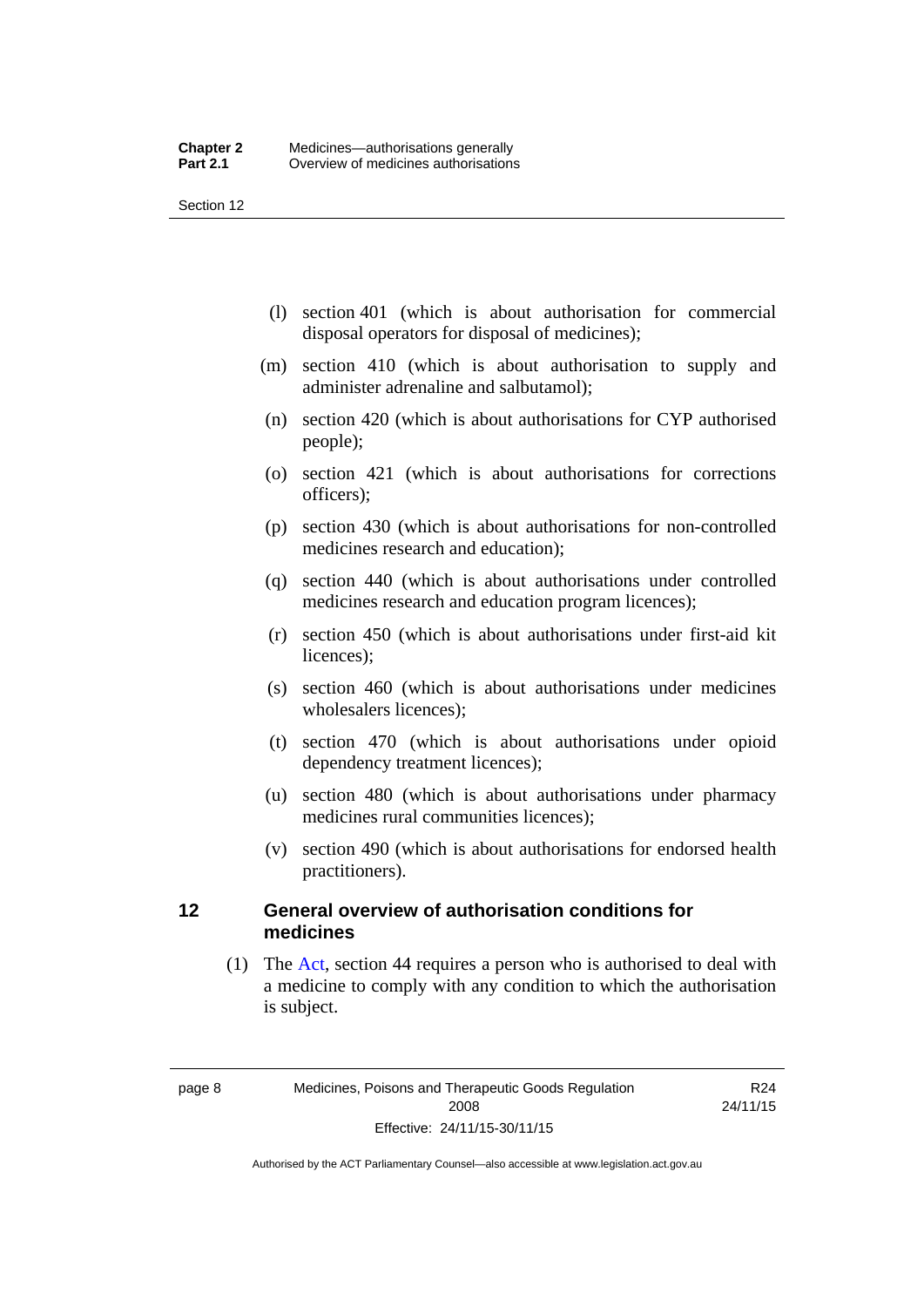#### **Example**

Section 31 sets out the authorisation conditions for an authorised person to prescribe a medicine.

- *Note* An example is part of the regulation, is not exhaustive and may extend, but does not limit, the meaning of the provision in which it appears (see [Legislation Act,](http://www.legislation.act.gov.au/a/2001-14) s 126 and s 132).
- (2) The conditions are additional to other restrictions on an authorised person's authority to deal with a medicine.

#### **Example—s (2)**

Sch 1 limits the prescription by eligible midwives of medicines that are listed on the pharmaceutical benefits scheme (see sch 1, part 1.5) to eligible midwives who hold a particular authority.

*Note* Conditions may also be imposed under other provisions of the [Act](http://www.legislation.act.gov.au/a/2008-26/default.asp) including, for example, s 89 which sets out conditions on licences.

page 9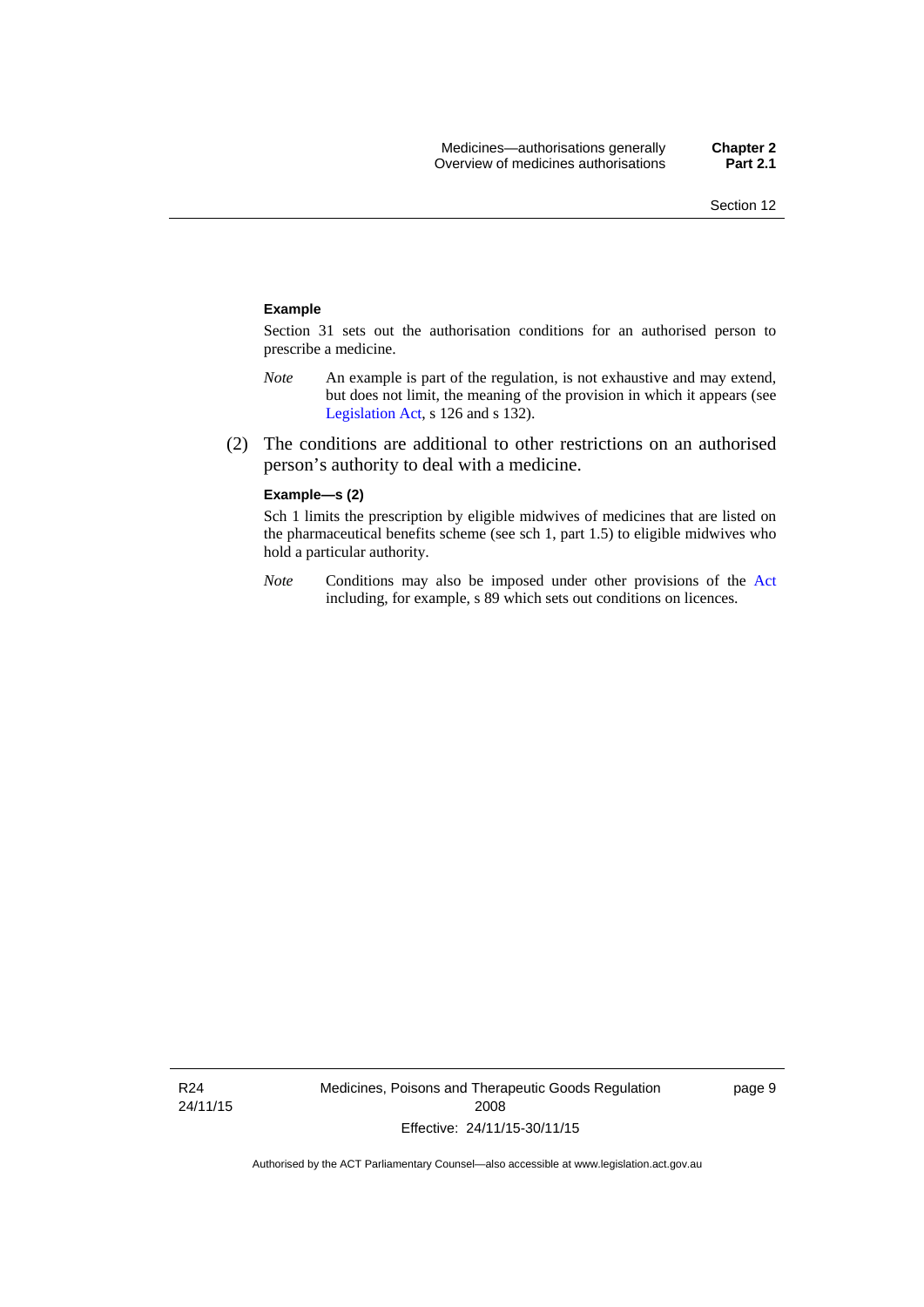Section 20

# <span id="page-33-0"></span>**Part 2.2 Relationship with registration laws**

### <span id="page-33-1"></span>**20 Medicines authorisations subject to Health Practitioner Regulation National Law (ACT) restrictions**

 (1) A health practitioner's authorisation under the Act to deal with a medicine is subject to any condition or other restriction to which the health practitioner is subject under the *[Health Practitioner](http://www.legislation.act.gov.au/a/db_39269/default.asp)  [Regulation National Law \(ACT\)](http://www.legislation.act.gov.au/a/db_39269/default.asp)*.

#### **Example**

Section 31 places conditions on the prescribing of medicines by a health practitioner authorised to prescribe the medicines. If a particular health practitioner's registration under the *[Health Practitioner Regulation National Law](http://www.legislation.act.gov.au/a/db_39269/default.asp)  [\(ACT\)](http://www.legislation.act.gov.au/a/db_39269/default.asp)* is subject to the condition or restriction that the person may not prescribe certain medicines, the health practitioner's authorisation under the *[Medicines,](http://www.legislation.act.gov.au/a/2008-26)  [Poisons and Therapeutic Goods Act 2008](http://www.legislation.act.gov.au/a/2008-26)* to prescribe medicines is also subject to that condition or restriction.

- *Note 1* A reference to an Act includes a reference to the statutory instruments made or in force under the Act, including any regulation (see [Legislation Act,](http://www.legislation.act.gov.au/a/2001-14) s 104).
- *Note 2* An example is part of the regulation, is not exhaustive and may extend, but does not limit, the meaning of the provision in which it appears (see [Legislation Act,](http://www.legislation.act.gov.au/a/2001-14) s 126 and s 132).
- (2) A health professional's authorisation under the Act to deal with a medicine is subject to any condition or other restriction to which the health professional is subject under the *[Health Professionals](http://www.legislation.act.gov.au/a/2004-38)  [Act 2004](http://www.legislation.act.gov.au/a/2004-38)*.

R24 24/11/15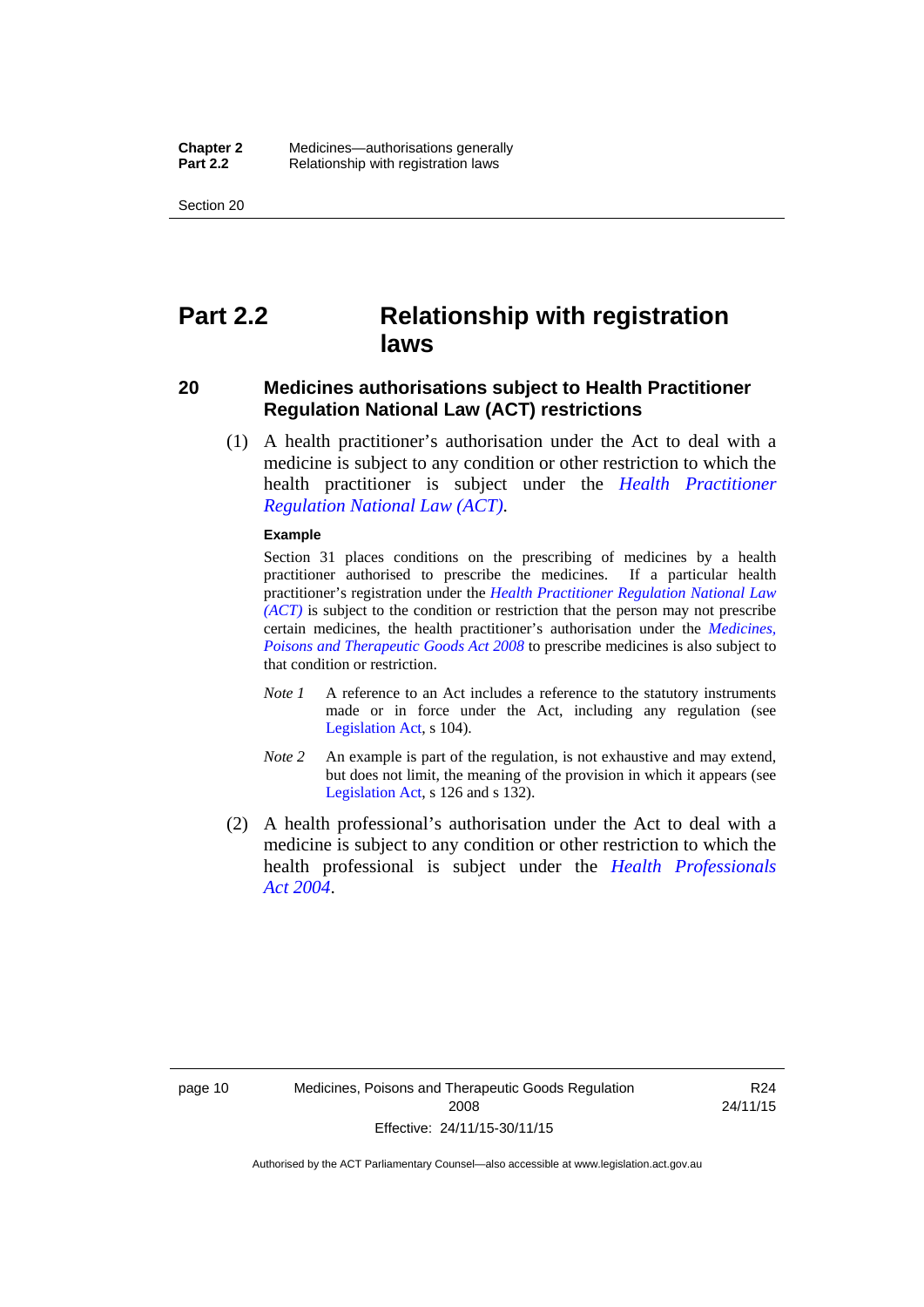## <span id="page-34-0"></span>**21 Medicines authorisations subject to Health Professionals Act restrictions**

A health professional's authorisation under the Act to deal with a medicine is subject to any condition or other restriction to which the health professional is subject under the *[Health Professionals](http://www.legislation.act.gov.au/a/2004-38)  [Act 2004](http://www.legislation.act.gov.au/a/2004-38)*.

R24 24/11/15 Medicines, Poisons and Therapeutic Goods Regulation 2008 Effective: 24/11/15-30/11/15

page 11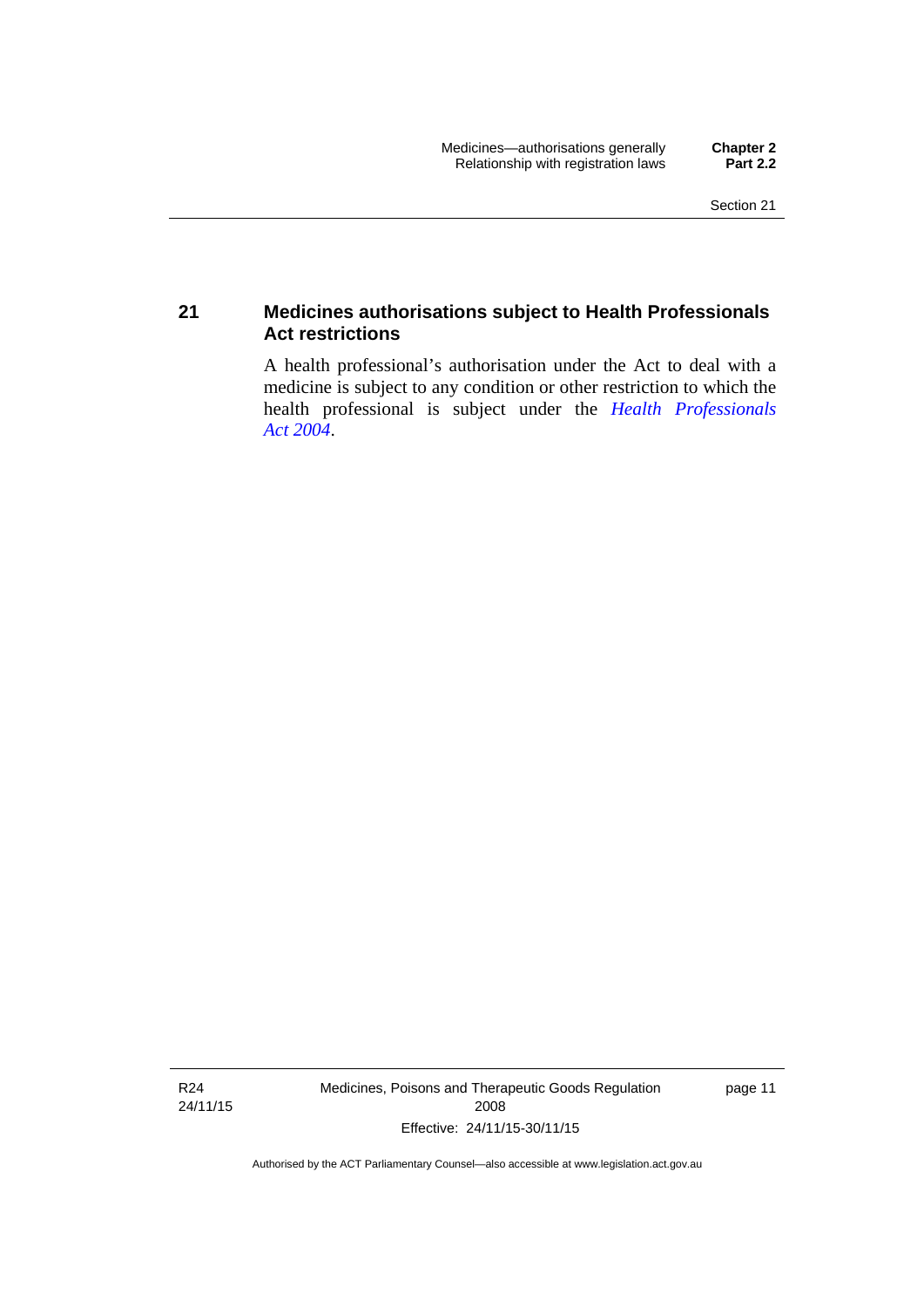# <span id="page-35-0"></span>**Chapter 3 Medicines—supply authorities**

# <span id="page-35-1"></span>**Part 3.1 Prescribing medicines**

# <span id="page-35-2"></span>**Division 3.1.1 Authorisation to prescribe medicines**

# <span id="page-35-3"></span>**30 Authorisation under sch 1 to prescribe medicines— Act, s 40 (1) (b), (2) (b) and (3) (b)**

- (1) A person mentioned in schedule 1, column 2 is authorised to prescribe a medicine if—
	- (a) prescribing the medicine is included in the schedule, column 3 in relation to the person; and
	- (b) the prescribing is consistent with any restriction for the prescribing mentioned in the schedule, column 3; and
	- (c) if the prescription is a self-prescription of the medicine—
		- (i) the person is not a trainee dentist, trainee nurse practitioner, intern doctor or person training to be an eligible midwife; or
		- (ii) the medicine is not a restricted medicine.
- (2) In this section:

### *restricted medicine* means—

- (a) an anabolic steroid; or
- (b) a designated appendix D medicine; or
- (c) a benzodiazepine; or
- (d) a controlled medicine.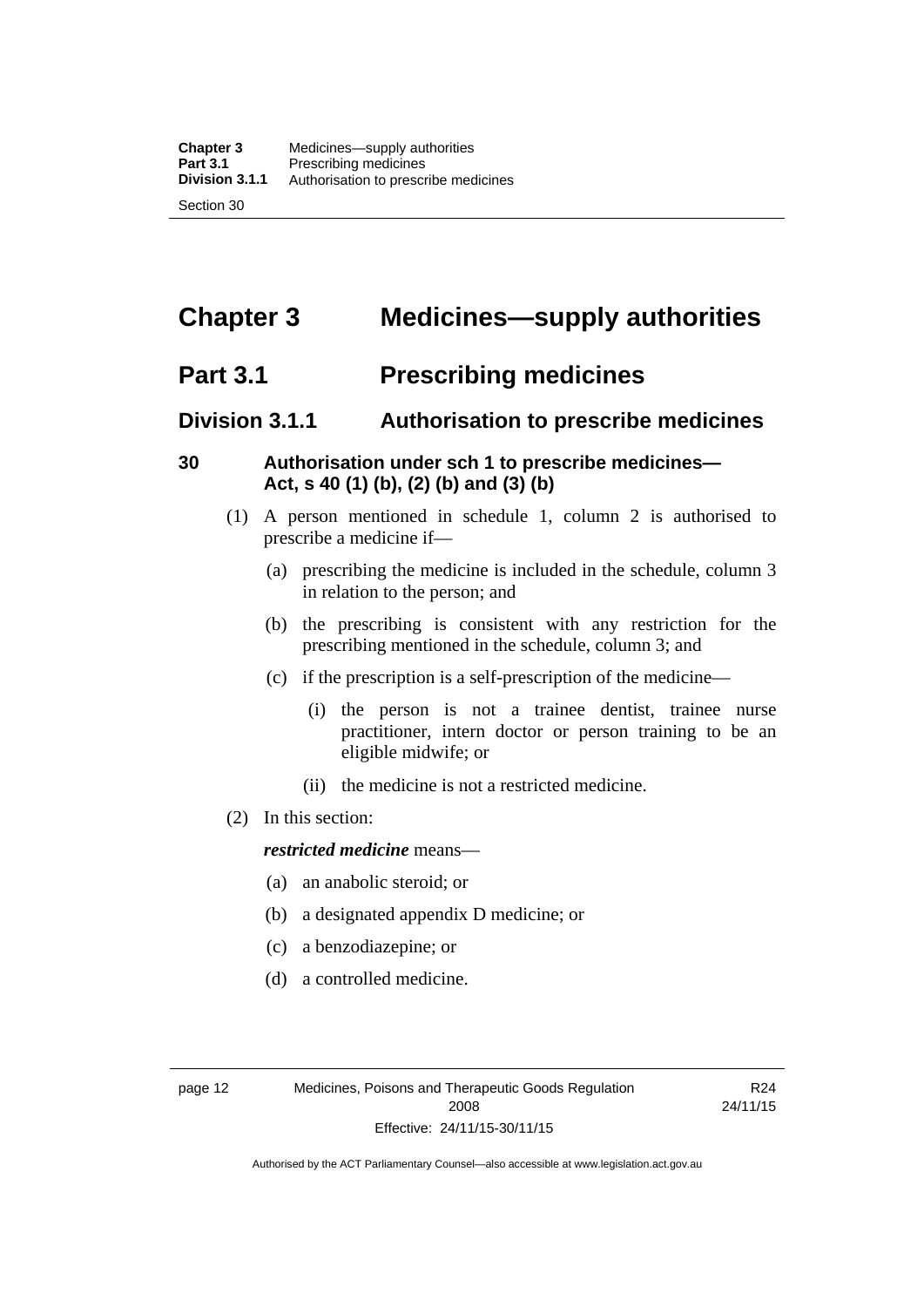### **31 Authorisation conditions for prescribing medicines—Act, s 44 (1) (b) and (2) (b)**

- (1) A prescriber's authorisation under section 30 to prescribe a medicine is subject to the following conditions:
	- (a) the medicine is prescribed in accordance with the [Act](http://www.legislation.act.gov.au/a/2008-26/default.asp), section 7 (Appropriate prescription and supply of medicines);
	- (b) if the prescription is a written prescription—
		- (i) the prescription complies with section 40 (General requirements for written prescriptions); and
		- (ii) the prescription (other than a national residential medication chart prescription) includes the particulars mentioned in section 41 on the front of the prescription; and
		- (iii) if the prescription is a national residential medication chart prescription in a national residential medication chart––the chart includes the particulars mentioned in section 41; and
		- (iv) if the prescription is faxed by a prescriber to a pharmacist—the prescriber sends the original prescription to the pharmacist not later than 24 hours after the prescriber faxes the prescription to the pharmacist;
			- *Note 1* For the endorsement of faxed prescriptions, see s 41 (1) (m).
			- *Note 2 Pharmacist* does not include an intern pharmacist (see dict).
	- (c) if the prescription is an oral prescription—
		- (i) the prescriber believes on reasonable grounds that giving an oral prescription for the medicine is reasonably necessary for the patient's treatment; and

R24 24/11/15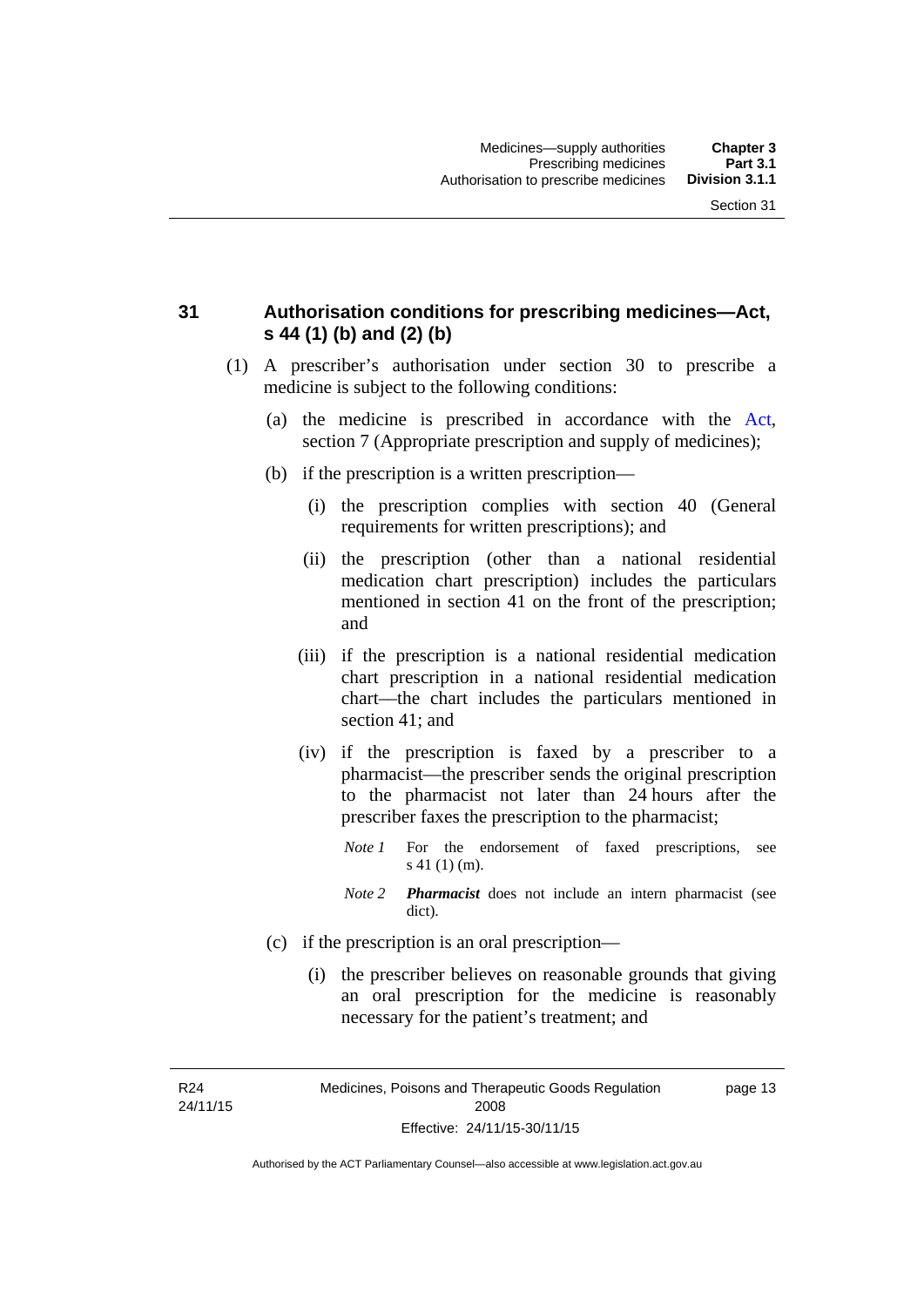| <b>Chapter 3</b> | Medicines—supply authorities         |
|------------------|--------------------------------------|
| <b>Part 3.1</b>  | Prescribing medicines                |
| Division 3.1.1   | Authorisation to prescribe medicines |
| Section 31       |                                      |

- (ii) if the prescription is for an unusual or dangerous dose of a medicine—the prescription includes a statement telling the person who is to dispense or administer the medicine that the prescription is for an unusual or dangerous dose; and
- (iii) the prescription includes the particulars mentioned in section 41; and
- (iv) the prescriber sends a written prescription for the medicine to the pharmacist not later than 24 hours after the prescriber gives the oral prescription to the pharmacist;

- (d) if the medicine is a controlled medicine for human use—
	- (i) the prescriber complies with the additional requirements under section 32 for prescribing a controlled medicine; and
	- (ii) if the controlled medicines approval is an oral approval the prescriber sends the chief health officer a written application for the approval in accordance with section 561 (Requirements for CHO controlled medicines approval applications) not later than 7 days after the day the oral approval is given;
- (e) if the medicine is a designated appendix D medicine prescribed for a purpose mentioned in schedule 3 (Designated appendix D medicines—standing approvals), part 3.2, column 3 in relation to the medicine—the prescriber complies with the additional requirements under section 33 in relation to the prescription.
- (2) In this section:

page 14 Medicines, Poisons and Therapeutic Goods Regulation 2008 Effective: 24/11/15-30/11/15

R24 24/11/15

*Note* For the endorsement of written prescriptions confirming oral prescriptions, see s 41 (1) (n).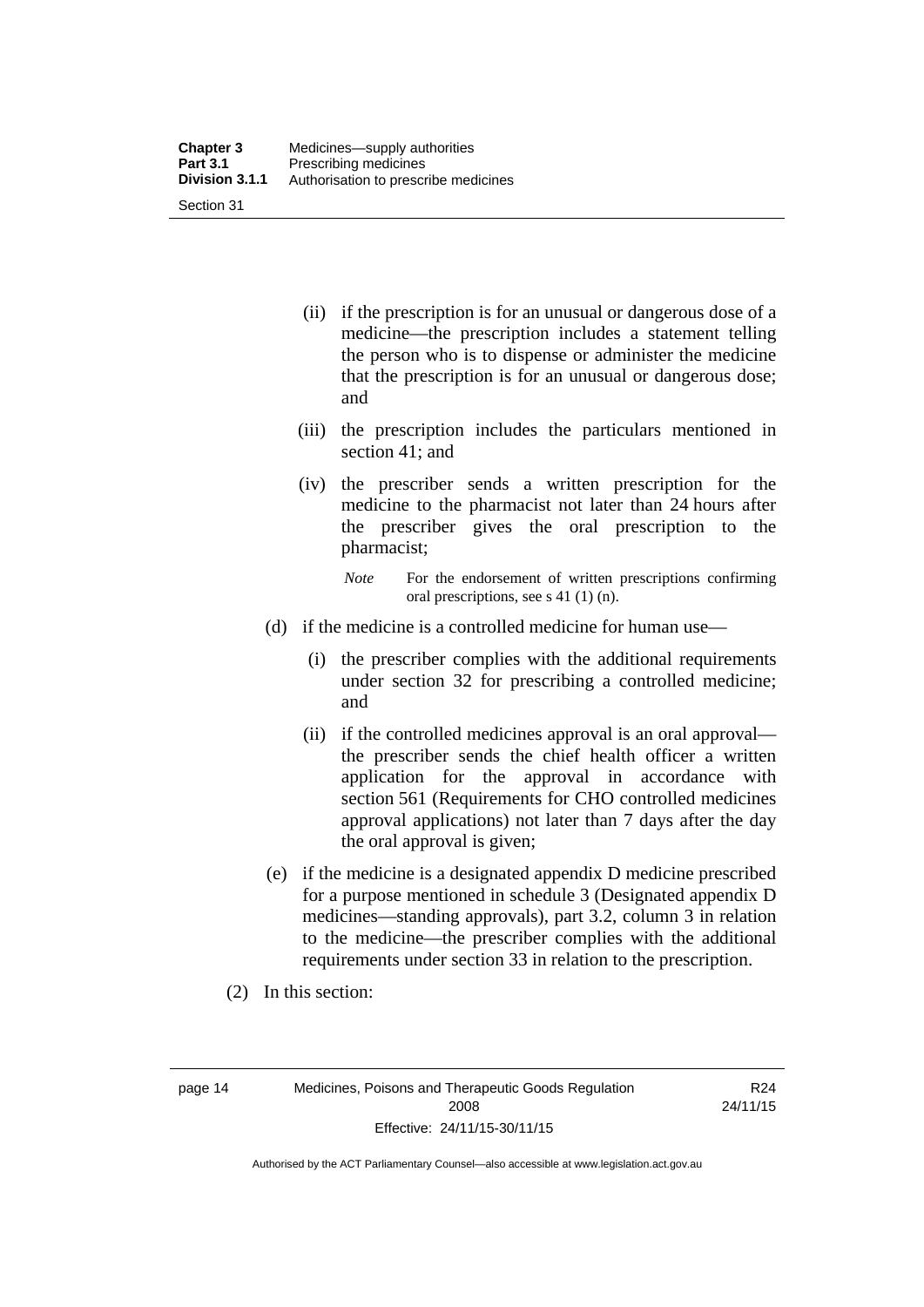*national residential medication chart* means a residential medication chart within the meaning of the *[National](http://www.comlaw.gov.au/Series/F1996B02844)  [Health \(Pharmaceutical Benefits\) Regulations 1960](http://www.comlaw.gov.au/Series/F1996B02844)* (Cwlth), section 19AA (6) (Item in residential medication chart is prescription), as in force from time to time.

*Note* The *[National Health \(Pharmaceutical Benefits\) Regulations 1960](http://www.comlaw.gov.au/Series/F1996B02844)* (Cwlth) does not need to be notified under the [Legislation Act](http://www.legislation.act.gov.au/a/2001-14) because s 47 (6) does not apply (see s 863).

### **32 Additional requirements for prescribing controlled medicines for human use**

The following are the additional requirements for prescribing a controlled medicine for human use:

 (a) the prescriber has a controlled medicines approval to prescribe the medicine;

*Note* For controlled medicines approvals, see pt 13.1.

 (b) if the approval is for a particular form of the medicine—the prescription is for the form of the medicine approved or a bioequivalent form;

*Note Bioequivalent*—see the dictionary.

- (c) if the approval is for a particular strength of the medicine—the prescription is for the strength approved or a weaker strength;
- (d) if the approval is for a particular quantity of the medicine—the prescription is for not more than the quantity approved;
- (e) the prescriber complies with each condition (if any) of the approval;
- (f) if the controlled medicine is dronabinol for human use—
	- (i) the prescriber also has an authorisation under the *[Therapeutic Goods Act 1989](http://www.comlaw.gov.au/Series/C2004A03952)* (Cwlth), section 19 to supply the medicine; and

R24 24/11/15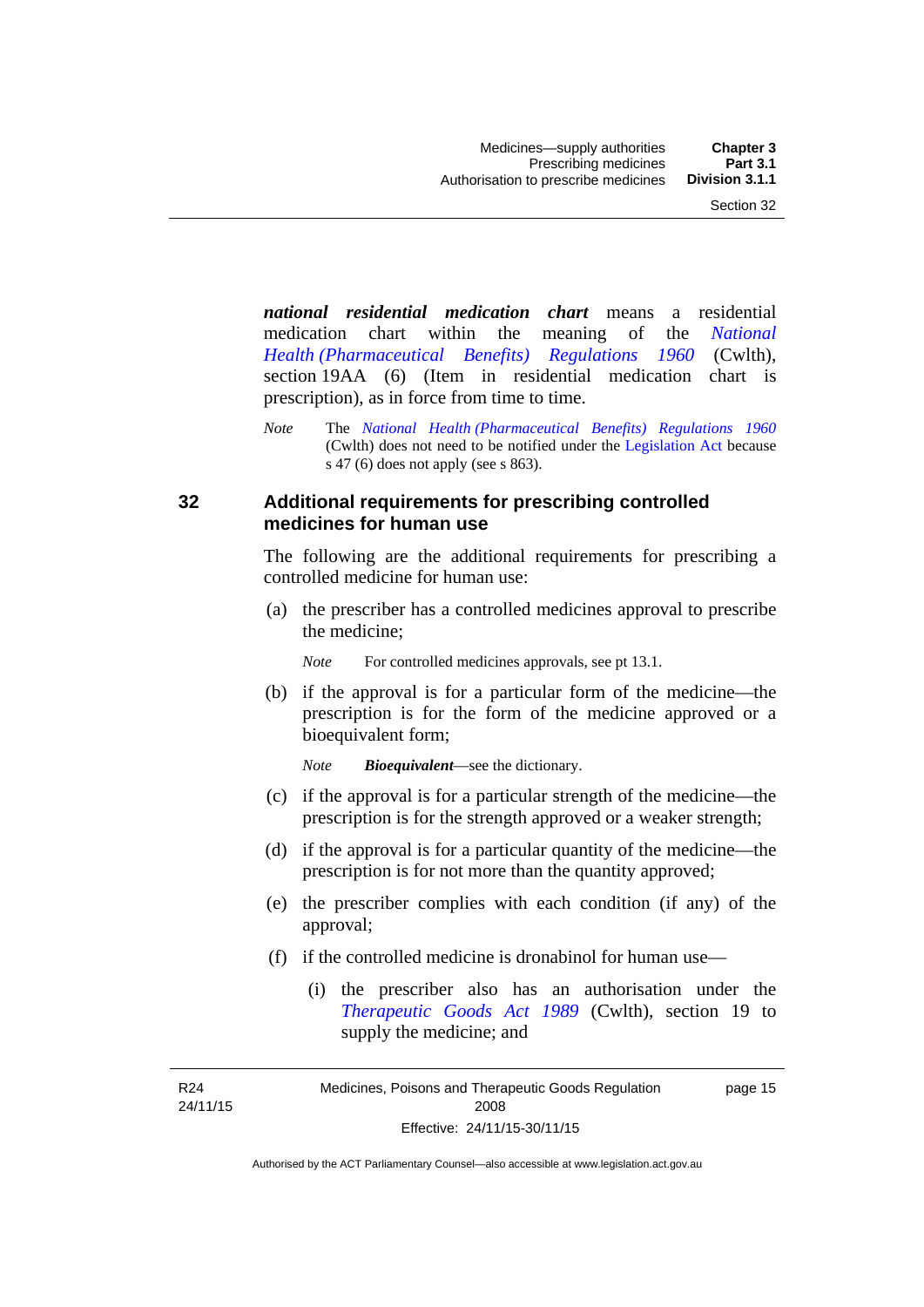**Chapter 3** Medicines—supply authorities<br>**Part 3.1** Prescribing medicines **Part 3.1** Prescribing medicines<br>**Division 3.1.2** Prescriptions **Division 3.1.2** Prescriptions Section 33

> (ii) the prescriber complies with each condition (if any) of the authorisation.

#### **Example—par (b)**

If a slow release form of a medicine is approved, the prescriber is not authorised to prescribe an immediate release form of the medicine.

#### **Example—par (c) and par (d)**

If a doctor is given an approval to prescribe 25 morphine 20mg capsules, the doctor may prescribe 5 20mg capsules and 10 15mg capsules. Later, if the approval is still in force, the doctor may prescribe not more than 10 morphine capsules of any strength up to and including 20mg.

*Note* An example is part of the regulation, is not exhaustive and may extend, but does not limit, the meaning of the provision in which it appears (see [Legislation Act,](http://www.legislation.act.gov.au/a/2001-14) s 126 and s 132).

### **33 Additional requirements for designated appendix D medicines prescriptions for human use**

The following are the additional requirements for prescribing a designated appendix D medicine for a purpose mentioned in schedule 3 (Designated appendix D medicines—standing approvals), part 3.2, column 3 in relation to the medicine:

- (a) the prescriber has an appendix D medicines approval to prescribe the medicine;
- (b) the prescriber complies with each condition (if any) of the approval (including any condition in schedule 3, part 3.2, column 4 in relation to the medicine).

## **Division 3.1.2 Prescriptions**

*Note* A prescription may provide for a medicine to be dispensed or administered (see [Act](http://www.legislation.act.gov.au/a/2008-26/default.asp), dict, def *prescription*).

### **40 General requirements for written prescriptions**

A written prescription for a medicine must—

page 16 Medicines, Poisons and Therapeutic Goods Regulation 2008 Effective: 24/11/15-30/11/15

R24 24/11/15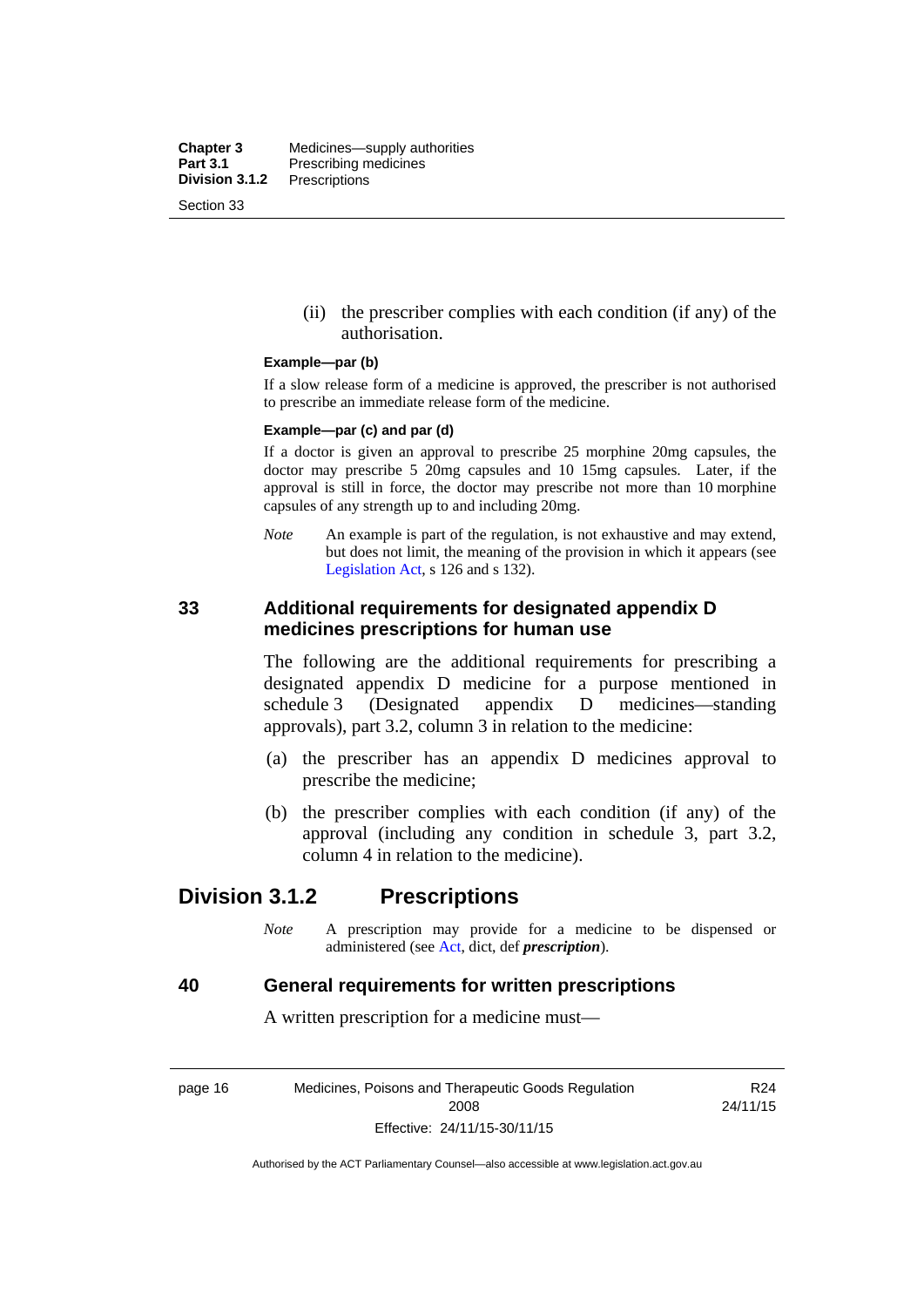- (a) be signed by the prescriber; and
	- *Note* The prescription must be signed with the prescriber's usual signature (see [Act](http://www.legislation.act.gov.au/a/2008-26/default.asp), dict, def *signs*).
- (b) if the prescriber amends the prescription—be initialled and dated beside the amendment by the prescriber; and
- (c) be written in terms and symbols used in ordinary professional practice; and
- (d) if the prescription is for an unusual or dangerous dose include the prescriber's initials beside an underlined reference to the dose.
- *Note Written* includes in electronic form (see [Act,](http://www.legislation.act.gov.au/a/2008-26/default.asp) dict).

### **41 Particulars for prescriptions**

- (1) A prescription must include the following particulars:
	- (a) the prescriber's name, professional qualifications and business address and telephone number;
	- (b) the date the prescription is given;
	- (c) the medicine, and the form, strength and quantity of the medicine, to be dispensed or administered under the prescription;
	- (d) the name and address of the person for whom the medicine is prescribed;
	- (e) directions about the use of the medicine, including the dose and regimen of the medicine, that are adequate to allow the medicine to be taken or administered safely;
	- (f) the number of times the medicine may be dispensed or administered under the prescription;
	- (g) if the prescription is for a controlled medicine for human use—

R24 24/11/15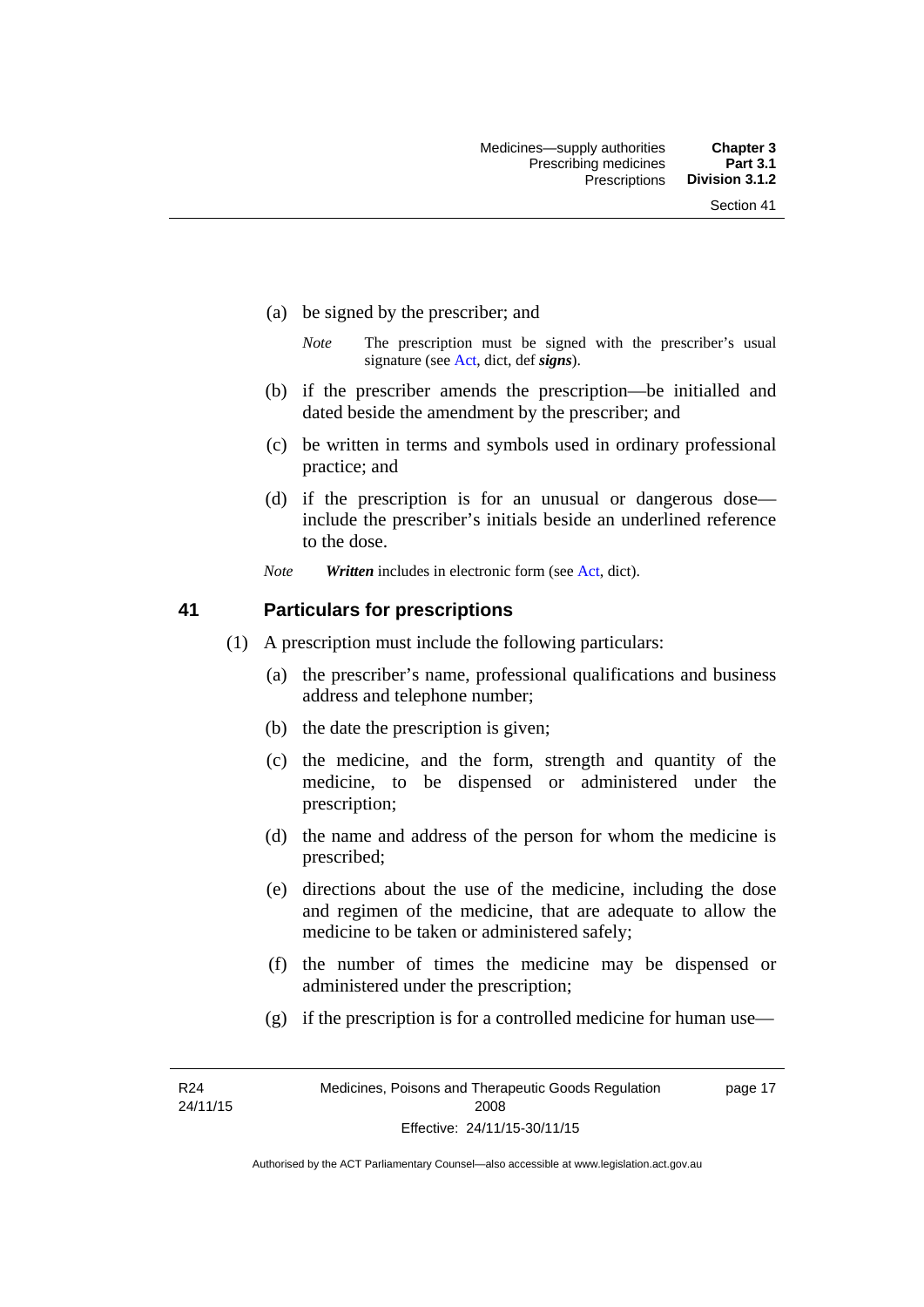- (i) the relevant approval particulars; and
- (ii) if the medicine is dronabinol—the relevant TGA authorisation particulars; and
- (iii) if the prescription is a repeat prescription—the period that must elapse between each dispensing or administration of the medicine;
- (h) if the prescription is for a designated appendix D medicine for a purpose mentioned in schedule 3 (Designated appendix D medicines—standing approvals), part 3.2, column 3 in relation to the medicine—the relevant approval particulars;
- (i) if the prescriber is a dentist—the words 'for dental treatment only';
- (j) if the prescriber is an eligible midwife—the words 'for midwifery use only';
- (k) if the prescriber is an optometrist—the words 'for optometry use only';
- (l) if the prescriber is a veterinary surgeon—
	- (i) the words 'for animal treatment only'; and
	- (ii) the species of the animal for which the medicine is to be dispensed; and
	- (iii) if possible, a way of identifying the animal;
- (m) if the prescription is an original of a prescription that was faxed by a prescriber to a pharmacist—the prescription is endorsed with words to the effect that the prescription was faxed to a named pharmacy on a stated date;
- (n) if the prescription is a written prescription under section 31 (1) (c) (iv) (which is about oral prescriptions)—the prescription is endorsed with words to the effect that the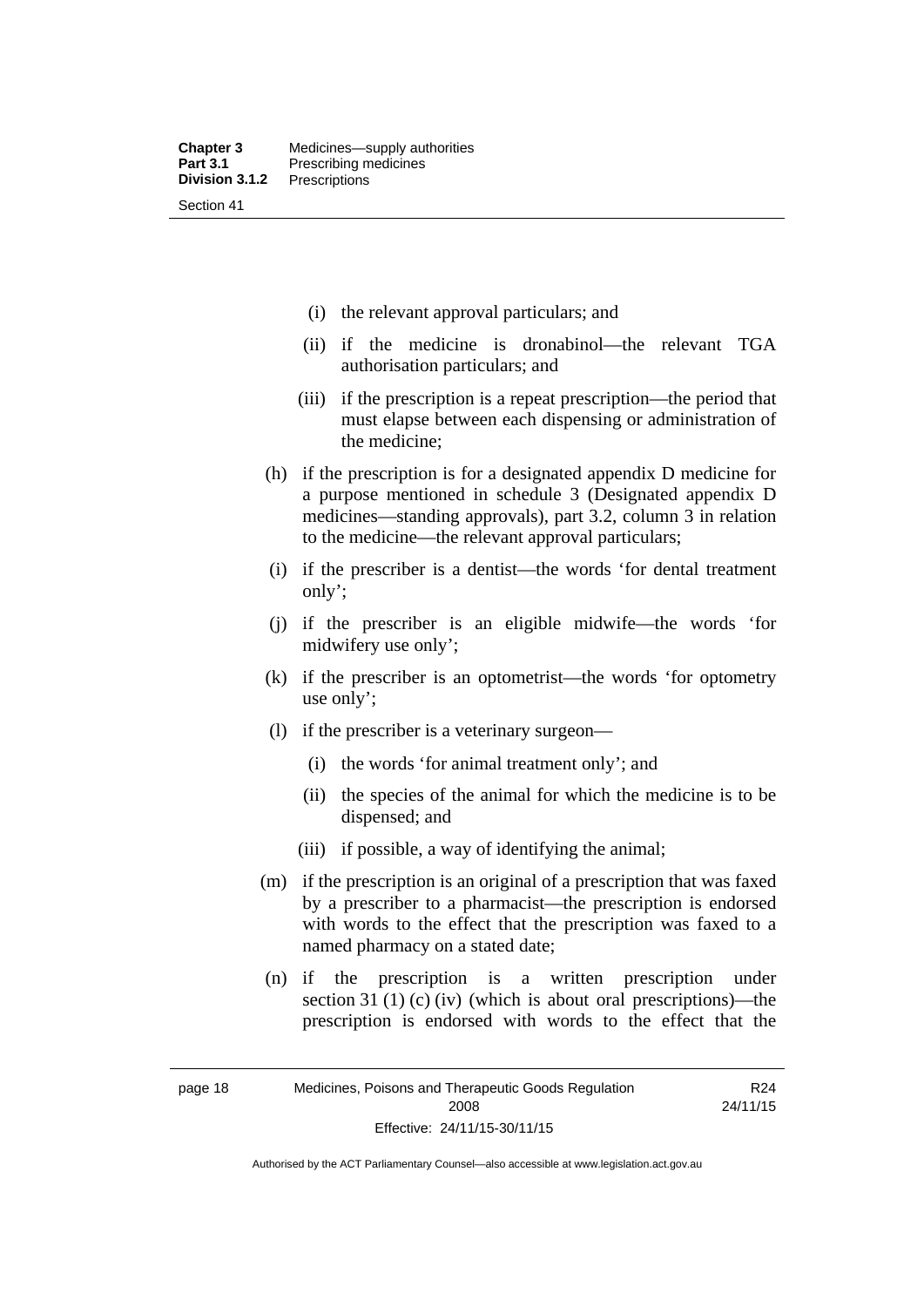prescription is a confirmation copy of an oral prescription issued to a named pharmacist on a stated date.

- (2) However, if the prescription is written for an in-patient at a hospital in the patient's medical records, the prescription need not include any of the following:
	- (a) the prescriber's professional qualifications and business address and telephone number;
	- (b) if the medicine prescribed is a controlled medicine or designated appendix D medicine—the relevant approval particulars.
	- *Note 1 Hospital* means a public hospital, private hospital or day hospital and includes a body prescribed by regulation as a hospital (see [Act,](http://www.legislation.act.gov.au/a/2008-26/default.asp) dict).

*Note 2* A *hospice* is a hospital (see *The Macquarie Dictionary*, 4th ed).

- (3) Also, if the prescription is a national residential medication chart prescription, the prescription need not include either of the following:
	- (a) the prescriber's professional qualifications;
	- (b) the quantity of the medicine to be dispensed or administered under the prescription.
- (4) In this section:

### *relevant approval particulars* means—

- (a) for a controlled medicine—
	- (i) for an approval under section 556 (Standing approval to prescribe controlled medicines for short-term treatment)—the words 'standing short-term approval'; or
	- (ii) for an approval under section 557 (Standing interim approval to prescribe buprenorphine and methadone for patients of certain institutions)—the words 'standing opioid dependency treatment approval'; or

R24 24/11/15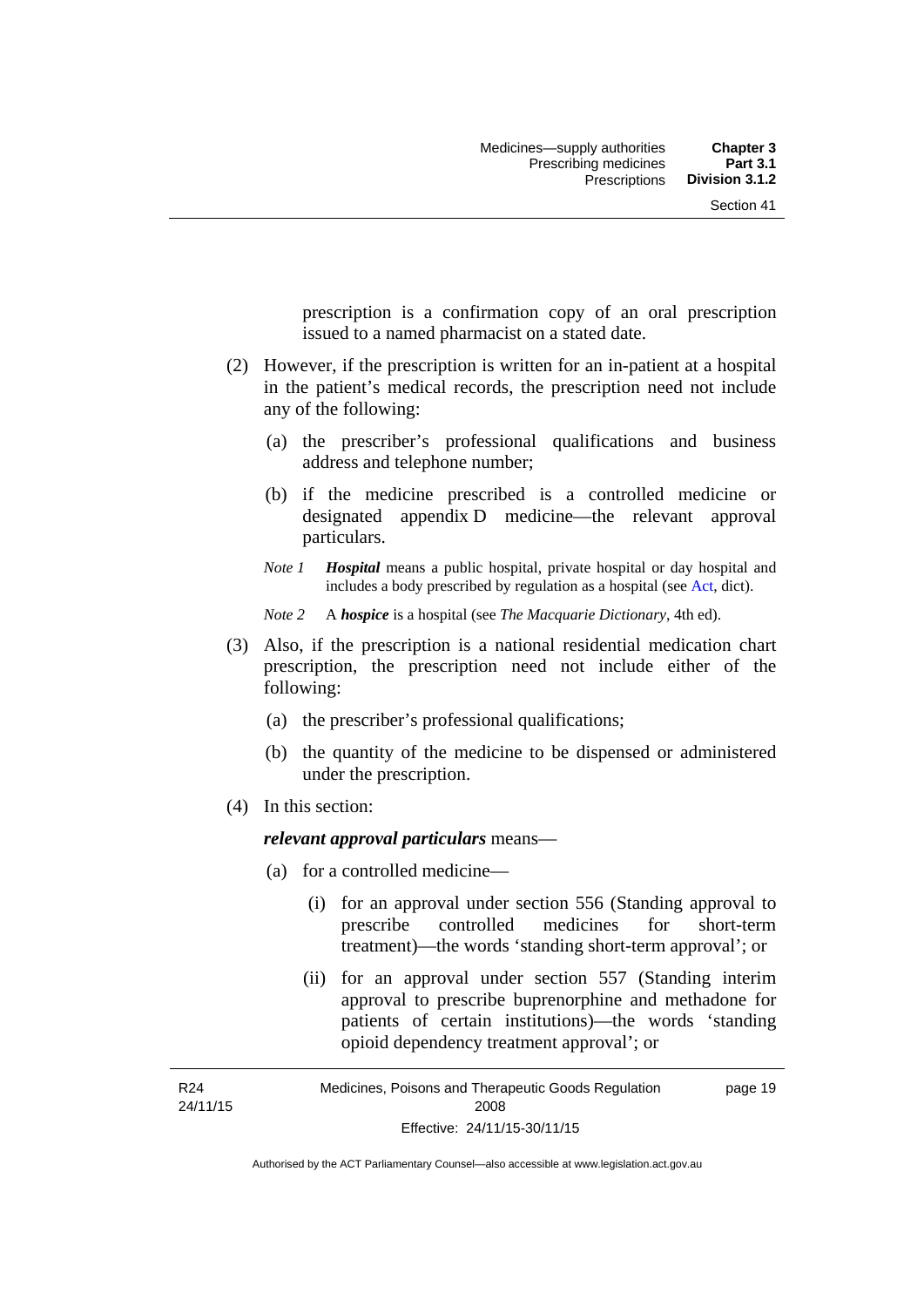- (iii) for an approval under division 13.1.3 (Chief health officer controlled medicines approvals)—the words 'CHO approval number' followed by the identifying number for the approval; or
- (b) for a designated appendix D medicine—
	- (i) for an approval under section 591 (Standing approval to prescribe designated appendix D medicines)—the words 'standing approval' and the specialist area, or the area, in which the prescriber practises; or
	- (ii) for an approval under section 593 (CHO decisions on applications to prescribe designated appendix D medicines)—the words 'CHO approval number' followed by the identifying number for the approval.

*relevant TGA authorisation particulars* means the words 'TGA authorisation' followed by—

- (a) the identifying number for the authorisation; or
- (b) if no identifying number is given for the authorisation—the date of the approval.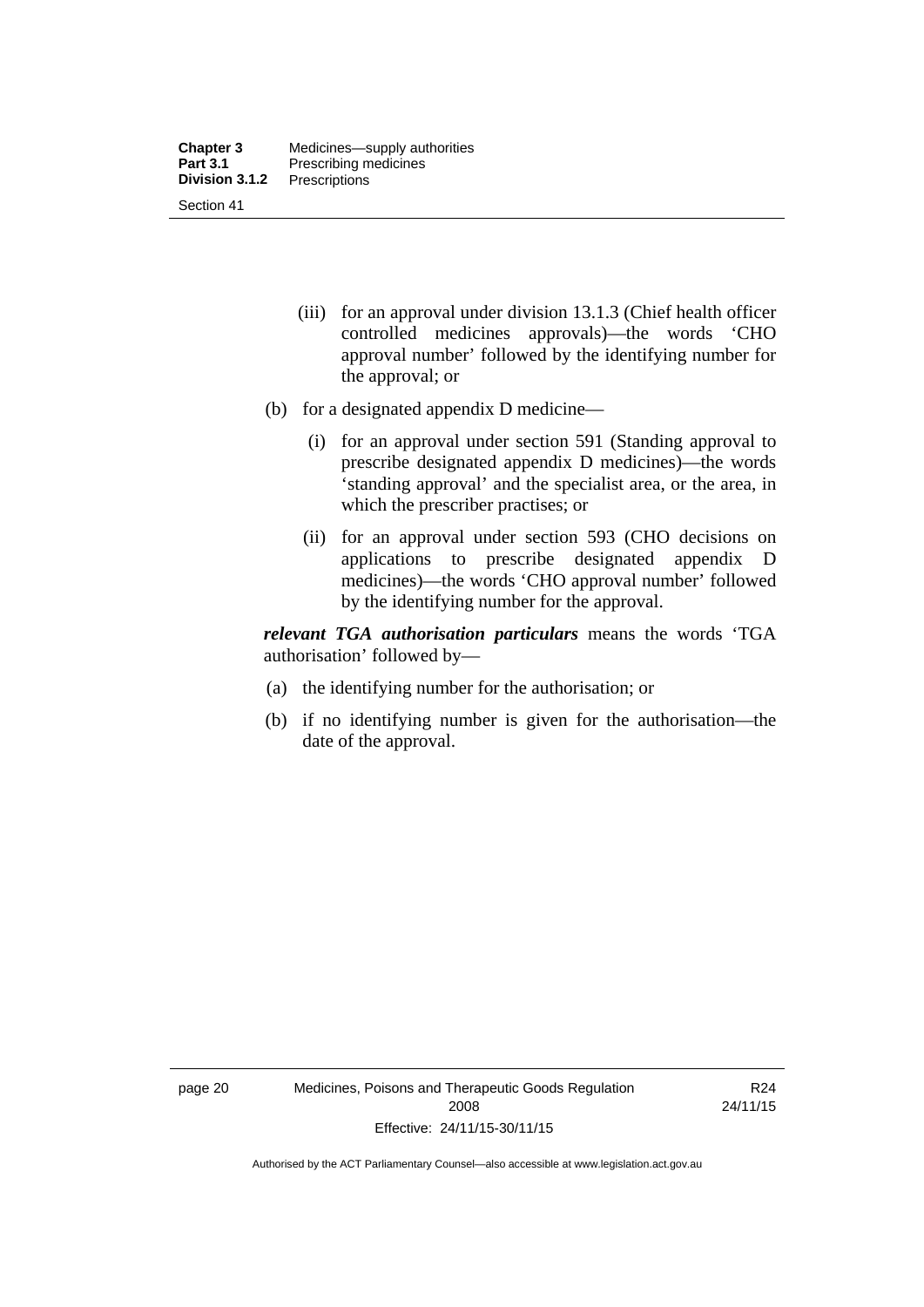## **Part 3.2 Requisitioning medicines**

## **Division 3.2.1 Authorisation to issue requisitions**

### **50 Authorisation under sch 1 to issue requisitions for medicines—Act, s 41 (b)**

A person mentioned in schedule 1, column 2 is authorised to issue a requisition for a medicine if—

- (a) issuing the requisition is included in the schedule, column 3 in relation to the person; and
- (b) the issue of the requisition is consistent with any restriction for the issue of the requisition mentioned in the schedule, column 3.

### **51 Authorisation conditions for issuing requisitions for medicines—Act, s 44 (1) (b) and (2) (b)**

A person's authorisation under section 50 to issue a requisition for a medicine is subject to the following conditions:

- (a) if the requisition is a written requisition—the requisition complies with section 55 (General requirements for written requisitions) and section 56 (Particulars for requisitions);
- (b) if the requisition is an oral requisition—
	- (i) the person believes on reasonable grounds that issuing the requisition is reasonably necessary for the treatment of a person; and
	- (ii) the quantity of the medicine requisitioned is not more than the amount reasonably necessary for the person's treatment; and
	- (iii) the requisition complies with section 56.

R24 24/11/15 page 21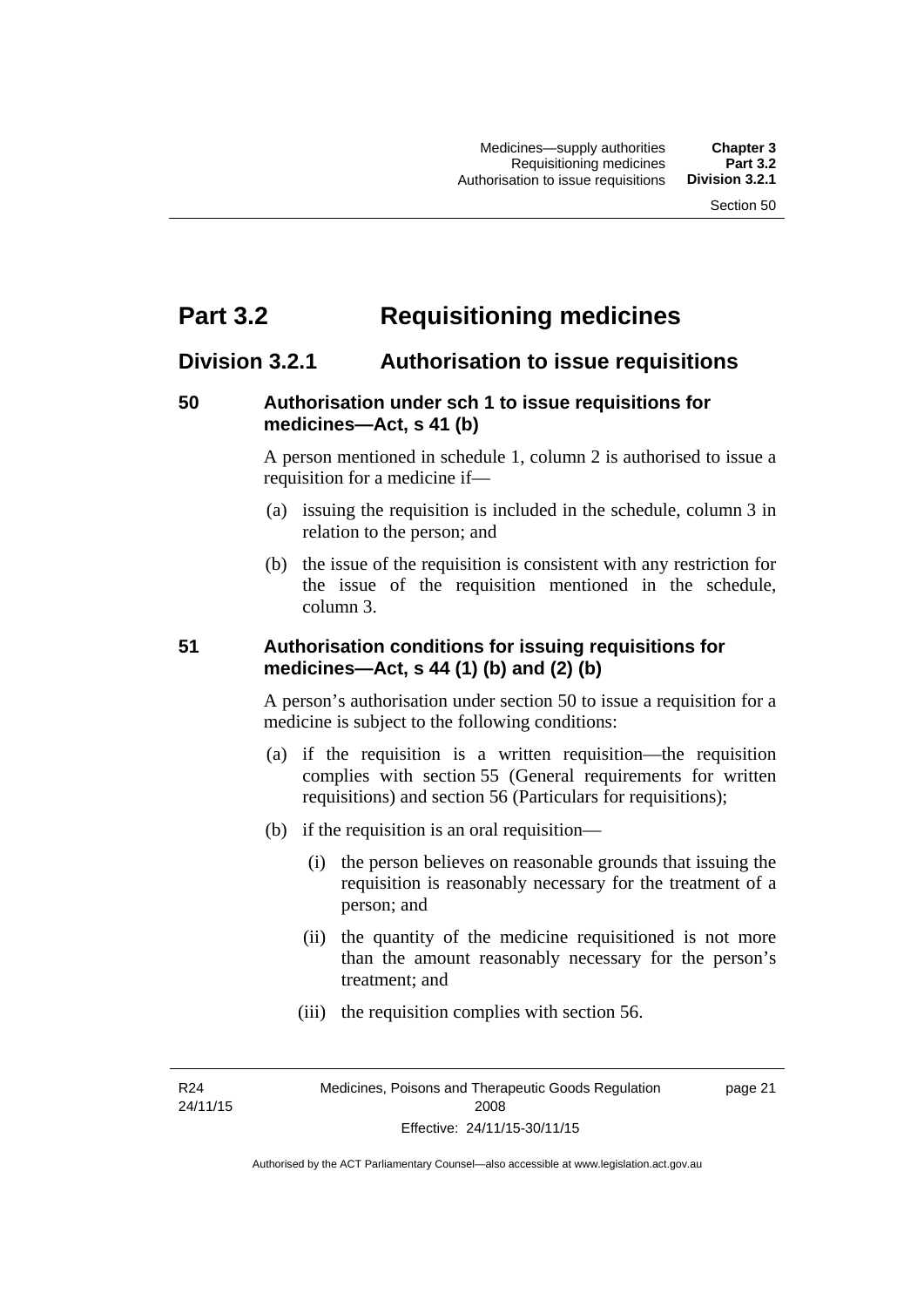**Chapter 3** Medicines—supply authorities<br>**Part 3.2** Requisitioning medicines **Requisitioning medicines**<br>Requisitions **Division 3.2.2** Section 55

## **Division 3.2.2 Requisitions**

### **55 General requirements for written requisitions**

A written requisition for a medicine must be—

(a) signed by the person (the *issuer*) issuing the requisition; and

 (b) if the issuer amends the requisition—initialled and dated by the issuer beside the amendment.

*Note Written* includes in electronic form (see [Act,](http://www.legislation.act.gov.au/a/2008-26/default.asp) dict).

### **56 Particulars for requisitions**

A requisition must include the following particulars:

- (a) the name of the person issuing the requisition;
- (b) the capacity in which the person is issuing the requisition;
- (c) the date the requisition is issued;
- (d) the medicine, and the form, strength and quantity of the medicine, to be supplied on the requisition;
- (e) the pharmacy or ward to which the medicine is to be supplied.

*Note Ward*—see the [Act](http://www.legislation.act.gov.au/a/2008-26/default.asp), dictionary.

page 22 Medicines, Poisons and Therapeutic Goods Regulation 2008 Effective: 24/11/15-30/11/15

R24 24/11/15

*Note* The requisition must be signed with the issuer's usual signature (see [Act](http://www.legislation.act.gov.au/a/2008-26/default.asp), dict, def *signs*).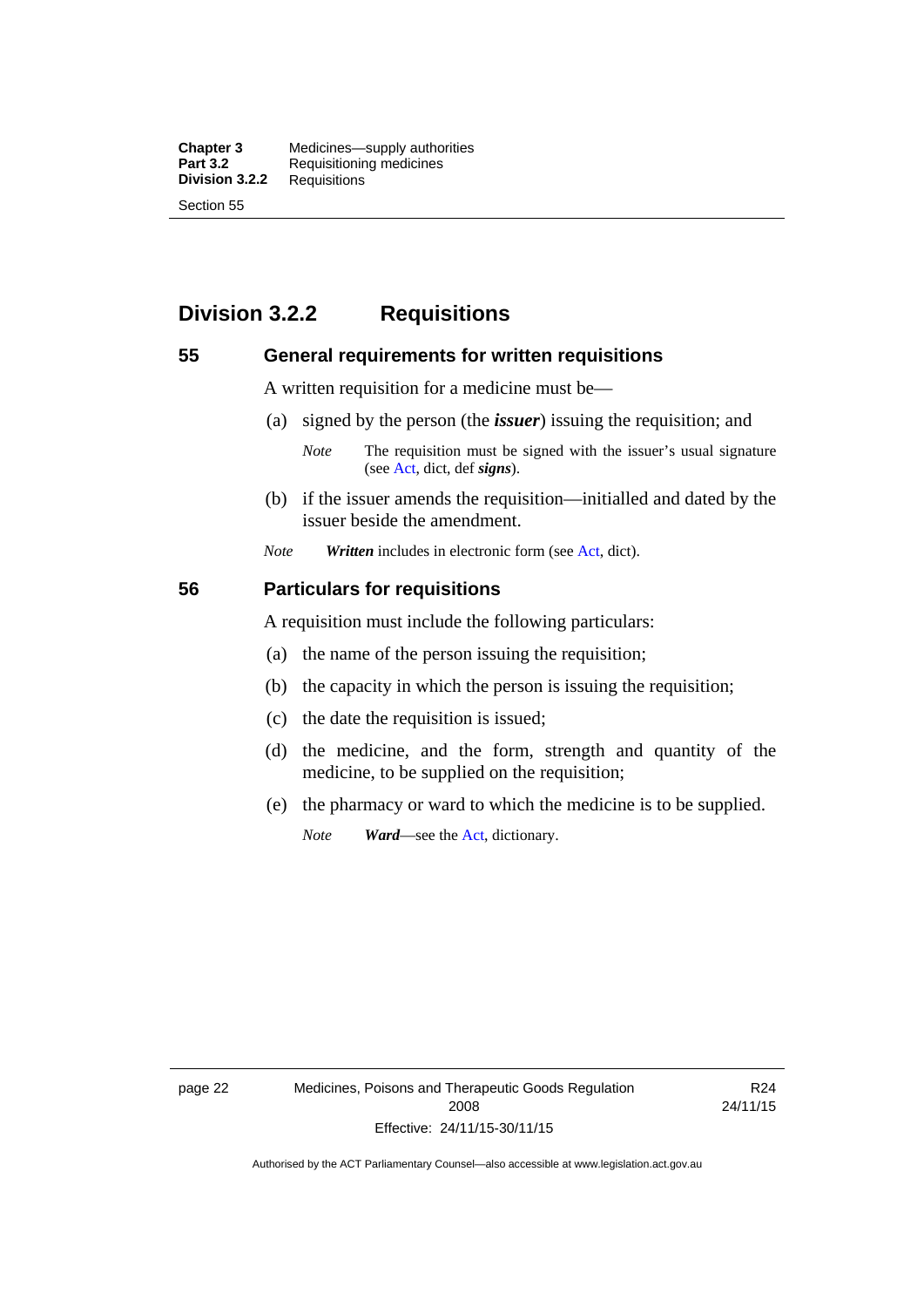## **Part 3.3 Medicines purchase orders**

## **Division 3.3.1 Authorisation to issue purchase orders**

### **60 Authorisation under sch 1 to issue purchase orders for medicines—Act, s 38 (1) (b) and (2) (a)**

A person mentioned in schedule 1, column 2 is authorised to issue a purchase order for a medicine if—

- (a) issuing the purchase order is included in the schedule, column 3 in relation to the person; and
- (b) the issue of the purchase order is consistent with any restriction for the issue of the purchase order mentioned in the schedule, column 3.

### **61 Authorisation conditions for issuing purchase orders for medicines—Act, s 44 (1) (b) and (2) (b)**

A person's authorisation under section 60 to issue a purchase order for a medicine is subject to the following conditions:

- (a) the purchase order complies with section 62 (General requirements for medicines purchase orders[—Act](http://www.legislation.act.gov.au/a/2008-26/default.asp), s 38 (2) (c));
	- *Note* A purchase order must be in writing (see [Act,](http://www.legislation.act.gov.au/a/2008-26/default.asp) dict, def *purchase order*).

R24 24/11/15 page 23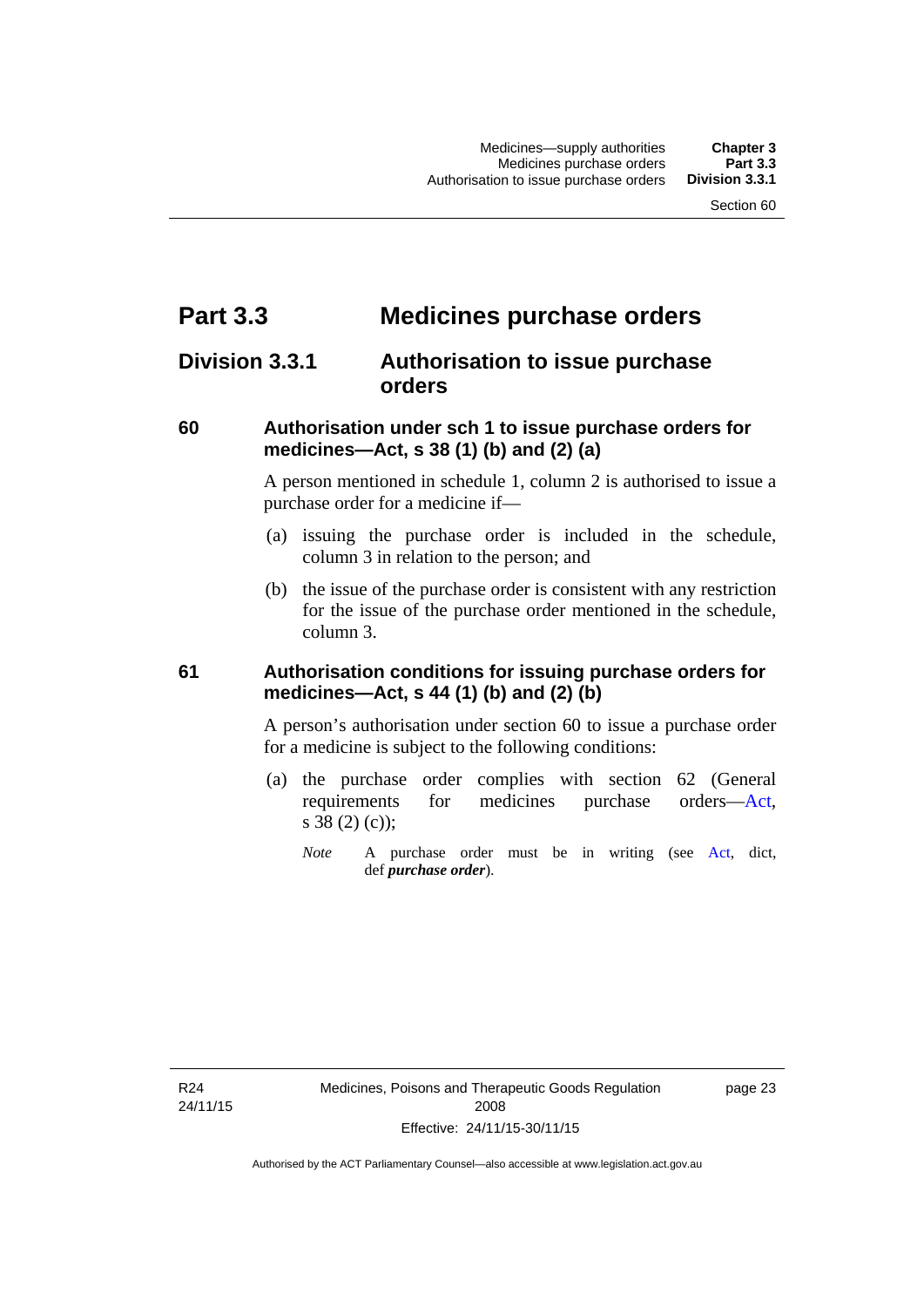| <b>Chapter 3</b> | Medicines—supply authorities |
|------------------|------------------------------|
| <b>Part 3.3</b>  | Medicines purchase orders    |
| Division 3.3.2   | Purchase orders              |
| Section 62       |                              |

 (b) the person must, not later than 24 hours after the person receives the medicine, send the supplier a document signed by the person acknowledging receipt of the medicine.

#### **Example—document**

a copy of the supplier's delivery docket signed by the buyer

*Note* An example is part of the regulation, is not exhaustive and may extend, but does not limit, the meaning of the provision in which it appears (see [Legislation Act,](http://www.legislation.act.gov.au/a/2001-14) s 126 and s 132).

## **Division 3.3.2 Purchase orders**

### **62 General requirements for medicines purchase orders— Act, s 38 (2) (c)**

- (1) A purchase order for a medicine must be—
	- (a) signed by the person (the *issuer*) issuing the order; and
		- *Note* The purchase order must be signed with the issuer's usual signature (see [Act](http://www.legislation.act.gov.au/a/2008-26/default.asp), dict, def *signs*).
	- (b) if the issuer amends the order—initialled and dated by the issuer beside the amendment.
- (2) A purchase order for a medicine must include the following:
	- (a) the issuer's name and business address and telephone number;
	- (b) the issuer's authority to issue the order;
	- (c) the medicine, and the form, strength and quantity of the medicine, to be supplied on the order.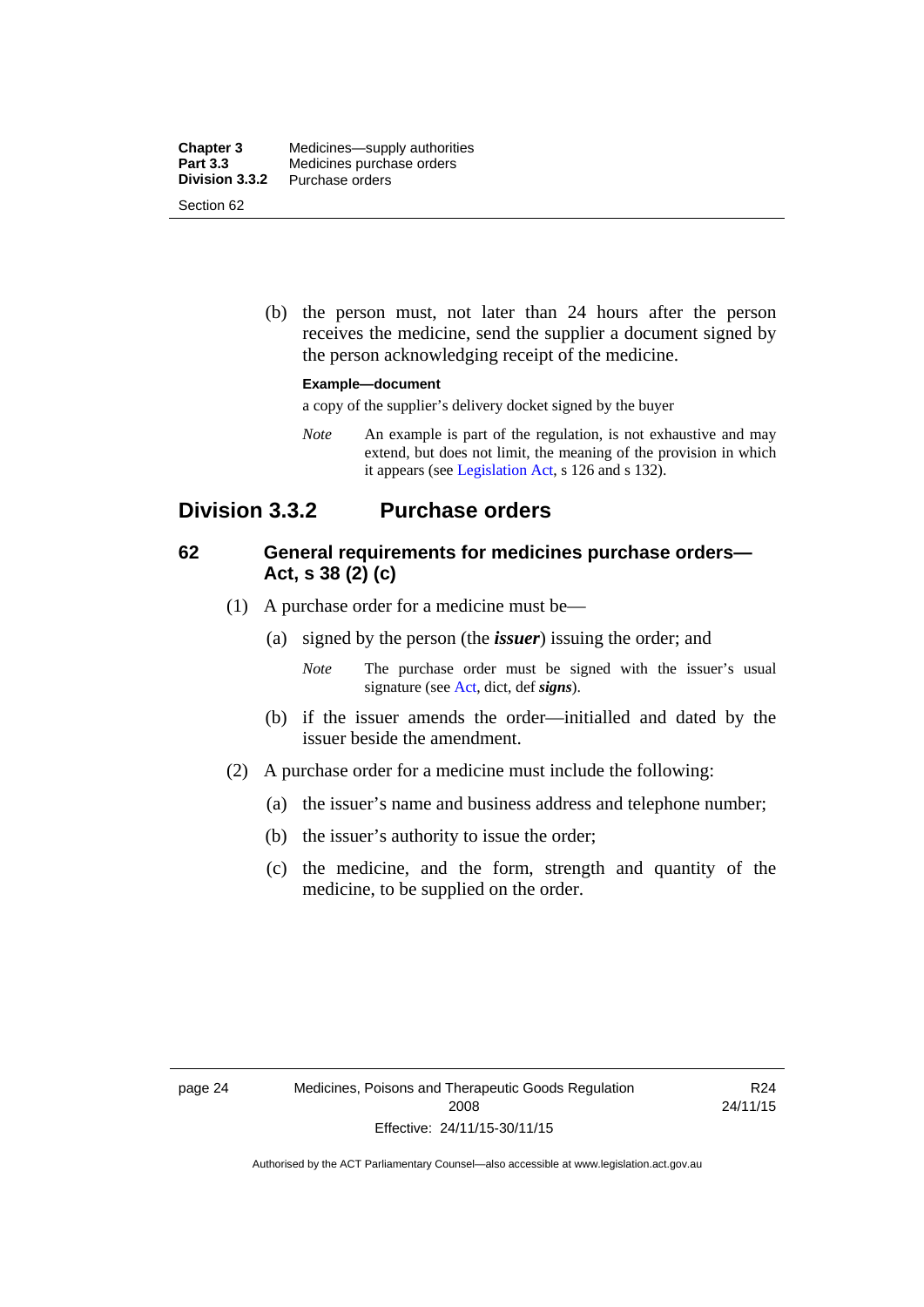## **Part 3.4 Standing orders for medicines**

## **Division 3.4.1 CHO standing orders**

### **70 Authorisation of CHO to issue standing orders for supply of medicines in public health emergencies—Act, s 42 (b)**

 (1) The chief health officer is authorised to issue a standing order for the supply of a medicine in an emergency relating to public health.

*Note 1 Supply* does not include administer (see [Act,](http://www.legislation.act.gov.au/a/2008-26/default.asp) s 24).

*Note 2* A standing order must be in writing (see [Act](http://www.legislation.act.gov.au/a/2008-26/default.asp), dict, def *standing order*).

 (2) To remove any doubt, a standing order may be issued under subsection (1) even if no emergency declaration under the *[Public](http://www.legislation.act.gov.au/a/1997-69)  [Health Act 1997](http://www.legislation.act.gov.au/a/1997-69)* is in force.

### **71 Authorisation of CHO to issue standing orders for administration of medicines for public health matters— Act, s 42 (b)**

The chief health officer is authorised to issue a standing order for the administration of a medicine in relation to a public health matter.

*Note* A standing order must be in writing (see [Act](http://www.legislation.act.gov.au/a/2008-26/default.asp), dict, def *standing order*).

### **72 Particulars for CHO standing orders for administration of medicines for public health matters**

A standing order under section 71 must include the following particulars:

- (a) a description of the public health matter to which the order relates;
- (b) the date of effect of the order and the date (not longer than 2 years after the date of effect) when the order ends;

R24 24/11/15 page 25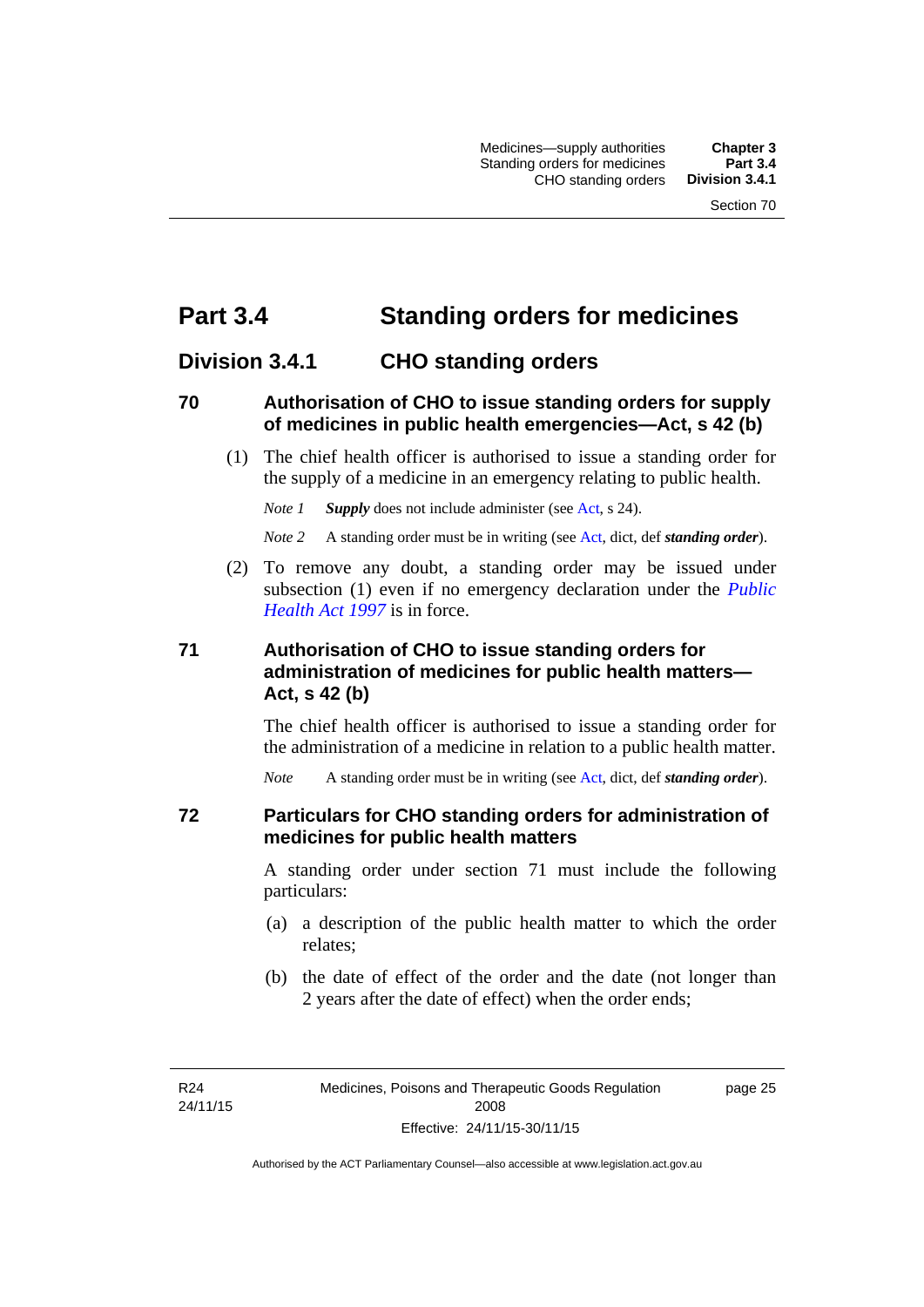- (c) the clinical circumstances in which the medicine may be administered;
- (d) a description of the people to whom the medicine may be administered;
- (e) the medicine's approved name and, if applicable, brand name;

- (f) if applicable, the form and strength of the medicine;
- (g) the dose and route of administration;
- (h) if applicable, the frequency of administration.

#### **Example—par (e) and par (f)**

Adrenaline (EpiPen) 300 micrograms in 0.3mL pre-filled syringe

*Note* An example is part of the regulation, is not exhaustive and may extend, but does not limit, the meaning of the provision in which it appears (see [Legislation Act,](http://www.legislation.act.gov.au/a/2001-14) s 126 and s 132).

### **Division 3.4.2 Standing orders for institutions**

*Note Institution* includes a correctional centre and a CYP detention place (see s 652).

### **75 Authorisation of doctors to issue standing orders for administration of medicines at institutions—Act, s 42 (b)**

- (1) A doctor is authorised to issue a standing order for the administration of a medicine to patients at an institution if—
	- (a) a medicines and therapeutics committee for the institution has approved the order; and
	- (b) the order is signed by the chair of the committee.
	- *Note Doctor* does not include an intern doctor (see dict).

R24 24/11/15

*Note Approved name*—see the [medicines and poisons standard,](http://www.comlaw.gov.au/Series/F2012L01200) par 1 (1).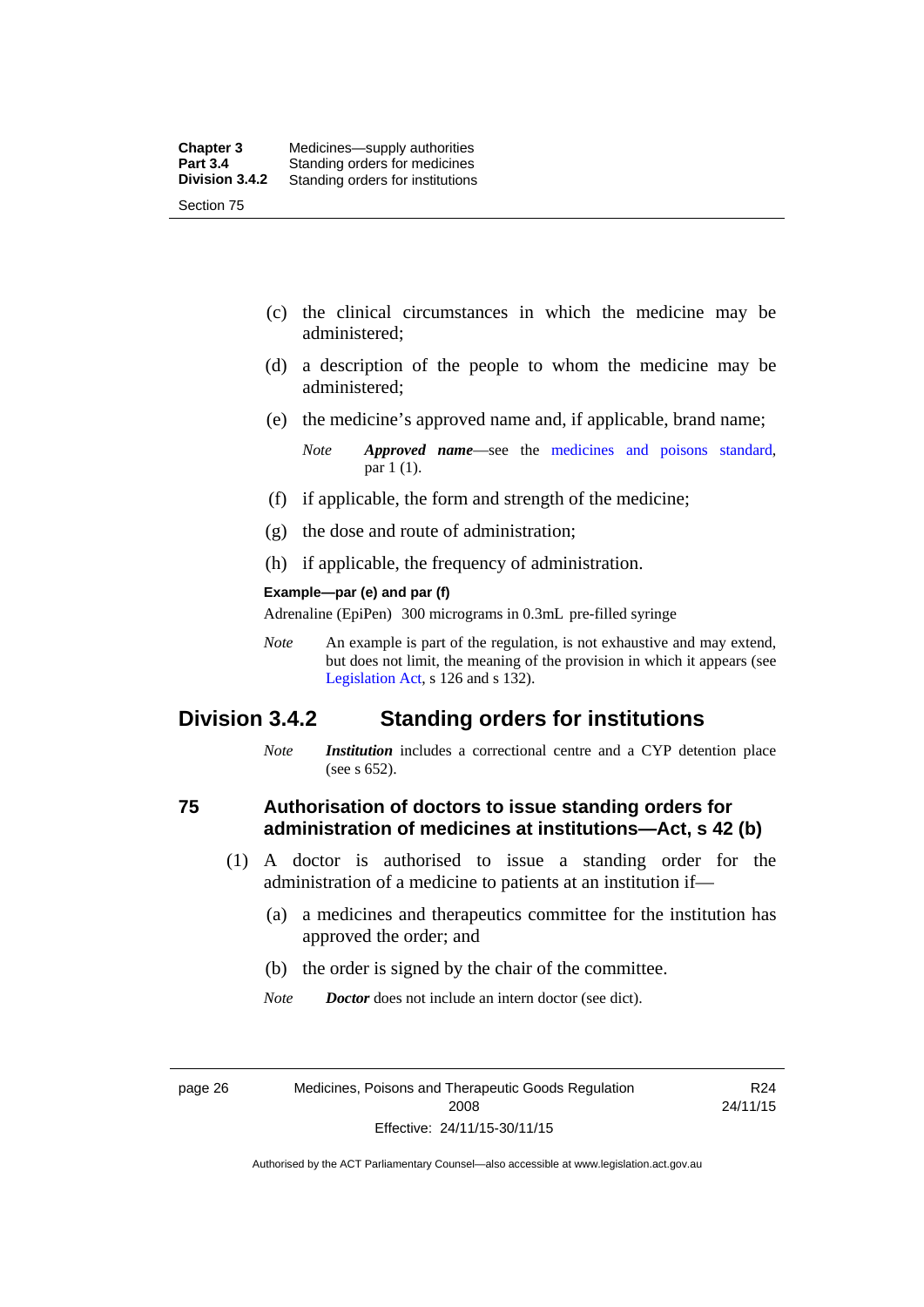page 27

(2) In this section:

*medicines and therapeutics committee*, for an institution, means a body—

- (a) established by the institution to approve standing orders for the administration of medicines to patients at the institution; and
- (b) that includes (but is not limited to) a doctor, nurse and pharmacist.
	- *Note 1 Doctor* and *pharmacist* do not include an intern (see dict).
	- *Note 2 Nurse* does not include an enrolled nurse (see [Legislation Act,](http://www.legislation.act.gov.au/a/2001-14) dict, pt 1).

### **76 Particulars for standing orders for administration of medicines at institutions**

A standing order under section 75 must include the following particulars:

- (a) an approval number for the order that is different from the number given to each other standing order approved for the institution;
- (b) the date of effect of the order and the date (not longer than 2 years after the date of effect) when the order ends;
- (c) each ward to which the order applies;
- (d) the clinical circumstances in which the medicine may be administered;
- (e) a description of the people to whom the medicine may be administered;
- (f) the medicine's approved name and, if applicable, brand name;
	- *Note Approved name*—see the [medicines and poisons standard,](http://www.comlaw.gov.au/Series/F2012L01200) par 1 (1).

R24 24/11/15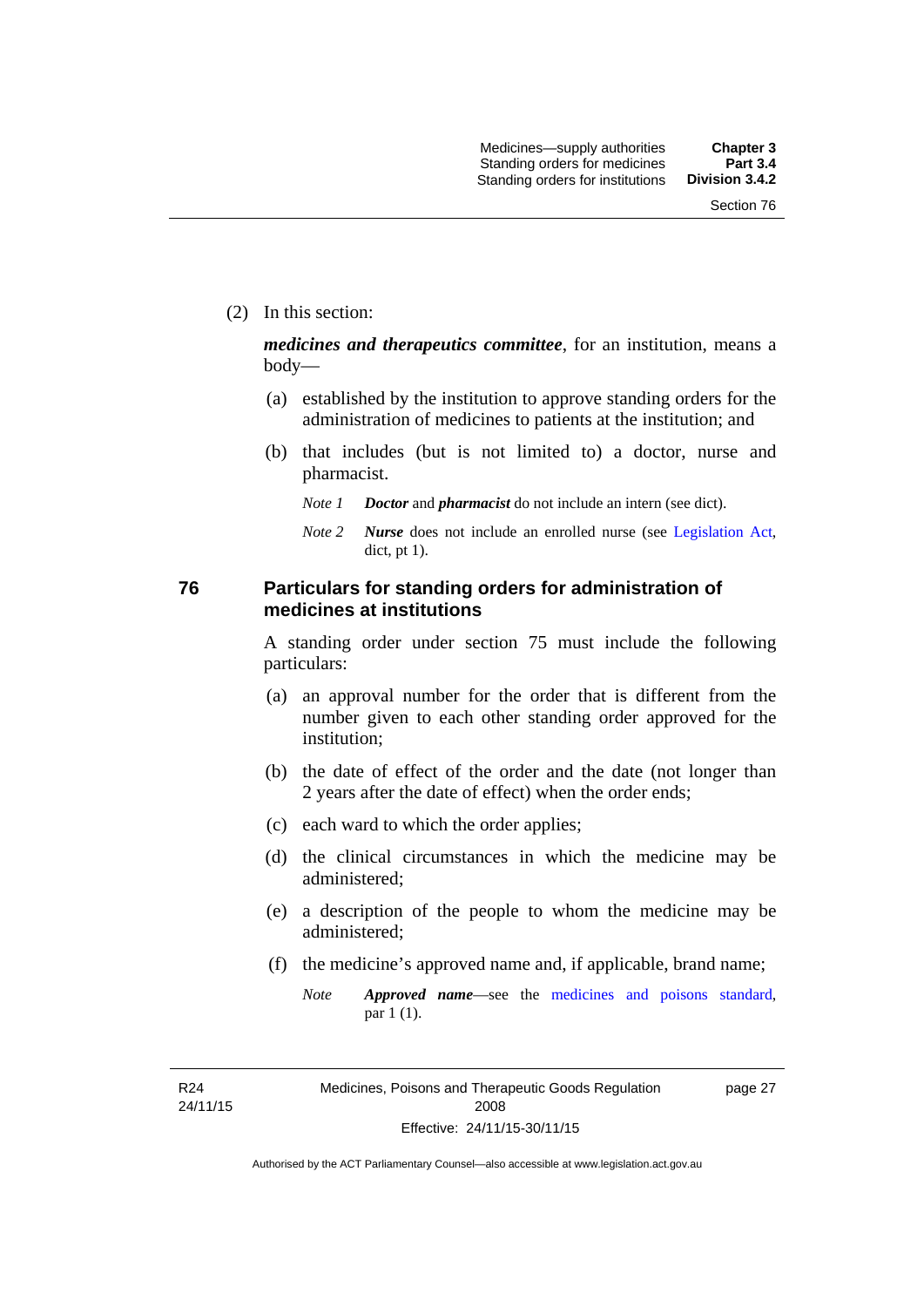| <b>Chapter 3</b> | Medicines—supply authorities       |
|------------------|------------------------------------|
| <b>Part 3.4</b>  | Standing orders for medicines      |
| Division 3.4.3   | Standing orders for walk-in centre |
| Section 77       |                                    |

- (g) if applicable, the form and strength of the medicine;
- (h) the dose and route of administration;
- (i) if applicable, the frequency of administration.

#### **Example—par (f) and par (g)**

Adrenaline (EpiPen) 300 micrograms in 0.3mL pre-filled syringe

*Note* An example is part of the regulation, is not exhaustive and may extend, but does not limit, the meaning of the provision in which it appears (see [Legislation Act,](http://www.legislation.act.gov.au/a/2001-14) s 126 and s 132).

## **Division 3.4.3 Standing orders for walk-in centre**

### **77 Authorisation of CHO to issue standing orders for supply and administration of medicines at walk-in centre—Act, s 42 (b)**

The chief health officer is authorised to issue a standing order for—

- (a) the supply of a medicine at a walk-in centre; and
- (b) the administration of a medicine at a walk-in centre.

*Note 1 Supply* does not include administer (see [Act,](http://www.legislation.act.gov.au/a/2008-26/default.asp) s 24).

*Note 2* A standing order must be in writing (see [Act](http://www.legislation.act.gov.au/a/2008-26/default.asp), dict, def *standing order*).

### **78 Particulars for CHO standing orders for supply and administration of medicines at walk-in centre**

A standing order under section 77 must include the following particulars:

- (a) an approval number for the order that is different from the number given to each other standing order approved for the walk-in centre;
- (b) the date of effect of the order and the date (not longer than 2 years after the date of effect) when the order ends;

R24 24/11/15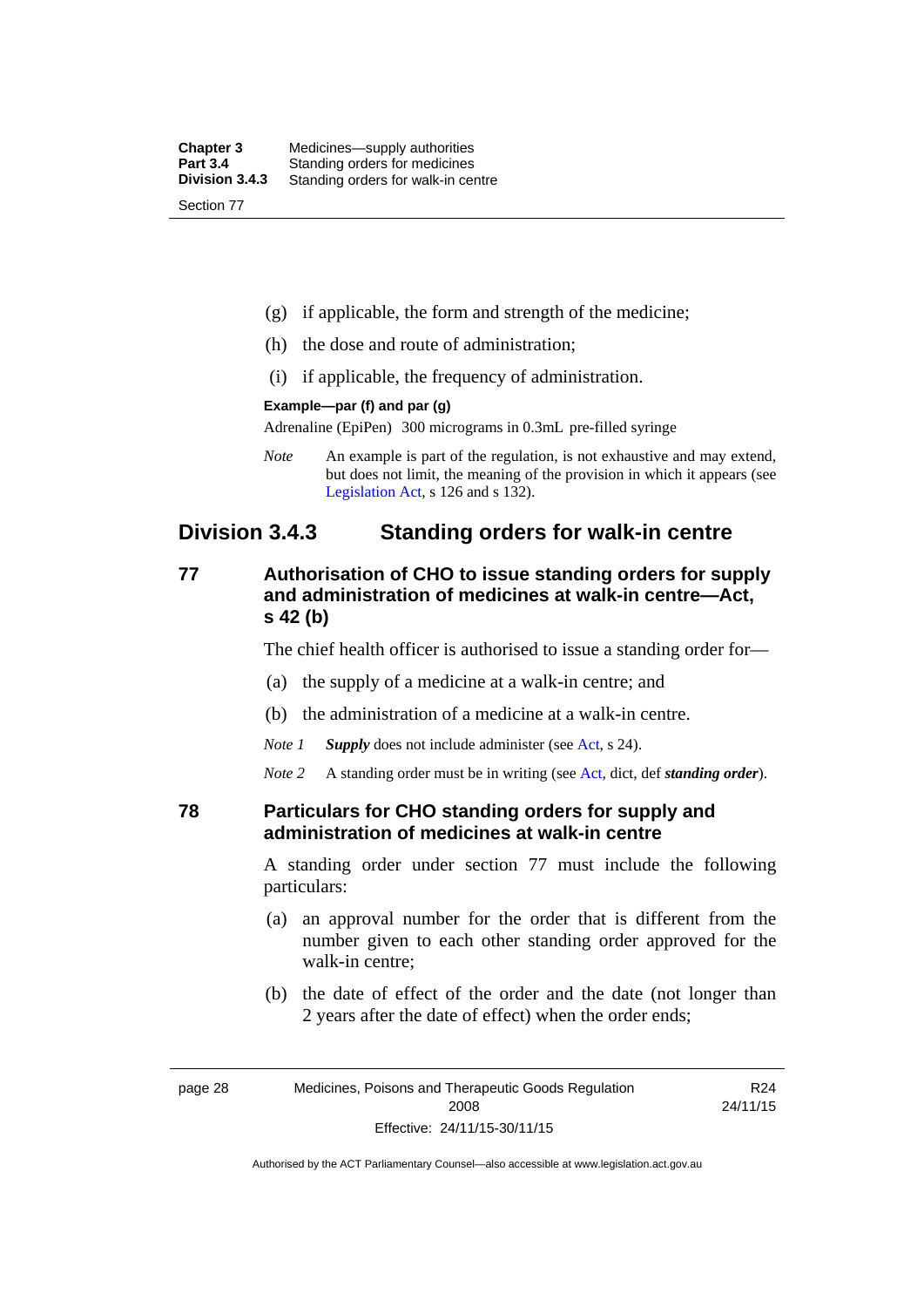- (c) each walk-in centre to which the order applies;
- (d) the clinical circumstances in which the medicine may be supplied or administered;
- (e) a description of the people to whom the medicine may be supplied or administered;
- (f) the medicine's approved name and, if applicable, brand name;

*Note Approved name*—see the [medicines and poisons standard,](http://www.comlaw.gov.au/Series/F2012L01200) par 1 (1).

- (g) if applicable, the form and strength of the medicine;
- (h) the dose and route of administration of the medicine;
- (i) if applicable, the frequency of administration of the medicine;
- (j) if applicable, the maximum duration of supply or administration of the medicine;
- (k) if applicable, the maximum quantity of the medicine for supply or administration.

page 29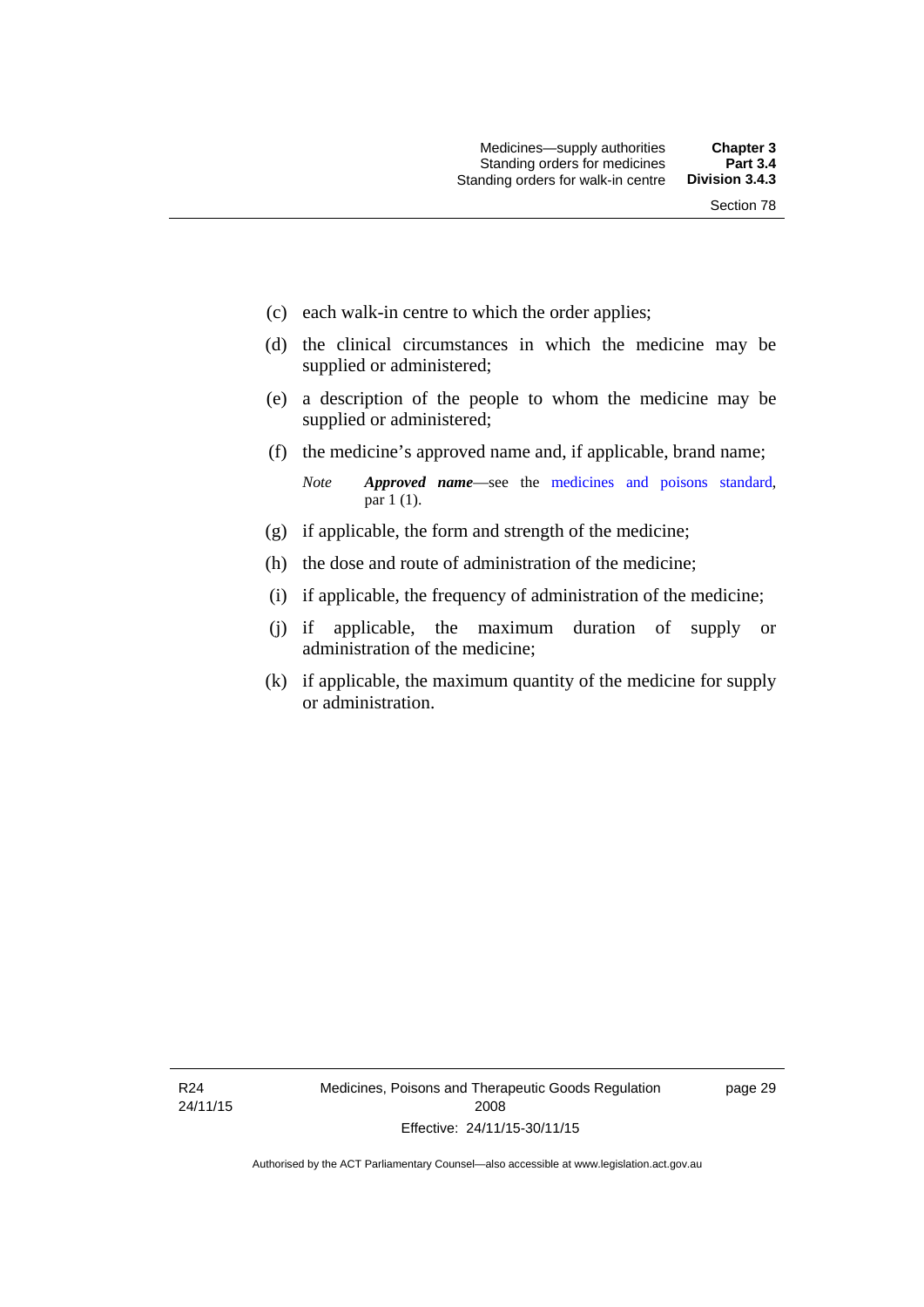Section 80

## **Part 3.5 Medicines supply authorities generally**

## **80 Cancellation of invalid supply authorities— Act, s 30 (2) (d)**

- (1) A paper-based supply authority is cancelled by a person if the person—
	- (a) marks the word 'cancelled', and the person's name and business address, on the front of the supply authority; and
	- (b) signs and dates the cancellation of the supply authority.
- (2) An electronic supply authority is cancelled by a person if the person—
	- (a) marks the word 'cancelled' on the supply authority; and
	- (b) links an electronic document to the supply authority that includes the person's name and business address and signature.

### **81 Information for CHO about controlled medicines supplied on supply authorities—Act, s 31 (1) (b) and (4), def**  *required information*

- (1) A person (the *supplier*) who supplies a controlled medicine on a supply authority must, not later than 7 days after the day when the medicine is supplied, give the chief health officer the following information in writing:
	- (a) the supplier's name, business address and telephone number;
	- (b) the name of the person who issued the supply authority;
	- (c) the date of the supply authority;
	- (d) the name and address of the person to whom the medicine is supplied;

R24

page 30 Medicines, Poisons and Therapeutic Goods Regulation 2008 Effective: 24/11/15-30/11/15 24/11/15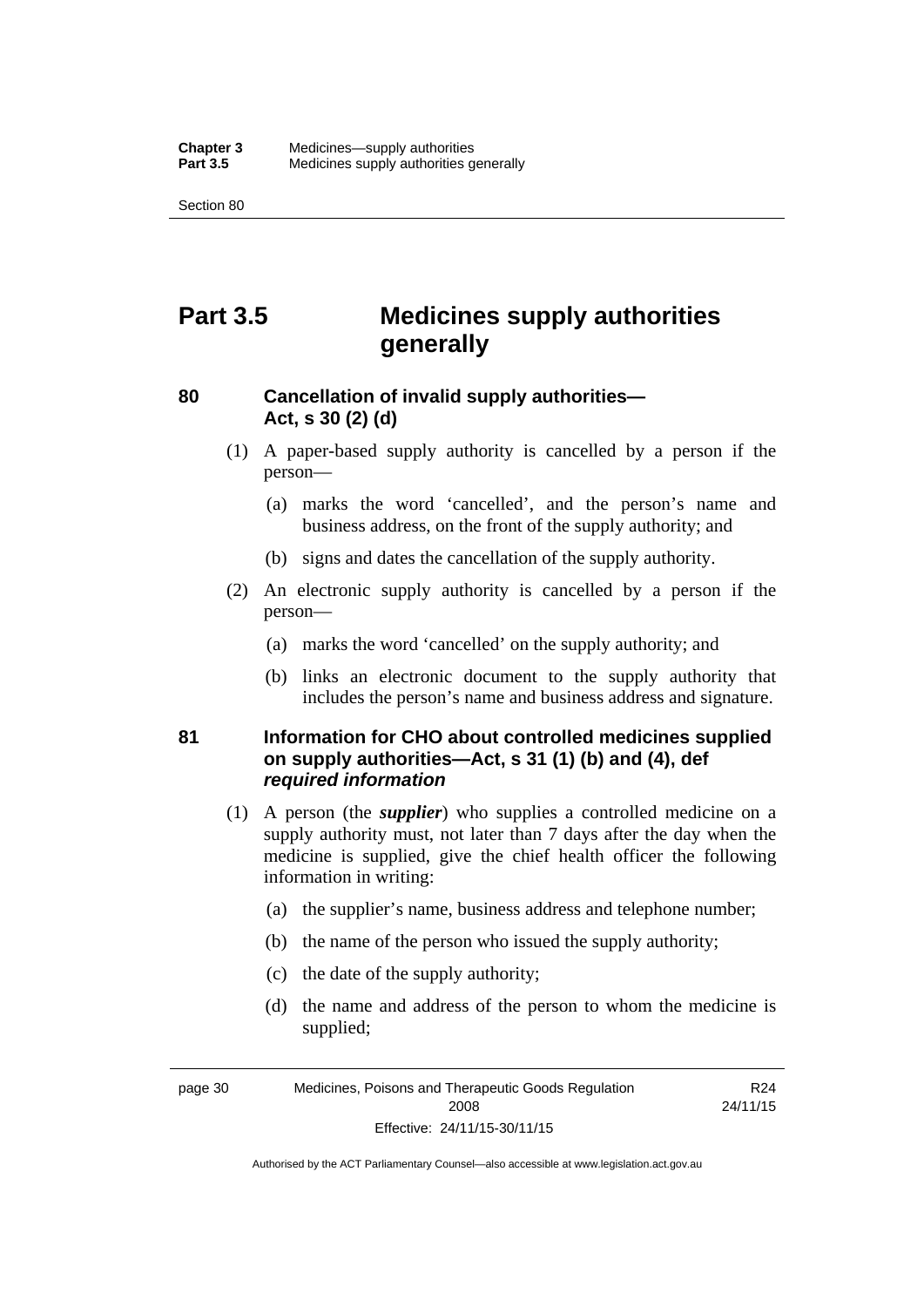- (e) the date of supply;
- (f) the controlled medicine, and the form, strength and quantity of the medicine, supplied.
- (2) However, this section does not apply to any of the following who report the supply of a controlled medicine on a supply authority to the Therapeutic Goods Administration:
	- (a) a medicines wholesalers licence-holder;
	- (b) a person who is authorised (however described) under a Commonwealth or State law to manufacture controlled medicines or supply controlled medicines by wholesale.

R24 24/11/15 Medicines, Poisons and Therapeutic Goods Regulation 2008 Effective: 24/11/15-30/11/15

page 31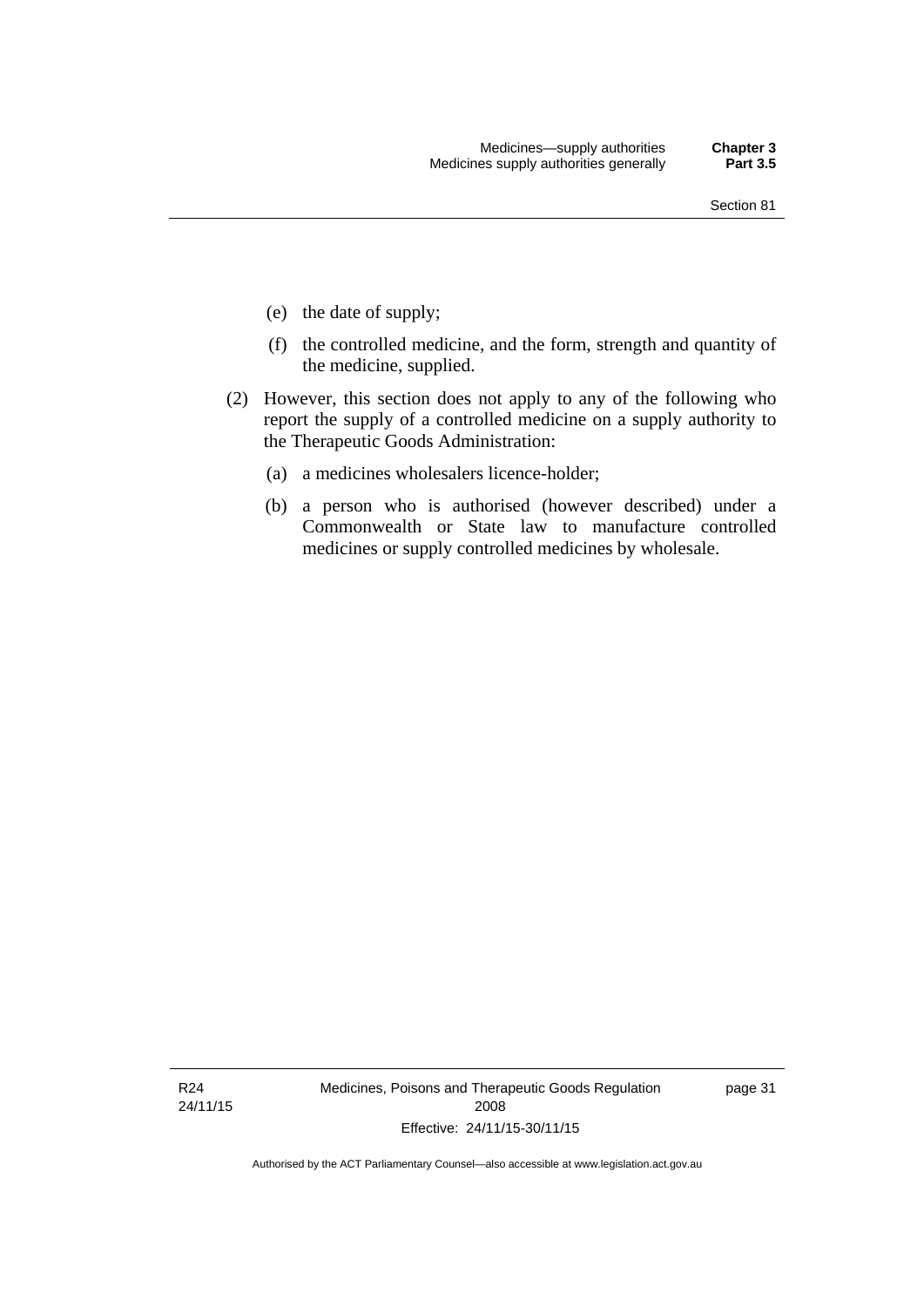**Chapter 4** Supplying medicines **Part 4.1** Preliminary

Section 100

## **Chapter 4 Supplying medicines**

## **Part 4.1** Preliminary

### **100 Overview of supply authorisations for medicines**

The following provisions of this chapter authorise a person to supply a medicine:

- (a) section 110 (which is about supply authorisations set out in schedule 1, including dispensing on prescription, supply on requisition, purchase order and standing order and supply during consultations);
- (b) section 251 (which is about authorisation of pharmacists to supply certain prescription only medicines without a prescription in emergencies);
- (c) section 255 (which is about authorisation of approved pharmacists to supply certain medicines without prescription);
- (d) section 260 (which is about authorisation to supply medicines to pharmacists for disposal).
- *Note* A person may also be authorised to supply a medicine in a way mentioned in s 11 (2) (Overview of medicines authorisations under this regulation) (including under a licence, see pt 9.5).

page 32 Medicines, Poisons and Therapeutic Goods Regulation 2008 Effective: 24/11/15-30/11/15

R24 24/11/15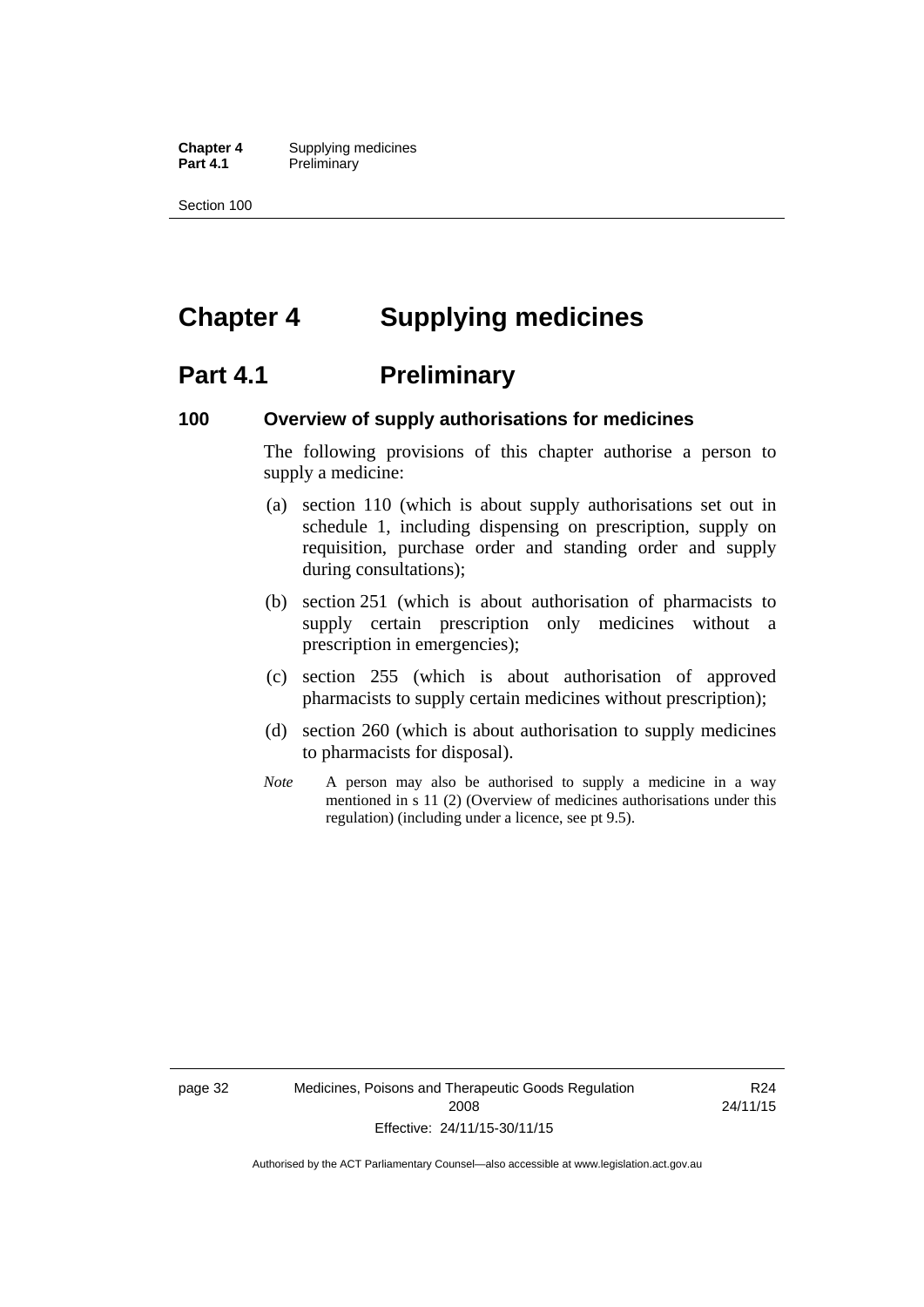## **Part 4.2 Medicines—supply authorisations under sch 1**

## **Division 4.2.1 Sch 1 medicines supply authorisations**

### **110 Authorisation under sch 1 to supply medicines— Act, s 26 (1) (b) and (2) (b)**

- (1) A person mentioned in schedule 1, column 2 is authorised to supply a medicine if—
	- (a) supplying the medicine is included in the schedule, column 3 in relation to the person; and
	- (b) the supply is consistent with any restriction for the supply mentioned in the schedule, column 3.
- (2) However, a pharmacist is not authorised under schedule 1 to supply a medicine if—
	- (a) the pharmacist is working for, or providing services to, a corporation when supplying the medicine; and
	- (b) the corporation is not—
		- (i) a pharmacist; or
		- (ii) a complying pharmacy corporation under the *[Public](http://www.legislation.act.gov.au/a/1997-69)  [Health Act 1997](http://www.legislation.act.gov.au/a/1997-69)*, part 3B (Pharmacies).
	- *Note Supply* includes dispense (see [Act,](http://www.legislation.act.gov.au/a/2008-26/default.asp) s 24).

R24 24/11/15 page 33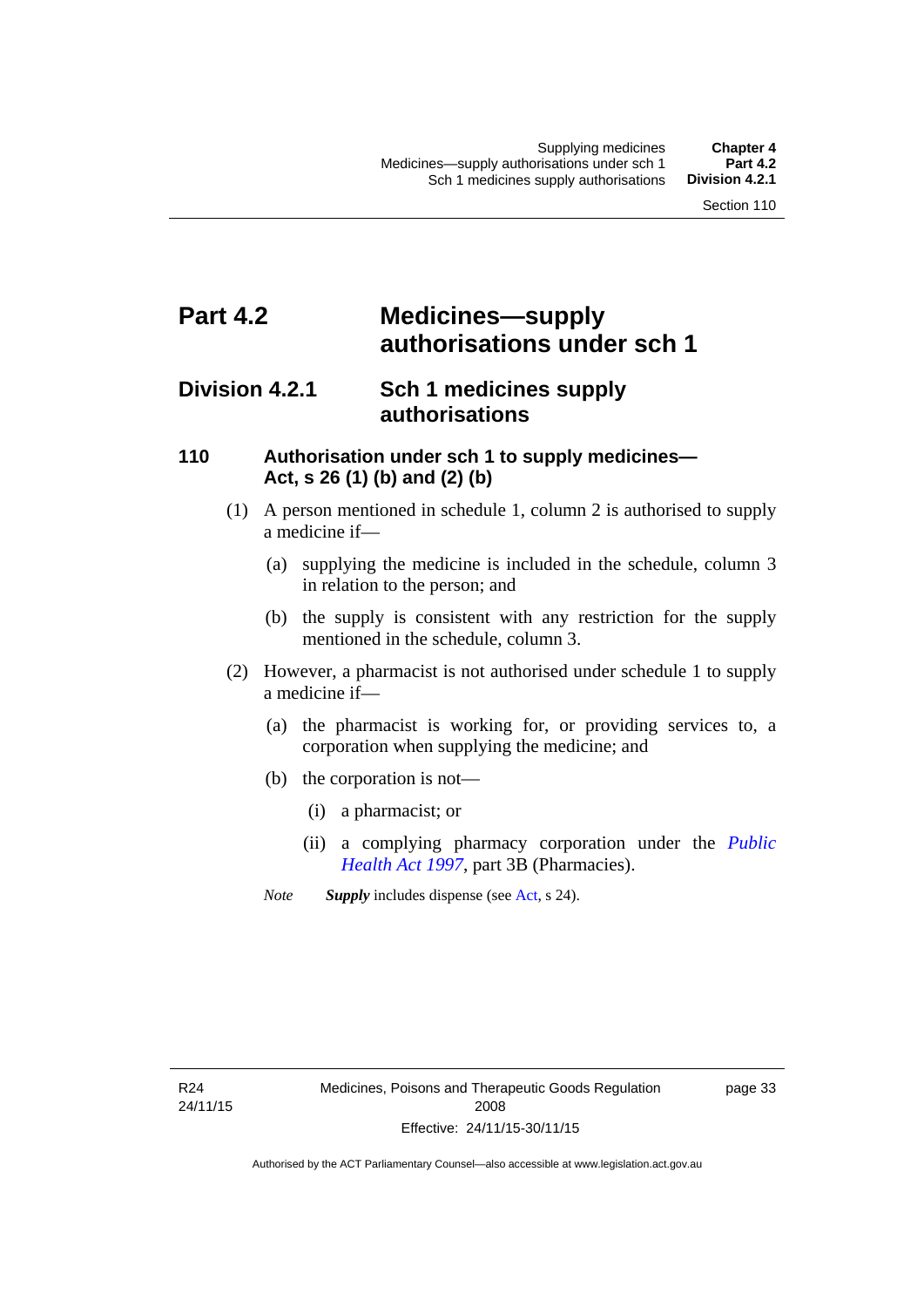## **Division 4.2.2 Dispensing medicines**

### **120 Authorisation conditions for dispensing medicines— Act, s 44 (1) (b) and (2) (b)**

- (1) A person's authorisation under section 110 to dispense a medicine is subject to the following conditions:
	- (a) the medicine is dispensed in accordance with the requirements of section 121;

*Note* Only a pharmacist may dispense a medicine (see sch 1).

- (b) if the prescription is dispensed under section 121 (2), the pharmacist notes on the prescription the reasons that the pharmacist was satisfied that it was not practicable for a complying prescription to be issued for the medicine;
- (c) if the prescription is changed by a pharmacist at the oral direction of the prescriber—the note of the change complies with section 122:
- (d) the medicine is labelled in accordance with section 123;
- (e) the dispensed prescription is marked in accordance with section 124;
- (f) the dispensing of the prescription is recorded in accordance with section 125:
- (g) if the prescription is an oral prescription for the dispensing of the medicine, or is faxed by a prescriber to a pharmacist, and the pharmacist does not receive an original of the prescription within 7 days after the day the prescription is given—the pharmacist must, within 24 hours after the end of the 7-day period, tell the chief health officer, in writing, of the failure to receive the original prescription;
- (h) the prescription, if completed, and the record for paragraph (f), are kept at the pharmacy or, if the chief health officer approves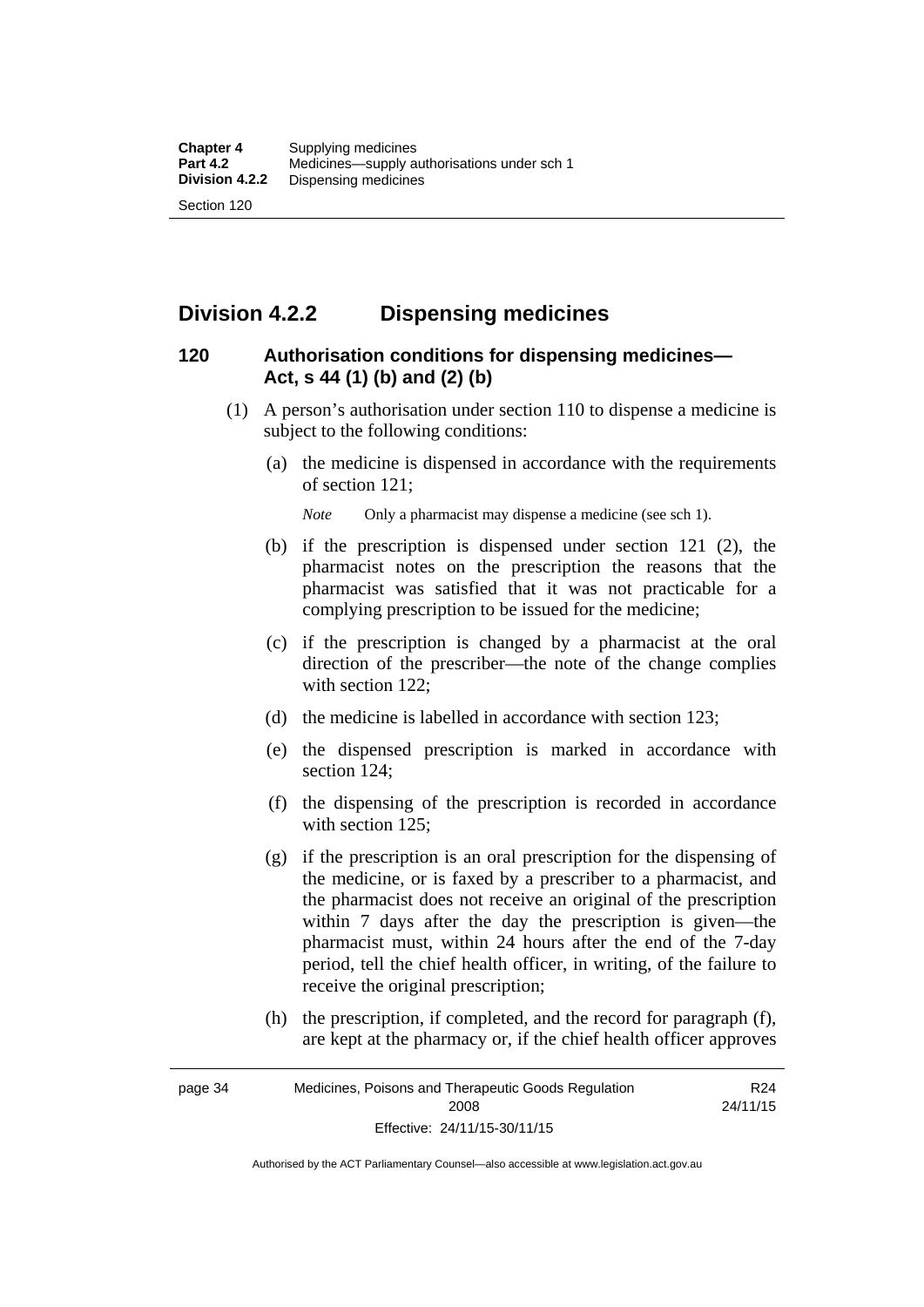in writing another place, the place approved by the chief health officer, for at least 2 years after the day the prescription becomes a completed prescription.

- (2) However, subsection (1) (d), (e), (f) and (h) do not apply if the prescription is written for an in-patient at a hospital in the patient's medical records.
- (3) In this section:

*completed*—a prescription is *completed* when—

- (a) for a single prescription—the prescription is dispensed; or
- (b) for a repeat prescription—the last repeat of the prescription is dispensed; or
- (c) for a national residential medication chart prescription––the prescription is dispensed for the last time.

### **121 How medicines are dispensed**

- (1) The following are the requirements for dispensing a medicine:
	- (a) the prescription is issued by an authorised prescriber;

- (b) the prescription complies with the applicable provisions of division 3.1.2 (Prescriptions);
- (c) the medicine is dispensed in accordance with the prescription (including the prescription as changed by a pharmacist at the oral direction of the prescriber).
	- *Note 1 Dispensed in accordance with the prescription*—see s (3).
	- *Note* 2 For changes to a prescription by the dispenser, see the [Act,](http://www.legislation.act.gov.au/a/2008-26/default.asp) s 29 (3).
	- *Note 3 Pharmacist* does not include an intern pharmacist (see dict).

R24 24/11/15 page 35

*Note Authorised prescriber*—see s (3).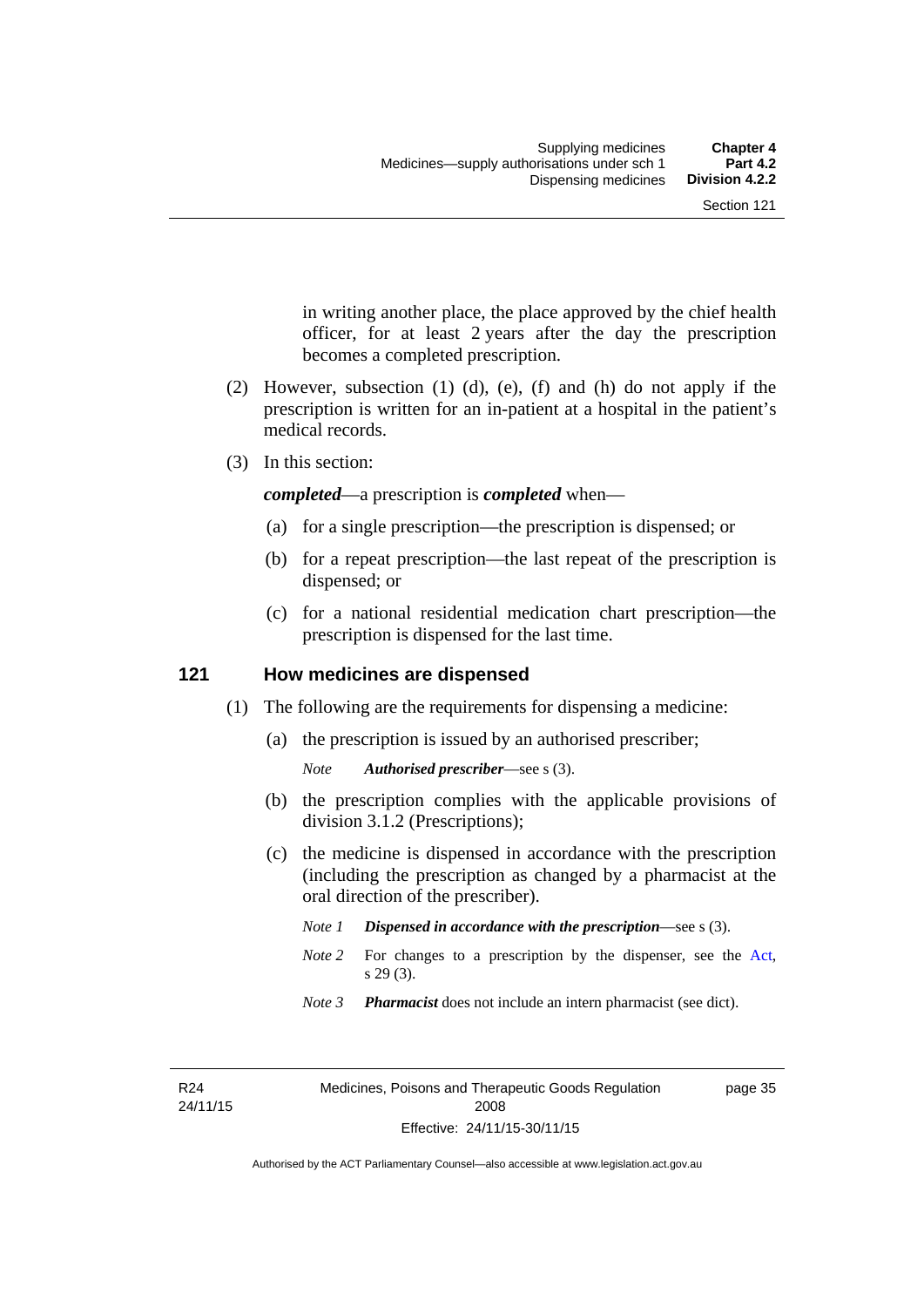- (2) However, a pharmacist may dispense a prescription that does not include all of the applicable provisions for subsection (1) (b) if—
	- (a) the prescription is issued by an authorised prescriber; and
	- (b) the medicine is—
		- (i) dispensed in accordance with the prescription; and
		- (ii) if the prescription is changed by a pharmacist at the oral direction of the prescriber—the prescription complies with section 122; and

*Note Pharmacist* does not include an intern pharmacist (see dict).

- (c) the medicine is supplied in a package that is labelled in accordance with section 123; and
- (d) the pharmacist is satisfied that, because of a circumstance affecting the prescriber or the person for whom the medicine is to be dispensed, it is not practicable for a complying prescription to be issued for the medicine.
- (3) In this section:

*authorised prescriber*, in relation to a prescription, means—

- (a) for a medicine other than a controlled medicine—a person who is authorised to issue the prescription under the Act or another territory law; and
- (b) for a controlled medicine—a person who is authorised to issue the prescription under part 13.1 (Controlled medicines approvals).

#### **Examples—authorised prescribers**

1 A NSW registered doctor practising in Queanbeyan is authorised under a NSW law to prescribe medicines. The doctor gives a patient a prescription for a controlled medicine and another prescription for a prescription only medicine. The prescription only medicine can be dispensed in the ACT because the prescription is issued by a person who is authorised under a State

R24 24/11/15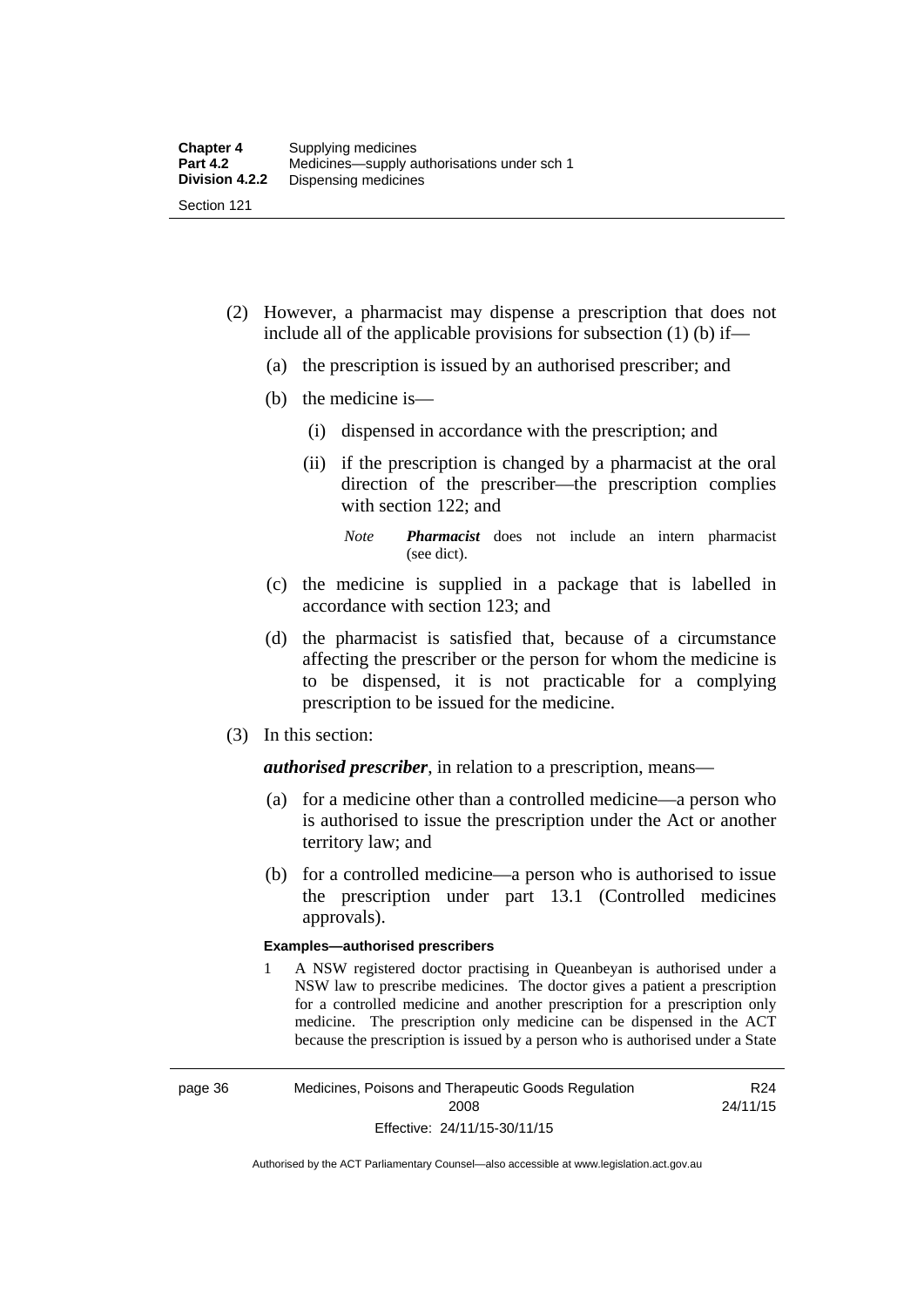law to prescribe the medicine. The prescription for the controlled medicine cannot be dispensed in the ACT because the doctor is not registered in the ACT.

- 2 If the doctor in example 1 is registered in both the ACT and NSW, the prescription for the controlled medicine can be dispensed in the ACT.
- 3 A special event exemption under the *[Health Professionals \(Special Events](http://www.legislation.act.gov.au/a/2000-25)  [Exemptions\) Act 2000](http://www.legislation.act.gov.au/a/2000-25)* authorises a visiting health professional to prescribe a medicine, including a controlled medicine. A Victorian registered doctor who is a visiting health professional within the meaning of that Act prescribes a controlled medicine. The prescription can be dispensed in the ACT.
- *Note* An example is part of the regulation, is not exhaustive and may extend, but does not limit, the meaning of the provision in which it appears (see [Legislation Act,](http://www.legislation.act.gov.au/a/2001-14) s 126 and s 132).

*dispensed in accordance with the prescription*, for a prescribed medicine, includes dispensing another brand of the medicine that is a bioequivalent form of the prescribed medicine.

*Note Bioequivalent*—see the dictionary.

### **122 Noting changes to prescriptions on oral direction of prescriber—Act, s 27 (2) (b) (ii)**

The following must be noted, in writing, on the prescription:

- (a) the name of the prescriber giving the oral direction to change the prescription;
- (b) the change to the prescription;
- (c) the date the oral direction is given;
- (d) the pharmacist's signature.
- *Note* The notation must be made as soon as possible (see [Legislation Act,](http://www.legislation.act.gov.au/a/2001-14) s 151B).

page 37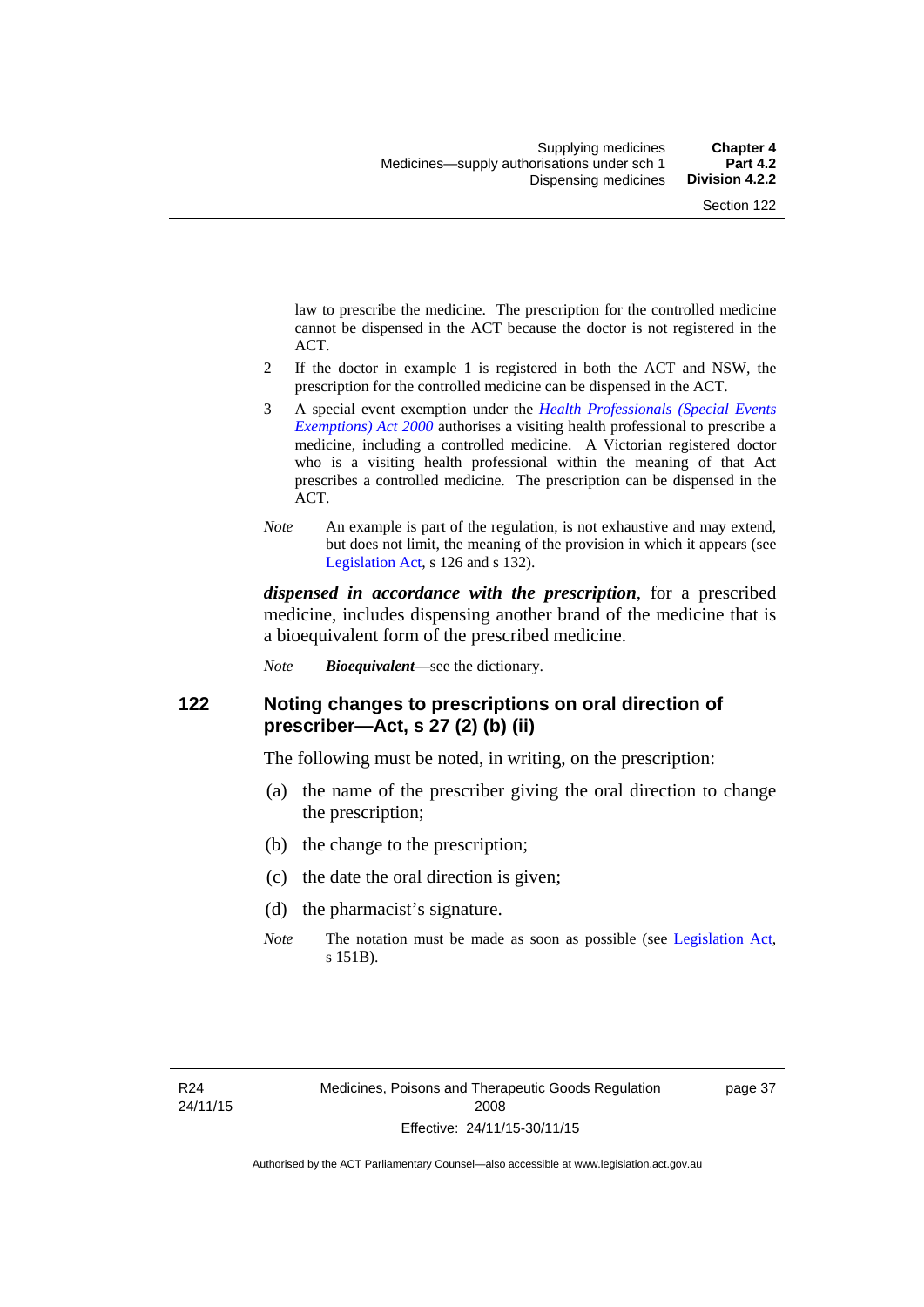## **123 Labelling dispensed medicines—Act, s 60 (1) (c) (i) and (2) (c) (i)**

The dispensed medicine must have a label that includes the following:

- (a) the name of the person for whom the medicine is dispensed;
- (b) if the prescriber is a dentist—the words 'for dental treatment only';
- (c) if the prescriber is an eligible midwife—the words 'for midwifery use only';
- (d) if the prescriber is an optometrist—the words 'for optometry use only';
- (e) if the prescriber is a veterinary surgeon—
	- (i) words to the effect of 'for animal treatment only'; and
	- (ii) the species of the animal for which the medicine is dispensed; and
	- (iii) if a way of identifying the animal is stated on the prescription—the way of identifying the animal;
- (f) the medicine's approved name and brand name;
	- *Note Approved name*—see the [medicines and poisons standard,](http://www.comlaw.gov.au/Series/F2012L01200) par 1 (1).
- (g) the form, strength and quantity of the medicine dispensed;
- (h) if the package of the dispensed medicine is not a manufacturer's pack—the relevant expiry date for the medicine;
- (i) the date the medicine is dispensed;
- (j) the name and the business address and telephone number of the pharmacy from which the medicine is dispensed;

page 38 Medicines, Poisons and Therapeutic Goods Regulation 2008 Effective: 24/11/15-30/11/15 R24 24/11/15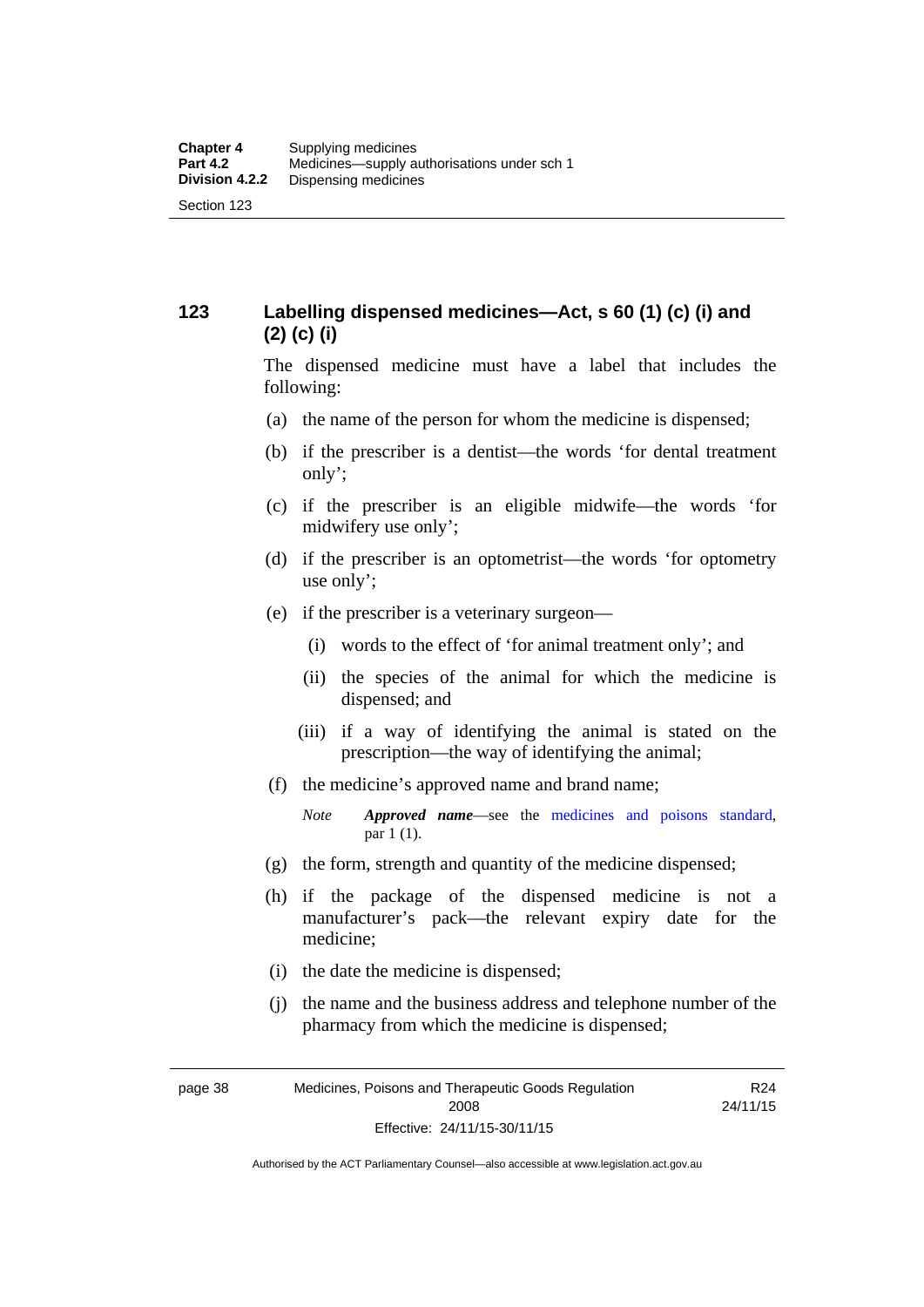- (k) the initials or other identification of the dispensing pharmacist;
- (l) a number that is different from the number given to each other prescription dispensed at the pharmacy;
- (m) directions about the use of the medicine that are adequate to allow the medicine to be taken or administered safely, including any warning statement in the medicines and poisons standard, appendix K (Drugs required to be labelled with a sedation warning) applying to the medicine;
- (n) words to the effect of 'keep out of reach of children'.

### **Example—par (f) and par (g)**

Warfarin tablets (Coumadin) 5mg 50

*Note* An example is part of the regulation, is not exhaustive and may extend, but does not limit, the meaning of the provision in which it appears (see [Legislation Act,](http://www.legislation.act.gov.au/a/2001-14) s 126 and s 132).

### **124 Marking dispensed prescriptions**

- (1) This section does not apply to a prescription for an in-patient at a hospital written in the patient's medical records.
- (2) A dispensed paper-based prescription for a medicine must be marked with—
	- (a) if the prescription is a single prescription, the last repeat of a repeat prescription, or a national residential medication chart prescription dispensed for the last time––the word 'cancelled' on the front of the prescription; and
	- (b) the prescribed particulars.
- (3) A dispensed electronic prescription for a medicine must be marked with—
	- (a) if the prescription is a single prescription, the last repeat of a repeat prescription, or a national residential medication chart

page 39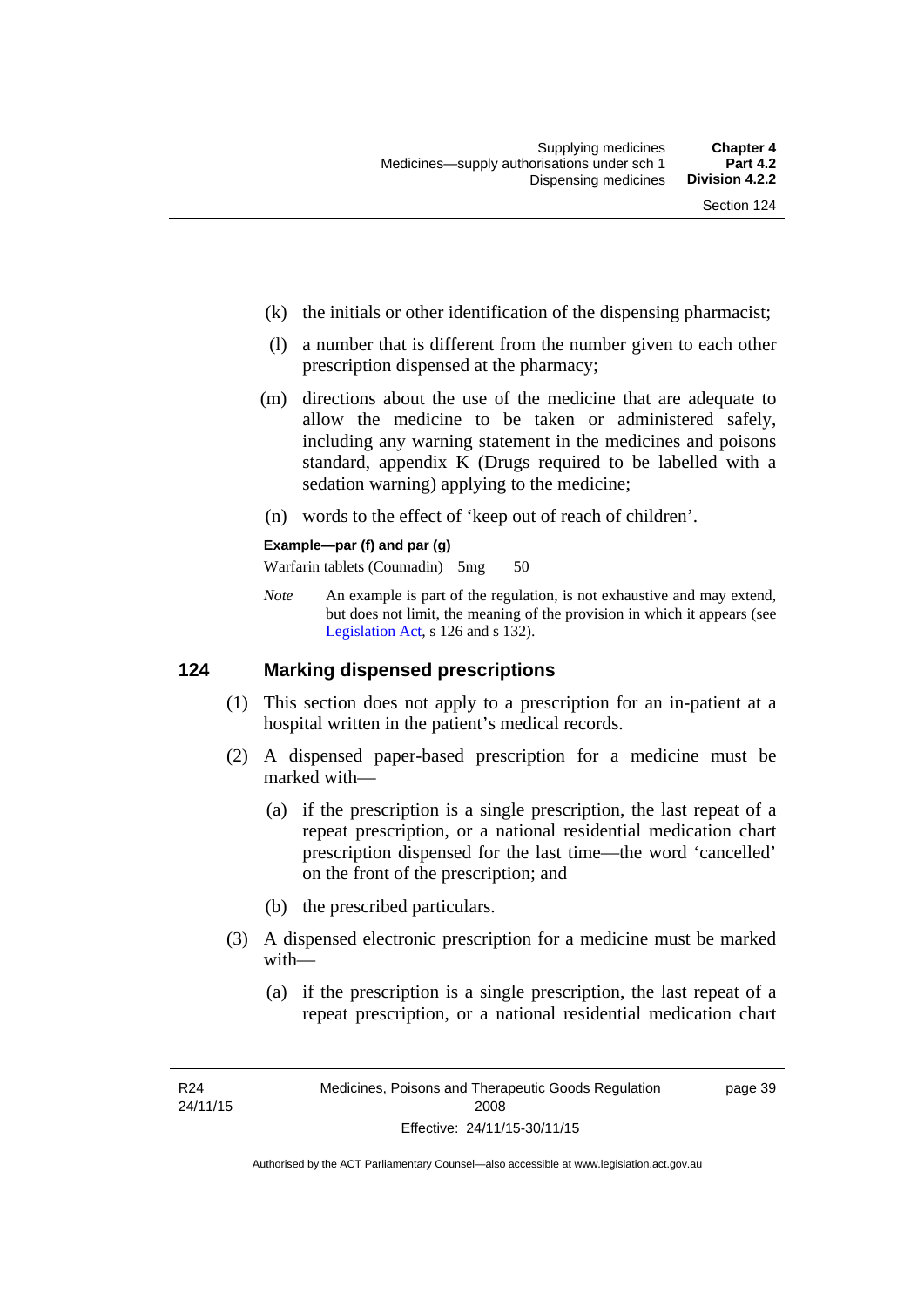prescription dispensed for the last time––the word 'cancelled'; and

- (b) a link to an electronic document containing the prescribed particulars.
- (4) In this section:

*paper-based prescription* includes a faxed copy of a prescription.

*prescribed particulars*, for a dispensed prescription for a medicine, means—

- (a) the date the medicine is dispensed; and
- (b) the name and business address of the dispensing pharmacy; and
- (c) if another brand of the medicine is dispensed for the prescribed medicine—the brand name of the medicine dispensed; and
- (d) for a repeat prescription—the number of the repeat dispensed; and
- (e) the prescription's number under section 123 (l); and
- (f) the pharmacist's initials or signature.

*single prescription* means a prescription that is not a repeat prescription.

### **125 Recording dispensing of medicines**

The dispensing pharmacist must ensure that a written record is made of the following information in relation to the dispensing of the medicine:

- (a) the pharmacist's name;
- (b) the date of the prescription;
- (c) the prescriber's name;

page 40 Medicines, Poisons and Therapeutic Goods Regulation 2008 Effective: 24/11/15-30/11/15

R24 24/11/15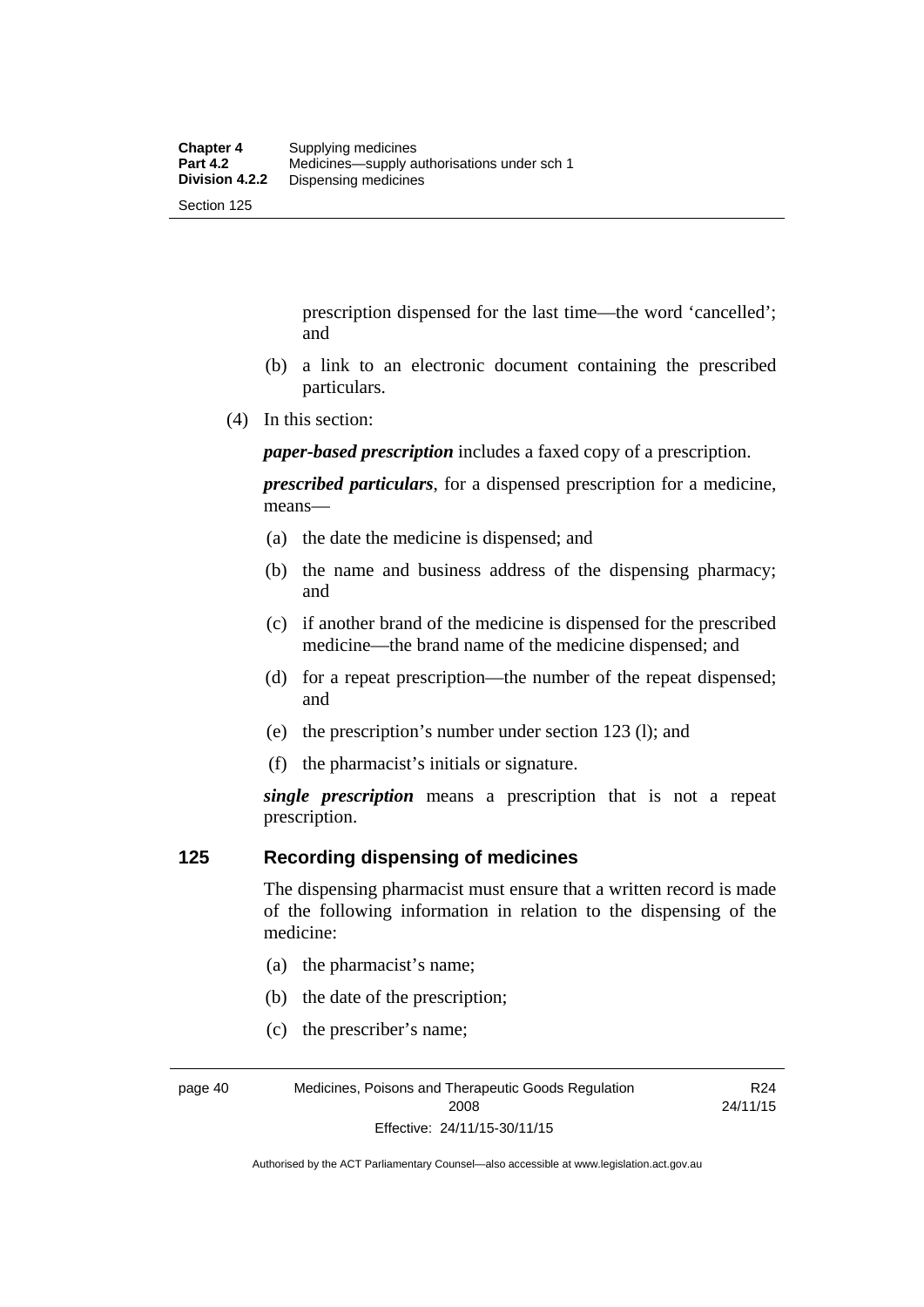- (d) the date the prescription is dispensed;
- (e) for a repeat prescription—the number of the repeat dispensed;
- (f) the prescription's number under section 123 (l);
- (g) the name and address of the person for whom the medicine is dispensed;
- (h) the medicine's approved name and brand name;

- (i) the form, strength and quantity of the medicine dispensed.
- *Note Written* includes in electronic form (see [Act,](http://www.legislation.act.gov.au/a/2008-26/default.asp) dict).

## **Division 4.2.3 Supplying medicines on requisitions**

*Note* For authorisation to issue a requisition, see s 50.

### **130 Authorisation conditions for supplying medicines on requisitions—Act, s 44 (1) (b) and (2) (b)**

A person's authorisation under section 110 to supply a medicine on a requisition is subject to the following conditions:

- (a) the medicine is supplied in accordance with the requirements under section 131;
- (b) the medicine is supplied in a package that is labelled in accordance with section 132;
- (c) the filled requisition is marked in accordance with section 133;
- (d) the supply is recorded in accordance with section 134;
- (e) the filled requisition and record under section 134 are kept at the institution where the medicine is supplied or, if the chief health officer approves in writing another place, the place

page 41

*Note Approved name*—see the [medicines and poisons standard,](http://www.comlaw.gov.au/Series/F2012L01200) par 1 (1).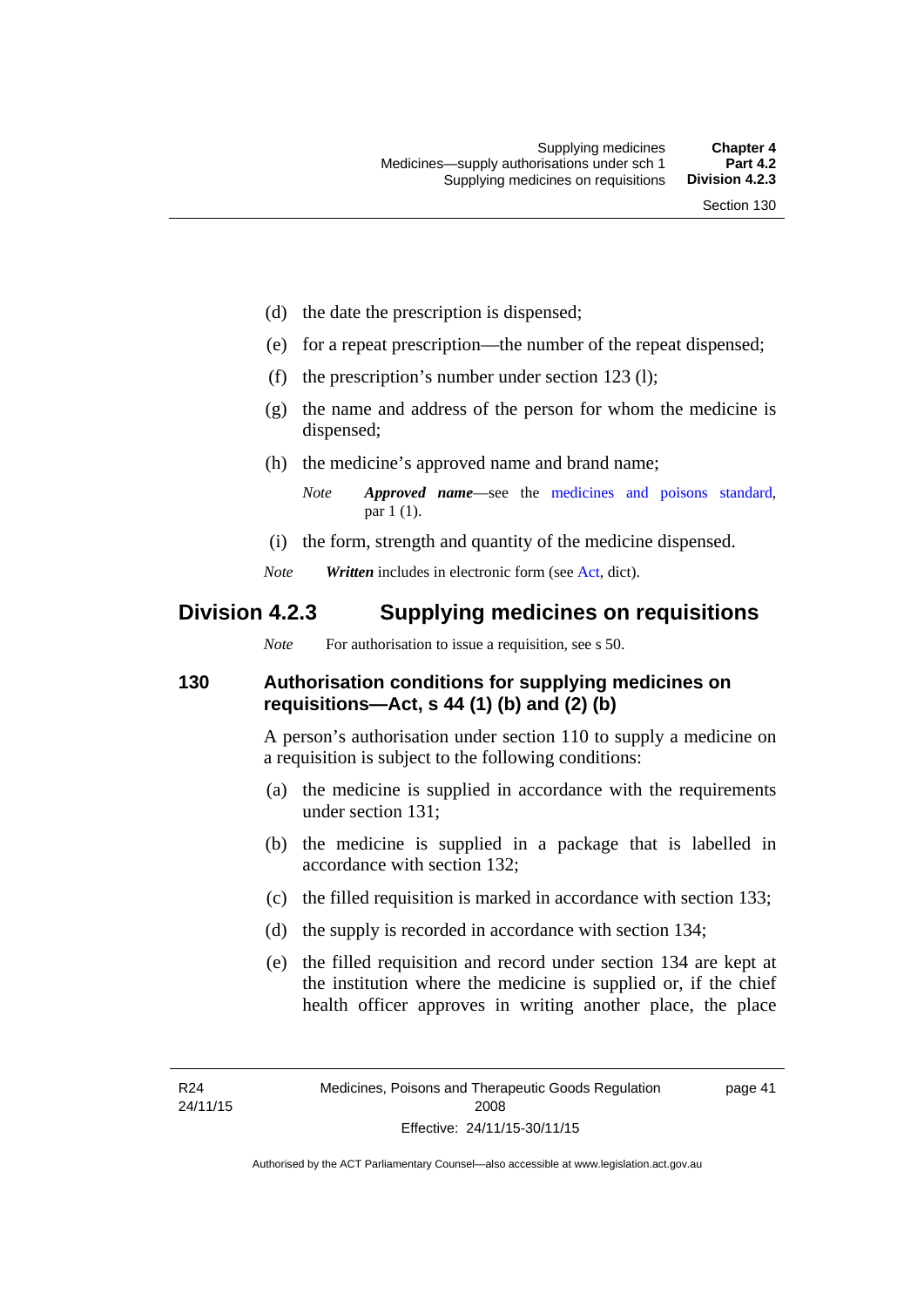approved by the chief health officer, for at least 2 years after the day the medicine is supplied.

### **131 Supplying medicines on requisitions**

- (1) The following are the requirements for the supply of a medicine on a requisition:
	- (a) the medicine is supplied in accordance with the requisition (including the requisition as changed by the person supplying the medicine at the oral direction of the person issuing the requisition);

- (b) if the requisition is a written requisition—the requisition complies with section 55 (General requirements for written requisitions) and section 56 (Particulars for requisitions);
- (c) if the requisition is an oral requisition—the requisition complies with section 56.
- (2) However, if the requisition does not comply with section 55 or section 56 (as appropriate), a pharmacist may supply the medicine on the requisition if satisfied that it is not practicable for a complying requisition to be issued for the medicine.

*Note Pharmacist* does not include an intern pharmacist (see dict).

(3) In this section:

*supplied in accordance with the requisition*, for a requisitioned medicine, includes supplying another brand of the medicine that is a bioequivalent form of the requisitioned medicine.

*Note Bioequivalent*—see the dictionary.

R24 24/11/15

*Note* For changes to a requisition by the person supplying a medicine on a requisition (see [Act,](http://www.legislation.act.gov.au/a/2008-26/default.asp) s 29 (3)).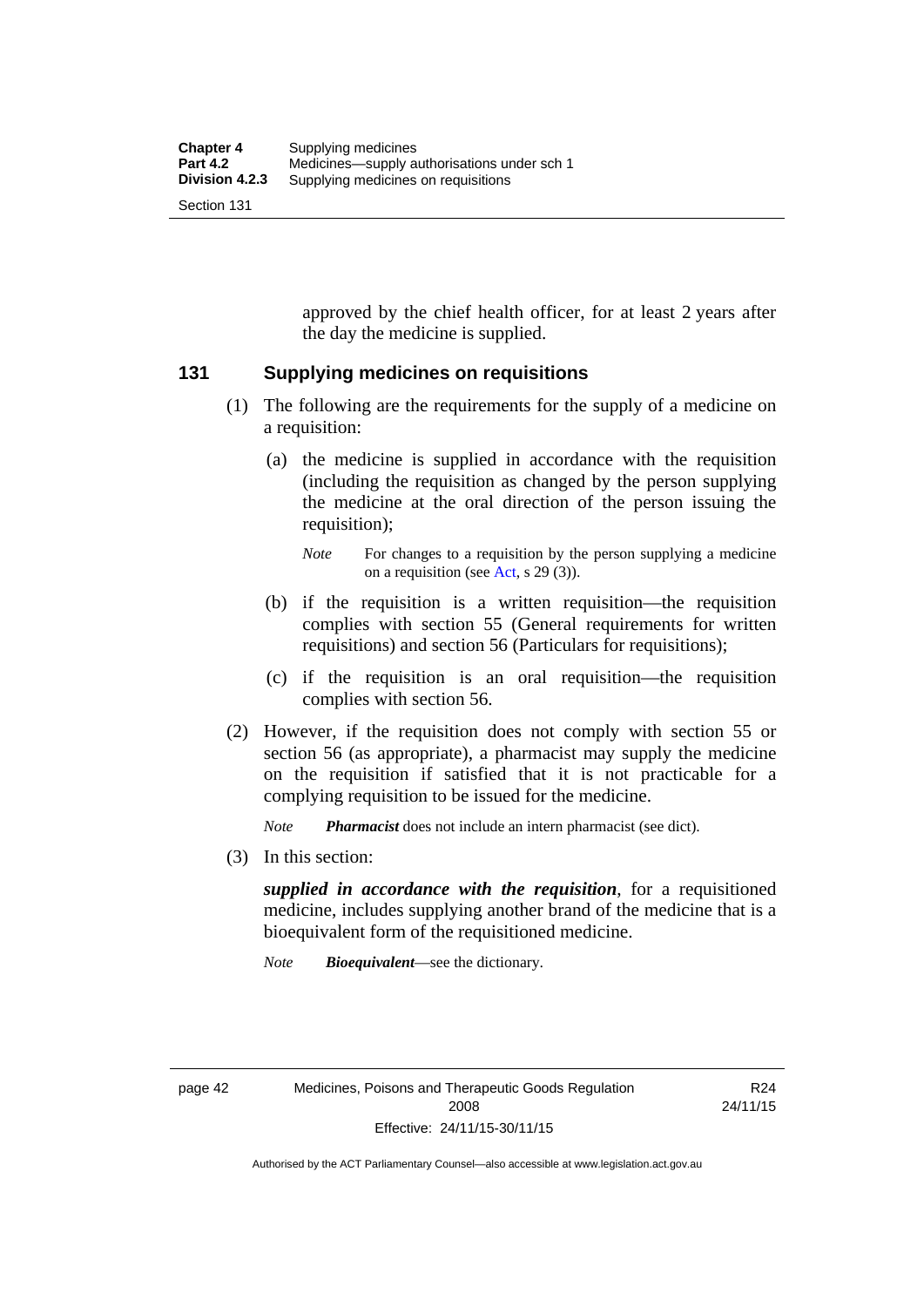## **132 Labelling medicines supplied on requisition—Act, s 60 (1) (c) (i) and (2) (c) (i)**

The package of a medicine supplied on requisition to a ward for the supply to a patient must have a label that includes the following:

(a) the medicine's approved name or brand name;

*Note Approved name*—see the [medicines and poisons standard,](http://www.comlaw.gov.au/Series/F2012L01200) par 1 (1).

- (b) the form, strength and quantity of the medicine;
- (c) if the package of the medicine is not a manufacturer's pack—
	- (i) the batch number or numbers of the medicine; and
	- (ii) the relevant expiry date for the medicine;
- (d) the name or other identifier of the pharmacy or ward from which the medicine is supplied;
- (e) if the medicine is a controlled medicine—a number that is different from the number given to each other requisition supplied from the pharmacy or ward.

#### **Examples—par (a) and par (b)**

- 1 Warfarin tablets 5mg 50
- 2 Coumadin tablets 5mg 50
- *Note* An example is part of the regulation, is not exhaustive and may extend, but does not limit, the meaning of the provision in which it appears (see [Legislation Act,](http://www.legislation.act.gov.au/a/2001-14) s 126 and s 132).

### **133 Marking filled requisitions**

- (1) A filled paper-based requisition for a medicine must be marked with—
	- (a) the name or other identifier of the pharmacy or ward from which the medicine is supplied; and

R24 24/11/15 page 43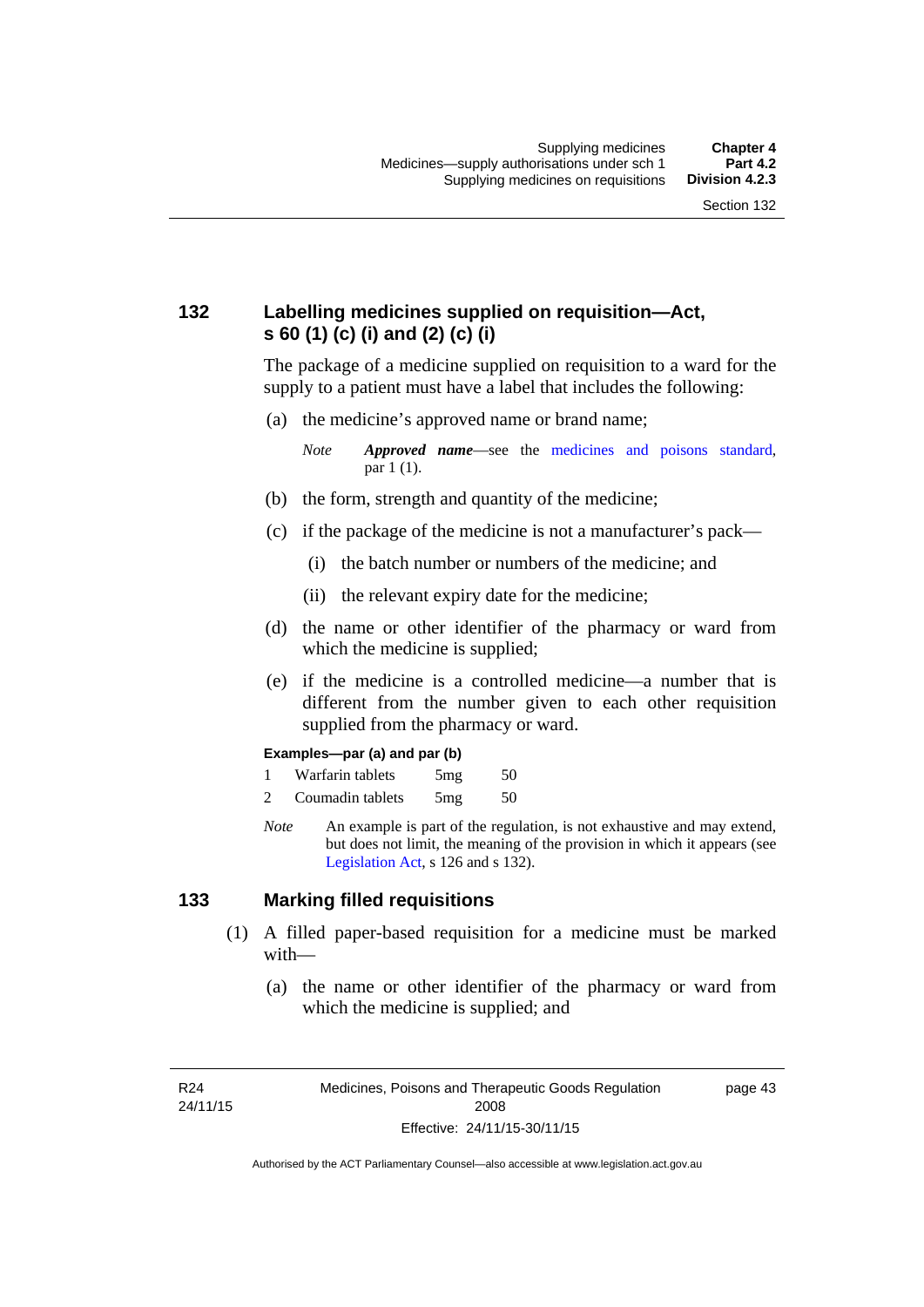(b) if the medicine is a controlled medicine—the requisition's number under section 132 (e); and

- (c) the supplier's initials or signature.
- (2) A filled electronic requisition for a medicine must be marked with a link to an electronic document containing—
	- (a) the name or other identifier of the pharmacy or ward from which the medicine is supplied; and
	- (b) if the medicine is a controlled medicine—the requisition's number under section 132 (e); and
	- (c) the supplier's initials or signature.
- (3) However, subsection (1) (a) and (2) (a) do not apply to a requisition filled at a pharmacy at an institution.
- (4) In this section:

*paper-based requisition* includes a faxed copy of a requisition.

### **134 Recording supply of medicines on requisitions**

A person who supplies a medicine to someone else on requisition must make a written record of the following information:

- (a) the date of the requisition;
- (b) the name of the person who issued the requisition;
- (c) the date the requisition is filled;
- (d) the medicine, and the form, strength and quantity of the medicine, supplied;
- (e) the name or initials of the person supplying the medicine.
- *Note Written* includes in electronic form (see [Act,](http://www.legislation.act.gov.au/a/2008-26/default.asp) dict).

R24 24/11/15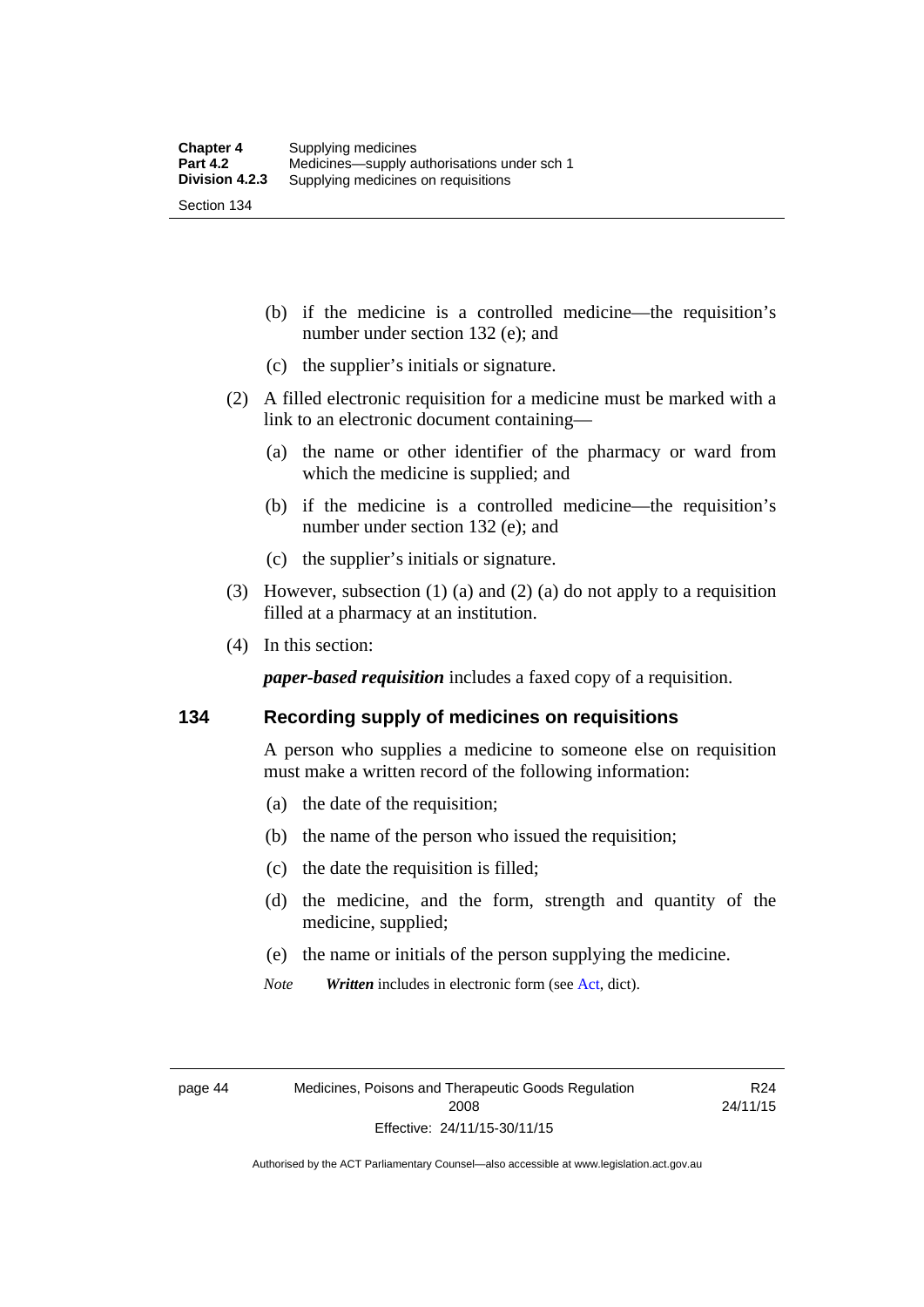## **Division 4.2.4 Supplying medicines on purchase orders**

*Note* For authorisation to issue a purchase order, see s 60.

### **140 Authorisation conditions for supplying medicines on purchase orders—Act, s 44 (1) (b) and (2) (b)**

A person's authorisation under section 110 to supply a medicine on a purchase order is subject to the following conditions:

- (a) the purchase order is a complying purchase order;
- (b) the medicine is supplied in accordance with the requirements of section 141;
- (c) the supply is recorded in accordance with section 142;
- (d) if the supplier does not receive a document signed by the buyer acknowledging receipt of the medicine within 7 days after the day the medicine is delivered—the supplier must, within 24 hours after the end of the 7-day period, tell the chief health officer, in writing, of the failure to receive the document;
- (e) the following are kept at the supplier's business premises or, if the chief health officer approves in writing another place, the place approved by the chief health officer, for at least 2 years after the day the medicine is supplied:
	- (i) the filled purchase order;
	- (ii) the delivery acknowledgement under paragraph (d) or section 141 $(1)$  $(d)$  $(ii)$ ;
	- (iii) the record for section 142.

page 45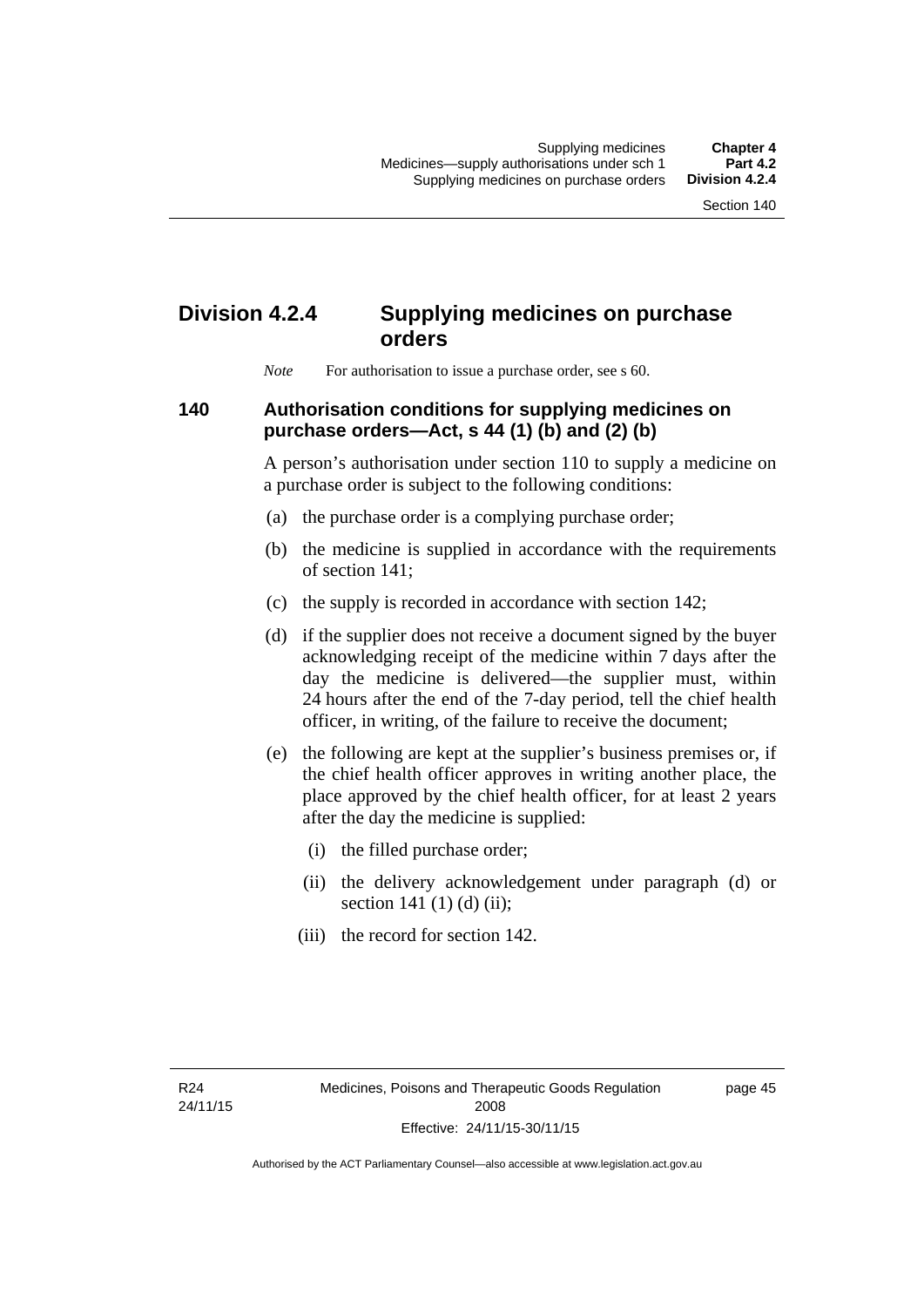### **141 Supplying medicines on purchase orders**

- (1) The following are the requirements for the supply of a medicine on a purchase order:
	- (a) the medicine is supplied in manufacturer's packs that comply with—
		- (i) section 501 (Packaging of supplied manufacturer's packs of medicines—[Act](http://www.legislation.act.gov.au/a/2008-26/default.asp), s 59 (1) (c) (i) and (2) (c) (i)); or
		- (ii) an approval under the [Act](http://www.legislation.act.gov.au/a/2008-26/default.asp), section 193 (Approval of non-standard packaging and labelling);
	- (b) the manufacturer's packs are labelled in accordance with—
		- (i) section 502 (Labelling of supplied manufacturer's packs of medicines—[Act](http://www.legislation.act.gov.au/a/2008-26/default.asp), s  $60(1)$  (c) (i) and (2) (c) (i)); or
		- (ii) an approval under the [Act,](http://www.legislation.act.gov.au/a/2008-26/default.asp) section 193;
	- (c) the manufacturer's packs are securely wrapped and packed;
	- (d) if the medicine is delivered in person by the supplier to the buyer—
		- (i) the medicine is delivered to an adult; and
		- (ii) the delivery is acknowledged by the adult signing and dating a copy of the purchase order;
	- (e) if the medicine is not delivered in person by the supplier to the buyer—the medicine is delivered to the buyer by a person whose procedures require the delivery of the medicine to be signed for by the buyer or an adult employee of the buyer.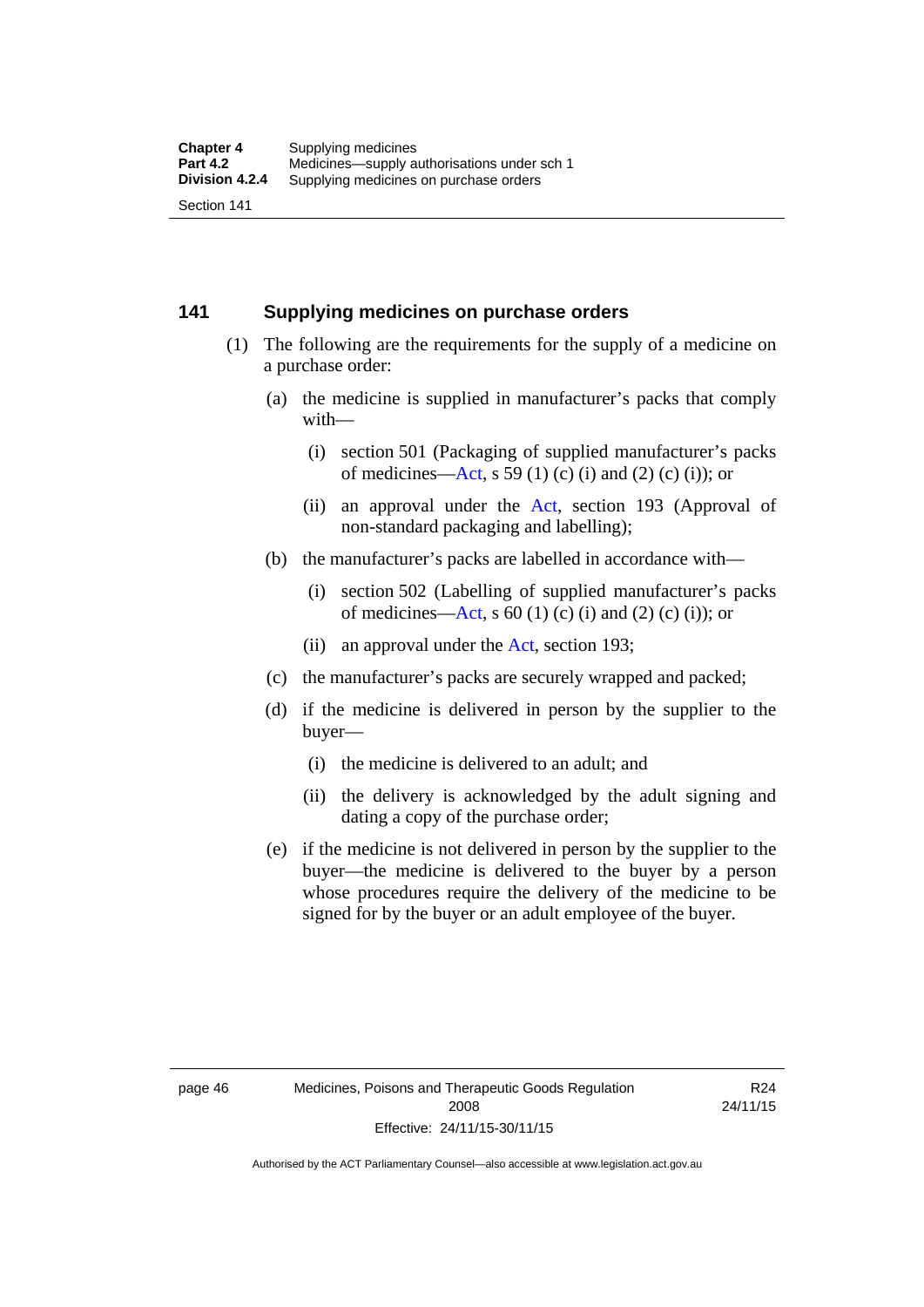- (2) However, subsection (1) (a), (b) and (c) do not apply in relation to a medicine supplied by a pharmacist to a prescriber who is authorised to supply the medicine during a consultation if the medicine is supplied in a package that is labelled with the following particulars:
	- (a) the approved name and brand name of the medicine;

*Note Approved name*—see the [medicines and poisons standard,](http://www.comlaw.gov.au/Series/F2012L01200) par 1 (1).

- (b) the form, strength and quantity of the medicine, supplied;
- (c) if the package of the medicine is not a manufacturer's pack the relevant expiry date for the medicine.

### **142 Recording supply of medicines on purchase orders**

A person who supplies a medicine to someone else on a purchase order must make a written record of the following information:

- (a) the date of the order;
- (b) the issuer's authority to issue the order;
- (c) the name, and the business address and telephone number, of the person to whom the medicine is supplied;
- (d) the date the order is supplied;
- (e) the medicine, and the form, strength and quantity of the medicine, supplied.
- *Note Written* includes in electronic form (see [Act,](http://www.legislation.act.gov.au/a/2008-26/default.asp) dict).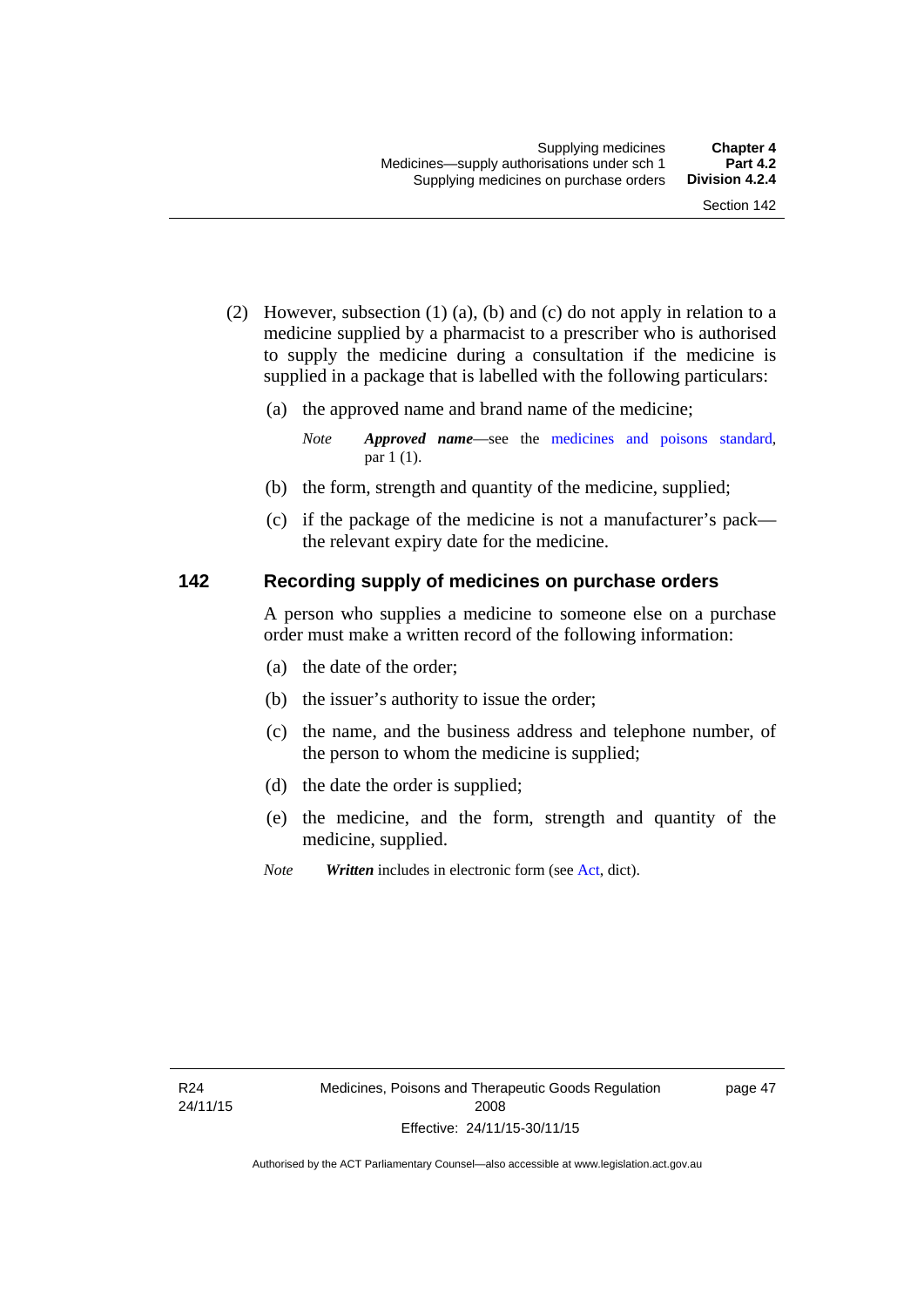**Division 4.2.5 Supplying medicines on standing** 

# **orders**

- *Note 1* For the issue of a standing order, see pt 3.4.
- *Note 2 Supply* does not include administer (see [Act,](http://www.legislation.act.gov.au/a/2008-26/default.asp) s 24).

### **150 Authorisation conditions for supplying medicines on standing orders—Act, s 44 (1) (b) and (2) (b)**

- (1) A person's authorisation under section 110 to supply a medicine on a standing order is subject to the following conditions:
	- (a) the medicine is supplied in accordance with the requirements of section 151;
	- (b) the supply is recorded in accordance with section 153;
	- (c) the record for section 153 is kept at the person's business premises or, if the chief health officer approves in writing another place, the place approved by the chief health officer, for at least 2 years after the day the medicine is supplied;
	- (d) if the supplier is not the person who would ordinarily have prescribed the medicine for the recipient, the required information is given in writing to—
		- (i) the prescriber (the *usual prescriber*) who would ordinarily have prescribed the medicine for the recipient not later than 24 hours after supplying the medicine; or
		- (ii) if the recipient does not have a usual prescriber—the recipient.
- (2) However, subsection (1) (c) and (d) do not apply if the record is made in a patient's medical records.

R24 24/11/15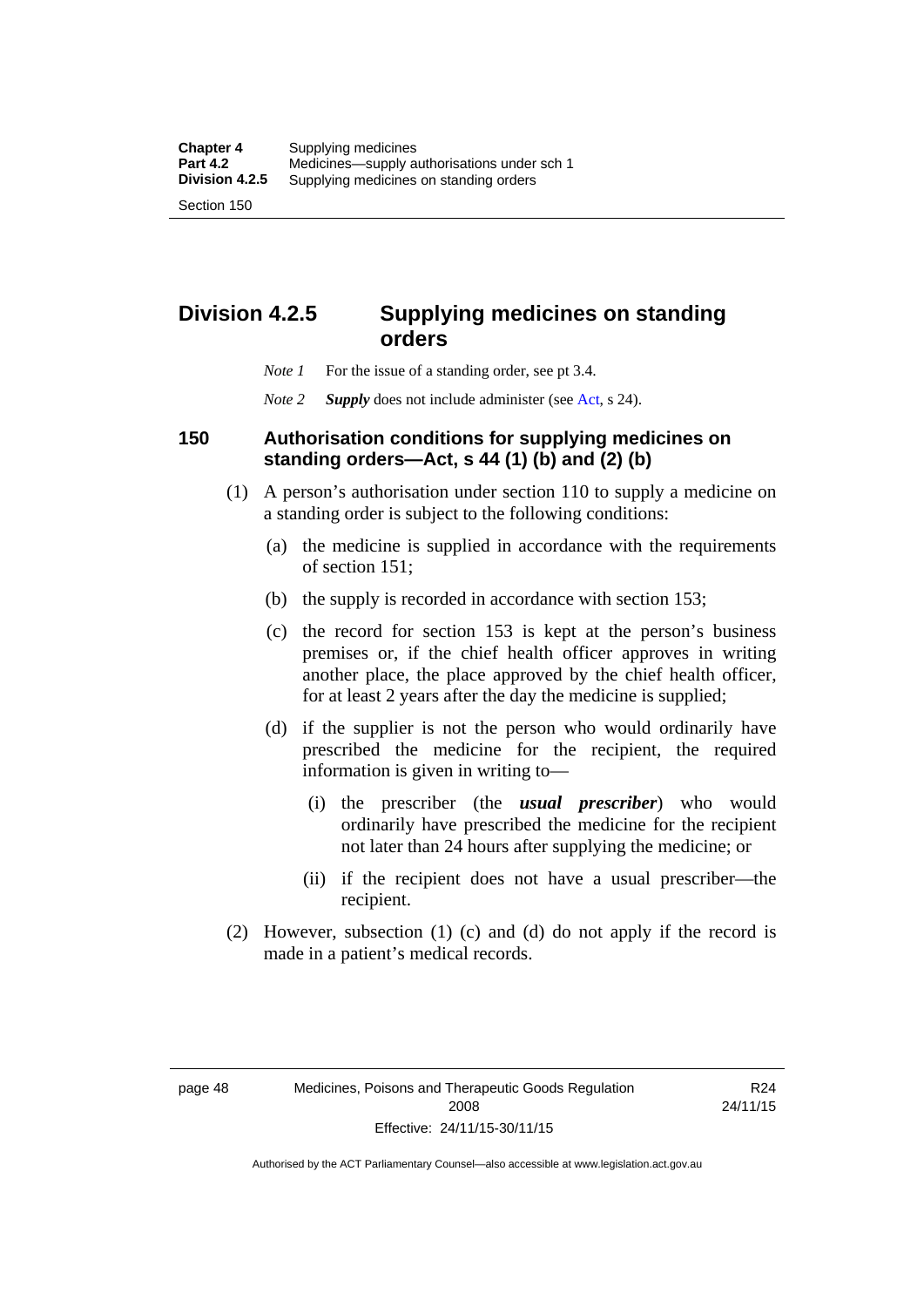(3) In this section:

*required information*, for the supply of a medicine on a standing order, means—

- (a) the supplier's name; and
- (b) the date the medicine is supplied; and
- (c) the name and address of the person to whom the medicine is supplied; and
- (d) the medicine's approved name and brand name; and
- (e) the form, strength and quantity of the medicine supplied.

### **151 Supplying medicines on standing orders**

The following are the requirements for the supply of a medicine on a standing order:

- (a) the medicine is supplied in accordance with the standing order;
- (b) the medicine is supplied in a package that is labelled in accordance with section 152.

## **152 Labelling medicines supplied on standing order— Act, s 60 (1) (c) (i) and (2) (c) (i)**

The package of a medicine supplied on a standing order must have a label that includes the following:

- (a) the name of the person to whom the medicine is to be supplied;
- (b) the date the medicine is supplied;
- (c) the medicine, and the form, strength and quantity of the medicine, supplied;

page 49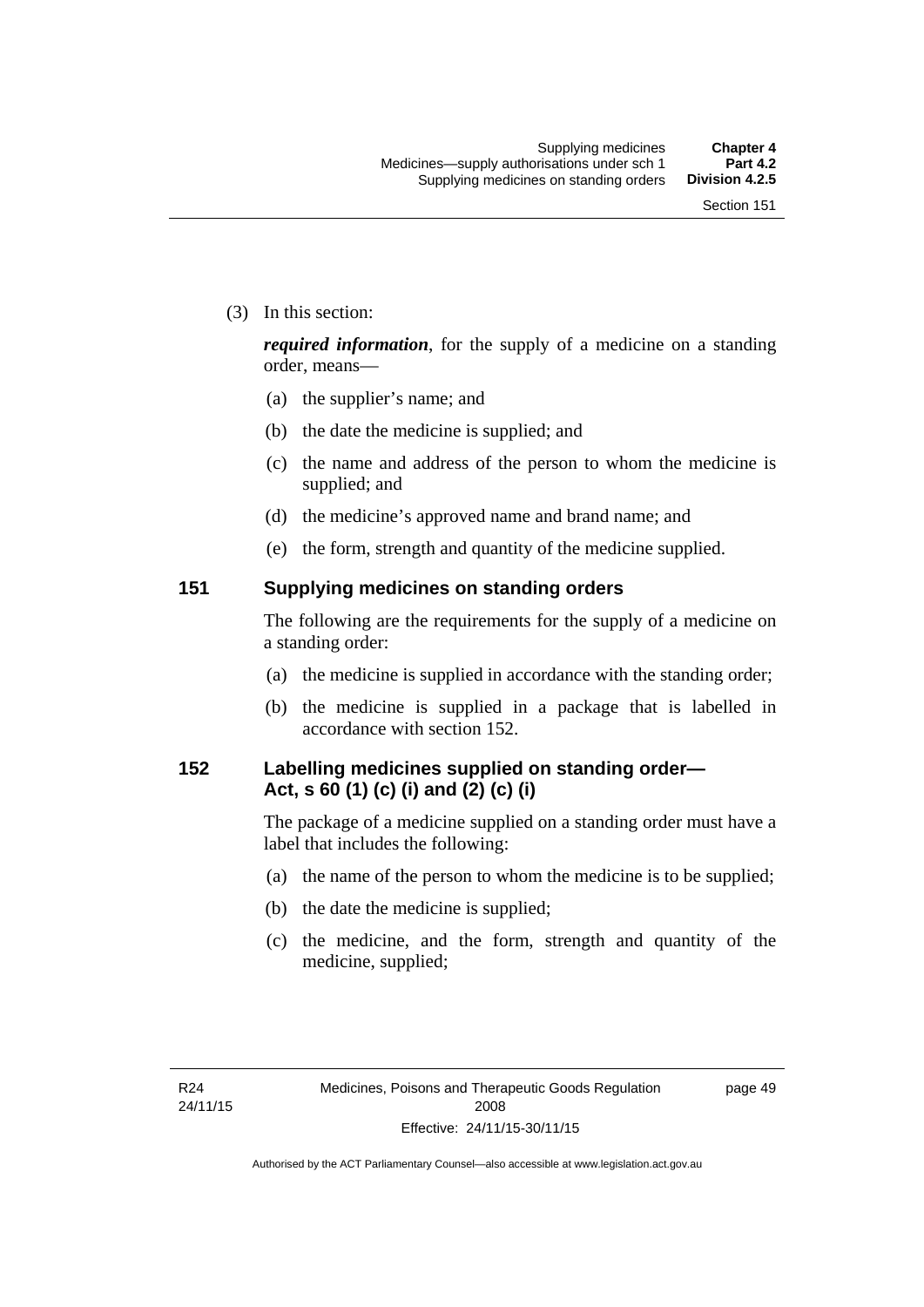- (d) if the package of the dispensed medicine is not a manufacturer's pack—
	- (i) the batch number or numbers of the medicine; and
	- (ii) the relevant expiry date for the medicine;
- (e) the supplier's name, business address and telephone number;
- (f) directions about the use of the medicine that are adequate to allow the medicine to be taken or administered safely, including any warning statement in the medicines and poisons standard, appendix K (Drugs required to be labelled with a sedation warning) applying to the medicine;
- (g) words to the effect of 'keep out of reach of children'.

### **153 Recording supply of medicines on standing orders**

- (1) A person (the *supplier*) who supplies a medicine to a person (the *patient*) on a standing order must make a written record of the following information:
	- (a) the supplier's name;
	- (b) the patient's name and address;
	- (c) the date the medicine is supplied;
	- (d) the medicine's approved name and brand name;
	- (e) the form, strength and quantity of the medicine;
	- (f) the date of the standing order.
	- *Note Written* includes in electronic form (see [Act,](http://www.legislation.act.gov.au/a/2008-26/default.asp) dict).
- (2) However, subsection (1) (b) does not apply if the record is made in the patient's medical records.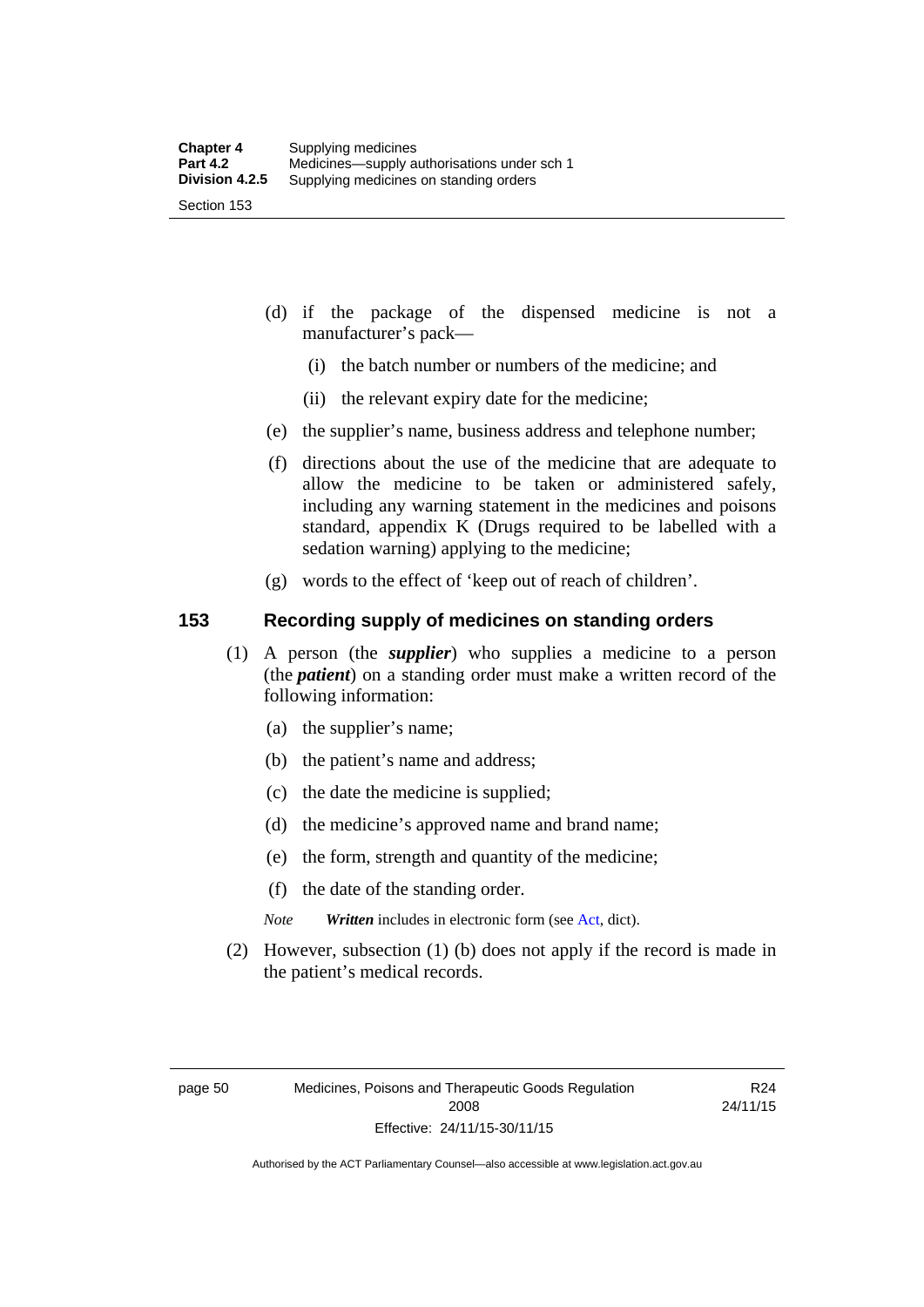## **Division 4.2.6 Supplying medicines during consultations**

*Note Supply* does not include administer (see [Act,](http://www.legislation.act.gov.au/a/2008-26/default.asp) s 24).

### **160 Authorisation conditions for supplying medicines during consultations—Act, s 44 (1) (b) and (2) (b)**

A prescriber's authorisation under section 110 to supply a medicine during a consultation is subject to the following conditions:

- (a) the medicine is supplied in accordance with the [Act](http://www.legislation.act.gov.au/a/2008-26/default.asp), section 7 (Appropriate prescription and supply of medicines);
- (b) if the medicine is a controlled medicine for human use—
	- (i) the prescriber complies with the additional requirements under section 163 (Additional requirements for supplying controlled medicines for human use during consultations) in relation to the supply; and
	- (ii) if the medicine is dronabinol—the prescriber has an authorisation under the *[Therapeutic Goods Act 1989](http://www.comlaw.gov.au/Series/C2004A03952)* (Cwlth), section 19 to supply the medicine; and
		- *Note* Dronabinol cannot be prescribed for veterinary use because it is a prohibited substance (see [medicines and poisons](http://www.comlaw.gov.au/Series/F2012L01200)  [standard,](http://www.comlaw.gov.au/Series/F2012L01200) sch 9, entry for tetrahydrocannabinols).
	- (iii) the prescriber complies with section 164 (Information for CHO about controlled medicines supplied during consultations[—Act,](http://www.legislation.act.gov.au/a/2008-26/default.asp) s 31 (2) (b) and (4), def *required information*);

page 51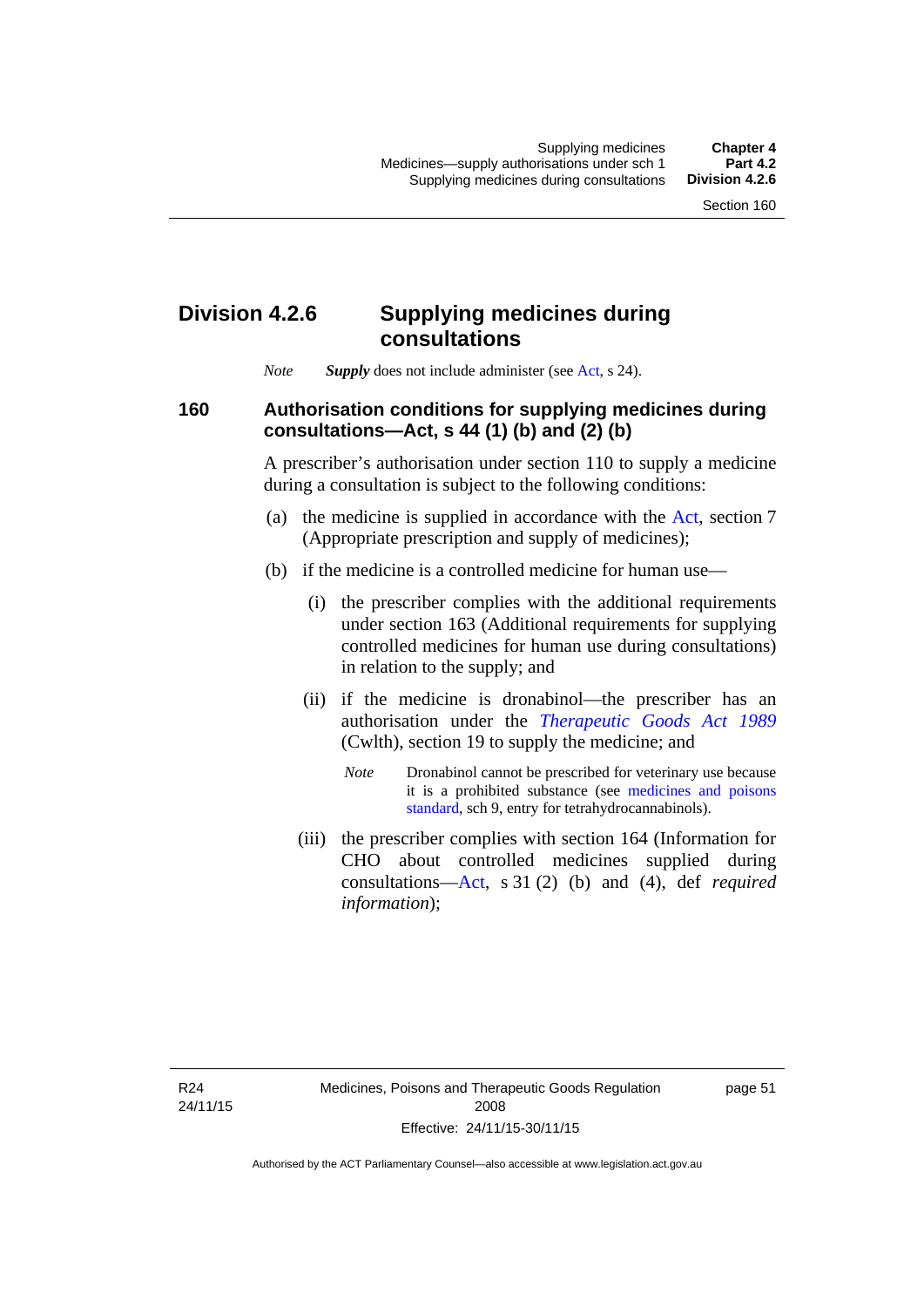- (c) if the medicine is a designated appendix D medicine prescribed for a purpose mentioned in schedule 3 (Designated appendix D medicines—standing approvals), part 3.2, column 3 in relation to the medicine—
	- (i) the prescriber has an appendix D medicines approval to prescribe the medicine; and
	- (ii) the prescriber complies with each condition (if any) of the approval (including any conditions in the schedule, part 3.2, column 4 in relation to the medicine);
- (d) the medicine is labelled in accordance with section 161;
- (e) the supply is recorded in accordance with section 162;
- (f) the record is kept at the prescriber's business premises or, if the chief health officer approves in writing another place, the place approved by the chief health officer, for at least 2 years after the day the medicine is supplied.

### **161 Labelling medicines supplied during consultations**

The supplied medicine must have a label that includes the following:

- (a) the name of the person to whom the medicine is supplied;
- (b) the date the medicine is supplied;
- (c) the prescriber's name, business address and telephone number;
- (d) the medicine's approved name or brand name;
	- *Note Approved name*—see the [medicines and poisons standard,](http://www.comlaw.gov.au/Series/F2012L01200) par 1 (1).
- (e) the form, strength and quantity of the medicine;

R24 24/11/15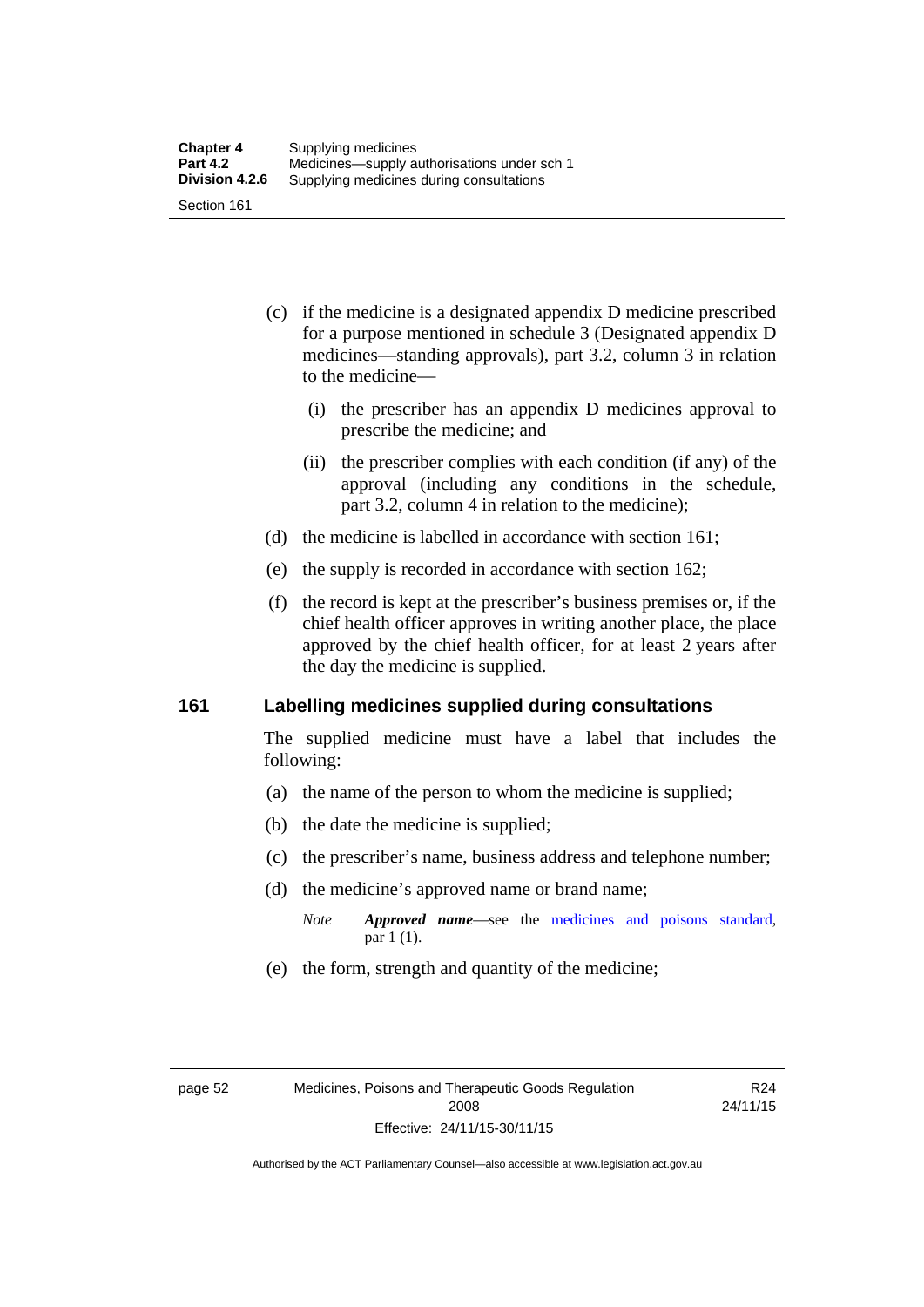- (f) if the package of the supplied medicine is not a manufacturer's pack—the relevant expiry date for the medicine;
- (g) directions about the use of the medicine that are adequate to allow the medicine to be taken or administered safely, including any warning statement in the medicines and poisons standard, appendix K (Drugs required to be labelled with a sedation warning) applying to the medicine;
- (h) words to the effect of 'keep out of reach of children';
- (i) if the prescriber is a dentist—the words 'for dental treatment only';
- (j) if the prescriber is an eligible midwife—the words 'for midwifery use only';
- (k) if the prescriber is an optometrist—the words 'for optometry use only';
- (l) if the prescriber is a veterinary surgeon—
	- (i) words to the effect of 'for animal treatment only'; and
	- (ii) the species of the animal for which the medicine is supplied; and
	- (iii) if possible, a way of identifying the animal.

### **Examples—par (d) and par (e)**

|                | Warfarin tablets | 5mg | 50 |
|----------------|------------------|-----|----|
| $\overline{c}$ | Coumadin tablets | 5mg | 50 |

*Note* An example is part of the regulation, is not exhaustive and may extend, but does not limit, the meaning of the provision in which it appears (see [Legislation Act,](http://www.legislation.act.gov.au/a/2001-14) s 126 and s 132).

page 53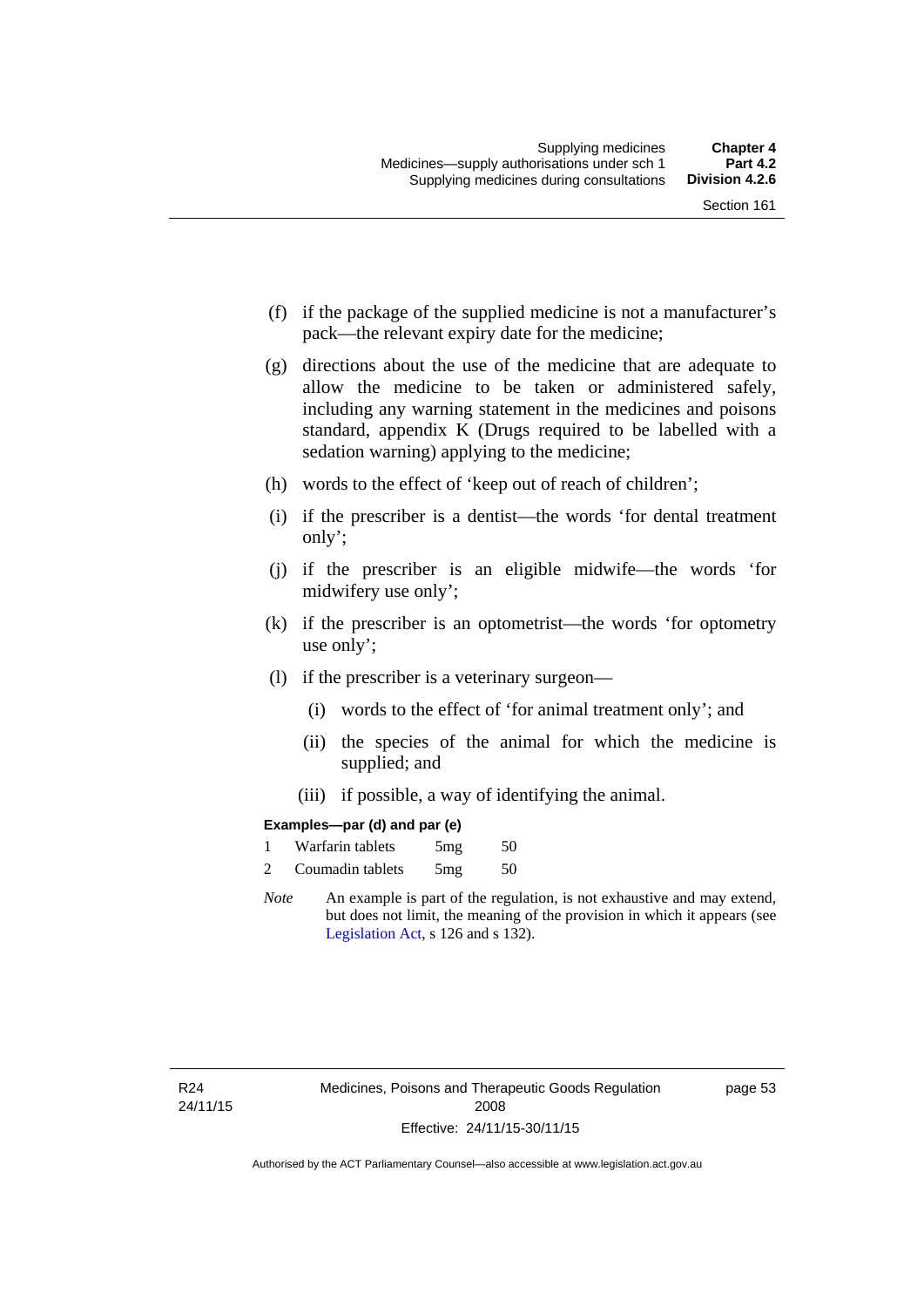### **162 Recording medicines supplied during consultations**

A prescriber who supplies a medicine during a consultation must make a written record of the following information in the medical records of the person to whom, or animal to which, the consultation related:

- (a) the date the medicine is supplied;
- (b) the medicine's approved name or brand name;

*Note Approved name*—see the [medicines and poisons standard,](http://www.comlaw.gov.au/Series/F2012L01200) par 1 (1).

- (c) the form, strength and quantity of the medicine;
- (d) the directions given to the person for the use of the medicine.

*Note Written* includes in electronic form (see [Act,](http://www.legislation.act.gov.au/a/2008-26/default.asp) dict).

### **163 Additional requirements for supplying controlled medicines for human use during consultations**

The following are the additional requirements for supplying a controlled medicine for human use during a consultation:

- (a) the prescriber has a controlled medicines approval to prescribe the medicine;
	- *Note* For controlled medicines approvals, see pt 13.1.
- (b) if the approval is for a particular form of the medicine—the supply is for the form of the medicine approved or a bioequivalent form;

*Note Bioequivalent*—see the dictionary.

- (c) if the approval is for a particular strength of the medicine—the supply is for the strength approved or a weaker strength;
- (d) if the approval is for a particular quantity of the medicine—the supply is for not more than the quantity approved;

R24

page 54 Medicines, Poisons and Therapeutic Goods Regulation 2008 Effective: 24/11/15-30/11/15 24/11/15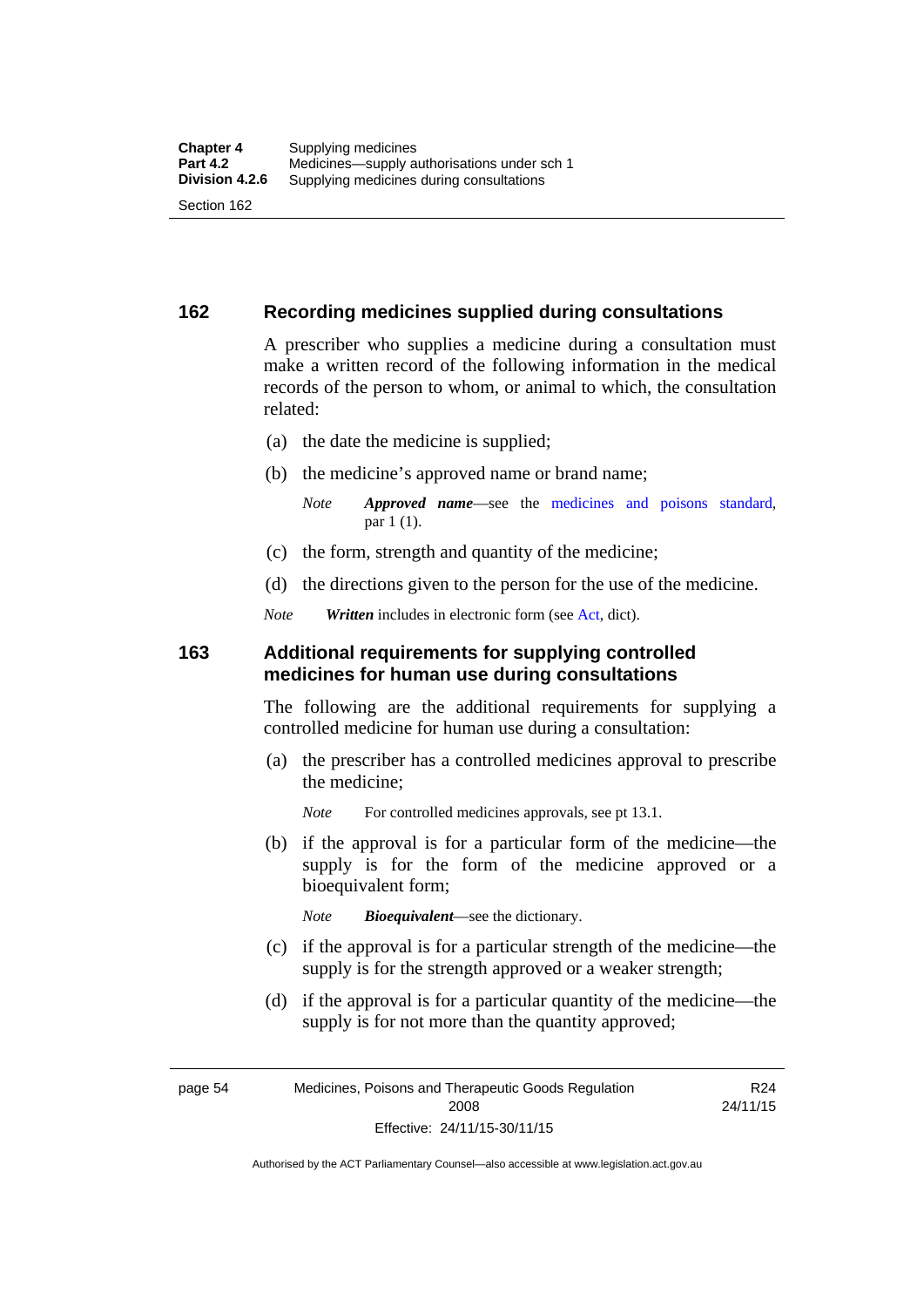(e) the prescriber complies with each condition (if any) of the approval.

#### **Example—par (b)**

If a slow release form of a medicine is approved, the prescriber is not authorised to prescribe an immediate release form of the medicine.

#### **Example—par (c) and par (d)**

If a doctor is given an approval to prescribe 25 morphine 20mg capsules, the doctor may prescribe 5 20mg capsules and 10 15mg capsules. Later, if the approval is still in force, the doctor may prescribe not more than 10 morphine capsules of any strength up to and including 20mg.

*Note* An example is part of the regulation, is not exhaustive and may extend, but does not limit, the meaning of the provision in which it appears (see [Legislation Act,](http://www.legislation.act.gov.au/a/2001-14) s 126 and s 132).

### **164 Information for CHO about controlled medicines supplied during consultations—Act, s 31 (2) (b) and (4), def** *required information*

 (1) This section applies if a prescriber supplies a controlled medicine for human use during a consultation.

*Note Supply* does not include administer (see [Act,](http://www.legislation.act.gov.au/a/2008-26/default.asp) s 24).

- (2) The prescriber must, not later than 7 days after the end of the month when the controlled medicine is supplied, give the chief health officer the following information in writing:
	- (a) the prescriber's name, business address and telephone number;
	- (b) the name and address of the person to whom the medicine is supplied;
	- (c) the date of supply;
	- (d) the medicine, and the form, strength and quantity of the medicine, supplied.

page 55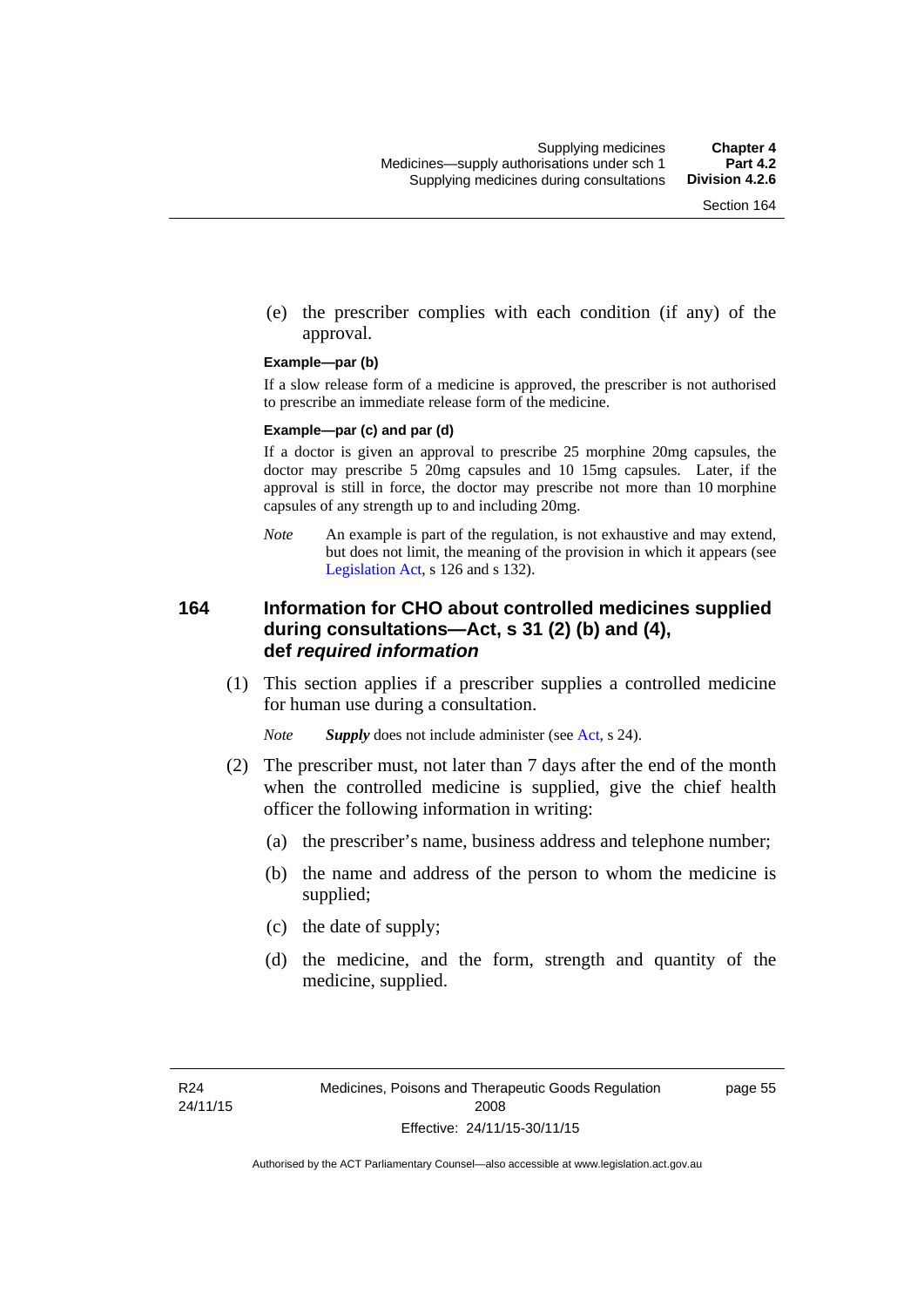## **Division 4.2.7 Selling pseudoephedrine by retail**

### **170 Meaning of** *retail sale***—div 4.2.7**

In this division:

*retail sale* does not include supply on prescription.

### **171 Authorisation conditions for retail sale of pseudoephedrine—Act, s 44 (1) (b) and (2) (b)**

A person's authorisation under section 110 to supply pseudoephedrine is subject to the following conditions if the pseudoephedrine is sold by retail sale:

- (a) the pseudoephedrine is supplied in accordance with the [Act](http://www.legislation.act.gov.au/a/2008-26/default.asp), section 7 (Appropriate prescription and supply of medicines);
- (b) the seller complies with section 172;
- (c) the seller makes a record (the *pseudoephedrine record*) of the required information under section 173;

*Note* For how the record must be made, see the [Act,](http://www.legislation.act.gov.au/a/2008-26/default.asp) s 46.

- (d) the record is kept at the seller's business premises or, if the chief health officer approves in writing another place, the place approved by the chief health officer, for at least 2 years after the day the sale is made;
- (e) if the buyer of the pseudoephedrine asks the seller to see the record during the period it is kept under paragraph (d), the seller—
	- (i) allows the buyer to see the record within a reasonable period of a request being made by the buyer; and
	- (ii) if satisfied that the record is incorrect, amends the record;

page 56 Medicines, Poisons and Therapeutic Goods Regulation 2008 Effective: 24/11/15-30/11/15

R24 24/11/15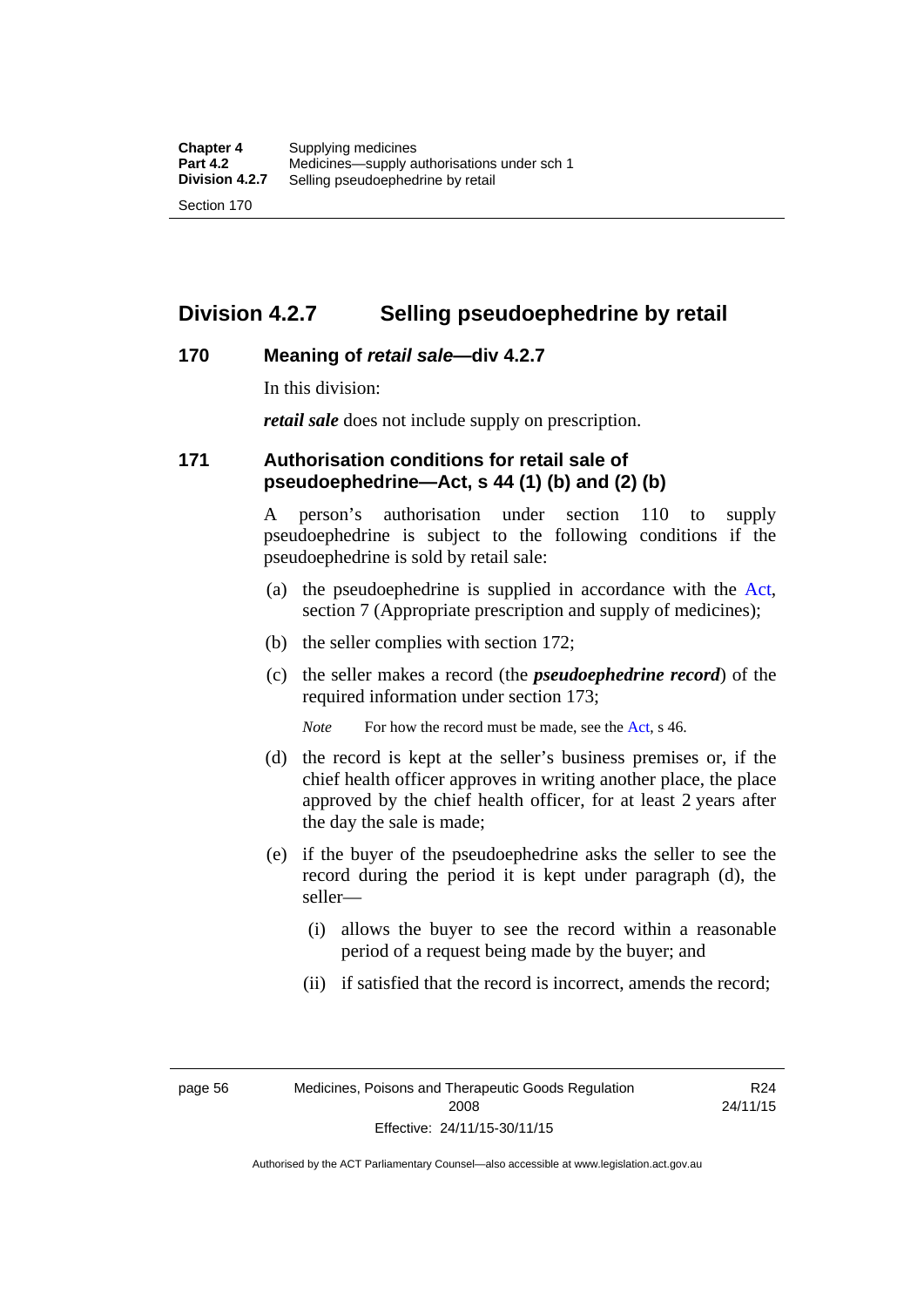- (f) the seller complies with—
	- (i) a request under section 174 (4) (b) (Failure to amend pseudoephedrine sales record); and
	- (ii) a direction under section 175 (Pseudoephedrine sales record—decision by CHO) to amend the record.

### **172 Requirement to tell buyer about pseudoephedrine sales record**

- (1) The authorised person selling pseudoephedrine by retail sale, must tell the buyer the following:
	- (a) the seller is required to make a record of the sale;
	- (b) the buyer may refuse to provide information for the record but, if the buyer refuses, the seller must not sell pseudoephedrine to the buyer;
	- (c) the record may be made available to the following people:
		- (i) a police officer;
		- (ii) a public servant who is a member of the administrative unit to which the chief health officer belongs;
		- (iii) a Commonwealth or State public servant (however described) who is a member of an administrative unit (however described) that administers legislation about medicines;
			- *Note State* includes the Northern Territory (see [Legislation Act,](http://www.legislation.act.gov.au/a/2001-14) dict, pt 1).
		- (iv) anyone other than the seller who supplies pseudoephedrine to the public in Australia;
		- (v) the Pharmacy Guild of Australia;

R24 24/11/15 page 57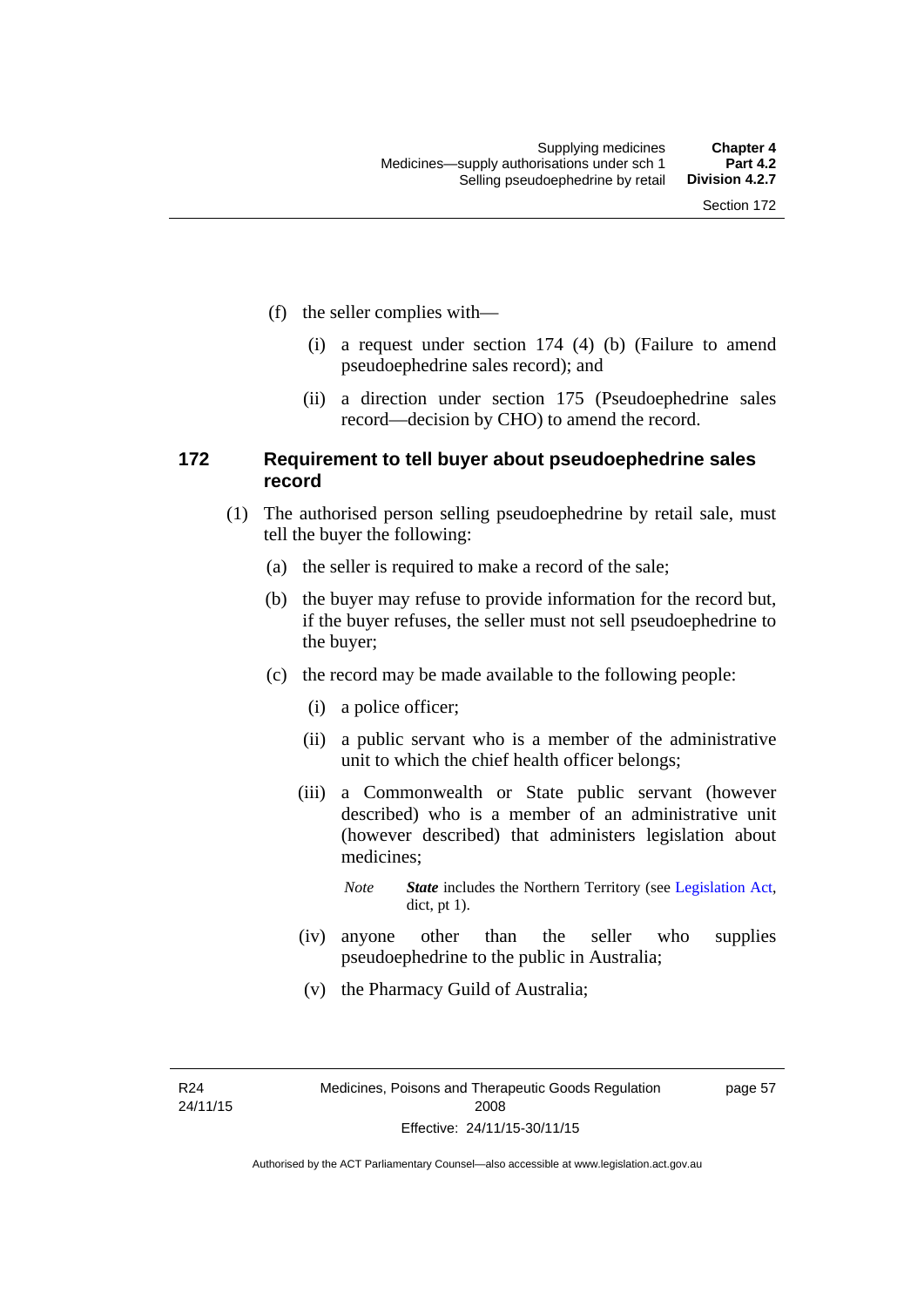- (d) the buyer has the right to see the record and have any mistake corrected.
- *Note* If a form is approved under the [Act](http://www.legislation.act.gov.au/a/2008-26/default.asp), s 198 for this provision, the form must be used.
- (2) In this section:

*police officer* includes a member of a police force (however described) of a State.

### **173 Required information for pseudoephedrine sales records**

- (1) The following is the required information for a pseudoephedrine record:
	- (a) the date of sale;
	- (b) the brand name, form, strength and quantity of pseudoephedrine sold;
	- (c) the buyer's name and address;
	- (d) a unique identification number for the buyer from—
		- (i) a photo identification document produced to the seller by the buyer; or
		- (ii) if the buyer does not produce a photo identification document—
			- (A) the buyer's birth certificate; or
			- (B) an Australian or New Zealand seniors card for the buyer;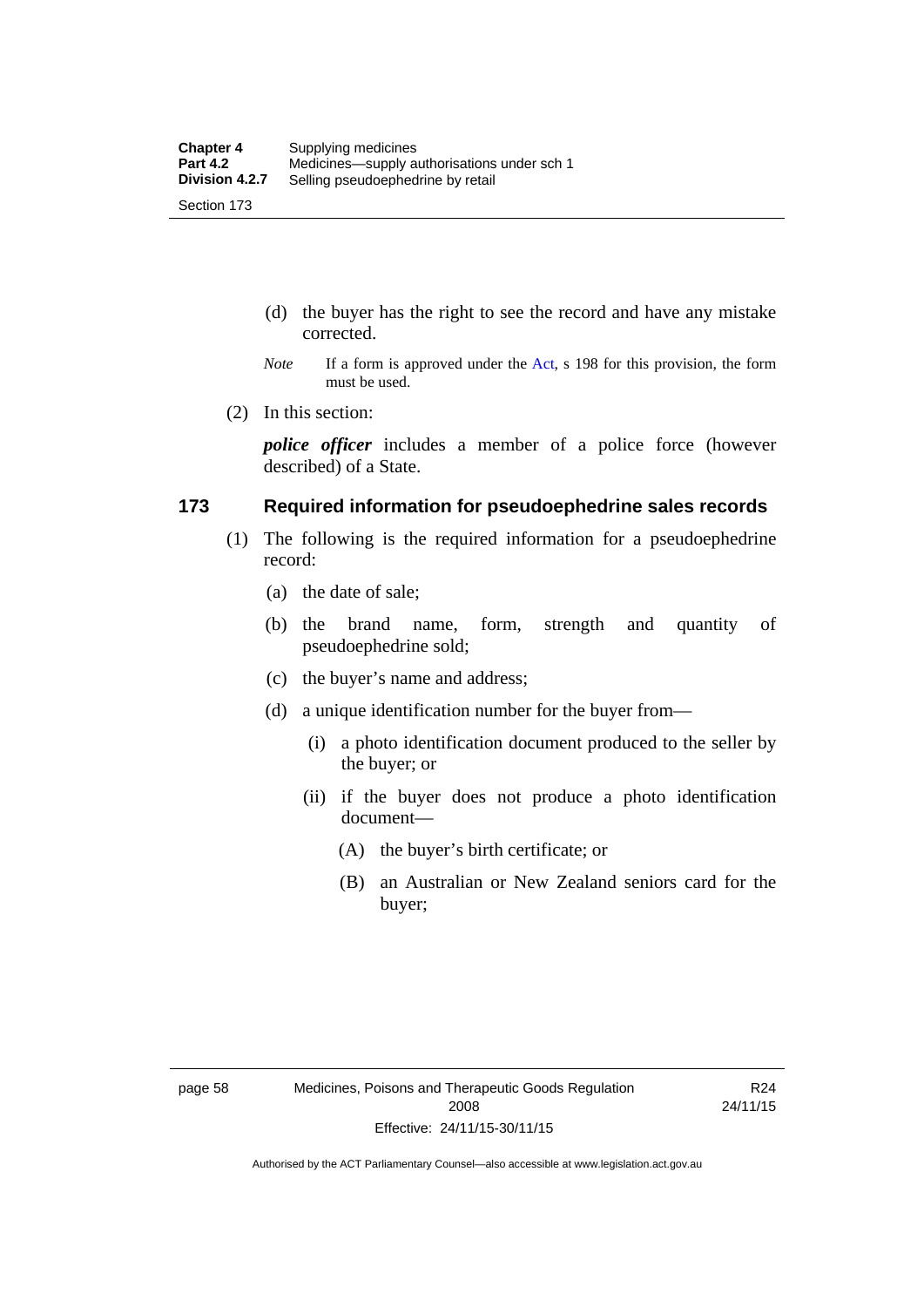### (e) the kind of identification the buyer produces.

#### **Example—unique identification number**

a person's driver licence number

- *Note 1* If a form is approved under the [Act](http://www.legislation.act.gov.au/a/2008-26/default.asp), s 198 for this provision, the form must be used.
- *Note 2* An example is part of the regulation, is not exhaustive and may extend, but does not limit, the meaning of the provision in which it appears (see [Legislation Act,](http://www.legislation.act.gov.au/a/2001-14) s 126 and s 132).
- (2) In this section:

*Australian student identification card* means a card issued to a person who is a student at an Australian secondary or tertiary education institution to identify the person as a student at the institution.

*birth certificate*, for a person, means—

- (a) the person's birth certificate, or a certified extract from the register about the person's birth, under the *[Births, Deaths and](http://www.legislation.act.gov.au/a/1997-112)  [Marriages Registration Act 1997](http://www.legislation.act.gov.au/a/1997-112)*; or
- (b) a document issued under a law of a State, an external Territory or New Zealand that corresponds to a birth certificate or extract mentioned in paragraph (a) if the document identifies the issuing jurisdiction and states its date of issue.

*photo identification document*, for a person, means any of the following documents for the person if it is current and contains the person's photograph:

- (a) an Australian driver licence or external driver licence within the meaning of the *[Road Transport \(Driver Licensing\)](http://www.legislation.act.gov.au/a/1999-78)  [Act 1999](http://www.legislation.act.gov.au/a/1999-78)*;
- (b) a passport, other than an Australian passport;
- (c) a proof of age card;

R24 24/11/15 page 59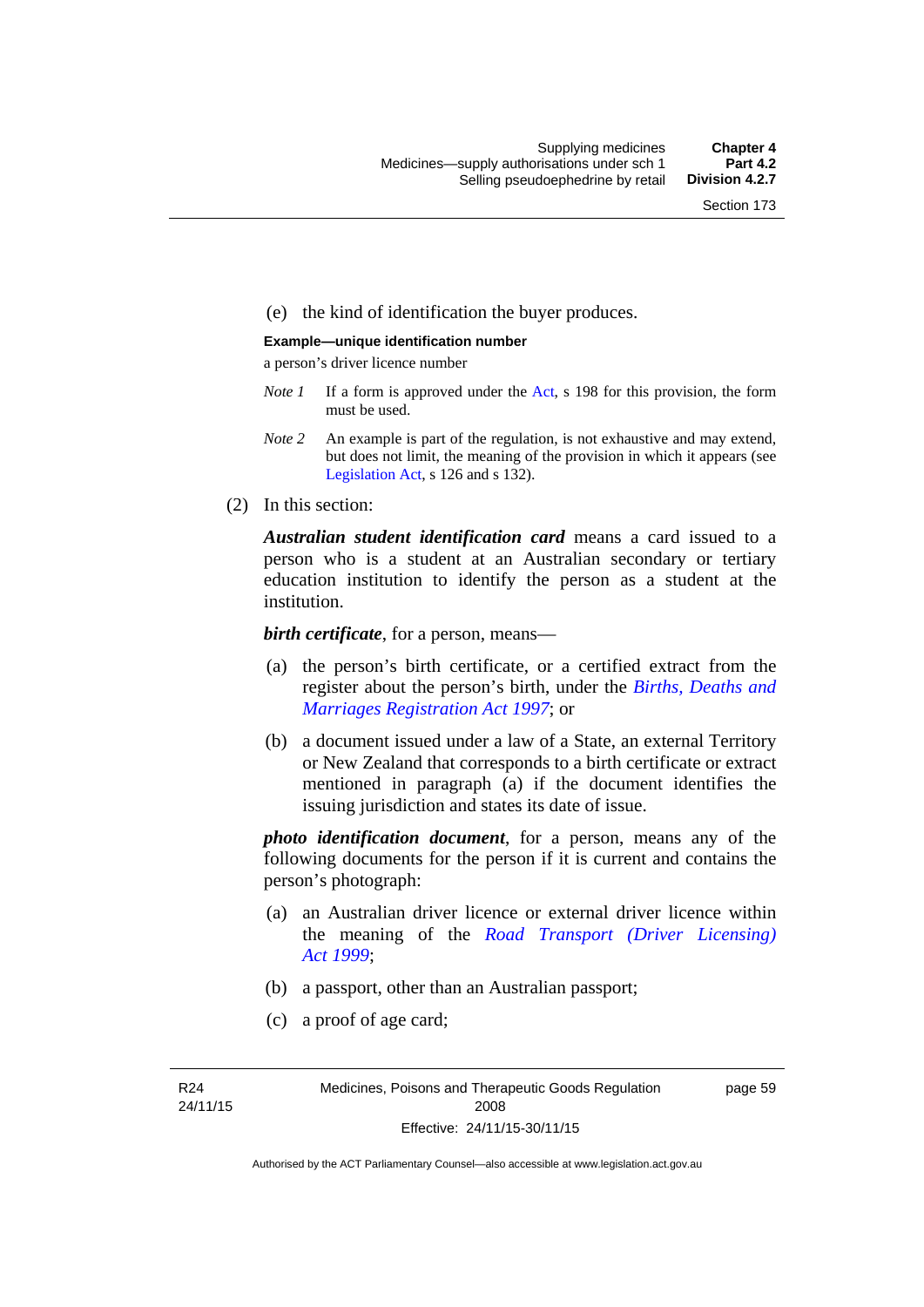(d) an Australian student identification card.

*proof of age card* means a proof of age card issued under—

- (a) the *[Liquor Act 2010](http://www.legislation.act.gov.au/a/2010-35)*, section 210 (Proof of age cards); or
- (b) the law of a state, an external territory or New Zealand.

### **174 Failure to amend pseudoephedrine sales record**

- (1) This section applies if the seller of pseudoephedrine does not amend a pseudoephedrine record in accordance with section 171 (e) (ii) (Authorisation conditions for retail sale of pseudoephedrine—[Act](http://www.legislation.act.gov.au/a/2008-26/default.asp), s 44 (1) (b) and (2) (b)).
- (2) The buyer may, in writing, apply to the chief health officer for a direction to the seller to make the amendment.
- (3) The application must give reasons why the buyer thinks the record is incorrect.
- (4) The chief health officer must—
	- (a) give a copy of the application to the seller; and
	- (b) ask the seller to—
		- (i) make the amendment and tell the chief health officer; or
		- (ii) if the seller is satisfied that the amendment should not be made—send written reasons to the chief health officer not later than 10 working days after the day the seller receives the application why the amendment should not be made.

R24 24/11/15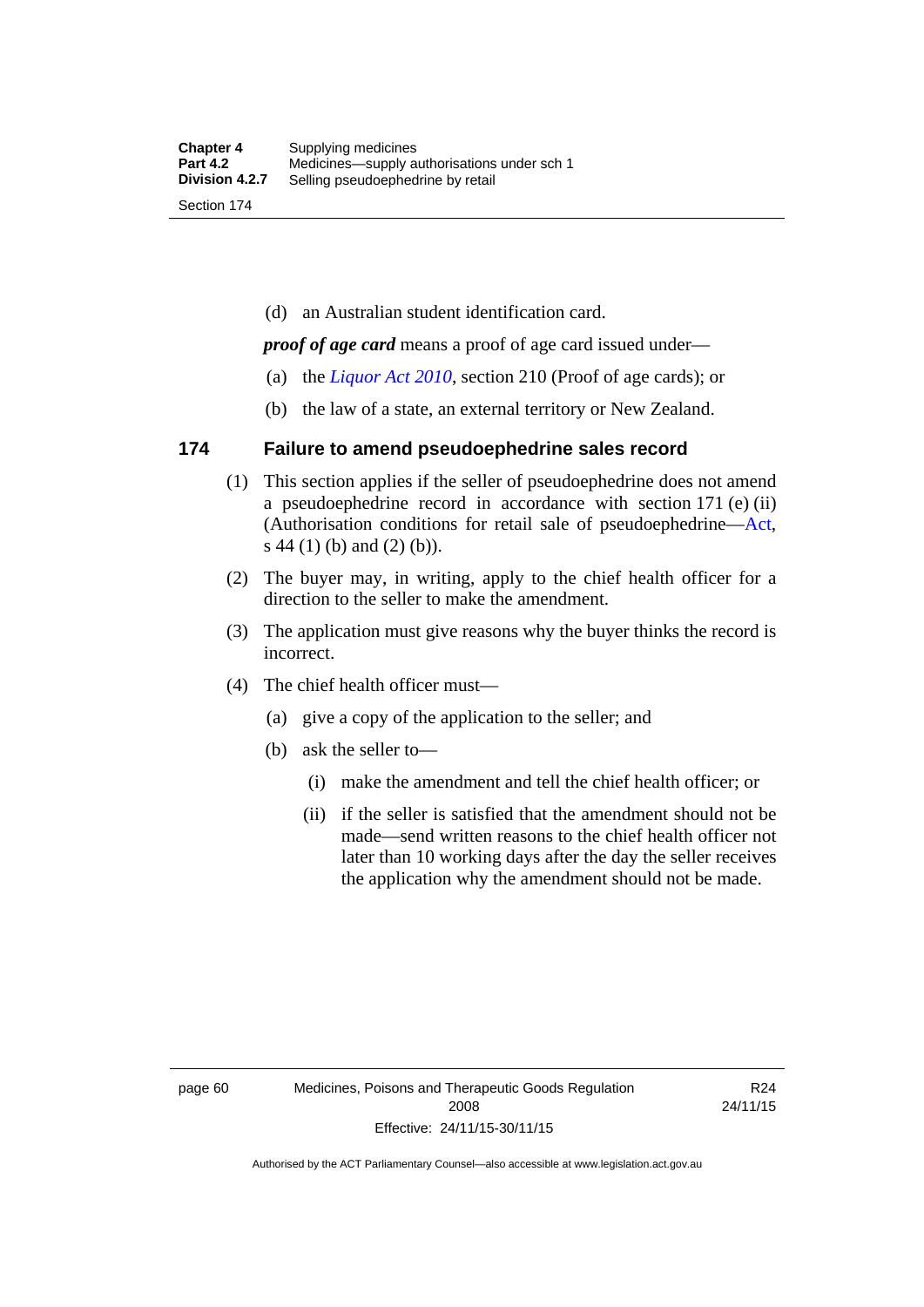### **175 Pseudoephedrine sales record—decision by CHO**

- (1) After considering an application under section 174 (2) and any reasons given in accordance with the request under section 174  $(4)$  (b)  $(ii)$ , the chief health officer must—
	- (a) direct the seller to amend the pseudoephedrine record—
		- (i) in accordance with the application; or
		- (ii) in a stated way other than in accordance with the application; or
	- (b) refuse the application.
- (2) The chief health officer must give the buyer and seller written notice of the decision.

## **Division 4.2.8 Supplying pharmacist only medicines**

### **180 Authorisation conditions for supply of pharmacist only medicines—Act, s 44 (1) (b) and (2) (b)**

- (1) This section does not apply to the supply of a pharmacist only medicine—
	- (a) at an institution; or
	- (b) on a supply authority.
	- *Note 1 Supply* does not include administer (see [Act,](http://www.legislation.act.gov.au/a/2008-26/default.asp) s 24).
	- *Note 2 Supply authority* includes a written prescription or requisition or a purchase order or standing order (see [Act,](http://www.legislation.act.gov.au/a/2008-26/default.asp) s 23).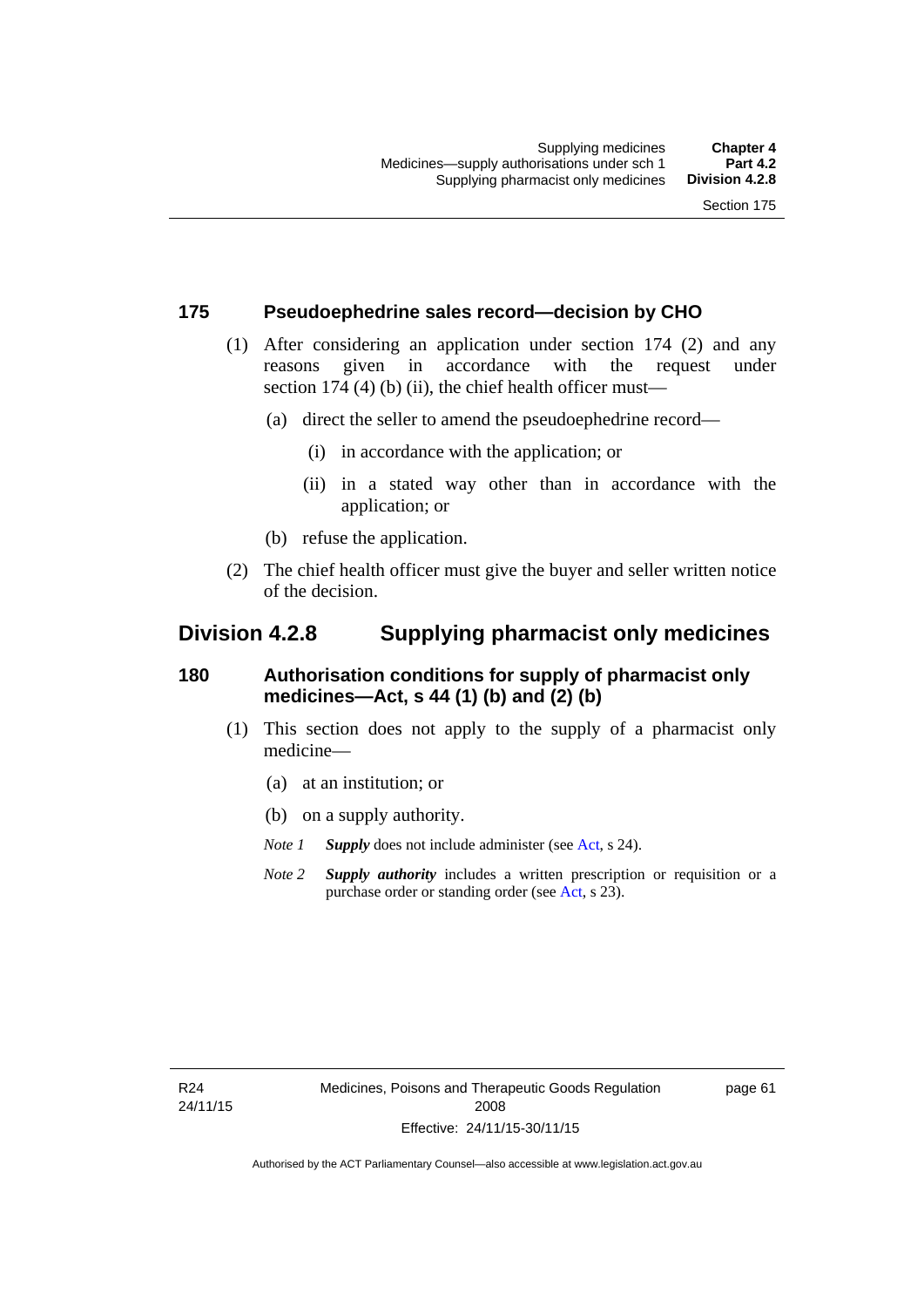- (2) A person's authorisation under section 110 to supply a pharmacist only medicine is subject to the following conditions:
	- (a) the person personally hands the medicine to a customer attending in person;
	- (b) the person gives the customer adequate instructions, either orally or in writing, for the medicine's use at the time of supply.

page 62 Medicines, Poisons and Therapeutic Goods Regulation 2008 Effective: 24/11/15-30/11/15

R24 24/11/15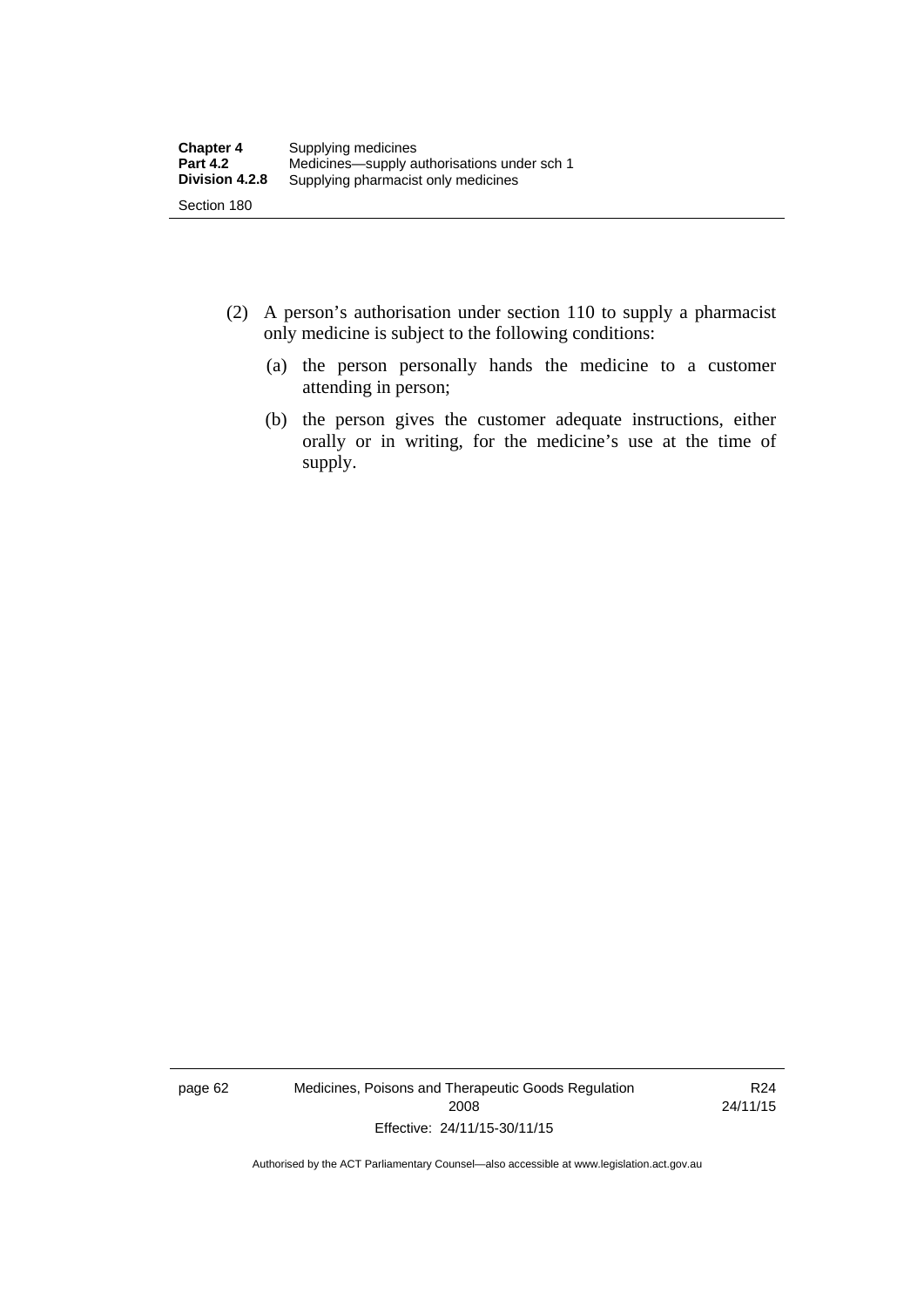# **Part 4.3 Authorisation to supply without prescription in emergencies**

### **250 Meaning of** *designated prescription only medicine***—pt 4.3**

In this part:

*designated prescription only medicine* means a prescription only medicine other than—

- (a) an anabolic steroid; and
- (b) a designated appendix D medicine; and
- (c) a benzodiazepine.
- *Note Prescription only medicine* does not include a controlled medicine (see [Act](http://www.legislation.act.gov.au/a/2008-26/default.asp), s 11)

### **251 Authorisation to supply certain medicines without prescription in emergencies—Act, s 26 (1) (b)**

A pharmacist is authorised to supply a designated prescription only medicine to someone else without a prescription if the pharmacist is satisfied that—

- (a) the person is undergoing treatment essential to the person's health or wellbeing; and
- (b) the designated prescription only medicine has previously been prescribed for the person's treatment by a prescriber; and
- (c) the person is in immediate need of the medicine to continue the treatment; and
- (d) because of an emergency, it is not practicable for the person to obtain a prescription for the medicine from a prescriber.
- *Note Pharmacist* does not include an intern pharmacist (see dict).

R24 24/11/15 page 63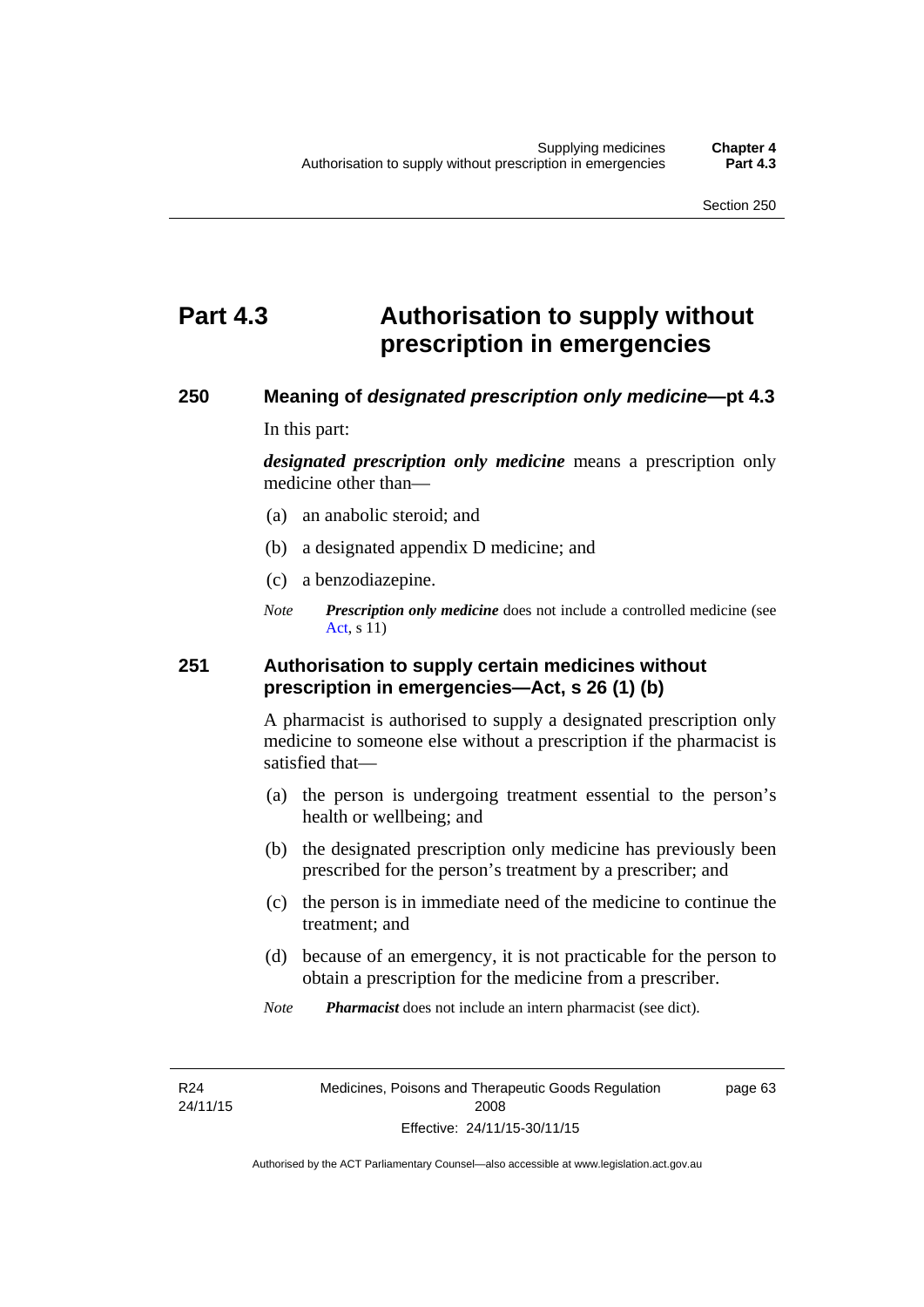## **252 Authorisation conditions for supplying of certain medicines without prescription in emergencies—Act, s 44 (1) (b) and (2) (b)**

- (1) A pharmacist's authorisation under section 251 to supply a designated prescription only medicine without a prescription is subject to the following conditions:
	- (a) the quantity supplied is—
		- (i) if the medicine is a liquid, aerosol, cream, ointment or anovulant tablet packaged in a manufacturer's pack—the smallest manufacturer's pack in which the medicine is generally available; or
		- (ii) in any other case—not more than the quantity required for 3 days treatment for the person;
	- (b) the medicine is supplied in a package that is labelled in accordance with section 253;
	- (c) the supply is recorded in accordance with section 254;
	- (d) the record of the supply is kept at the pharmacy or, if the chief health officer approves in writing another place, the place approved by the chief health officer, for at least 2 years after the day medicine is supplied;
	- (e) the pharmacist sends the prescriber who would have ordinarily prescribed the medicine for the recipient the required information for the supply in writing not later than 24 hours after supplying the medicine.
- (2) In this section:

*required information*, for the supply of a designated prescription only medicine, means—

(a) the pharmacist's name; and

R24 24/11/15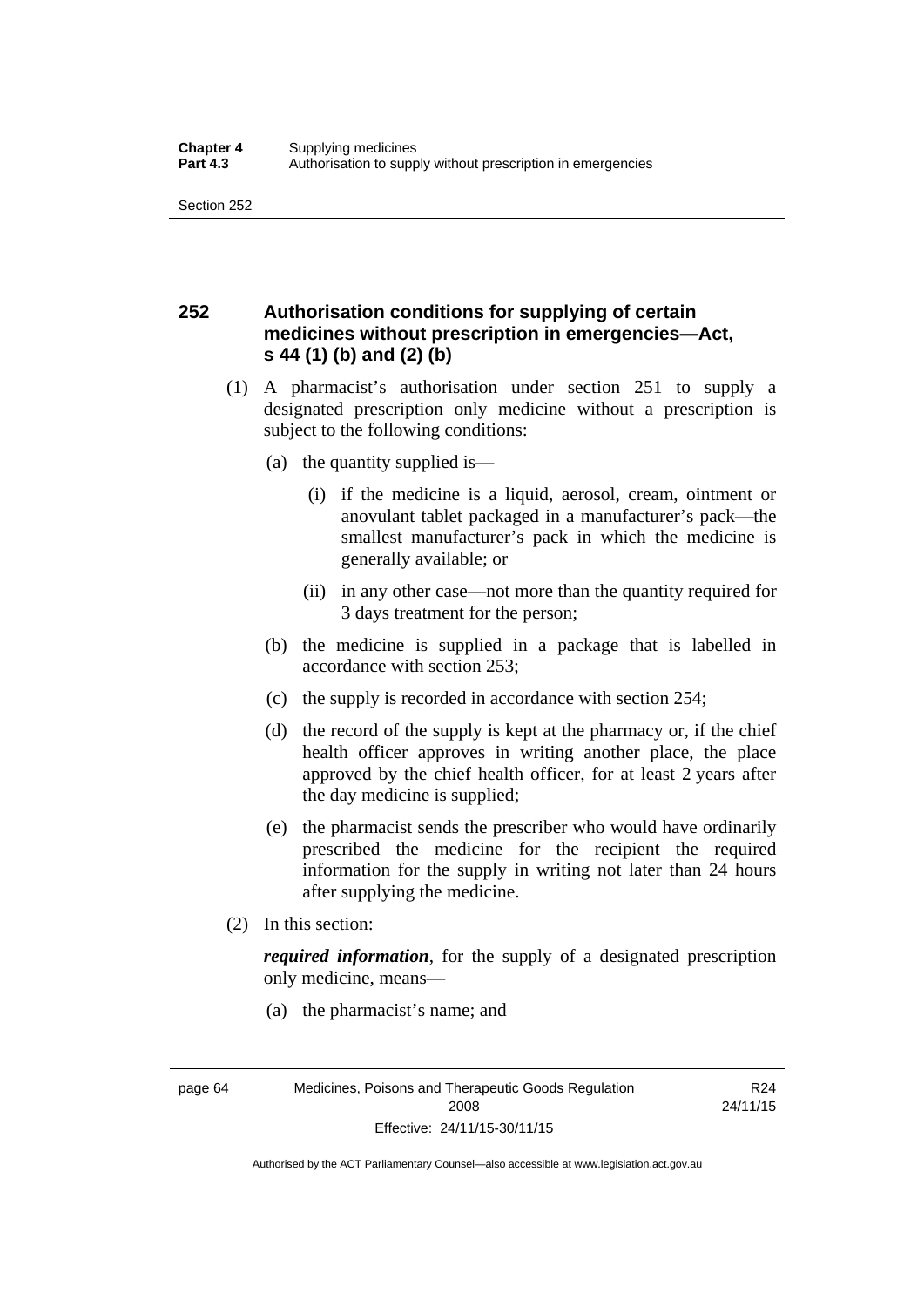- (b) the name, business address and telephone number of the pharmacy from which the medicine is supplied; and
- (c) the date the medicine is supplied; and
- (d) the name and address of the person to whom the medicine is supplied; and
- (e) the medicine's approved name or brand name; and
- (f) the form, strength and quantity of the medicine supplied.

### **253 Labelling medicines supplied without prescription in emergencies—Act, s 60 (1) (c) (i) and (2) (c) (i)**

The package of a designated prescription only medicine supplied to a person under section 251 must have a label that includes the following:

- (a) the name of the person to whom the medicine is supplied;
- (b) the date the medicine is supplied;
- (c) the name, business address and telephone number of the pharmacy from which the medicine is supplied;
- (d) the initials or other identification of the pharmacist supplying the medicine;
- (e) the medicine's approved name and brand name;

*Note Approved name*—see the [medicines and poisons standard,](http://www.comlaw.gov.au/Series/F2012L01200) par 1 (1).

- (f) the form, strength and quantity of the medicine;
- (g) if the package of the supplied medicine is not a manufacturer's pack—the relevant expiry date for the medicine;

page 65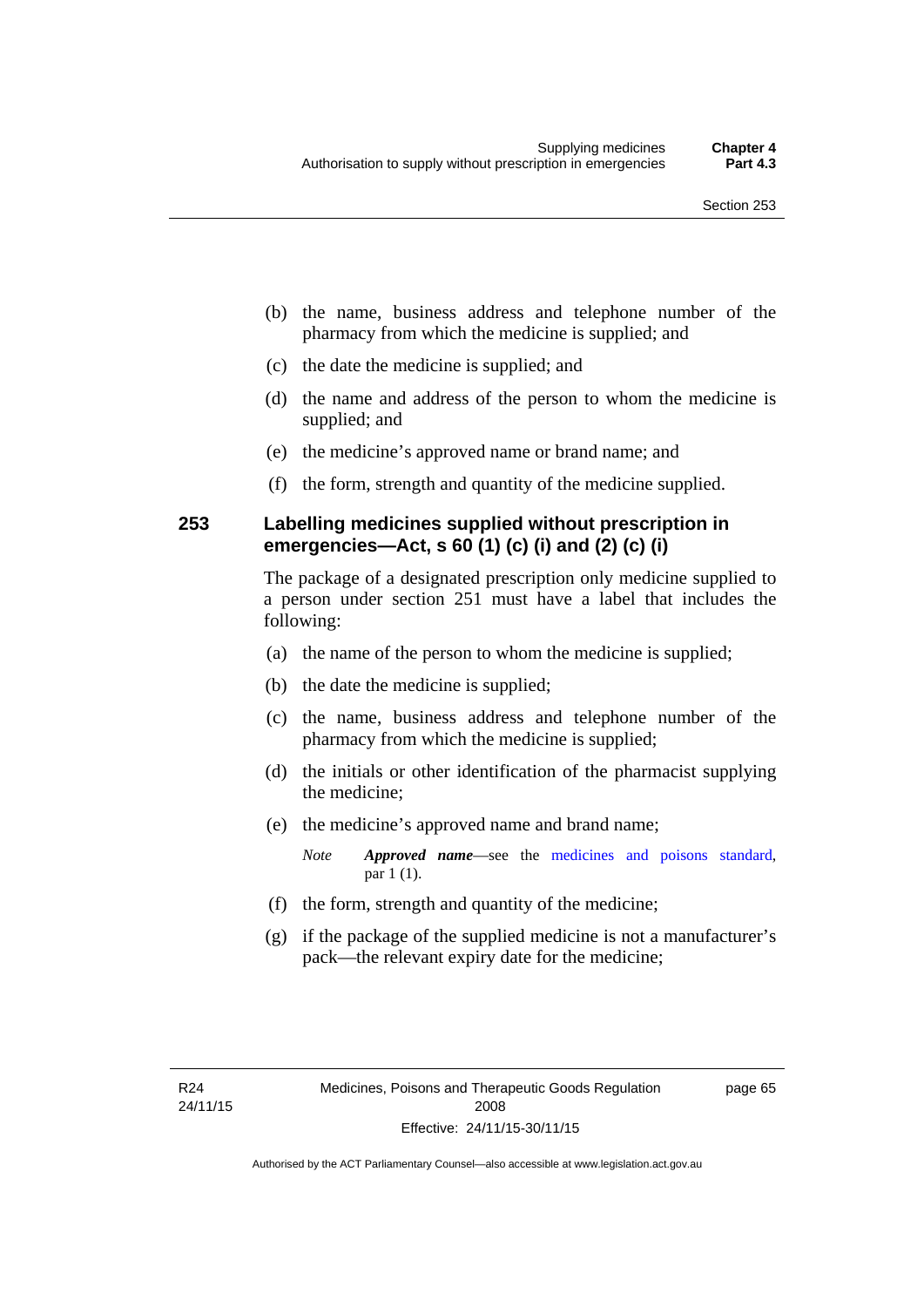- (h) directions about the use of the medicine that are adequate to allow the medicine to be taken or administered safely, including any warning statement in the medicines and poisons standard, appendix K (Drugs required to be labelled with a sedation warning) applying to the medicine;
- (i) words to the effect of 'keep out of reach of children'.

#### **Example—par (e) and par (f)**

Warfarin tablets (Coumadin) 5mg 3

*Note* An example is part of the regulation, is not exhaustive and may extend, but does not limit, the meaning of the provision in which it appears (see [Legislation Act,](http://www.legislation.act.gov.au/a/2001-14) s 126 and s 132).

### **254 Recording medicines supplied without prescription in emergencies**

A pharmacist who supplies a designated prescription only medicine to a person under section 251 must make a written record of the following information in relation to the supply of the medicine:

- (a) the pharmacist's name;
- (b) the name of the prescriber who would ordinarily have prescribed the medicine;
- (c) the date the medicine is supplied;
- (d) the name and address of the person to whom the medicine is supplied;
- (e) the medicine's approved name and brand name;
- (f) the form, strength and quantity of the medicine supplied.
- *Note Written* includes in electronic form (see [Act,](http://www.legislation.act.gov.au/a/2008-26/default.asp) dict).

R24 24/11/15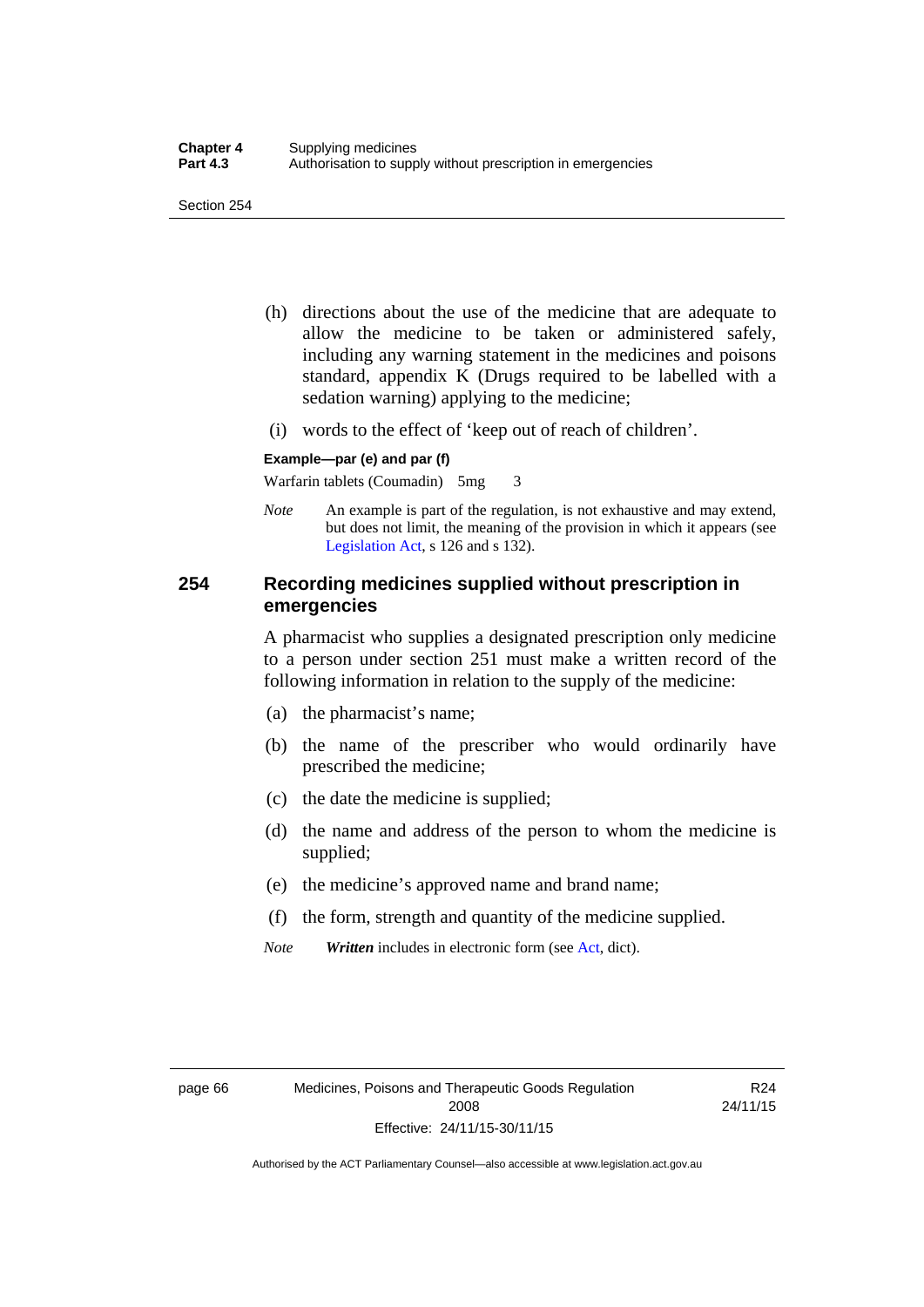# **Part 4.3A Authorisation to supply certain medicines without prescription continued dispensing**

### **255 Authorisation to supply certain medicines without prescription by approved pharmacist––Act, s 185 (1) (g)**

An approved pharmacist is authorised to supply a medicine to a person without prescription if––

- (a) the medicine is listed as a pharmaceutical benefit under a continued dispensing determination; and
- (b) the pharmacist supplies the medicine to the person in accordance with the determination.

### **256 Labelling certain medicines supplied without prescription by approved pharmacist––Act, s 185 (1) (j)**

The medicine supplied to a person under section 255 must have a label that includes the following:

- (a) the name of the person to whom the medicine is supplied;
- (b) the date the medicine is supplied;
- (c) the name, business address and telephone number of the pharmacy from which the medicine is supplied;
- (d) the initials or other identification of the pharmacist supplying the medicine;
- (e) the medicine's approved name and brand name;
	- *Note Approved name––*see the [medicines and poisons standard,](http://www.comlaw.gov.au/Series/F2012L01200) par 1 (1).
- (f) the form, strength and quantity of the medicine;

R24 24/11/15 page 67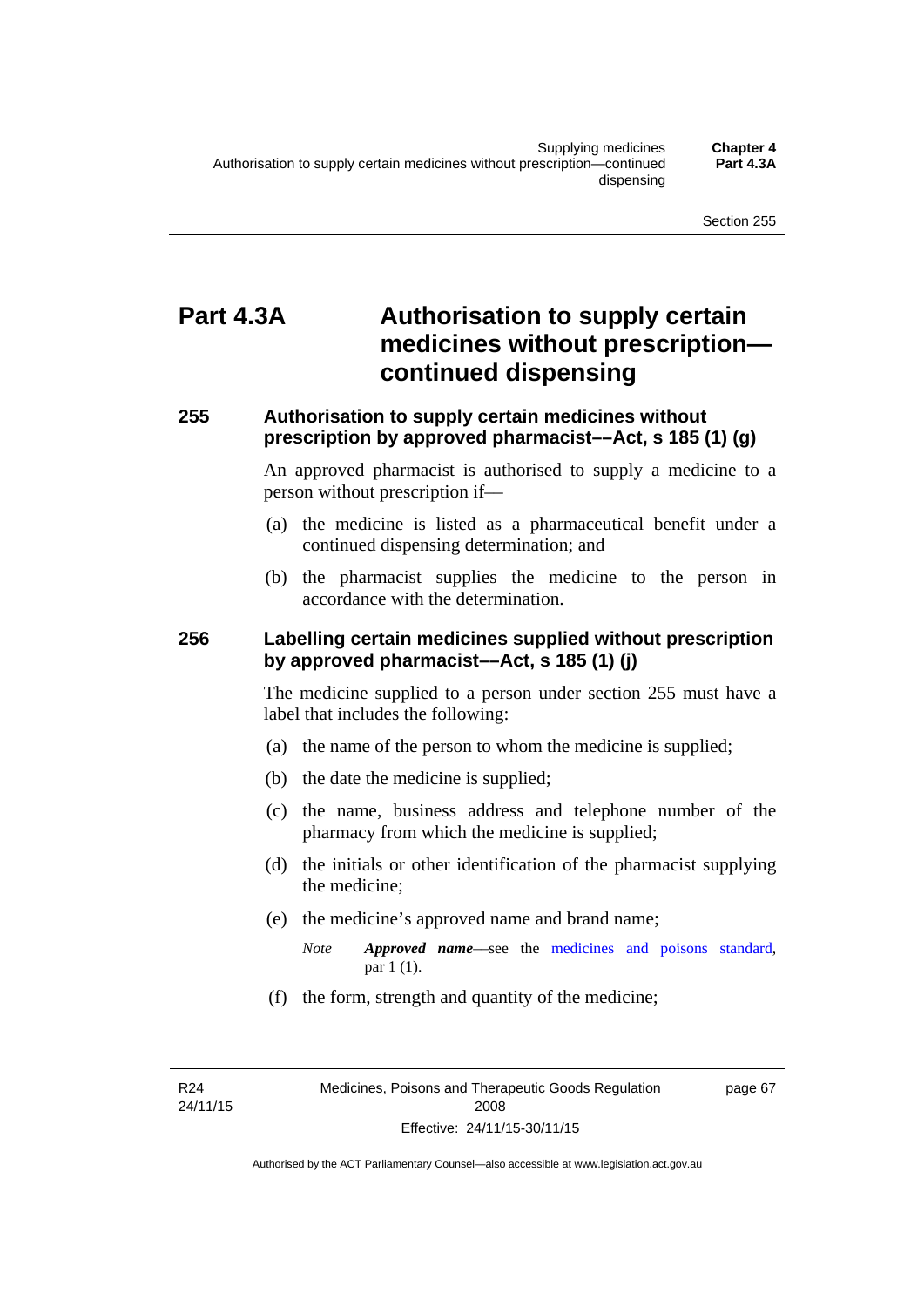- (g) if the package of the supplied medicine is not a manufacturer's pack—the relevant expiry date for the medicine;
- (h) a number that is different from the number given to any prescription dispensed at the pharmacy;
- (i) directions about the use of the medicine that are adequate to allow the medicine to be taken or administered safely, including any warning statement in the medicines and poisons standard, appendix K (Drugs required to be labelled with a sedation warning) applying to the medicine;
- (j) words to the effect of 'keep out of reach of children'.

#### **Example—pars (e) and (f)**

Microlut 28 tablets (Levonorgestrel) 30mcg 3

*Note* An example is part of the regulation, is not exhaustive and may extend, but does not limit, the meaning of the provision in which it appears (see [Legislation Act,](http://www.legislation.act.gov.au/a/2001-14) s 126 and s 132).

page 68 Medicines, Poisons and Therapeutic Goods Regulation 2008 Effective: 24/11/15-30/11/15

R24 24/11/15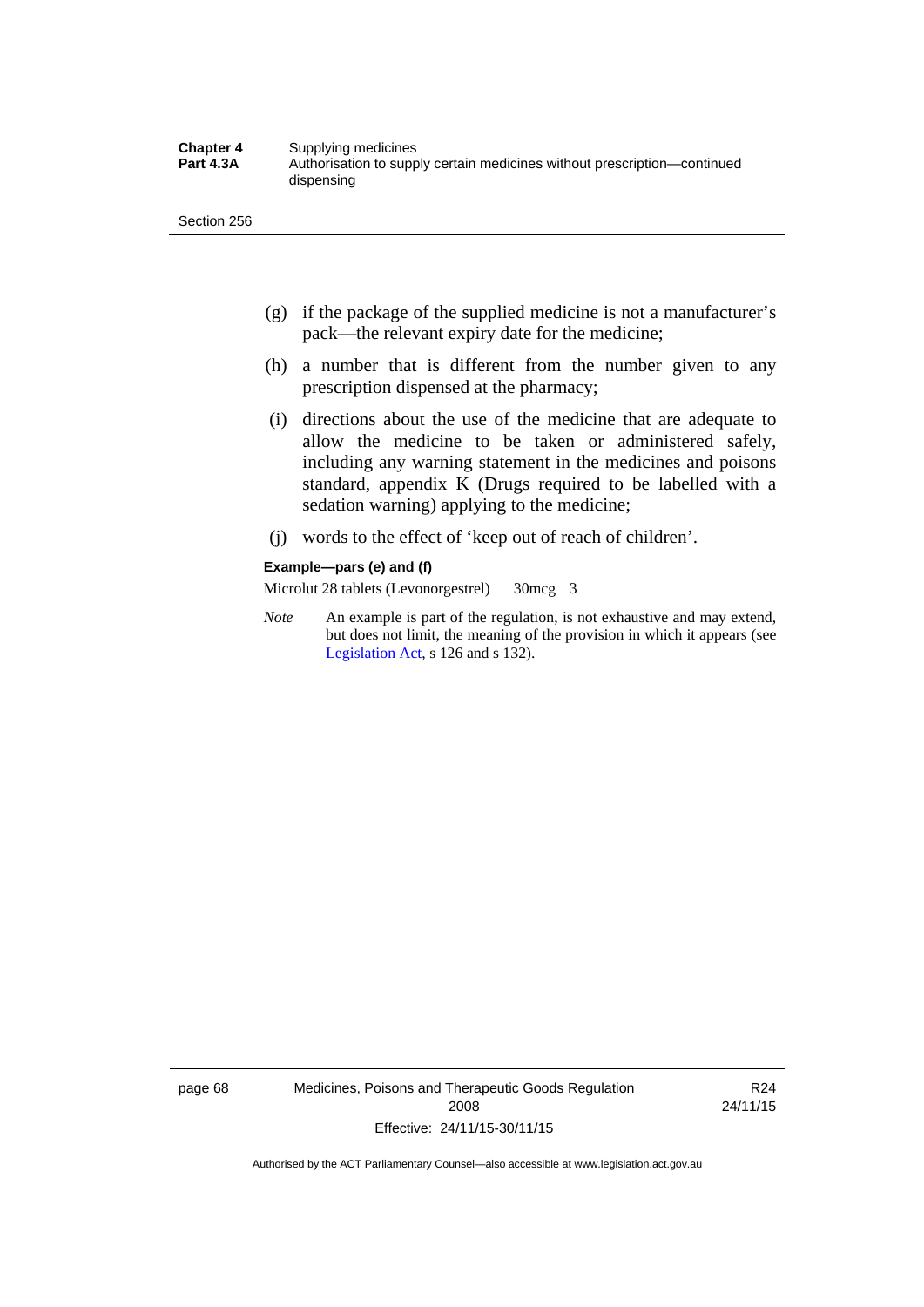## **Part 4.4 Authorisation to supply medicines for disposal**

### **260 Authorisation to supply medicines to pharmacists for disposal—Act, s 26 (1) (b)**

A person is authorised to supply a medicine to a pharmacist for disposal.

*Note Pharmacist* does not include an intern pharmacist (see dict).

### **261 Authorisation to supply medicines to commercial disposal operators for disposal—Act, s 26 (1) (b)**

A person is authorised to supply a medicine to another person for disposal if the other person—

- (a) holds an environmental authorisation for the disposal of the medicine; or
- (b) is an adult acting for a person mentioned in paragraph (a).
- *Note* For related authorisations, see pt 9.1.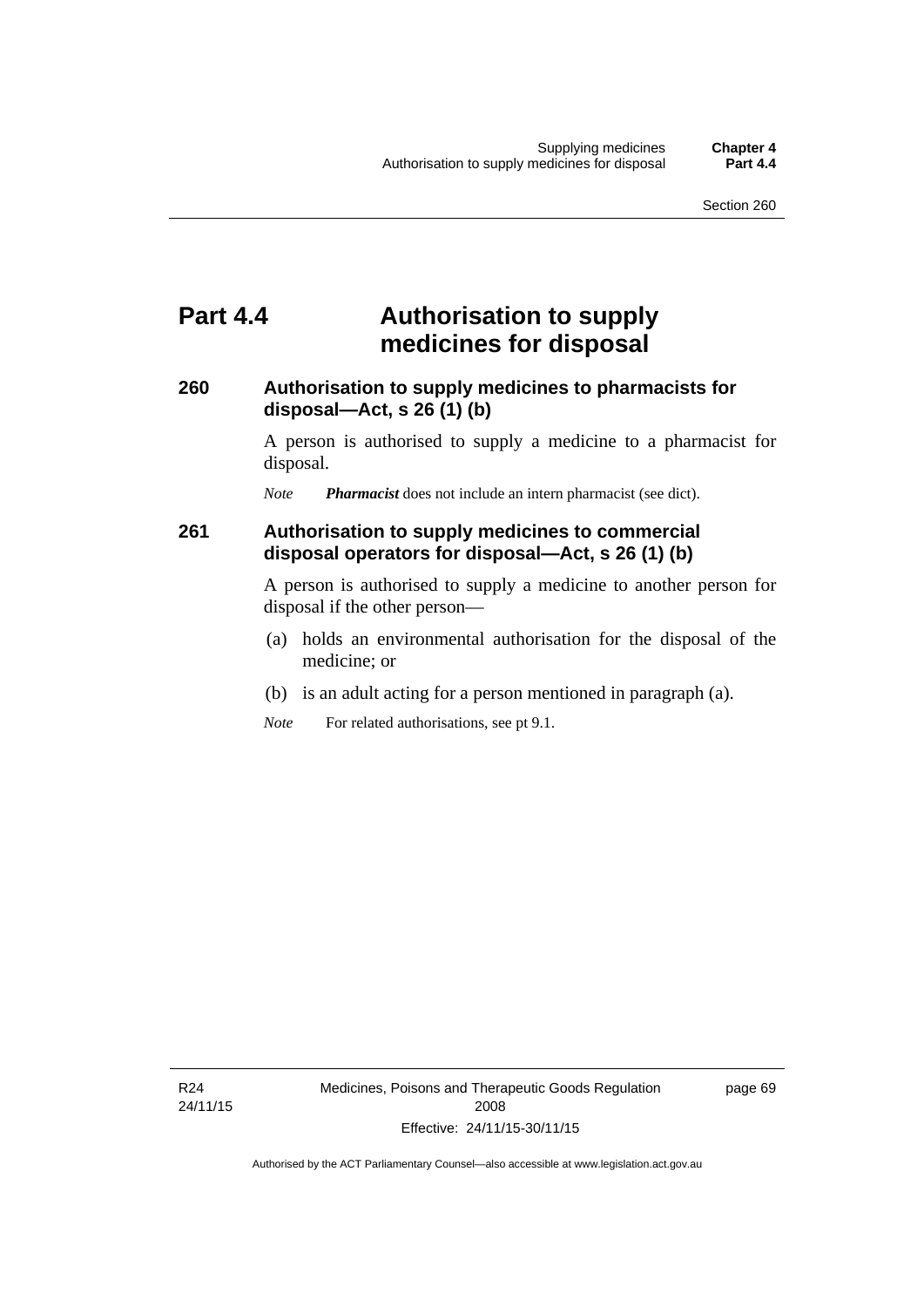# **Part 4.5 Wholesale supply of medicines under corresponding laws**

### **270 Conditions for wholesalers supplying medicines under corresponding laws—Act, s 20 (4) (c)**

The following conditions apply to a person who supplies medicines by wholesale under a corresponding law:

- (a) the person must comply with, and must ensure that the person's agents and employees comply with—
	- (i) the Australian code of good wholesaling practice for medicines in schedules 2, 3, 4 and 8; and
	- (ii) the medicines Australia code of conduct;
	- *Note Australian code of good wholesaling practice for medicines in schedules 2, 3, 4 and 8* and *medicines Australia code of conduct*—see the dictionary.
- (b) the person must not supply sample packs of a controlled medicine;
- (c) the person must not supply a medicine to someone else (the *buyer*) unless—
	- (i) the buyer is authorised to possess the medicine; and
	- (ii) the supply is in accordance with section 140 (Authorisation conditions for supplying medicines on purchase orders—[Act,](http://www.legislation.act.gov.au/a/2008-26/default.asp) s 44 (1) (b) and (2) (b));
- (d) the person must store medicines—
	- (i) within the manufacturer's recommended storage temperature range; and
	- (ii) in any other environmental condition that is necessary to preserve the medicine's stability and therapeutic quality.

page 70 Medicines, Poisons and Therapeutic Goods Regulation 2008 Effective: 24/11/15-30/11/15 R24 24/11/15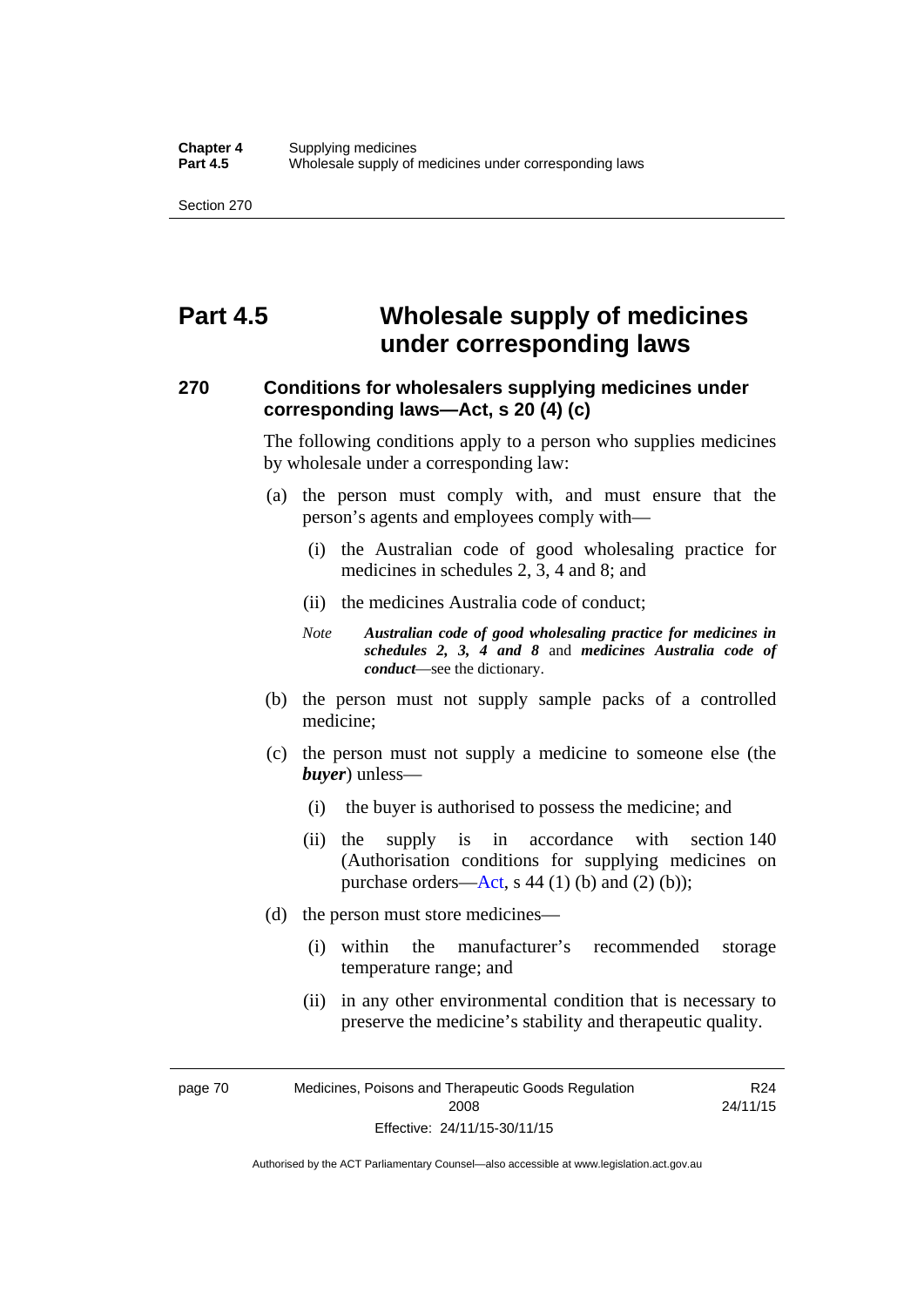# **Chapter 5 Administering medicines**

# **Part 5.1 Authorisations for health-related occupations**

## **350 Authorisation under sch 1 for people in health-related occupations to administer medicines—Act, s 37 (1) (b) and (3) (b)**

A person mentioned in schedule 1, column 2 is authorised to administer a medicine if—

- (a) administering the medicine is included in the schedule, column 3 in relation to the person; and
- (b) the administration is consistent with any restriction for the administration mentioned in the schedule, column 3.
- *Note* For authorisation to self-administer a medicine, see s 360.

## **351 Authorisation conditions for administration of medicines at institutions by people in health-related occupations— Act, s 44 (1) (b) and (2) (b)**

- (1) An authorisation under section 350 to administer a medicine is subject to the following conditions:
	- (a) if the medicine is administered under a standing order to a patient at an institution—the administration is recorded in the patient's medical records;
		- *Note Institution* includes a correctional centre and a CYP detention place (see s 652).

page 71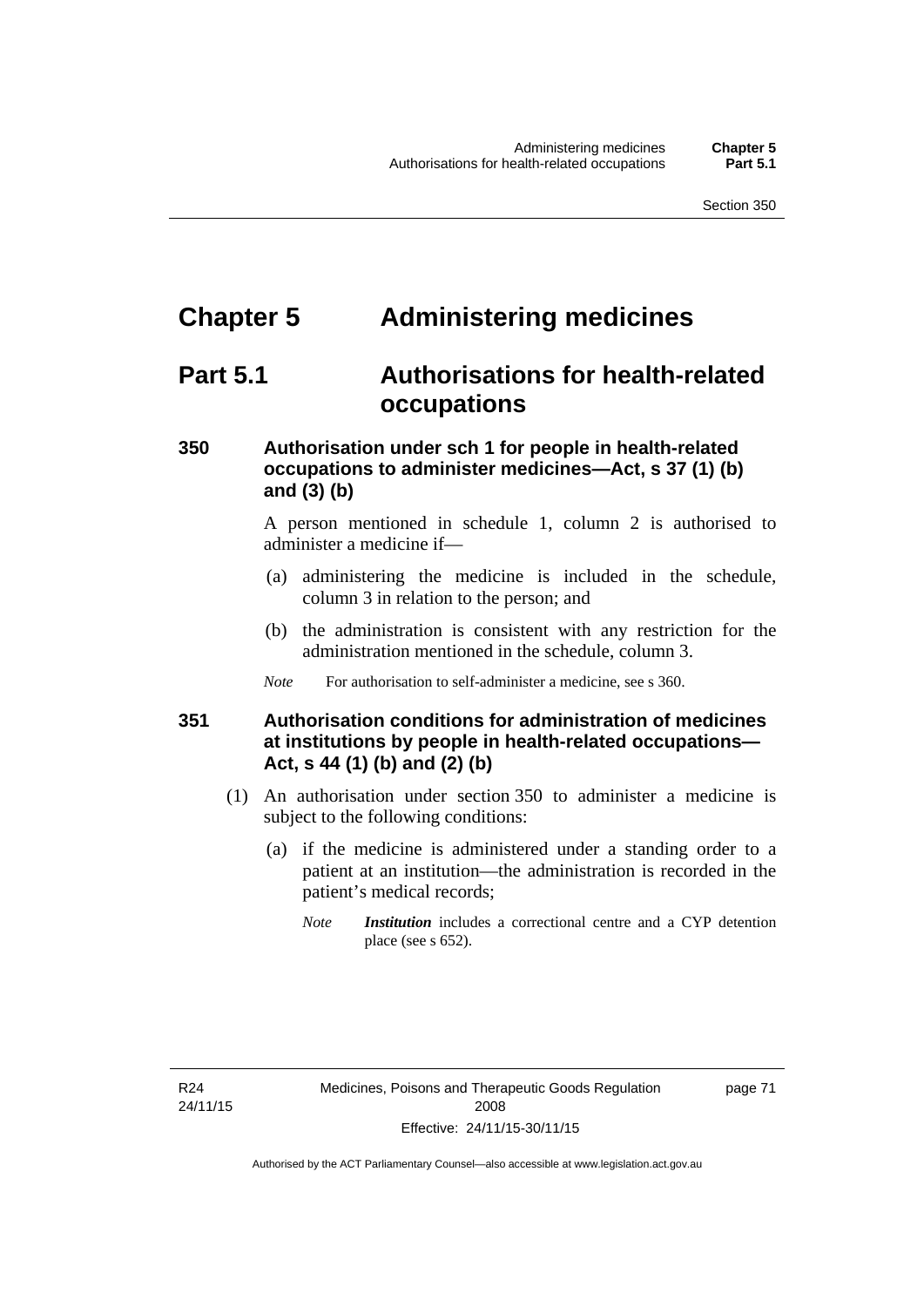- (b) if the medicine is a controlled medicine administered to a patient at an institution—
	- (i) the medicine is not removed from a storage receptacle until immediately before its administration; and
	- (ii) the administration is witnessed by a prescribed administration witness or, if a prescribed administration witness is not reasonably available to witness the administration, the administration is witnessed by another person; and
		- *Note* The witness must sign the record of the administration as witness (see [Act,](http://www.legislation.act.gov.au/a/2008-26/default.asp) s 53 (e)).
	- (iii) the administration is recorded in—
		- (A) the patient's medical records; and
		- (B) the applicable controlled medicines register mentioned in section 543 (3) (Making entries in controlled medicines registers[—Act](http://www.legislation.act.gov.au/a/2008-26/default.asp), s 51 (1) (b)).
- (2) However, subsection (1) (b) does not apply in relation to a controlled medicine dispensed in a dose administration aid for—
	- (a) a patient at a residential aged care facility or residential disability care facility; or
	- (b) a detainee at a correctional centre; or
	- (c) a young detainee at a CYP detention place.
- (3) In this section:

*prescribed administration witness* means a person prescribed under section 544 (Prescribed witnesses for administration of controlled medicines—[Act](http://www.legislation.act.gov.au/a/2008-26/default.asp), s 53 (a) and (b)) for the administration of a controlled medicine.

R24 24/11/15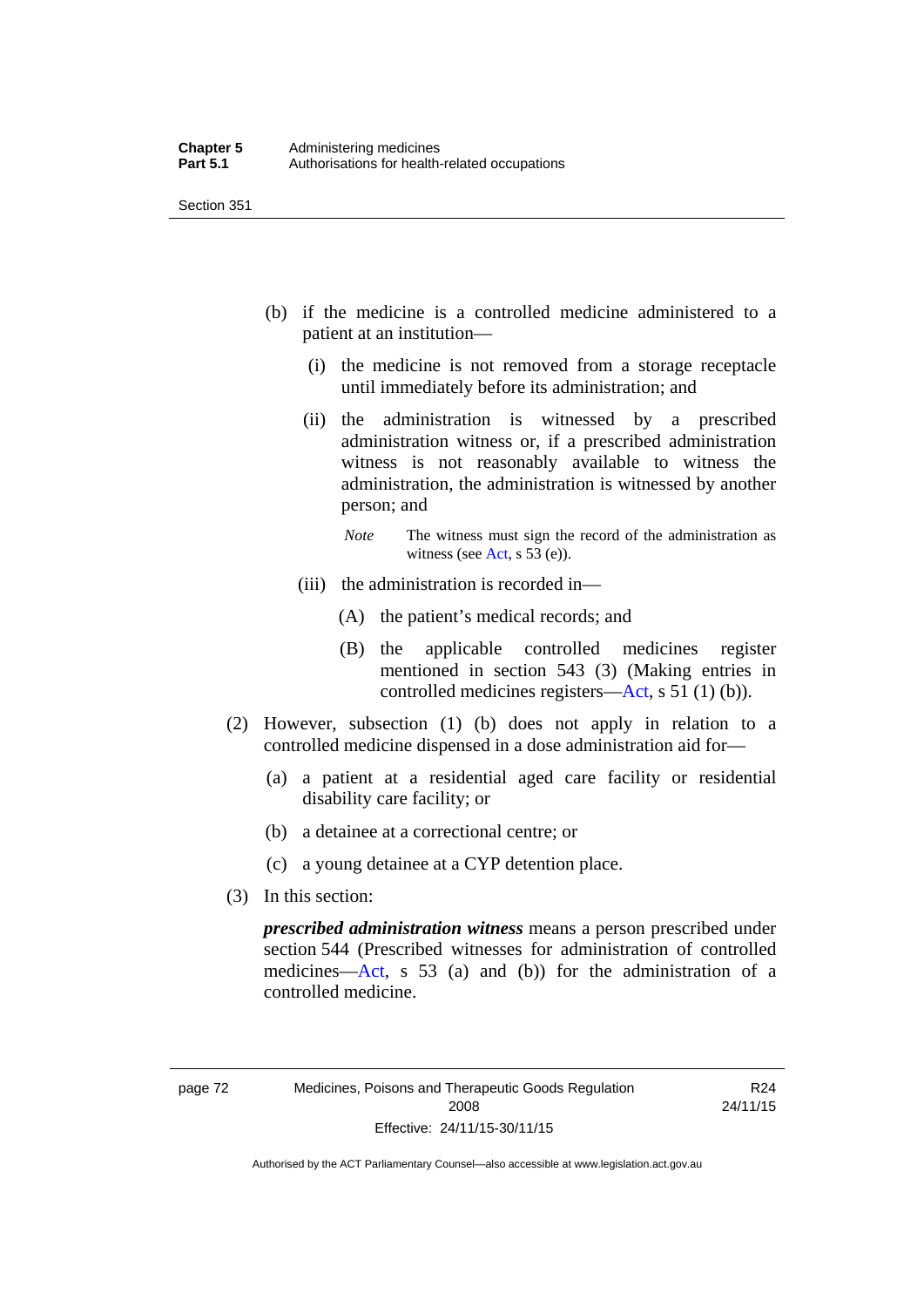# **Part 5.2 Other administration authorisations**

### **360 Authorisation for self-administration etc of medicines— Act, s 37 (2) (b) and (3) (b)**

- (1) This section applies in relation to a medicine obtained by a person from someone who is authorised to supply the medicine to the person.
- (2) The following dealings by the person with the medicine are authorised:
	- (a) if the person is a prescriber and the medicine is a restricted medicine—self-administration of a medicine prescribed or supplied by another prescriber who is not—
		- (i) a trainee dentist, trainee nurse practitioner, intern doctor or person training to be an eligible midwife; or
		- (ii) related to or employed by the person;
	- (b) if the person is a prescriber and the medicine is not a restricted medicine—self-administration of the medicine;
	- (c) if the person is not a prescriber and the medicine is supplied for the person's own use—self-administration of the medicine;
	- (d) if the person is the custodian of an animal and the medicine is supplied for the animal's use—administering the medicine to the animal.
		- *Note Custodian*, of an animal—see the dictionary.
- (3) In this section:

*restricted medicine*—see section 30.

R24 24/11/15 page 73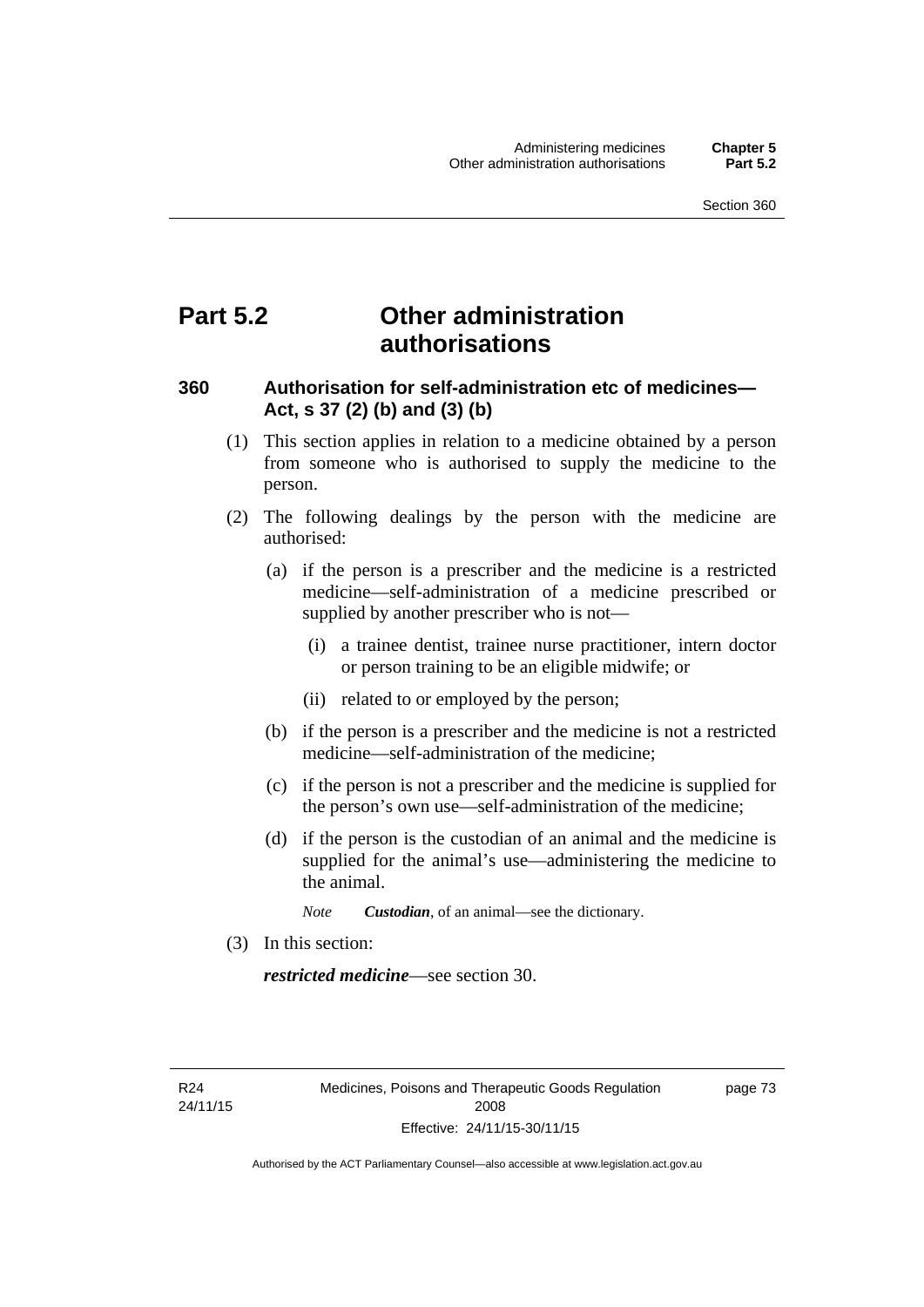## **361 Authorisation for administration of medicines by assistants—Act, s 37 (1) (b)**

- (1) A person (the *assistant*) is authorised to administer a medicine to someone else (the *assisted person*) if—
	- (a) the medicine is obtained by or for the assisted person from someone who is authorised to supply the medicine to the assisted person; and
	- (b) the medicine is administered in accordance with the directions on the medicine's labelling; and
	- (c) if the assisted person is not a person under a legal disability the assisted person asks for the assistant's help to take the medicine; and
	- (d) if the assisted person is a person under a legal disability—the assistant is authorised by the assisted person's parent or guardian to administer the medicine.
- (2) In this section:

*impaired decision-making ability*—a person has *impaired decision-making ability* if the person's decision-making ability is impaired because of a physical, mental, psychological or intellectual condition or state, whether or not the condition or state is a diagnosable illness.

### *person under a legal disability* means—

- (a) a child; or
- (b) a person with impaired decision-making ability in relation to a matter relating to the person's health.

R24 24/11/15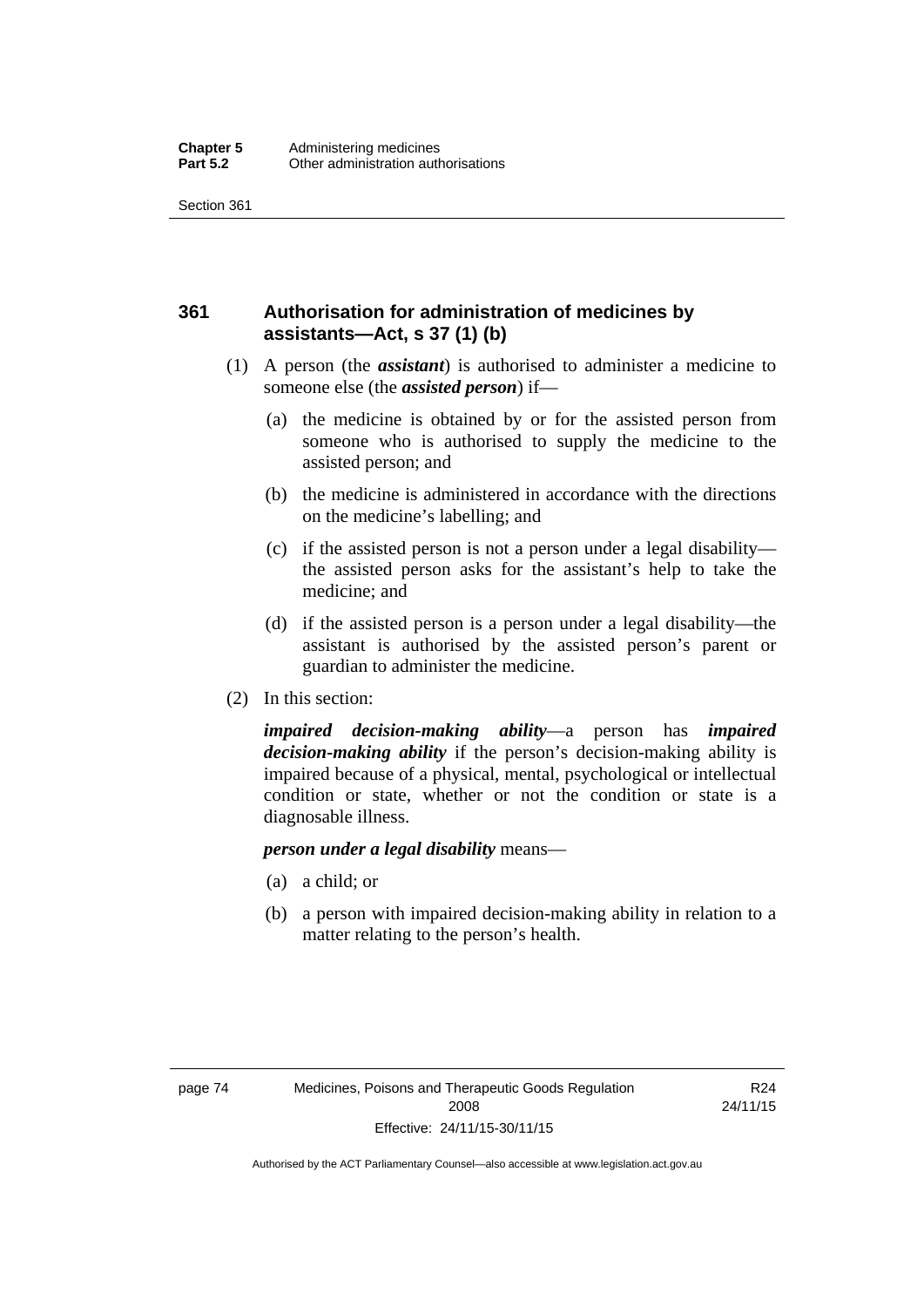# **Chapter 6 Obtaining and possessing medicines**

## **370 Authorisation under sch 1 to obtain and possess medicines—Act, s 35 (1) (b), (2) (b) and s 36 (b)**

- (1) A person mentioned in schedule 1, column 2 is authorised to obtain a medicine if obtaining the medicine—
	- (a) is included in the schedule, column 3 in relation to the person; and
	- (b) is consistent with any restriction for obtaining the medicine mentioned in the schedule, column 3.
- (2) A person mentioned in schedule 1, column 2 is authorised to possess a medicine if—
	- (a) possessing the medicine is included in the schedule, column 3 in relation to the person; and
	- (b) the possession is consistent with any restriction for the possession mentioned in the schedule, column 3.

## **371 Authorisation to obtain and possess medicines for certain personal use-related dealings—Act, s 35 (1) (b), (2) (b) and s 36 (b)**

- (1) A person is authorised to obtain or possess a medicine if the person obtains the medicine from someone who is authorised to supply the medicine to the person.
- (2) Subsection (1) applies in relation to a person whether the medicine is obtained by the person for the person's own use or as an agent for someone else.

page 75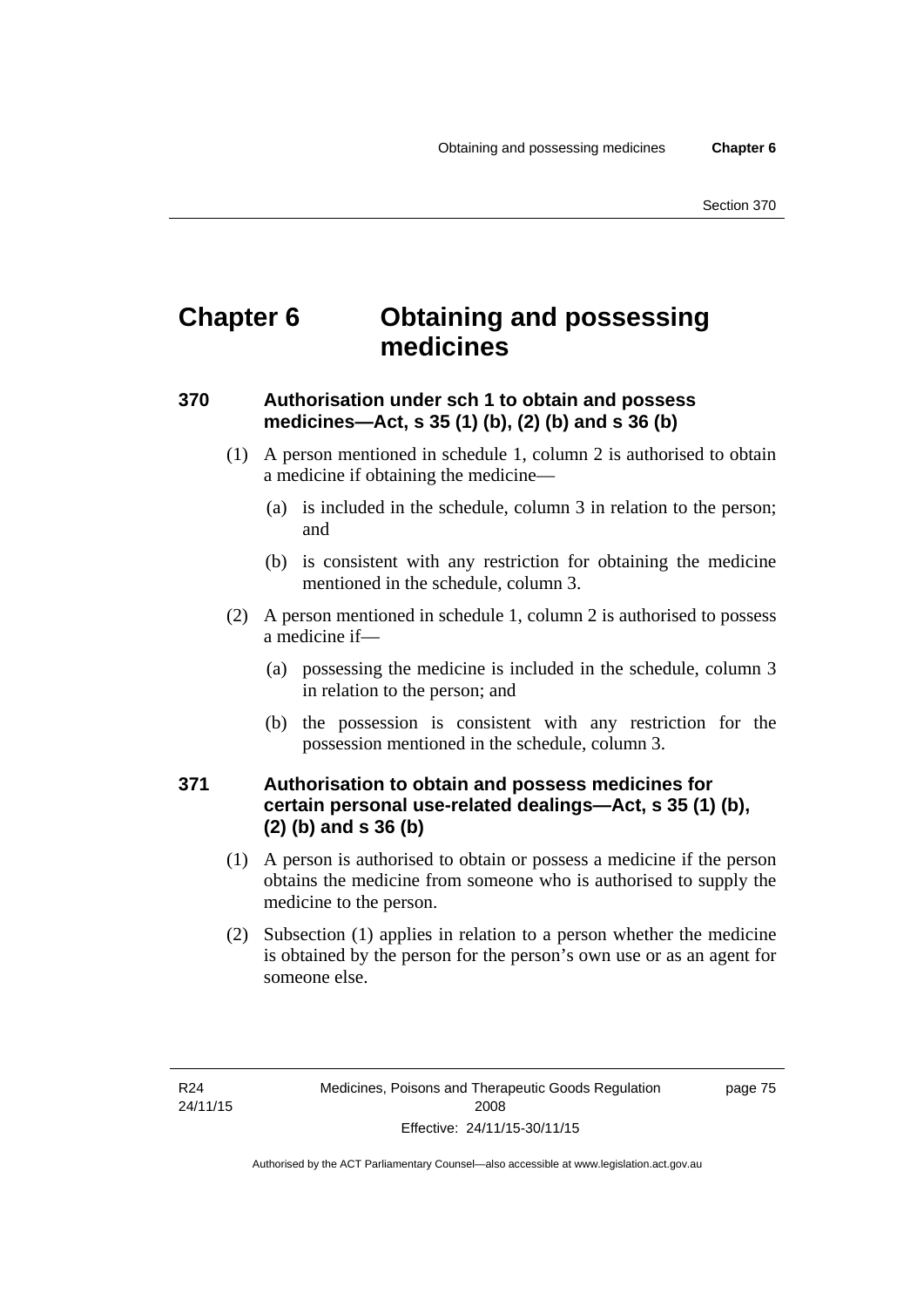# **Chapter 7 Manufacturing medicines**

### **380 Authorisation under sch 1 to manufacture medicines— Act, s 33 (b)**

A person mentioned in schedule 1, column 2 is authorised to manufacture a medicine if—

- (a) manufacturing the medicine is included in the schedule, column 3 in relation to the person; and
- (b) the manufacturing is consistent with any restriction for the manufacturing mentioned in the schedule, column 3.

page 76 Medicines, Poisons and Therapeutic Goods Regulation 2008 Effective: 24/11/15-30/11/15

R24 24/11/15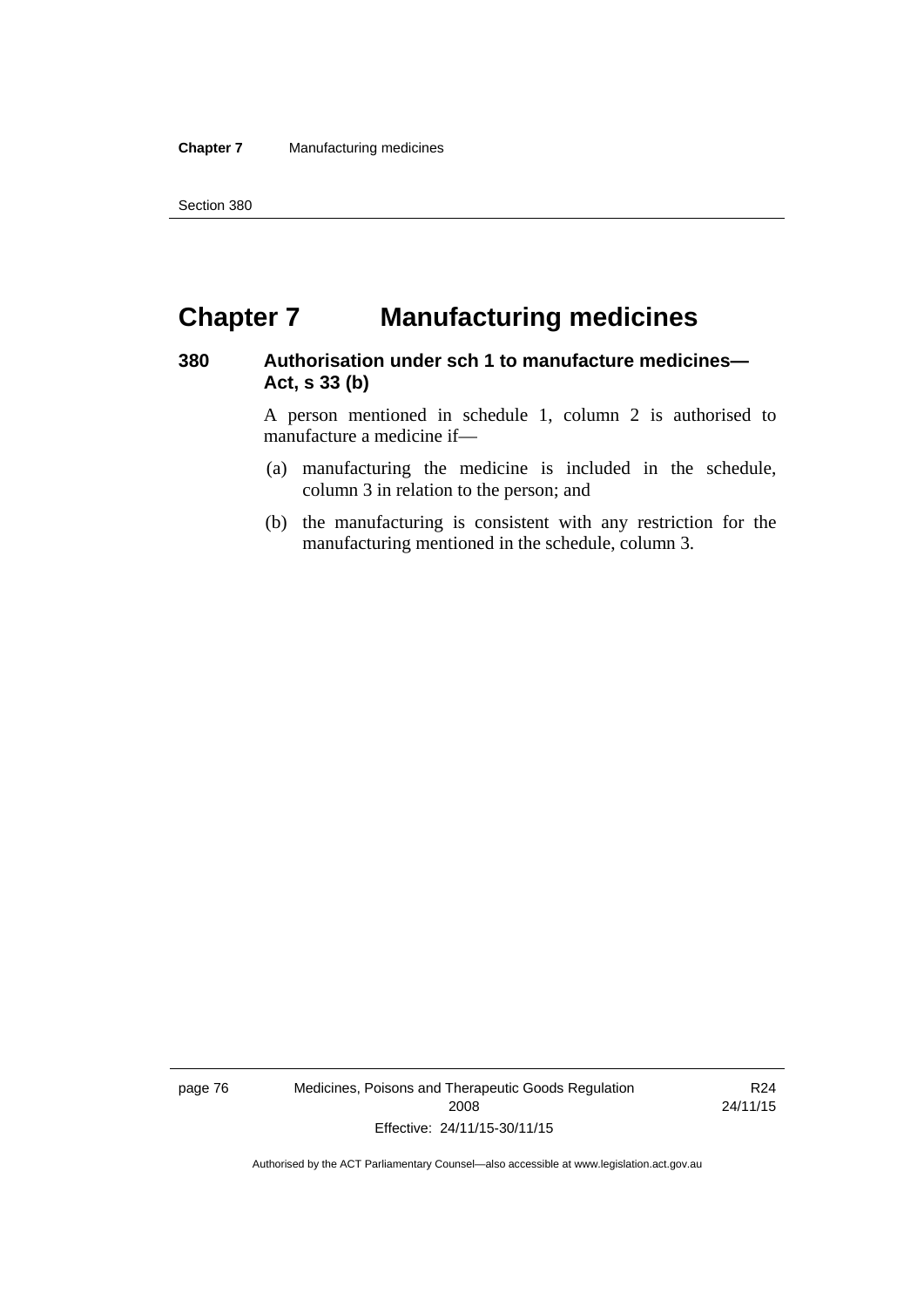# **Chapter 8 Discarding medicines**

### **390 Discarding controlled medicines—Act, s 34 (1) (a)**

 (1) A controlled medicine must be discarded in accordance with this section.

*Note* See also the *[Drugs of Dependence Act 1989](http://www.legislation.act.gov.au/a/alt_a1989-11co)*, div 11.4 about the disposal of seized substances.

- (2) A prescribed discarding witness may discard a controlled medicine in the presence of another prescribed discarding witness.
- (3) However, a person who is authorised to administer a controlled medicine may discard the residue of the medicine after administration in the presence of a person who is not a prescribed discarding witness if no other prescribed discarding witness is reasonably available to witness its discarding.
- (4) A person complies with this section if the person destroys the medicine so that it is unable to be used.
- (5) In this section:

*prescribed discarding witness* means a person prescribed under section 545 (Prescribed witnesses for discarding of controlled medicines—[Act](http://www.legislation.act.gov.au/a/2008-26/default.asp), s 54 (a) and (b)) for the discarding of a controlled medicine.

*Note* A medicine must not be discarded in a way that creates a risk to the health or safety of people or is likely to cause damage to property or the environment (see [Act](http://www.legislation.act.gov.au/a/2008-26/default.asp), s 34 (3)).

R24 24/11/15 page 77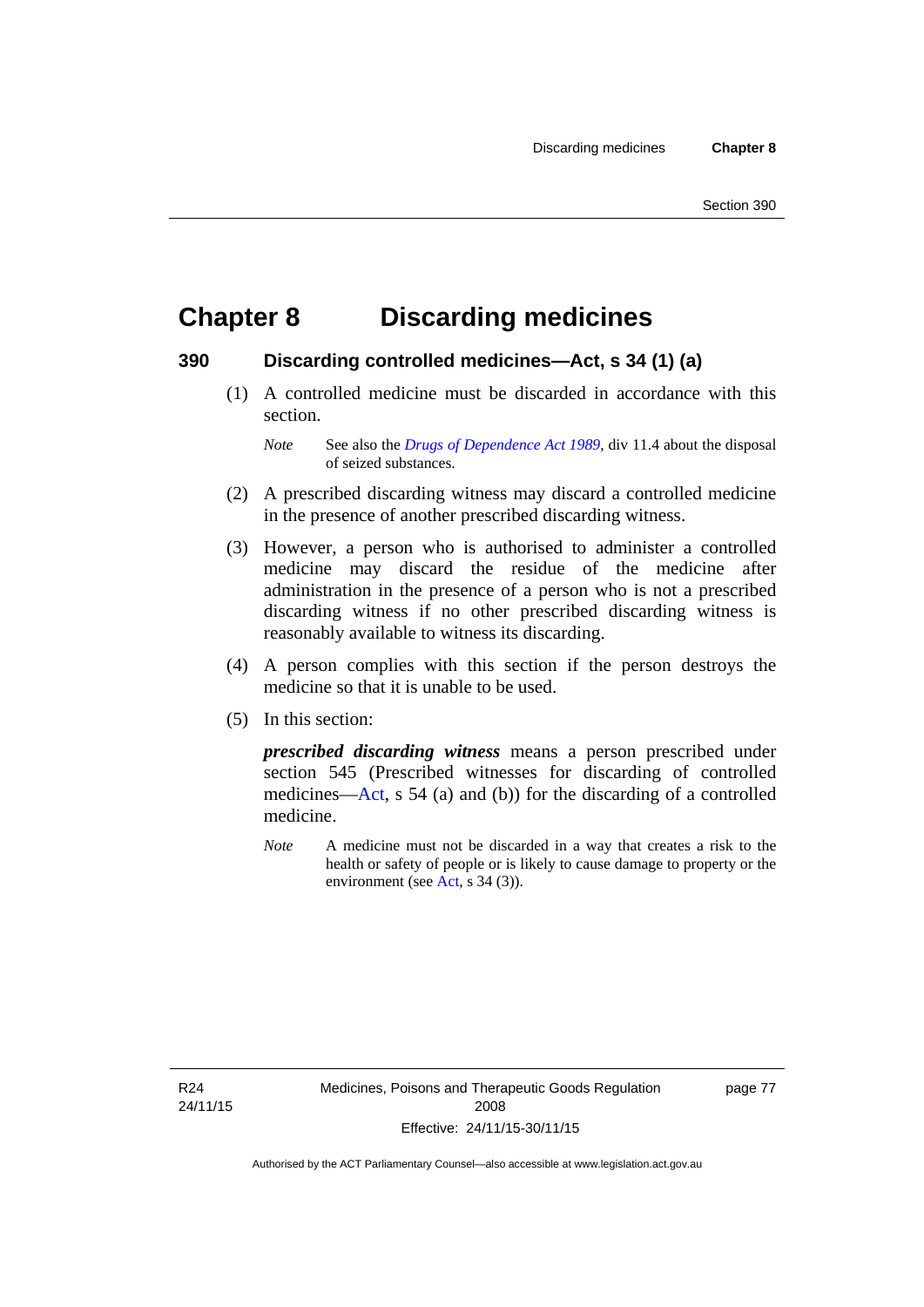# **Chapter 9 Other medicines authorisations**

# **Part 9.1 Authorisations for delivery people and commercial disposal operators**

### **400 Authorisations to deliver medicines under supply authorities—Act, s 26 (1) (b), (2) (b), s 35 (1) (b), (2) (b) and s 36 (b)**

- (1) This section applies to an adult (the *delivery person*), other than a health practitioner, or health professional, at an institution, who is—
	- (a) engaged to transport and deliver a medicine supplied on a supply authority; or
	- (b) acting for a person mentioned in paragraph (a).
	- *Note* For health practitioners and health professionals at institutions, see sch 1, pt 1.4.
- (2) The delivery person is authorised to—
	- (a) obtain and possess the medicine for the purposes of transporting and delivering the medicine as engaged; and
	- (b) supply the medicine to the entity named as the recipient in the supply authority or the entity's agent.

### **Examples—delivery person**

1 a hospital employee who is not a health practitioner or health professional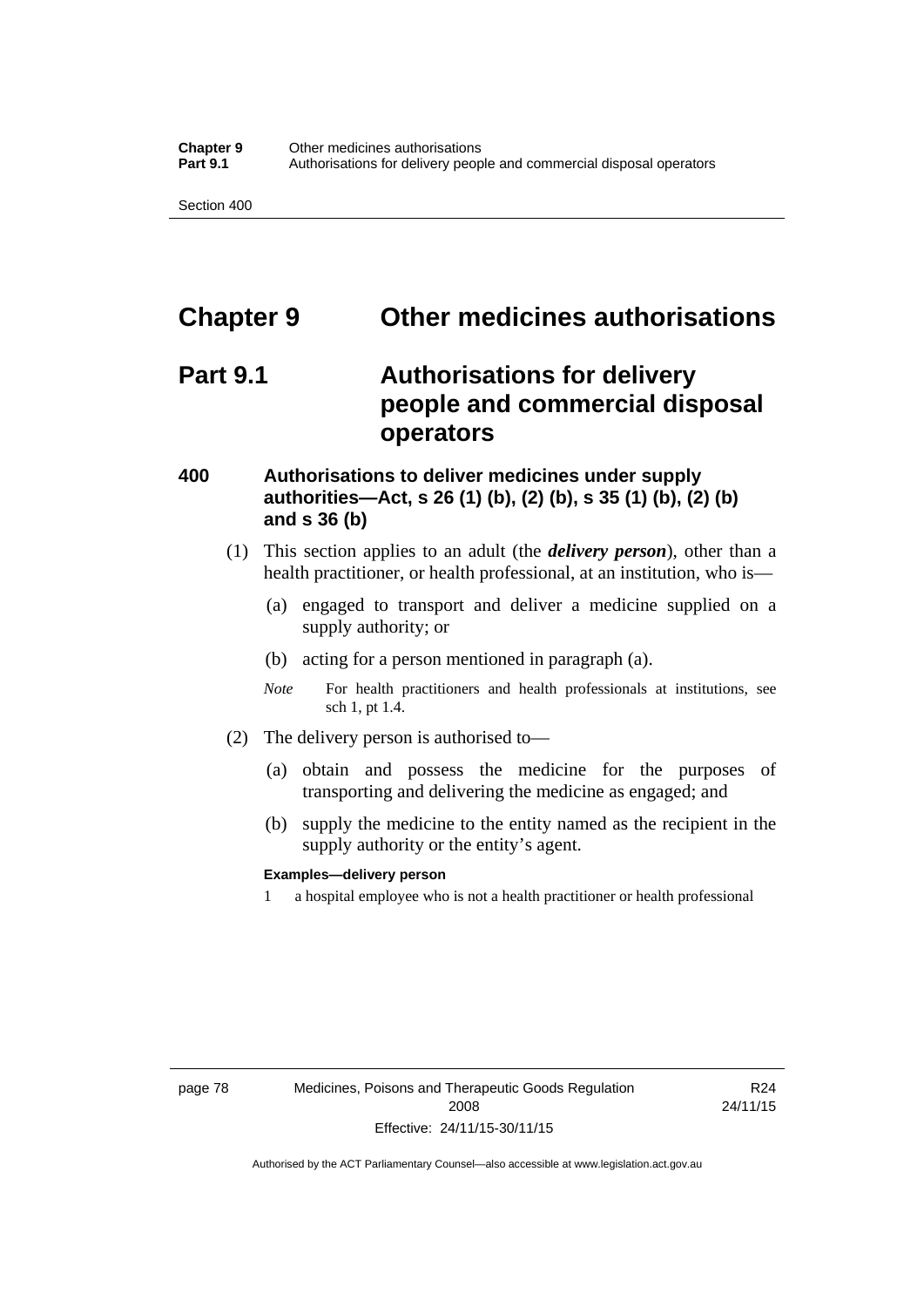2 an employee of a courier service

### **Example—agent**

the guardian of a child for a prescription dispensed for the child

- *Note 1 Entity* includes a person (see [Legislation Act,](http://www.legislation.act.gov.au/a/2001-14) dict, pt 1).
- *Note 2* An example is part of the regulation, is not exhaustive and may extend, but does not limit, the meaning of the provision in which it appears (see [Legislation Act,](http://www.legislation.act.gov.au/a/2001-14) s 126 and s 132).

### **401 Authorisations for commercial disposal operators—Act, s 26 (1) (b) and (2) (b), s 35 (1) (b) and (2) (b) and s 36 (b)**

- (1) This section applies to a person who—
	- (a) holds an environmental authorisation for the disposal of a medicine; or
	- (b) is an adult acting for a person mentioned in paragraph (a).
- (2) The person is authorised to obtain and possess the medicine for the purposes of disposing of the medicine as engaged.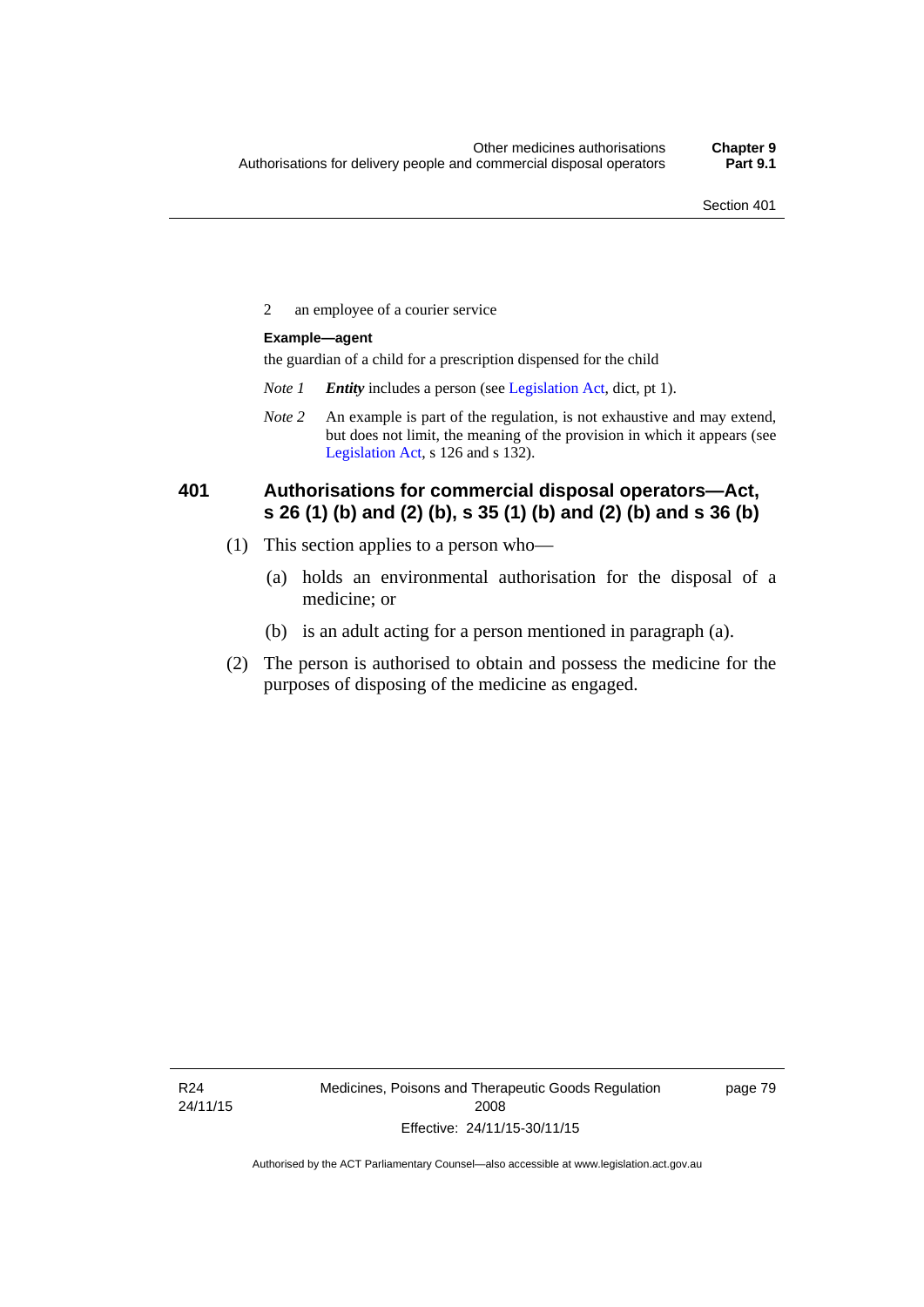# **Part 9.2 Emergency supply and administration of adrenaline and salbutamol**

## **410 Authorisations to supply and administer adrenaline and salbutamol—Act, s 26 (1) (b) and s 37 (1) (b)**

- (1) A person is authorised to do 1 or more of the following for someone else (the *assisted person*) who is in immediate need of adrenaline or salbutamol:
	- (a) supply authorised adrenaline or authorised salbutamol to the assisted person;
	- (b) supply authorised adrenaline or authorised salbutamol to someone else for immediate administration to the assisted person;
	- (c) administer authorised adrenaline or authorised salbutamol to the assisted person.
- (2) In this section:

*authorised adrenaline* means adrenaline in a single use automatic injector delivering not more than 0.3mg adrenaline.

*authorised salbutamol* means salbutamol in, or for, a metered inhaler.

R24 24/11/15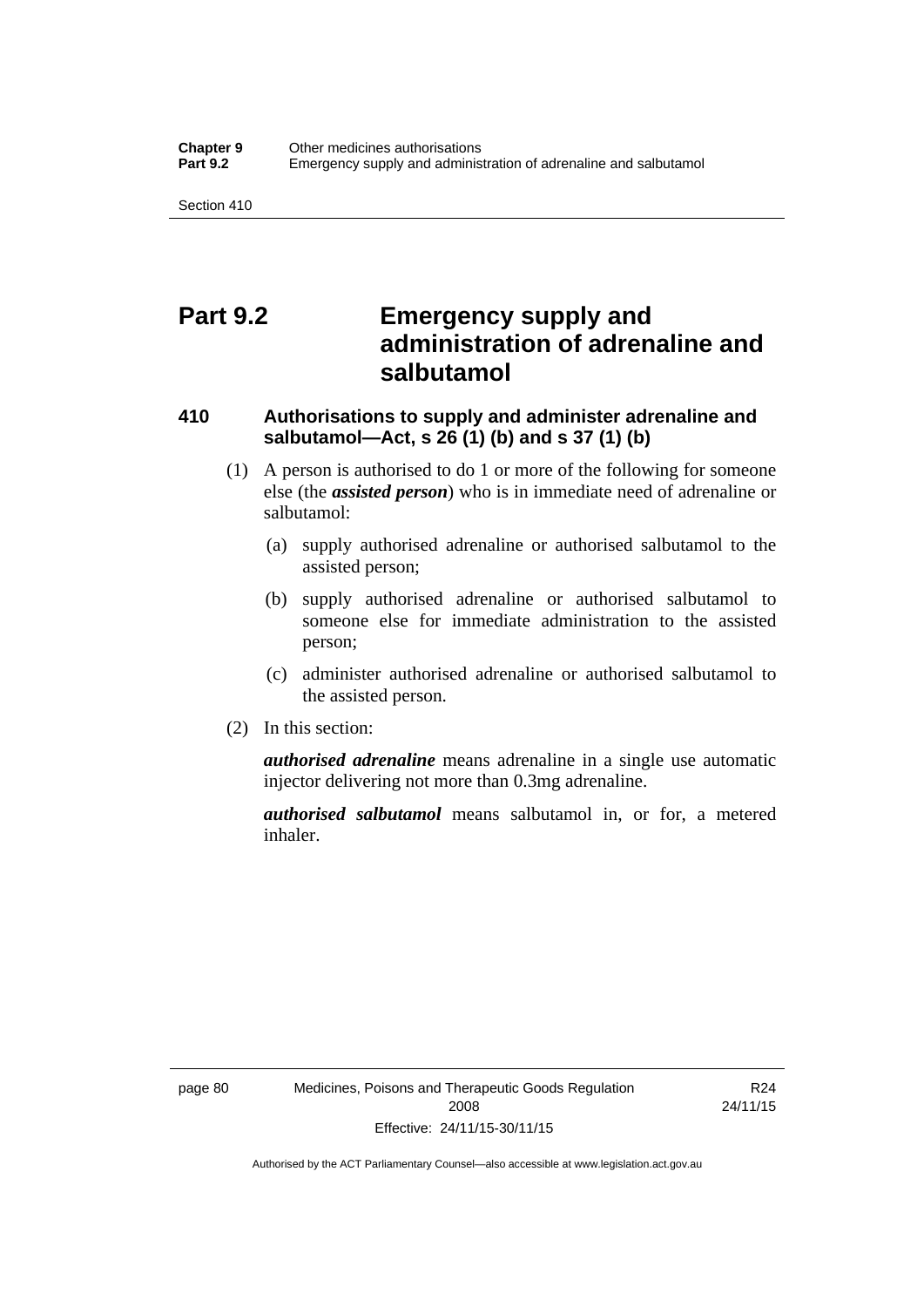# **Part 9.3 Medicines authorisations for corrections functions**

### **420 Authorisations for CYP authorised people—Act, s 26 (1) (b), s 35 (1) (b), (2) (b), s 36 (b) and s 37 (1) (b)**

A CYP authorised person is authorised, within the scope of the person's employment, to do any of the following in relation to a medicine supplied for a young detainee by a person who is authorised to supply the medicine:

- (a) obtain the medicine;
- (b) possess the medicine (including possess the medicine outside a CYP detention place for the purpose of administering the medicine to a young detainee while the young detainee is lawfully outside the place);
- (c) administer the medicine to the young detainee;
- (d) supply the medicine to a person who is authorised to obtain the medicine for the young detainee.

### **Example—young detainee lawfully outside CYP detention place**

the detainee is on local leave escorted by a CYP authorised person

- *Note 1 CYP authorised person* and *CYP detention place*—see the dictionary.
- *Note 2 Young detainee*—see the *[Children and Young People Act 2008](http://www.legislation.act.gov.au/a/2008-19)*, s 95.
- *Note 3* An example is part of the regulation, is not exhaustive and may extend, but does not limit, the meaning of the provision in which it appears (see [Legislation Act,](http://www.legislation.act.gov.au/a/2001-14) s 126 and s 132).

R24 24/11/15 page 81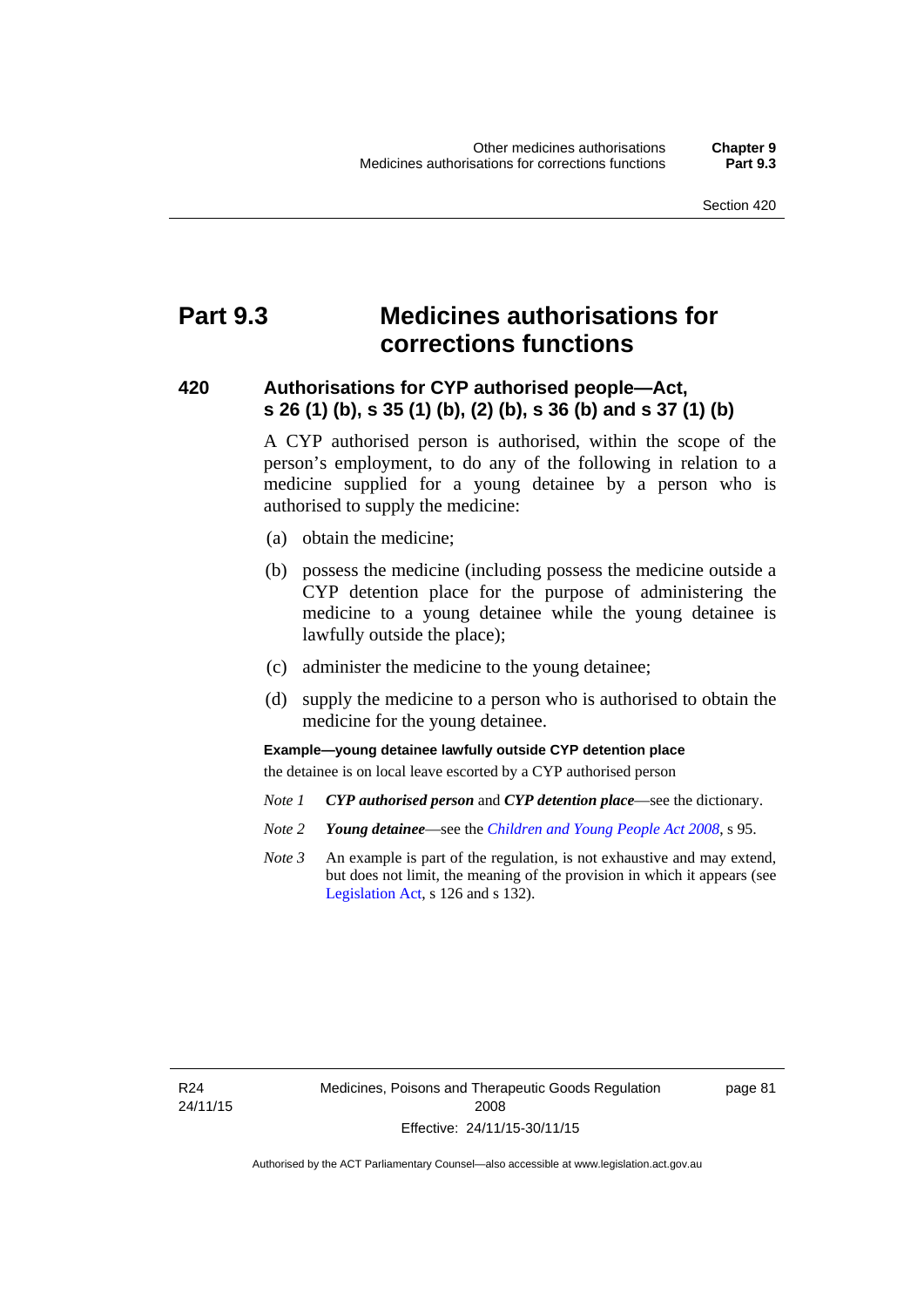## **421 Authorisations for corrections officers—Act, s 26 (1) (b), s 35 (1) (b), (2) (b), s 36 (b) and s 37 (1) (b)**

A corrections officer is authorised, within the scope of the officer's employment, to do any of the following in relation to a medicine supplied for a detainee by a person who is authorised to supply the medicine:

- (a) obtain the medicine;
- (b) possess the medicine (including possess the medicine outside a correctional centre for the purpose of administering the medicine to a detainee while the detainee is lawfully outside the centre);
- (c) administer the medicine to the detainee;
- (d) supply the medicine to a person who is authorised to obtain the medicine for the detainee.
- *Note 1* See the example and notes to s 420.
- *Note 2 Detainee*—see the *[Corrections Management Act 2007](http://www.legislation.act.gov.au/a/2007-15)*, s 6.

### **422 Authorisations for court and police cell custodians—Act, s 26 (1) (b), s 35 (1) (b), (2) (b), s 36 (b) and s 37 (1) (b)**

- (1) A custodian is authorised, within the scope of the custodian's employment, to do any of the following in relation to a medicine supplied for a person in custody at court cells or police cells by someone who is authorised to supply the medicine:
	- (a) obtain the medicine at the cells;
	- (b) possess the medicine at the cells;
	- (c) administer the medicine to the person in custody at the cells;
	- (d) supply the medicine to someone who is authorised to obtain the medicine for the person in custody.

R24 24/11/15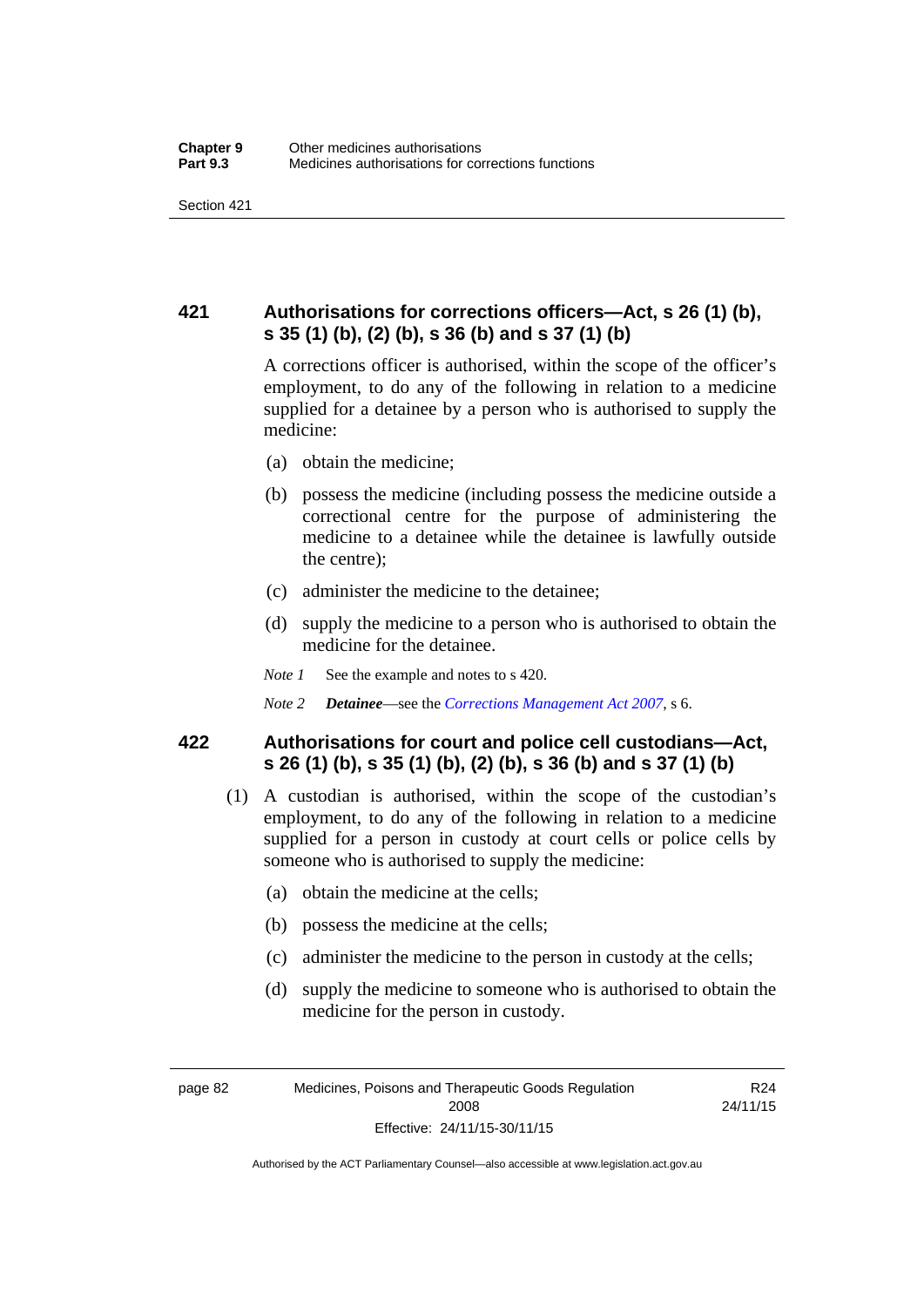(2) In this section:

*court cell*—see the *[Corrections Management Act 2007](http://www.legislation.act.gov.au/a/2007-15)*, section 29.

### *custodian* means—

- (a) a person in charge of a court cell or police cell; or
- (b) a person acting under the direct supervision of the person in charge.

### *person in custody* means—

- (a) a detainee; or
- (b) a young detainee; or
- (c) a person detained at a police cell under the *[Corrections](http://www.legislation.act.gov.au/a/2007-15)  [Management Act 2007](http://www.legislation.act.gov.au/a/2007-15)*, section 30; or
- (d) a person detained at a court cell under the *[Corrections](http://www.legislation.act.gov.au/a/2007-15)  [Management Act 2007](http://www.legislation.act.gov.au/a/2007-15)*, section 33.

*police cell*—see the *[Corrections Management Act 2007](http://www.legislation.act.gov.au/a/2007-15)*, section 29.

page 83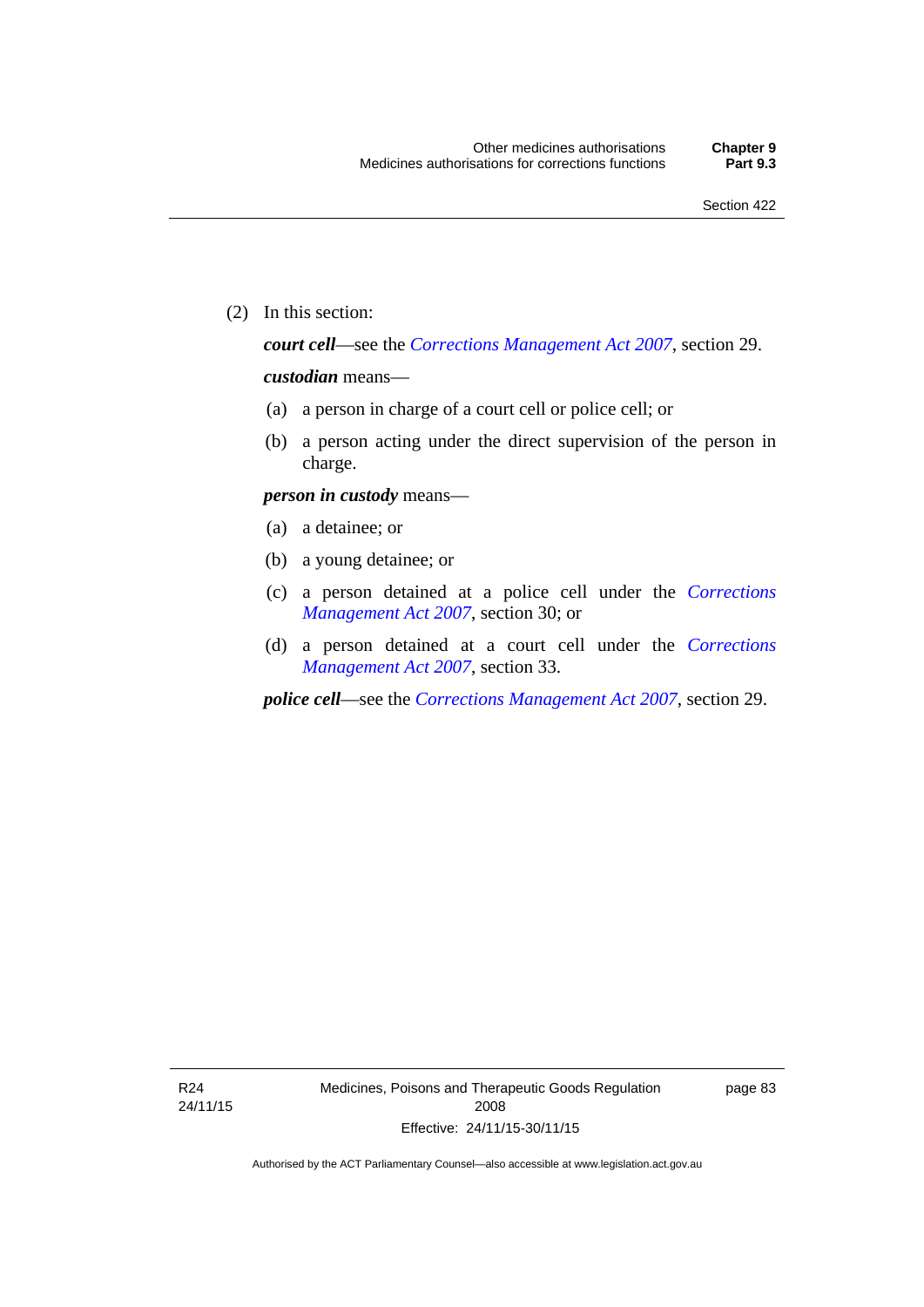**Chapter 9** Other medicines authorisations **Part 9.4** • **Authorisations for medicines research and education program purposes other** than controlled medicines

Section 430

# **Part 9.4 Authorisations for medicines research and education program purposes other than controlled medicines**

*Note* A licence is required for research and education programs in relation to controlled medicines (see pt 14.2).

### **430 Authorisations for non-controlled medicines research and education—Act, s 26 (1) and (2) (b)**

- (1) A scientifically qualified person employed at a recognised research institution (other than the Canberra Hospital) is authorised to do the following for the purposes of an authorised activity at the institution:
	- (a) issue a purchase order for a relevant medicine;
	- (b) obtain on a purchase order a relevant medicine;
	- (c) possess a relevant medicine;
	- (d) supply a relevant medicine to a person (a *relevant person*) who is taking part in the authorised activity at the institution.
	- *Note 1 Scientifically qualified person*—see the dictionary.

*Note 2 Recognised research institution*—see the [Act](http://www.legislation.act.gov.au/a/2008-26/default.asp), s 20 (5).

- (2) A scientifically qualified person employed at the Canberra Hospital is authorised to do the following for the purposes of an authorised activity at the hospital:
	- (a) issue a written requisition for a relevant medicine;
	- (b) obtain on a written requisition a relevant medicine;
	- (c) possess a relevant medicine;

page 84 Medicines, Poisons and Therapeutic Goods Regulation 2008 Effective: 24/11/15-30/11/15

R24 24/11/15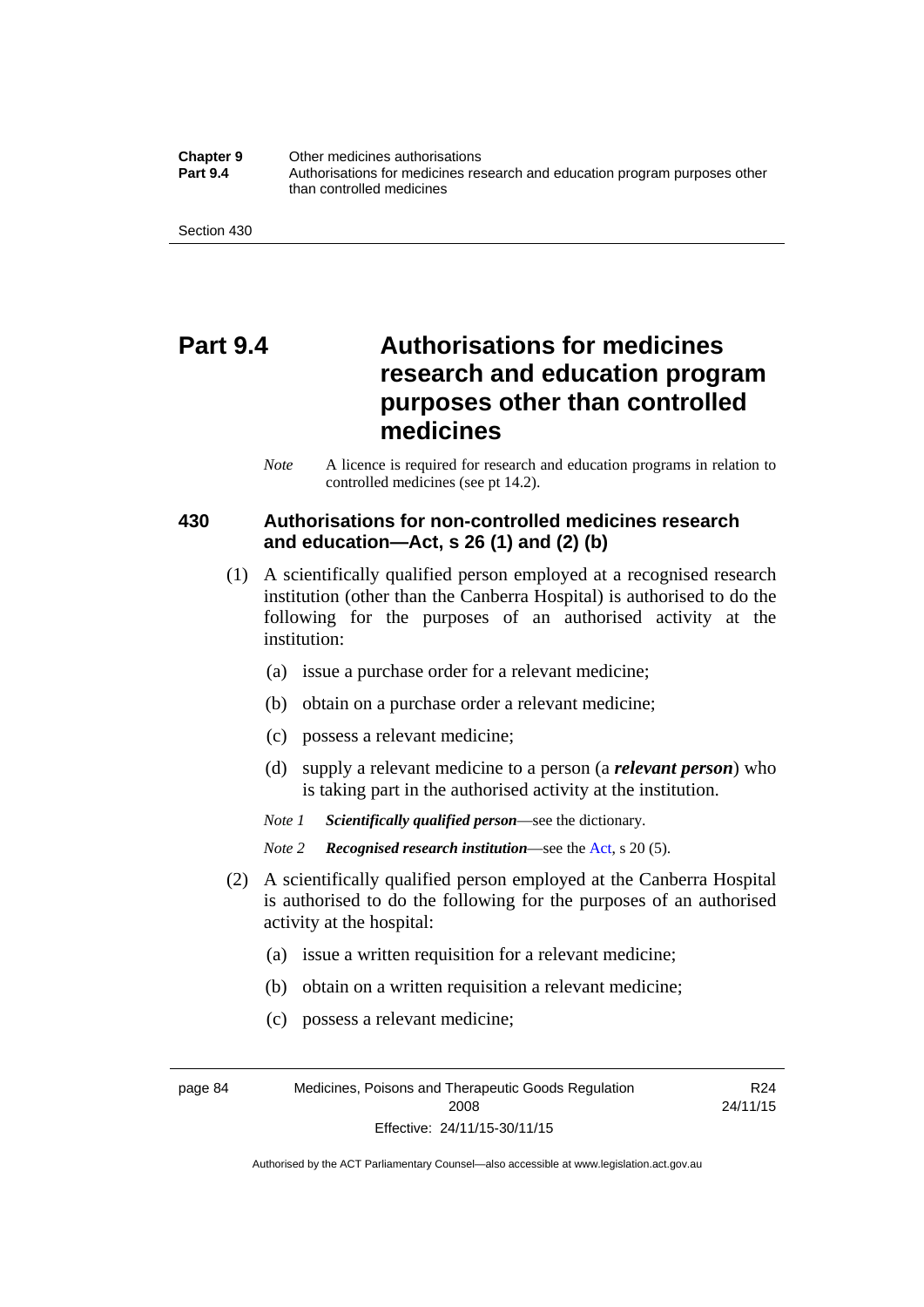- (d) supply a relevant medicine to a person (also a *relevant person*) who is taking part in the authorised activity at the hospital.
- (3) A relevant person is authorised to do the following in relation to a relevant medicine for the purposes of an authorised activity:
	- (a) obtain the medicine from the scientifically qualified person for the activity;
	- (b) possess the medicine for the purposes of the activity;
	- (c) supply the medicine to the scientifically qualified person for the activity.
- (4) In this section:

*authorised activity*, in relation to a relevant medicine at a recognised research institution, means the conduct of any of the following if it does not involve the administration of the medicine to a person:

- (a) medical or scientific research in relation to the medicine at the institution;
- (b) instruction involving the medicine at the institution;
- (c) quality control or analysis of the medicine at the institution.

*relevant medicine* means a medicine other than a controlled medicine.

#### **431 Authorisation conditions for non-controlled medicines research and education—Act, s 44 (1) (b) and (2) (b)**

A scientifically qualified person's authorisation under section 430 is subject to the following conditions:

- (a) the person has written approval for the conduct of the authorised activity from the person in charge of—
	- (i) the recognised research institution; or
	- (ii) a faculty or division of the institution;

R24 24/11/15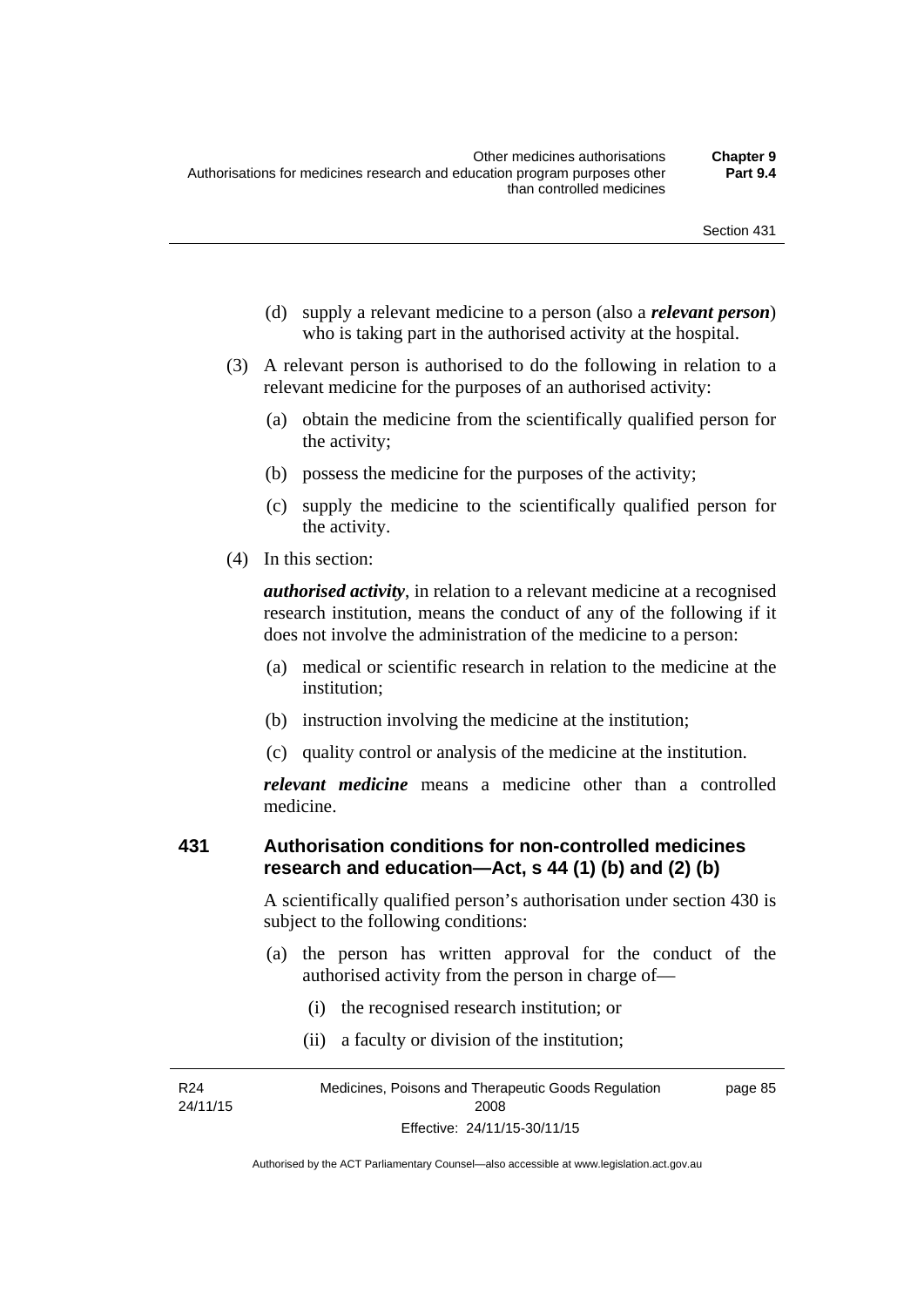| <b>Chapter 9</b> | Other medicines authorisations                                             |
|------------------|----------------------------------------------------------------------------|
| <b>Part 9.4</b>  | Authorisations for medicines research and education program purposes other |
|                  | than controlled medicines                                                  |

Section 431

- (b) if the recognised research institution employing the person is the Canberra Hospital—
	- (i) a requisition for the relevant medicine issued by the person complies with section 55 (General requirements for written requisitions) and section 56 (Particulars for requisitions); and
	- (ii) the requisition is for an amount of the medicine approved in writing by the person in charge; and
	- (iii) the requisition is for an amount of the medicine used solely for the purpose approved in writing by the person in charge;
- (c) if the person is employed at a recognised research institution other than the Canberra Hospital—
	- (i) a purchase order for the relevant medicine complies with section 62; and
	- (ii) the purchase order is for an amount of the medicine approved in writing by the person in charge;
- (d) the medicine is obtained from someone who is authorised to supply the medicine to the person.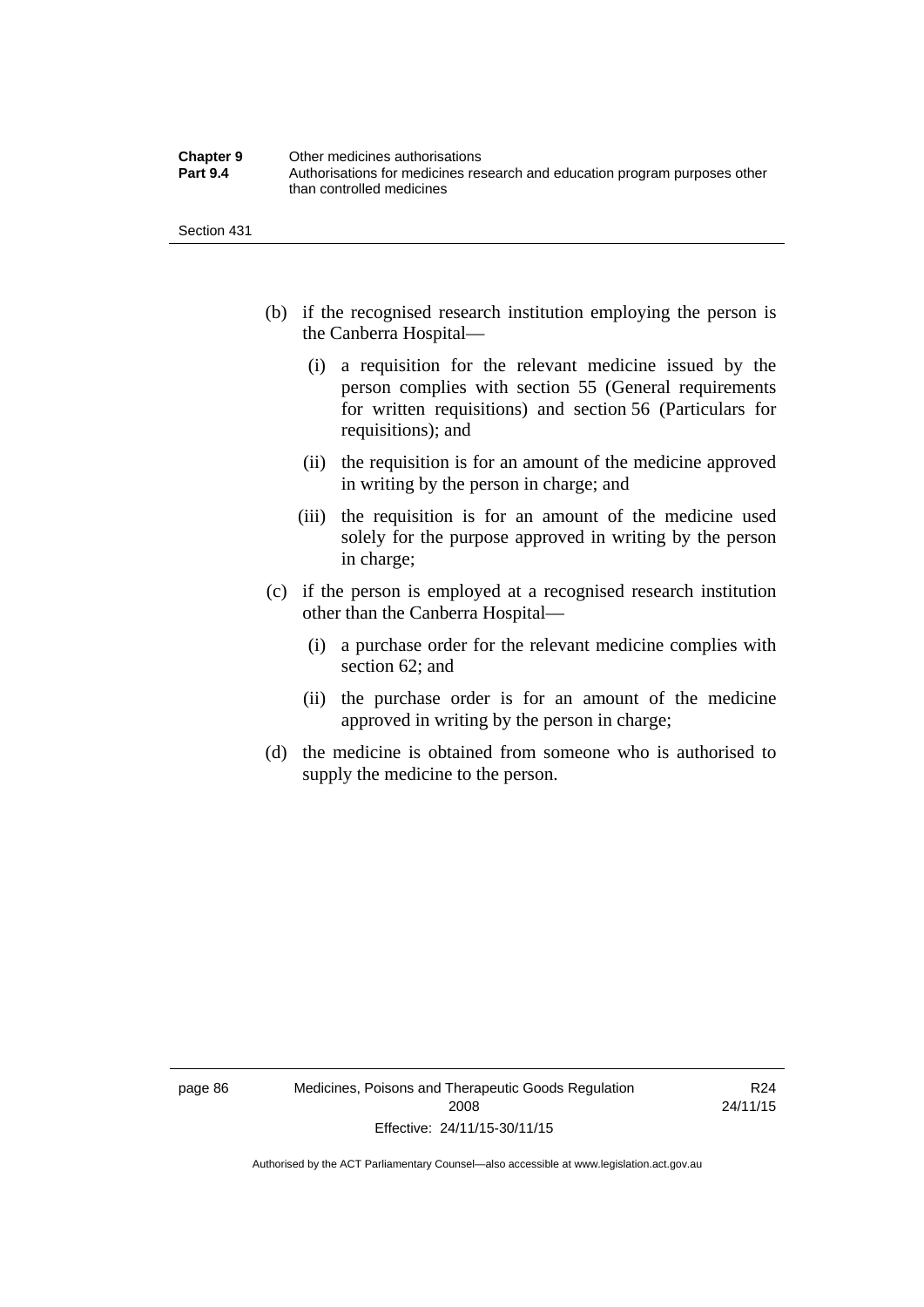# **Part 9.5 Authorisations under medicines licences**

### **Division 9.5.1 Controlled medicines research and education program licence authorisations**

- *Note 1* For authorisation for research and education for other medicines, see pt 9.4.
- *Note 2* For other provisions about controlled medicines research and education program licences, see pt 14.2.

#### **440 Authorisations under controlled medicines research and education program licences—Act, s 20 (1) (a)**

- (1) A controlled medicines research and education program licence (other than for a program conducted at the Canberra Hospital) authorises—
	- (a) the licence-holder to—
		- (i) issue a purchase order for a controlled medicine (the *licensed controlled medicine*) stated in the licence for the program stated in the licence; and
		- (ii) obtain a licensed controlled medicine on a purchase order for the program; and
		- (iii) possess a licensed controlled medicine for the program at the premises to which the licence relates; and
		- (iv) supply a licensed controlled medicine to anyone taking part in the program for the program; and

R24 24/11/15 page 87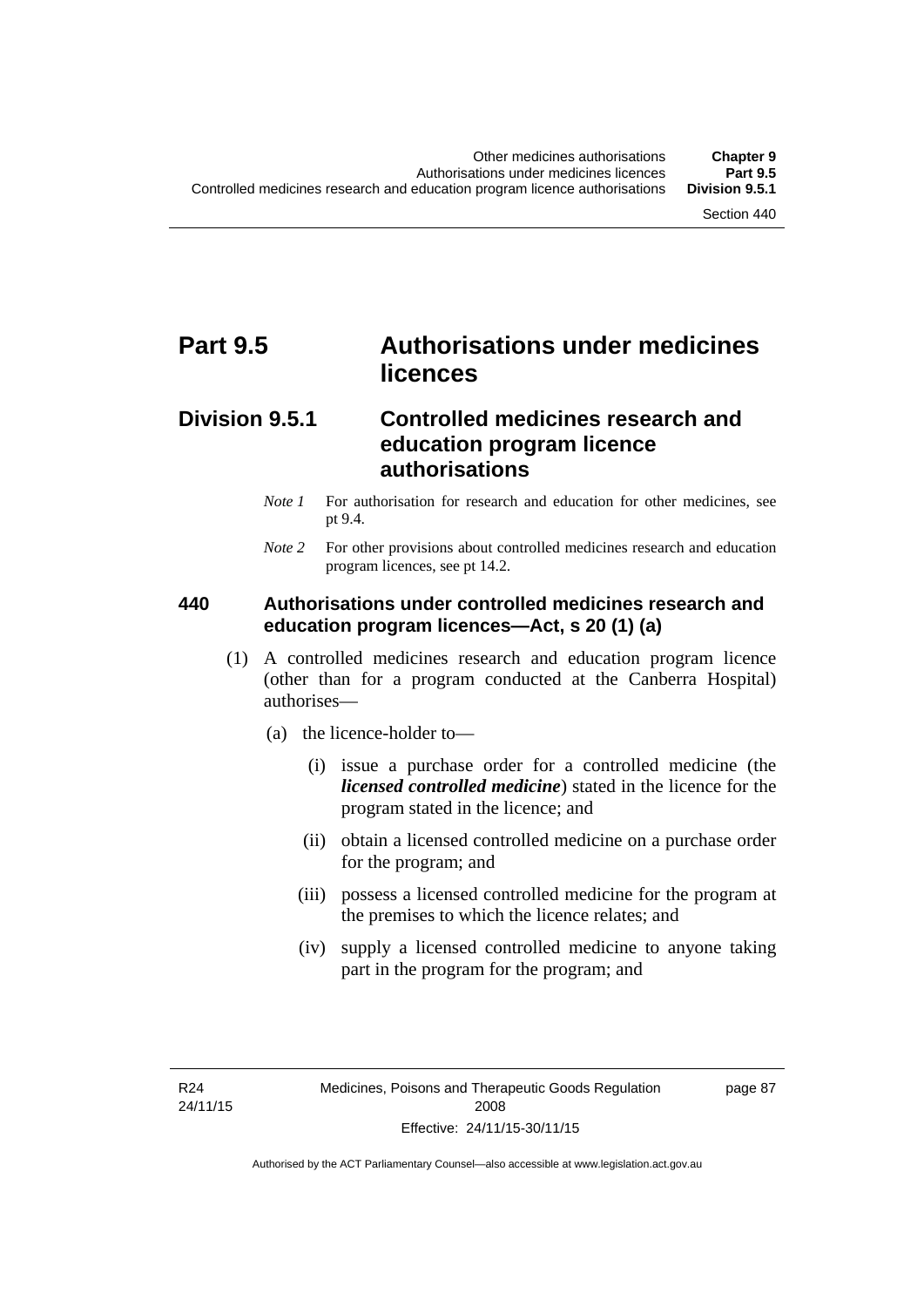| <b>Chapter 9</b> | Other medicines authorisations                                             |
|------------------|----------------------------------------------------------------------------|
| <b>Part 9.5</b>  | Authorisations under medicines licences                                    |
| Division 9.5.1   | Controlled medicines research and education program licence authorisations |
| Section 441      |                                                                            |

- (b) the program supervisor, and anyone taking part in the program, to deal with the licensed controlled medicine as authorised by the licence at the premises stated in the licence.
- (2) A controlled medicines research and education program licence for a program conducted at the Canberra Hospital authorises—
	- (a) the licence-holder to—
		- (i) issue a written requisition for a controlled medicine (the *licensed controlled medicine*) stated in the licence for the program stated in the licence; and
		- (ii) obtain a licensed controlled medicine on a written requisition for the program; and
		- (iii) possess a licensed controlled medicine for the program at the premises to which the licence relates; and
		- (iv) supply a licensed controlled medicine to anyone taking part in the program for the program; and
	- (b) the program supervisor, and anyone taking part in the program, to deal with the licensed controlled medicine as authorised by the licence at the hospital.

### **441 Authorisation condition for controlled medicines research and education program licences—Act, s 44 (1) (b) and (2) (b)**

A licence-holder's authorisation to obtain a controlled medicine under a controlled medicines research and education program licence is subject to the condition that the medicine is—

 (a) if the licence is for a program conducted at the Canberra Hospital—obtained on a requisition that complies with section 55 (General requirements for written requisitions) and section 56 (Particulars for requisitions); or

R24 24/11/15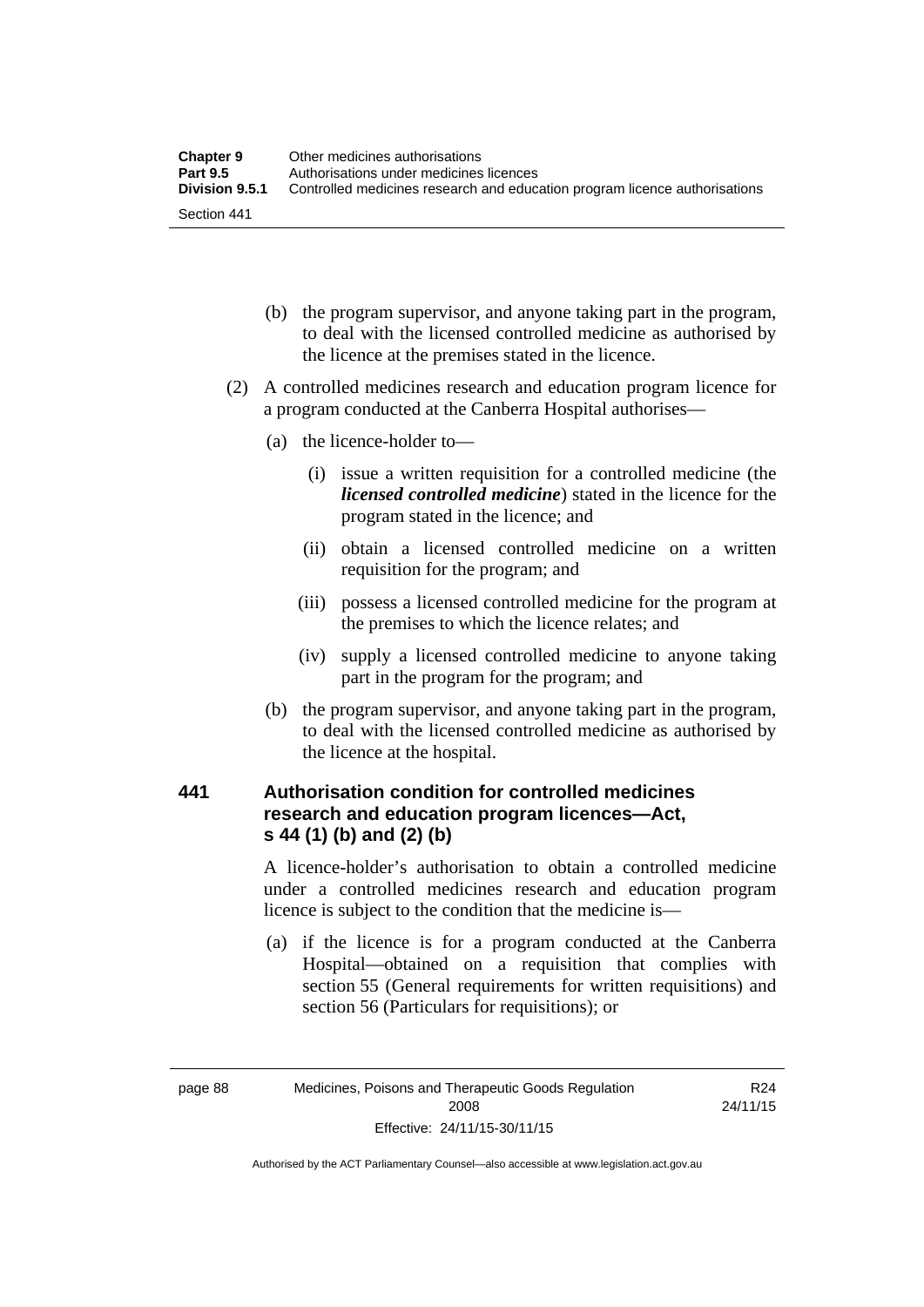- (b) in any other case—purchased on a complying purchase order.
- *Note* For licence conditions, see the [Act](http://www.legislation.act.gov.au/a/2008-26/default.asp), s 89.

### **Division 9.5.2 First-aid kit licence authorisations**

*Note* For other provisions about first-aid kit licences, see pt 14.3.

#### **450 Authorisations under first-aid kit licences— Act, s 20 (1) (a)**

(1) In this section:

*authorised medicine*, for a first-aid kit, means—

- (a) a medicine stated in the first-aid kit licence for the kit; and
- (b) a pharmacy medicine or pharmacist only medicine for the kit.
- (2) A first-aid kit licence authorises—
	- (a) the licence-holder to—
		- (i) issue a purchase order for an authorised medicine for the first-aid kit; and
		- (ii) obtain on a purchase order an authorised medicine for the first-aid kit; and
	- (b) the licence-holder, and anyone else authorised to deal with a medicine by the licence, to—
		- (i) possess an authorised medicine as part of the first-aid kit for the emergency treatment of a person's medical condition; and
		- (ii) supply an authorised medicine to someone else who is authorised under the licence to administer the medicine; and
		- (iii) administer an authorised medicine in the first-aid kit if the person believes on reasonable grounds that the

R24 24/11/15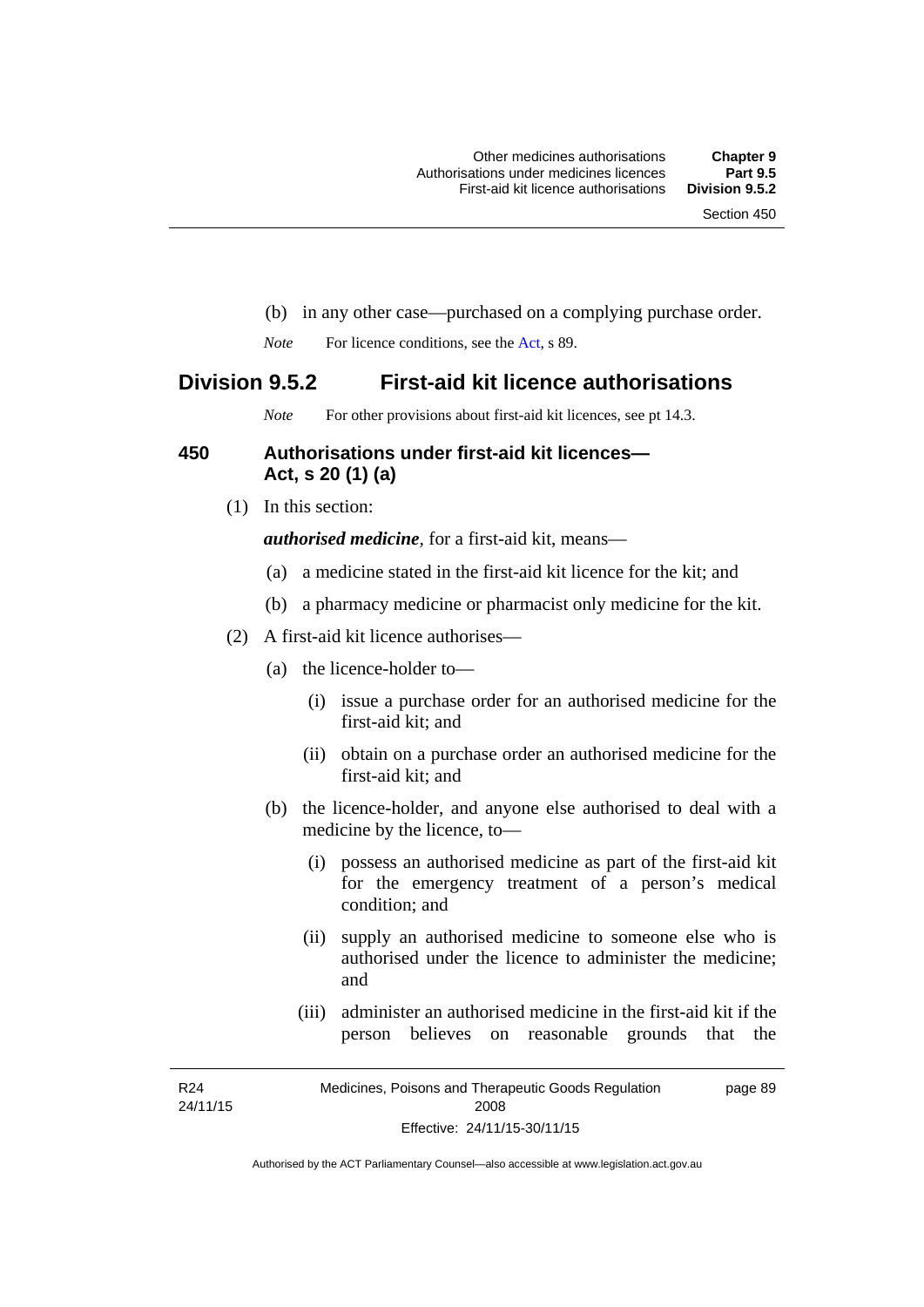administration of the medicine is necessary for the emergency treatment of a person's medical condition.

#### **451 Authorisation condition for first-aid kit licences— Act, s 44 (1) (b) and (2) (b)**

A licence-holder's authorisation to obtain a medicine under a first-aid kit licence is subject to the condition that the medicine is purchased on a complying purchase order.

*Note* For licence conditions, see the [Act](http://www.legislation.act.gov.au/a/2008-26/default.asp), s 89.

### **Division 9.5.3 Wholesalers licence authorisations**

*Note* For other provisions about wholesalers licences, see pt 14.4.

#### **460 Authorisations under medicines wholesalers licences— Act, s 20 (1) (a)**

- (1) A medicines wholesalers licence authorises the licence-holder to do any of the following in relation to a medicine (the *licensed medicine*) stated in the licence at the premises (the *licensed premises*) stated in the licence:
	- (a) issue a purchase order for a licensed medicine;
	- (b) obtain a licensed medicine on a purchase order for sale by wholesale from the licensed premises;
	- (c) possess a licensed medicine for sale by wholesale from the licensed premises;
	- (d) sell a licensed medicine by wholesale (whether or not for resale) from the licensed premises to—
		- (i) a person authorised to issue a purchase order for the medicine; or
		- (ii) someone in another State who may obtain the medicine by wholesale under the law of the other State; or

page 90 Medicines, Poisons and Therapeutic Goods Regulation 2008 Effective: 24/11/15-30/11/15 R24 24/11/15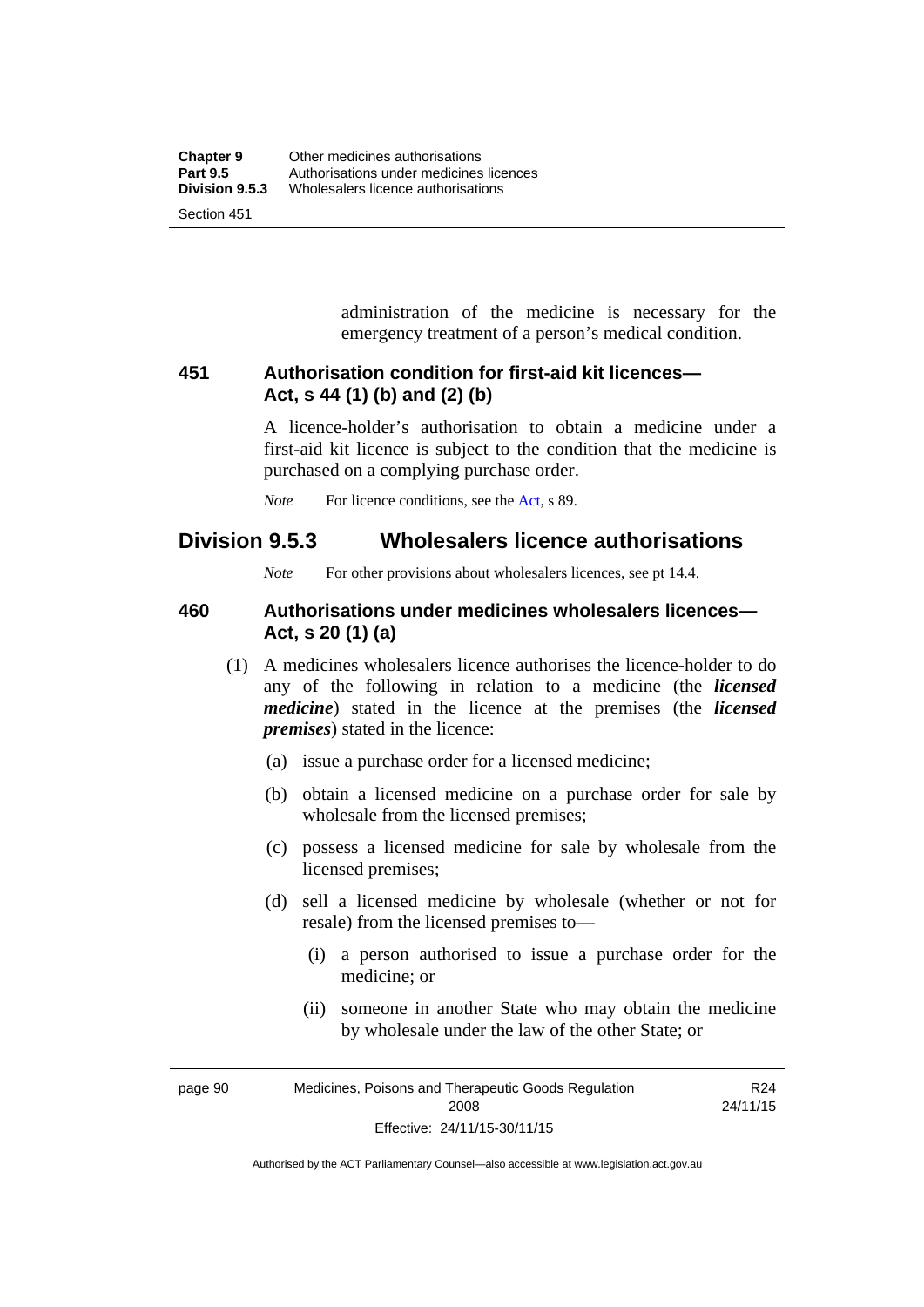- (iii) someone in another country who may lawfully obtain the medicine by wholesale in the other country;
- *Note* The medicines must be sold on a purchase order in accordance with s 140 (see s 461).
- (e) unless the licensed medicine is a controlled medicine—supply the medicine in accordance with the medicines Australia code of conduct provisions for product starter packs.
	- *Note Medicines Australia code of conduct*—see the dictionary.
- (2) However, an authorisation under subsection (1) does not apply if the licence states that it does not apply.
- (3) Also, subsection (1) (d) (iii) does not apply in relation to a licensed medicine that is a prohibited export under the *[Customs Act 1901](http://www.comlaw.gov.au/Series/C1901A00006)* (Cwlth).

#### **461 Authorisation conditions for medicines wholesalers licences—Act, s 44 (1) (b) and (2) (b)**

A licence-holder's authorisation under a medicines wholesalers licence is subject to the following conditions:

- (a) the dealings with a medicine authorised by the licence will be carried out under the supervision of an individual approved under section 616 (1) (Restrictions on issuing of medicines wholesalers licences[—Act,](http://www.legislation.act.gov.au/a/2008-26/default.asp) s 85 (1) (a));
- (b) the licence-holder must comply with, and the licence-holder must ensure that the licence-holder's agents and employees comply with—
	- (i) the Australian code of good wholesaling practice for medicines in schedules 2, 3, 4 and 8; and

page 91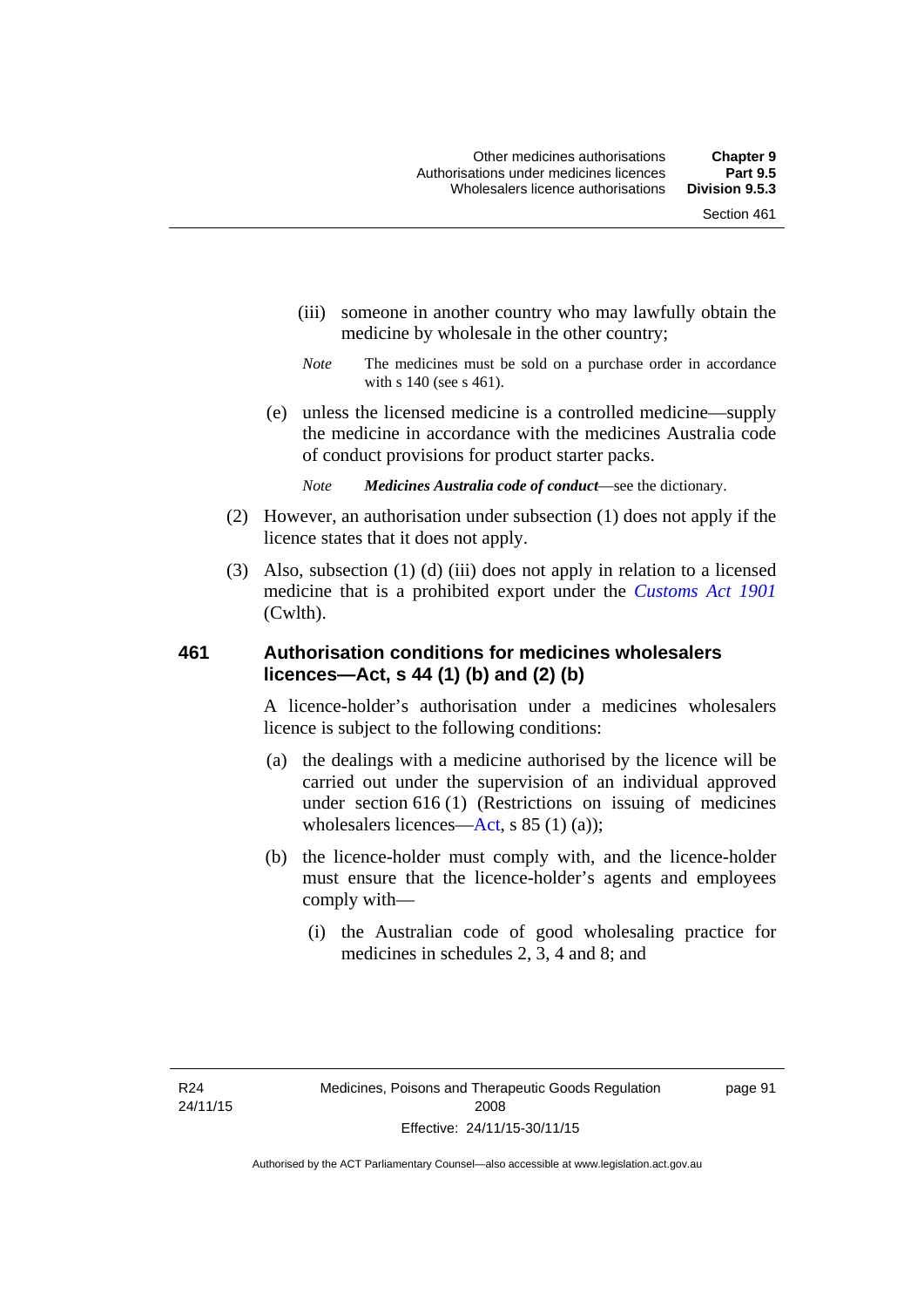- (ii) the medicines Australia code of conduct;
- *Note Australian code of good wholesaling practice for medicines in schedules 2, 3, 4 and 8* and *medicines Australia code of conduct*—see the dictionary.
- (c) a medicine obtained under the licence is purchased on a complying purchase order;
- (d) a medicine sold under the licence is sold on a complying purchase order in accordance with section 141 (Supplying medicines on purchase orders).
- *Note* For licence conditions, see the [Act](http://www.legislation.act.gov.au/a/2008-26/default.asp), s 89.

### **Division 9.5.4 Opioid dependency treatment licence authorisations**

*Note* For other provisions about opioid dependency treatment licences, see pt 14.5.

#### **470 Authorisations under opioid dependency treatment licences—Act, s 20 (1) (a)**

- (1) An opioid dependency treatment licence issued to a pharmacist authorises the licence-holder, and any other pharmacist at the community pharmacy (the *licensed pharmacy*) to which the licence relates, to do any of the following for the purpose of treating a person's drug-dependency:
	- (a) issue a purchase order for buprenorphine or methadone;
	- (b) obtain buprenorphine or methadone on a purchase order for administration at the licensed pharmacy;
	- (c) possess buprenorphine and methadone;
	- (d) dispense buprenorphine and methadone in accordance with a prescription;

R24 24/11/15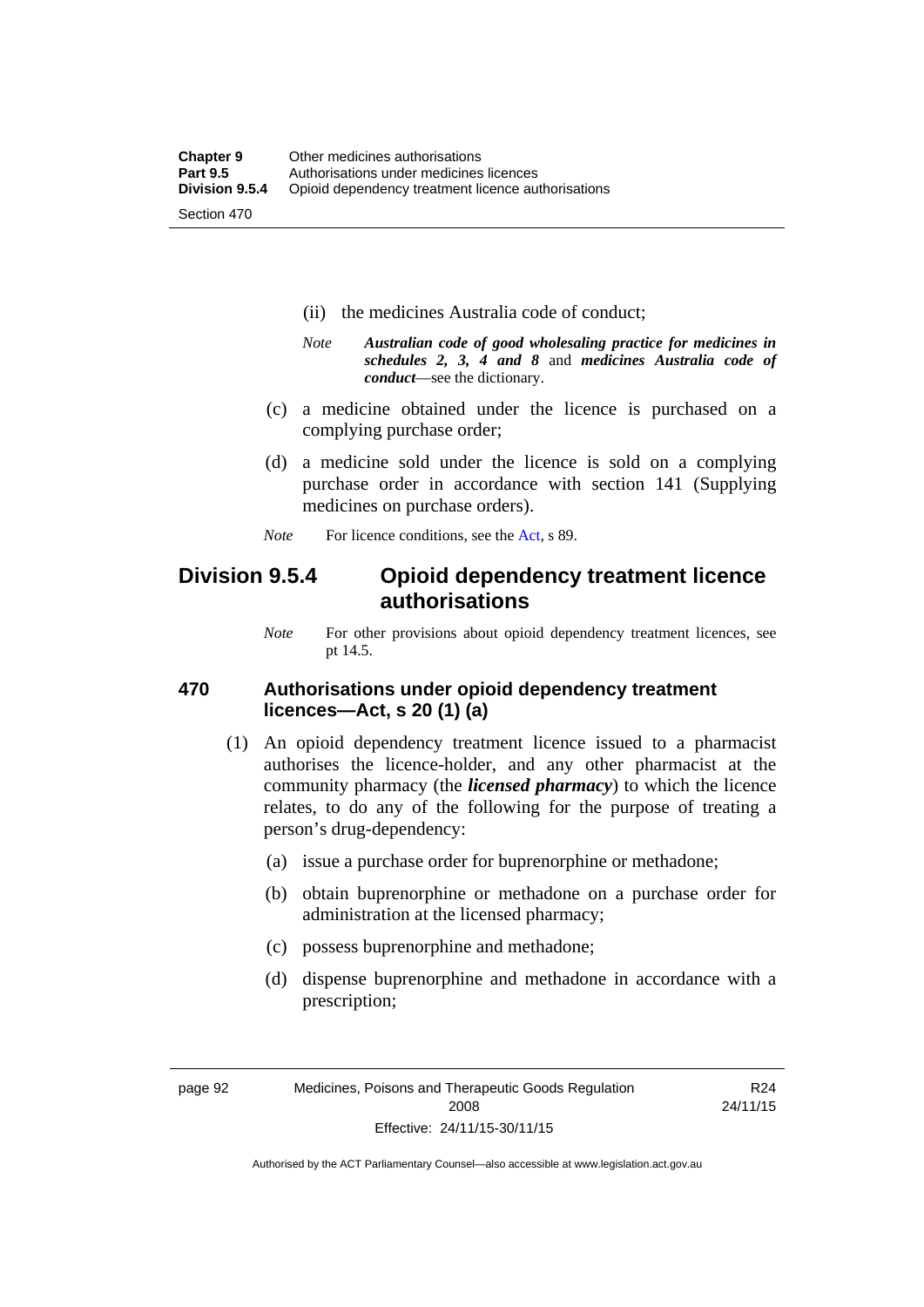- (e) supply buprenorphine and methadone to a nurse at the licensed pharmacy for administration at the pharmacy under the supervision of a pharmacist;
- (f) administer buprenorphine and methadone at the licensed pharmacy in accordance with a prescription (including the prescription as changed by a pharmacist at the oral direction of the prescriber).
- (2) An opioid dependency treatment licence issued to a pharmacist authorises a nurse to administer buprenorphine and methadone at the licensed pharmacy under the supervision of a pharmacist and in accordance with a prescription (including the prescription as changed by a pharmacist at the oral direction of the prescriber).
	- *Note 1 Nurse* does not include an enrolled nurse (see [Legislation Act,](http://www.legislation.act.gov.au/a/2001-14) dict, pt 1).
	- *Note 2 Pharmacist* does not include an intern pharmacist (see dict).
- (3) To remove any doubt, an authorisation under this section does not, by implication, limit a pharmacist's or nurse's authorisations under schedule 1 (Medicines—health-related occupations authorisations) in relation to other dealings with buprenorphine and methadone.

#### **471 Authorisation condition for opioid dependency treatment licences—Act, s 44 (1) (b) and (2) (b)**

- (1) A licence-holder's authorisation under an opioid dependency treatment licence is subject to the following conditions:
	- (a) the licence-holder must ensure that a person to whom buprenorphine or methadone is administered under the licence signs a written acknowledgement in accordance with subsection (2) that the medicine has been administered to the person;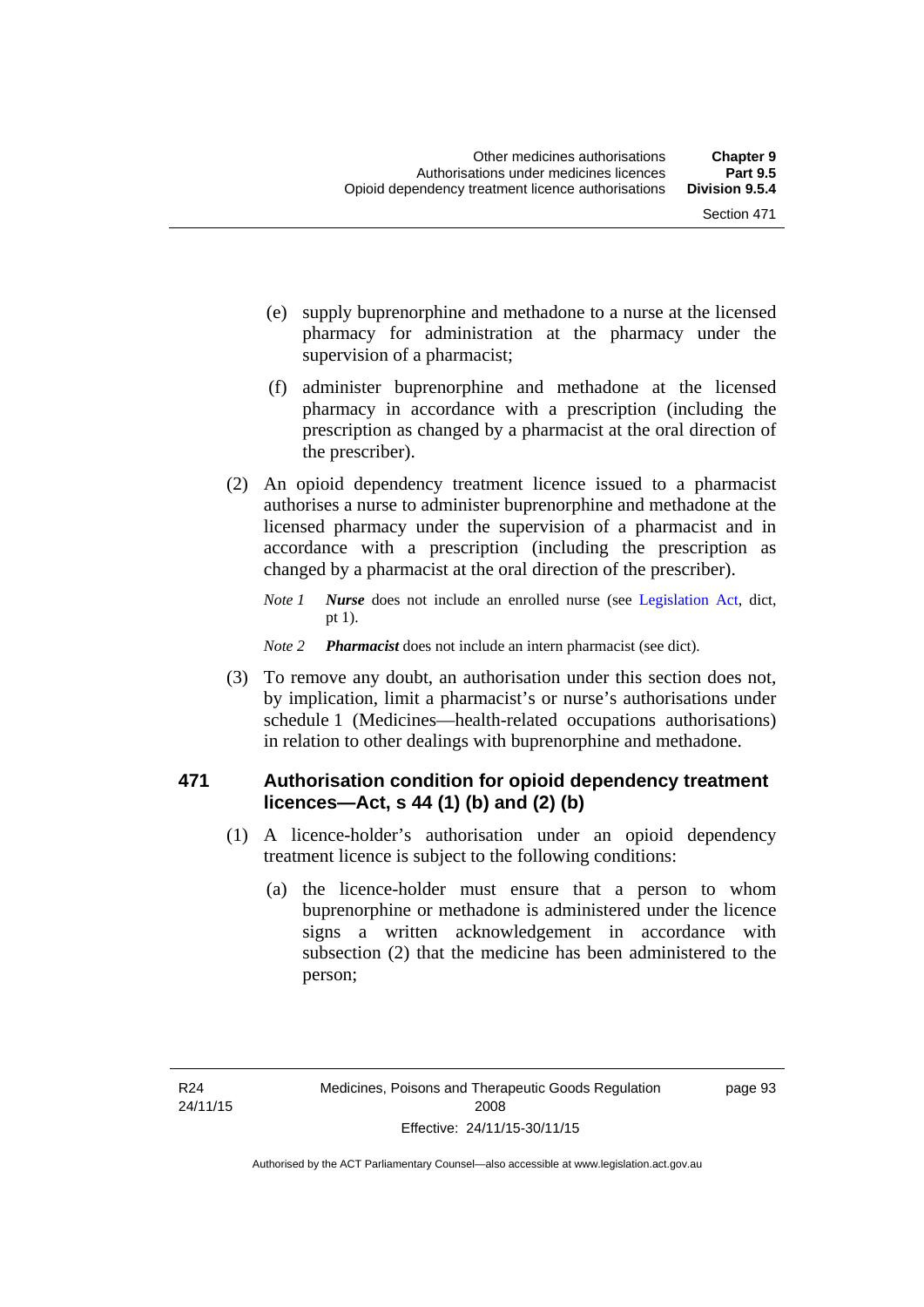(b) a purchase order issued by the licence-holder to obtain buprenorphine or methadone under the licence is a complying purchase order.

*Note 1 Written* includes in electronic form (see [Act,](http://www.legislation.act.gov.au/a/2008-26/default.asp) dict).

*Note* 2 For licence conditions, see the [Act](http://www.legislation.act.gov.au/a/2008-26/default.asp), s 89.

- (2) For subsection (1) (a), the acknowledgement must include the following:
	- (a) the approved name or brand name of the medicine administered;
	- (b) the form, strength and quantity of the medicine administered;
	- (c) the date the medicine is administered.

### **Division 9.5.5 Pharmacy medicines rural communities licences**

*Note* For other provisions about pharmacy medicines rural communities licences, see pt 14.6.

#### **480 Authorisations under pharmacy medicines rural communities licences—Act, s 20 (1) (a)**

A pharmacy medicines rural communities licence authorises—

- (a) the licence-holder to—
	- (i) issue a purchase order for a pharmacy medicine (the *licensed medicine*) stated in the licence for retail sale from the premises (the *licensed premises*) stated in the licence; and
	- (ii) obtain the licensed medicine on a purchase order for retail sale from the licensed premises; and
	- (iii) possess the licensed medicine at the licensed premises for retail sale from the licensed premises; and

page 94 Medicines, Poisons and Therapeutic Goods Regulation 2008 Effective: 24/11/15-30/11/15 R24 24/11/15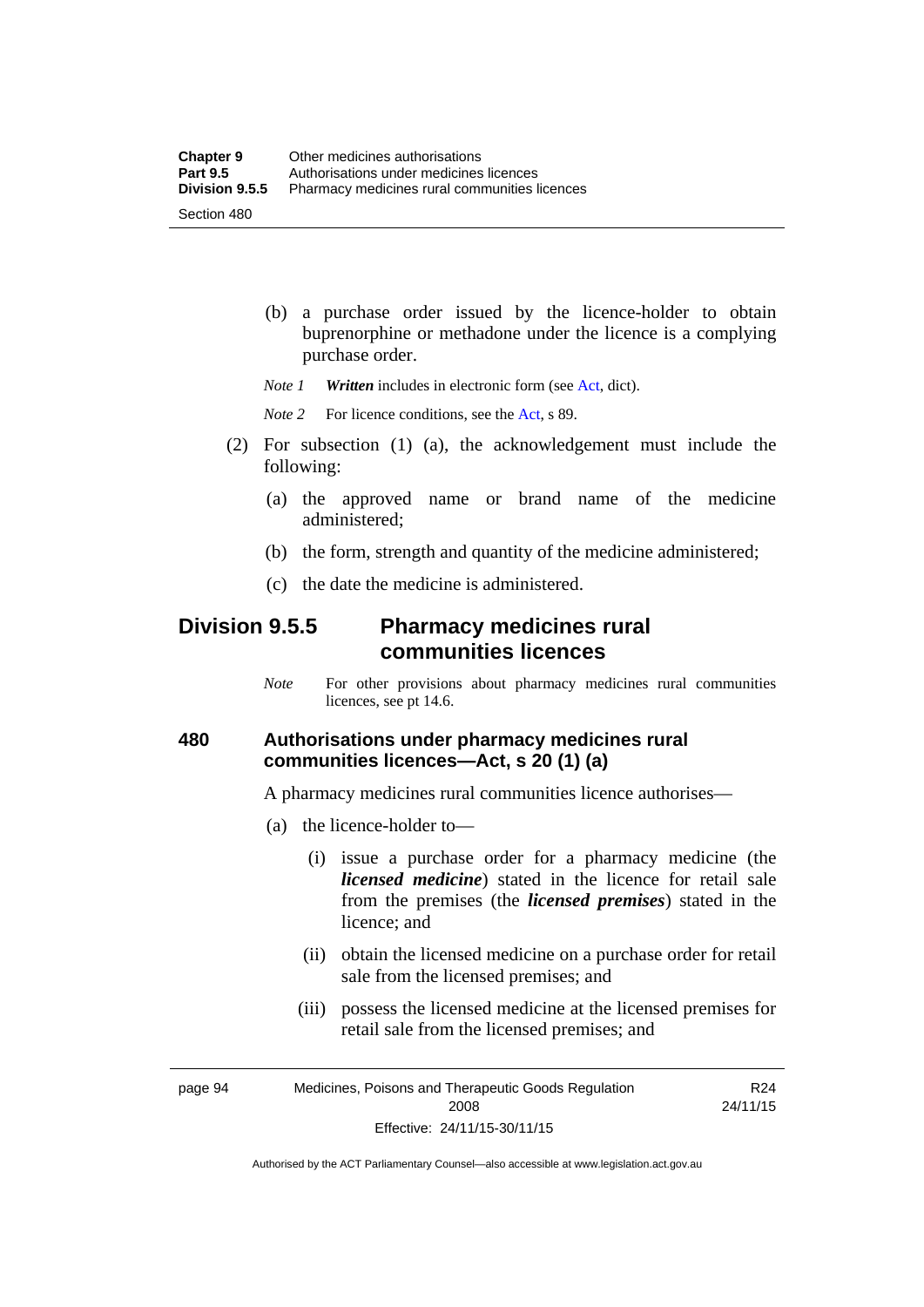- (iv) sell the licensed medicine by retail from the licensed premises to customers attending in person at the licensed premises; and
- (b) an employee of the licence-holder to—
	- (i) possess the medicine at the licensed premises for retail sale from the licensed premises; and
	- (ii) sell the medicine by retail from the licensed premises to customers attending in person at the licensed premises.

#### **Examples—sales to which par (a) (iv) and par (b) (ii) do not apply**

sales over the internet or by mail

- *Note 1* For other requirements in relation to medicines sold under rural communities licences—see s 500 (3), s 502 (4) and s 522.
- *Note 2* An example is part of the regulation, is not exhaustive and may extend, but does not limit, the meaning of the provision in which it appears (see [Legislation Act,](http://www.legislation.act.gov.au/a/2001-14) s 126 and s 132).

#### **481 Authorisation conditions for pharmacy medicines rural communities licences—Act, s 44 (1) (b) and (2) (b)**

A licence-holder's authorisation under a pharmacy medicines rural communities licence is subject to the following conditions:

- (a) a pharmacy medicine obtained under the licence is purchased on a complying purchase order;
- (b) the pharmacy medicines to which the licence relates are sold in the manufacturer's packs;
- (c) the packs are labelled in accordance with—
	- (i) section 502 (Labelling of supplied manufacturer's packs of medicines—[Act](http://www.legislation.act.gov.au/a/2008-26/default.asp), s  $60(1)$  (c) (i) and (2) (c) (i)); or
	- (ii) an approval under the [Act](http://www.legislation.act.gov.au/a/2008-26/default.asp), section 193 (Approval of non-standard packaging and labelling);

R24 24/11/15 page 95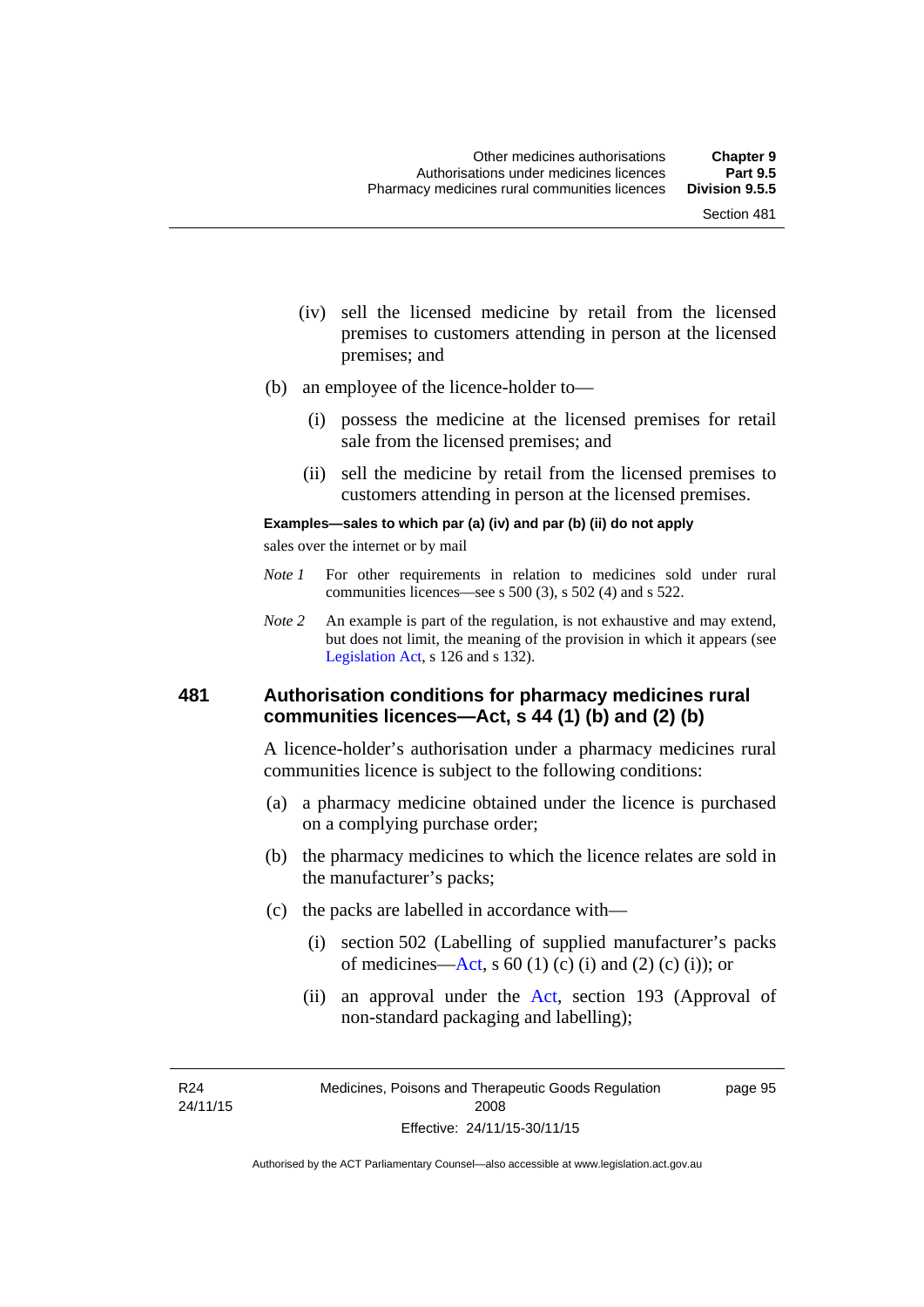- (d) the pharmacy medicines to which the licence relates are sold from the premises stated in the licence to customers attending in person.
- *Note* For licence conditions, see the [Act](http://www.legislation.act.gov.au/a/2008-26/default.asp), s 89.

page 96 Medicines, Poisons and Therapeutic Goods Regulation 2008 Effective: 24/11/15-30/11/15

R24 24/11/15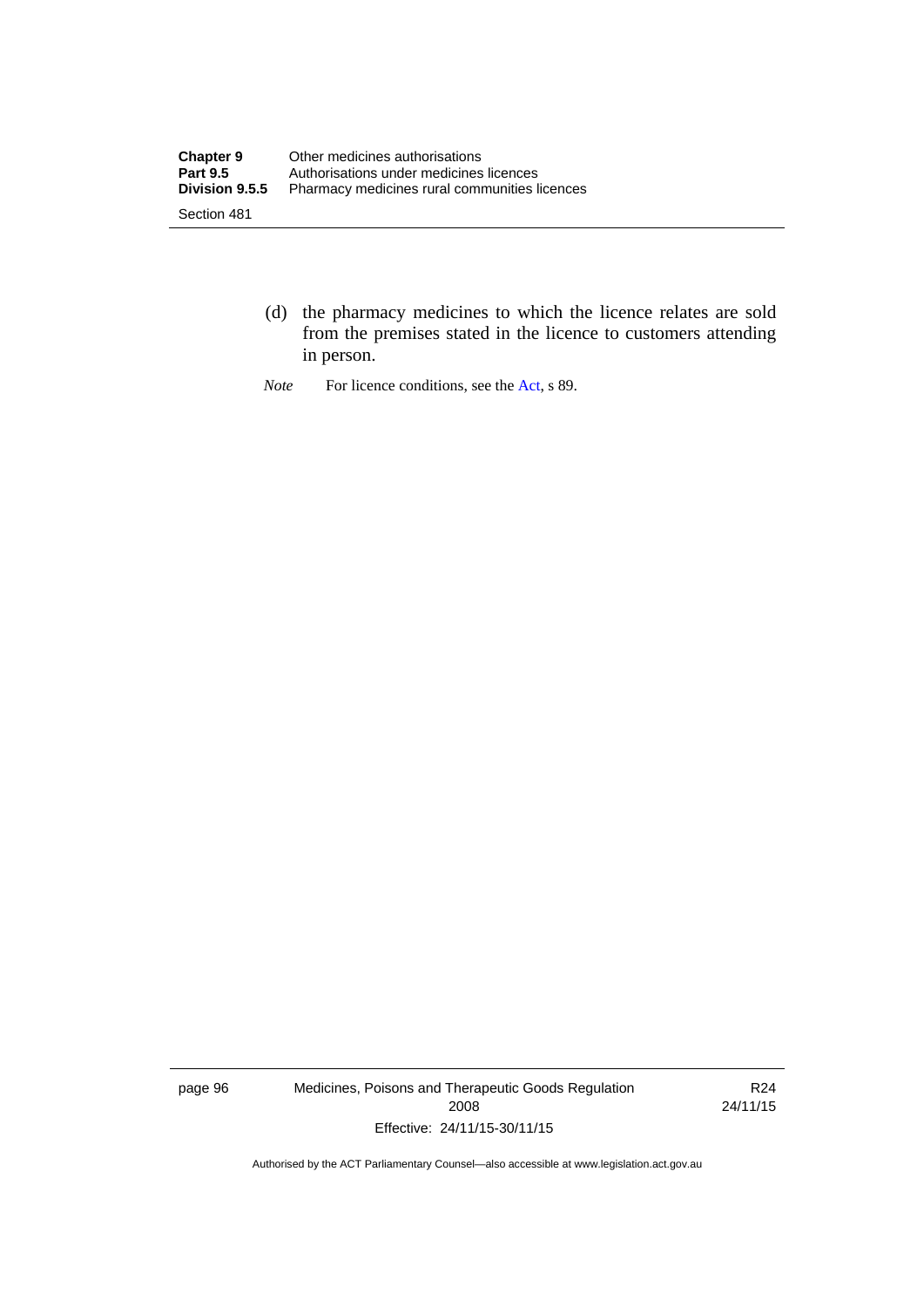# **Part 9.6 Authorisations for endorsed health practitioners**

#### **490 Authorisations for endorsed health practitioners—Act, s 20 (1) (d)**

- (1) This section applies to a health practitioner whose registration is endorsed under the 5*[Health Practitioner Regulation National Law](#page-53-0)  (ACT)*[, section 94 \(Endorsement for scheduled medicines\).](#page-53-0)
- [\(2\) The health practitioner is aut](#page-53-0)horised to deal with a medicine in accordance with the endorsement.

R24 24/11/15 Medicines, Poisons and Therapeutic Goods Regulation 2008 Effective: 24/11/15-30/11/15

page 97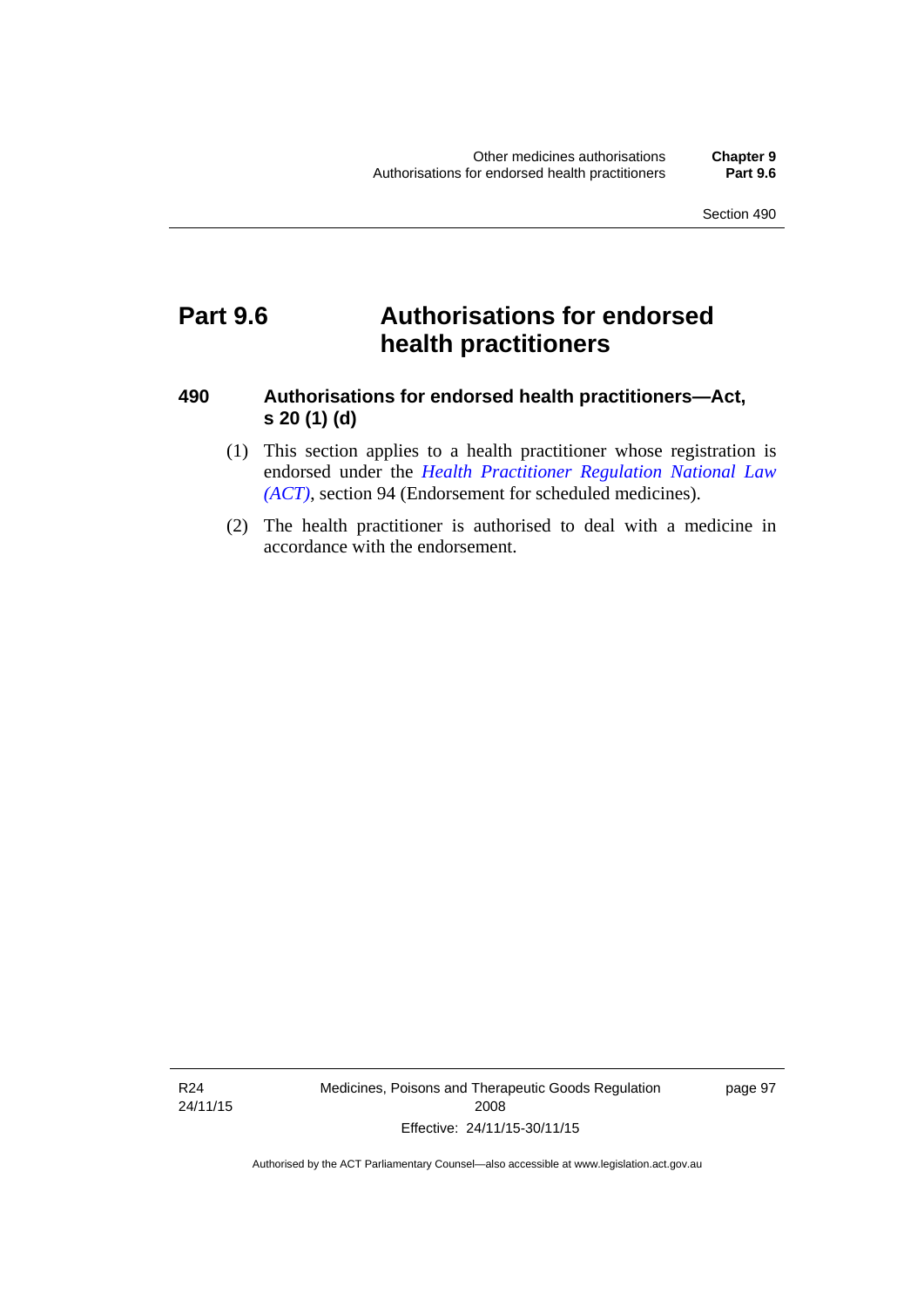# **Chapter 10 Packaging and labelling of medicines generally**

### **500 When pharmacy medicines and pharmacist only medicines to be supplied in manufacturer's packs— Act, s 59 (1) (c) (i) and (2) (c) (i)**

(1) In this section:

*health practitioner* does not include—

- (a) a pharmacist, or intern pharmacist, at a hospital; or
- (b) a prescriber who supplies a medicine during a consultation.

*health professional* does not include a prescriber who supplies a medicine during a consultation.

*supply* does not include dispense.

- (2) A health practitioner, health professional or employee acting under the direction of a health practitioner or professional, must supply a pharmacy medicine or pharmacist only medicine in a whole manufacturer's pack of the medicine.
- (3) A pharmacy medicines rural communities licence-holder, or an employee acting under the direction of the licence-holder, must sell a pharmacy medicine stated in the licence in a whole manufacturer's pack of the medicine.

### **501 Packaging of supplied manufacturer's packs of medicines—Act, s 59 (1) (c) (i) and (2) (c) (i)**

A manufacturer's pack of a medicine supplied must be packaged—

 (a) in accordance with the [medicines and poisons standard](http://www.comlaw.gov.au/Series/F2012L01200), paragraphs 21 to 27; or

R24 24/11/15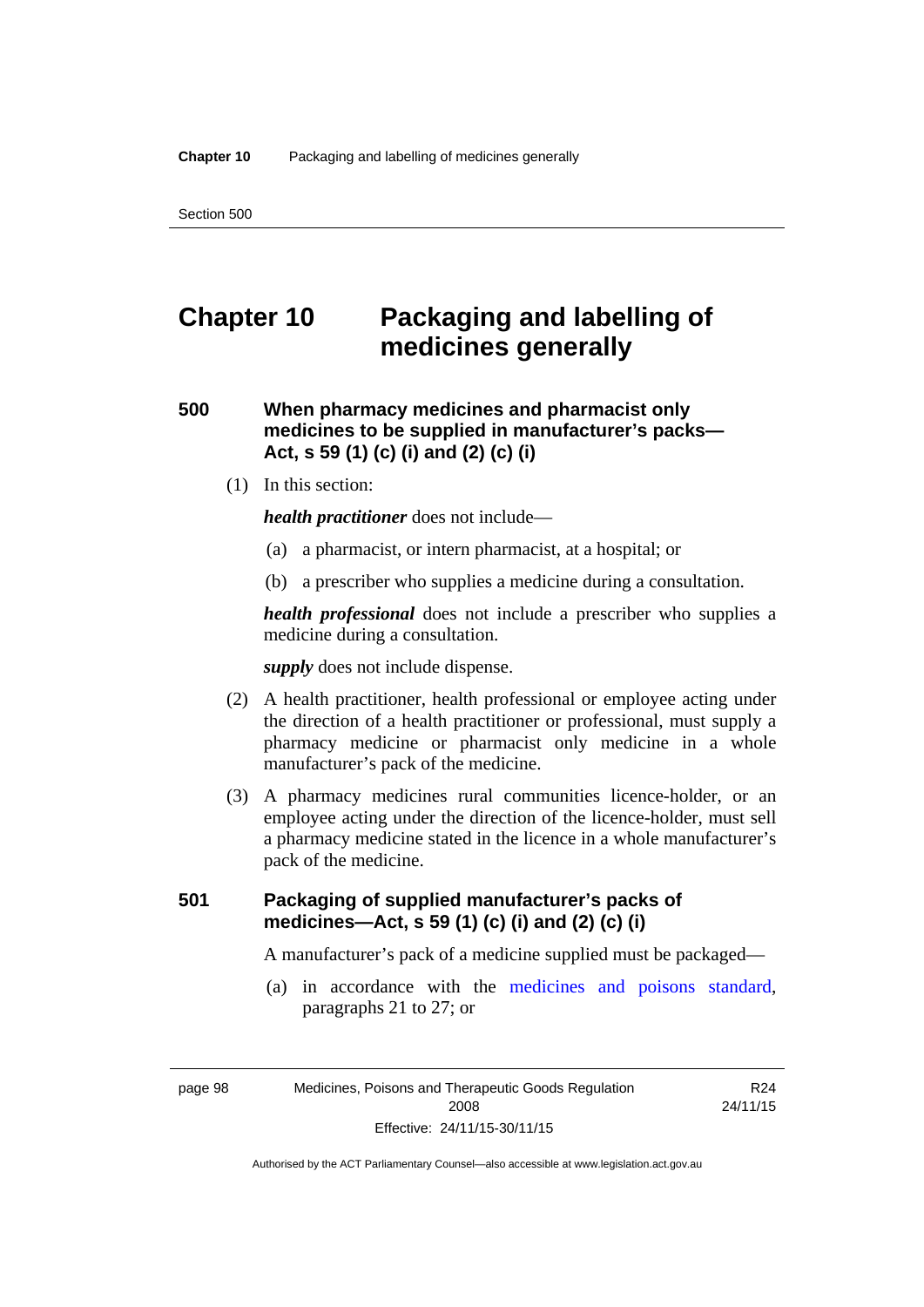- (b) in a container in which the medicine may be sold under a corresponding law.
- *Note* A manufacturer's pack of a medicine supplied may also be packaged in accordance with an approval under the [Act](http://www.legislation.act.gov.au/a/2008-26/default.asp), s 193 (Approval of non-standard packaging and labelling) (see [Act](http://www.legislation.act.gov.au/a/2008-26/default.asp), s 59 (1) (c) (ii) and  $(2)$  (c)  $(ii)$ ).

#### **502 Labelling of supplied manufacturer's packs of medicines—Act, s 60 (1) (c) (i) and (2) (c) (i)**

(1) In this section:

*supply*, a medicine, does not include—

- (a) dispense the medicine; or
- (b) supply the medicine on a requisition or standing order.
- (2) A manufacturer's pack of a supplied medicine must be labelled in accordance with—
	- (a) the [medicines and poisons standard](http://www.comlaw.gov.au/Series/F2012L01200), paragraphs 3 to 19; or
	- (b) a corresponding law.
	- *Note* A manufacturer's pack of a medicine supplied may also be labelled in accordance with an approval under the [Act](http://www.legislation.act.gov.au/a/2008-26/default.asp), s 193 (Approval of non-standard packaging and labelling) (see [Act](http://www.legislation.act.gov.au/a/2008-26/default.asp), s 60 (1) (c) (ii) and  $(2)$  (c) (ii)).
- (3) A manufacturer's pack of a pharmacist only medicine sold by retail at a community pharmacy must be labelled with the pharmacy's name, business address and telephone number.
- (4) A manufacturer's pack of a pharmacy medicine sold at premises licensed under a pharmacy medicines rural communities licence must be labelled with the licence-holder's name, business address and telephone number.

page 99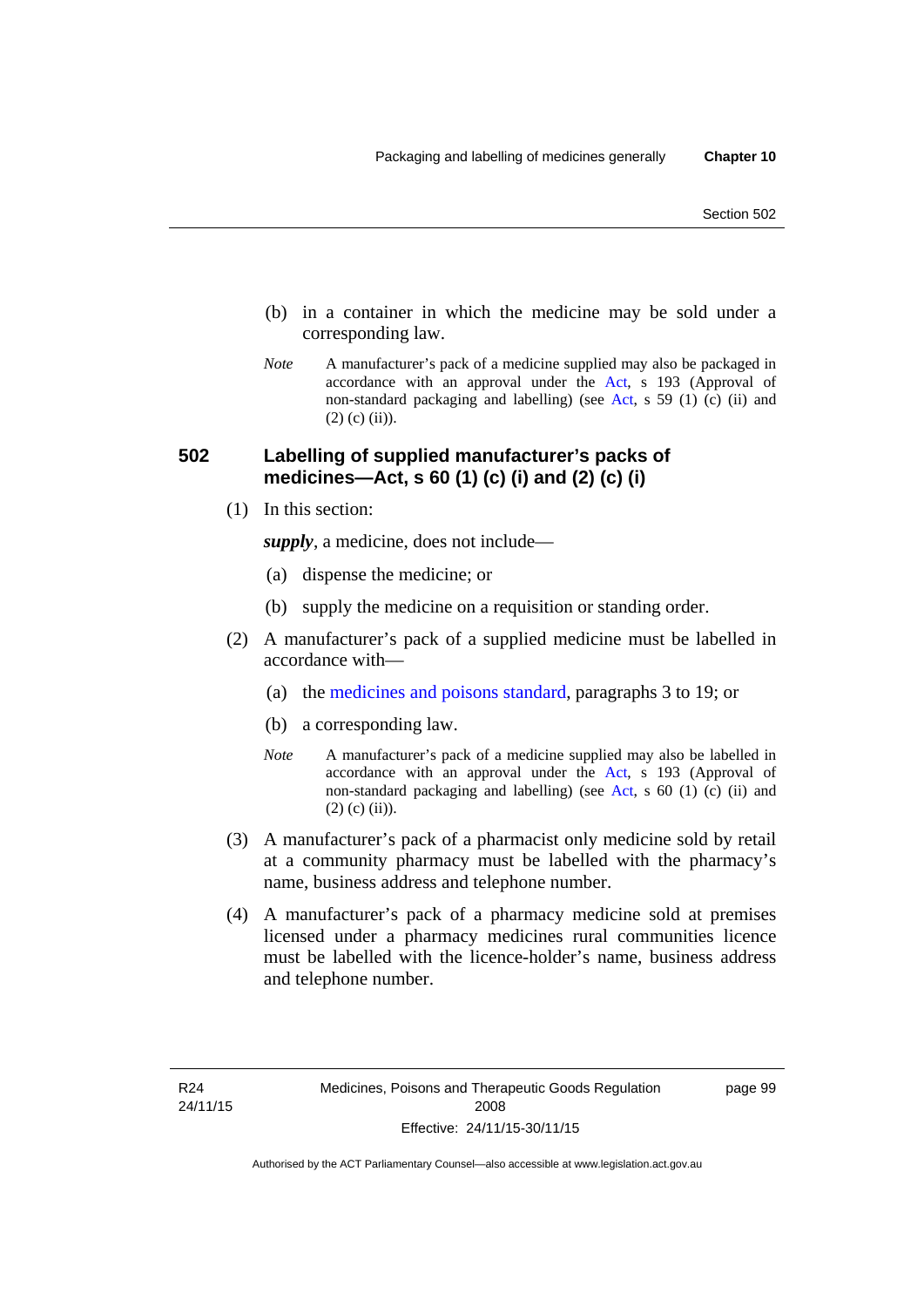**Chapter 11** Storage of medicines Part 11.1 Preliminary

Section 510

# **Chapter 11 Storage of medicines**

### **Part 11.1** Preliminary

#### **510 Meaning of** *prescribed person***—ch 11**

For this chapter, each of the following is a *prescribed person*:

- (a) a dentist, doctor, eligible midwife, nurse practitioner, optometrist, podiatrist or veterinary surgeon;
	- *Note 1 Dentist*, *doctor* and *veterinary surgeon* does not include an intern or trainee (see defs of these terms in dict).
	- *Note 2 Nurse practitioner* does not include a person holding limited or provisional registration to practise as a nurse practitioner (see dict).
- (b) a pharmacist responsible for the management of a community pharmacy;
- (c) the chief pharmacist at an institution;
- (d) a medicines wholesalers licence-holder;
- (e) a pharmacy medicines rural communities licence-holder;
- (f) an approved analyst;

*Note Approved analyst*—see the dictionary.

- (g) a medicines and poisons inspector (including a police officer);
- (h) a controlled medicines research and education program licence-holder;
- (i) a person in charge of any of the following:
	- (i) an ambulance service (whether or not operated by the Commonwealth, the Territory or a State);
	- (ii) a correctional centre;

page 100 Medicines, Poisons and Therapeutic Goods Regulation 2008 Effective: 24/11/15-30/11/15 R24 24/11/15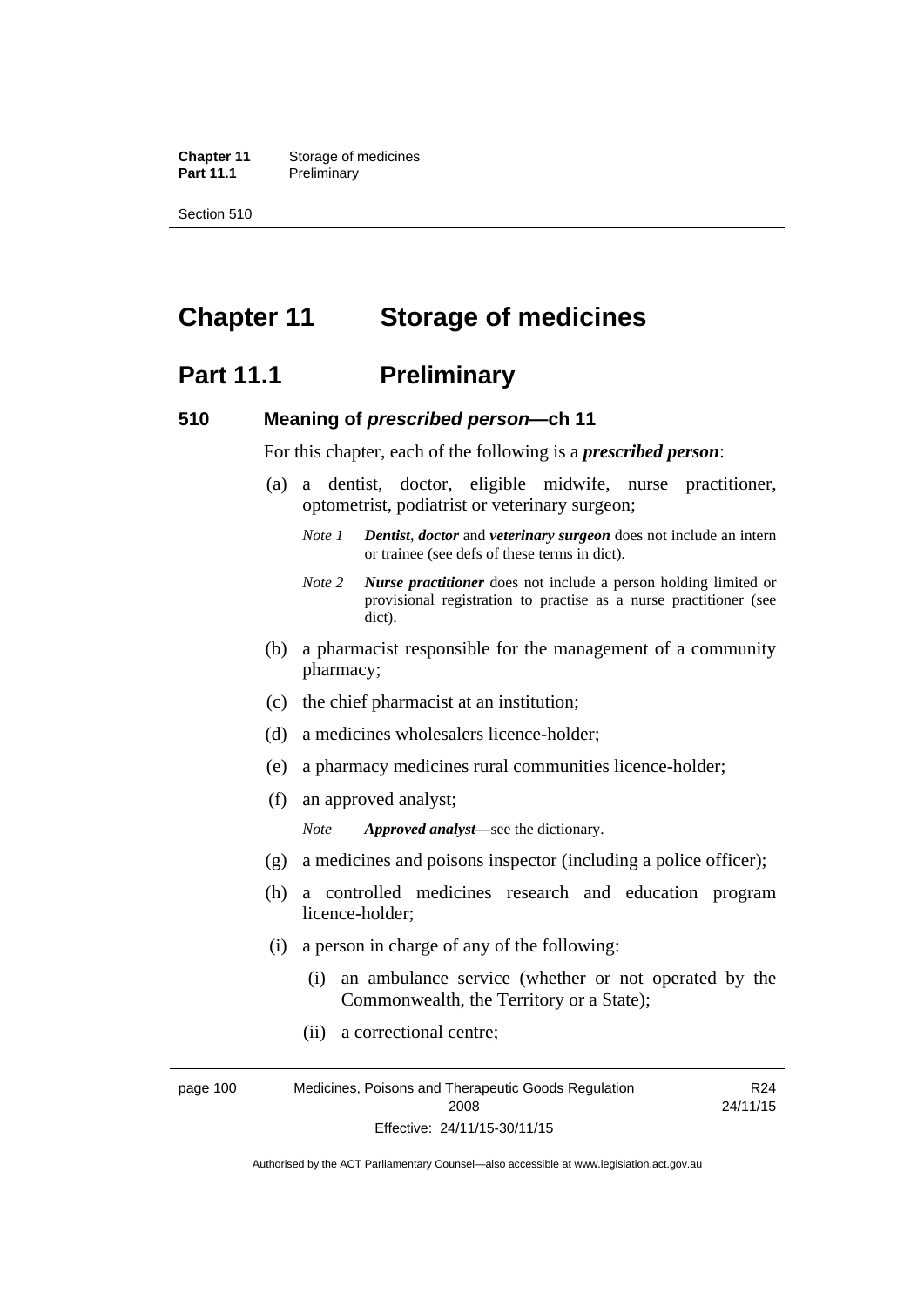- (iii) a CYP detention place;
- (iv) a health centre operated by the Territory;
- (v) a residential aged care facility without a pharmacy;
- (vi) a residential disability care facility without a pharmacy;
- (vii) a ward (including an opioid dependency treatment centre operated by the Territory).
- *Note 1 CYP detention place*—see the dictionary.
- *Note 2 Residential aged care facility* and *residential disability care facility* see the [Act](http://www.legislation.act.gov.au/a/2008-26/default.asp), dictionary.
- *Note 3 State* includes a territory (see [Legislation Act,](http://www.legislation.act.gov.au/a/2001-14) dict, pt 1).

### **511 Meaning of** *key***—ch 11**

In this chapter:

*key* includes an electronic swipe card or electronic proximity device.

R24 24/11/15 Medicines, Poisons and Therapeutic Goods Regulation 2008 Effective: 24/11/15-30/11/15

page 101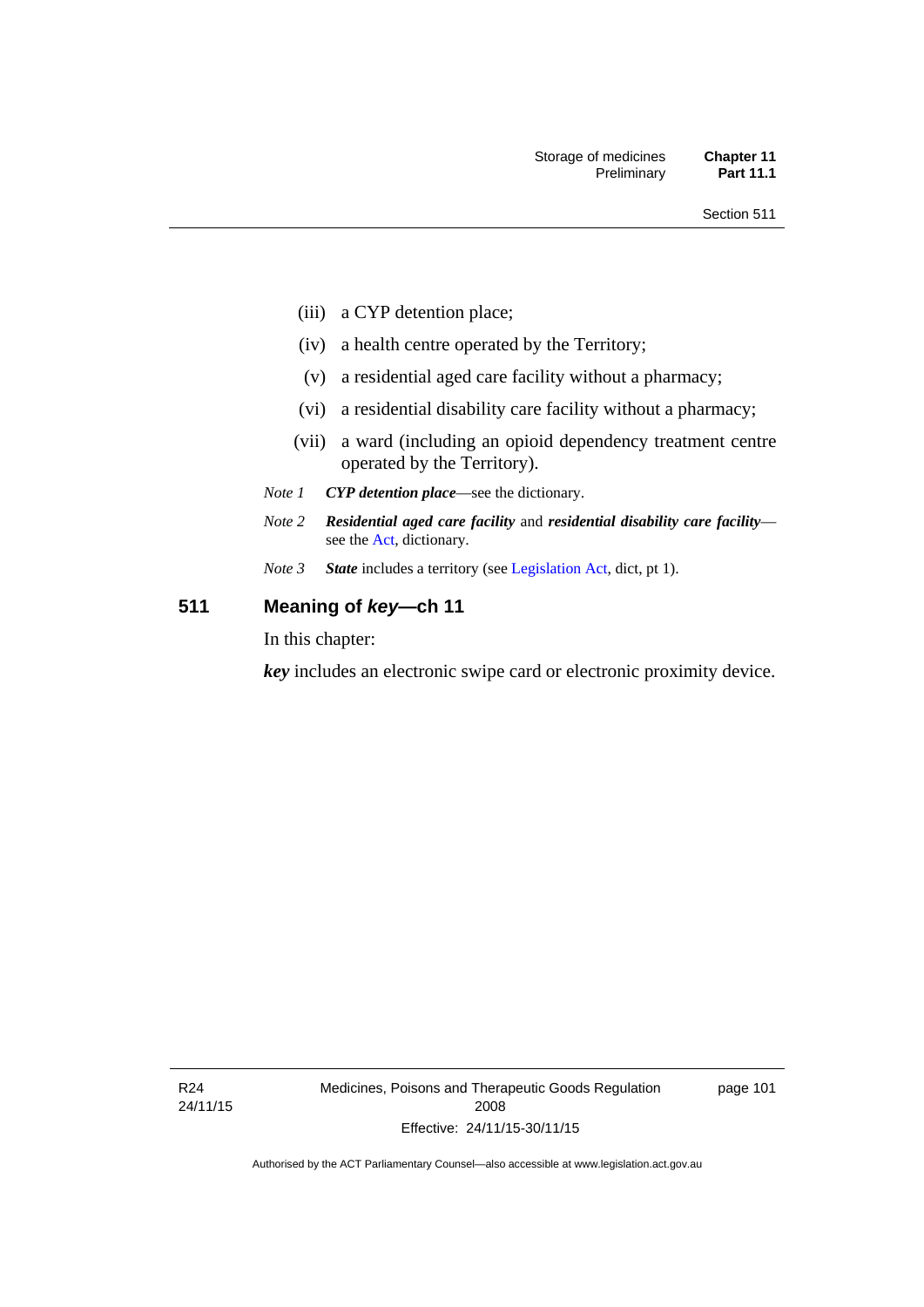Section 515

# **Part 11.2 Storage requirements for medicines generally**

#### **515 Storage of medicines generally—Act, s 61 (b) and (c)**

- (1) A prescribed person must ensure that a medicine in the person's possession is stored—
	- (a) within the manufacturer's recommended storage temperature range; and
	- (b) in any other environmental condition that is necessary to preserve the medicine's stability and therapeutic quality.

*Note Possess* includes having control over disposition (see [Act,](http://www.legislation.act.gov.au/a/2008-26/default.asp) s 24).

 (2) To remove any doubt, this section does not apply to a prescribed person mentioned in section 510 (i) if the person does not have control over the disposition of the medicine.

#### **Example—person not having control over disposition of medicine**

a medicine in the personal possession of a resident of a residential aged care facility who is in an independent living unit within the facility

*Note* An example is part of the regulation, is not exhaustive and may extend, but does not limit, the meaning of the provision in which it appears (see [Legislation Act,](http://www.legislation.act.gov.au/a/2001-14) s 126 and s 132).

page 102 Medicines, Poisons and Therapeutic Goods Regulation 2008 Effective: 24/11/15-30/11/15

R24 24/11/15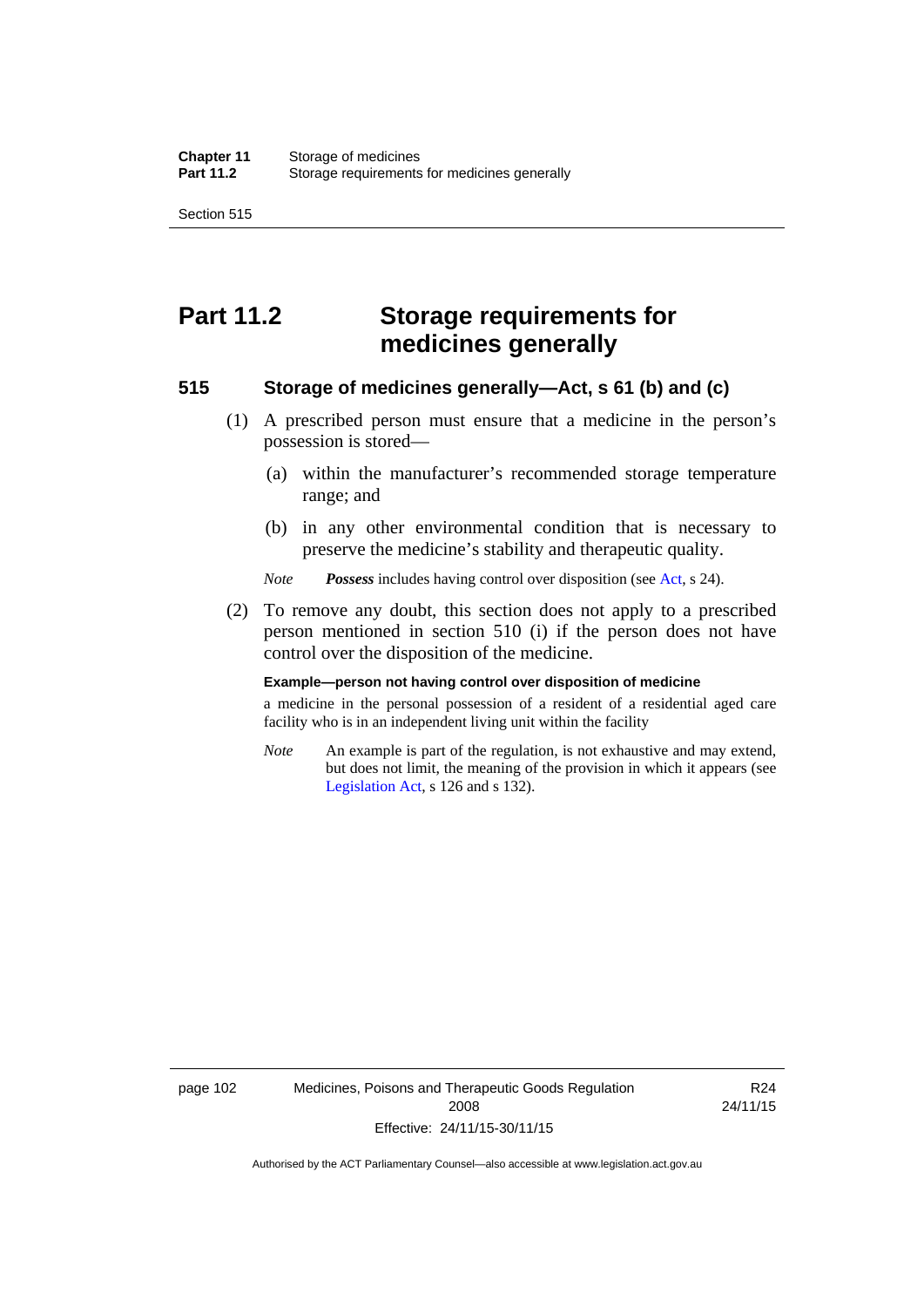# **Part 11.3 Additional storage requirements for medicines other than controlled medicines**

#### **520 Storage of medicines other than controlled medicines in community pharmacies—Act, s 61 (b) and (c)**

- (1) The pharmacist responsible for the management of a community pharmacy must ensure that each pharmacy medicine at the pharmacy is stored—
	- (a) if the medicine is for retail sale—within 4m of, and in sight of, the pharmacy's dispensary; and
	- (b) in any other case—so that public access to the medicine is restricted.
- (2) The pharmacist responsible for the management of a community pharmacy must ensure that each pharmacist only medicine and prescription only medicine at the pharmacy is stored—
	- (a) in a part of the premises to which the public does not have access; and
	- (b) so that only a pharmacist, or a person under the direct supervision of a pharmacist, has access to the medicine.

*Note Pharmacist* does not include an intern pharmacist (see dict).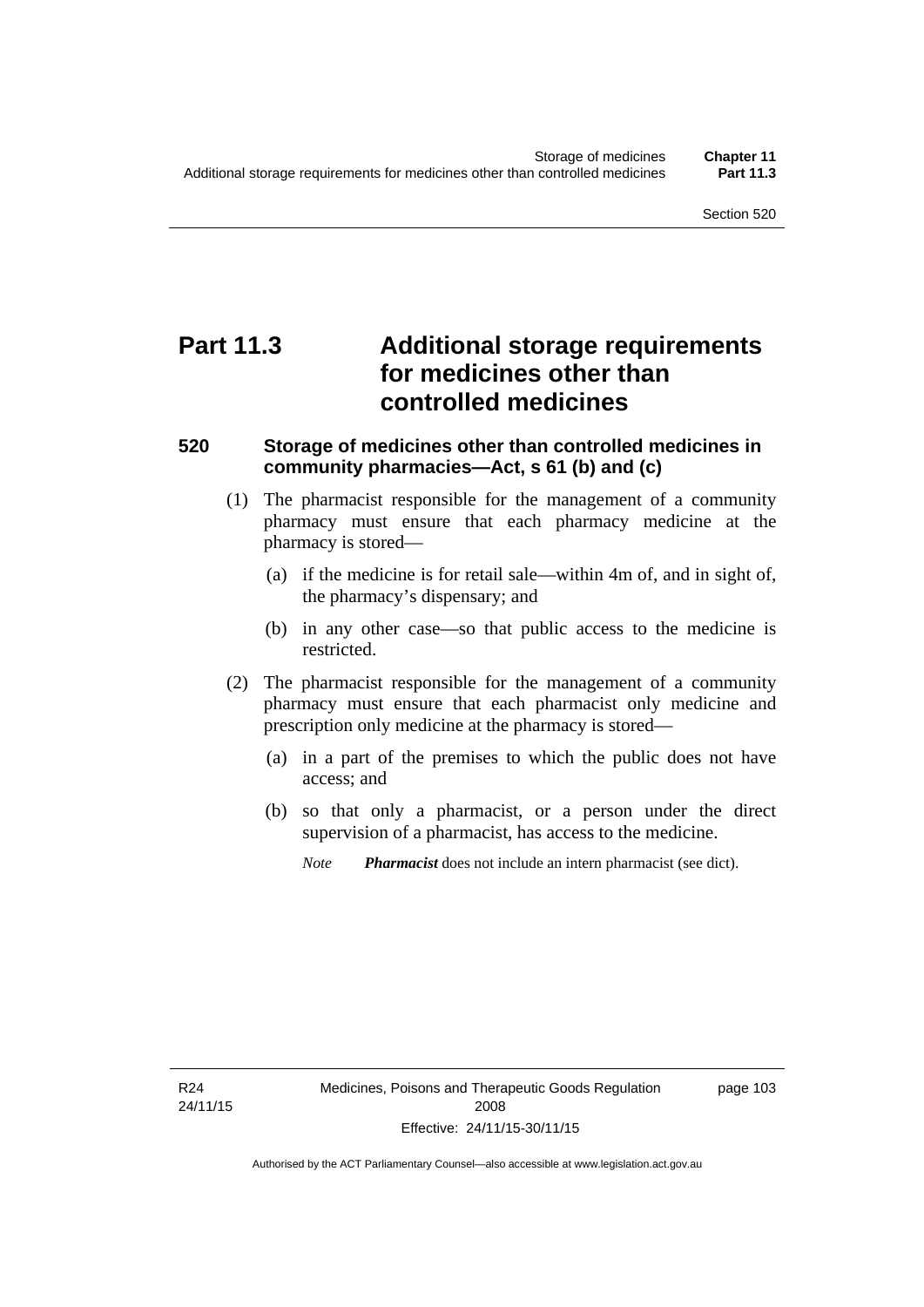### **521 Storage of medicines other than controlled medicines by other people—Act, s 61 (b) and (c)**

(1) In this section:

*prescribed person* does not include a pharmacist responsible for the management of a community pharmacy.

 (2) A prescribed person must ensure that a medicine (other than a controlled medicine) in the person's possession is stored so that public access to it is restricted.

*Note Possess* includes having control over disposition (see [Act,](http://www.legislation.act.gov.au/a/2008-26/default.asp) s 24).

 (3) To remove any doubt, this section does not apply to a prescribed person mentioned in section 510 (i) if the person does not have control over the disposition of the medicine.

**Example—person not having control over disposition of medicine** 

a medicine in the personal possession of a resident of a residential aged care facility who is in an independent living unit within the facility

*Note* An example is part of the regulation, is not exhaustive and may extend, but does not limit, the meaning of the provision in which it appears (see [Legislation Act,](http://www.legislation.act.gov.au/a/2001-14) s 126 and s 132).

### **522 Storage of pharmacy medicines by pharmacy medicines rural communities licence-holders—Act, s 61 (b) and (c)**

A pharmacy medicines rural communities licence-holder must store a pharmacy medicine for retail sale so that public access to the medicine is restricted.

R24 24/11/15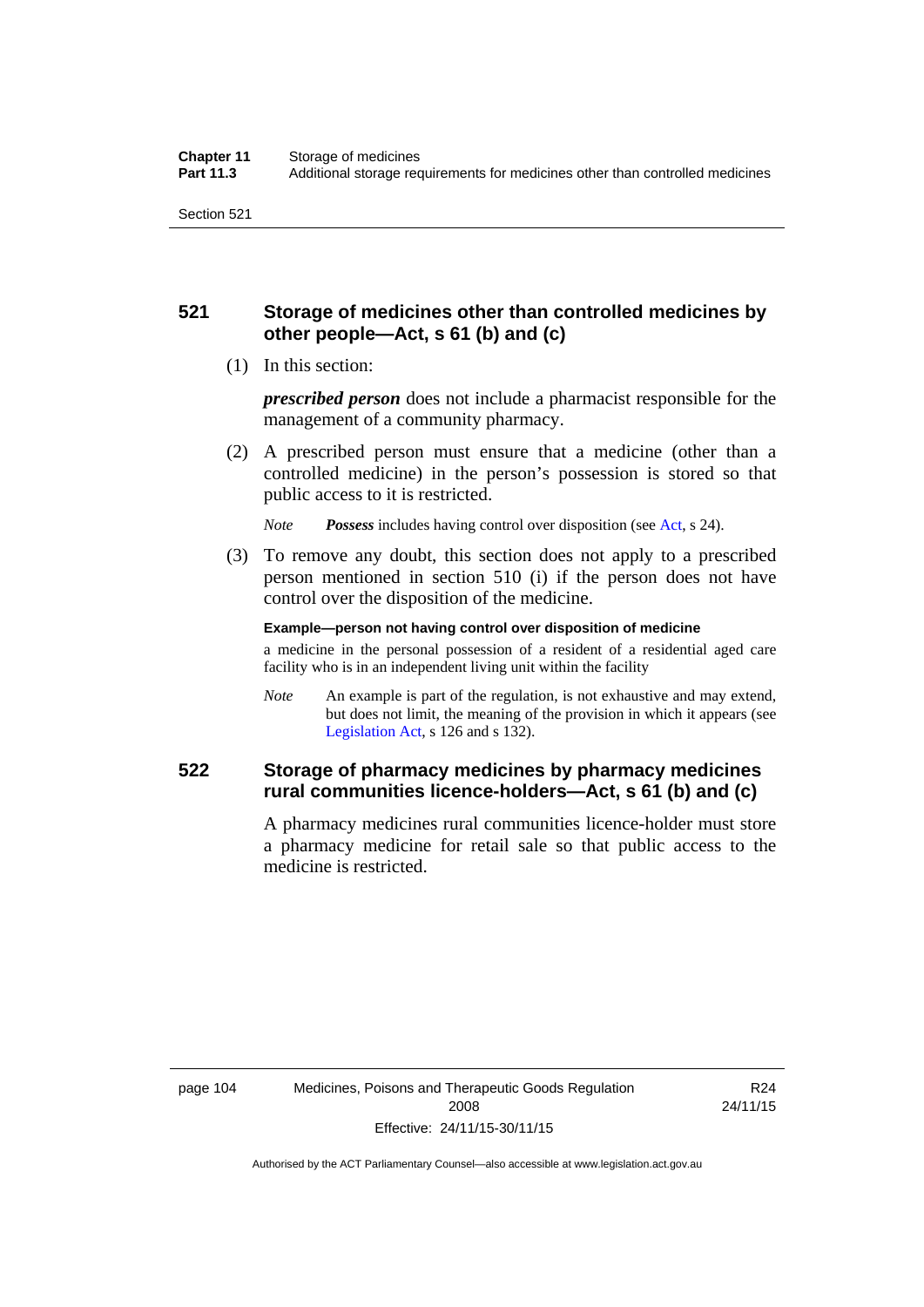# **Part 11.4 Additional storage requirements for controlled medicines**

#### **530 Meaning of** *personal custody***—pt 11.4**

In this part:

*personal custody*, of a key by a person, includes keeping the key in a combination-operated key safe, the combination of which the person keeps confidential.

#### **531 Storage of controlled medicines by wholesalers licence-holders—Act, s 61 (b) and (c)**

- (1) A wholesalers licence-holder must store a controlled medicine in the person's possession (other than a controlled medicine required for immediate supply) in a vault that—
	- (a) complies with, or is more secure than a vault that complies with, the requirements for a vault in schedule 5, section 5.8 (Requirements for vaults); and
	- (b) is fitted with an alarm system.
- (2) However, if the chief health officer is satisfied that the total amount of controlled medicine held by the licence-holder at any time is not large enough to need to be stored in a vault, the chief health officer may approve, in writing, the storage of the controlled medicine in a safe or strong room.
- (3) If the chief health officer gives an approval under subsection (2)—
	- (a) if the approval is for a safe—the safe must comply with, or be more secure than a safe that complies with, the requirements for a safe in schedule 5, section 5.6 (Requirements for safes); and

page 105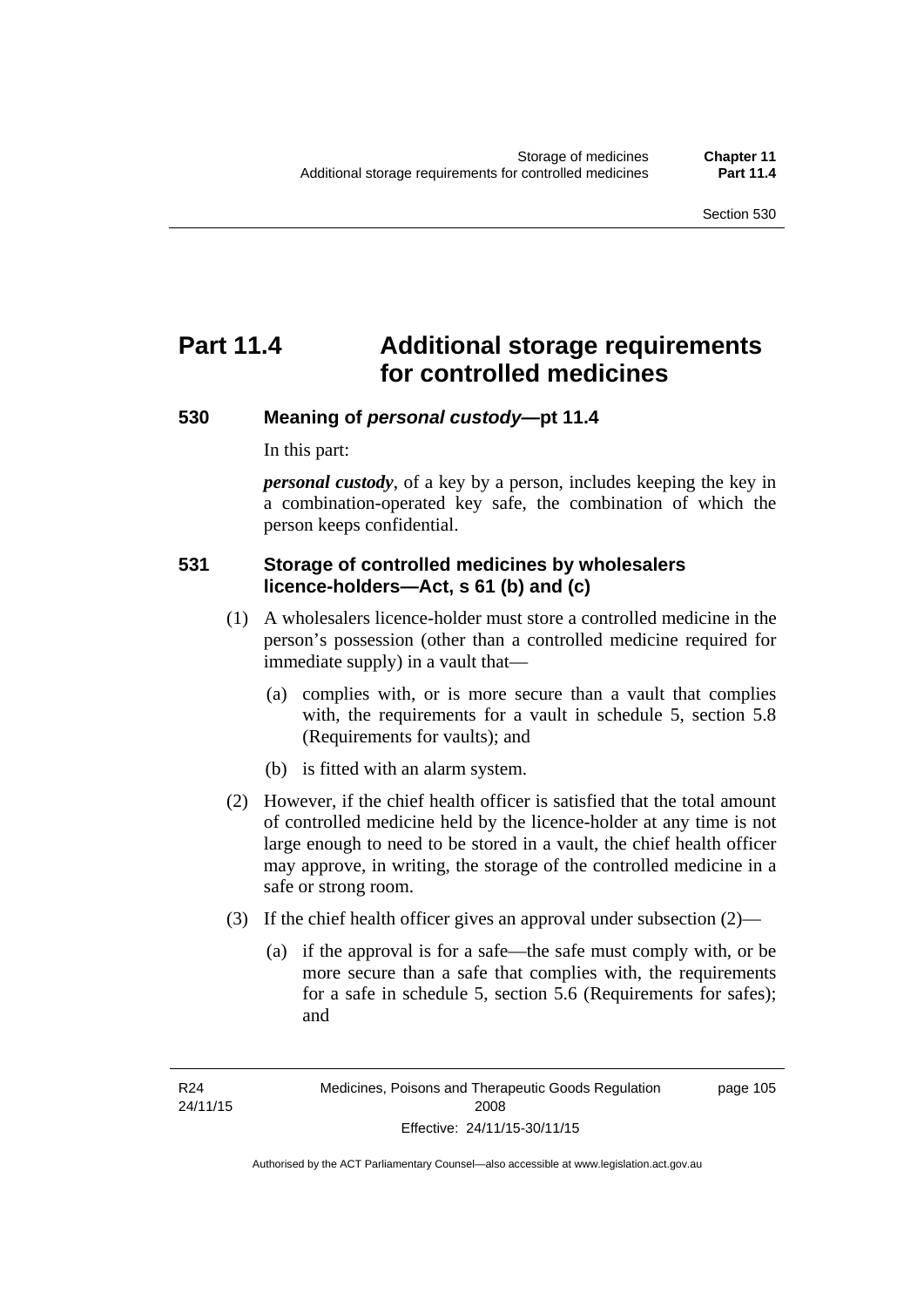- (b) if the approval is for a strong room—the strong room must comply with, or be more secure than a strong room that complies with, the requirements for a strong room in schedule 5, section 5.7 (Requirements for strong rooms); and
- (c) the safe or strong room must be fitted with an alarm system.

#### **532 Storage of controlled medicines for certain health-related occupations—Act, s 61 (b) and (c)**

(1) In this section:

#### *designated person* means—

- (a) a dentist, doctor, nurse practitioner or veterinary surgeon (other than a dentist, doctor, nurse practitioner or veterinary surgeon at an institution); or
- (b) an ambulance officer employed by the Commonwealth, the Territory or a State; or
- (c) a first-aid kit licence-holder.
- *Note 1 Dentist*, *doctor* and *veterinary surgeon* does not include an intern or trainee (see defs of these terms in dict).
- *Note 2 Nurse practitioner* does not include a person holding limited or provisional registration to practise as a nurse practitioner (see dict).
- *Note 3 State* includes a territory (see [Legislation Act,](http://www.legislation.act.gov.au/a/2001-14) dict, pt 1).
- (2) A designated person who possesses a controlled medicine must store the controlled medicine as follows:
	- (a) the person must ensure that the controlled medicine is stored in—
		- (i) a locked container that prevents ready access to the container's contents and is securely attached to a building; or
		- (ii) a locked drawer, cupboard, room or vehicle;

page 106 Medicines, Poisons and Therapeutic Goods Regulation 2008 Effective: 24/11/15-30/11/15 R24 24/11/15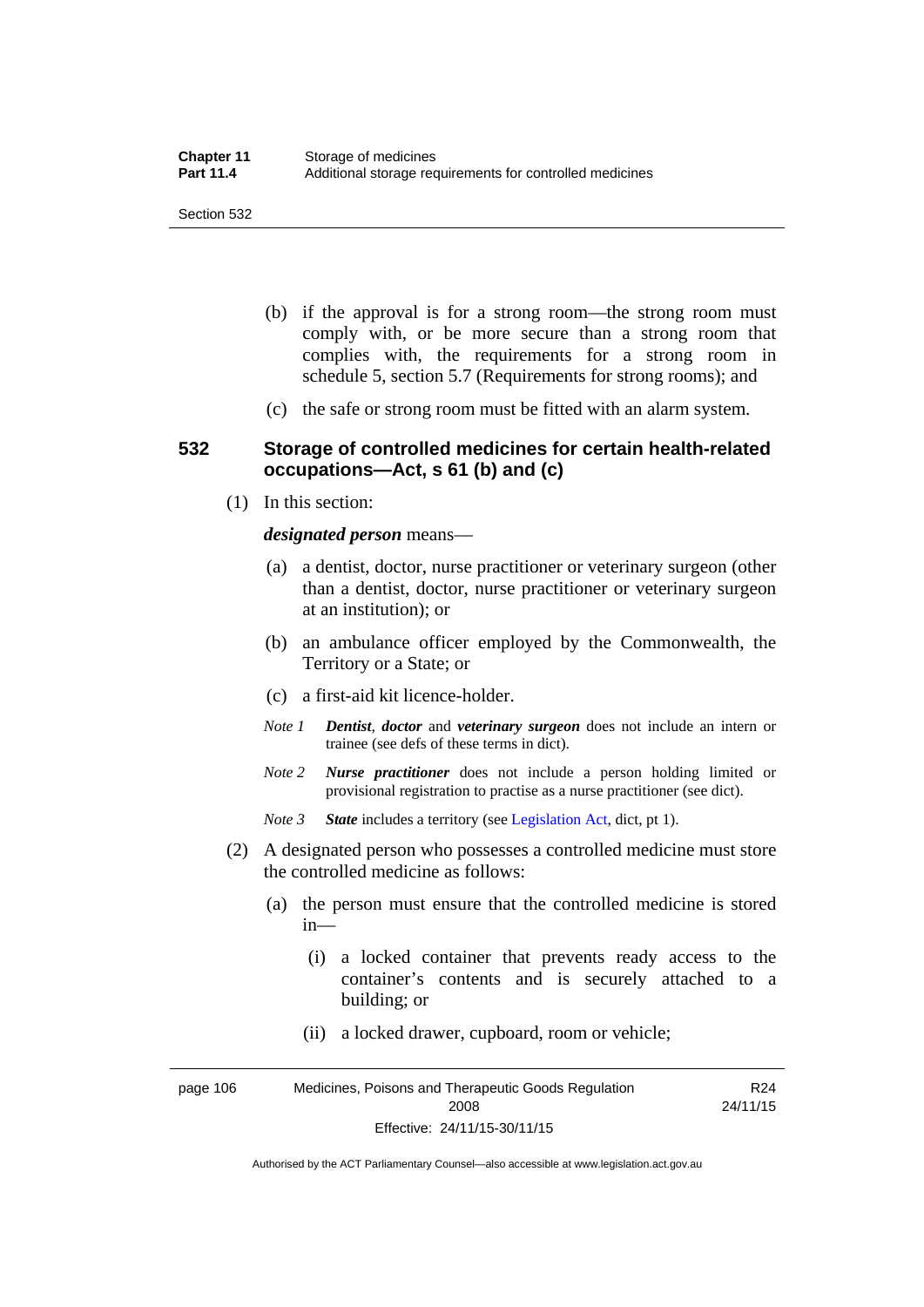- (b) if the medicine is kept in a container that is unlocked by a combination lock—the person must keep the combination confidential;
- (c) if the medicine is kept in a container that is unlocked by a key—the person must keep personal custody of the key;
- (d) if the medicine is kept in a drawer, cupboard, room or vehicle—the person must keep personal custody of the key to the drawer, cupboard, room or vehicle.
- (3) However, subsection (2) does not apply to a controlled medicine if—
	- (a) the controlled medicine is being carried by a designated person in—
		- (i) a locked first-aid kit; or
		- (ii) an unlocked first-aid kit that is in immediate use; and
	- (b) the person keeps personal custody of the key to the first-aid kit.

#### **533 Storage of controlled medicines by certain other prescribed people—Act, s 61 (b) and (c)**

(1) In this section:

#### *excluded person* means—

- (a) a dentist, doctor, nurse practitioner or veterinary surgeon at an institution; or
- (b) the person in charge of a residential aged care facility or residential disability care facility in relation to a controlled medicine dispensed in a dose administration aid for a patient at the facility; or
- (c) the person in charge of a correctional centre in relation to a controlled medicine dispensed for a detainee in a dose administration aid; or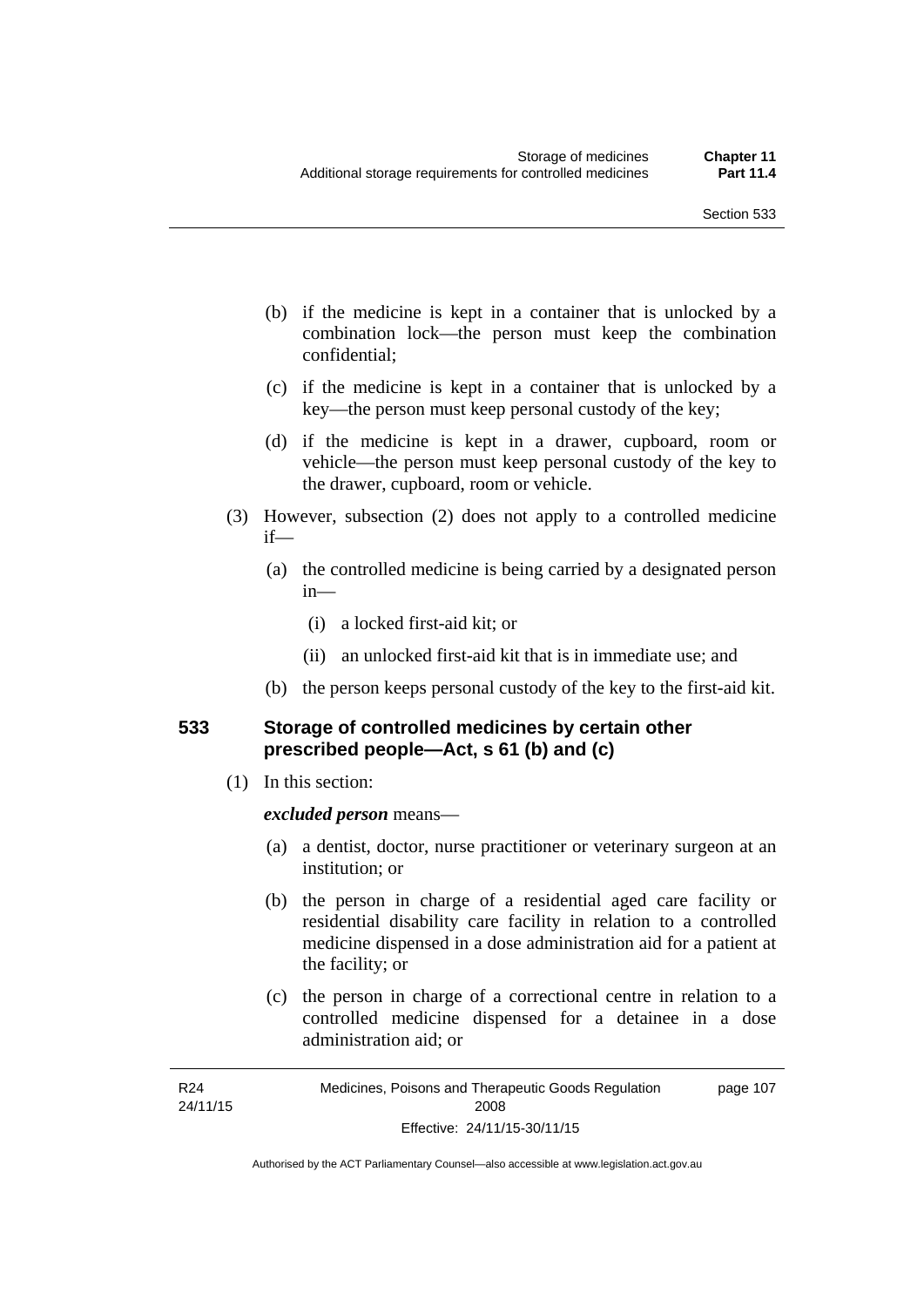Section 533

- (d) the person in charge of a CYP detention place in relation to a controlled medicine dispensed for a young detainee in a dose administration aid.
- *Note 1 CYP detention place*—see the dictionary.
- *Note 2 Correctional centre—see the [Legislation Act](http://www.legislation.act.gov.au/a/2001-14), dictionary, pt 1.*
- *Note 3 Detainee*—see the *[Corrections Management Act 2007](http://www.legislation.act.gov.au/a/2007-15)*, s 6.
- *Note 4 Young detainee*—see the *[Children and Young People Act 2008](http://www.legislation.act.gov.au/a/2008-19)*, s 95.
- (2) This section applies to a prescribed person, other than an excluded person, in relation to a controlled medicine in the person's possession if the medicine is not for immediate administration.

*Note Possess* includes having control over disposition (see [Act,](http://www.legislation.act.gov.au/a/2008-26/default.asp) s 24).

- (3) The person must ensure that—
	- (a) the controlled medicine is stored in a medicines cabinet, safe, strong room or vault (a *storage receptacle*) that complies with, or is more secure than a storage receptacle that complies with, the requirements for the receptacle in schedule 5 (Requirements for storage receptacles); and
	- (b) the storage receptacle is kept securely locked when not in immediate use; and
	- (c) if the storage receptacle is unlocked by a combination lock the person keeps the combination confidential; and
	- (d) if the storage receptacle is unlocked by a key—the person keeps personal custody of the key; and
	- (e) if the prescribed person is the chief pharmacist at an institution—the storage receptacle is fitted with an alarm system.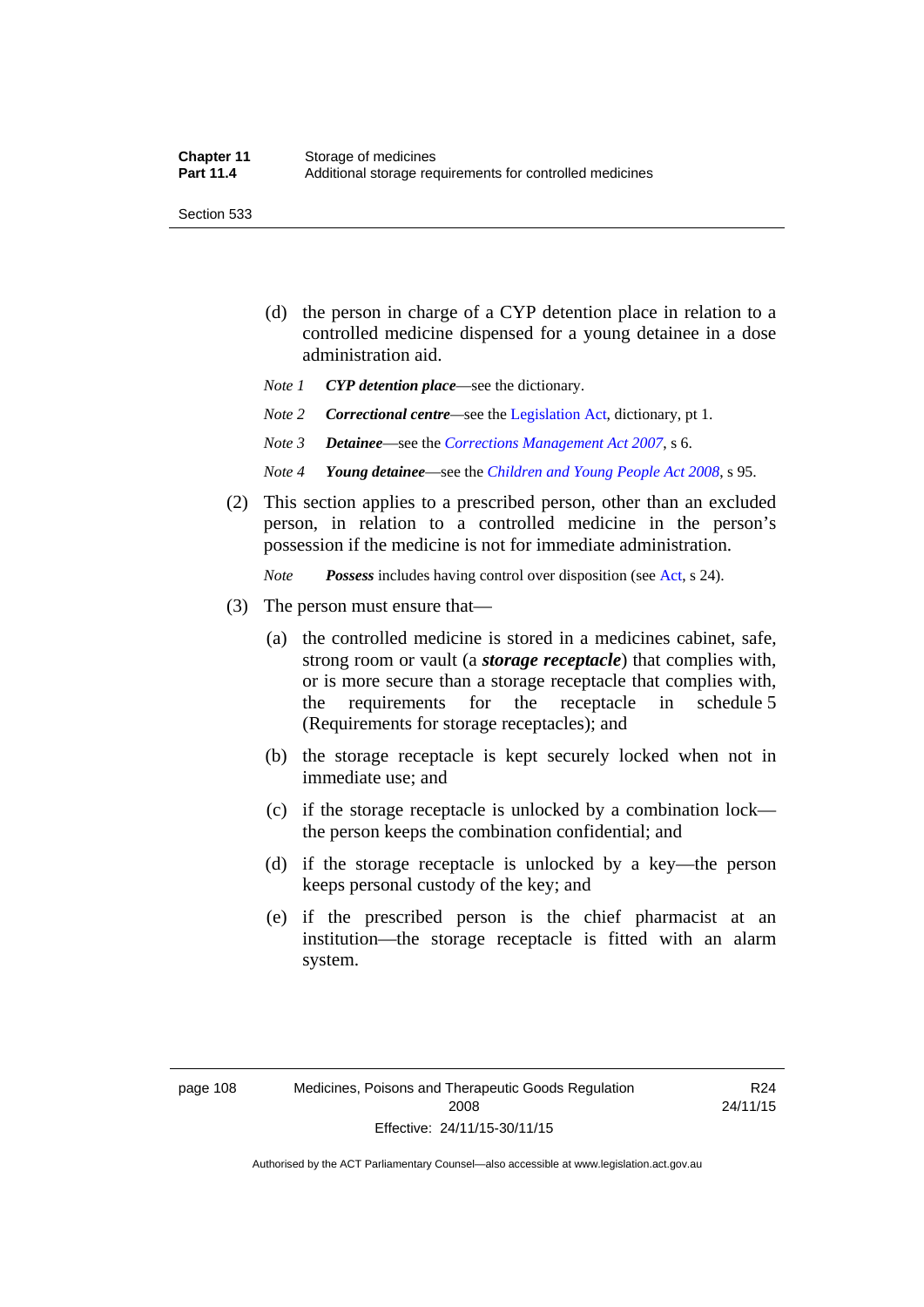(4) To remove any doubt, this section does not apply to a prescribed person mentioned in section 510 (i) if the person does not have control over the disposition of the medicine.

#### **Example—person not having control over disposition of medicine**

a medicine in the personal possession of a resident of a residential aged care facility who is in an independent living unit within the facility

*Note* An example is part of the regulation, is not exhaustive and may extend, but does not limit, the meaning of the provision in which it appears (see [Legislation Act,](http://www.legislation.act.gov.au/a/2001-14) s 126 and s 132).

R24 24/11/15 Medicines, Poisons and Therapeutic Goods Regulation 2008 Effective: 24/11/15-30/11/15

page 109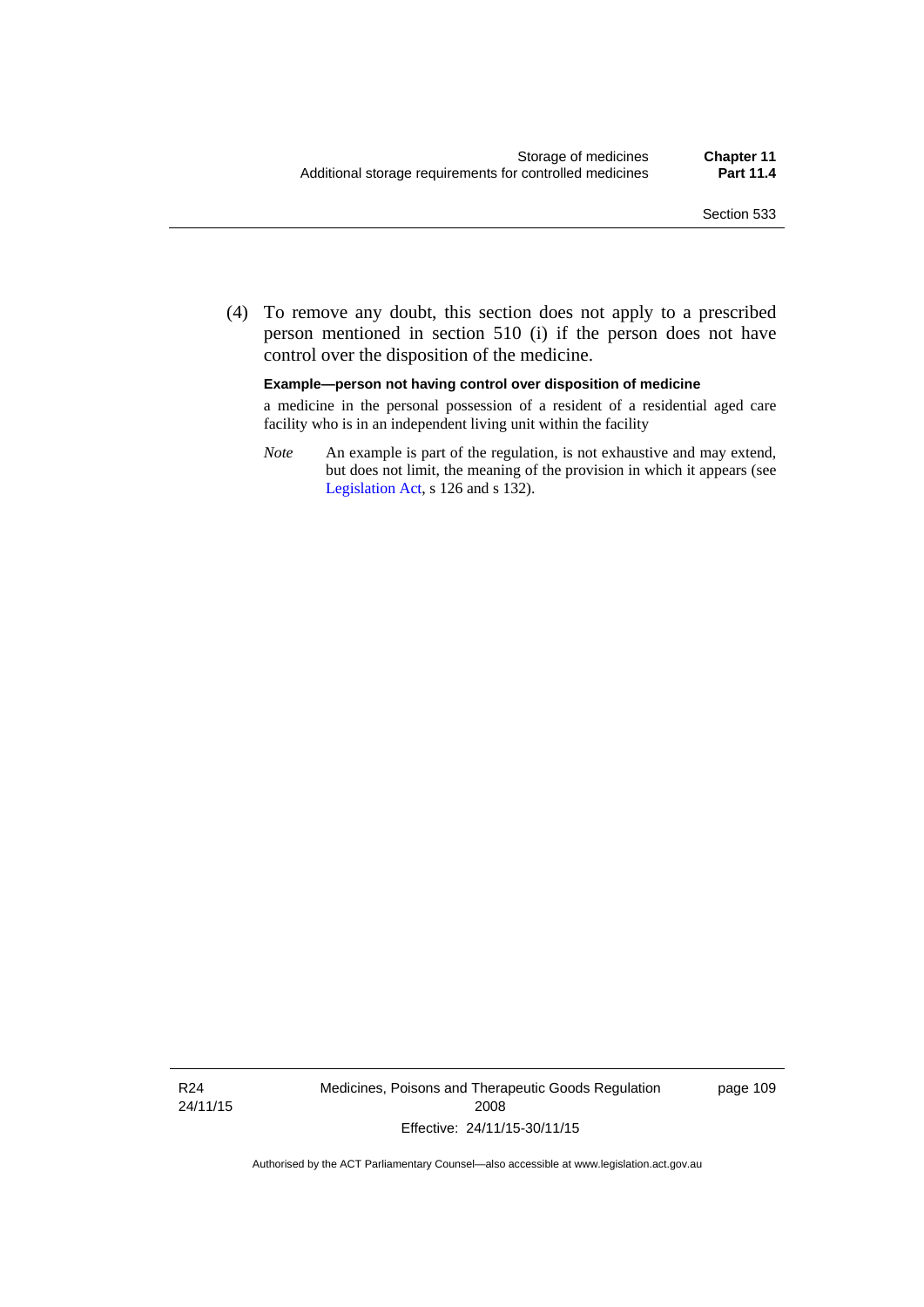### **Chapter 12 Controlled medicines registers**

#### **540 Keeping of controlled medicines registers by certain people—Act, s 48 (a) and s 50 (1) (b) and (2) (b)**

- (1) A person mentioned in table 540, column 2 who possesses a controlled medicine must keep a controlled medicines register.
	- *Note* Also, a pharmacist responsible for the management of a community pharmacy must keep a controlled medicines register for controlled medicines kept at the pharmacy (see [Act](http://www.legislation.act.gov.au/a/2008-26/default.asp), s 48).
- (2) However, subsection (1) does not apply to the person in relation  $to$ —
	- (a) a controlled medicine in a first-aid kit kept by the person; or
	- (b) if the person is the person in charge of a residential aged care facility or residential disability care facility—a controlled medicine dispensed for the patient in a dose administration aid; or
	- (c) if the person is the person in charge of a correctional centre—a controlled medicine dispensed for a detainee in a dose administration aid; or
	- (d) if the person is the person in charge of a CYP detention place—a controlled medicine dispensed for a young detainee in a dose administration aid.
	- *Note 1 CYP detention place*—see the dictionary.
	- *Note 2 Correctional centre—see the [Legislation Act](http://www.legislation.act.gov.au/a/2001-14), dictionary, pt 1.*
	- *Note 3 Detainee*—see the *[Corrections Management Act 2007](http://www.legislation.act.gov.au/a/2007-15)*, s 6.
	- *Note 4 Young detainee*—see the *[Children and Young People Act 2008](http://www.legislation.act.gov.au/a/2008-19)*, s 95.
	- *Note* 5 For keeping controlled medicines in a first-aid kit, see s 541.

page 110 Medicines, Poisons and Therapeutic Goods Regulation 2008 Effective: 24/11/15-30/11/15

R24 24/11/15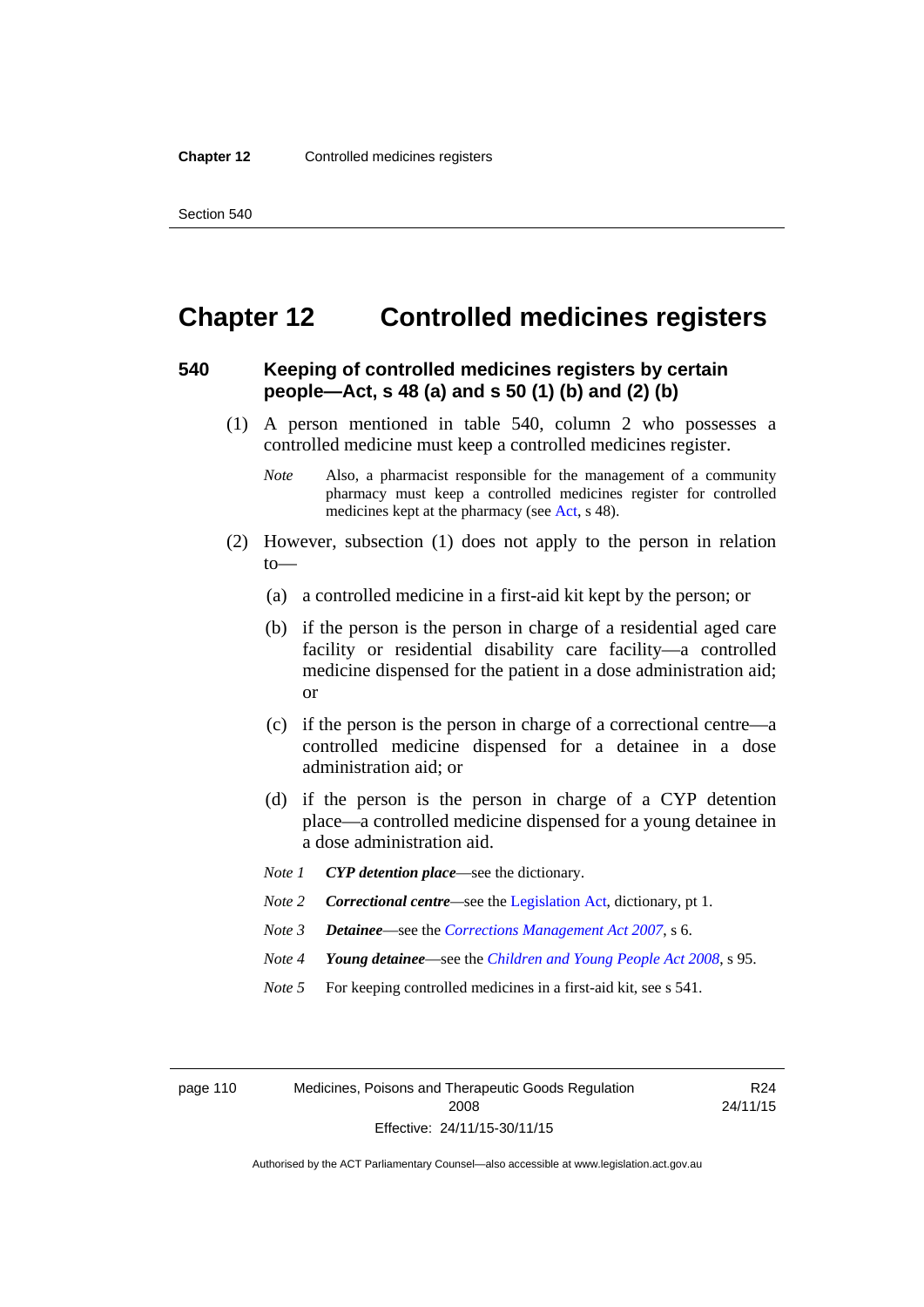- (3) A person to whom subsection (1) applies must keep a controlled medicines register for a controlled medicine at the place prescribed in table 540, column 3 for the person.
- (4) A pharmacist responsible for the management of a community pharmacy at which controlled medicines are kept must keep the controlled medicines register for the controlled medicines at the pharmacy.

*Note* For the requirement for a controlled medicine register to be kept for a community pharmacy, see the [Act,](http://www.legislation.act.gov.au/a/2008-26/default.asp) s 48.

| column 1       | column 2                                                                        | column 3                                                     |
|----------------|---------------------------------------------------------------------------------|--------------------------------------------------------------|
| item           | prescribed person                                                               | place where register to be kept                              |
| 1              | person in charge of<br>ambulance service                                        | the premises where the controlled<br>medicine is kept        |
| $\overline{c}$ | approved analyst                                                                | the analyst's laboratory                                     |
| 3              | person in charge of<br>correctional centre                                      | the correctional centre                                      |
| 4              | person in charge of CYP<br>detention place                                      | the detention place                                          |
| 5              | dentist                                                                         | the dentist's surgery                                        |
| 6              | doctor                                                                          | the doctor's surgery                                         |
| 7              | medicines wholesalers<br>licence-holder                                         | the licensed premises under s 460                            |
| 8              | medicines and poisons<br>inspector (other than<br>police officer)               | the place directed in writing by the<br>chief health officer |
| 9              | person in charge of<br>residential aged care<br>facility without pharmacy       | the facility                                                 |
| 10             | person in charge of<br>residential disability care<br>facility without pharmacy | the facility                                                 |

**Table 540 Keeping controlled medicines registers** 

R24 24/11/15 Medicines, Poisons and Therapeutic Goods Regulation 2008 Effective: 24/11/15-30/11/15 page 111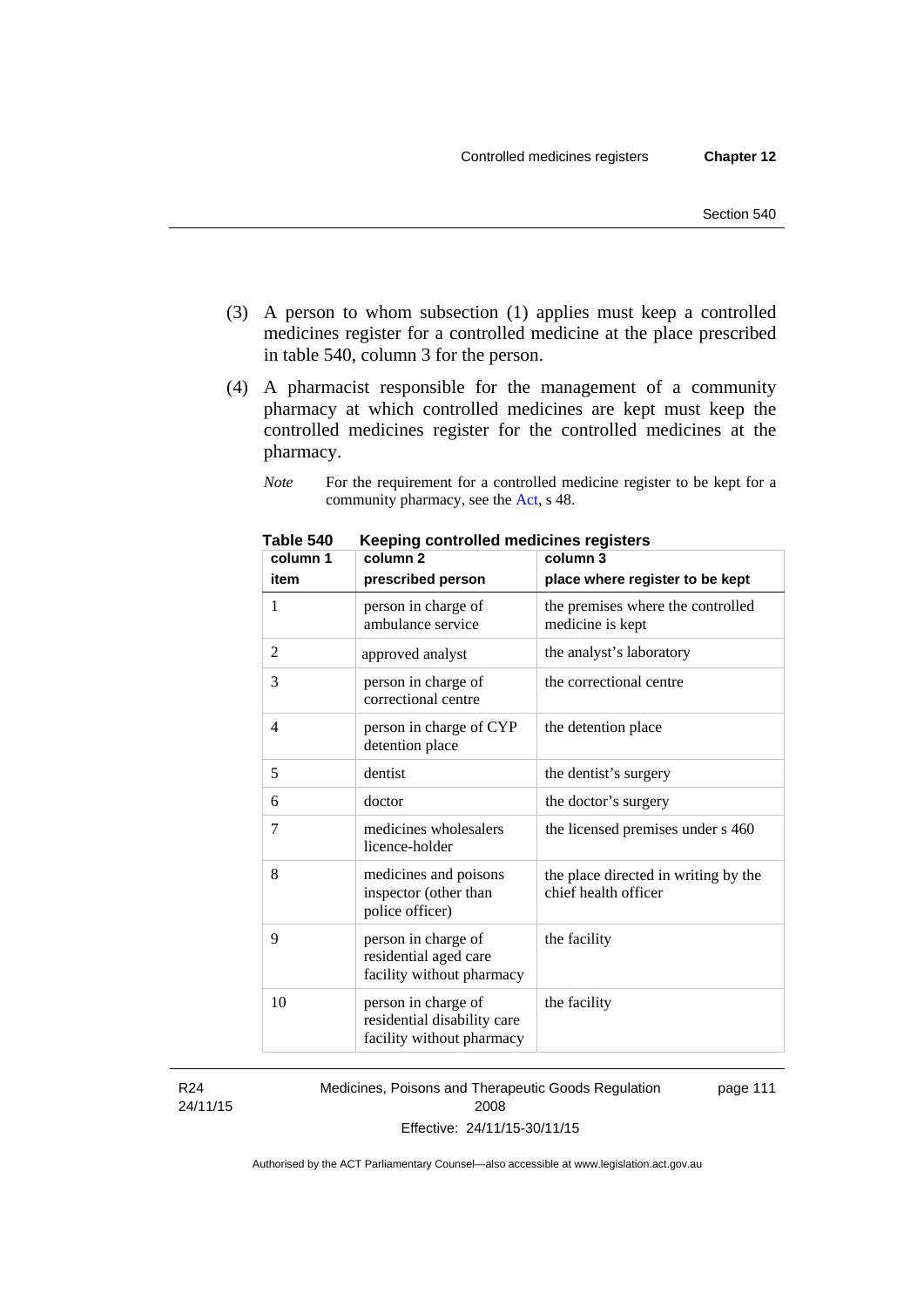#### **Chapter 12** Controlled medicines registers

#### Section 541

| column 1<br>item | column 2<br>prescribed person                                                                                    | column 3<br>place where register to be kept      |
|------------------|------------------------------------------------------------------------------------------------------------------|--------------------------------------------------|
| 11               | supervisor of program<br>under controlled<br>medicines research and<br>education program<br>licence              | the premises where program is being<br>conducted |
| 12               | veterinary surgeon                                                                                               | the veterinary surgeon's surgery                 |
| 13               | person in charge of ward<br>(including an opioid<br>dependency treatment<br>centre operated by the<br>Territory) | the ward                                         |
| 14               | nurse practitioner                                                                                               | the nurse practitioner's place of<br>practice    |

#### **541 Keeping of controlled medicines registers by first-aid kit holders—Act, s 48 (a) and s 50 (1) (b) and (2) (b)**

(1) In this section:

*designated person* means—

- (a) a dentist, doctor, nurse practitioner or veterinary surgeon; or
- (b) an ambulance officer employed by the Commonwealth, the Territory or a State; or
- (c) a first-aid kit licence-holder.
- *Note 1 Dentist*, *doctor* and *veterinary surgeon* does not include an intern or trainee (see defs of these terms in dict).
- *Note 2 Nurse practitioner* does not include a person holding limited or provisional registration to practise as a nurse practitioner (see dict).
- *Note 3 State* includes a territory (see [Legislation Act,](http://www.legislation.act.gov.au/a/2001-14) dict, pt 1).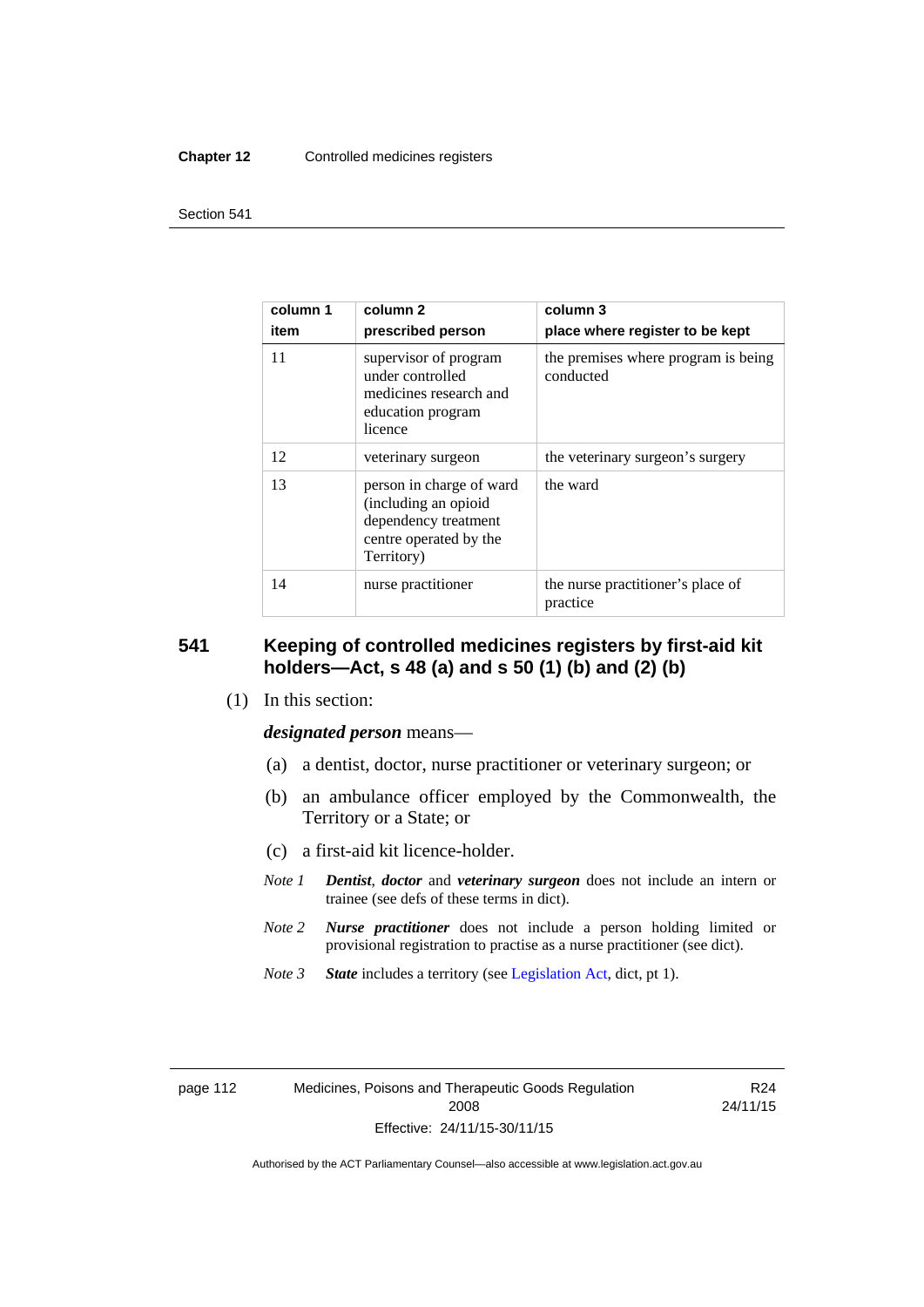(2) A designated person who possesses a first-aid kit containing a controlled medicine must keep the controlled medicines register for the controlled medicine with the first-aid kit.

### **542 Form of controlled medicines registers—Act, s 49 (1) (b) and (2) (b)**

- (1) Each page in a controlled medicines register must relate to a single form and strength of a controlled medicine.
- (2) If a controlled medicines register is kept electronically, a separate record must be used for each form and strength of controlled medicine kept.

### **543 Making entries in controlled medicines registers— Act, s 51 (1) (b)**

- (1) The following details for a dealing with a controlled medicine are prescribed:
	- (a) the nature of the dealing;
	- (b) the date of the dealing;
	- (c) the medicine, and the form, strength and quantity of the medicine, dealt with;
	- (d) if the dealing is receiving the medicine—the name and address of the supplier;
	- (e) if the dealing is supplying the medicine—the name and address of the person to whom it is supplied;
	- (f) if the medicine is supplied on a prescription—the prescriber's name and suburb and the prescription's number under section 123 (l) (Labelling dispensed medicines[—Act,](http://www.legislation.act.gov.au/a/2008-26/default.asp) s 60 (1) (c) (i) and (2) (c) (i));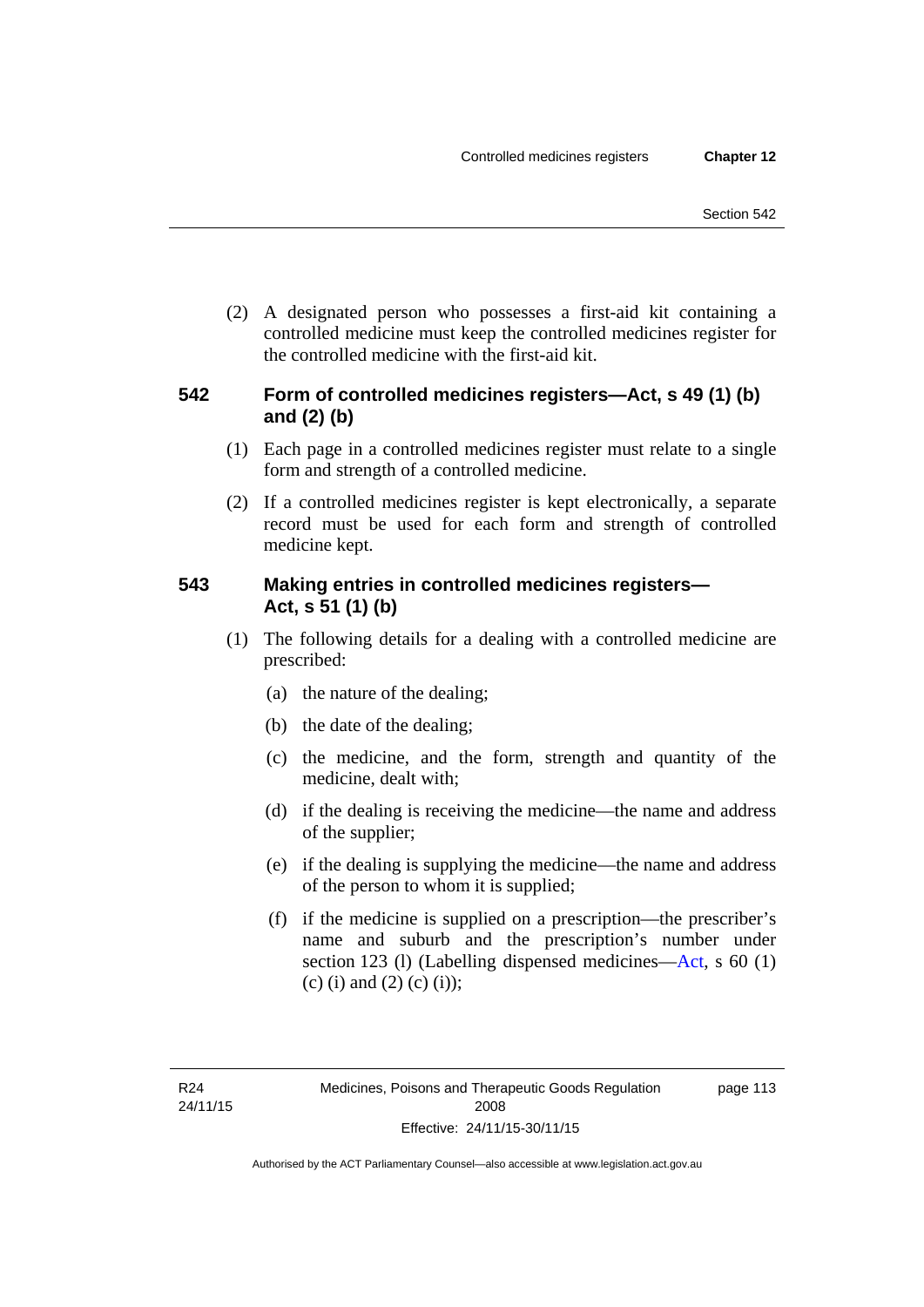Section 543

- (g) if the medicine is supplied on a requisition—the requisition's number under section 132 (e) (Labelling medicines supplied on requisition[—Act,](http://www.legislation.act.gov.au/a/2008-26/default.asp) s 60 (1) (c) (i) and (2) (c) (i));
- (h) if the medicine is supplied on a purchase order—the date of the purchase order;
- (i) if the [Act,](http://www.legislation.act.gov.au/a/2008-26/default.asp) section 53 (Registers—witnessing administration of medicines) applies to the dealing—the name of the person to whom the medicine is administered;
- (j) the quantity of the medicine held after the dealing.
- (2) However, subsection (1) (i) does not apply in relation to a controlled medicine dispensed in a dose administration aid for—
	- (a) a patient at a residential aged care facility or residential disability care facility; or
	- (b) a detainee at a correctional centre; or
	- (c) a young detainee at a CYP detention place.
- (3) A dealing with a controlled medicine must be entered in—
	- (a) if the dealing happens in a pharmacy at an institution—the controlled medicines register kept at the pharmacy; or
	- (b) if the dealing happens in a ward at an institution—the controlled medicines register kept at the ward; or
	- (c) if the person must keep both a controlled medicines register for a first-aid kit and another controlled medicines register—
		- (i) for a dealing with a controlled medicine to which the first-aid kit relates—the controlled medicines register for the kit; or
		- (ii) for any other dealing by the person—the other controlled medicines register; or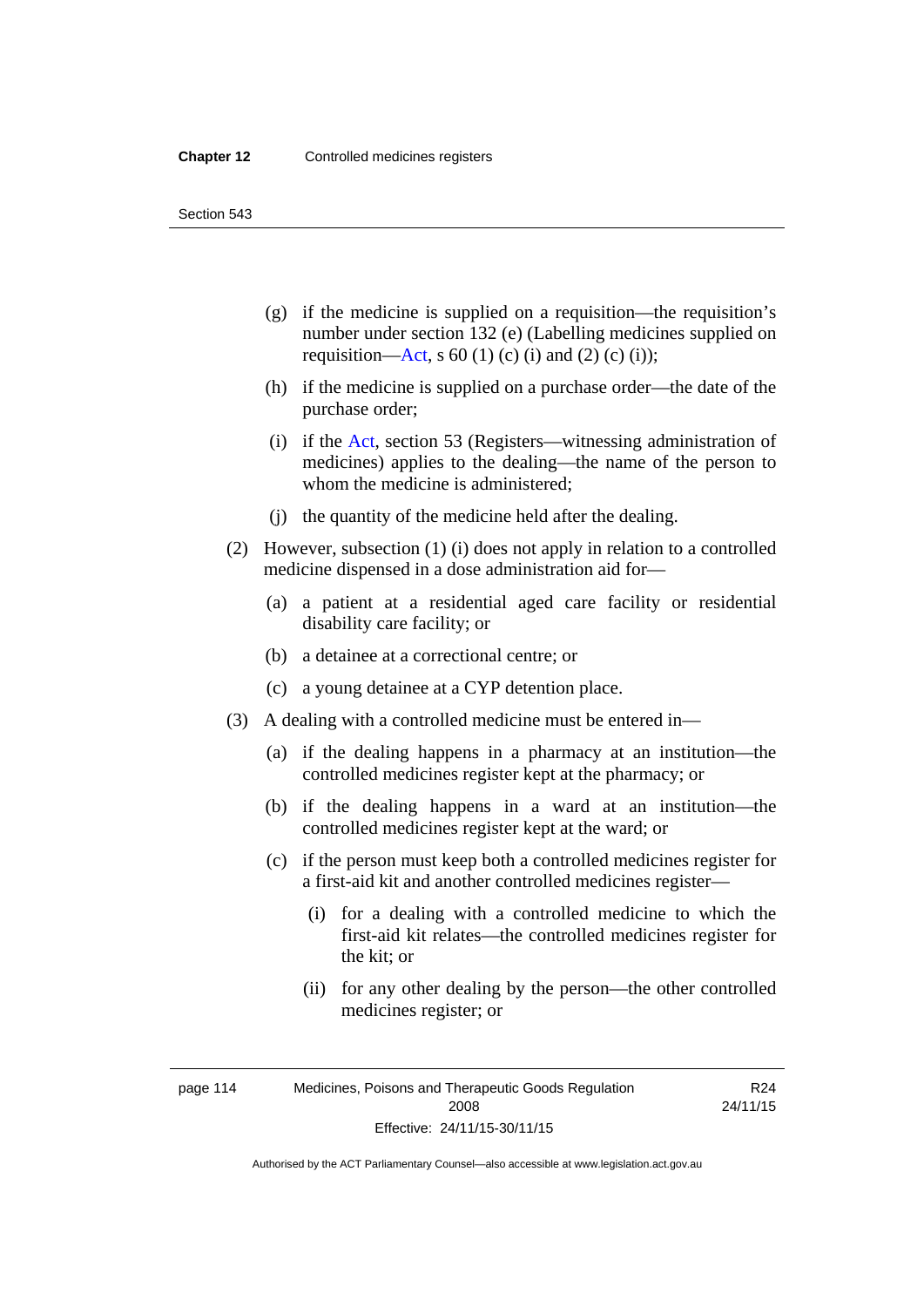(d) in any other case—the controlled medicines register the person must keep.

#### **544 Prescribed witnesses for administration of controlled medicines—Act, s 53 (a) and (b)**

The following people are prescribed as witnesses in relation to the administration of a controlled medicine:

- (a) if the medicine is administered by an intern doctor—a dentist, doctor, midwife, nurse, nurse practitioner or pharmacist;
- (b) if the medicine is administered by a person who is not an intern doctor—
	- (i) a person prescribed under paragraph (a); or
	- (ii) an intern doctor or enrolled nurse.
- *Note Dentist*, *doctor* and *pharmacist* does not include an intern or trainee (see defs of these terms in dict).

#### **545 Prescribed witnesses for discarding of controlled medicines—Act, s 54 (a) and (b)**

- (1) The following people are prescribed as witnesses in relation to the discarding of a controlled medicine:
	- (a) an ambulance officer employed by the Commonwealth, the Territory or a State;
	- (b) an approved analyst;
	- (c) a dentist;
	- (d) a doctor;
	- (e) a medicines and poisons inspector;
	- (f) a midwife;
	- (g) a nurse;

R24 24/11/15 page 115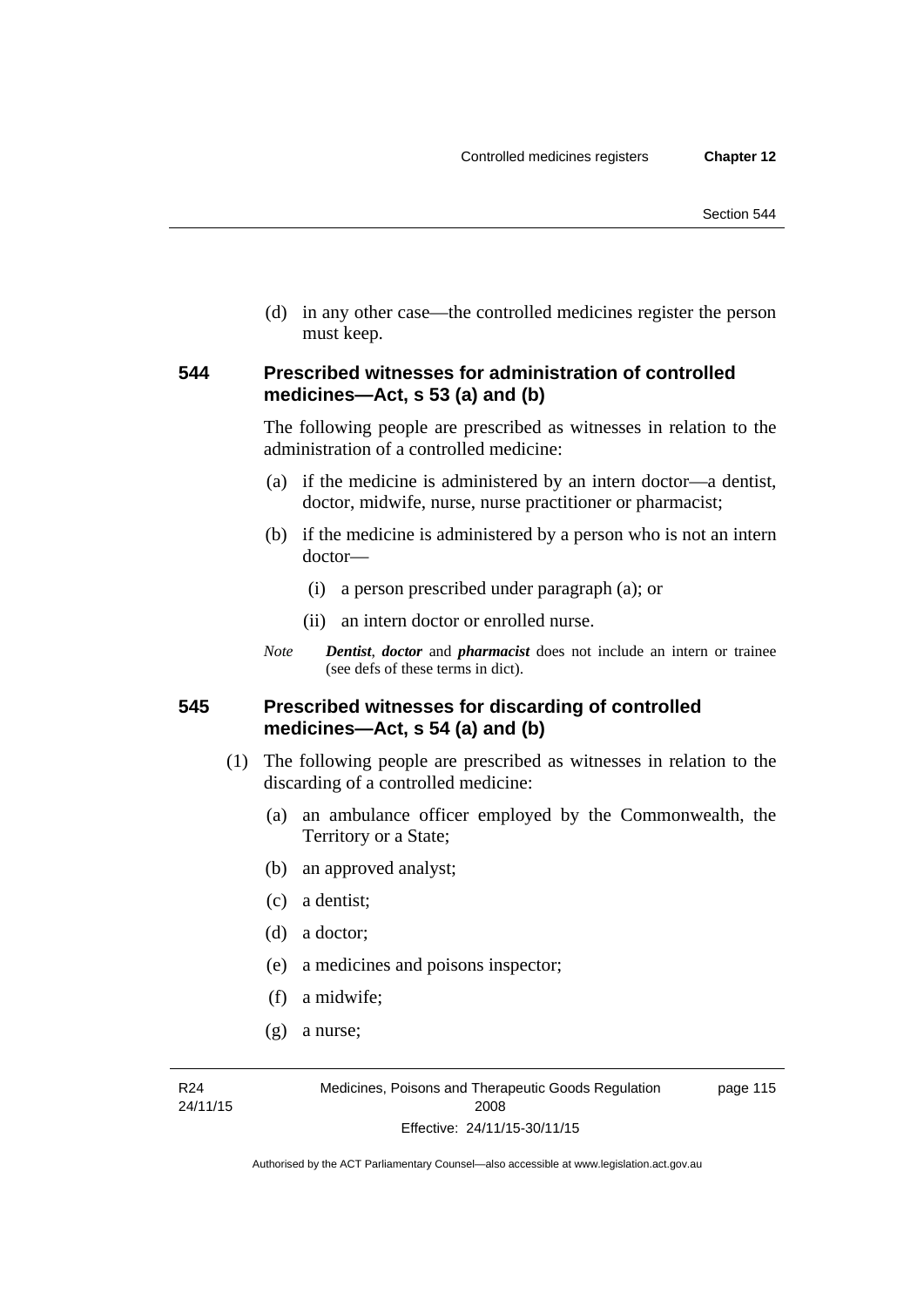- (h) a nurse practitioner;
- (i) a pharmacist;
- (j) a veterinary surgeon.
- *Note 1 Approved analyst*—see the dictionary.
- *Note 2 Dentist*, *doctor*, *pharmacist* and *veterinary surgeon* does not include an intern or trainee (see defs of these terms in dict).
- *Note 3 Nurse* does not include an enrolled nurse (see [Legislation Act,](http://www.legislation.act.gov.au/a/2001-14) dict, pt 1).
- *Note 4* See s 390 for the discarding of the residue of a controlled medicine left after administration.
- (2) However, a person mentioned in subsection (1) must not be a prescribed witness to the discarding of a controlled medicine if the person is—
	- (a) related to, a close friend of or employed by the person discarding the medicine; or
	- (b) the supervisor of the person discarding the medicine; or
	- (c) supervised by the person discarding the medicine.

#### **546 Changes etc to entries in controlled medicines registers—Act, s 55 (2) (b)**

- (1) An entry in a paper-based controlled medicines register may be amended by the person who made the entry by—
	- (a) the person signing and dating a marginal note or footnote that gives the date of the amendment and the amended details; and
	- (b) if the entry relates to administering a controlled medicine—
		- (i) the amendment being witnessed by a person prescribed under section 544 (Prescribed witnesses for administration of controlled medicines[—Act](http://www.legislation.act.gov.au/a/2008-26/default.asp), s 53 (a) and (b)); and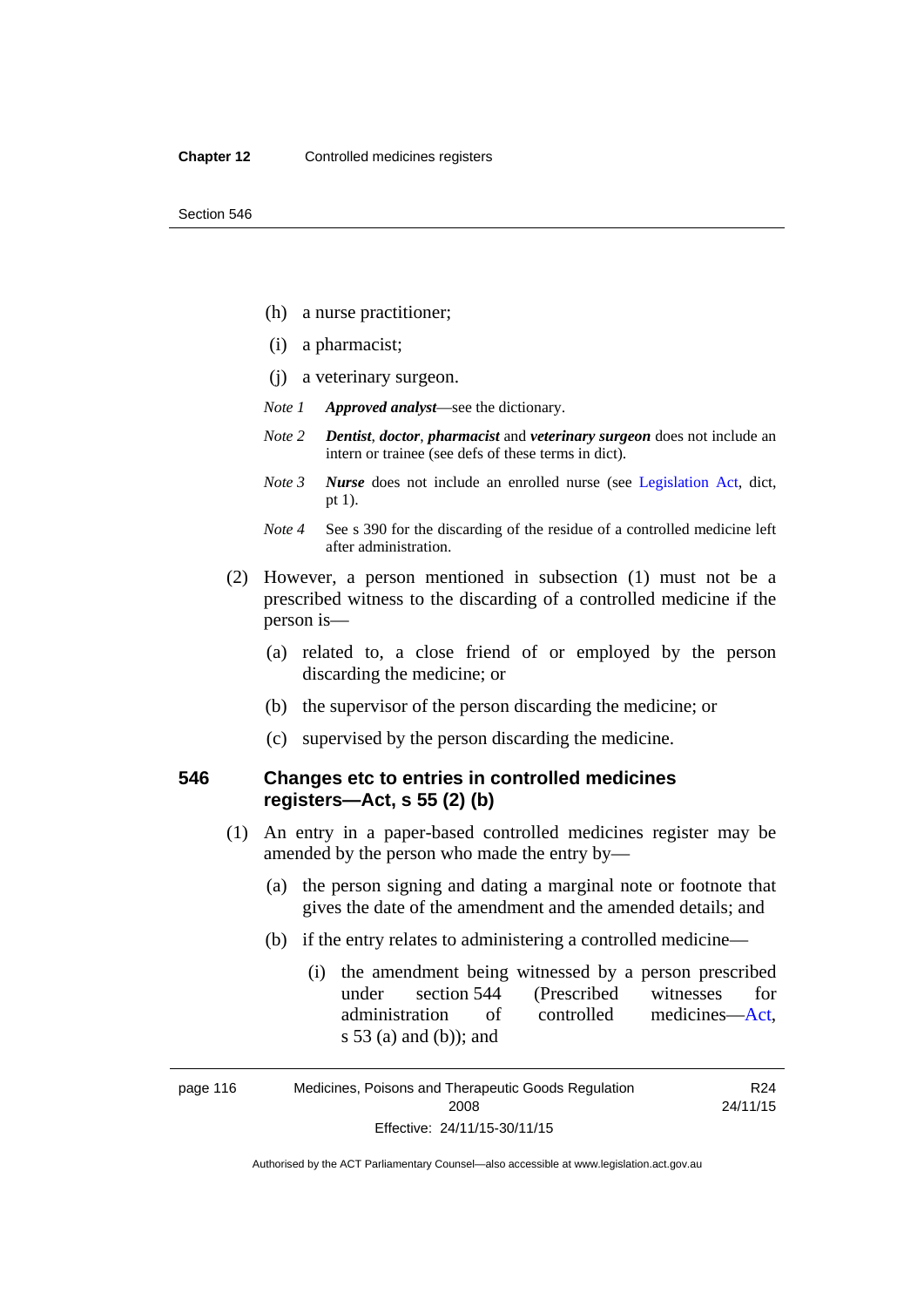- (ii) the witness signing the amendment as witness; and
- (c) if the entry relates to the discarding of a controlled medicine—
	- (i) the amendment being witnessed by a person prescribed under section 545 (Prescribed witnesses for discarding of controlled medicines[—Act,](http://www.legislation.act.gov.au/a/2008-26/default.asp) s 54 (a) and (b)); and
	- (ii) the witness signing the amendment as witness.
- (2) An entry in an electronic controlled medicines register may be amended by the person who made the entry by the person attaching or linking, by electronic means, a document that includes—
	- (a) the person's signature, the date and the amended details; and
	- (b) if the entry relates to administering a controlled medicine—the signature as witness of a person prescribed under section 544; and
	- (c) if the entry relates to the discarding of a controlled medicine the signature as witness of a person prescribed under section 545.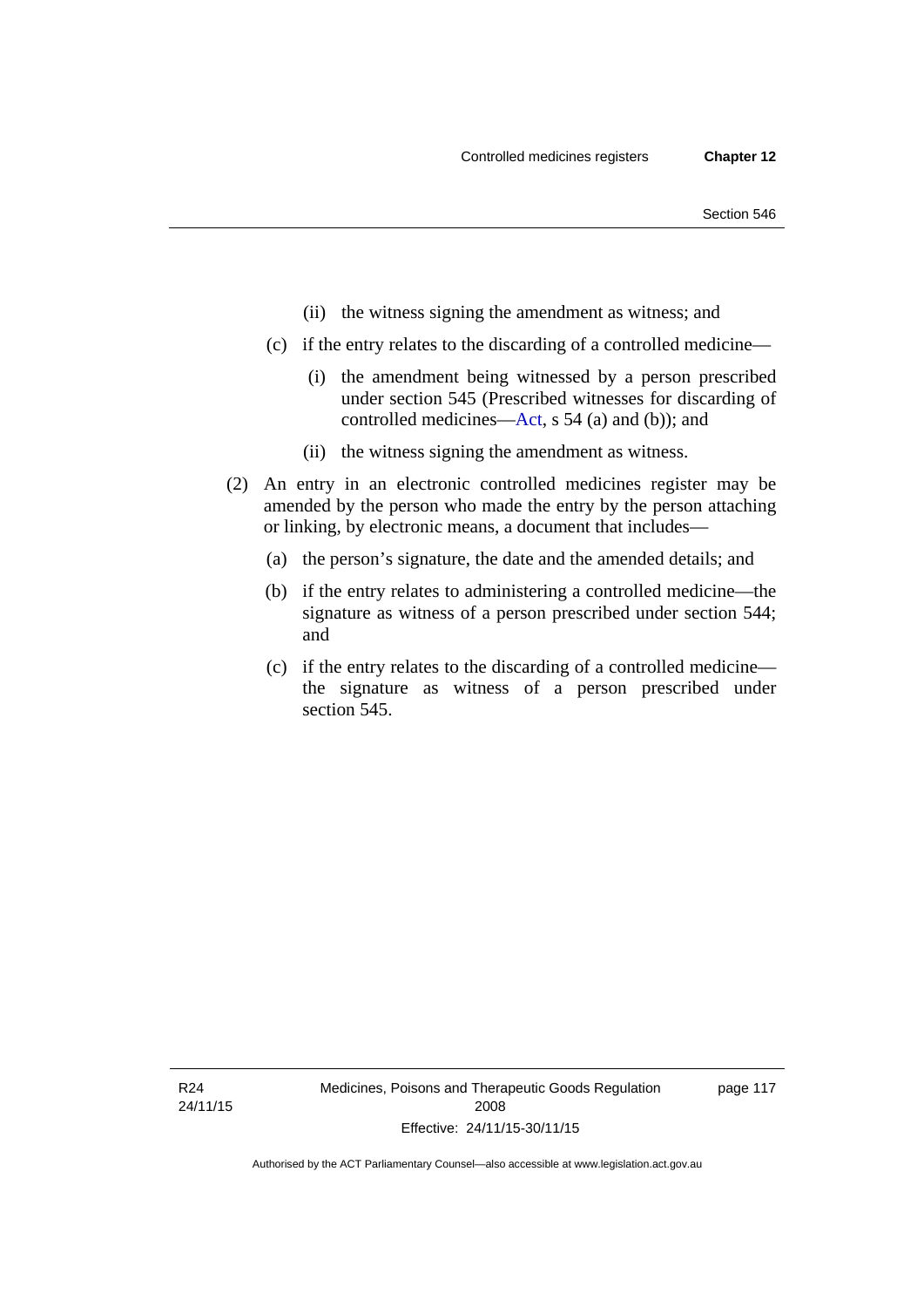# **Chapter 13 Controlled medicines and appendix D medicines approvals for human use**

### **Part 13.1 Controlled medicines approvals**

*Note* It is a condition of an authorisation to prescribe a controlled medicine for human use that the prescriber has an approval under this part (see s 31 (1) (d)).

### **Division 13.1.1 Preliminary**

#### **550 Meaning of** *controlled medicines approval*

In this regulation:

*controlled medicines approval* means an approval to prescribe a controlled medicine under—

- (a) division 13.1.2 (Standing controlled medicines approvals); or
- (b) division 13.1.3 (Chief health officer controlled medicines approvals).

#### **551 Meaning of** *designated prescriber***—pt 13.1**

In this part:

*designated prescriber* means a prescriber (other than a veterinary surgeon or trainee veterinary surgeon) in relation to whom prescribing a controlled medicine is included in schedule 1, column 3.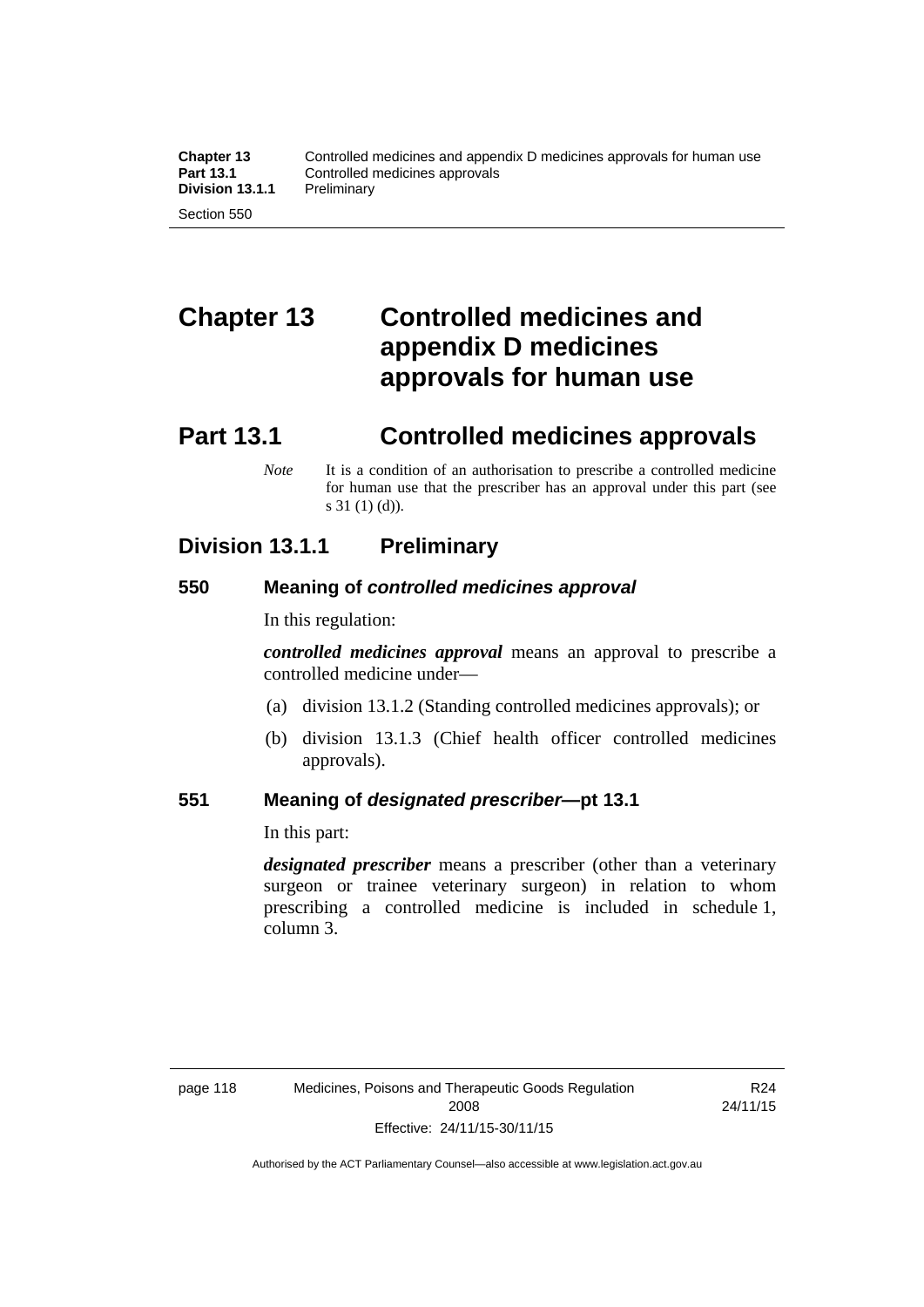### **Division 13.1.2 Standing controlled medicines approvals**

#### **555 Standing approval to prescribe controlled medicines for hospital in-patients**

A designated prescriber is approved to prescribe a controlled medicine for a patient of the prescriber if the patient is an in-patient at a hospital.

*Note* A *hospice* is a hospital (see *The Macquarie Dictionary*, 4th ed).

#### **556 Standing approval to prescribe controlled medicines for short-term treatment**

A designated prescriber is approved to prescribe a controlled medicine for a patient of the prescriber if—

- (a) the prescriber believes on reasonable grounds that the patient is not a drug-dependant person in relation to a controlled medicine or prohibited substance; and
- (b) the prescriber believes on reasonable grounds that the patient has not been prescribed a controlled medicine within the 2-month period before the prescriber prescribes the medicine; and
- (c) the prescriber prescribes the controlled medicine for the patient's use for 2 months or less.
- *Note* For long-term prescribing, see div 13.1.3.

R24 24/11/15 page 119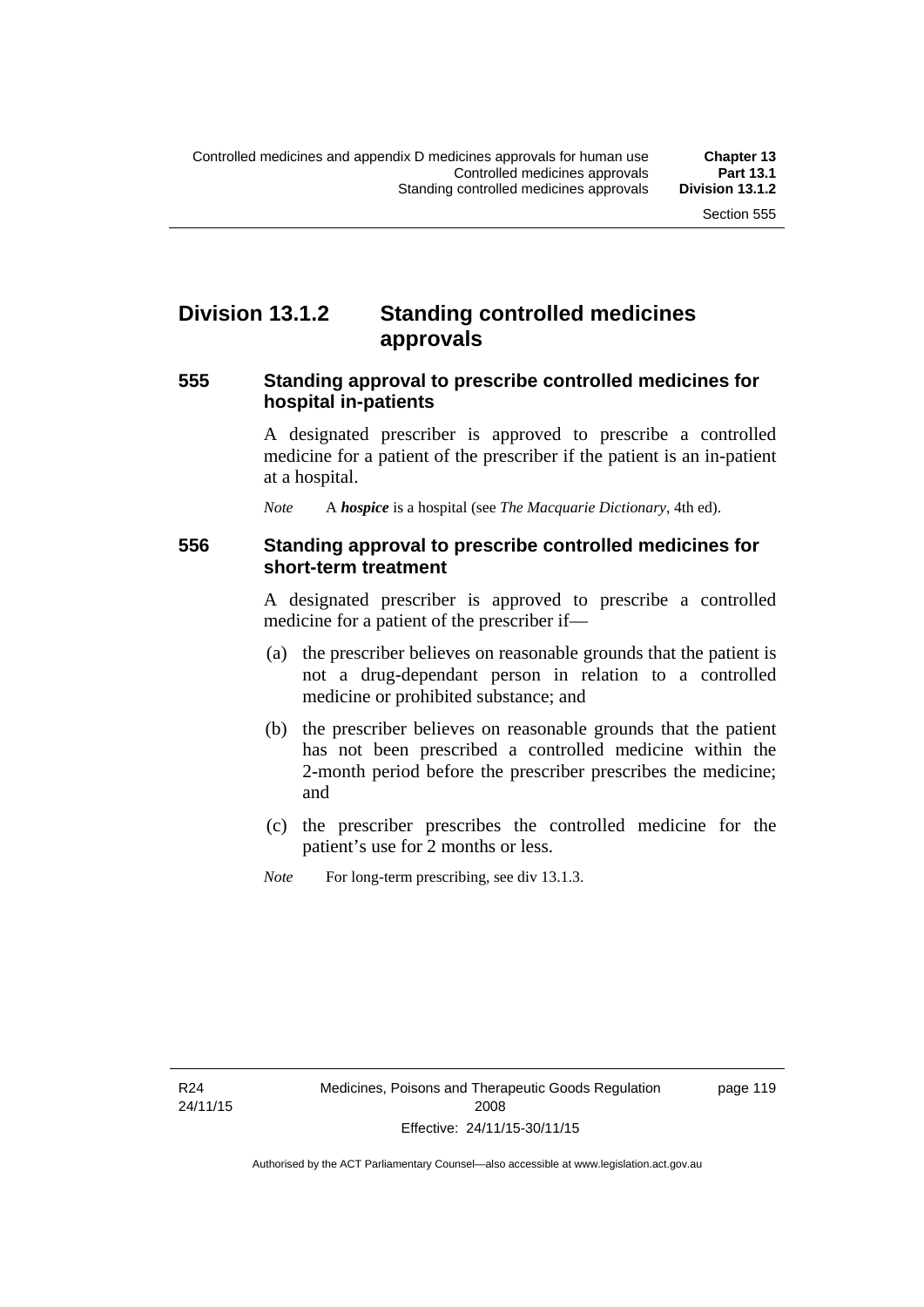#### **557 Standing interim approval to prescribe buprenorphine and methadone for patients of certain institutions**

(1) In this section:

*doctor* includes an intern doctor acting under the direct supervision of a doctor.

- (2) A doctor is approved (the *interim approval*) to prescribe buprenorphine or methadone if—
	- (a) the doctor—
		- (i) is working at a hospital and prescribes the medicine for an outpatient at the hospital; or
		- (ii) is working at any of the following institutions and prescribes the medicine for a patient of the institution:
			- (A) a correctional centre;
			- (B) a CYP detention place;
			- (C) an opioid dependency treatment centre operated by the Territory; or
			- *Note Institution* includes a correctional centre and a CYP detention place (see s 652).
		- (iii) prescribes the medicine for a person in police custody; and
	- (b) the buprenorphine or methadone is prescribed in accordance with the opioid dependency treatment guidelines; and
		- *Note Opioid dependency treatment guidelines*—see the dictionary.
	- (c) the doctor makes an application under section 560 to prescribe the medicine not later than 72 hours after the doctor first prescribes buprenorphine or methadone for the patient.

R24 24/11/15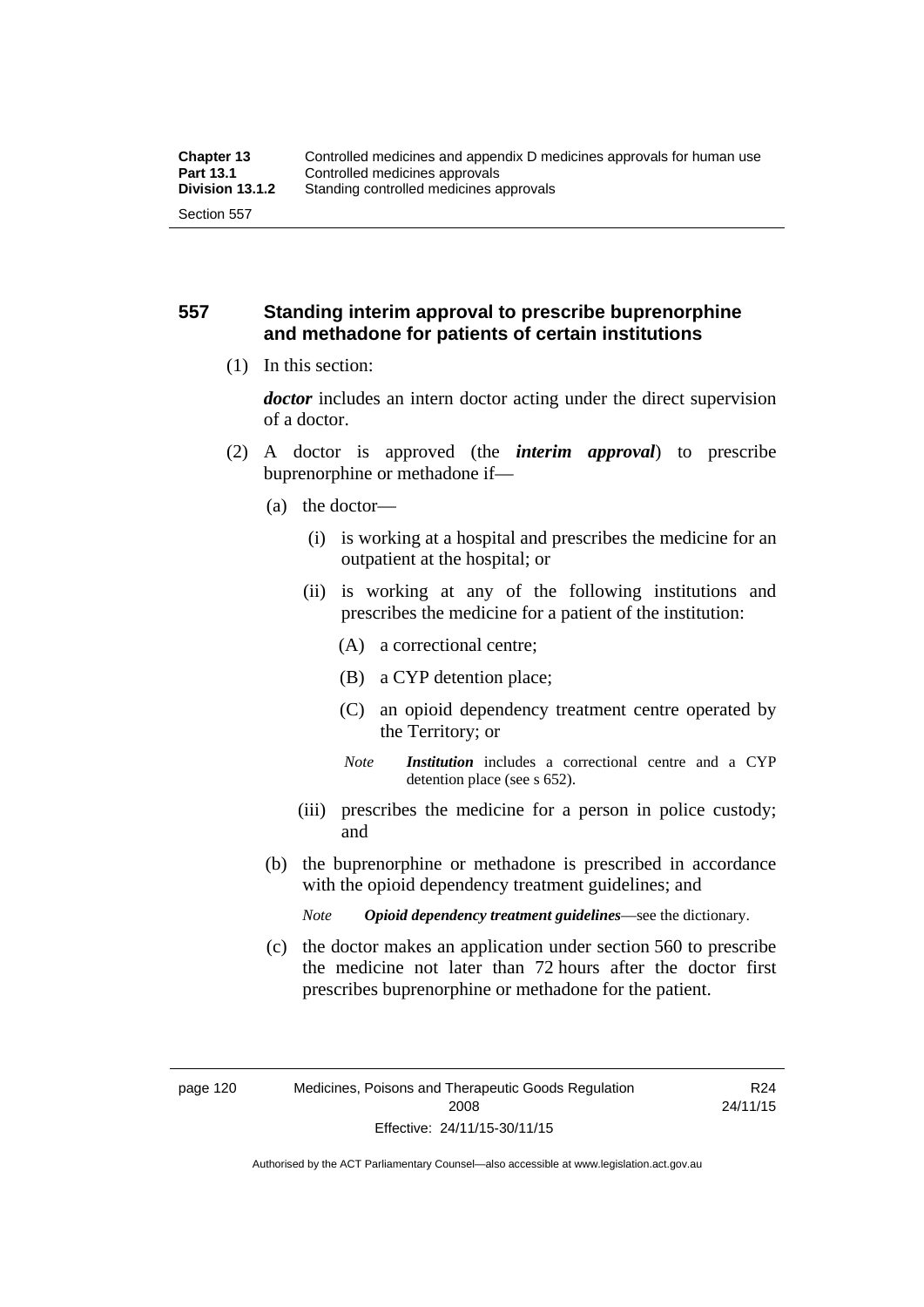- (3) The interim approval ends—
	- (a) if the chief health officer approves the application under division 13.1.3—when the doctor is given notice of the approval; or
	- (b) if the application under section 560 is withdrawn—on the withdrawal of the application; or
	- (c) if the chief health officer refuses to approve the application and the 7-day period mentioned in section 565 (2) (Applications for review of unfavourable CHO decisions for approvals) ends without an application for review being made—at the end of the 7-day period; or
	- (d) if the chief health officer refers the application to the medicines advisory committee or an application is made to the committee under section 565—when the doctor is given notice of the chief health officer's decision under section 573 (Medicines advisory committee—recommendations to CHO).

### **Division 13.1.3 Chief health officer controlled medicines approvals**

#### **560 Applications for CHO controlled medicines approvals**

- (1) A designated prescriber may apply to the chief health officer for approval to prescribe a controlled medicine.
- (2) An application under subsection (1) must—
	- (a) be for approval to prescribe a controlled medicine for a single individual; and

page 121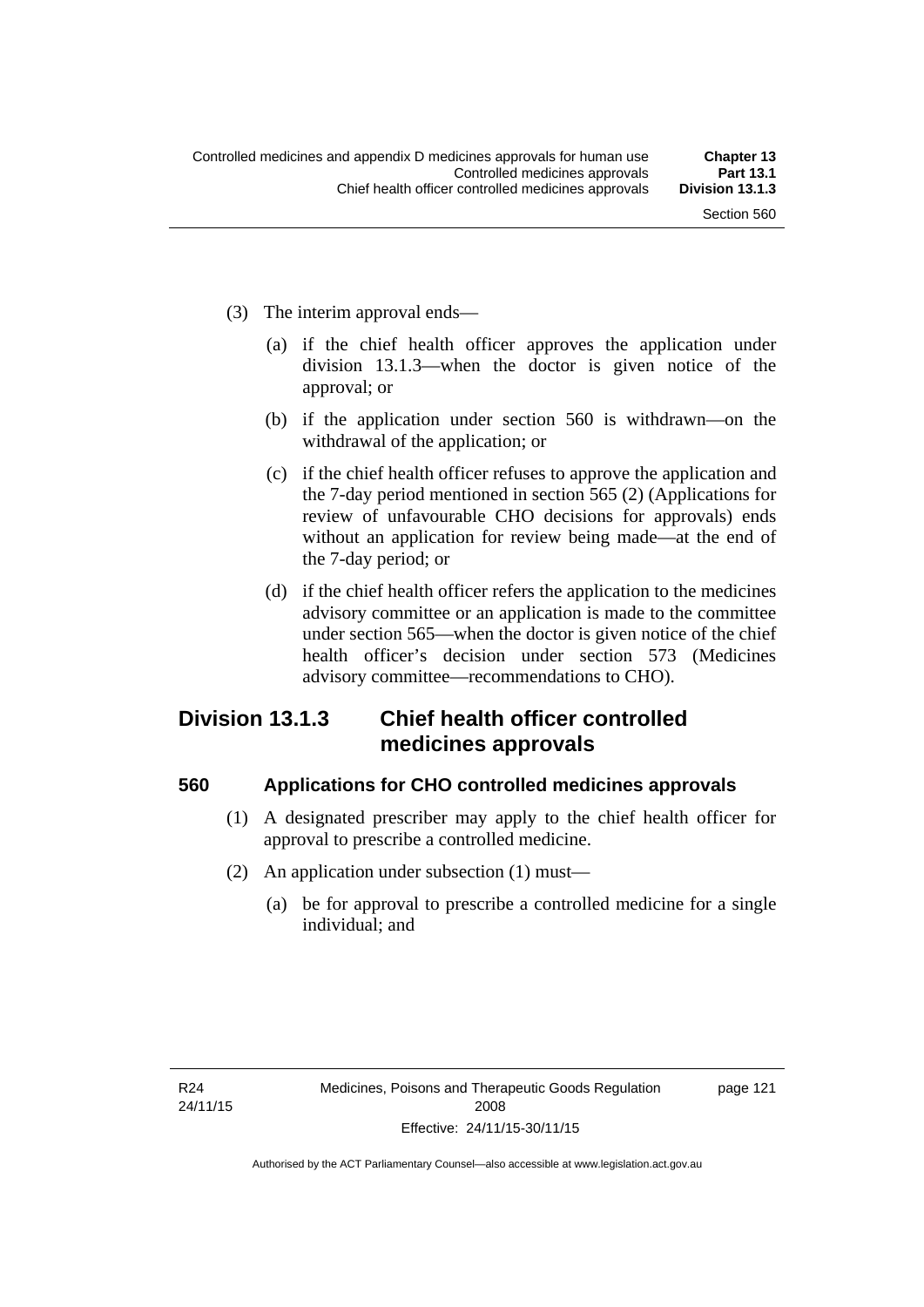(b) be made in a way determined by the chief health officer.

#### **Examples**

telephone, email and fax

- *Note 1* If a form is approved under the [Act](http://www.legislation.act.gov.au/a/2008-26/default.asp), s 198 for this provision, the form must be used.
- *Note 2* An example is part of the regulation, is not exhaustive and may extend, but does not limit, the meaning of the provision in which it appears (see [Legislation Act,](http://www.legislation.act.gov.au/a/2001-14) s 126 and s 132).
- (3) An application under subsection (1) may be made—
	- (a) on the applicant's own behalf; or
	- (b) on the applicant's own behalf and on behalf of 1 or more other named designated prescribers; or
	- (c) on behalf of a group of designated prescribers that includes the applicant and who practise at the same premises.

#### **Example**

the doctors practising at a suburban medical practice so that if a person's usual doctor is unavailable another doctor at the practice can, under the approval, prescribe the controlled medicine

(4) A determination under subsection (2) (b) is a notifiable instrument.

*Note* A notifiable instrument must be notified under the [Legislation Act](http://www.legislation.act.gov.au/a/2001-14).

#### **561 Requirements for CHO controlled medicines approval applications**

- (1) An application by a designated prescriber for an approval to prescribe a controlled medicine for a patient must include the following:
	- (a) the designated prescriber's name and address;
	- (b) if the application is made on behalf of a group of designated prescribers—the names of the designated prescribers or a description of the group;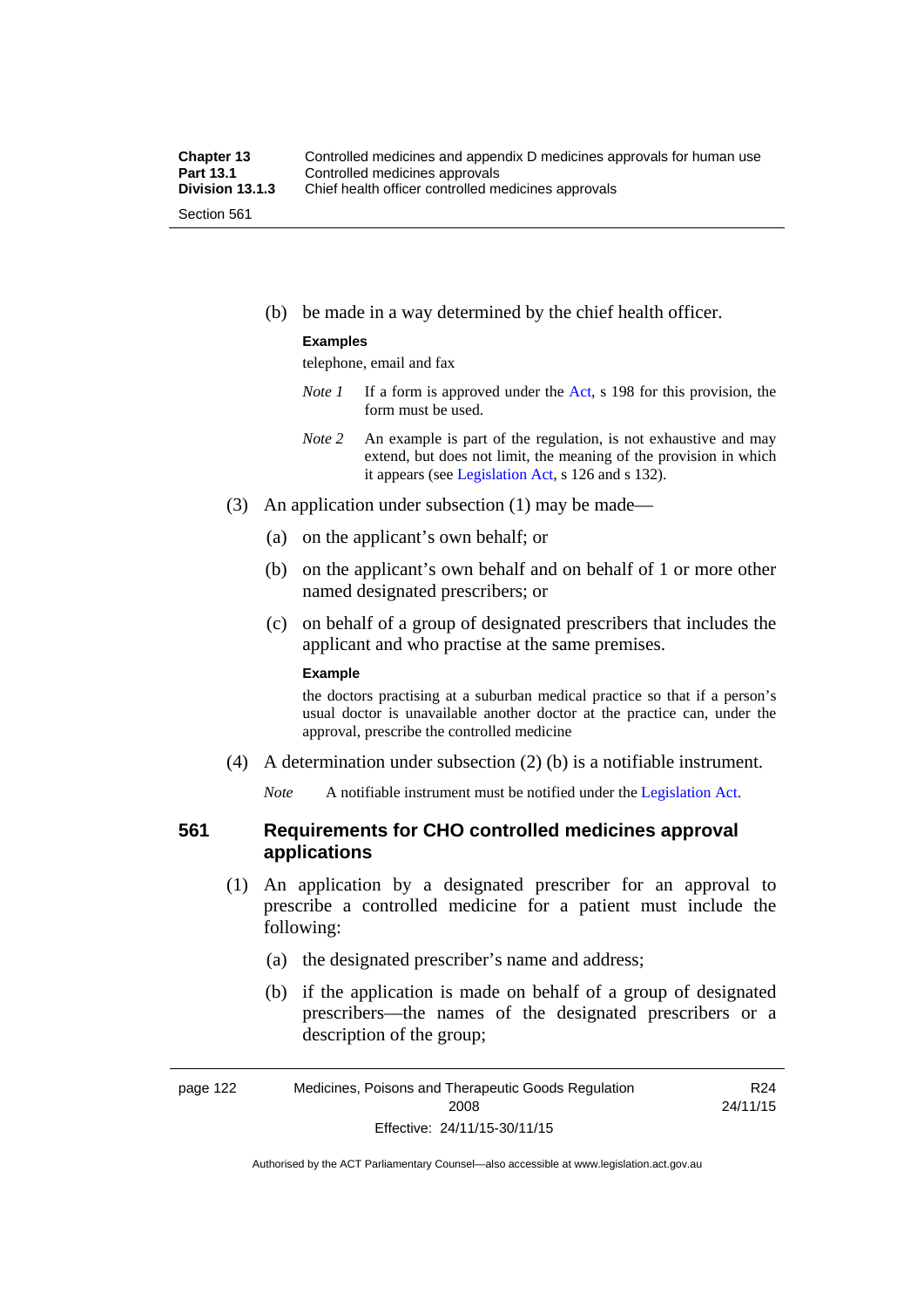(c) the medicine, and the form, strength and quantity of the medicine, to be prescribed;

*Note* For morphine or oxycodone for a terminally ill person, see s (2).

- (d) the daily dose of the medicine and, if more than 1 form or strength of the medicine is to be prescribed, the dose for each form or strength;
- (e) the patient's name and home address;
- (f) the condition from which the patient is suffering that, in the designated prescriber's opinion, requires treatment with the medicine;
- (g) whether, in the designated prescriber's opinion, based on reasonable grounds, the patient is a drug-dependent person in relation to a controlled medicine or prohibited substance.
- (2) However, for subsection (1) (c), if the controlled medicine is morphine or oxycodone for a person with a terminal illness, the application may be made for all forms, strengths and quantities of the medicine.
- (3) To remove any doubt, the application may include any other information the designated prescriber considers relevant.
- (4) The chief health officer may ask the designated prescriber for any other information reasonably required to decide the application, including, for example, further information about the patient's treatment.
	- *Note* An example is part of the regulation, is not exhaustive and may extend, but does not limit, the meaning of the provision in which it appears (see [Legislation Act,](http://www.legislation.act.gov.au/a/2001-14) s 126 and s 132).

page 123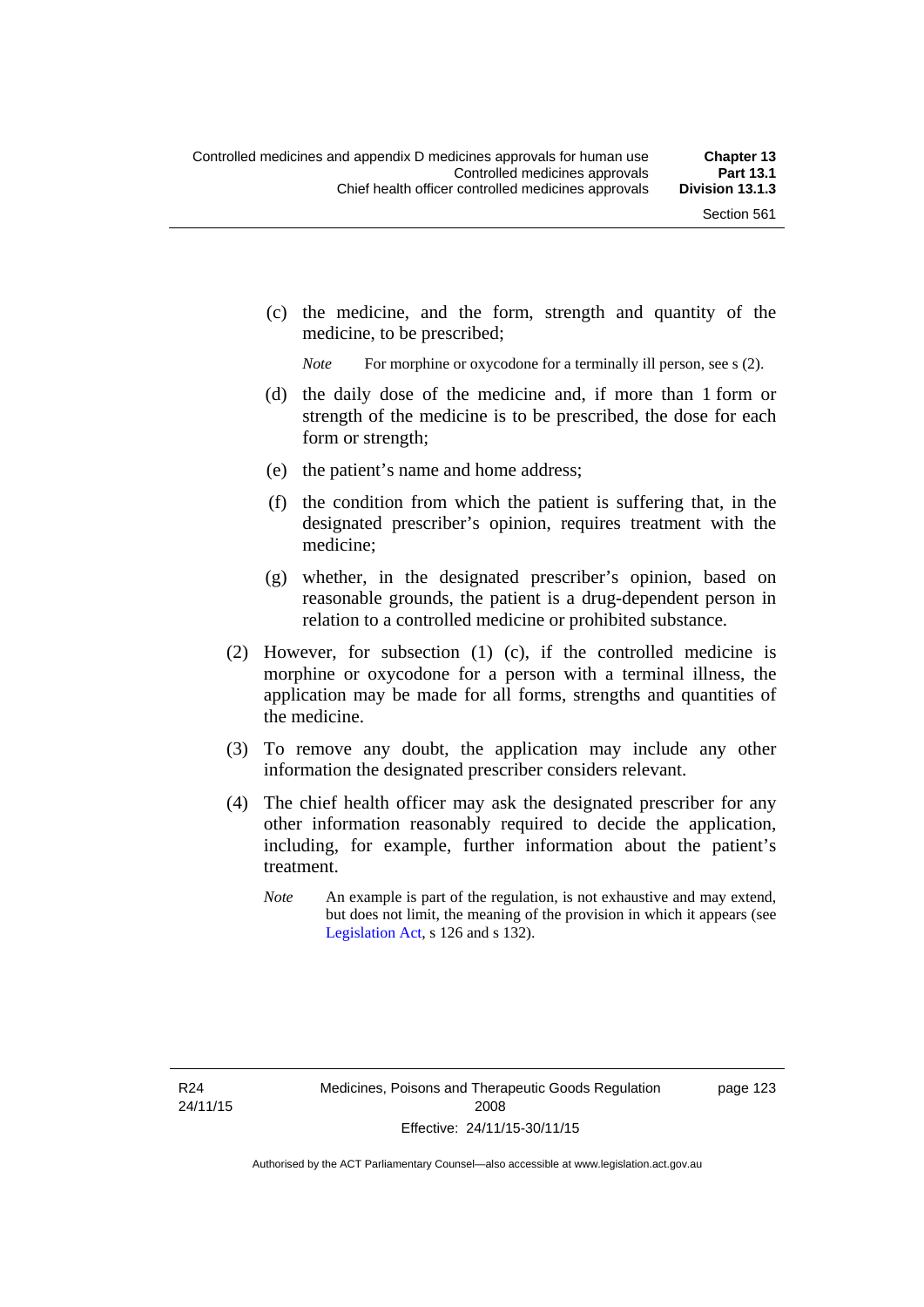#### **562 CHO decision on applications to prescribe controlled medicines**

- (1) On application under section 560, the chief health officer must—
	- (a) approve the application in the terms applied for; or
	- (b) approve the application in terms different from those applied for; or
	- (c) refuse to approve the application; or
	- (d) refer the application to the medicines advisory committee.
	- *Note 1* An approval may include conditions (see s 570).
	- *Note 2* For the form of a controlled medicines approval by the chief health officer, see s 571.
- (2) However, the chief health officer need not decide the application if the chief health officer has asked for information under section 561 (4) and the information has not been given.
- (3) The chief health officer must give the applicant written notice of the chief health officer's decision not later than 7 days after the day the decision is made.
- (4) If the decision is made under subsection (1) (b) or (c), the notice must include information about the applicant's right to seek review of the decision under section 565 (Applications for review of unfavourable CHO decisions for approvals).

### **563 Restrictions on CHO power to approve applications for approvals**

In making a decision under section 562, the chief health officer—

 (a) must comply with any guidelines approved under section 574 (Guidelines for CHO decisions on applications); and

R24 24/11/15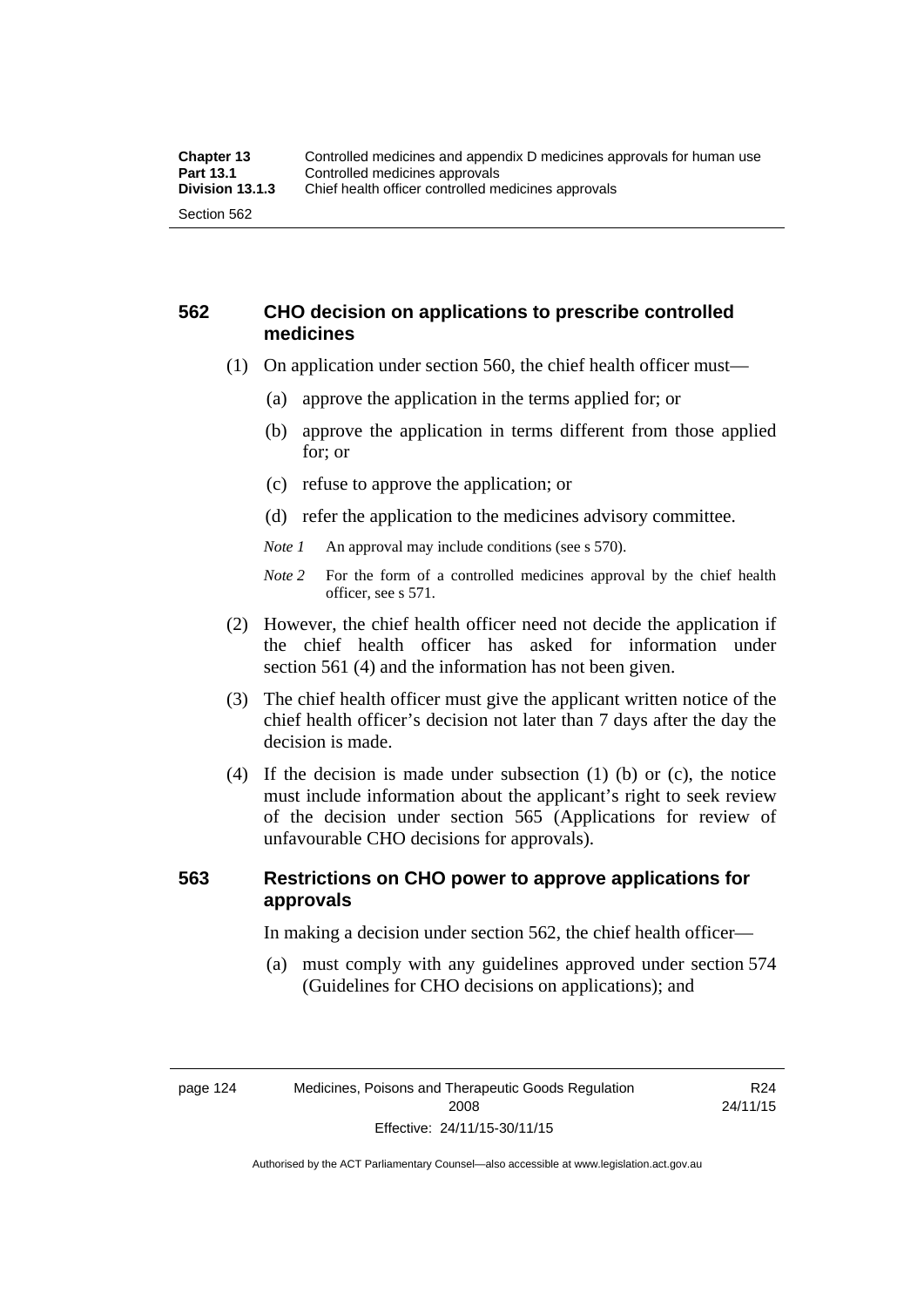page 125

- (b) must not approve an application to prescribe all forms, strengths and quantities of morphine or oxycodone for the treatment of a person who is terminally ill unless satisfied—
	- (i) a specialist has diagnosed the person as being terminally ill; and
	- (ii) the medicine is for use by the person for therapeutic purposes only; and
- (c) must not approve an application to prescribe buprenorphine or methadone to treat a drug-dependent person's drug-dependency unless the applicant is—
	- (i) a doctor who is working at a hospital, or an institution mentioned in section 557 (2) (a) (ii) (Standing interim approval to prescribe buprenorphine and methadone for patients of certain institutions); or
	- (ii) an intern doctor who is working at a hospital, or an institution mentioned in section  $557(2)$  (a) (ii), and who is acting under the direct supervision of a doctor at the hospital or institution; or
	- (iii) a doctor who is treating a person held in police custody; or
	- (iv) a doctor who holds an endorsement under section 582 (CHO decisions on applications for endorsement to treat drug-dependency); or
	- (v) a doctor who is prescribing continuing opioid dependency treatment for up to 5 drug-dependent people if—
		- (A) the people have already undergone opioid dependency treatment for at least 14 consecutive days (the *initial treatment*); and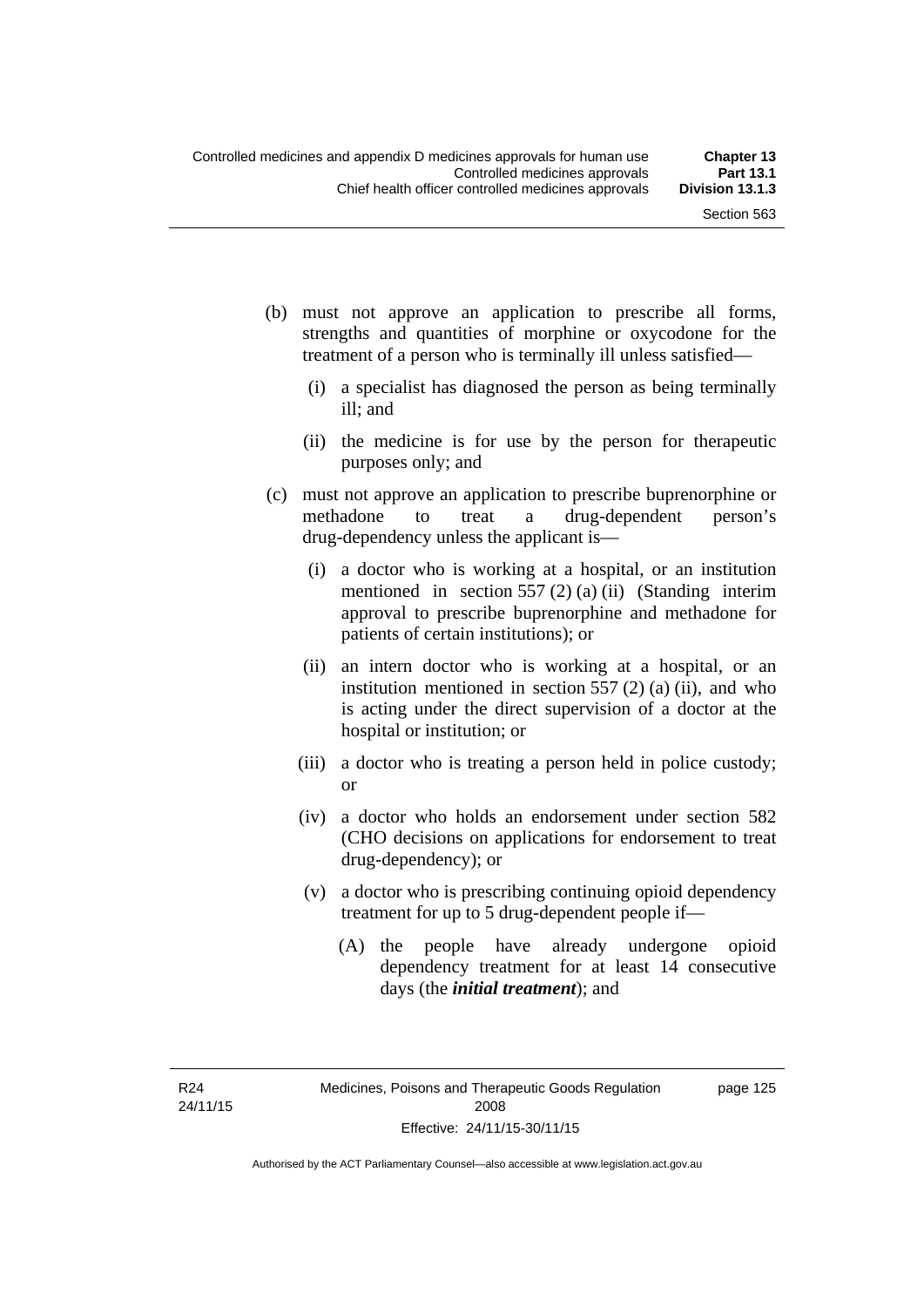(B) the initial treatment was prescribed by a doctor holding an endorsement under section 582.

*Note Doctor* does not include an intern doctor (see dict).

#### **564 Term of CHO controlled medicines approvals**

A controlled medicines approval under this division is for the period (not longer than 1 year) stated in the approval.

#### **565 Applications for review of unfavourable CHO decisions for approvals**

- (1) This section applies if, under section 562, the chief health officer—
	- (a) approves an application for a controlled medicines approval in terms different from those applied for; or
	- (b) refuses to approve the application for an approval.
- (2) The applicant for the approval may, not later than 7 days after the day the person receives written notice of the decision, apply to the medicines advisory committee for review of the decision.
- (3) The application for review—
	- (a) must be in writing signed by the applicant; and
	- (b) must set out the grounds for the application; and
	- (c) may include any information that the applicant considers appropriate for the review.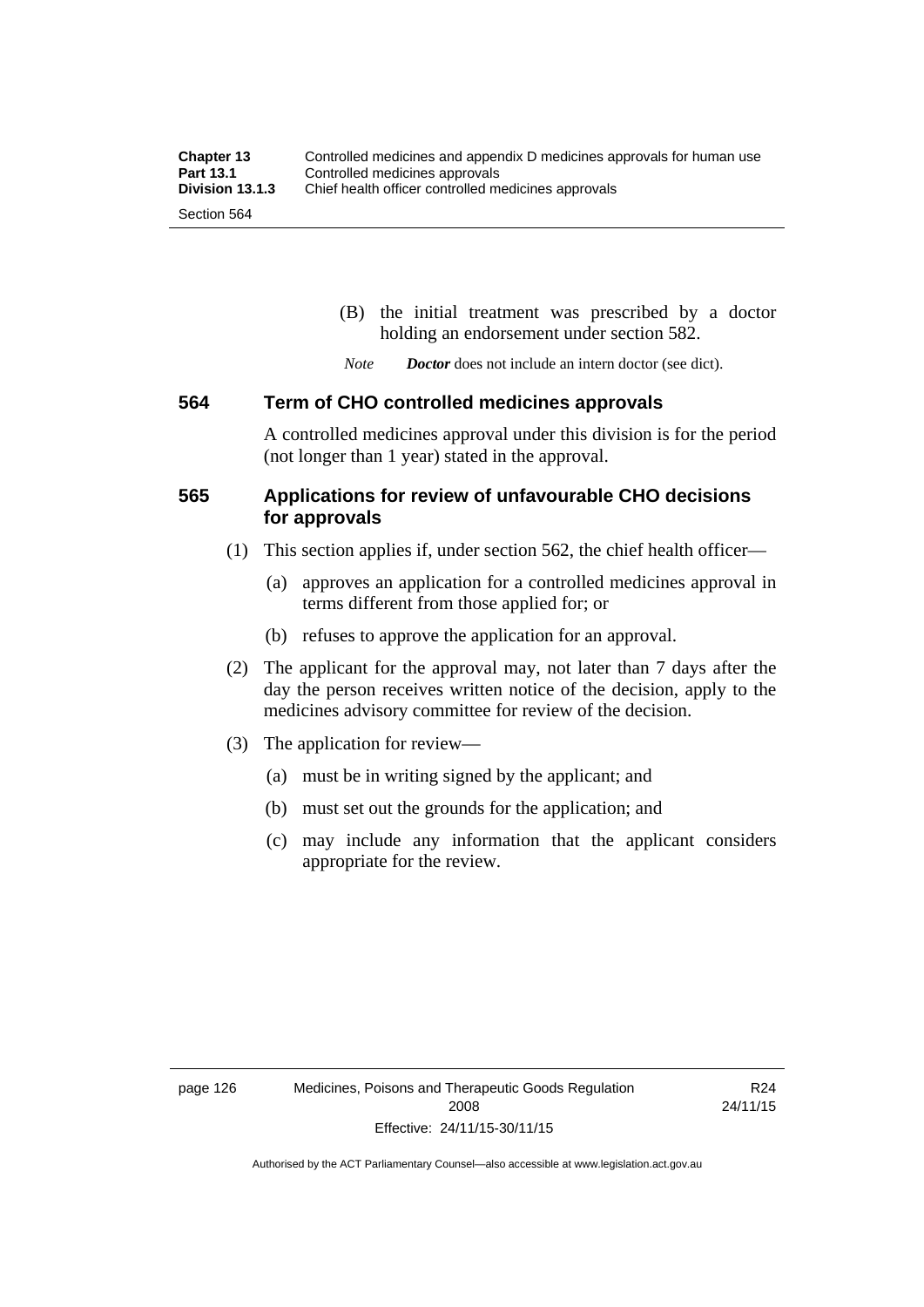#### **566 Medicines advisory committee—referred applications and review of unfavourable CHO decisions**

- (1) This section applies to an application—
	- (a) for approval to prescribe a controlled medicine referred to the medicines advisory committee under section 562 (1) (d); or
	- (b) under section 565 for review of a decision of the chief health officer on an application for a controlled medicines approval.
- (2) The medicines advisory committee may, in writing, ask the applicant to give the committee further information about the treatment of the person to whom the application relates not later than a stated reasonable time.
- (3) After considering the application and any further information provided in accordance with a notice under subsection (2), the medicines advisory committee must—
	- (a) for an application for review of a decision by the chief health officer—
		- (i) recommend that the chief health officer confirm the decision made; or
		- (ii) do both of the following:
			- (A) recommend that the chief health officer revoke the decision made;
			- (B) make a recommendation under paragraph (b) (i), (ii) or (iii); or
	- (b) recommend that the chief health officer—
		- (i) approve the application to prescribe a controlled medicine in the terms applied for; or
		- (ii) approve the application in terms different from those applied for; or

R24 24/11/15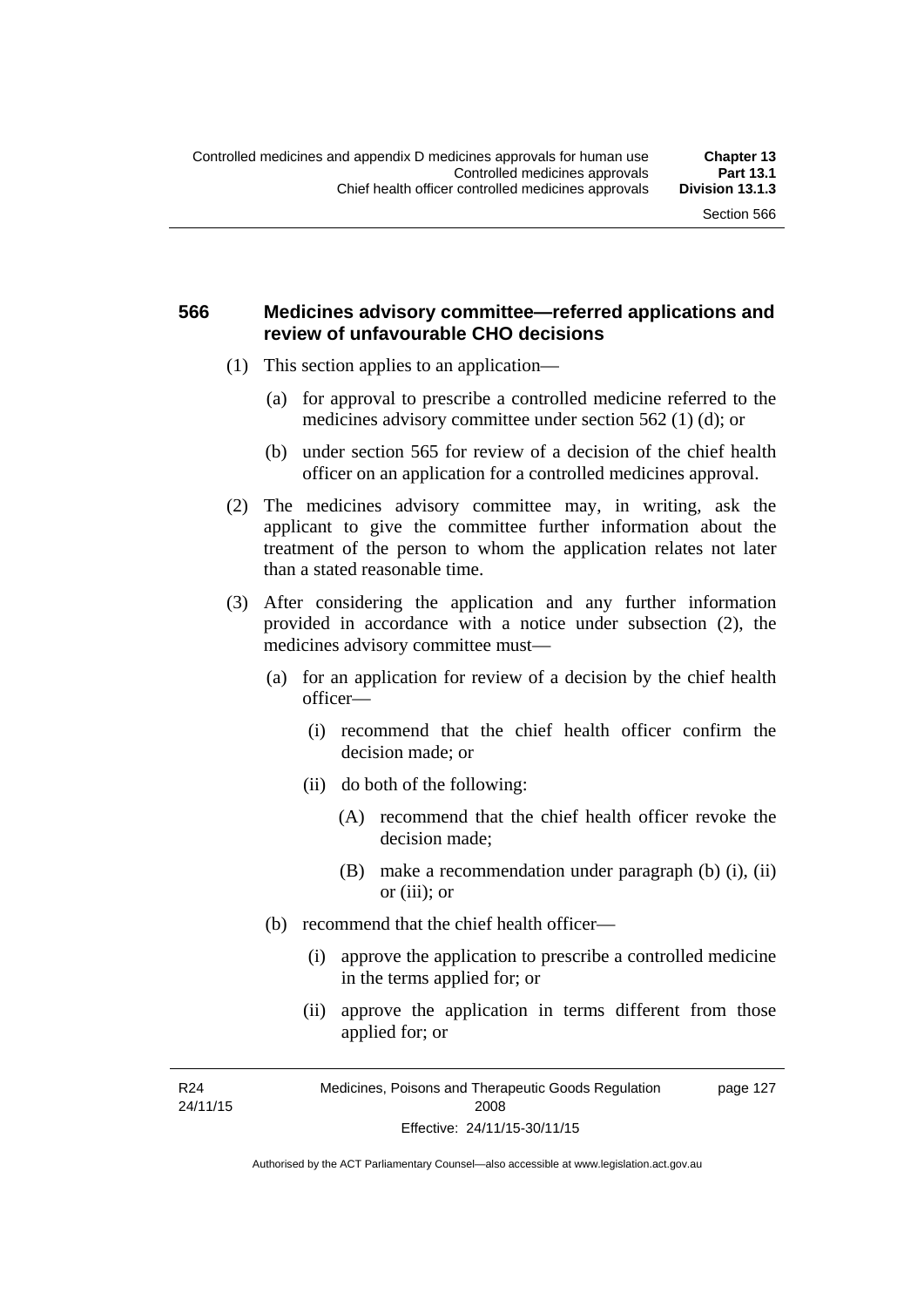- (iii) refuse to approve the application.
- *Note 1* The medicines advisory committee may recommend that the chief health officer include conditions in the approval (see s 570 (2)).
- *Note 2* The chief health officer must consider the committee's recommendation (see s 573).
- (4) A recommendation must be in writing.

#### **567 Amendment and revocation of controlled medicines approvals**

- (1) The chief health officer may amend or revoke a controlled medicines approval on the chief health officer's own initiative and without consulting the medicines advisory committee.
- (2) The medicines advisory committee may recommend that the chief health officer amend or revoke a controlled medicines approval, whether or not the approval was given on the recommendation of the committee.

*Note* The chief health officer must consider the committee's recommendation (see s 573).

- (3) A recommendation must be in writing.
- (4) The chief health officer must send the approval-holder written notice of the chief health officer's decision not later than 7 days after the day the decision is made.
- (5) If the decision is to amend or revoke a controlled medicines approval under subsection (1), the notice must include information about the approval-holder's right to seek review of the decision under section 568.
- (6) In this section:

*amend*, a controlled medicines approval, includes imposing a condition on, or changing a condition of, the approval.

R24 24/11/15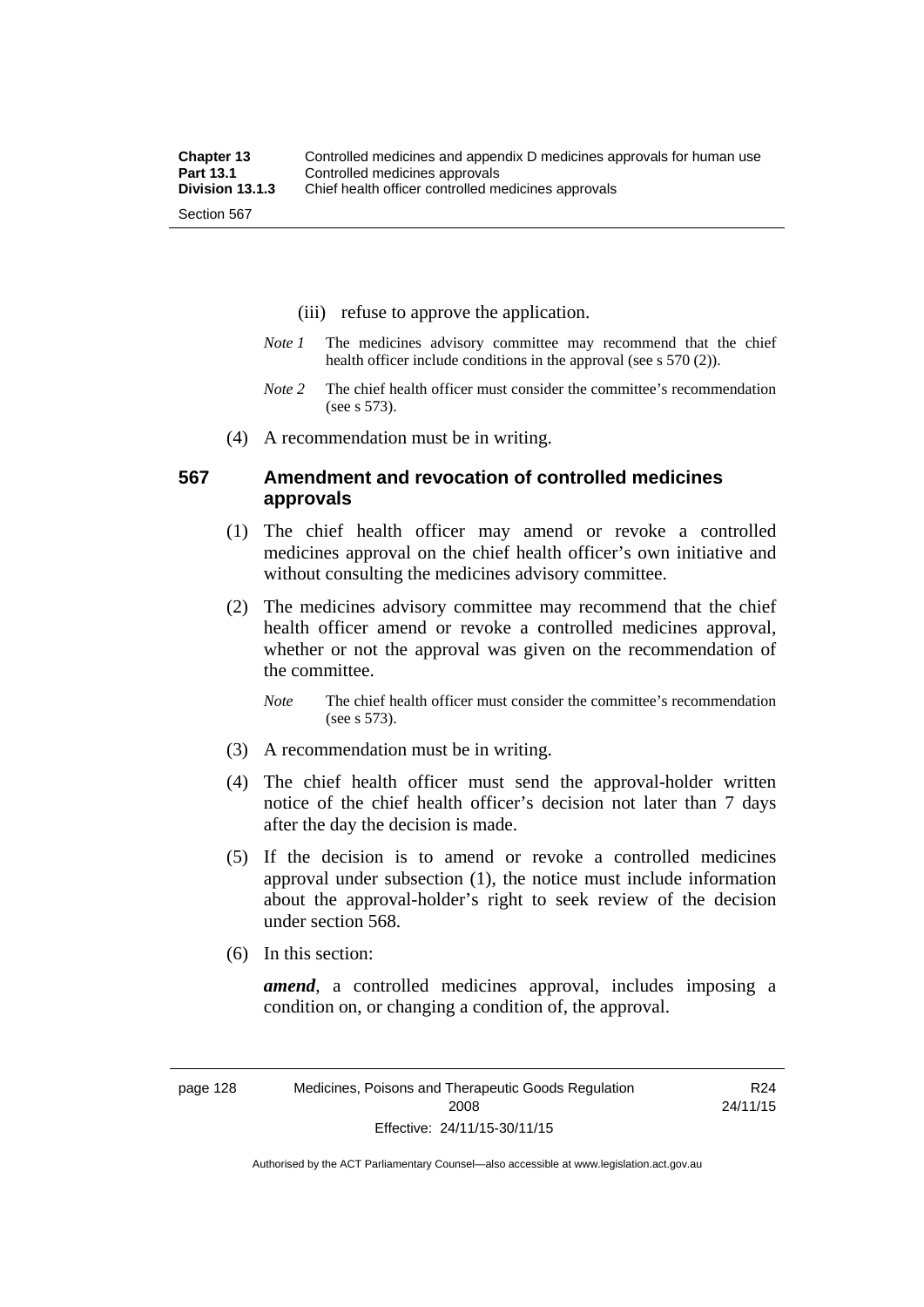### **568 Application for review of amendment and revocation on CHO initiative**

- (1) This section applies if the chief health officer amends or revokes a controlled medicines approval under section 567 (1).
- (2) The person to whom the approval was given may, not later than 7 days after the day the person is given written notice of the amendment or revocation, apply to the medicines advisory committee for review of the decision.
- (3) The application for review—
	- (a) must be in writing signed by the applicant; and
	- (b) must set out the grounds for the application; and
	- (c) may include any information that the applicant considers appropriate for the review.
- (4) To remove any doubt, the decision to which the application relates continues to operate despite the making of the application until the day the chief health officer's decision following a recommendation under section 569 (3) takes effect.

#### **569 Medicines advisory committee—review of amendment or revocation on CHO initiative**

- (1) This section applies if an application is made to the medicines advisory committee under section 568 to review a decision (the *original decision*) of the chief health officer to amend or revoke a controlled medicines approval.
- (2) The medicines advisory committee may, in writing, ask the designated prescriber to give the committee further information about the treatment of the person to whom the application relates not later than a stated reasonable time.

page 129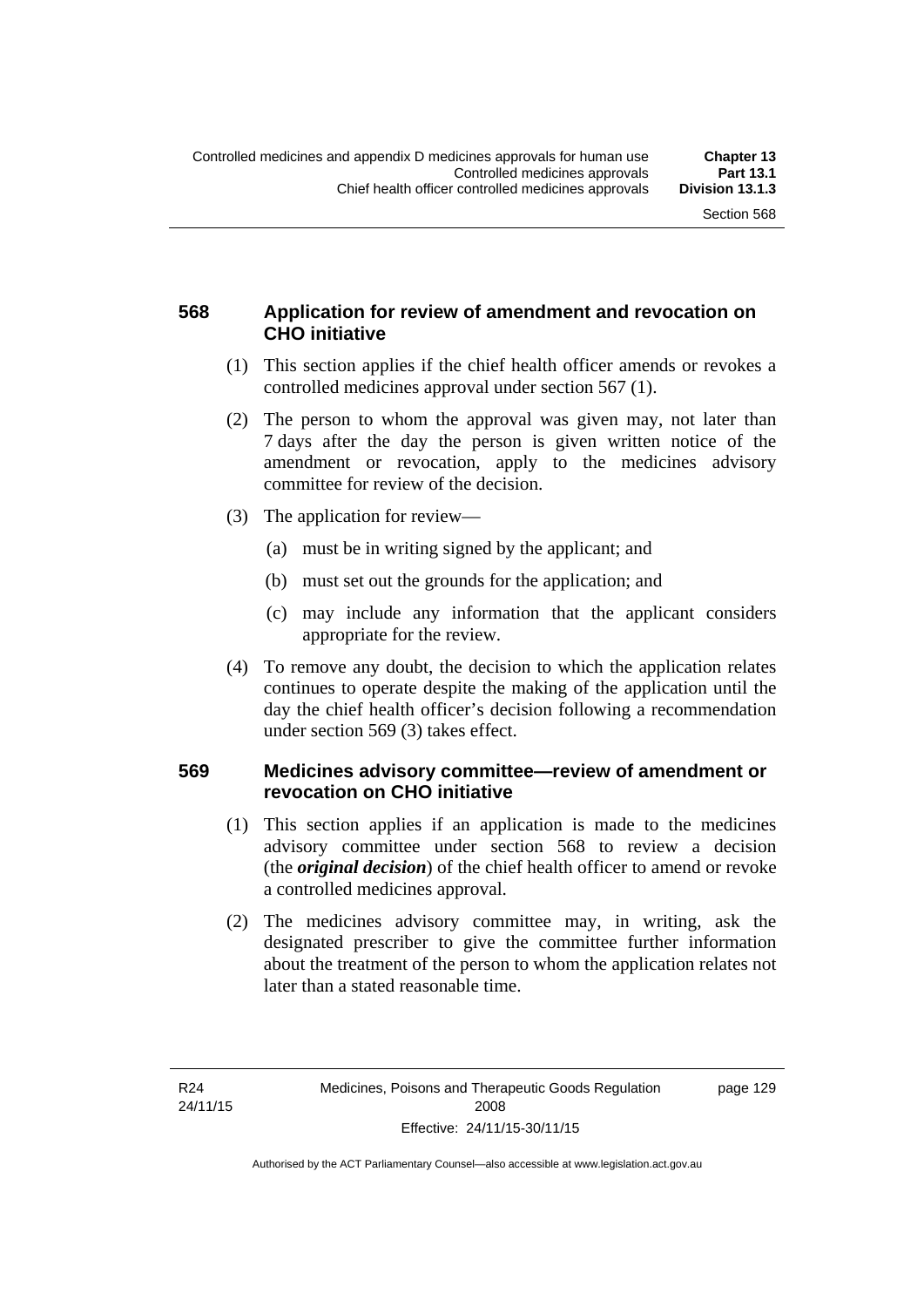| <b>Chapter 13</b> | Controlled medicines and appendix D medicines approvals for human use |
|-------------------|-----------------------------------------------------------------------|
| <b>Part 13.1</b>  | Controlled medicines approvals                                        |
| Division 13.1.3   | Chief health officer controlled medicines approvals                   |
| Section 570       |                                                                       |

- (3) After considering the application for review and any further information provided in accordance with a notice under subsection (2), the medicines advisory committee must recommend that the chief health officer—
	- (a) confirm the original decision; or
	- (b) revoke the original decision; or
	- (c) revoke the original decision and approve the application as recommended by the committee.
	- *Note 1* The medicines advisory committee may recommend that the chief health officer include conditions in the approval (see s 570 (2)).
	- *Note 2* The chief health officer must consider the committee's recommendation (see s 573).
- (4) A recommendation must be in writing.

#### **570 Conditional controlled medicines approvals**

- (1) The chief health officer may include conditions for the safe or proper use of a controlled medicine in a controlled medicines approval.
- (2) The medicines advisory committee may recommend that the chief health officer include conditions for the safe or proper use of a controlled medicine in a controlled medicines approval.
	- *Note* The chief health officer must consider the committee's recommendation (see s 573).

### **571 Form of CHO controlled medicines approvals**

- (1) A controlled medicines approval given by the chief health officer must include the following:
	- (a) the name of the controlled medicine to which the approval relates;

page 130 Medicines, Poisons and Therapeutic Goods Regulation 2008 Effective: 24/11/15-30/11/15

R24 24/11/15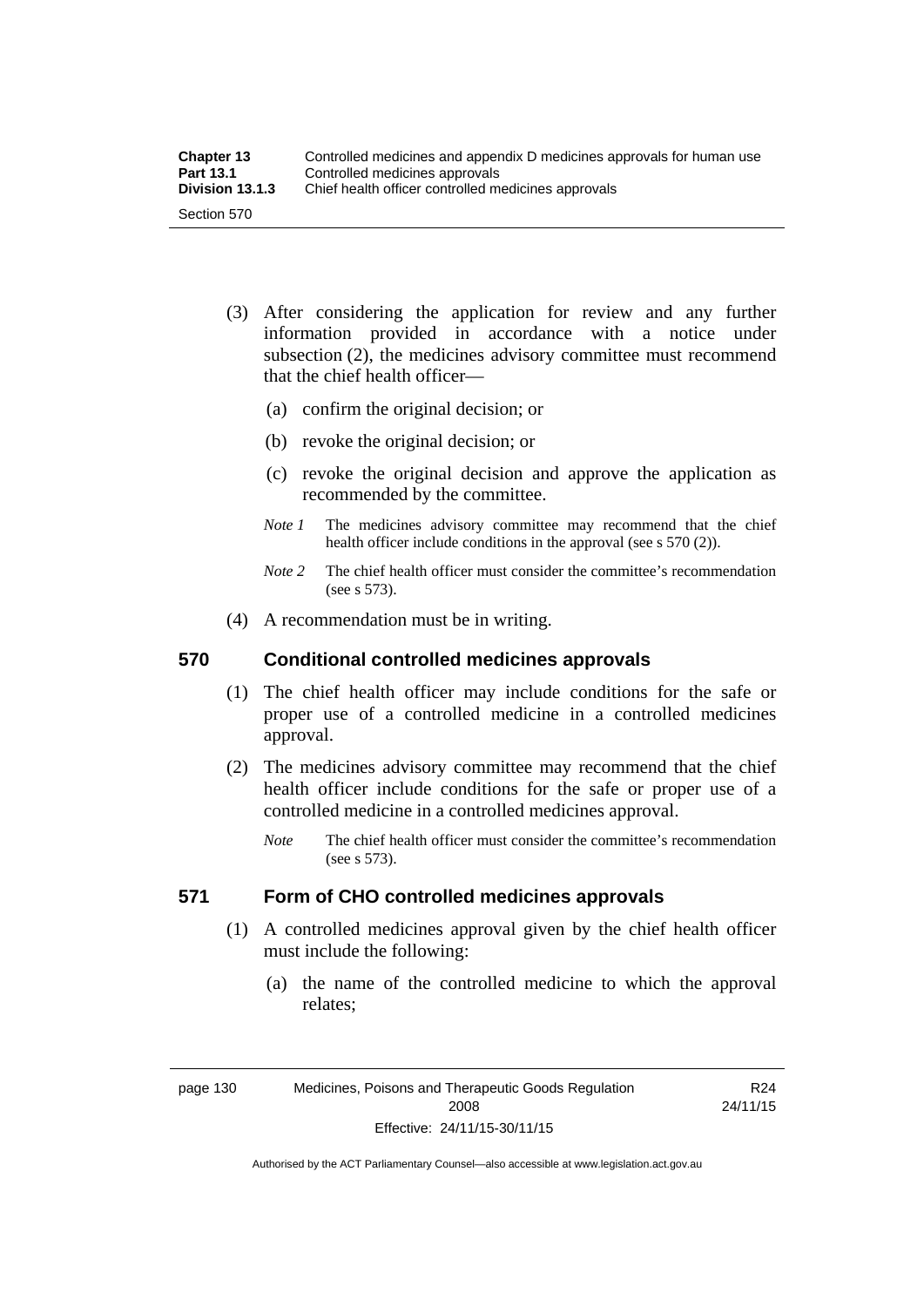- (b) the maximum quantity of the medicine that may be prescribed under the approval;
	- *Note 1* For morphine or oxycodone for a person with a terminal illness, see s (2).
	- *Note* 2 For buprenorphine or methadone for a drug-dependent person, see s (3).
- (c) the form and strength of the medicine that may be prescribed under the approval;
	- *Note* Other forms and strengths may be prescribed in accordance with s 32.
- (d) the period when the medicine may be prescribed under the approval or when the approval ends;
- (e) an identifying number for the approval;
- (f) any condition to which the approval is subject.
- *Note* If the approval is an oral approval, the prescriber must send the chief health officer a written application (see s 31 (1) (d) (ii)).
- (2) However, for subsection (1) (b) and (c), if the controlled medicines approval relates to the treatment of a person with a terminal illness, the approval may provide that all forms, strengths and quantities of morphine or oxycodone are approved.
- (3) Also, for subsection (1) (b), if the controlled medicines approval relates to the treatment of a drug-dependent person with buprenorphine or methadone for their drug-dependency, the approval may state the maximum daily dose that may be prescribed for the person.

page 131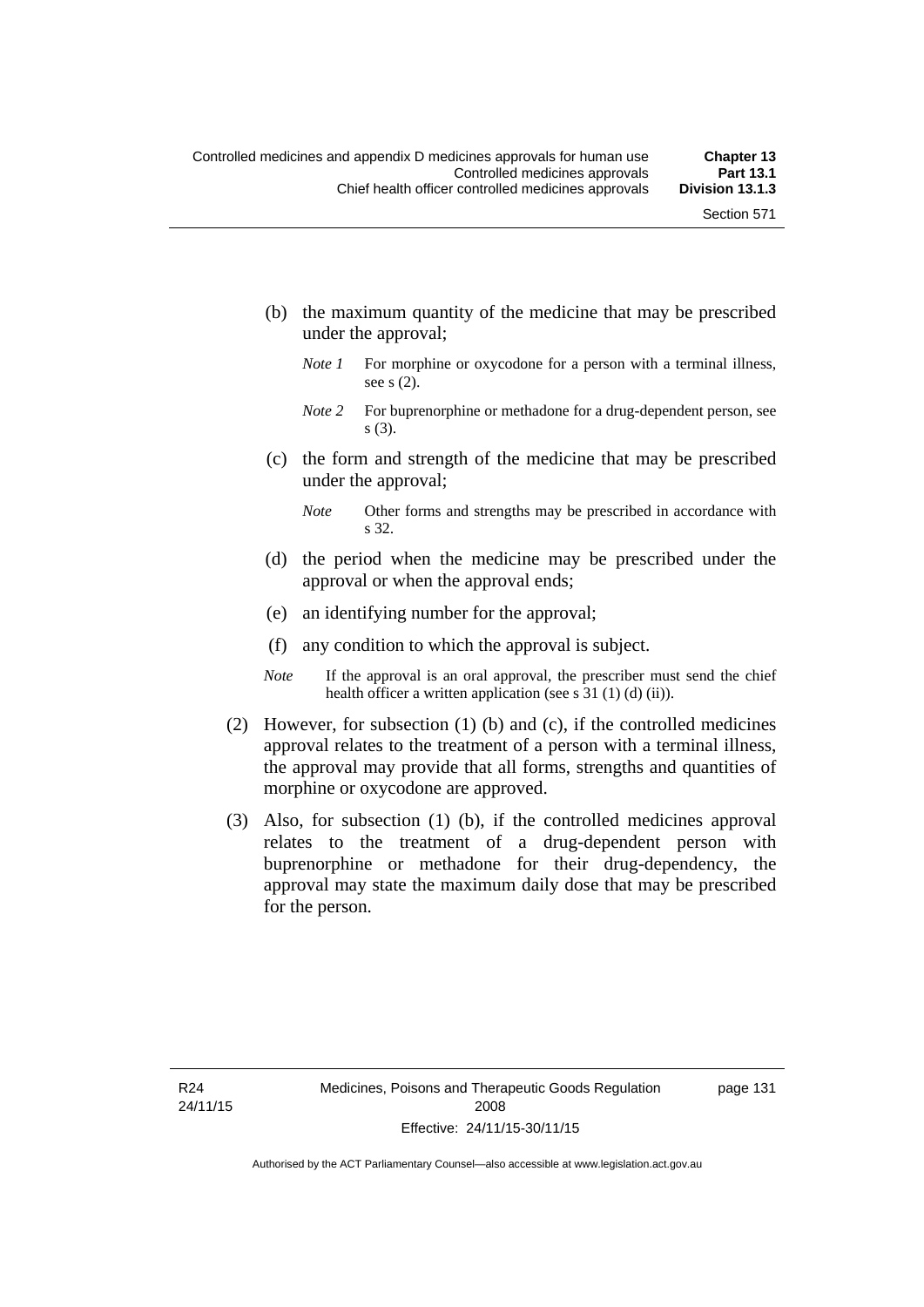#### **572 When controlled medicines approvals etc take effect**

- (1) A controlled medicines approval takes effect when the applicant receives notice of the approval or, if the approval states a later day, on the later day.
- (2) An amendment or revocation of a controlled medicines approval takes effect when the approval-holder receives notice of the amendment or revocation or, if the notice of the amendment or revocation states a later day, on the later day.

#### **573 Medicines advisory committee—recommendations to CHO**

- (1) This section applies if the medicines advisory committee recommends that the chief health officer make a decision in relation  $to$ 
	- (a) an application for a controlled medicines approval; or
	- (b) a controlled medicines approval; or
	- (c) an application under section 581 (Applications for CHO endorsement to treat drug-dependency).
- (2) The chief health officer must—
	- (a) make the decision after considering the medicines advisory committee's recommendation; and
	- (b) send the applicant or approval holder written notice of the decision not later than 7 days after the day the chief health officer makes the decision.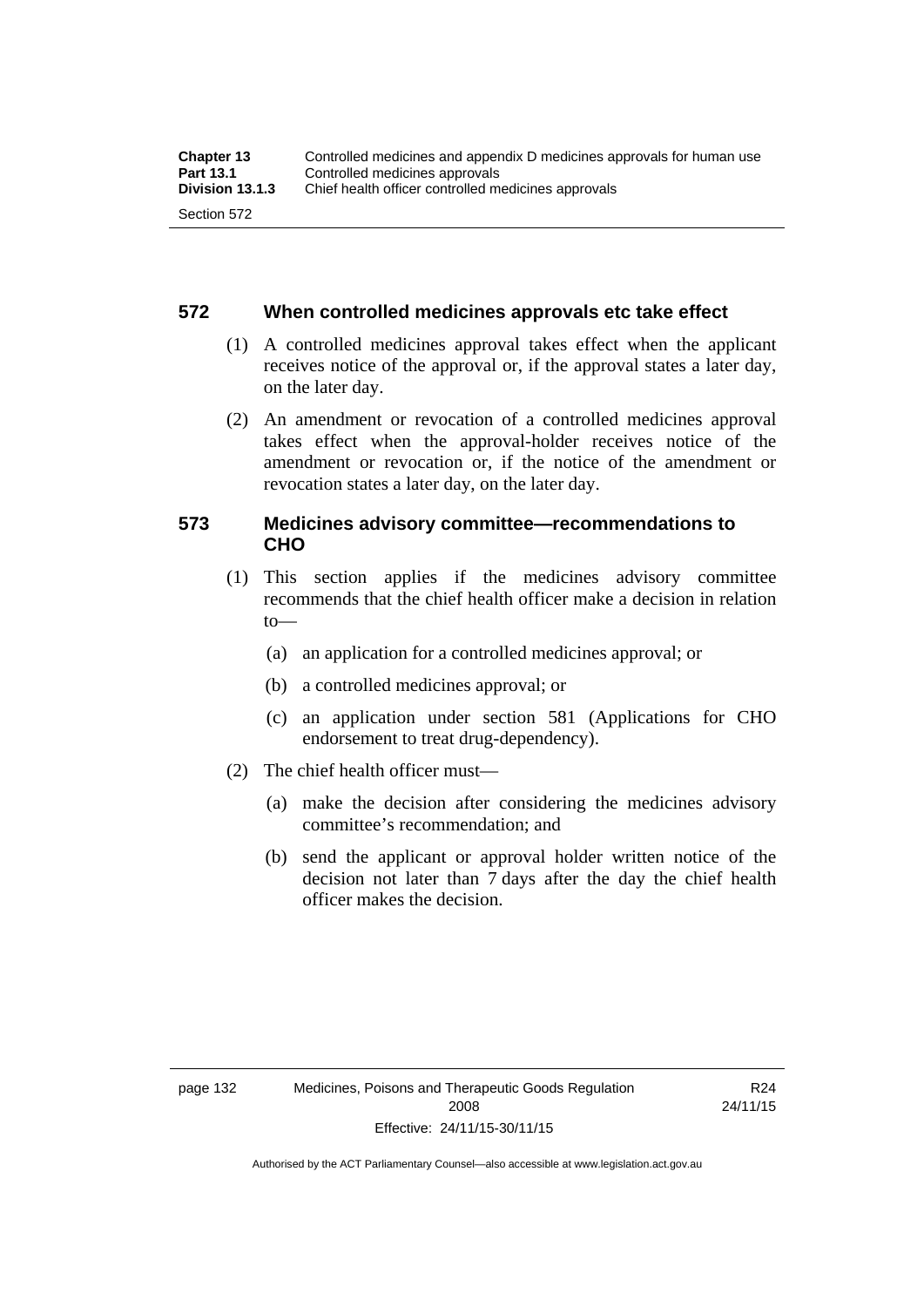#### **574 Guidelines for CHO decisions on applications**

- (1) The medicines advisory committee may give draft guidelines to the chief health officer in relation to decisions on applications under section 560 (Applications for CHO controlled medicines approvals).
- (2) The chief health officer may approve a draft guideline.
- (3) An approved guideline is a notifiable instrument.

*Note* A notifiable instrument must be notified under the [Legislation Act](http://www.legislation.act.gov.au/a/2001-14).

### **Division 13.1.4 Endorsements to treat drug-dependency**

#### **580 Meaning of** *endorsement***—div 13.1.4**

In this division:

*endorsement* means an endorsement under section 582 to prescribe buprenorphine and methadone to treat a drug-dependent person's drug-dependency.

*Note* An endorsement is not required by doctors and certain intern doctors who are working at particular institutions, see s 563 (c).

#### **581 Applications for CHO endorsement to treat drug-dependency**

 (1) A doctor may, in writing, apply to the chief health officer for an endorsement.

*Note Doctor* does not include an intern doctor (see dict).

- (2) The application must include the following:
	- (a) the doctor's name and business address and telephone number;

page 133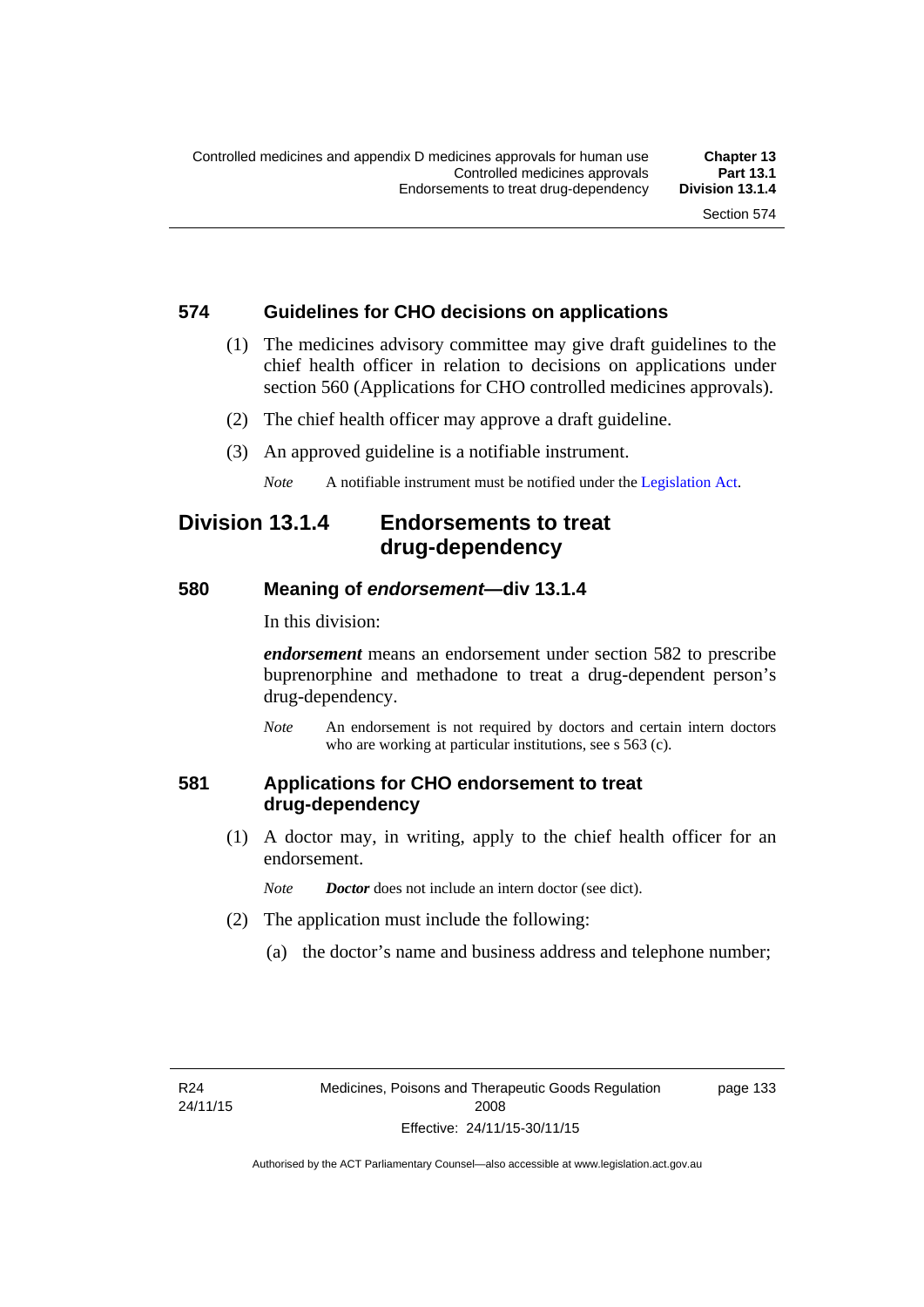- (b) the doctor's qualifications and experience in treating drug-dependency.
- *Note* If a form is approved under the [Act](http://www.legislation.act.gov.au/a/2008-26/default.asp), s 198 for this provision, the form must be used.
- (3) The chief health officer may ask the doctor for any other information reasonably required to decide the application.

#### **582 CHO decisions on applications for endorsement to treat drug-dependency**

- (1) The chief health officer must give, or refuse to give, an endorsement to a doctor who applies under section 581.
- (2) The chief health officer must not give a doctor an endorsement unless satisfied that the doctor has the qualifications and experience to treat drug-dependency.
- (3) An endorsement is subject to any condition included in the endorsement by the chief health officer.
- (4) The chief health officer must give the doctor written notice of the chief health officer's decision not later than 7 days after the day the decision is made.
- (5) If the chief health officer refuses the application, the notice must include information about the doctor's right to seek review of the decision under section 584.

#### **583 Form of CHO endorsements to treat drug-dependency**

An endorsement by the chief health officer must include the following:

> R24 24/11/15

- (a) the doctor's name;
- (b) an identifying number for the endorsement;
- (c) any condition to which the endorsement is subject.

page 134 Medicines, Poisons and Therapeutic Goods Regulation 2008 Effective: 24/11/15-30/11/15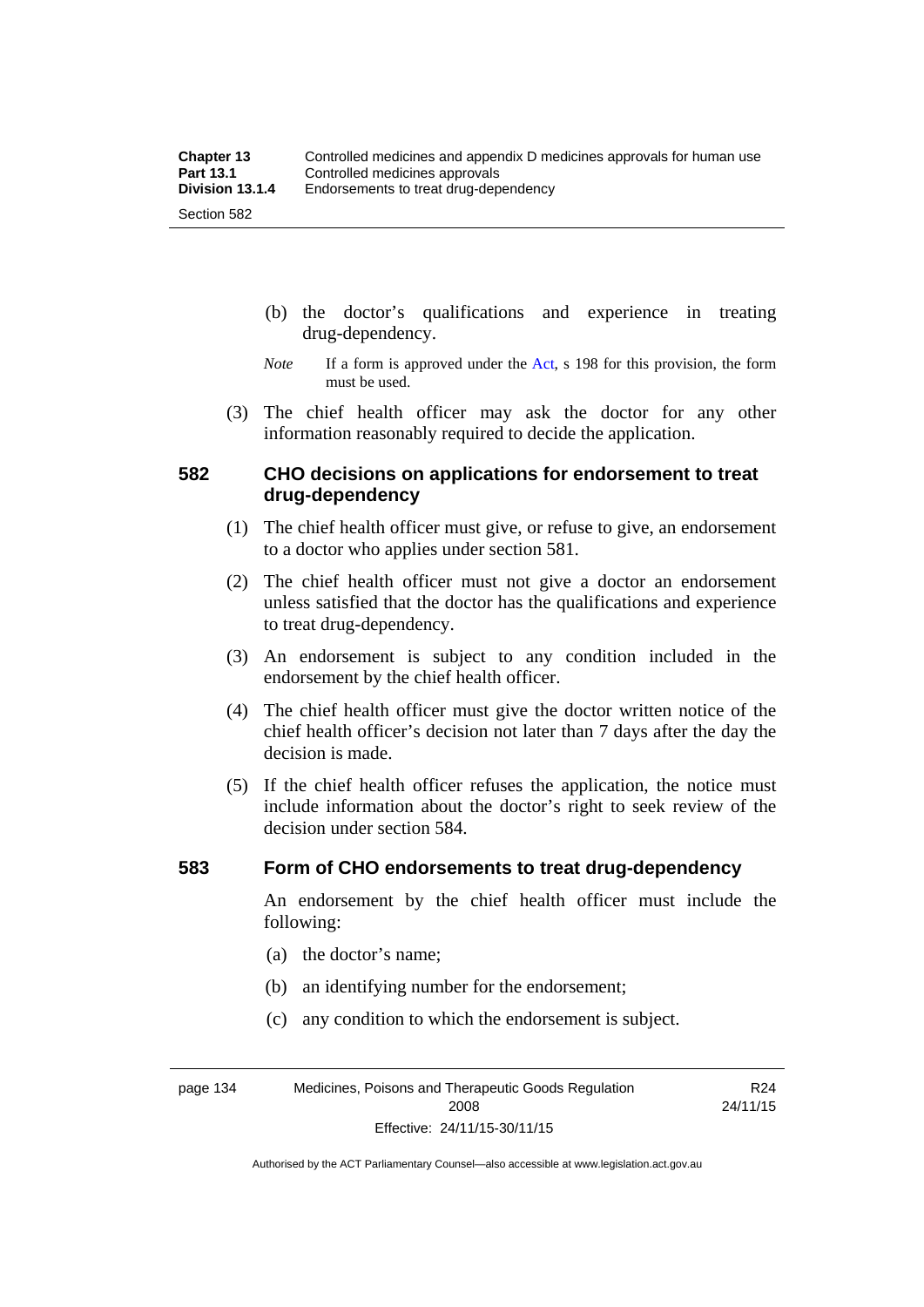#### **584 Medicines advisory committee—review of CHO decisions to refuse endorsements to treat drug-dependency**

- (1) This section applies if the chief health officer refuses under section 582 to give an endorsement to a doctor.
- (2) The doctor may, not later than 28 days after the day the doctor receives written notice of the decision, apply to the medicines advisory committee for review of the decision.
- (3) The application for review—
	- (a) must be in writing signed by the doctor; and
	- (b) must set out the grounds for the application; and
	- (c) may include any information that the doctor considers appropriate for the review.
- (4) The medicines advisory committee may, in writing, ask the doctor to give the committee further information that the committee reasonably needs to decide the application.
- (5) After considering the application and any further information provided in accordance with a notice under subsection (4), the medicines advisory committee must—
	- (a) recommend that the chief health officer confirm the decision made; or
	- (b) recommend that the chief health officer revoke the decision made and approve the application as recommended by the committee.
	- *Note* The chief health officer must consider the committee's recommendation (see s 573).
- (6) A recommendation must be in writing.

page 135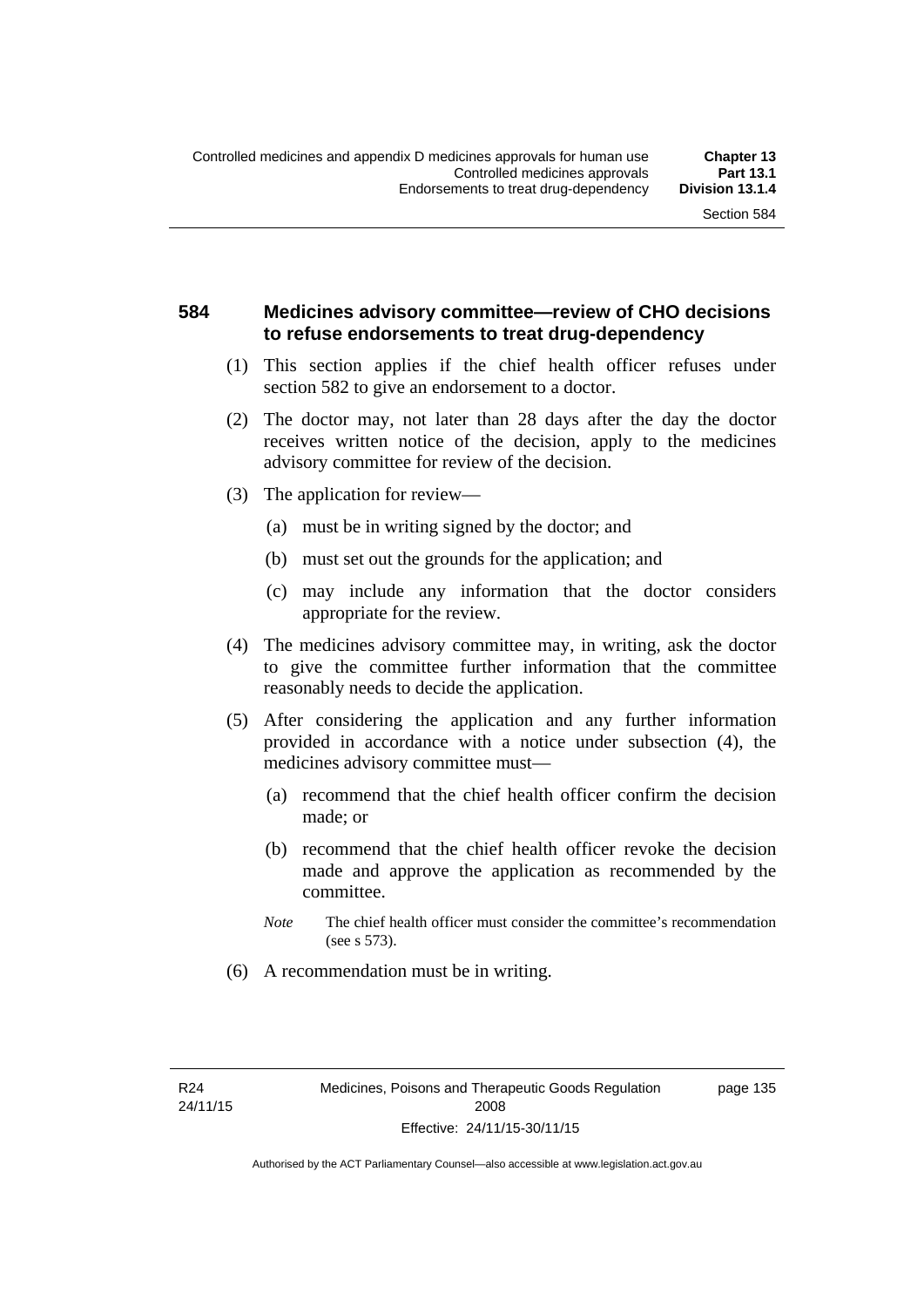# **Part 13.2 Appendix D medicines approvals**

*Note* It is a condition of an authorisation to prescribe a designated appendix D medicine for the prescriber to have an approval under this part (see s 33 (a)).

#### **590 Meaning of** *appendix D medicines approval*

In this regulation:

*appendix D medicines approval* means an approval under section 591 or section 593.

#### **591 Standing approval to prescribe designated appendix D medicines**

A doctor is approved to prescribe a designated appendix D medicine for a purpose mentioned in schedule 3 (Designated appendix D medicines—standing approvals), part 3.2, column 3 in relation to the medicine if—

- (a) the medicine is mentioned in the schedule, part 3.2, column 3 in relation to the doctor; and
- (b) if the schedule, part 3.2, column 4 contains a condition in relation to the medicine—the doctor prescribes the medicine in accordance with the condition.

#### **Example—par (b)**

If sch 3, pt 3.2, col 4 includes a condition requiring a doctor to advise a woman of child-bearing age to avoid becoming pregnant during or for a certain period after the completion of treatment, the doctor is authorised to prescribe the medicine only if the doctor gives the patient the advice.

- *Note 1 Doctor* does not include an intern doctor (see dict).
- *Note 2* An example is part of the regulation, is not exhaustive and may extend, but does not limit, the meaning of the provision in which it appears (see [Legislation Act,](http://www.legislation.act.gov.au/a/2001-14) s 126 and s 132).

page 136 Medicines, Poisons and Therapeutic Goods Regulation 2008 Effective: 24/11/15-30/11/15

R24 24/11/15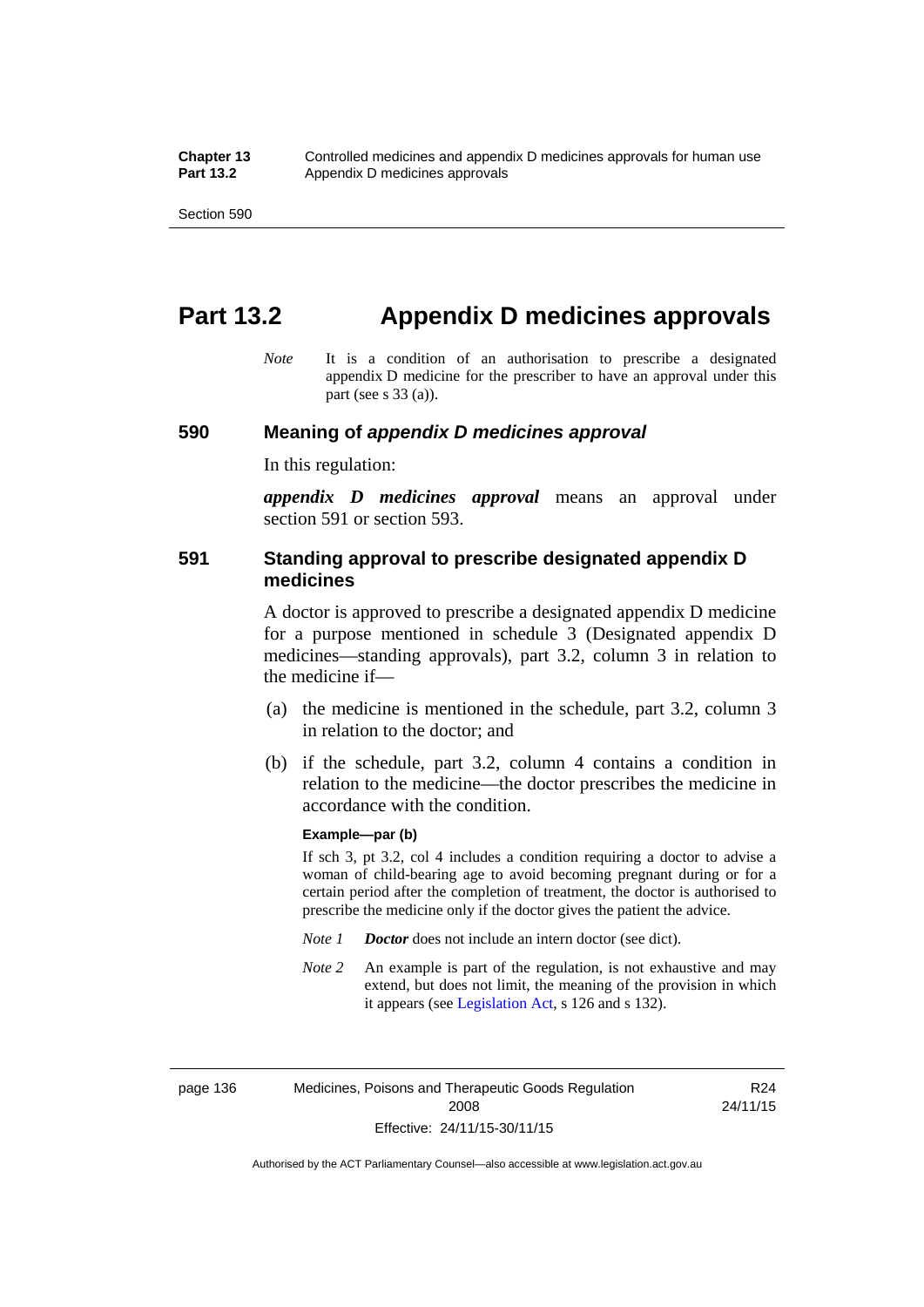### **592 Applications for CHO approval to prescribe designated appendix D medicines**

 (1) A doctor may, in writing, apply to the chief health officer for approval to prescribe a designated appendix D medicine for a purpose mentioned in schedule 3 (Designated appendix D medicines—standing approvals), part 3.2, column 3 in relation to the medicine.

*Note Doctor* does not include an intern doctor (see dict).

- (2) The application must include the following:
	- (a) the medicine's name;
	- (b) the doctor's name, business address and telephone number;
	- (c) if the doctor is a specialist—the specialist area in which the doctor practises;
	- (d) if the doctor is not a specialist—the doctor's qualifications and experience in relation to the medicine.
	- *Note* If a form is approved under the [Act](http://www.legislation.act.gov.au/a/2008-26/default.asp), s 198 for this provision, the form must be used.
- (3) The chief health officer may ask the doctor for any other information reasonably required to decide the application.

#### **593 CHO decisions on applications to prescribe designated appendix D medicines**

- (1) The chief health officer must approve, or refuse to approve, an application by a doctor under section 592 for approval to prescribe a designated appendix D medicine.
- (2) An approval under subsection (1) to prescribe a designated appendix D medicine is subject to the following conditions:
	- (a) that the doctor complies with any conditions in schedule 3, part 3.2, column 4 in relation to the medicine;

R24 24/11/15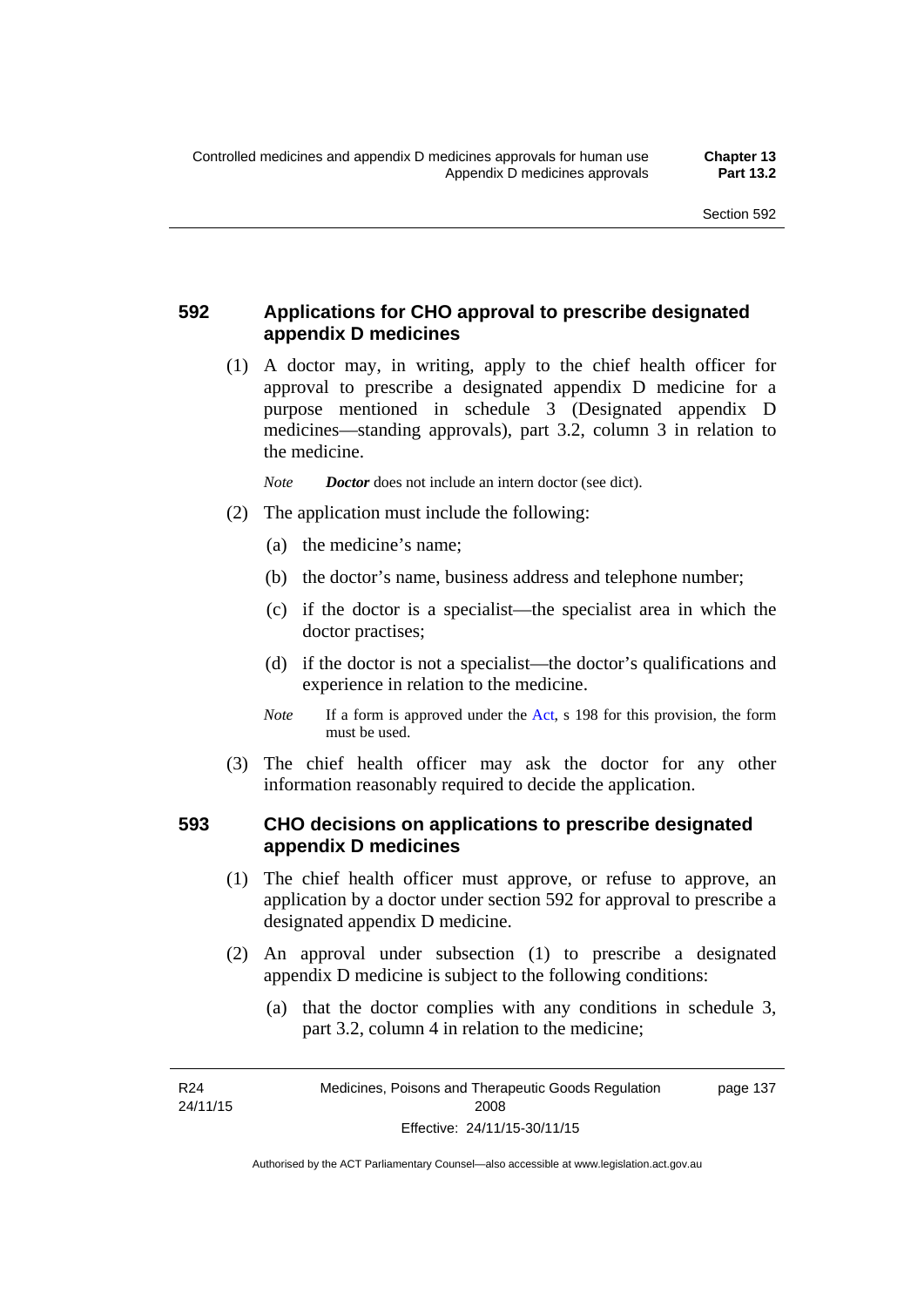(b) any other condition included in the approval by the chief health officer.

#### **Example—par (a)**

If sch 3, pt 3.2, col 4 includes a condition requiring a doctor to advise a woman of child-bearing age to avoid becoming pregnant during or for a certain period after the completion of treatment, the doctor is authorised to prescribe the medicine only if the doctor gives the patient the advice.

- *Note* An example is part of the regulation, is not exhaustive and may extend, but does not limit, the meaning of the provision in which it appears (see [Legislation Act,](http://www.legislation.act.gov.au/a/2001-14) s 126 and s 132).
- (3) For this section, the chief health officer—
	- (a) must have regard to the specialist area (if any) in which the doctor practises and the requirements (if any) stated in the medicines and poisons standard, appendix D for the medicine to which the application relates; and
	- (b) may have regard to anything else the chief health officer considers appropriate.
- (4) The chief health officer must send the doctor written notice of the chief health officer's decision not later than 7 days after the day the decision is made.

#### **594 Form of CHO appendix D medicines approvals**

An appendix D medicines approval given by the chief health officer must include the following:

- (a) the doctor's name;
- (b) the name of the medicine to which the approval relates;
- (c) an identifying number for the approval;
- (d) any condition included in the approval by the chief health officer.

R24 24/11/15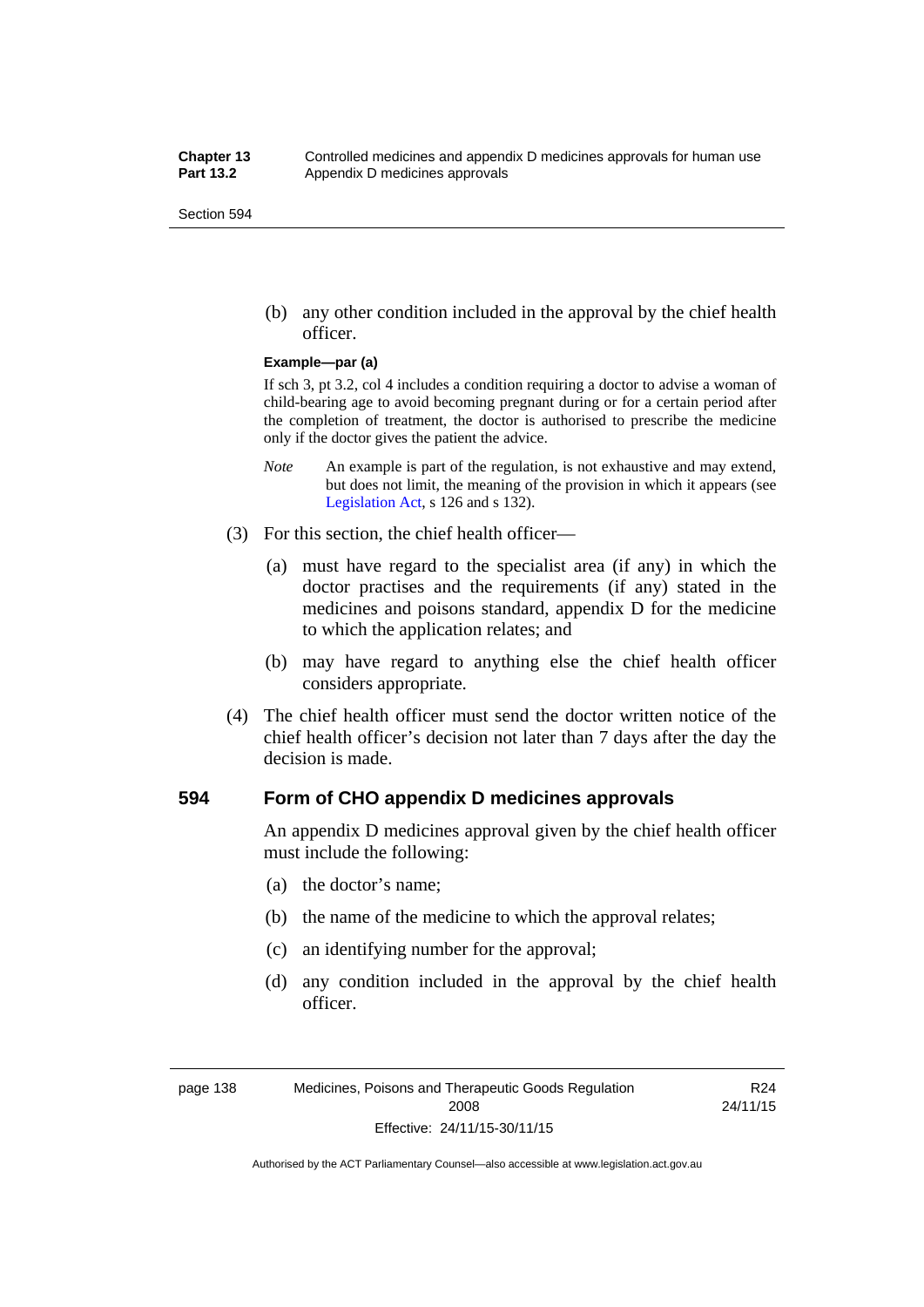# **Chapter 14 Medicines licences**

### **Part 14.1 Medicines licences generally**

#### **600 Medicines licences that may be issued—Act, s 78 (2)**

The following licences for medicines may be issued:

- (a) a licence for a program of research or education in relation to a controlled medicine (a *controlled medicines research and education program licence*);
- (b) a licence for medicines for first-aid kits (a *first-aid kit licence*);
- (c) a licence for the supply by wholesale of a medicine (a *medicines wholesalers licence*);
- (d) a licence for the treatment of opioid dependency with buprenorphine or methadone (an *opioid dependency treatment licence*);
- (e) a licence for the sale by retail of pharmacy medicines by a person who is not a pharmacist (a *pharmacy medicines rural communities licence*).
- *Note* Other medicines licences may also be issued (see [Act,](http://www.legislation.act.gov.au/a/2008-26/default.asp) s 78 (3)).

R24 24/11/15 page 139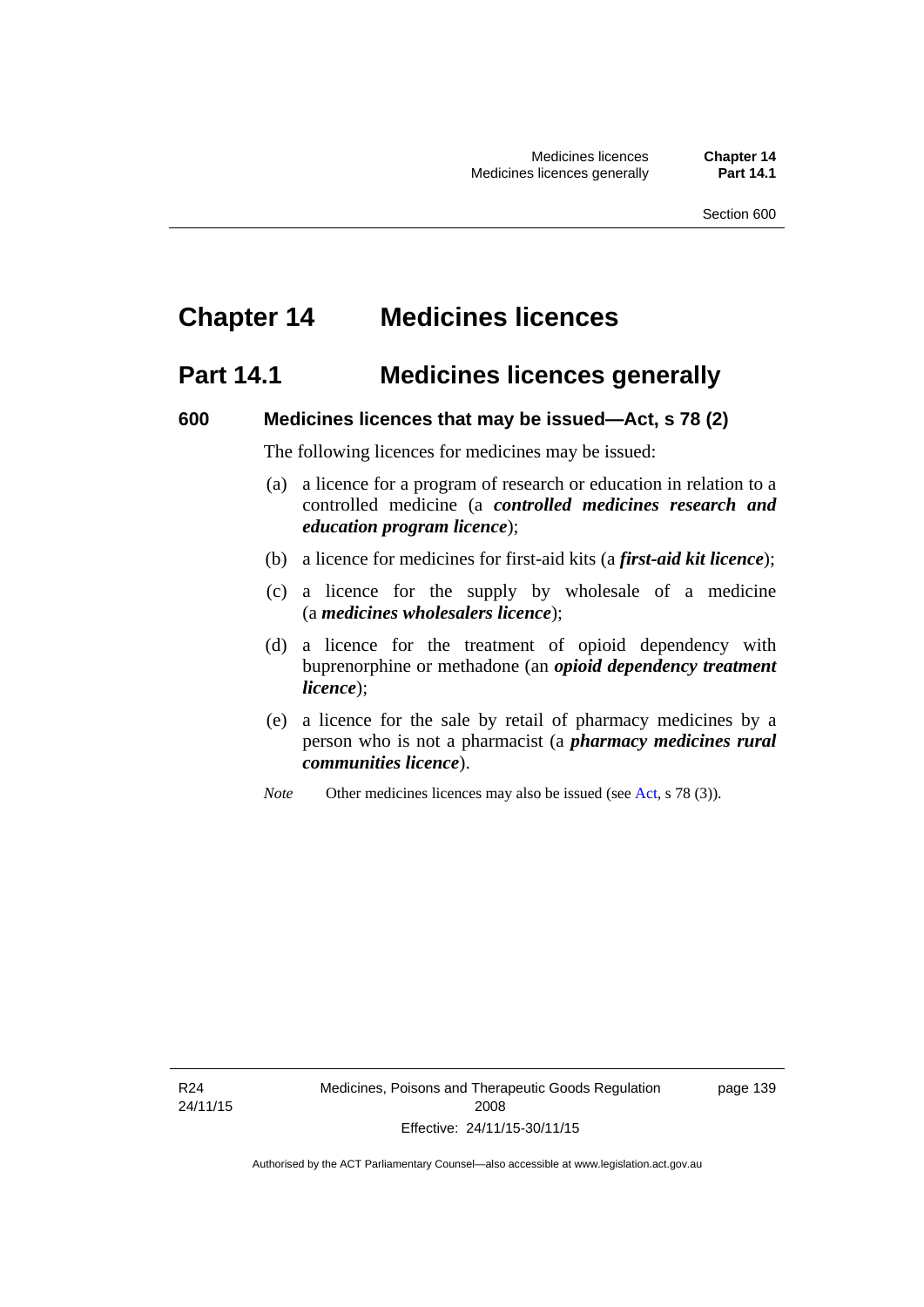# **Part 14.2 Controlled medicines research and education program licences**

*Note* For research and education activities in relation to other medicines, see pt 9.4.

#### **605 Applications for controlled medicines research and education program licences**

- (1) An application for a controlled medicines research and education program licence for a controlled medicine must be in writing, signed by the applicant, and include the following:
	- (a) the full name, address and academic, professional or other relevant qualifications of—
		- (i) the person who is to supervise the program; and
		- (ii) the person who is to conduct the program;
	- (b) the name of the recognised research institution at or under which the program is proposed to be conducted;
		- *Note Recognised research institution*—see the [Act](http://www.legislation.act.gov.au/a/2008-26/default.asp), s 20 (5).
	- (c) whether the program will be conducted at, or under the authority of, the recognised research institution;
	- (d) the premises where the program will be conducted;
	- (e) the controlled medicine, and the form and strength of the medicine, for which the licence is sought;
	- (f) the maximum quantity of the medicine that would be possessed under the licence at any time;
	- (g) a description of the program, including an explanation of why the program cannot be carried out satisfactorily without the use of the medicine;
	- (h) the supervision arrangements for the program;

page 140 Medicines, Poisons and Therapeutic Goods Regulation 2008 Effective: 24/11/15-30/11/15 R24 24/11/15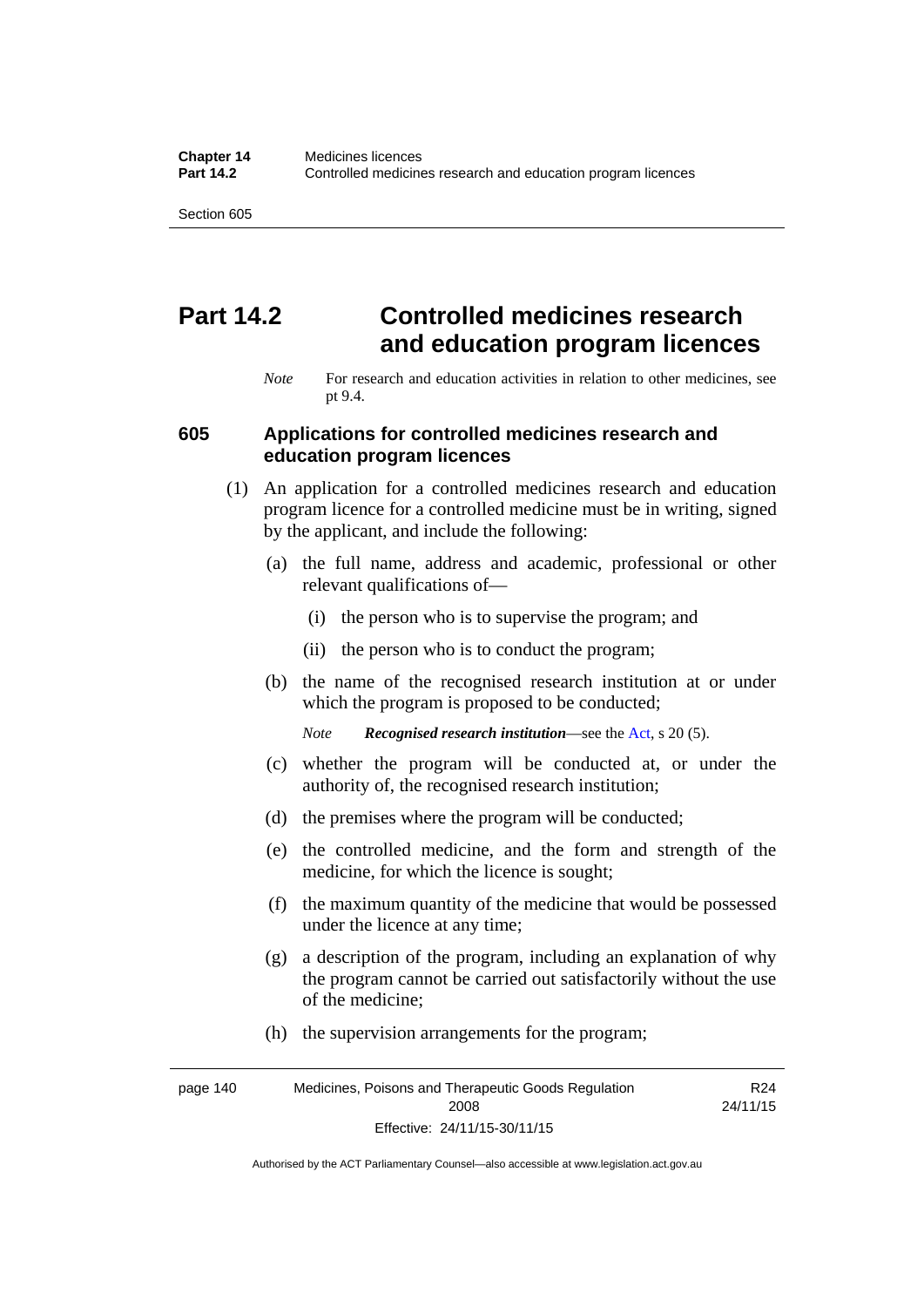- (i) the period for which the licence is sought.
- *Note 1* If a form is approved under the [Act](http://www.legislation.act.gov.au/a/2008-26/default.asp), s 198 for this provision, the form must be used.
- *Note* 2 A fee may be determined under the [Act,](http://www.legislation.act.gov.au/a/2008-26/default.asp) s 197 for this provision.
- (2) The application must be accompanied by a written approval of the program by the person in charge of—
	- (a) the recognised research institution; or
	- (b) a faculty or division of the institution.

#### **606 Restrictions on issuing of controlled medicines research and education program licences—Act, s 85 (1) (a)**

The chief health officer must not issue a controlled medicines research and education program licence to a person unless—

- (a) the program to which the licence relates will be conducted at, or under the authority of, a recognised research institution; and
- (b) the program is approved by a person mentioned in section 605 (2); and
- (c) satisfied that the program—
	- (i) cannot be carried out without the use of the controlled medicine to which the licence application relates; and
	- (ii) will be adequately supervised.

### **607 Additional information for controlled medicines research and education program licences—Act, s 88 (1) (k)**

The following additional information is prescribed for a controlled medicines research and education program licence:

 (a) the research or education program for which the licence is issued;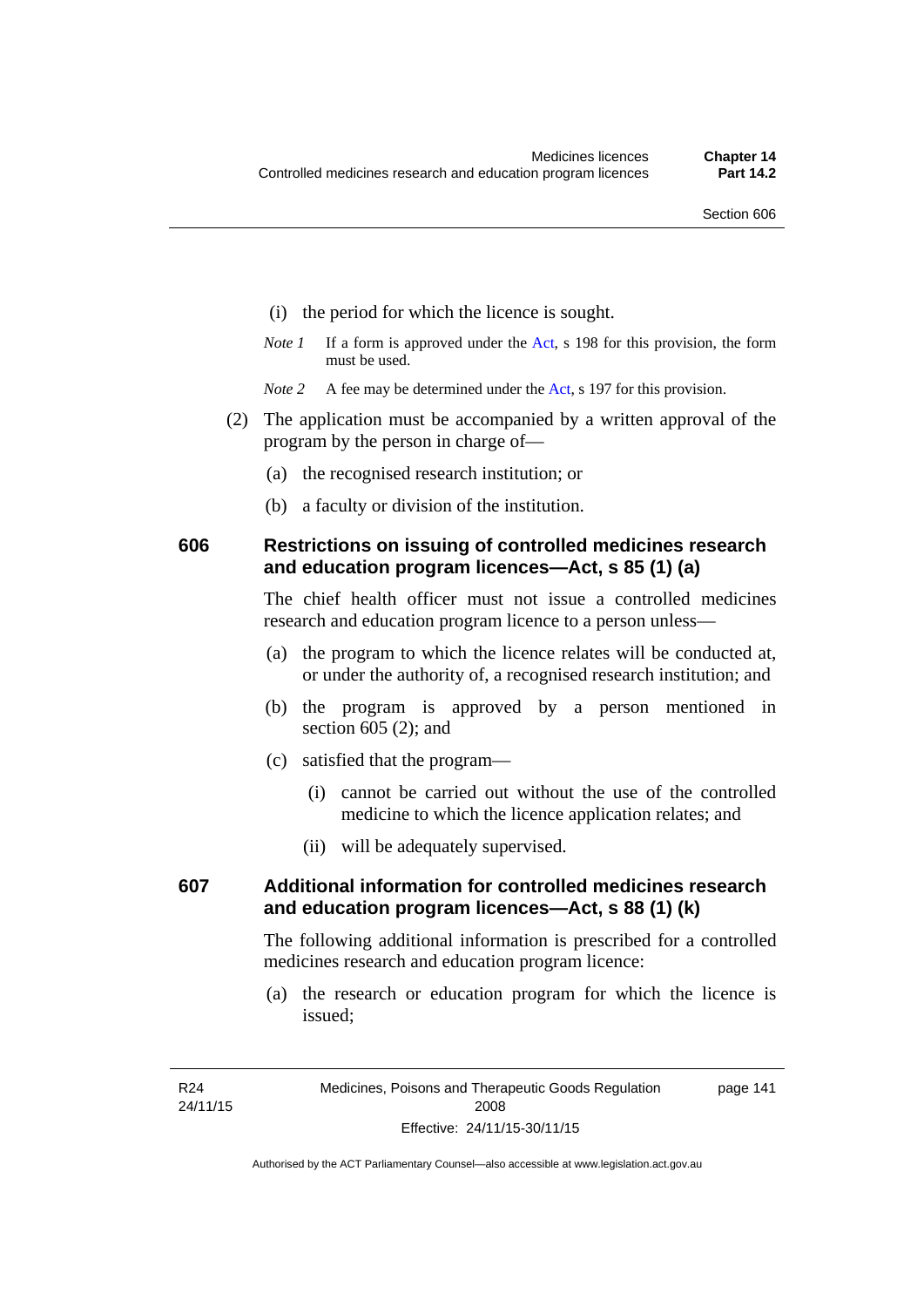- (b) the name of the program's supervisor;
- (c) the dealings with a controlled medicine authorised by the licence;
- (d) the premises where the program will be conducted;
- (e) the maximum quantity of the controlled medicine that may be possessed at any time for the program;
- (f) the total quantity of the controlled medicine that may be possessed for the program during the period of the licence;
- (g) the form and strength of the controlled medicine that may be obtained and possessed for the program.

page 142 Medicines, Poisons and Therapeutic Goods Regulation 2008 Effective: 24/11/15-30/11/15

R24 24/11/15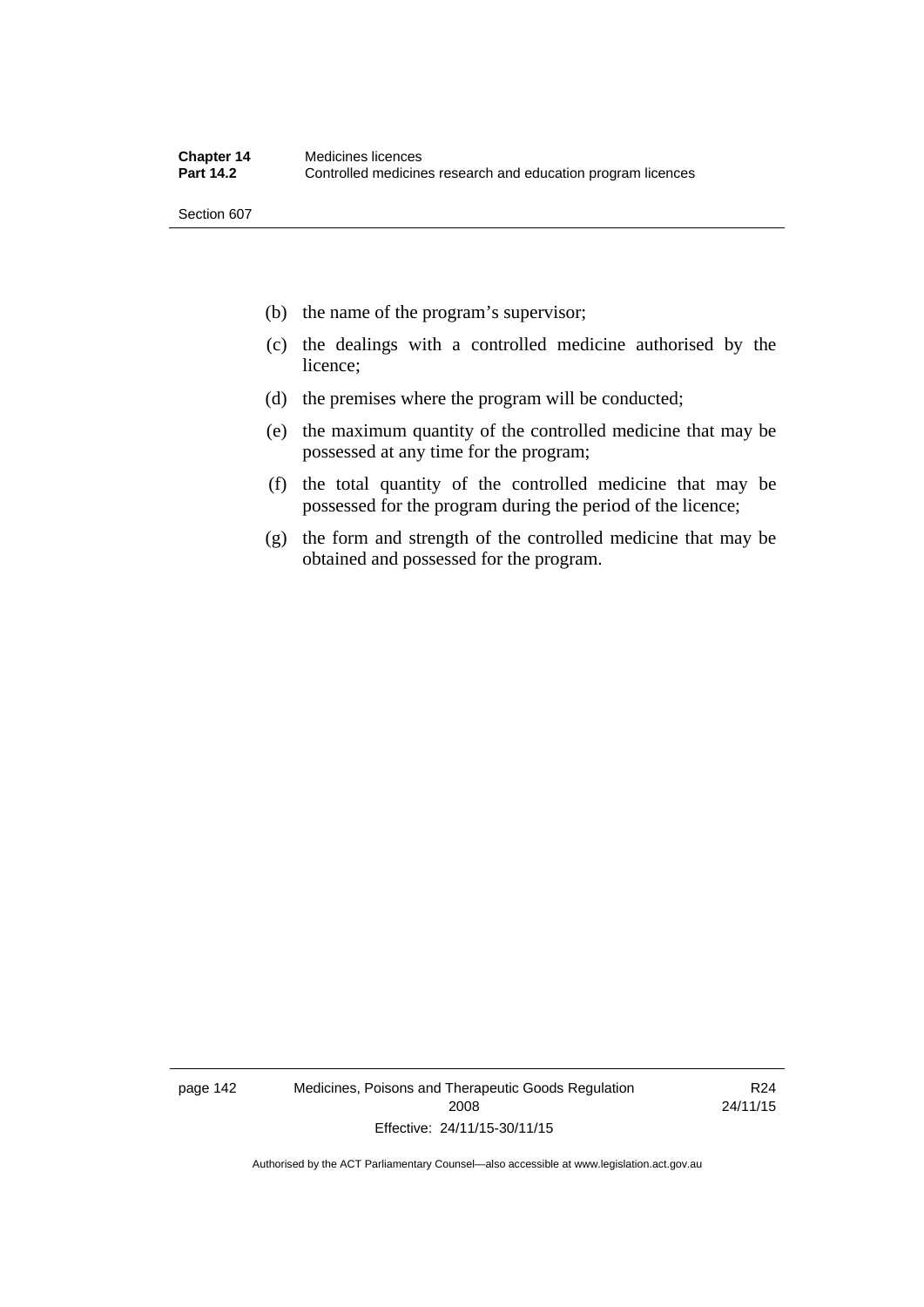### **Part 14.3 First-aid kit licences**

*Note* This part is not applicable to a health practitioner or health professional who is authorised elsewhere under this regulation to possess etc medicines for a first-aid kit.

#### **610 Applications for first-aid kit licences**

- (1) An application for a first-aid kit licence must be in writing, signed by the applicant, and include the following:
	- (a) the full name, address and occupation of the applicant;
	- (b) the full name, address and occupation of each other person proposed to be authorised to deal with a medicine under the licence;
	- (c) the prescription only medicines and controlled medicines (each of which are *relevant medicines*), and the form and strength of the relevant medicines, for which the licence is sought;
		- *Note* Pharmacy medicines and pharmacist only medicines are authorised for the kit under s 450.
	- (d) the maximum quantity of the relevant medicines that would be possessed under the licence at any time;
	- (e) the first-aid services provided, or proposed to be provided, to the community by the applicant;
	- (f) the situations in which it is proposed the medicines in the first-aid kit will be used;
	- (g) the period for which the licence is sought.
	- *Note 1* If a form is approved under the [Act](http://www.legislation.act.gov.au/a/2008-26/default.asp), s 198 for this provision, the form must be used.
	- *Note 2* A fee may be determined under the [Act,](http://www.legislation.act.gov.au/a/2008-26/default.asp) s 197 for this provision.

page 143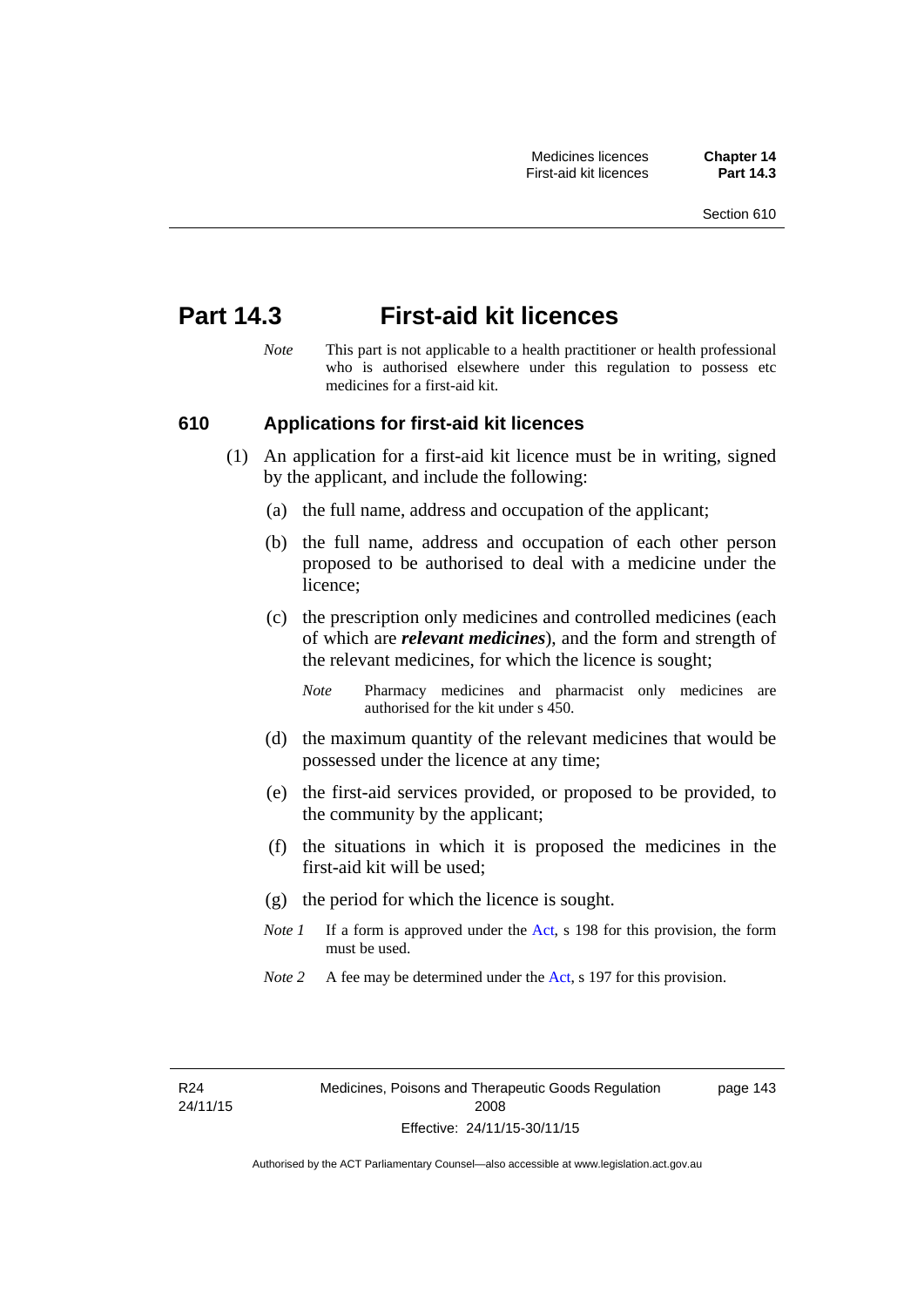| <b>Chapter 14</b> | Medicines licences     |
|-------------------|------------------------|
| Part 14.3         | First-aid kit licences |

- (2) The application must be accompanied by—
	- (a) evidence of the qualifications mentioned in section 611 (a) for the applicant and each person included in the application under subsection (1) (b); and
	- (b) a letter of support from a doctor who will provide medical direction and support to the applicant.
		- *Note Doctor* does not include an intern doctor (see dict).

#### **611 Restrictions on issuing of first-aid kit licences— Act, s 85 (1) (a)**

The chief health officer must not issue a first-aid kit licence to a person unless—

- (a) each person to be authorised under the licence has successfully completed a course that qualifies the person to be registered as a nurse or employed as an ambulance paramedic; and
- (b) the chief health officer is satisfied that the person provides, or will be providing, first-aid services to the community, for example, at a workplace or as part of a privately operated ambulance service approved under the *[Emergencies Act 2004](http://www.legislation.act.gov.au/a/2004-28)*, part 4.6 (Other approved providers); and
- (c) the medicines to which the licence application relates are reasonably necessary to provide the first-aid services.
- *Note* An example is part of the regulation, is not exhaustive and may extend, but does not limit, the meaning of the provision in which it appears (see [Legislation Act,](http://www.legislation.act.gov.au/a/2001-14) s 126 and s 132).

R24 24/11/15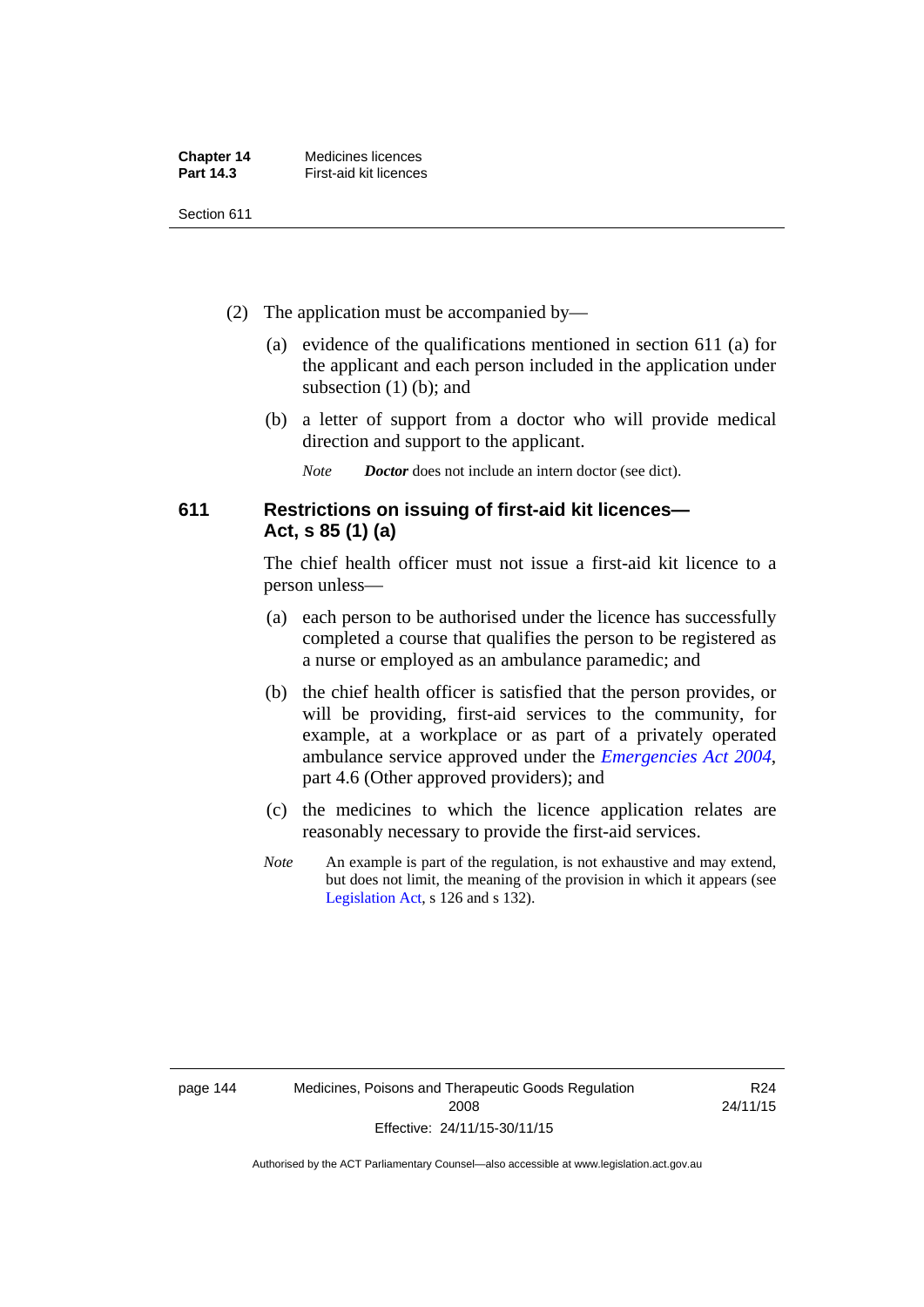### **612 Additional information for first-aid kit licences— Act, s 88 (1) (k)**

- (1) The following additional information is prescribed for a first-aid kit licence:
	- (a) the full name and home address of each person who is authorised to deal with a medicine under the licence;
	- (b) the maximum quantity of each relevant medicine that may be possessed under the licence at any time;
	- (c) the total quantity of each relevant medicine that may be possessed during the period of the licence;
	- (d) the form and strength in which each relevant medicine may be obtained, possessed and administered under the licence.
- (2) In this section:

*relevant medicines*—see section 610.

R24 24/11/15 Medicines, Poisons and Therapeutic Goods Regulation 2008 Effective: 24/11/15-30/11/15

page 145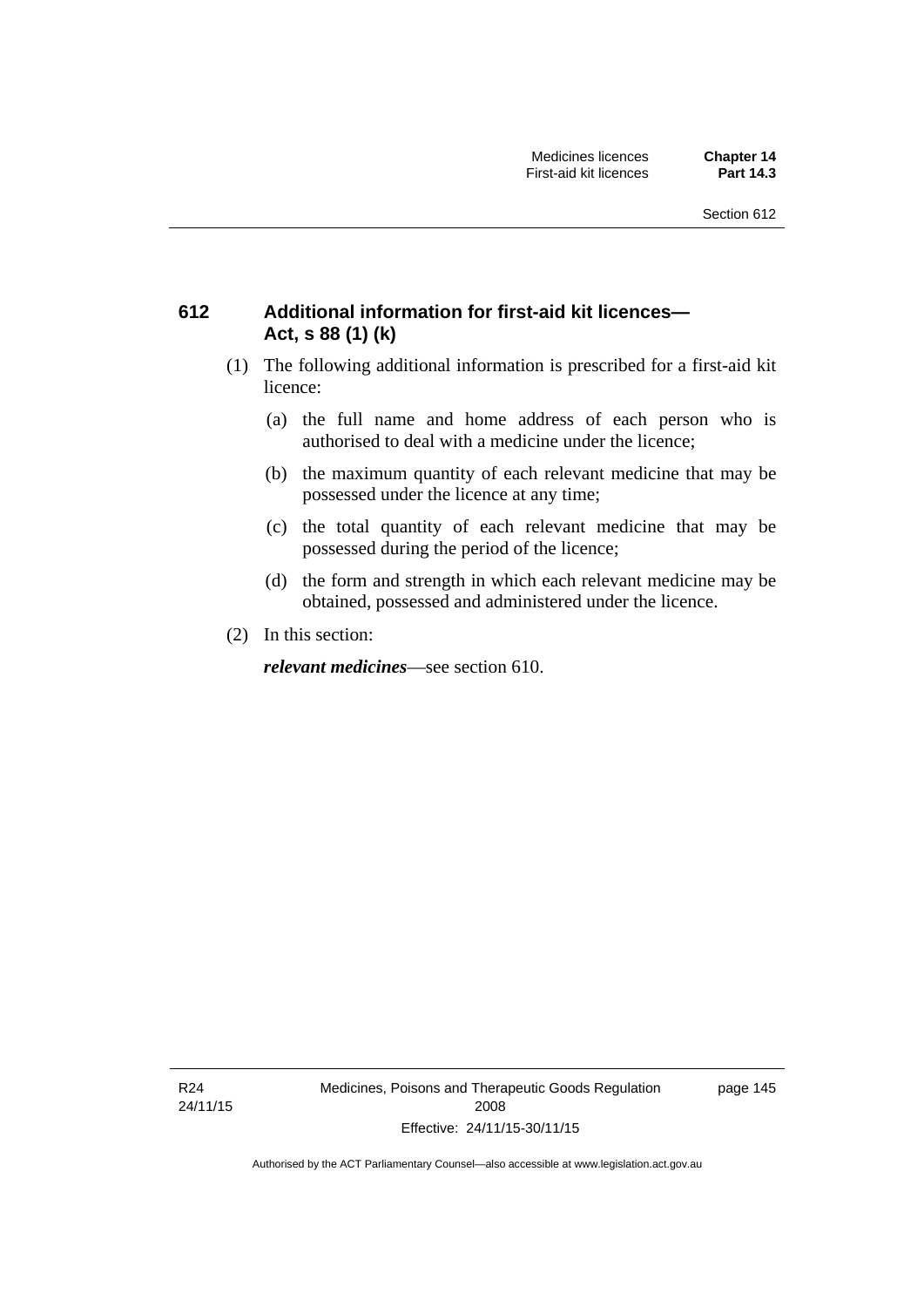# **Part 14.4 Medicines wholesalers licences**

*Note* This part is applicable to an interstate wholesaler only if the [Act,](http://www.legislation.act.gov.au/a/2008-26/default.asp) s 20 (4) does not apply to the wholesaler.

#### **615 Applications for medicines wholesalers licences**

- (1) An application for a medicines wholesalers licence must be in writing, signed by the applicant, and include the following:
	- (a) the medicines to which the application relates;
	- (b) the full name of the applicant;
	- (c) the applicant's ABN (if any);
	- (d) if the applicant is a corporation—the corporation's ACN;
	- (e) the location of the premises where the applicant proposes to deal with the medicines under the licence;
	- (f) the security arrangements proposed for the premises;
	- (g) the name of an individual who is to supervise the dealings to be authorised under the licence.
	- *Note 1* If a form is approved under the [Act](http://www.legislation.act.gov.au/a/2008-26/default.asp), s 198 for this provision, the form must be used.

*Note* 2 A fee may be determined under the [Act,](http://www.legislation.act.gov.au/a/2008-26/default.asp) s 197 for this provision.

- (2) The application must be accompanied by a plan of the premises that shows—
	- (a) where it is proposed to store the medicines; and
	- (b) the location and nature of security devices.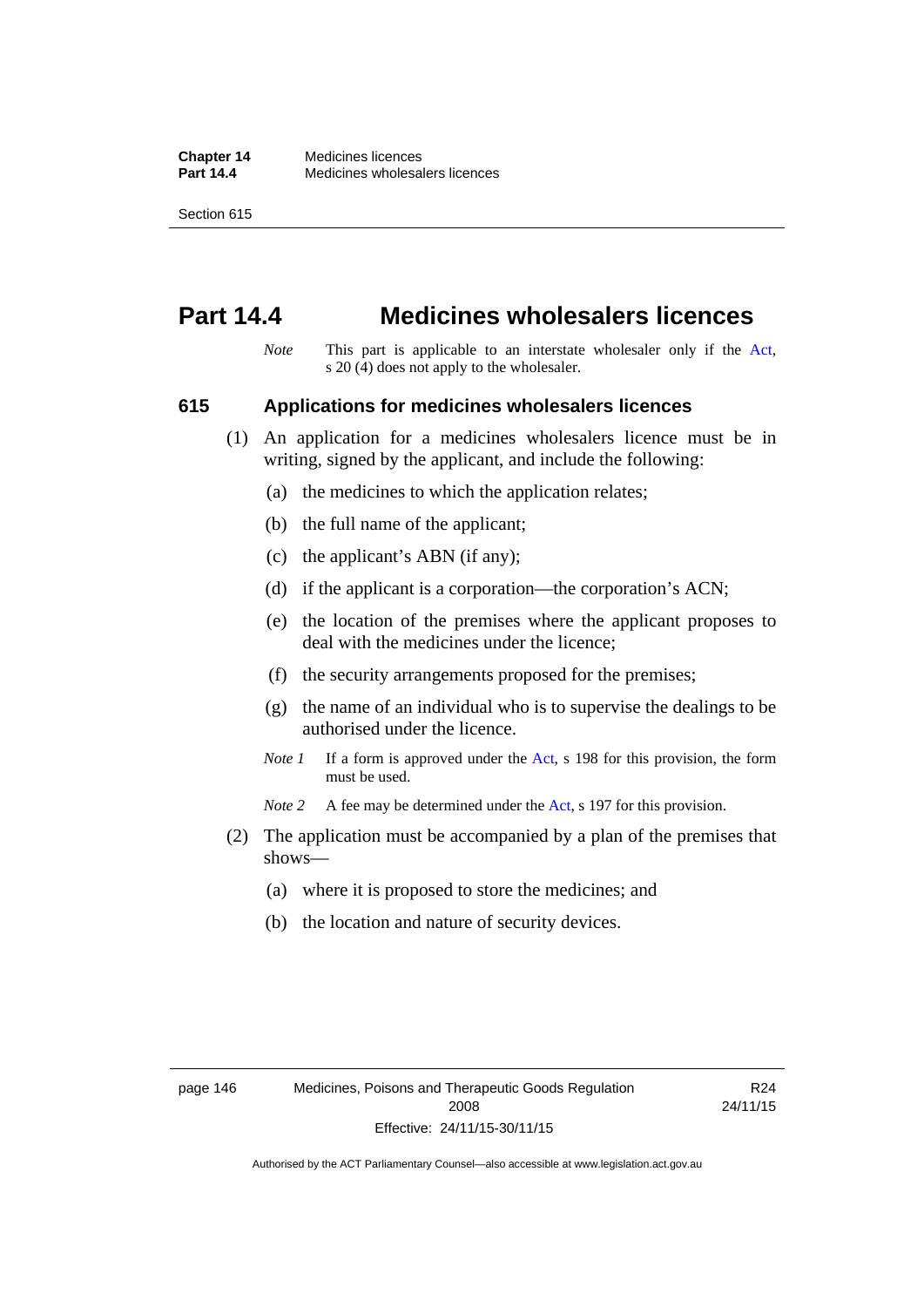#### **616 Restrictions on issuing of medicines wholesalers licences—Act, s 85 (1) (a)**

- (1) The chief health officer must not issue a medicines wholesalers licence to a person unless dealings with medicines under the licence will be supervised by an individual nominated by the applicant and approved, in writing, by the chief health officer.
- (2) The chief health officer must not approve the nominated individual unless satisfied that the individual—
	- (a) is a suitable person to hold a medicines wholesalers licence; and
	- (b) has qualifications in chemistry, pharmacy or pharmacology or experience appropriate for the sale of medicines.
	- *Note* For changes of nominated individuals, see the [Act,](http://www.legislation.act.gov.au/a/2008-26/default.asp) s 93.
- (3) In this section:

*suitable person*, to hold a licence—see the [Act](http://www.legislation.act.gov.au/a/2008-26/default.asp), section 81.

### **617 Additional information for medicines wholesalers licences—Act, s 88 (1) (k)**

The name of the person approved under section 616 (1) to supervise the dealings with medicines authorised by the licence is prescribed for a medicines wholesalers licence.

R24 24/11/15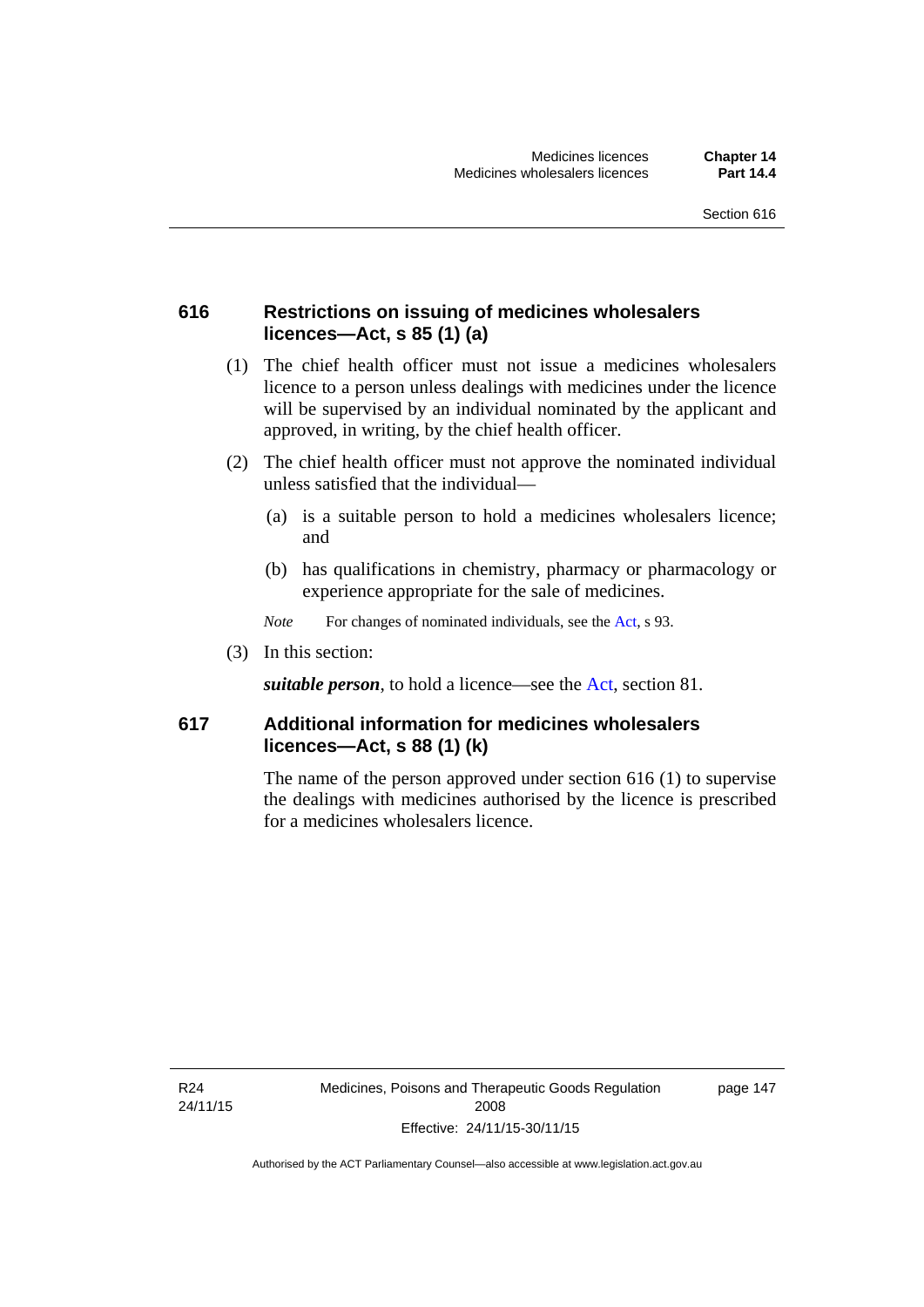# **Part 14.5 Opioid dependency treatment licences**

#### **620 Applications for opioid dependency treatment licences**

An application for an opioid dependency treatment licence must be in writing, signed by the applicant, and include the applicant's full name and business address.

- *Note 1* If a form is approved under the [Act](http://www.legislation.act.gov.au/a/2008-26/default.asp), s 198 for this provision, the form must be used.
- *Note 2* A fee may be determined under the [Act,](http://www.legislation.act.gov.au/a/2008-26/default.asp) s 197 for this provision.

#### **621 Restriction on issuing of opioid dependency treatment licences—Act, s 85 (1) (a)**

The chief health officer must not issue an opioid dependency treatment licence to a person unless the person is a pharmacist at a community pharmacy.

*Note Pharmacist* does not include an intern pharmacist (see dict).

#### **622 Witnessing not required for administration under opioid dependency treatment licence—Act, s 190 (1) (a)**

The [Act,](http://www.legislation.act.gov.au/a/2008-26/default.asp) section 53 (e) (Registers—witnessing administration of medicines) does not apply to the administration of buprenorphine or methadone under an opioid dependency treatment licence if section 471 is complied with in relation to the administration.

R24 24/11/15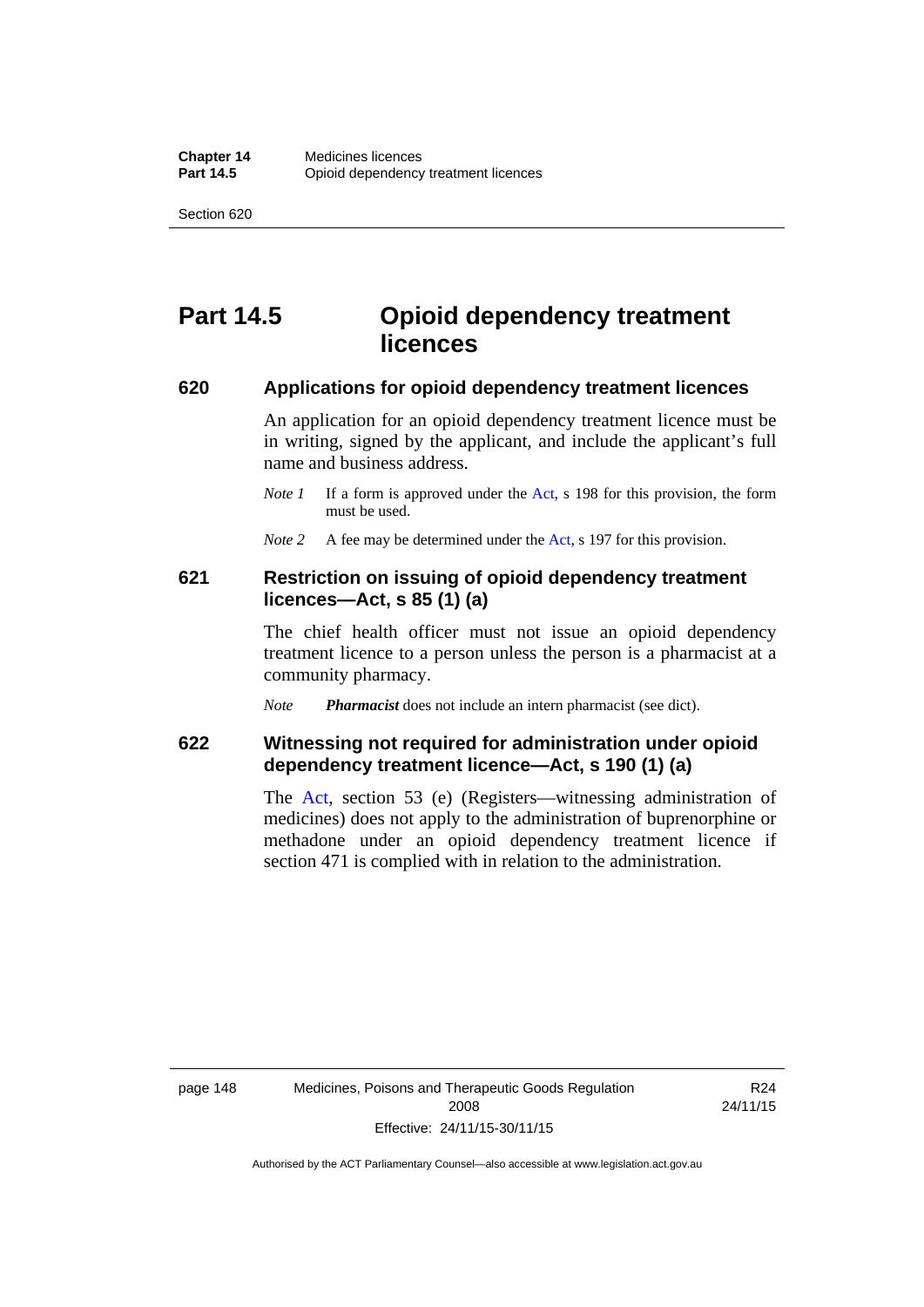### **Part 14.6 Pharmacy medicines rural communities licences**

#### **625 Applications for pharmacy medicines rural communities licences**

An application for a pharmacy medicines rural communities licence must—

- (a) be in writing signed by the applicant; and
- (b) include—
	- (i) the applicant's full name, business address and telephone number; and
	- (ii) the pharmacy medicines proposed to be sold under the licence.
- *Note 1* If a form is approved under the [Act](http://www.legislation.act.gov.au/a/2008-26/default.asp), s 198 for this provision, the form must be used.
- *Note 2* A fee may be determined under the [Act,](http://www.legislation.act.gov.au/a/2008-26/default.asp) s 197 for this provision.

#### **626 Restrictions on issuing of pharmacy medicines rural communities licences—Act, s 85 (1) (a)**

The chief health officer must not issue a pharmacy medicines rural communities licence to a person unless—

- (a) the person is carrying on the business of selling goods by retail; and
- (b) the premises from which the medicines will be sold under the licence is more than 25km by the shortest practical route to the nearest community pharmacy.

page 149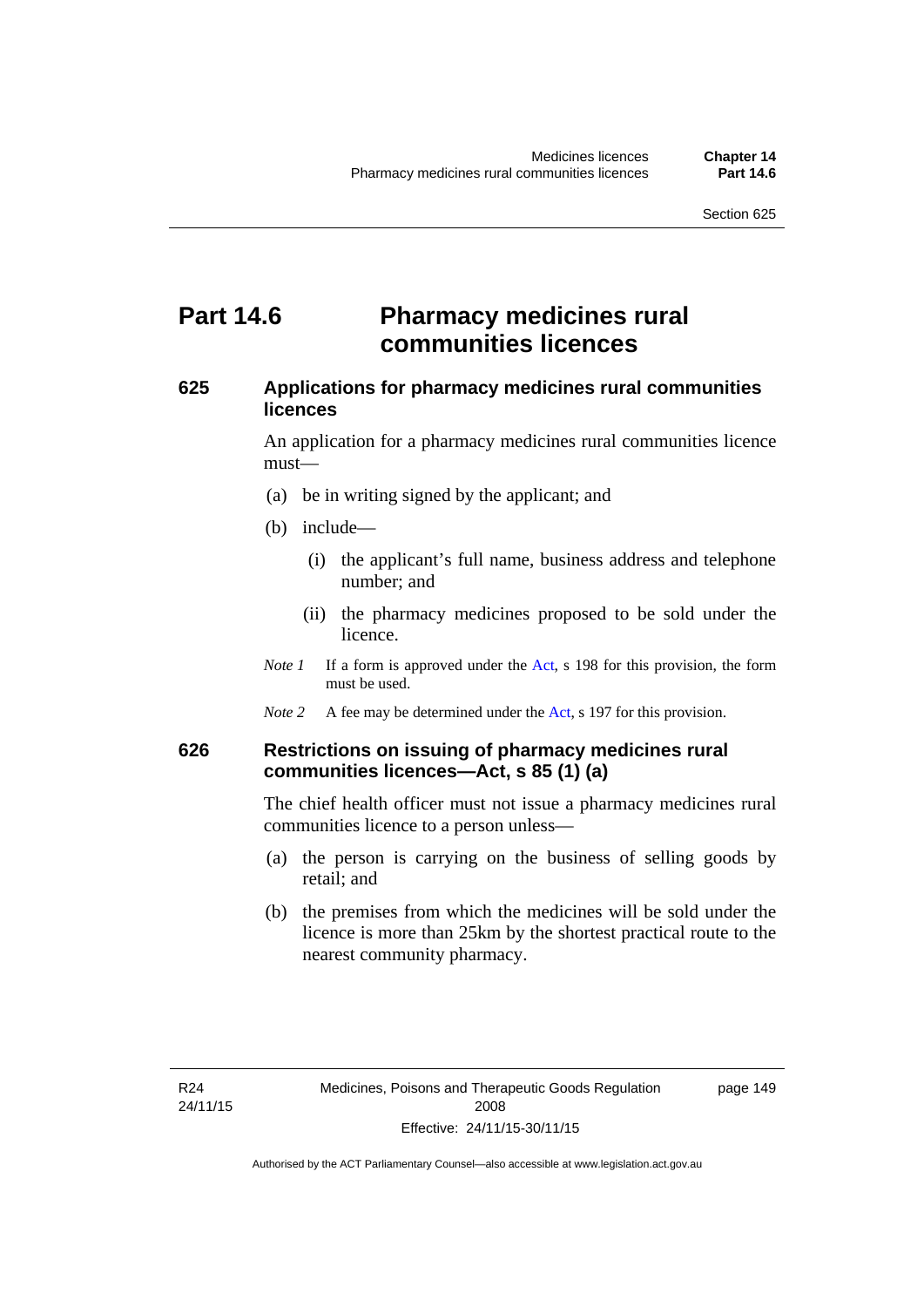# **Chapter 15 Medicines—other provisions**

# **Part 15.1 Opioid dependency treatment guidelines**

#### **630 Guidelines for treatment of opioid dependency**

- (1) The Minister may approve guidelines for the treatment of opioid dependency.
- (2) Without limiting subsection (1), approved guidelines may make provision in relation to the prescribing and administration of buprenorphine and methadone to drug-dependent people.
- (3) An approval is a notifiable instrument.

*Note* A notifiable instrument must be notified under the [Legislation Act](http://www.legislation.act.gov.au/a/2001-14).

page 150 Medicines, Poisons and Therapeutic Goods Regulation 2008 Effective: 24/11/15-30/11/15

R24 24/11/15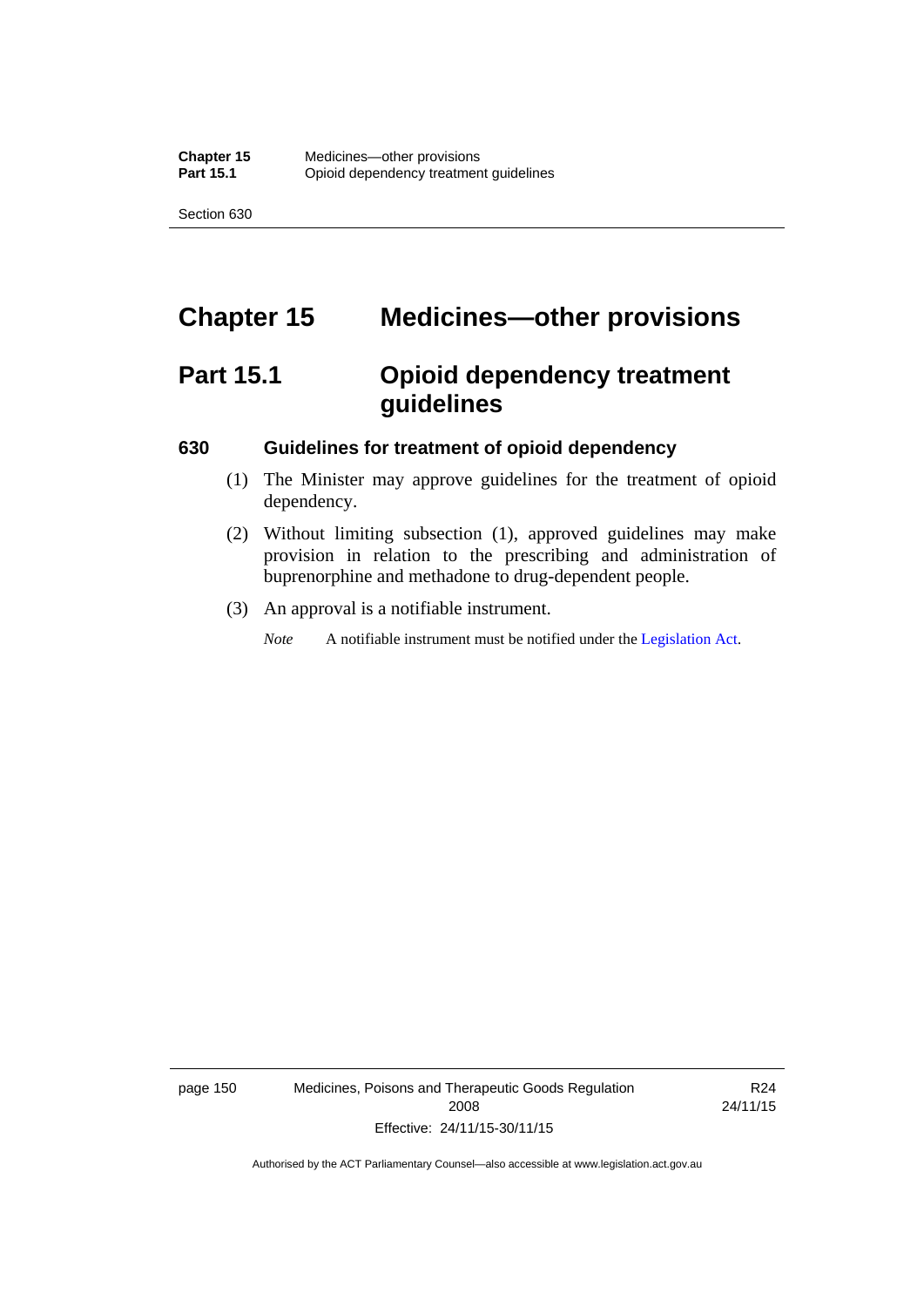## **Part 15.2 Medicines advisory committee**

*Note* The medicines advisory committee is established under the [Act](http://www.legislation.act.gov.au/a/2008-26/default.asp), s 194.

#### **635 Medicines advisory committee—membership**

- (1) The medicines advisory committee consists of the following members appointed by the Minister:
	- (a) a chair;
	- (b) 6 other members.
	- *Note 1* For the making of appointments (including acting appointments), see the [Legislation Act,](http://www.legislation.act.gov.au/a/2001-14) pt 19.3.
	- *Note 2* Certain Ministerial appointments require consultation with an Assembly committee and are disallowable (see [Legislation Act,](http://www.legislation.act.gov.au/a/2001-14) div 19.3.3).
- (2) A person (other than a person mentioned in subsection  $(3)$  (d) or  $(e)$ ) is not eligible for appointment to the medicines advisory committee unless the person is a doctor.

*Note Doctor* does not include an intern doctor (see dict).

- (3) The medicines advisory committee must include—
	- (a) at least 1 member who has had experience in the teaching or practice of psychiatry; and
	- (b) at least 1 member who has had experience in the teaching or practice of pain or addiction medicine; and
	- (c) at least 1 member who is a general practitioner; and
	- (d) 1 member who is a pharmacist; and

*Note Pharmacist* does not include an intern pharmacist (see dict).

- (e) 1 member who represents consumers; and
- (f) 1 member nominated by the Australian Capital Territory Branch of the Australian Medical Association.

 $R24$ 24/11/15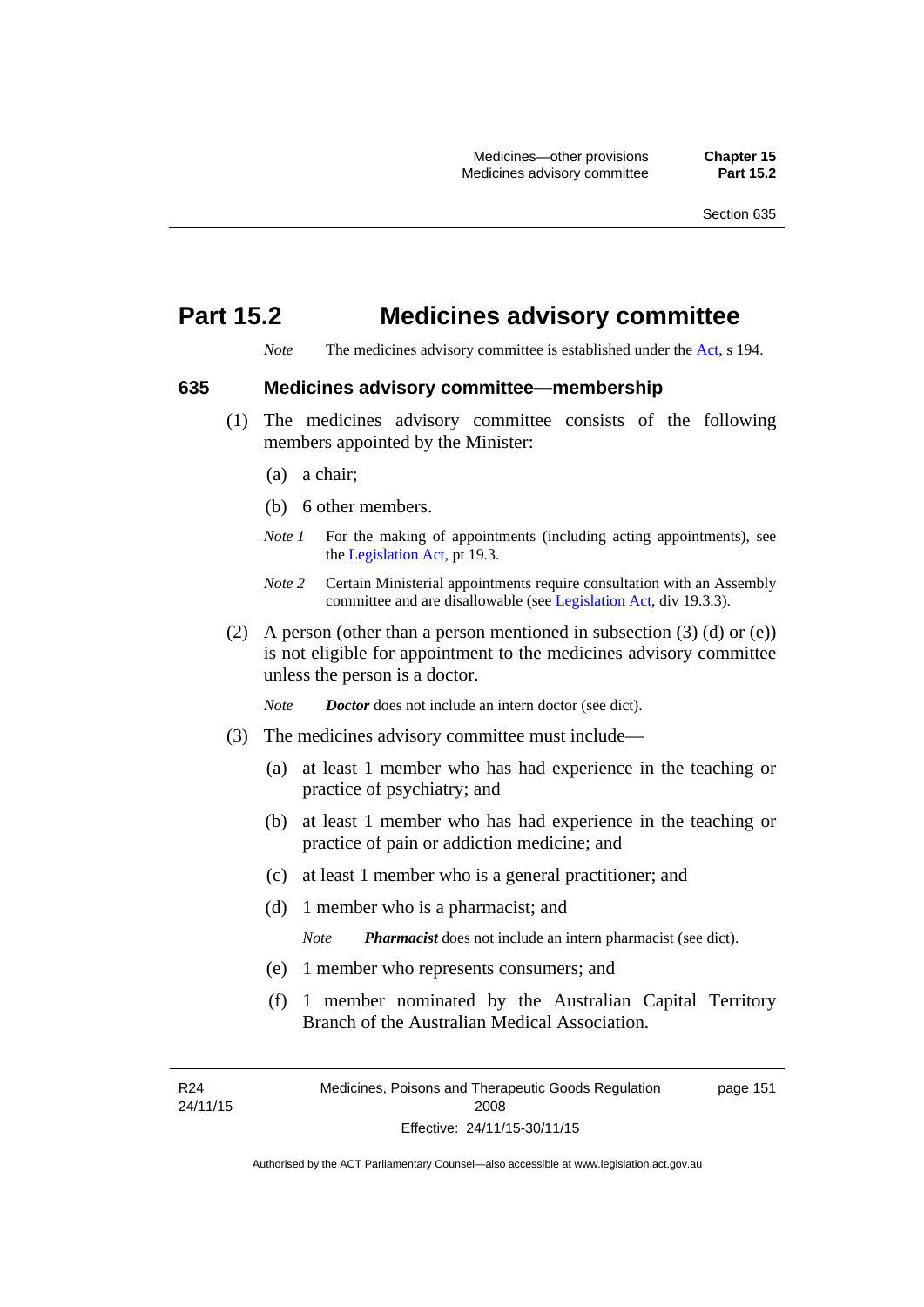- (4) However, for subsection (3) only, if the appointment of a member (a *former member*) is ended before the last day of the period for which the former member was appointed, the medicines advisory committee is taken to still include the former member until the earlier of—
	- (a) 4 months from the day the former member's appointment ended; or
	- (b) a member is appointed to replace the former member.
- (5) The instrument appointing, or evidencing the appointment of, a medicines advisory committee member must state whether the person is appointed as the chair, or as another member, of the committee.

#### **636 Medicines advisory committee—term of appointments**

The appointment of a medicines advisory committee member must be for not longer than 3 years.

*Note* A person may be reappointed to a position if the person is eligible to be appointed to the position (see [Legislation Act,](http://www.legislation.act.gov.au/a/2001-14) s 208 and dict, pt 1, def *appoint*).

### **637 Medicines advisory committee—conditions of appointments**

The conditions of appointment of a medicines advisory committee member are the conditions agreed between the Minister and the member, subject to any determination under the *[Remuneration](http://www.legislation.act.gov.au/a/1995-55)  [Tribunal Act 1995](http://www.legislation.act.gov.au/a/1995-55)*.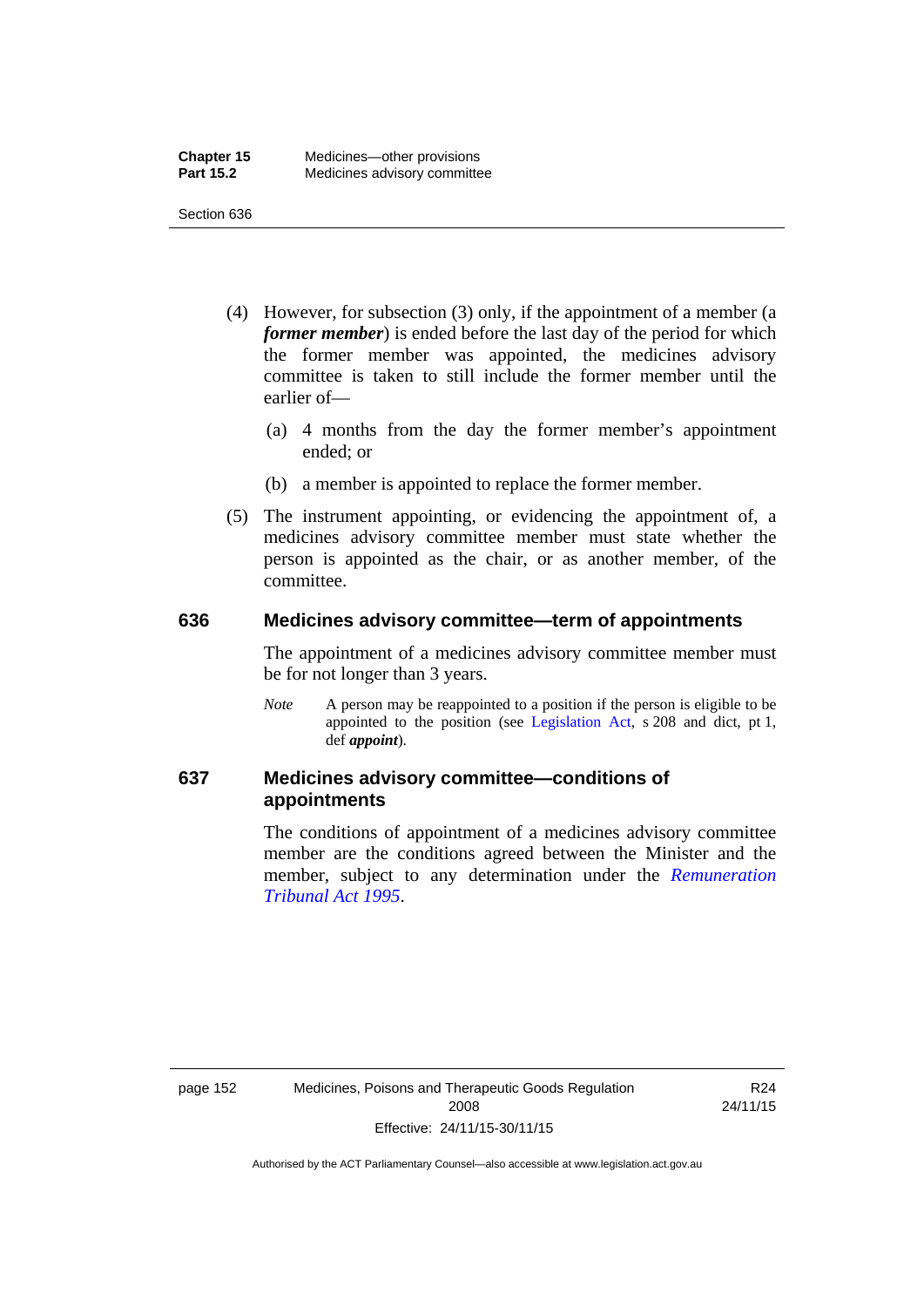### **638 Medicines advisory committee—time and place of meetings**

- (1) Meetings of the medicines advisory committee are to be held when and where the committee decides.
- (2) The chair of the medicines advisory committee may at any time call a meeting.
- (3) The chair must give the other members reasonable notice of the time and place of a meeting called by the chair.
- (4) The medicines advisory committee may adjourn a proceeding, for any reason it considers appropriate, to a time and place decided by the committee.

#### **639 Medicines advisory committee—presiding member**

- (1) The chair presides at a meeting of the medicines advisory committee.
- (2) If the chair is absent, the member chosen by the members present presides.

#### **640 Medicines advisory committee—quorum**

Business may be carried out at a meeting of the medicines advisory committee only if at least 4 members are present.

#### **641 Medicines advisory committee—voting**

- (1) At a meeting of the medicines advisory committee each member has a vote on each question to be decided.
- (2) A question is decided by a majority of the votes of members present and voting but, if the votes are equal, the presiding member has the deciding vote.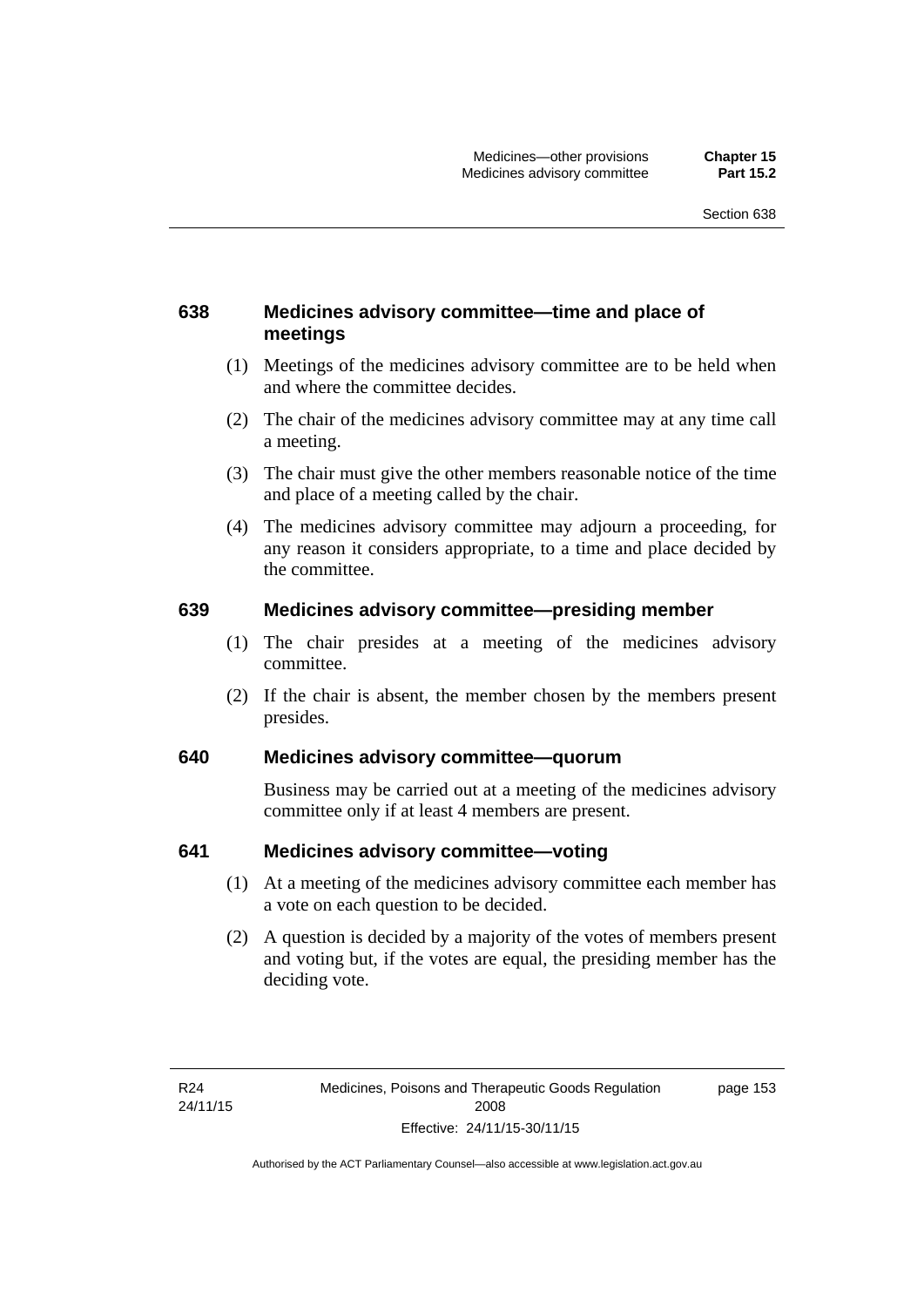#### **642 Medicines advisory committee—conduct of meetings**

- (1) The medicines advisory committee may conduct its meetings as the committee considers appropriate.
- (2) A meeting of the medicines advisory committee may be held using a method of communication, or a combination of methods of communication, that allows each member taking part to hear what each other member taking part says without the members being in each other's presence.

#### **Examples**

a phone link, a satellite link, an internet or intranet link

- *Note* An example is part of the regulation, is not exhaustive and may extend, but does not limit, the meaning of the provision in which it appears (see [Legislation Act,](http://www.legislation.act.gov.au/a/2001-14) s 126 and s 132).
- (3) A medicines advisory committee member who takes part in a meeting conducted under subsection (2) is taken to be present at the meeting.
- (4) A resolution is a valid resolution of the medicines advisory committee, even if it is not passed at a meeting of the committee, if all members agree to the proposed resolution in writing.

*Note Written* includes in electronic form (see [Act,](http://www.legislation.act.gov.au/a/2008-26/default.asp) dict).

 (5) The medicines advisory committee must keep minutes of its meetings.

#### **643 Medicines advisory committee—disclosure of interests by members**

 (1) If a medicines advisory committee member has a material interest in an issue being considered, or about to be considered, by the committee, the member must disclose the nature of the interest at a committee meeting as soon as possible after the relevant facts have come to the member's knowledge.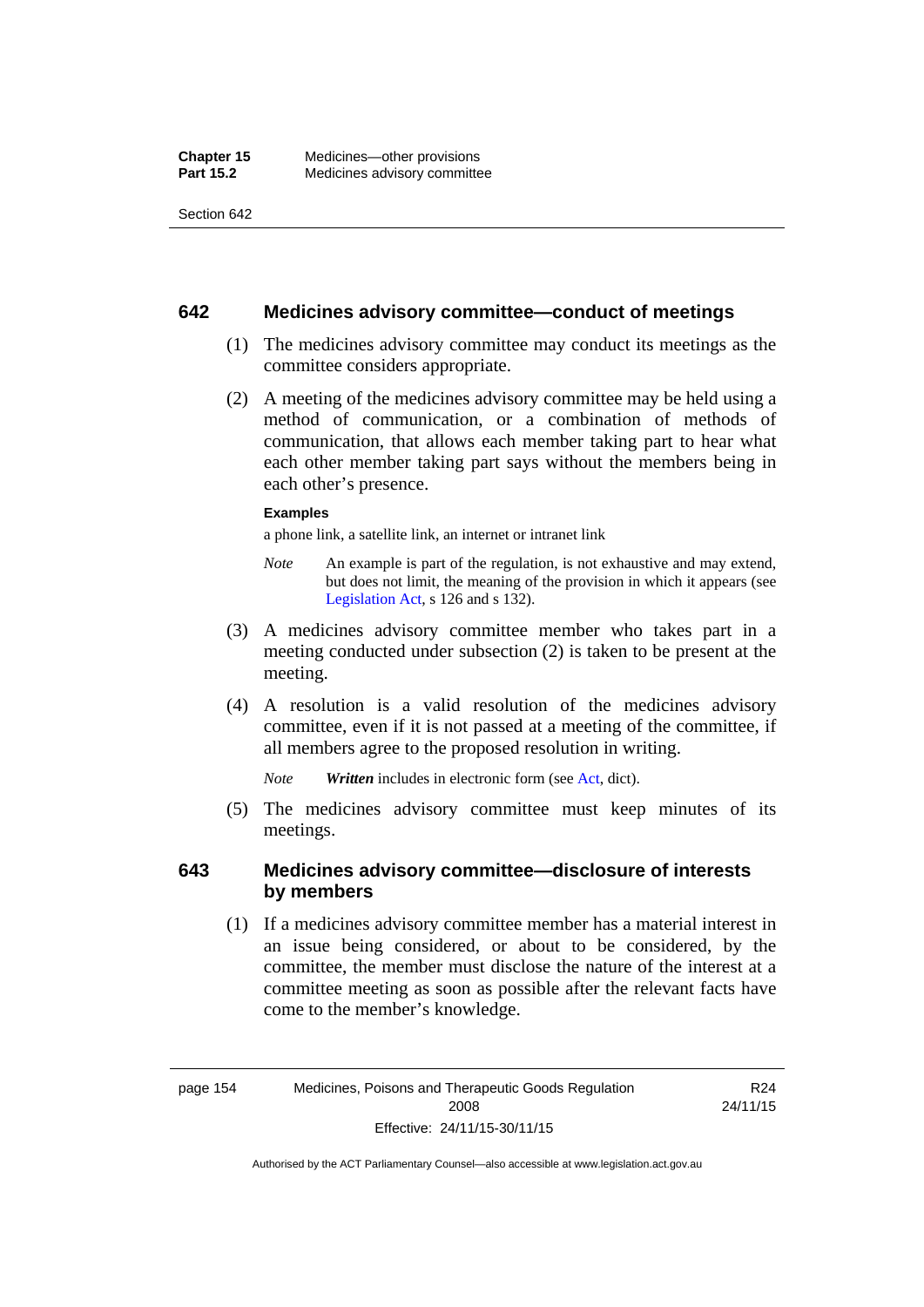- (2) The disclosure must be recorded in the medicines advisory committee's minutes and, unless the committee otherwise decides, the member must not—
	- (a) be present when the medicines advisory committee considers the issue; or
	- (b) take part in a decision of the committee on the issue.

#### **Example**

David, Emile and Fiona are members of the medicines advisory committee. They have an interest in an issue being considered at a committee meeting and they disclose the interest as soon as they become aware of it. David's and Emile's interests are minor but Fiona has a direct financial interest in the issue.

The medicines advisory committee considers the disclosures and decides that because of the nature of the interests:

- David may be present when the committee considers the issue but not take part in the decision
- Emile may be present for the consideration and take part in the decision.

The medicines advisory committee does not make a decision allowing Fiona to be present or take part in the committee's decision. Accordingly, Fiona cannot be present for the consideration of the issue or take part in the decision.

- *Note* An example is part of the regulation, is not exhaustive and may extend, but does not limit, the meaning of the provision in which it appears (see [Legislation Act,](http://www.legislation.act.gov.au/a/2001-14) s 126 and s 132).
- (3) Any other medicines advisory committee member who also has a material interest in the issue must not be present when the committee is considering its decision under subsection (2).

page 155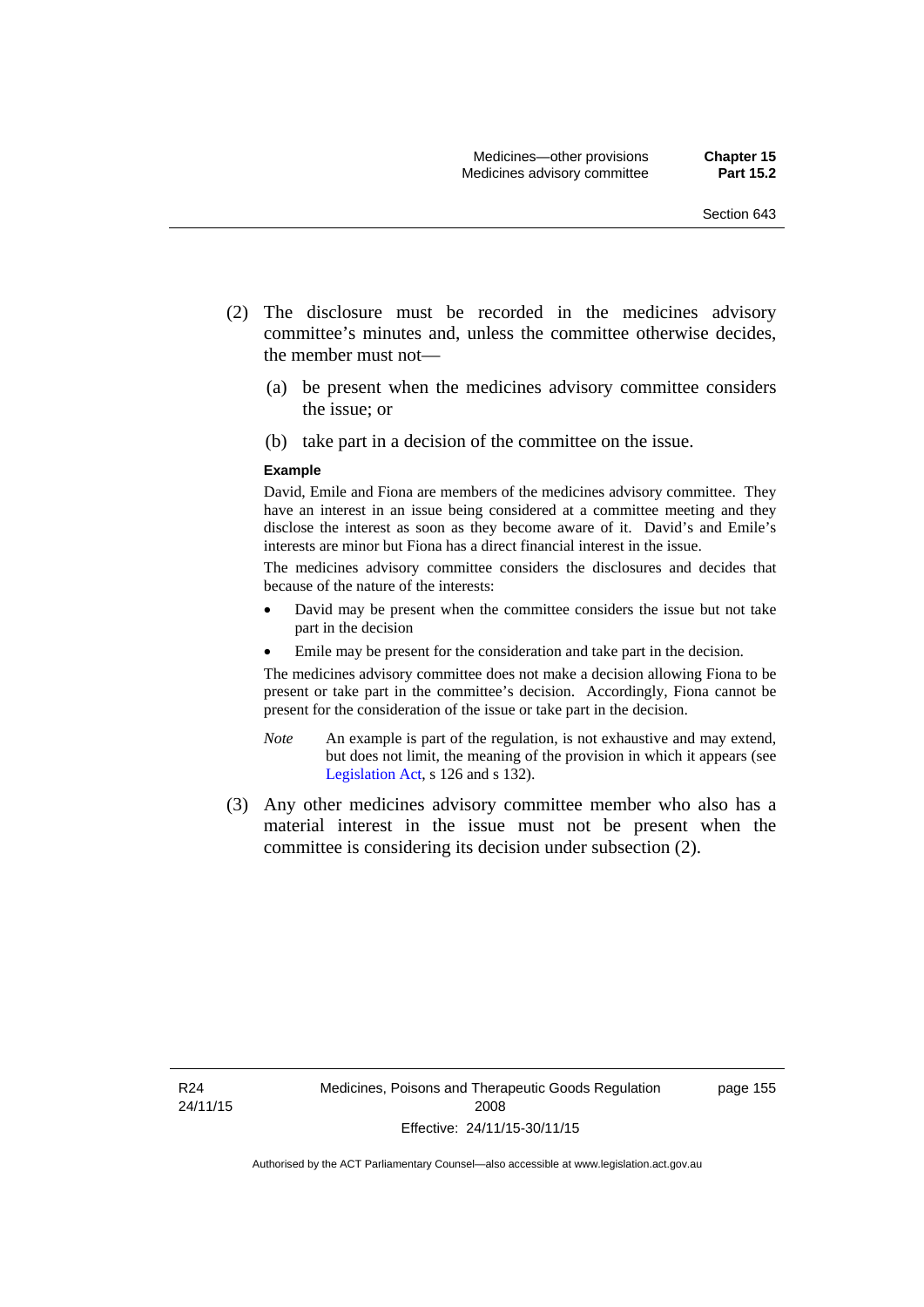(4) In deciding under subsection (2) whether a member may be present when the medicines advisory committee decides the issue or take part in a decision of the committee on the issue, and despite section 640 (Medicines advisory committee—quorum), the committee may consist of the members who do not have a material interest in the issue.

#### **Example**

if 6 members are present at the meeting and 2 members disclose a material interest, the other 4 members may decide whether the members who made the disclosure can take part in a decision by the committee

(5) In this section:

*associate*, of a person, means—

- (a) the person's business partner; or
- (b) a close friend of the person; or
- (c) a family member of the person.

*executive officer*, of a corporation, means a person (however described) who is concerned with, or takes part in, the corporation's management (whether or not the person is a director of the corporation).

*indirect interest*—without limiting the kind of indirect interest a person may have, a person has an *indirect interest* in an issue if any of the following has an interest in the issue:

- (a) an associate of the person;
- (b) a corporation with not more than 100 members that the person, or an associate of the person, is a member of;
- (c) a subsidiary of a corporation mentioned in paragraph (b);
- (d) a corporation that the person, or an associate of the person, is an executive officer of;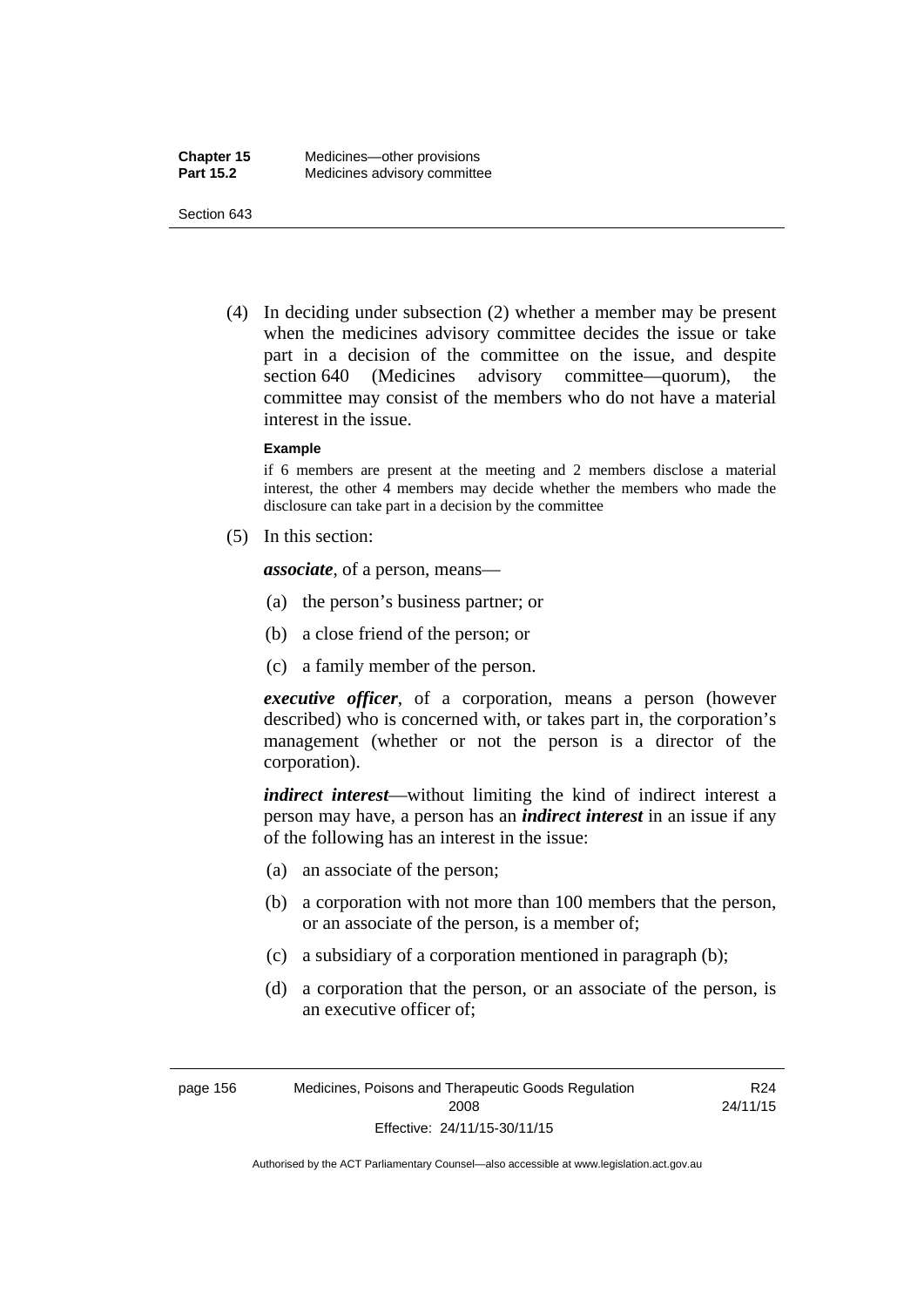- (e) the trustee of a trust that the person, or an associate of the person, is a beneficiary of;
- (f) a member of a firm or partnership that the person, or an associate of the person, is a member of;
- (g) someone else carrying on a business if the person, or an associate of the person, has a direct or indirect right to participate in the profits of the business.

*material interest*—a medicines advisory committee member has a *material interest* in an issue if the member has—

- (a) a direct or indirect financial interest in the issue; or
- (b) a direct or indirect interest of any other kind if the interest could conflict with the proper exercise of the member's functions in relation to the committee's consideration of the issue.

#### **644 Medicines advisory committee—ending appointments**

- (1) The Minister may end the appointment of a medicines advisory committee member—
	- (a) if the member contravenes a territory law; or
	- (b) for misbehaviour; or
	- (c) if the member becomes bankrupt or personally insolvent; or
		- *Note Bankrupt or personally insolvent*—see the [Legislation Act,](http://www.legislation.act.gov.au/a/2001-14) dictionary, pt 1.
	- (d) if the member is convicted, in the ACT, of an offence punishable by imprisonment for at least 1 year; or
	- (e) if the member is convicted outside the ACT, in Australia or elsewhere, of an offence that, if it had been committed in the ACT, would be punishable by imprisonment for at least 1 year; or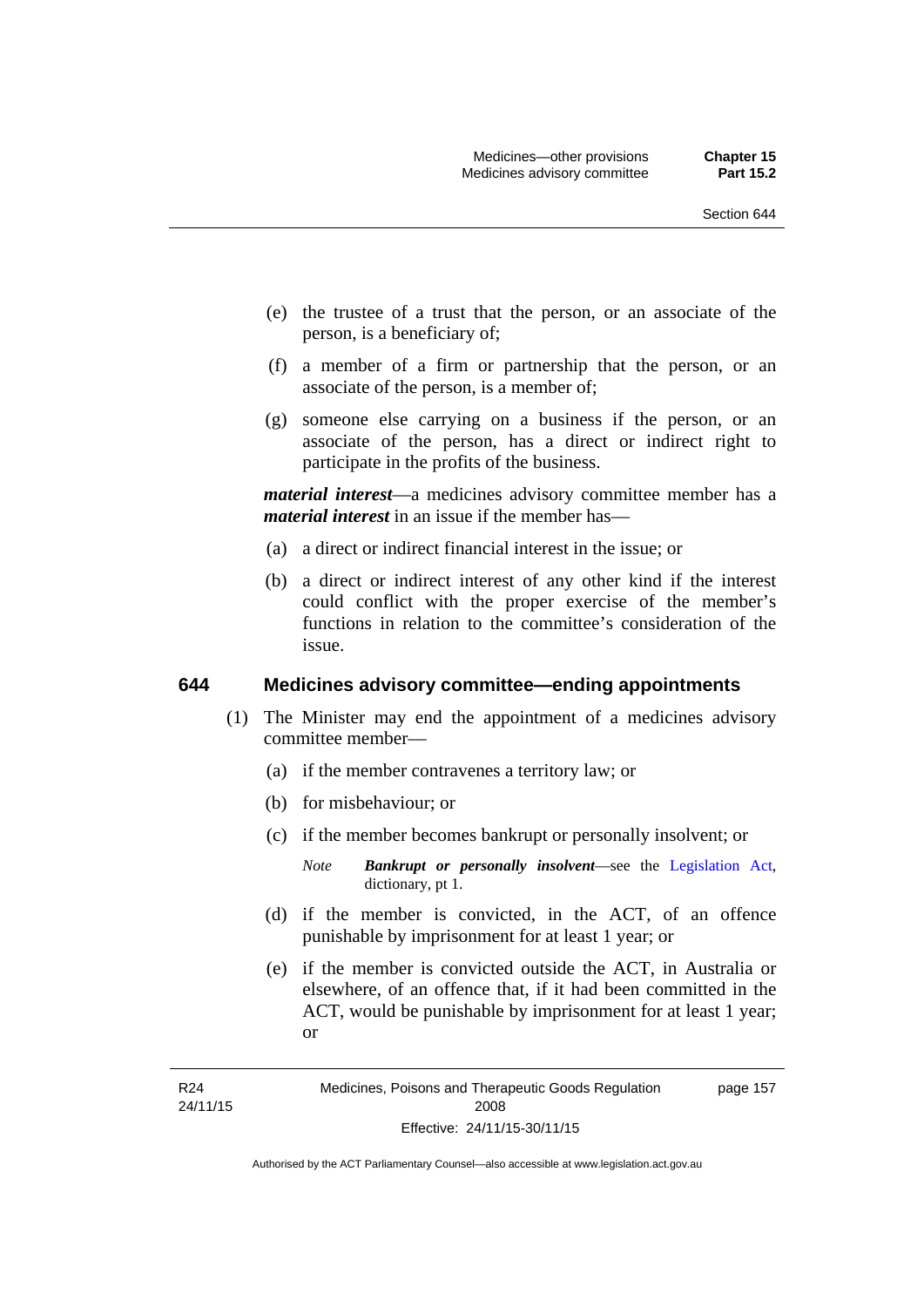- (f) if the member contravenes section 643 (Medicines advisory committee—disclosure of interests by members).
- *Note* A member's appointment also ends if the member resigns (see [Legislation Act,](http://www.legislation.act.gov.au/a/2001-14) s 210).
- (2) The Minister must end the appointment of a medicines advisory committee member—
	- (a) if the member (other than a member mentioned in section 635 (3) (d) or (e)) ceases to be a doctor; or
	- (b) for a member mentioned in section 635 (3) (d)—if the member ceases to be a pharmacist; or
	- (c) if, on 3 consecutive occasions, the member fails, without the chair's agreement, to make himself or herself available for a proposed meeting of the committee; or
	- (d) if the member fails to take all reasonable steps to avoid being placed in a position where a conflict of interest arises during the exercise of the member's functions; or
	- (e) for physical or mental incapacity, if the incapacity substantially affects the exercise of the member's functions.

page 158 Medicines, Poisons and Therapeutic Goods Regulation 2008 Effective: 24/11/15-30/11/15

R24 24/11/15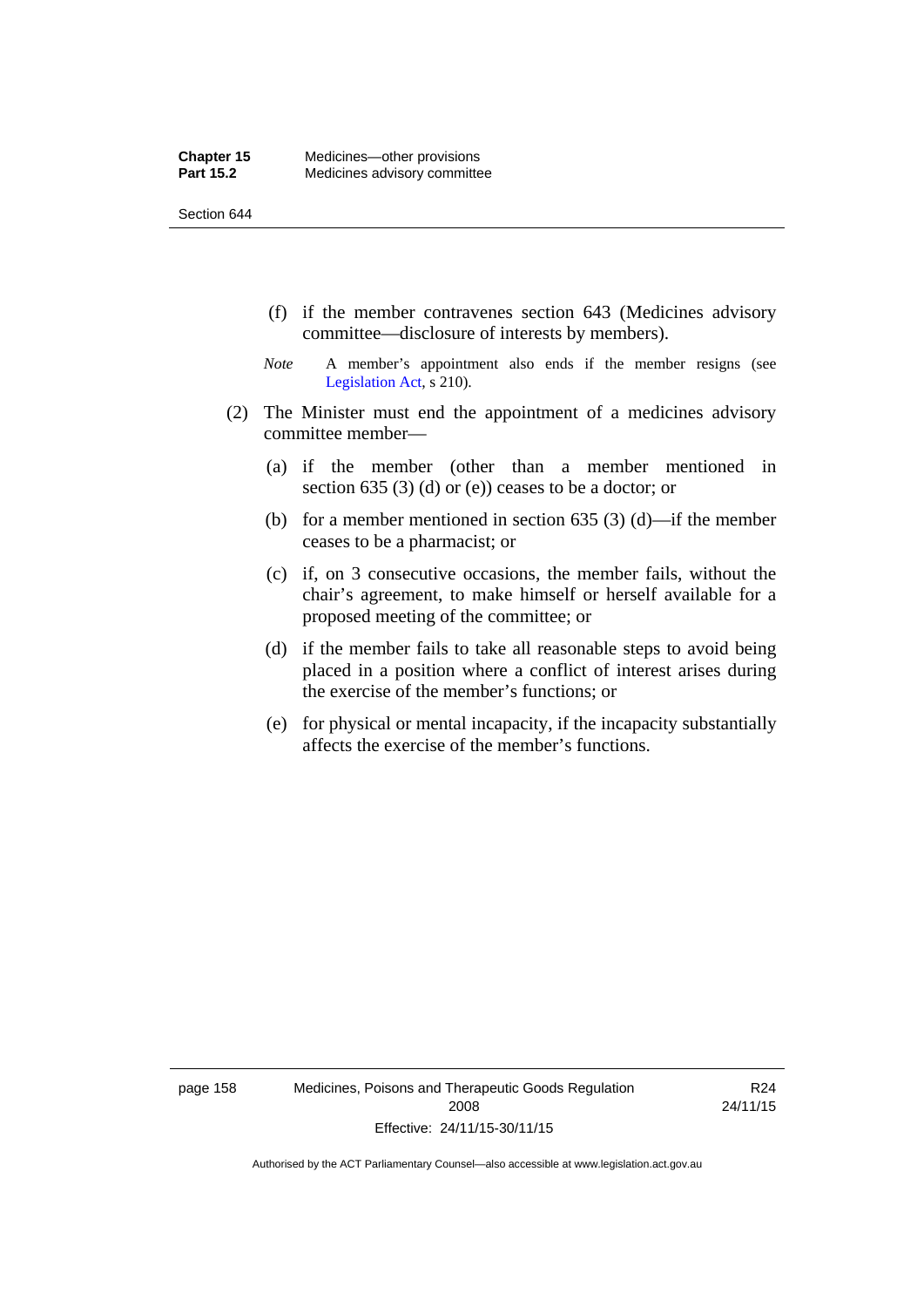### **Part 15.3 Other medicines provisions**

#### **650 Advertising controlled medicines—Act, s 66 (3) (b)**

A pricelist published by a pharmacist that includes a controlled medicine is prescribed if the pricelist complies with the *Price Information Code of Practice*, published by the Therapeutic Goods Administration, as in force from time to time.

#### **651 Advertising other medicines**

- (1) A person commits an offence if—
	- (a) the person publishes an advertisement; and
	- (b) the advertisement promotes or encourages the use of a declared medicine.

Maximum penalty: 30 penalty units.

- (2) A person commits an offence if—
	- (a) the person publishes an advertisement; and
	- (b) the advertisement indicates that someone is willing or authorised to supply a declared medicine.

Maximum penalty: 30 penalty units.

- (3) This section does not apply to—
	- (a) an advertisement for a declared medicine in a publication published primarily for dentists, doctors, pharmacists or veterinary surgeons; or

page 159

*Note* The Price Information Code of Practice is accessible at [www.tga.gov.au.](http://www.tga.gov.au/)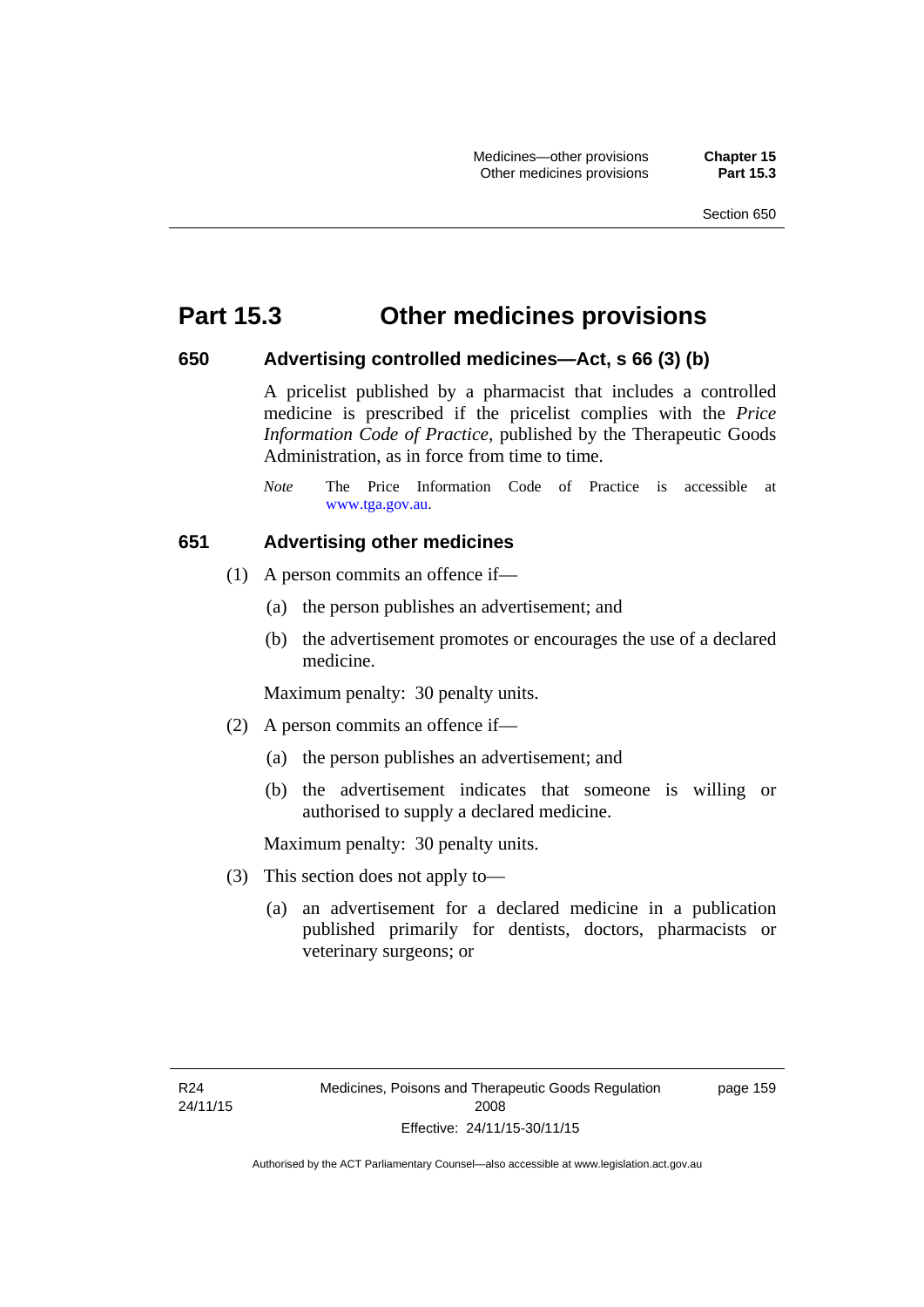- (b) a pricelist published by a pharmacist that includes a declared medicine if the pricelist complies with the *Price Information Code of Practice*, published by the Therapeutic Goods Administration, as in force from time to time.
- (4) In this section:

*advertisement*—see the [Act,](http://www.legislation.act.gov.au/a/2008-26/default.asp) section 66.

#### *declared medicine* means—

- (a) a pharmacist only medicine other than a pharmacist only medicine to which the medicines and poisons standard, appendix H applies; or
- (b) a prescription only medicine.

### **652 Prescribed institutions—Act, dict, def** *institution***, par (b)**

The following are prescribed:

- (a) a correctional centre;
- (b) a CYP detention place.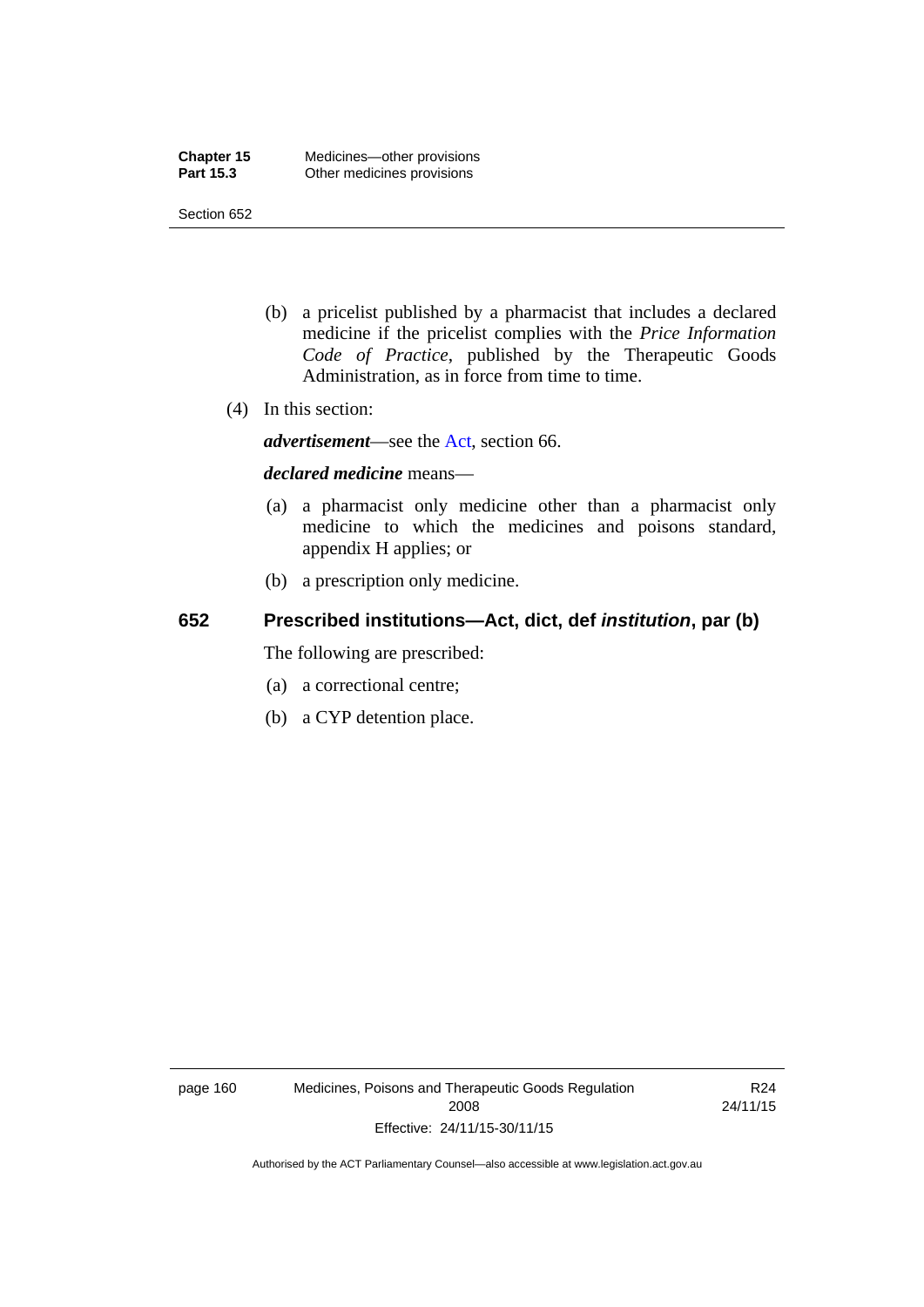# **Chapter 16 Low and moderate harm poisons**

# **Part 16.1** Preliminary

**660 Meaning of** *relevant law***—ch 16** 

In this chapter:

*relevant law* means—

- (a) a corresponding law; or
- (b) the *[Agricultural and Veterinary Chemicals Act 1994](http://www.comlaw.gov.au/Series/C2004A04712)* (Cwlth); or
- (c) the *[Therapeutic Goods Act 1989](http://www.comlaw.gov.au/Series/C2004A03952)* (Cwlth).
- *Note 1 Corresponding law* includes a law of a State that corresponds, or substantially corresponds, to the Act (see [Act](http://www.legislation.act.gov.au/a/2008-26/default.asp), dict).
- *Note 2 State* includes a territory (see [Legislation Act,](http://www.legislation.act.gov.au/a/2001-14) dict, pt 1).

R24 24/11/15 Medicines, Poisons and Therapeutic Goods Regulation 2008 Effective: 24/11/15-30/11/15

page 161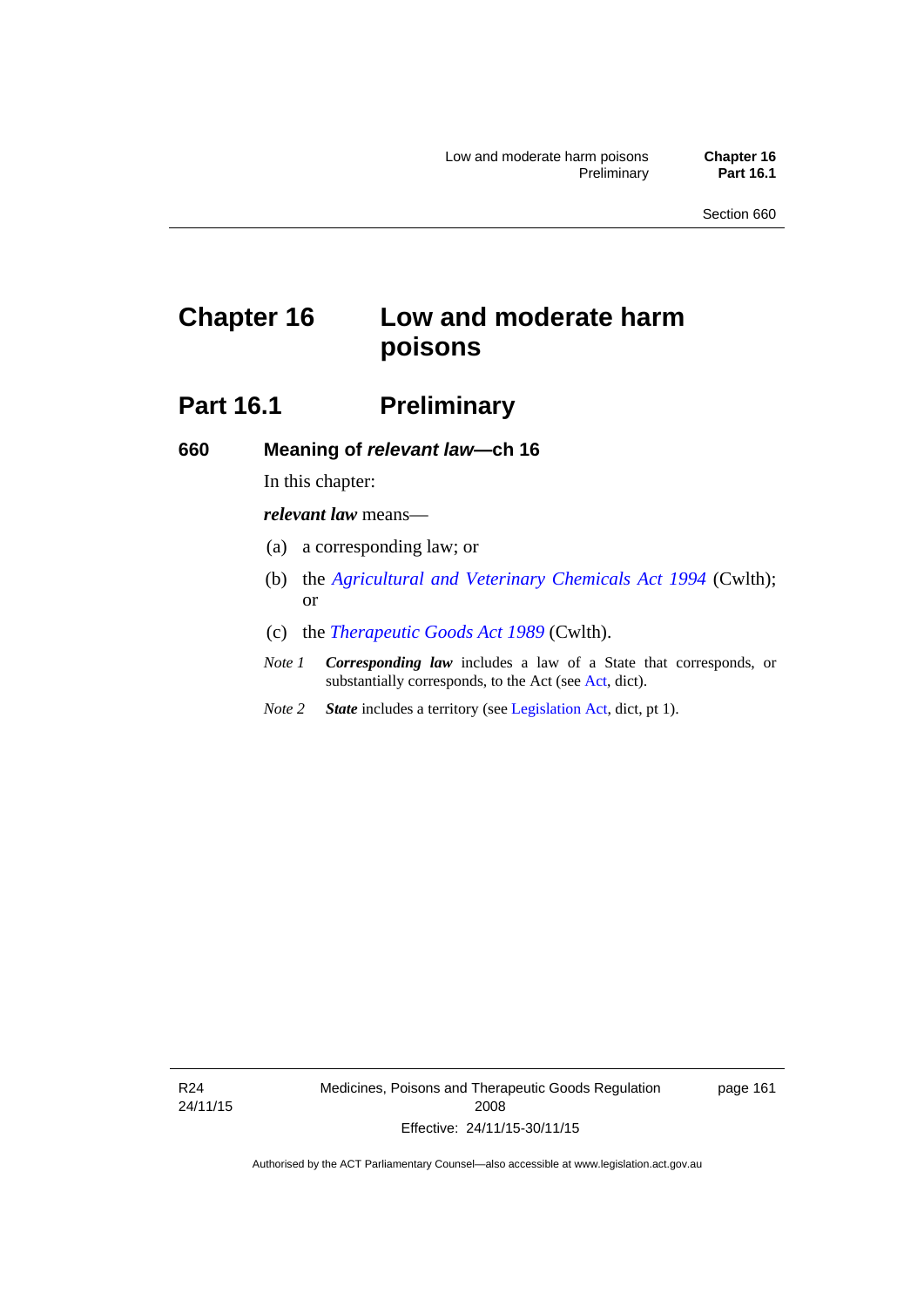# **Part 16.2 Authorisation to supply low and moderate harm poisons**

#### **661 Authorisation to supply low and moderate harm poisons—Act, s 26 (1) (b) and (2) (b)**

Anyone is authorised to supply a low harm poison or moderate harm poison.

#### **662 Authorisation condition for supplying low and moderate harm poisons—Act, s 44 (1) (b) and (2) (b)**

A person's authorisation under section 661 to supply a low harm poison or moderate harm poison is subject to the following conditions:

- (a) the poison is supplied in manufacturer's packs that comply with—
	- (i) section 665 (Packaging of supplied manufacturer's packs of low and moderate harm poisons—[Act](http://www.legislation.act.gov.au/a/2008-26/default.asp), s 59 (1) (c) (i) and  $(2)$  (c) (i)); or
	- (ii) an approval under the [Act](http://www.legislation.act.gov.au/a/2008-26/default.asp), section 193 (Approval of non-standard packaging and labelling);
- (b) the manufacturer's packs are labelled in accordance with—
	- (i) section 666 (Labelling of supplied manufacturer's packs of low and moderate harm poisons—[Act](http://www.legislation.act.gov.au/a/2008-26/default.asp), s  $60(1)(c)(i)$ and  $(2)$  (c)  $(i)$ ; or
	- (ii) an approval under the [Act,](http://www.legislation.act.gov.au/a/2008-26/default.asp) section 193.

R24 24/11/15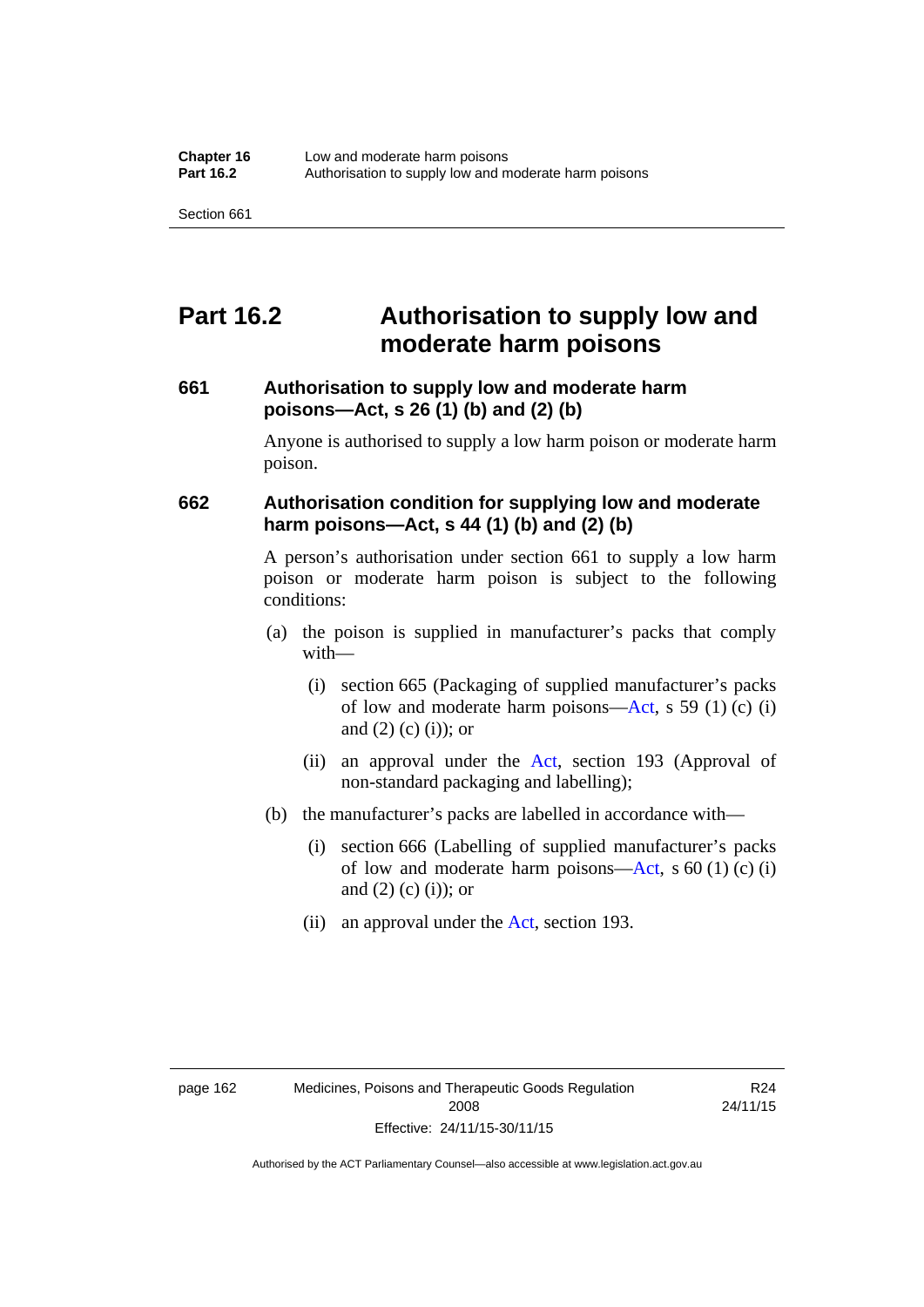### **Part 16.3 Authorisation to manufacture low and moderate harm poisons**

#### **663 Authorisation to manufacture low and moderate harm poisons—Act, s 33 (b)**

A person is authorised to manufacture a low harm poison or moderate harm poison if the person is authorised to manufacture the poison under a relevant law.

### **664 Authorisation condition for manufacturing low and moderate harm poisons—Act, s 44 (1) (b) and (2) (b)**

A person's authorisation under section 663 to manufacture a low harm poison or moderate harm poison is subject to the condition that, if a condition or restriction applies to the person under the relevant law, the person manufactures the poison in accordance with the condition and restriction.

Medicines, Poisons and Therapeutic Goods Regulation 2008 Effective: 24/11/15-30/11/15

page 163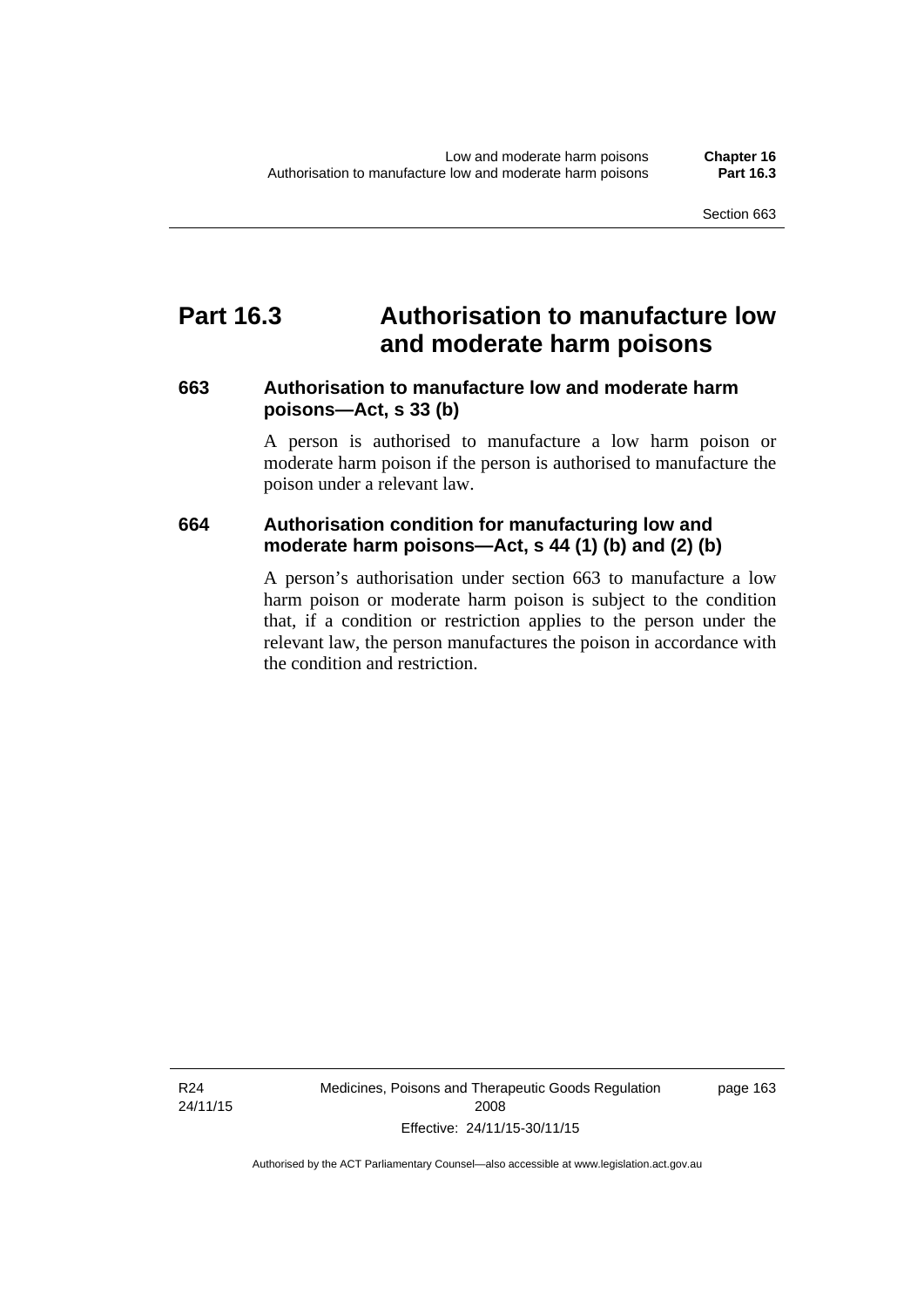### **Part 16.4 Packaging and labelling of low and moderate harm poisons**

#### **665 Packaging of supplied manufacturer's packs of low and moderate harm poisons—Act, s 59 (1) (c) (i) and (2) (c) (i)**

- (1) A manufacturer's pack of a supplied low harm poison or moderate harm poison must be packaged—
	- (a) in accordance with the [medicines and poisons standard](http://www.comlaw.gov.au/Series/F2012L01200), paragraphs 21 to 27; or
	- (b) in a container in which the poison may be sold under a relevant law.
	- *Note* A manufacturer's pack of a low or moderate harm poison supplied may also be packaged in accordance with an approval under the [Act](http://www.legislation.act.gov.au/a/2008-26/default.asp), s 193 (Approval of non-standard packaging and labelling) (see [Act,](http://www.legislation.act.gov.au/a/2008-26/default.asp) s 59 (1) (c) (ii) and (2) (c) (ii)).
- (2) However, if the poison is camphor or naphthalene for domestic use, it must also be packaged in a way that, in normal use, prevents—
	- (a) removal of the camphor or naphthalene from the packaging; or
	- (b) ingestion of the camphor or naphthalene.

#### **666 Labelling of supplied manufacturer's packs of low and moderate harm poisons—Act, s 60 (1) (c) (i) and (2) (c) (i)**

A manufacturer's pack of a supplied low harm poison or moderate harm poison must be labelled in accordance with—

- (a) the [medicines and poisons standard](http://www.comlaw.gov.au/Series/F2012L01200), paragraphs 3 to 19; or
- (b) a relevant law.
- *Note* A manufacturer's pack of a low or moderate harm poison supplied may also be labelled in accordance with an approval under the [Act](http://www.legislation.act.gov.au/a/2008-26/default.asp), s 193 (Approval of non-standard packaging and labelling) (see [Act,](http://www.legislation.act.gov.au/a/2008-26/default.asp) s 60 (1) (c) (ii) and (2) (c) (ii)).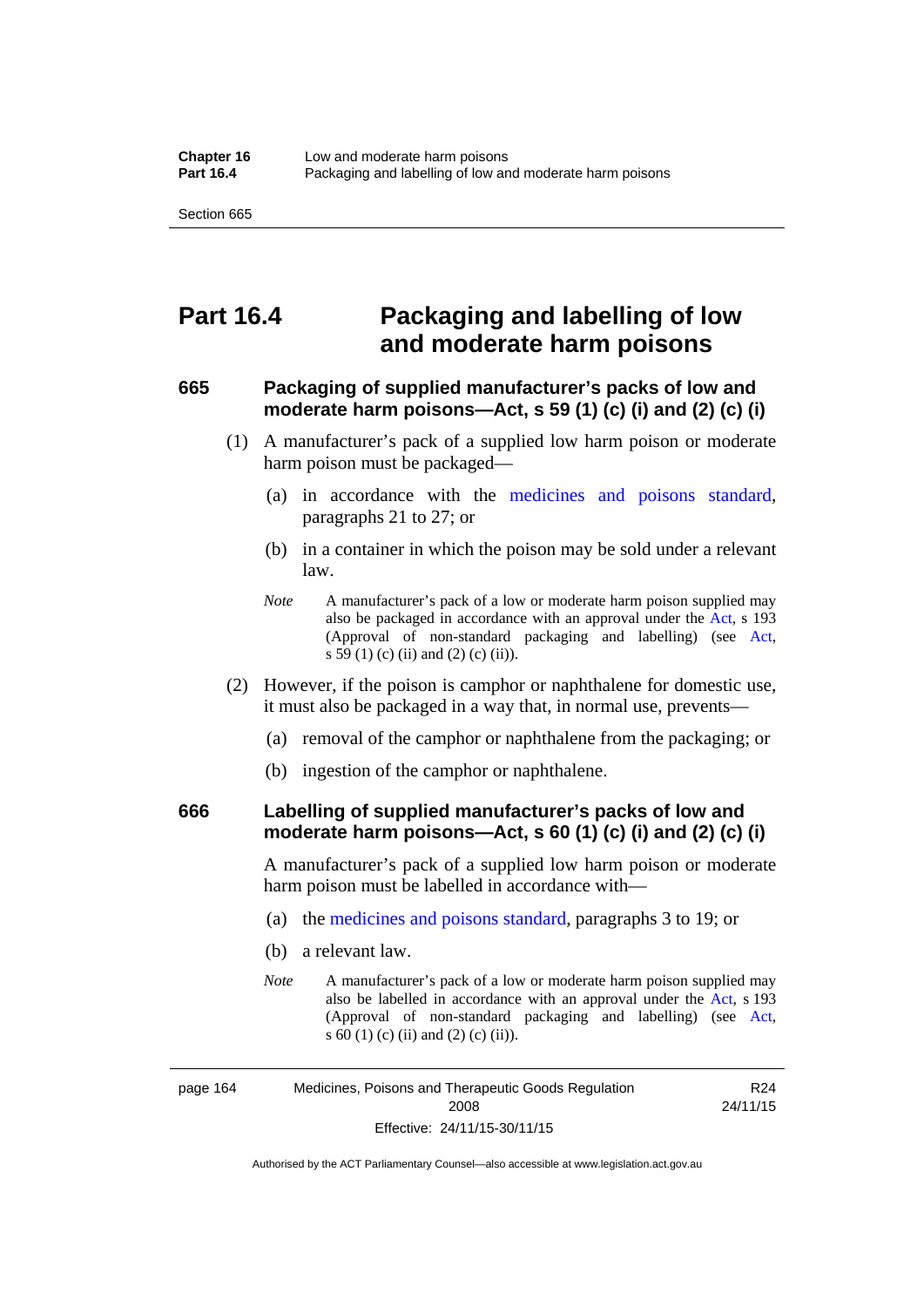# **Chapter 17 Dangerous poisons authorisations**

## **Part 17.1 Overview of dangerous poisons authorisations**

### **670 General overview of authorisations for dangerous poisons**

 (1) The Act requires that a person must not deal with a dangerous poison in a particular way unless the person is authorised to deal with the poison.

#### **Example**

the [Act,](http://www.legislation.act.gov.au/a/2008-26/default.asp) s 35 about obtaining certain substances (which include dangerous poisons)

- *Note 1* The [Act,](http://www.legislation.act.gov.au/a/2008-26/default.asp) s 19 sets out when a person *deals* with a dangerous poison.
- *Note 2* An example is part of the regulation, is not exhaustive and may extend, but does not limit, the meaning of the provision in which it appears (see [Legislation Act,](http://www.legislation.act.gov.au/a/2001-14) s 126 and s 132).
- (2) The [Act](http://www.legislation.act.gov.au/a/2008-26/default.asp), section 20 sets out when a person is authorised to deal with a dangerous poison.
- (3) This regulation authorises certain dealings with dangerous poisons.

*Note* An authorisation is not required to deal with the following:

- a substance excluded from the [medicines and poisons standard](http://www.comlaw.gov.au/Series/F2012L01200) by the standard, par  $1(2)$  (see s 6);
- a substance mentioned in the [medicines and poisons standard,](http://www.comlaw.gov.au/Series/F2012L01200) sch 7 if the schedule does not apply to the substance because of an exception in the standard.

R24 24/11/15 page 165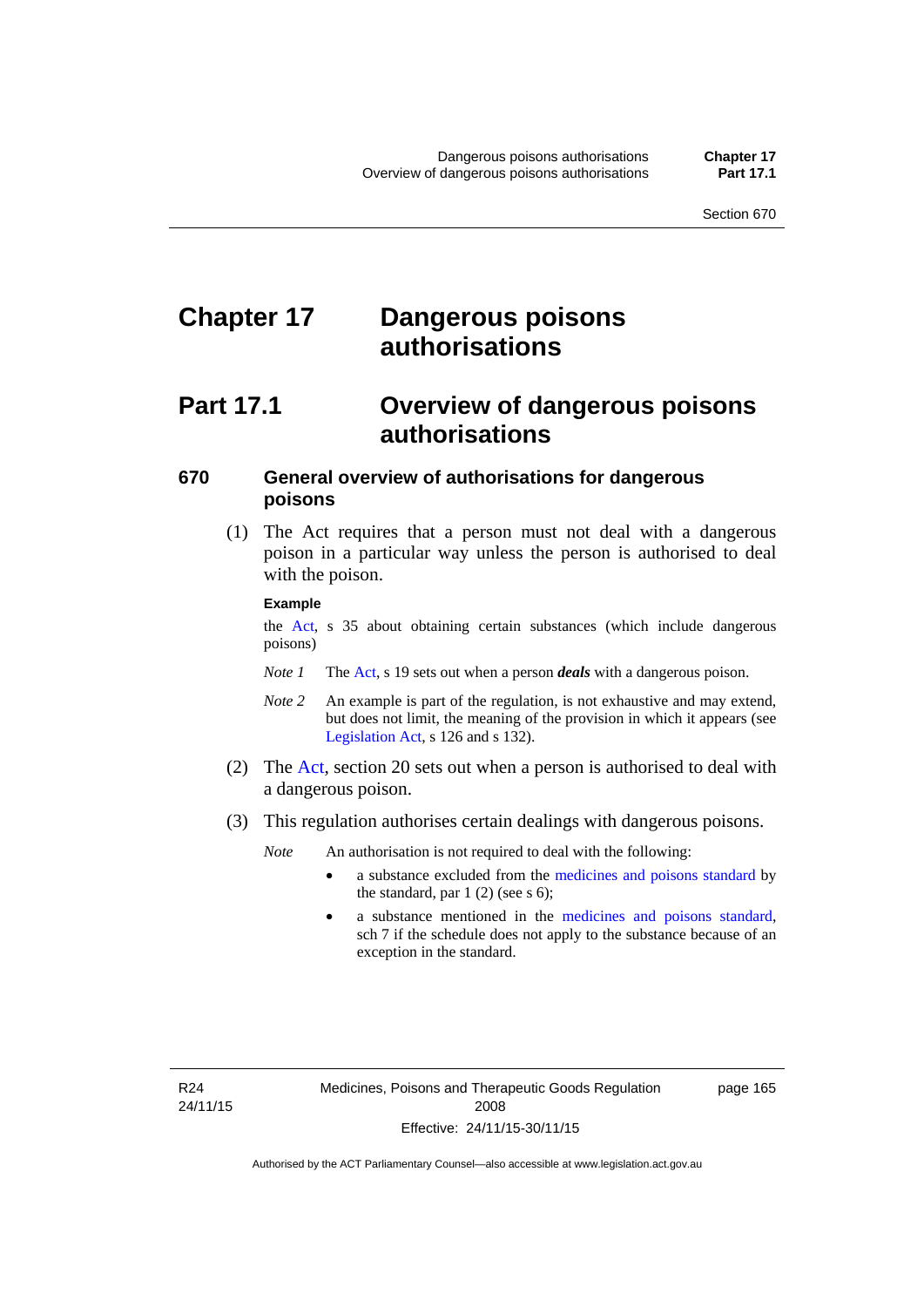(4) An authorisation under this regulation may be subject to limitations.

#### **Example**

a purchase order issued by a person mentioned in sch 4, col 2 must comply with s 721 (see s 690 (2) (c))

*Note* For the power to impose other restrictions, see the [Act](http://www.legislation.act.gov.au/a/2008-26/default.asp), ch 8.

#### **671 Overview of dangerous poisons authorisations under this regulation**

Dangerous poisons authorisations under this regulation are given by the following provisions:

- (a) section 675 (which is about authorisations under dangerous poisons manufacturers licences);
- (b) section 680 (which is about authorisations under dangerous poisons research and education program licences);
- (c) section 685 (which is about authorisations under dangerous poisons suppliers licences);
- (d) section 690 (which is about authorisations for manufacturing and other purposes);
- (e) section 692 (which is about authorisation to deliver dangerous poisons under purchase orders);
- (f) section 693 (which is about authorisation for commercial disposal operators for disposal of dangerous poisons);
- (g) section 695 (which is about authorisations for dangerous poisons research and education programs by scientifically qualified people).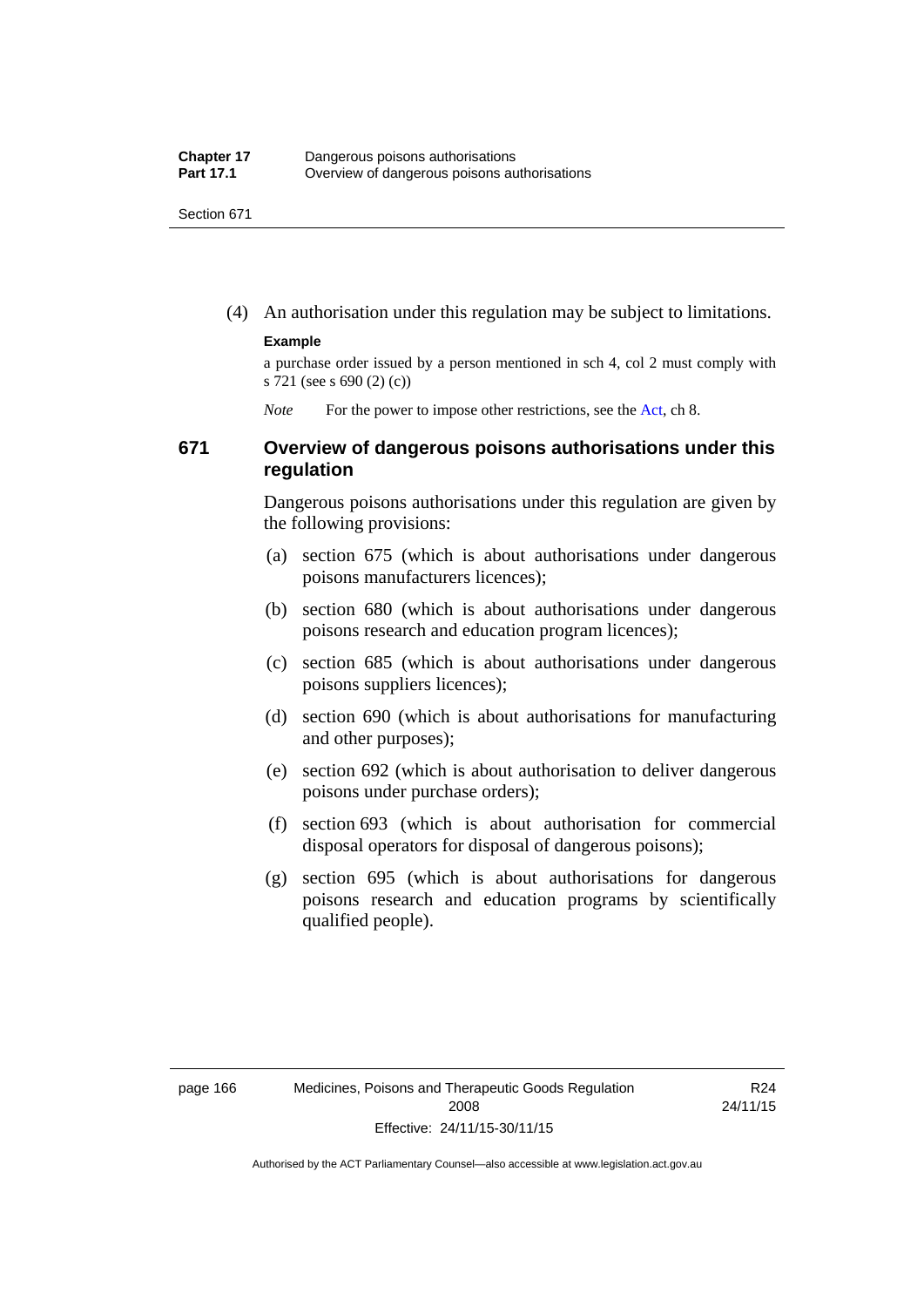#### **672 General overview of authorisation conditions for dangerous poisons**

 (1) The [Act](http://www.legislation.act.gov.au/a/2008-26/default.asp), section 44 requires a person who is authorised to deal with a dangerous poison to comply with any condition to which the authorisation is subject.

#### **Example**

Section 676 sets out the authorisation conditions for an authorised person to manufacture a dangerous poison.

- *Note* An example is part of the regulation, is not exhaustive and may extend, but does not limit, the meaning of the provision in which it appears (see [Legislation Act,](http://www.legislation.act.gov.au/a/2001-14) s 126 and s 132).
- (2) The conditions are additional to other restrictions on an authorised person's authority to deal with a dangerous poison.
	- *Note* Conditions may also be imposed under other provisions of the [Act](http://www.legislation.act.gov.au/a/2008-26/default.asp) including, for example, s 89 which sets out conditions on licences.

R24 24/11/15 Medicines, Poisons and Therapeutic Goods Regulation 2008 Effective: 24/11/15-30/11/15

page 167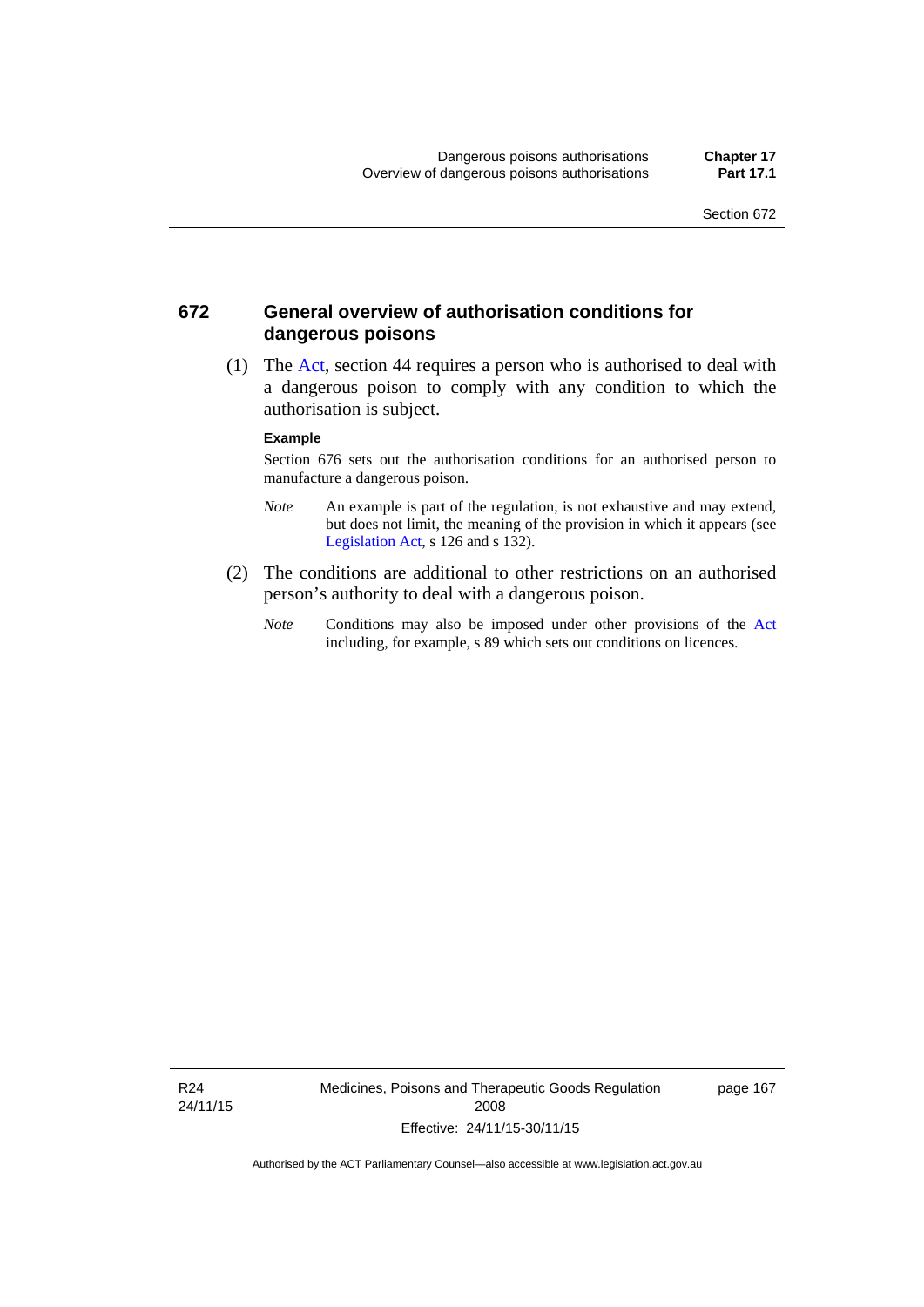# **Part 17.2 Authorisations under dangerous poisons licences**

### **Division 17.2.1 Dangerous poisons manufacturers licence authorisations**

*Note* For other provisions about dangerous poisons manufacturers licences, see pt 18.2.

#### **675 Authorisations under dangerous poisons manufacturers licences—Act, s 20 (1) (a)**

- (1) A dangerous poisons manufacturers licence authorises the holder to do any of the following in relation to a dangerous poison (the *licensed dangerous poison*) stated in the licence at the premises (the *licensed premises*) stated in the licence:
	- (a) manufacture the licensed dangerous poison;
	- (b) possess the licensed dangerous poison for sale by wholesale from the licensed premises;
	- (c) sell the licensed dangerous poison by wholesale (whether or not for resale) to—
		- (i) a person authorised to issue a purchase order for the dangerous poison; or
		- (ii) someone in another State who may obtain the dangerous poison by wholesale under the law of the other State; or
		- (iii) someone in another country who may lawfully obtain the dangerous poison by wholesale in the other country;
		- *Note* The dangerous poison must be sold on a purchase order in accordance with s 720 (see s 676).

R24 24/11/15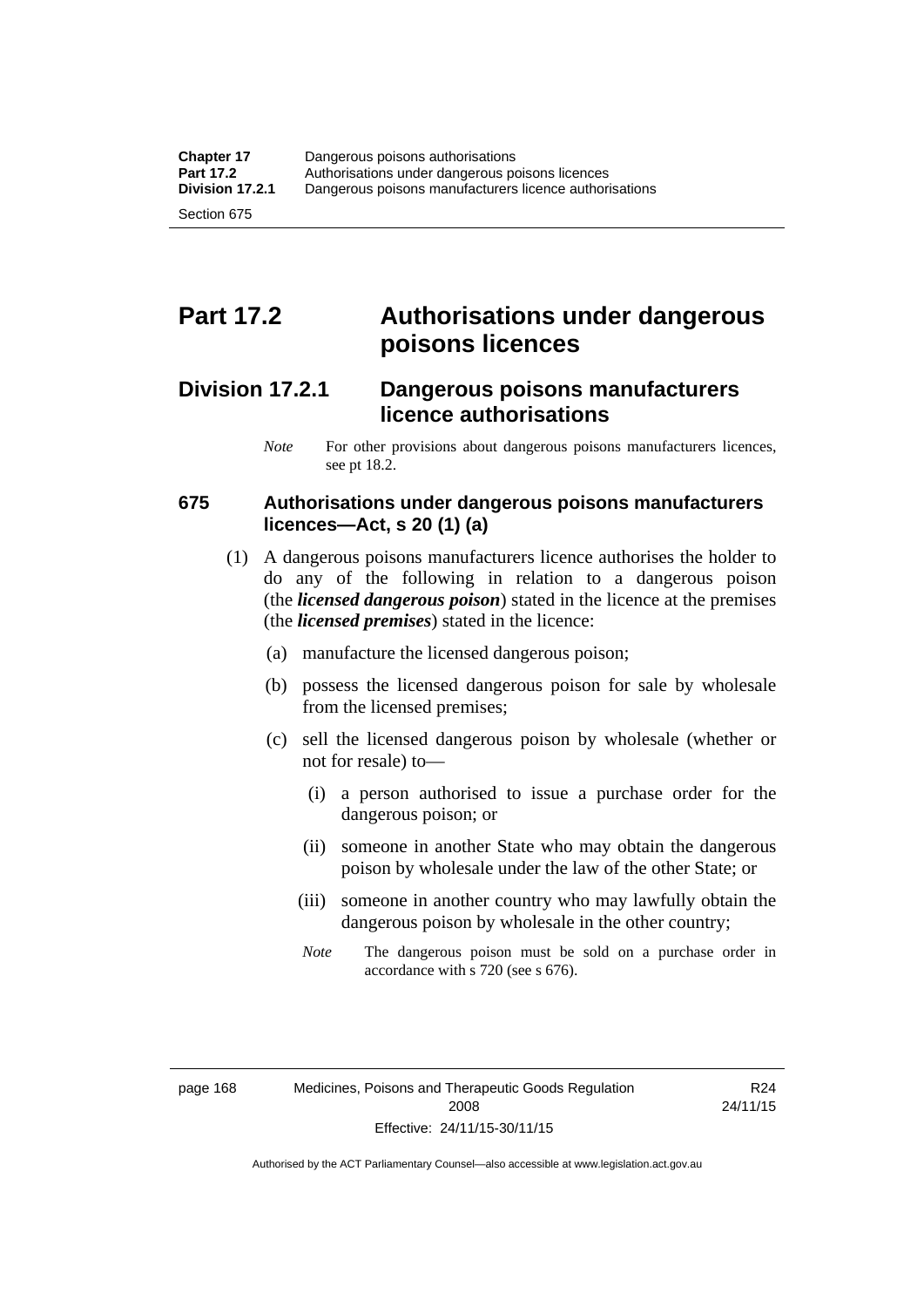- (d) obtain a dangerous poison, other than a licensed dangerous poison, for manufacturing a licensed dangerous poison at the licensed premises;
- (e) possess a dangerous poison, other than a licensed dangerous poison, at the licensed premises for manufacturing a licensed dangerous poison.
- (2) However, an authorisation under subsection (1) does not apply if the licence states that it does not apply.
- (3) Also, subsection (1) (c) (iii) does not apply in relation to a licensed dangerous poison that is a prohibited export under the *[Customs](http://www.comlaw.gov.au/Series/C1901A00006)  [Act 1901](http://www.comlaw.gov.au/Series/C1901A00006)* (Cwlth).

#### **676 Authorisation conditions for dangerous poisons manufacturers licences—Act, s 44 (1) (b) and (2) (b)**

A licence-holder's authorisation under a dangerous poisons manufacturers licence is subject to the following conditions:

- (a) the dealings with a dangerous poison authorised by the licence will be carried out under the supervision of an individual approved under section 706 (1) (Restrictions on issuing of dangerous poisons manufacturers licences[—Act,](http://www.legislation.act.gov.au/a/2008-26/default.asp) s 85 (1) (a));
- (b) a dangerous poison obtained under the licence is purchased on a complying purchase order;
- (c) a licensed dangerous poison will be supplied for a non-household (including a non-household garden) purpose only;
- (d) a dangerous poison sold under the licence will be sold on a purchase order in accordance with section 720 (Supplying dangerous poisons on purchase orders);

page 169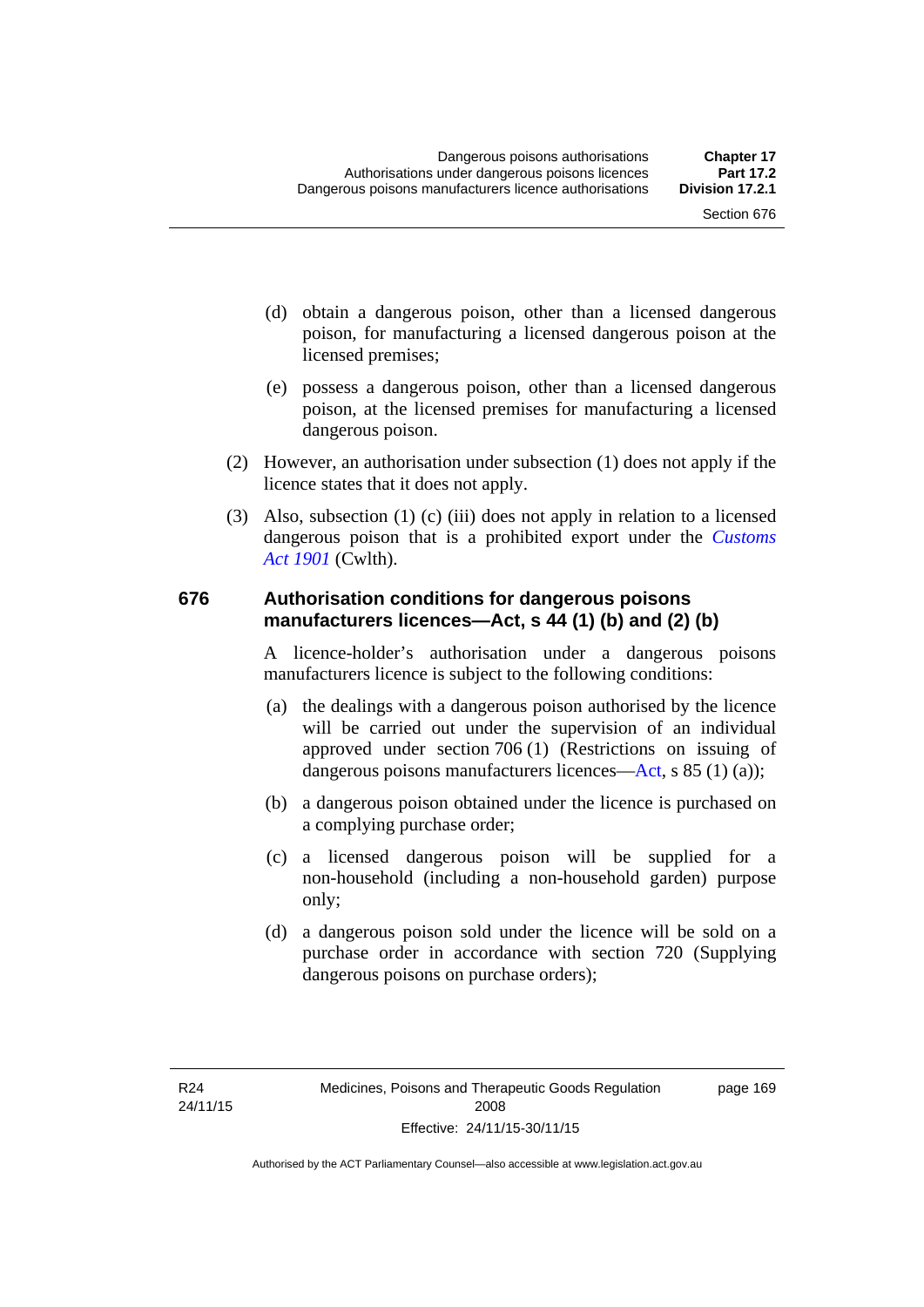- (e) if the supplier does not receive a document signed by the buyer acknowledging receipt of the dangerous poison within 7 days after the day the dangerous poison is delivered—the supplier must, within 24 hours after the end of the 7-day period, tell the chief health officer, in writing, of the failure to receive the document;
- (f) the following are kept at the supplier's business premises or, if the chief health officer approves in writing another place, the place approved by the chief health officer, for at least 2 years after the day the poison is supplied:
	- (i) the filled purchase order;
	- (ii) the delivery acknowledgement under paragraph (e) or section 720 (d) (ii);
	- (iii) the record for section 722;
- (g) if a dangerous poison sold under the licence is liquid containing paraquat—the poison is coloured blue or green and has an offensive smell.
- *Note* For licence conditions, see the [Act](http://www.legislation.act.gov.au/a/2008-26/default.asp), s 89.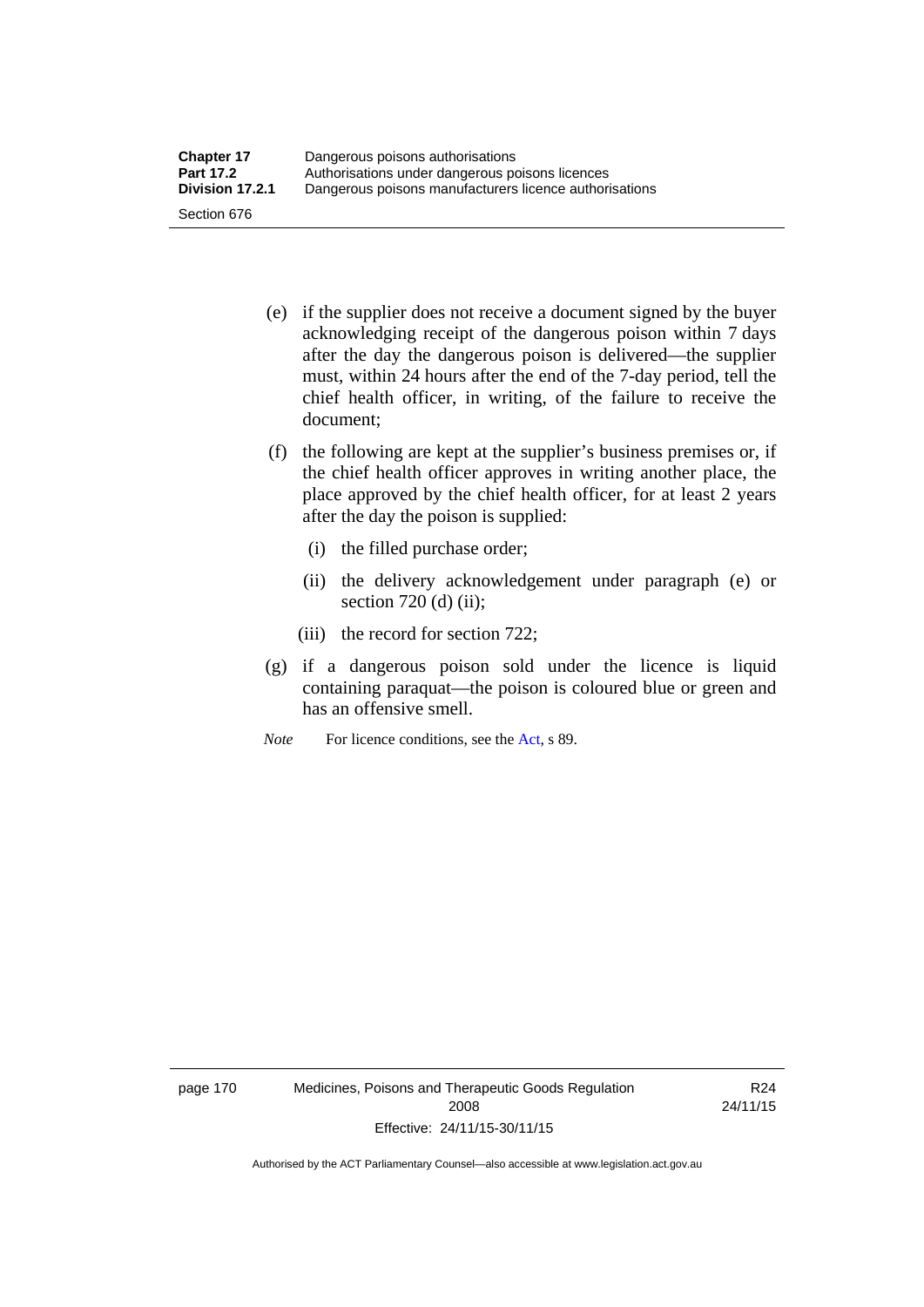### **Division 17.2.2 Dangerous poisons—research and education program licence authorisations**

- *Note 1* For authorisation for research and education programs by scientifically qualified people, see div 17.3.3.
- *Note 2* For other provisions about dangerous poisons research and education program licences, see pt 18.3.

#### **680 Authorisations under dangerous poisons research and education program licences—Act, s 20 (1) (a)**

A dangerous poisons research and education program licence authorises—

- (a) the licence-holder to—
	- (i) issue a purchase order for a dangerous poison (the *licensed dangerous poison*) stated in the licence for the program stated in the licence; and
	- (ii) obtain a licensed dangerous poison on a purchase order for the program; and
	- (iii) possess a licensed dangerous poison for the program at the premises to which the licence relates; and
	- (iv) supply a licensed dangerous poison to anyone taking part in the program for the program; and
- (b) the program supervisor, and anyone taking part in the program, to deal with the licensed dangerous poison as authorised by the licence at the premises stated in the licence.

page 171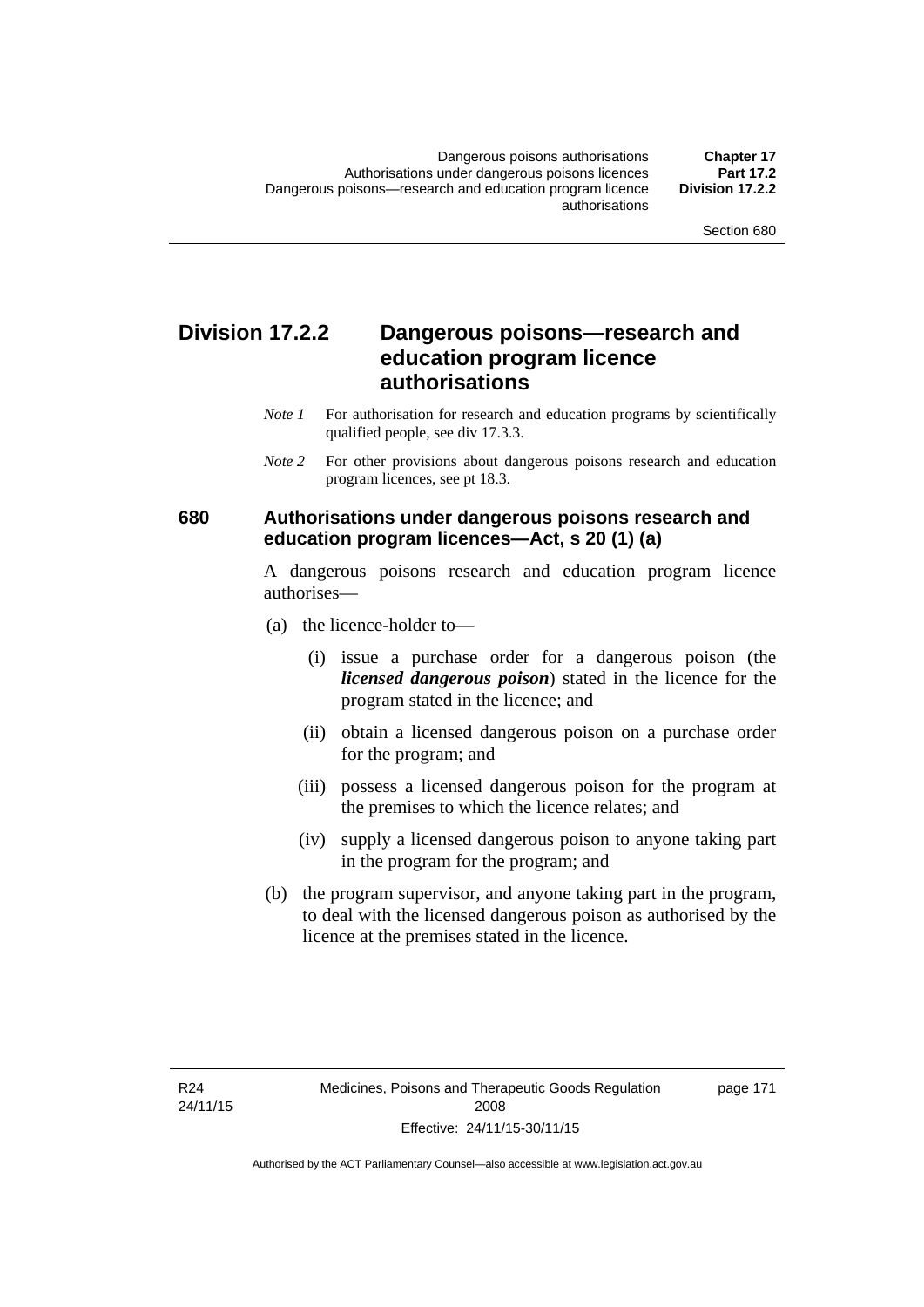| <b>Chapter 17</b> | Dangerous poisons authorisations                                           |
|-------------------|----------------------------------------------------------------------------|
| <b>Part 17.2</b>  | Authorisations under dangerous poisons licences                            |
| Division 17.2.2   | Dangerous poisons—research and education program licence<br>authorisations |
| Section 681       |                                                                            |

**681 Authorisation condition for dangerous poisons research and education program licences—Act, s 44 (1) (b) and (2) (b)** 

A licence-holder's authorisation to obtain a dangerous poison under a dangerous poisons research and education program licence is subject to the condition that the poison is purchased on a complying purchase order.

*Note* For licence conditions, see the [Act](http://www.legislation.act.gov.au/a/2008-26/default.asp), s 89.

page 172 Medicines, Poisons and Therapeutic Goods Regulation 2008 Effective: 24/11/15-30/11/15

R24 24/11/15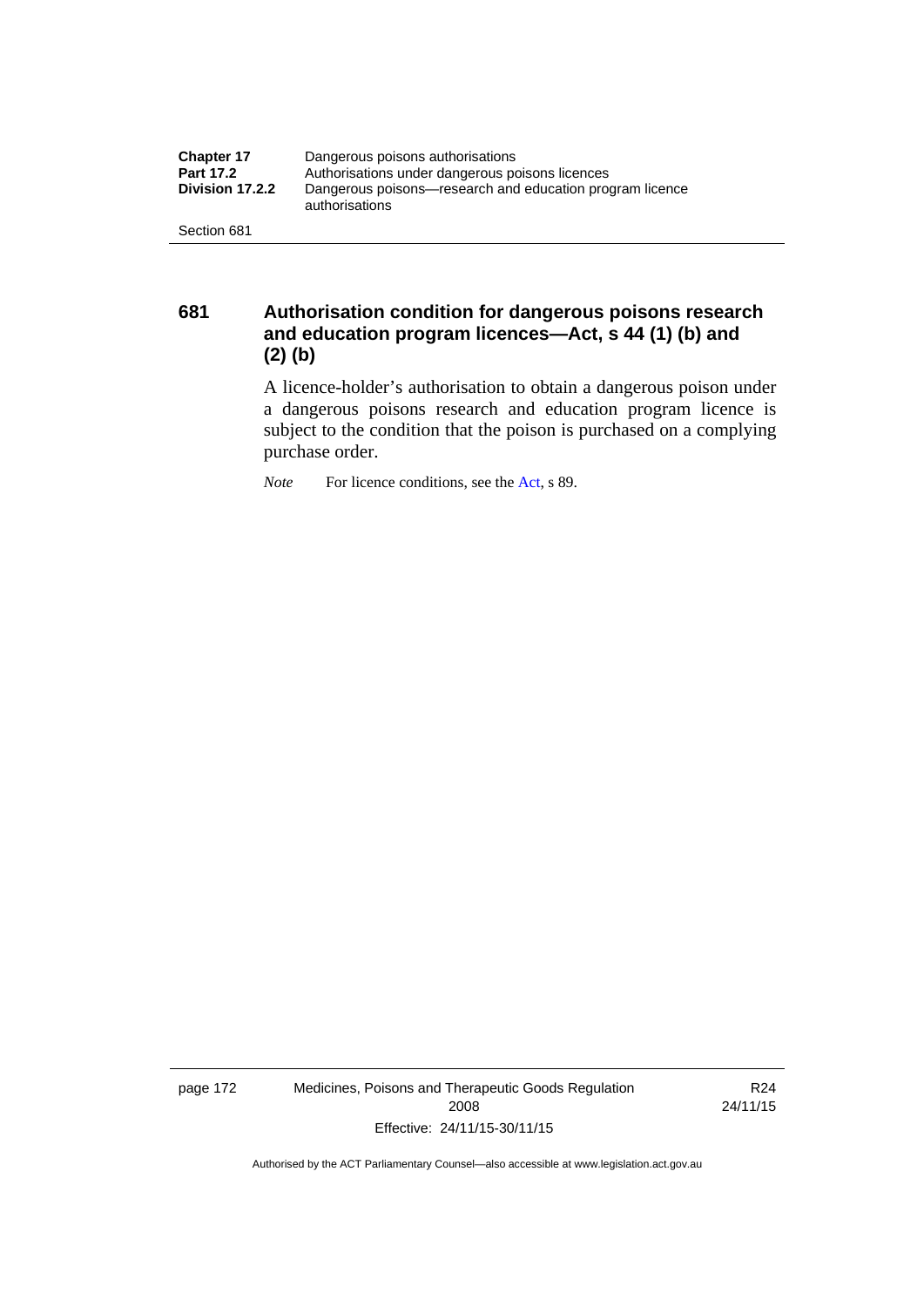### **Division 17.2.3 Dangerous poisons suppliers licence authorisations**

*Note* For other provisions about dangerous poisons suppliers licences, see pt 18.4.

#### **685 Authorisations under dangerous poisons suppliers licences—Act, s 20 (1) (b)**

- (1) A dangerous poisons suppliers licence authorises the holder to do any of the following in relation to a dangerous poison (the *licensed dangerous poison*) stated in the licence at the premises (the *licensed premises*) stated in the licence:
	- (a) issue a purchase order for a licensed dangerous poison;
	- (b) obtain a licensed dangerous poison on a purchase order for sale from the licensed premises;
	- (c) possess a licensed dangerous poison for sale from the licensed premises;
	- (d) sell a licensed dangerous poison on a purchase order to—
		- (i) someone authorised to issue a purchase order for the dangerous poison; or
		- (ii) someone in another State who may obtain the dangerous poison under the law of the other State; or
		- (iii) someone in another country who may lawfully obtain the dangerous poison in the other country.
		- *Note* The dangerous poison must be sold on a purchase order in accordance with s 720 (see s 686).
- (2) However, an authorisation under subsection (1) does not apply if the licence states that it does not apply.

R24 24/11/15 page 173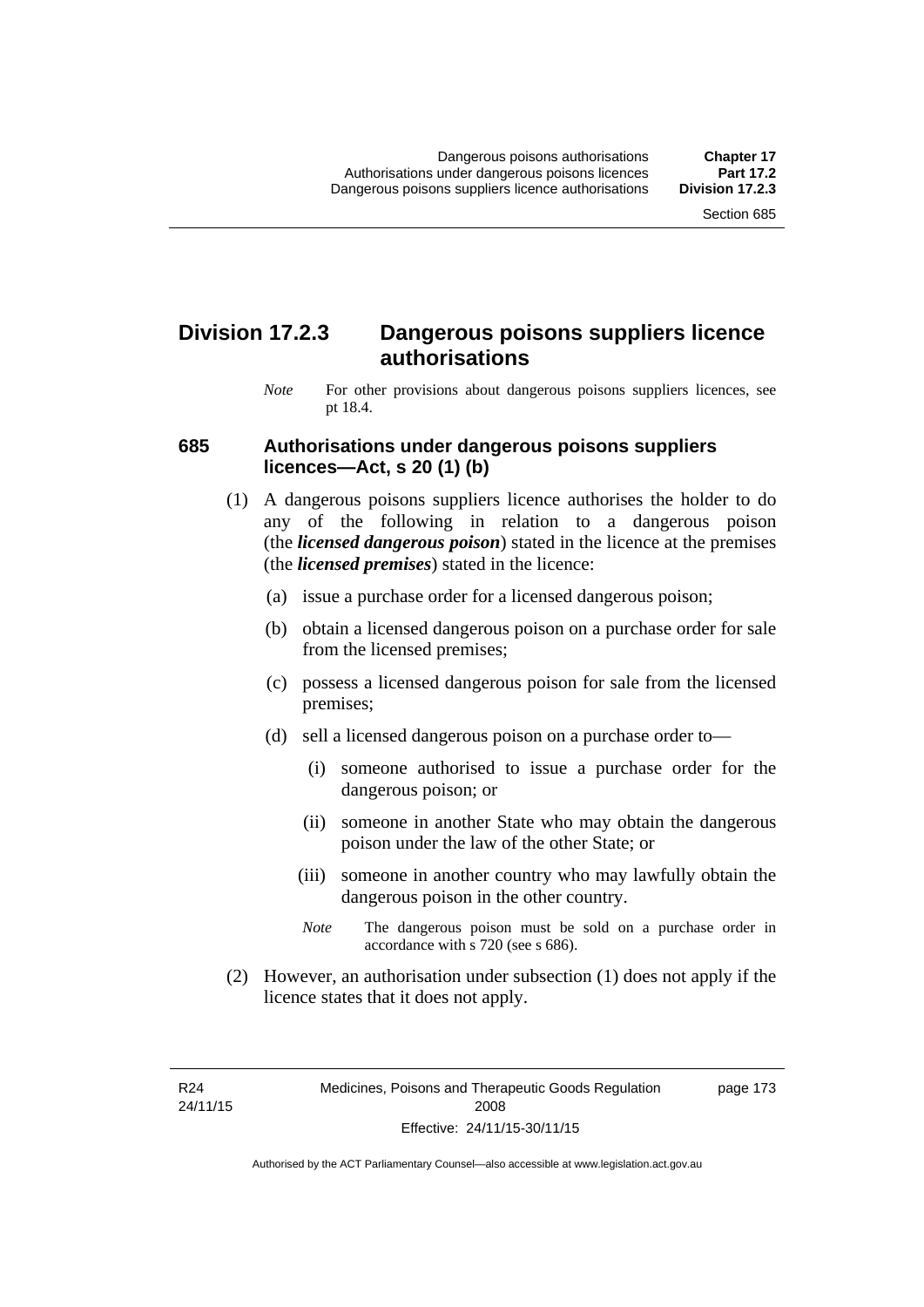(3) Also, subsection (1) (d) (iii) does not apply in relation to a licensed dangerous poison that is a prohibited export under the *[Customs](http://www.comlaw.gov.au/Series/C1901A00006)  [Act 1901](http://www.comlaw.gov.au/Series/C1901A00006)* (Cwlth).

#### **686 Authorisation conditions for dangerous poisons suppliers licences—Act, s 44 (1) (b) and (2) (b)**

A licence-holder's authorisation under a dangerous poisons suppliers licence is subject to the following conditions:

- (a) the dealings with a dangerous poison authorised by the licence will be carried out under the supervision of an individual approved under section 716 (1) (Restrictions on issuing of dangerous poisons suppliers licences—[Act](http://www.legislation.act.gov.au/a/2008-26/default.asp), s 85 (1) (a));
- (b) a dangerous poison sold under the licence will be sold on a purchase order in accordance with section 720 (Supplying dangerous poisons on purchase orders);
- (c) a dangerous poison sold under the licence will be supplied for a non-household (including a non-household garden) purpose only;
- (d) if a dangerous poison sold under the licence is subject to the medicines and poisons standard, appendix J (Conditions for availability and use of Schedule 7 poisons), condition 3—the poison will be supplied only to a person who is allowed to use the poison under the condition;
	- *Note* Condition 3 relates to a dangerous poison that is not to be used except by or in accordance with the directions of an accredited government vermin control officer.
- (e) if the supplier does not receive a document signed by the buyer acknowledging receipt of the dangerous poison within 7 days after the day the dangerous poison is delivered—the supplier must, within 24 hours after the end of the 7-day period, tell the chief health officer, in writing, of the failure to receive the document;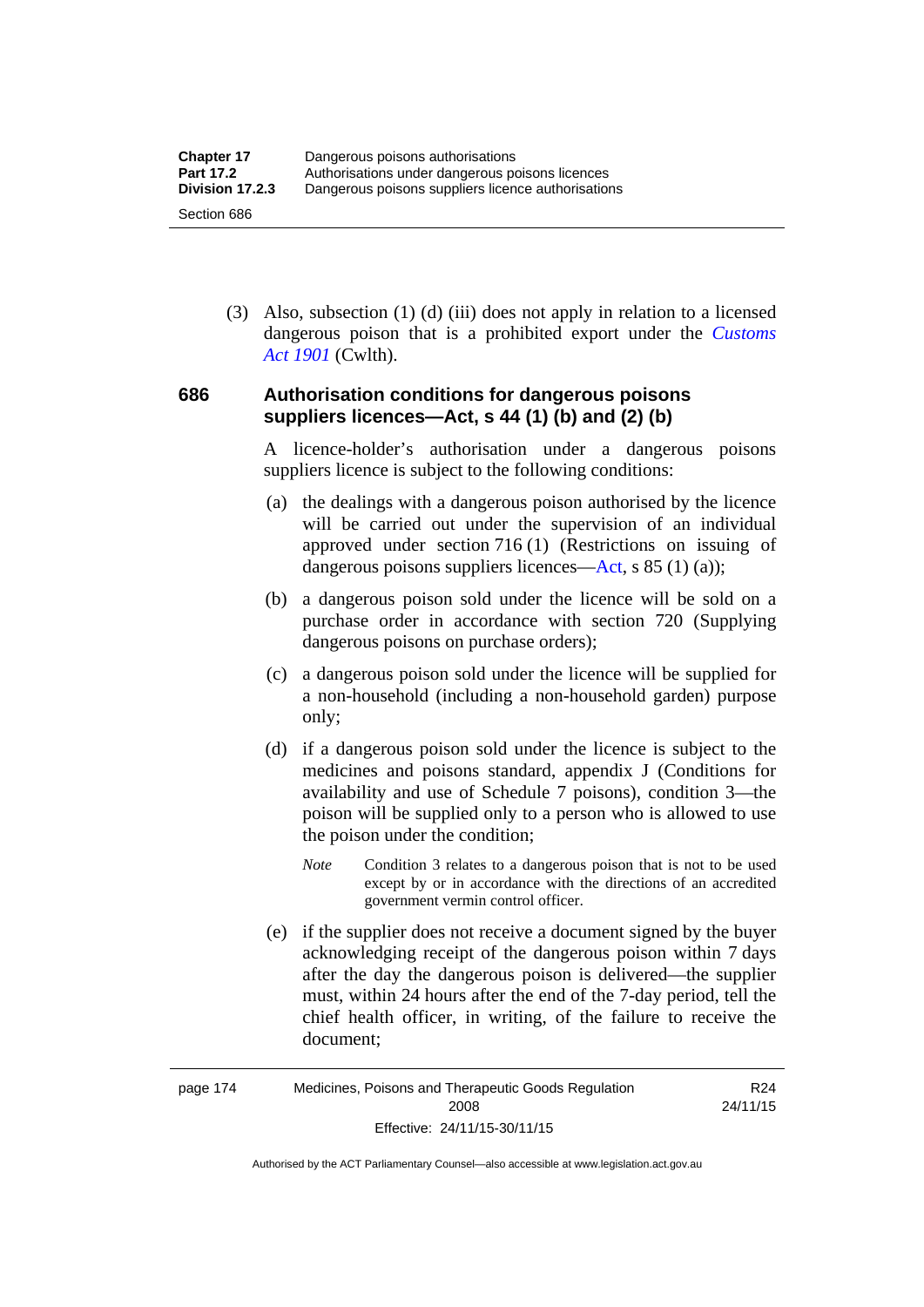- (f) the following are kept at the supplier's business premises or, if the chief health officer approves in writing another place, the place approved by the chief health officer, for at least 2 years after the day the poison is supplied:
	- (i) the filled purchase order;
	- (ii) the delivery acknowledgement under paragraph (e) or section 720 (d) (ii);
	- (iii) the record for section 722;
- (g) if a dangerous poison sold under the licence is liquid containing paraquat—the poison is coloured blue or green and has an offensive smell.
- *Note* For licence conditions, see the [Act](http://www.legislation.act.gov.au/a/2008-26/default.asp), s 89.

R24 24/11/15 Medicines, Poisons and Therapeutic Goods Regulation 2008 Effective: 24/11/15-30/11/15

page 175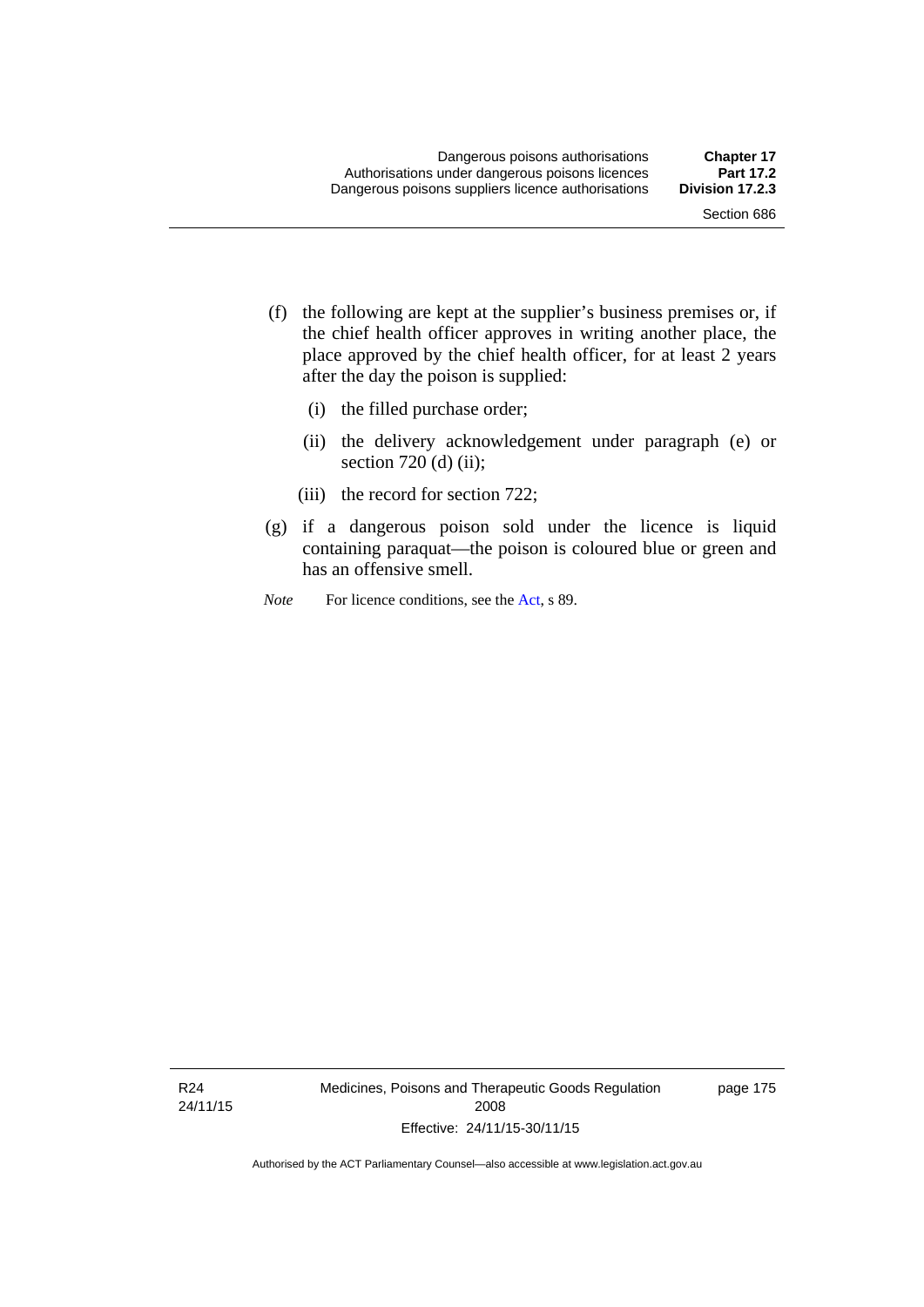# **Part 17.3 Other dangerous poisons authorisations**

### **Division 17.3.1 Authorisations for manufacturing etc purposes**

#### **690 Manufacturing etc authorisations for dangerous poisons—Act, s 20 (2) (a)**

(1) In this section:

*relevant dealing*, with a dangerous poison, means any of the following:

- (a) issuing a purchase order for the poison;
- (b) obtaining the poison;
- (c) possessing the poison;
- (d) issuing a purchase order for the poison;
- (e) discarding the poison.
- (2) A person mentioned in schedule 4 (Dangerous poisons manufacturing etc authorisations), column 2 is authorised for a relevant dealing with a dangerous poison mentioned in column 3 in relation to the person if—
	- (a) the poison is for a purpose mentioned in column 4 in relation to the person; and
	- (b) the dealing is consistent with any condition or restriction for the dealing mentioned in column 3; and

R24 24/11/15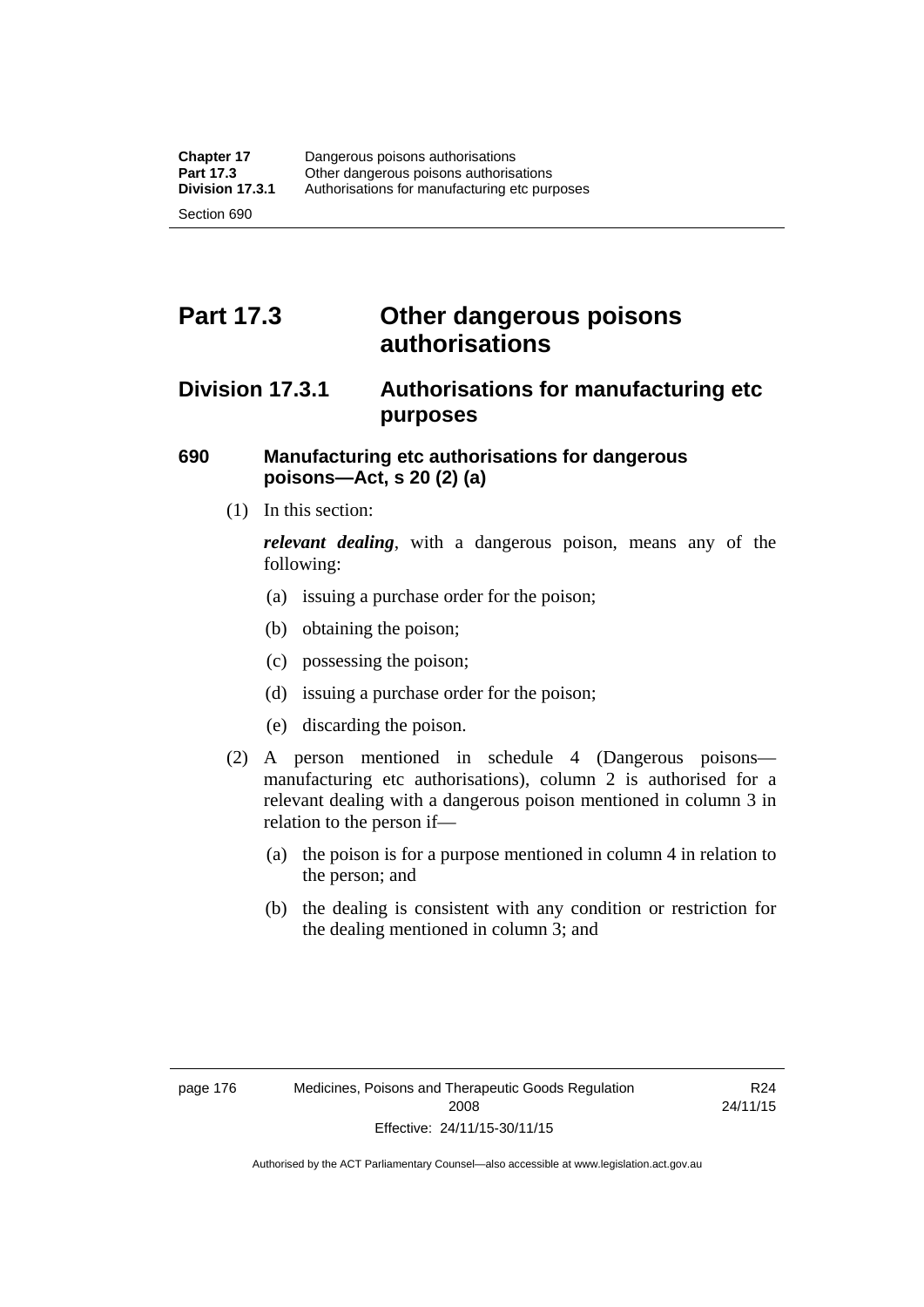- (c) if the dealing is issuing a purchase order for the poison—the purchase order complies with section 721 (General requirements for dangerous poisons purchase orders[—Act](http://www.legislation.act.gov.au/a/2008-26/default.asp), s 38 (2) (c)).
	- *Note* A purchase order must be in writing (see [Act](http://www.legislation.act.gov.au/a/2008-26/default.asp), dict, def *purchase order*).

### **Division 17.3.2 Authorisations for delivery people and commercial disposal operators**

### **692 Authorisations to deliver dangerous poisons under purchase orders—Act, s 26 (1) (b) and (2) (b), s 35 (1) (b), (2) (b) and s 36 (b)**

- (1) This section applies to an adult (the *delivery person*) who is—
	- (a) engaged to transport and deliver a dangerous poison supplied on a purchase order; or
	- (b) acting for a person mentioned in paragraph (a).
- (2) The delivery person is authorised to—
	- (a) obtain and possess the dangerous poison for the purpose of transporting and delivering the dangerous poison as engaged; and
	- (b) supply the dangerous poison to the entity named as the recipient in the purchase order or the entity's agent.

#### **Example—delivery person**

an employee of a courier service

- *Note 1 Entity* includes a person (see [Legislation Act,](http://www.legislation.act.gov.au/a/2001-14) dict, pt 1).
- *Note 2* An example is part of the regulation, is not exhaustive and may extend, but does not limit, the meaning of the provision in which it appears (see [Legislation Act,](http://www.legislation.act.gov.au/a/2001-14) s 126 and s 132).

R24 24/11/15 page 177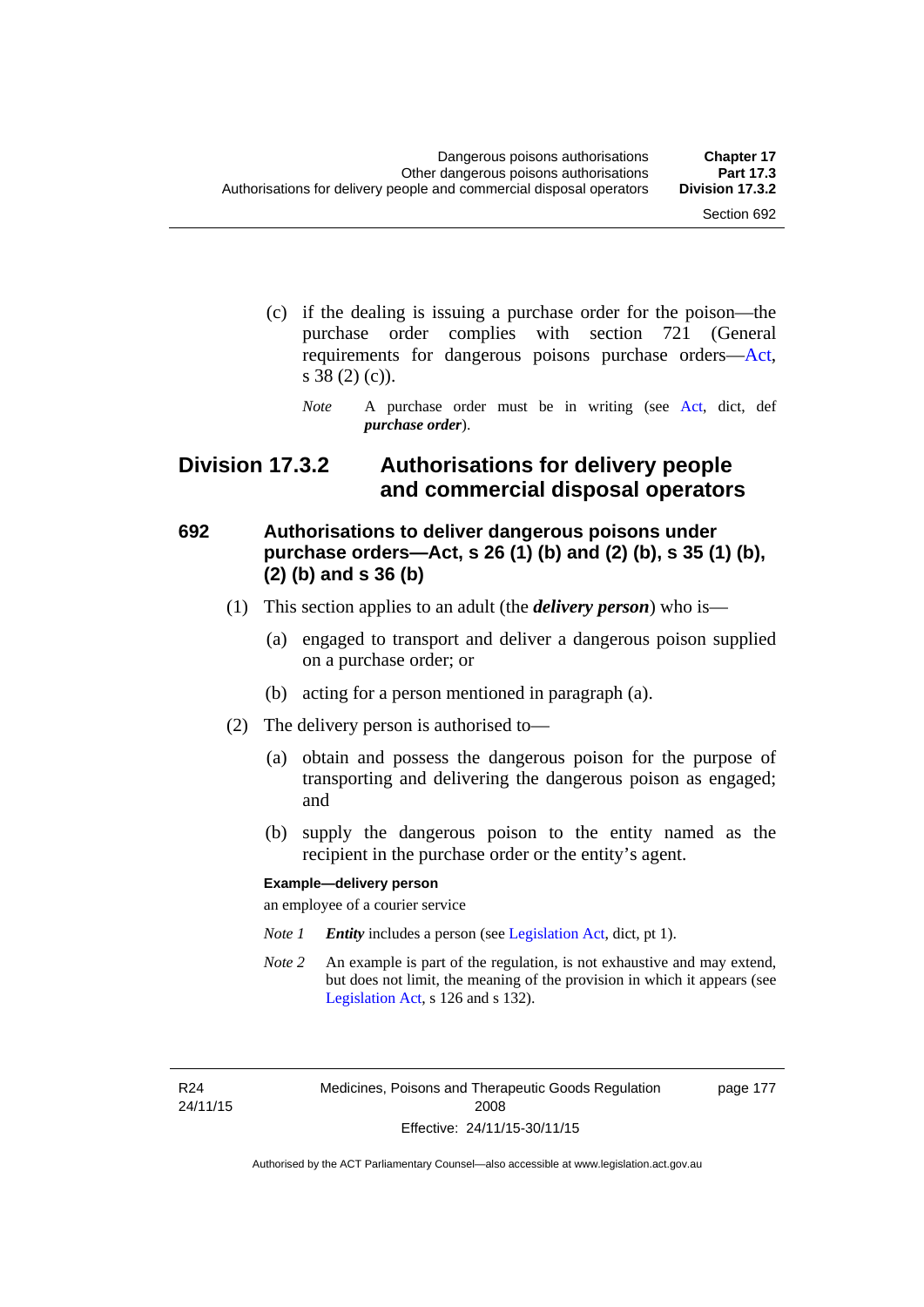#### **693 Authorisation to supply dangerous poisons to commercial disposal operator for disposal—Act, s 26 (1) (b)**

A person is authorised to supply a dangerous poison for disposal to another person if the other person—

- (a) holds an environmental authorisation for the disposal of the dangerous poison; or
- (b) is an adult acting for a person mentioned in paragraph (a).
- *Note* For related authorisations, see pt 9.1.

### **694 Authorisations for commercial disposal operators—Act, s 26 (1) (b) and (2) (b), s 35 (1) (b) and (2) (b) and s 36 (b)**

- (1) This section applies to a person who—
	- (a) holds an environmental authorisation for the disposal of a dangerous poison; or
	- (b) is an adult acting for a person mentioned in paragraph (a).
- (2) The person is authorised to obtain and possess the dangerous poison for disposing of the poison as engaged.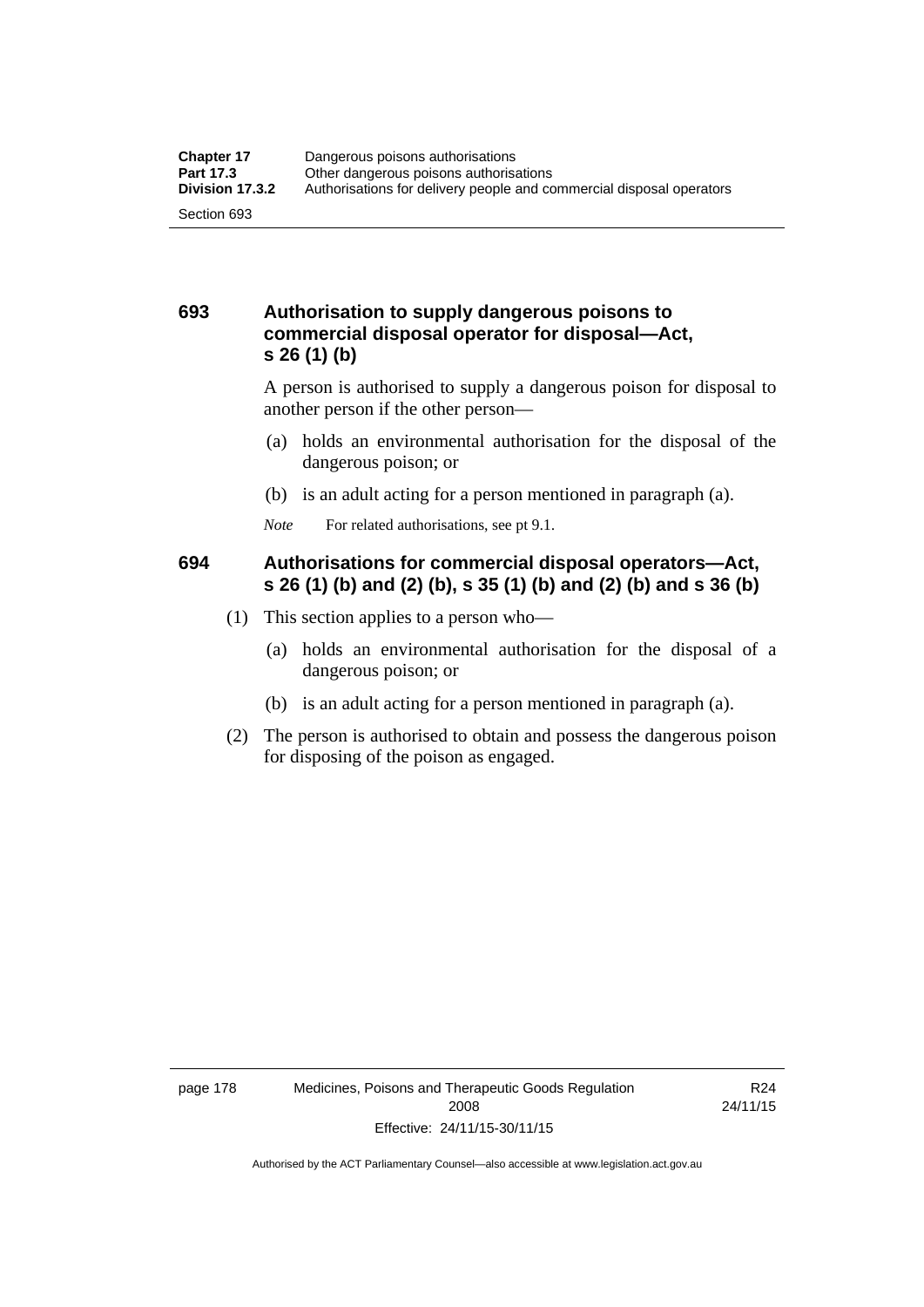### **Division 17.3.3 Authorisations for dangerous poisons research and education programs by scientifically qualified people**

*Note* A licence is required for research and education programs in relation to an administration-related dealing for human use (see [Act](http://www.legislation.act.gov.au/a/2008-26/default.asp), s 20 (3)).

#### **695 Authorisations for dangerous poisons research and education—Act, s 26 (1) and (2) (b)**

- (1) A scientifically qualified person employed at a recognised research institution is authorised to do the following for the purposes of an authorised activity at the institution:
	- (a) issue a purchase order for a dangerous poison;
	- (b) obtain on a purchase order a dangerous poison;
	- (c) possess a dangerous poison;
	- (d) supply a dangerous poison to a person (a *relevant person*) who is taking part in the authorised activity at the institution.
	- *Note 1 Scientifically qualified person*—see the dictionary.
	- *Note 2 Recognised research institution*—see the [Act](http://www.legislation.act.gov.au/a/2008-26/default.asp), s 20 (5).
- (2) A relevant person is authorised to do the following in relation to a dangerous poison for the purposes of an authorised activity:
	- (a) obtain the poison from the scientifically qualified person for the activity;
	- (b) possess the poison for the purposes of the activity;
	- (c) supply the poison to the scientifically qualified person for the activity.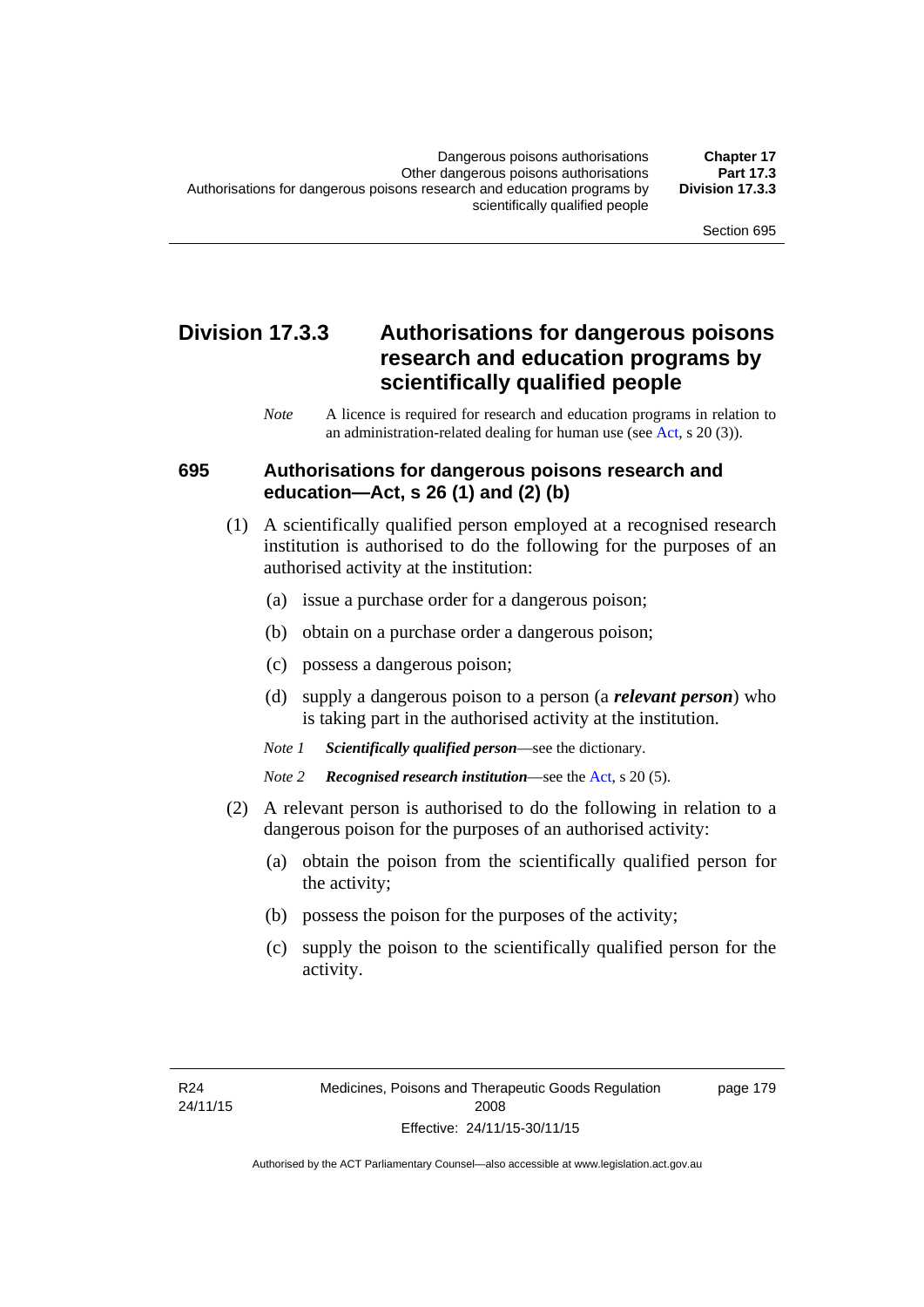| <b>Chapter 17</b> | Dangerous poisons authorisations                                                                           |
|-------------------|------------------------------------------------------------------------------------------------------------|
| Part 17.3         | Other dangerous poisons authorisations                                                                     |
| Division 17.3.3   | Authorisations for dangerous poisons research and education programs by<br>scientifically qualified people |
| Section 696       |                                                                                                            |

(3) In this section:

*administration-related dealing*, in relation to a dangerous poison— see the [Act](http://www.legislation.act.gov.au/a/2008-26/default.asp), section 20 (5).

*authorised activity*, in relation to a dangerous poison at a recognised research institution, means the conduct of any of the following if it does not involve an administration-related dealing of the poison for human use:

- (a) medical or scientific research in relation to the poison at the institution;
- (b) instruction involving the poison at the institution;
- (c) quality control or analysis of the poison at the institution.

#### **696 Authorisation conditions for dangerous poisons research and education—Act, s 44 (1) (b) and (2) (b)**

A scientifically qualified person's authorisation under section 695 is subject to the following conditions:

- (a) the person has written approval for the conduct of the authorised activity from the person in charge of—
	- (i) the recognised research institution; or
	- (ii) a faculty or division of the institution;
- (b) a dangerous poison is purchased on a complying purchase order;
- (c) the purchase order is for an amount of the poison approved in writing by the person in charge;
- (d) the dangerous poison is obtained from someone who is authorised to supply the poison to the person.

R24 24/11/15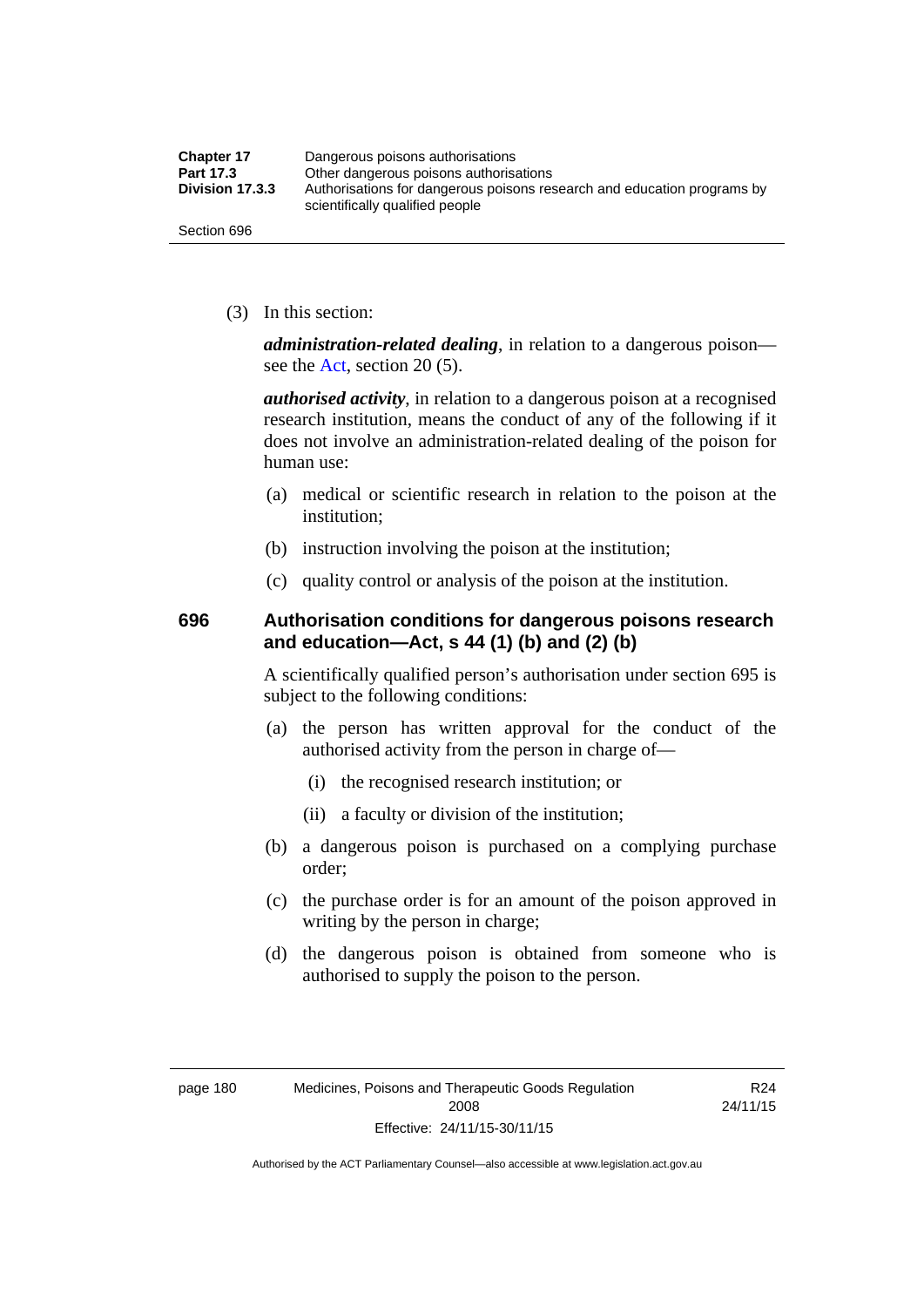# **Chapter 18 Dangerous poisons licences**

### **Part 18.1 Dangerous poisons licences generally**

### **700 Dangerous poisons licences that may be issued—Act, s 78 (2)**

The following licences for dangerous poisons may be issued:

- (a) a licence for the manufacture of a dangerous poison (a *dangerous poisons manufacturers licence*);
- (b) a licence for a program of research or education in relation to a dangerous poison (a *dangerous poisons research and education program licence*);
- (c) a licence for the supply of dangerous poisons (a *dangerous poisons suppliers licence*).
- *Note* Other dangerous poisons licences may also be issued (see [Act](http://www.legislation.act.gov.au/a/2008-26/default.asp), s 78 (3)).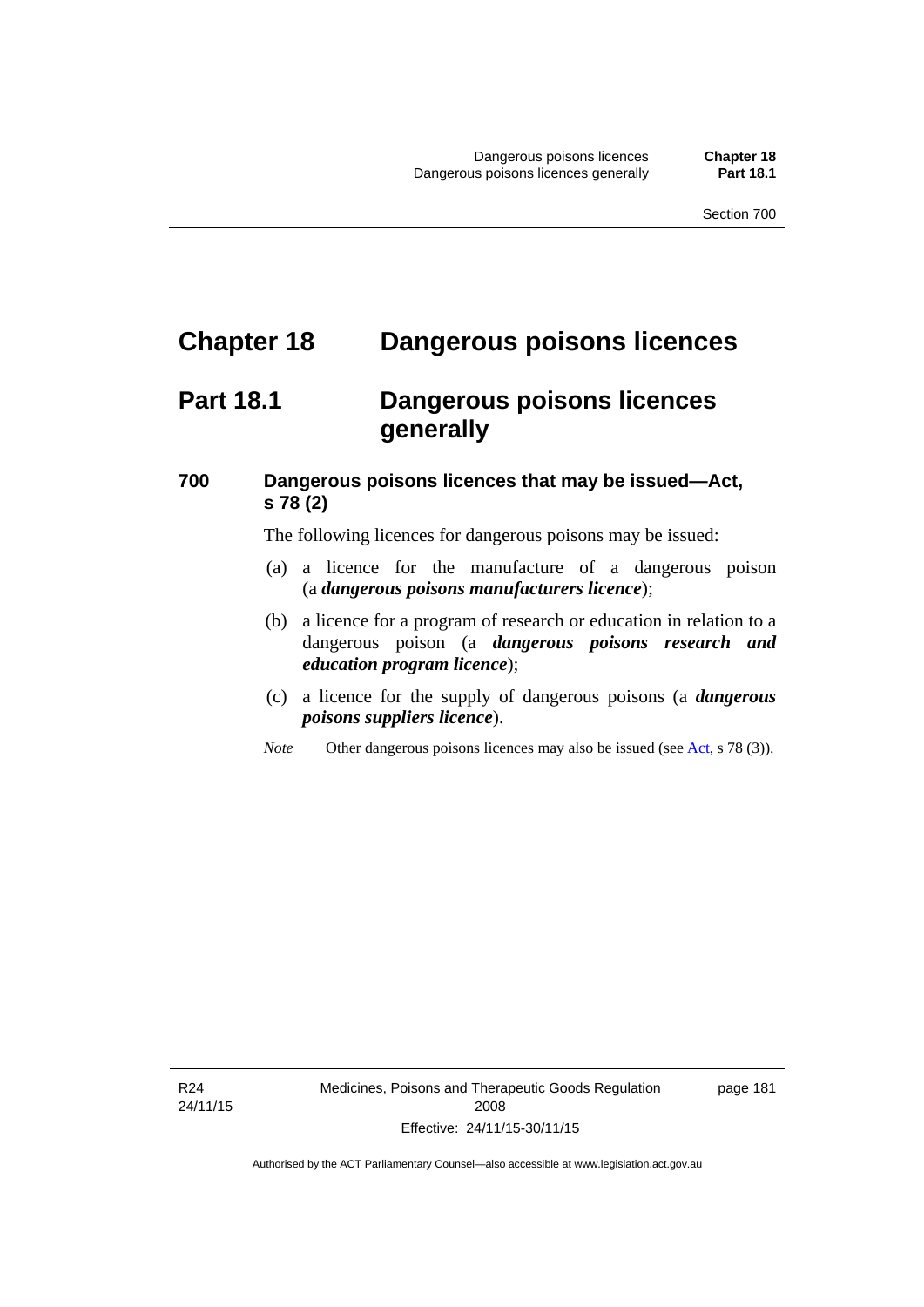# **Part 18.2 Dangerous poisons manufacturers licences**

#### **705 Applications for dangerous poisons manufacturers licences**

- (1) An application for a dangerous poisons manufacturers licence must be in writing, signed by the applicant, and include the following:
	- (a) the dangerous poisons to which the application relates;
	- (b) the full name of the applicant;
	- (c) the applicant's ABN (if any);
	- (d) if the applicant is a corporation—the corporation's ACN;
	- (e) the location of the premises where the applicant proposes to deal with the poisons under the licence;
	- (f) the security arrangements proposed for the premises;
	- (g) the name of an individual who is to supervise the dealings to be authorised under the licence.
	- *Note 1* If a form is approved under the [Act](http://www.legislation.act.gov.au/a/2008-26/default.asp), s 198 for this provision, the form must be used.

*Note 2* A fee may be determined under the [Act,](http://www.legislation.act.gov.au/a/2008-26/default.asp) s 197 for this provision.

- (2) The application must be accompanied by a plan of the premises that shows—
	- (a) each part of the premises where a process in the manufacture of the dangerous poisons is proposed to be carried out and the nature of the process; and
	- (b) where it is proposed to store the dangerous poisons to which the application relates and any other dangerous poisons obtained for the manufacture of those dangerous poisons; and

R24 24/11/15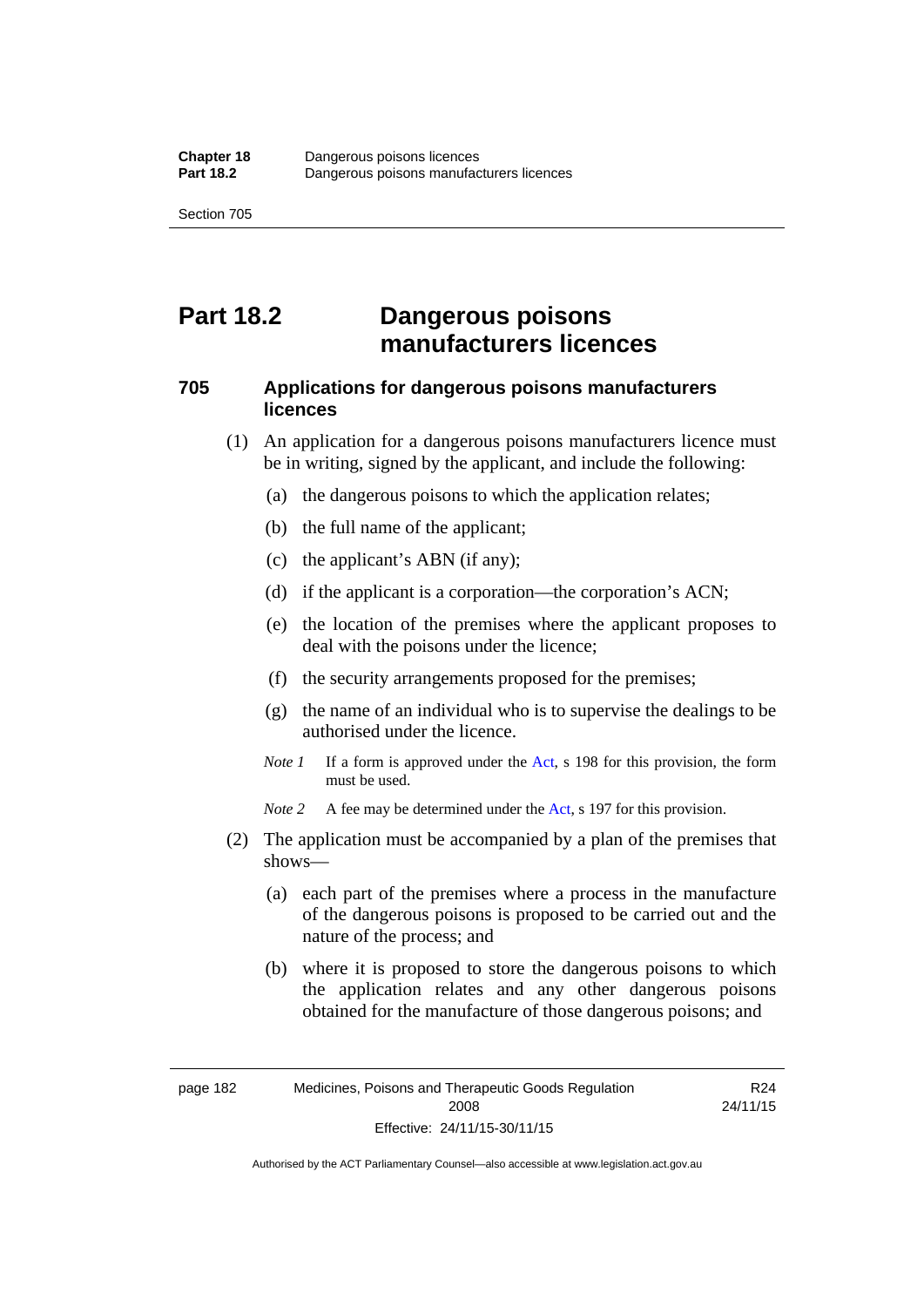(c) the location and nature of security devices.

#### **706 Restrictions on issuing of dangerous poisons manufacturers licences—Act, s 85 (1) (a)**

- (1) The chief health officer must not issue a dangerous poisons manufacturers licence to a person unless dealings with dangerous poisons under the licence will be supervised by an individual nominated by the applicant and approved, in writing, by the chief health officer.
- (2) The chief health officer must not approve the nominated individual unless satisfied that the individual—
	- (a) is a suitable person to hold a dangerous poisons manufacturers licence; and
	- (b) has qualifications in chemistry, pharmacy or pharmacology or experience appropriate for the manufacture of dangerous poisons.
	- *Note* For changes of nominated individuals, see the [Act,](http://www.legislation.act.gov.au/a/2008-26/default.asp) s 93.
- (3) In this section:

*suitable person*, to hold a licence—see the [Act](http://www.legislation.act.gov.au/a/2008-26/default.asp), section 81.

#### **707 Additional information for dangerous poisons manufacturers licences—Act, s 88 (1) (k)**

The name of the person approved under section 706 (1) to supervise the dealings with dangerous poisons authorised by the licence is prescribed for a dangerous poisons manufacturers licence.

page 183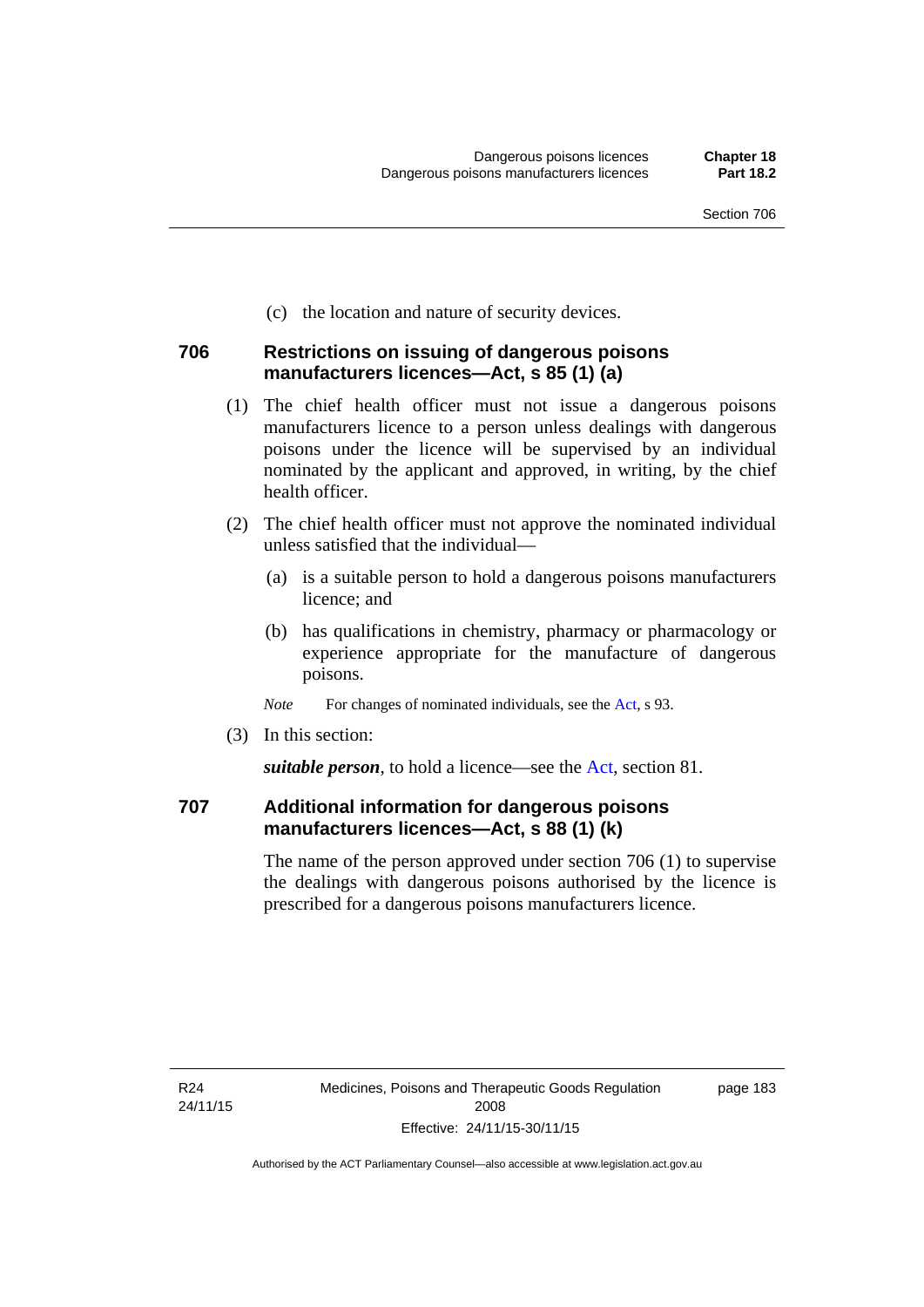## **Part 18.3 Dangerous poisons research and education program licences**

#### **710 Applications for dangerous poisons research and education program licences**

- (1) An application for a dangerous poisons research and education program licence for a dangerous poison must be in writing, signed by the applicant, and include the following:
	- (a) the full name, address and academic, professional or other relevant qualifications of—
		- (i) the person who is to supervise the program; and
		- (ii) the person who is to conduct the program;
	- (b) the name of the recognised research institution at or under which the program is proposed to be conducted;

*Note Recognised research institution*—see the [Act](http://www.legislation.act.gov.au/a/2008-26/default.asp), s 20 (5).

- (c) whether the program will be conducted at, or under the authority of, the recognised research institution;
- (d) the premises where the program will be conducted;
- (e) the dangerous poison, and the form and strength of the poison, for which the licence is sought;
- (f) the maximum quantity of the dangerous poison that would be possessed under the licence at any time;
- (g) a description of the program, including an explanation of why the program cannot be carried out satisfactorily without the use of the dangerous poison;
- (h) the supervision arrangements for the program;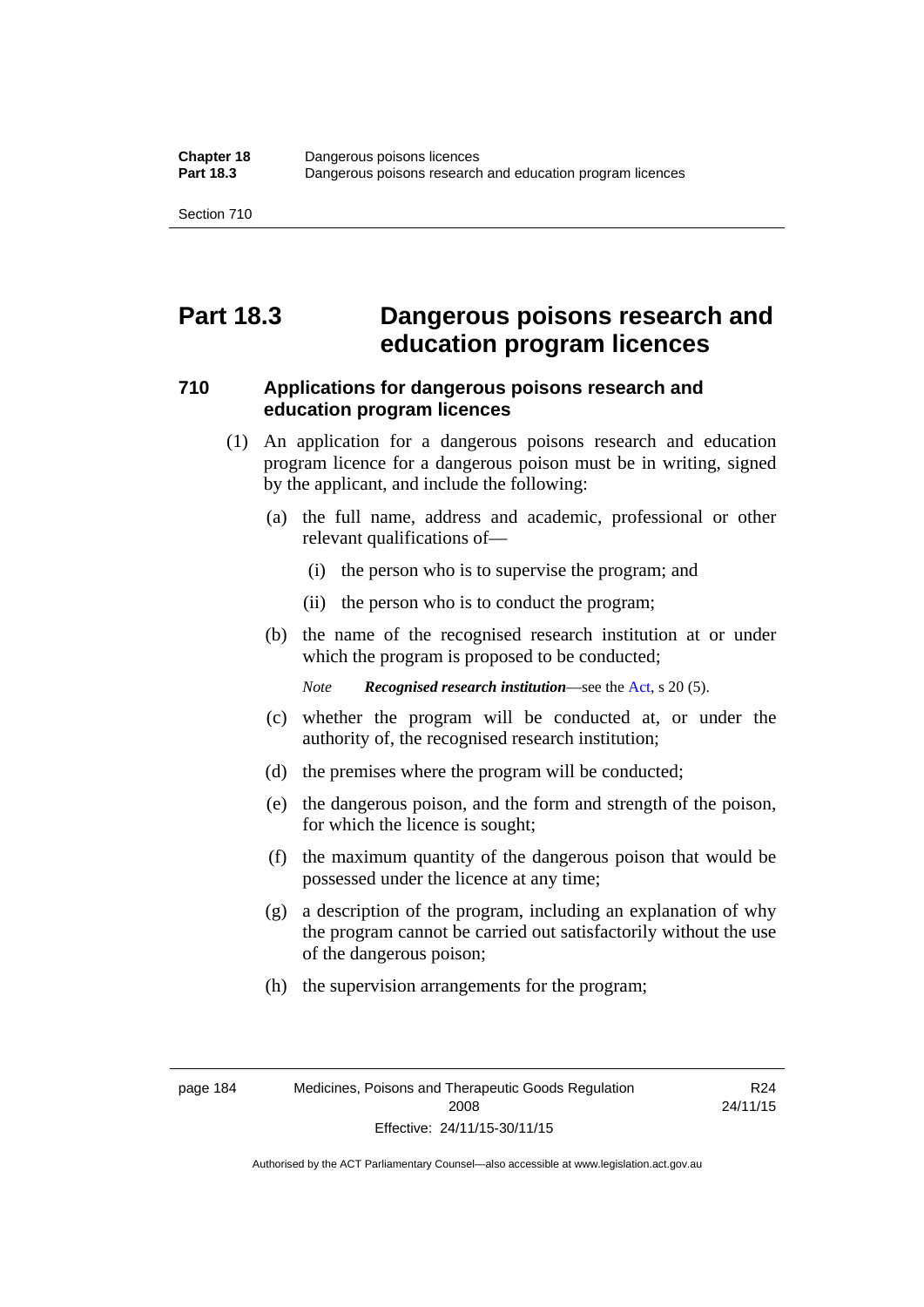- (i) the period for which the licence is sought.
- *Note 1* If a form is approved under the [Act](http://www.legislation.act.gov.au/a/2008-26/default.asp), s 198 for this provision, the form must be used.
- *Note 2* A fee may be determined under the [Act,](http://www.legislation.act.gov.au/a/2008-26/default.asp) s 197 for this provision.
- (2) The application must be accompanied by a written approval of the program by the person in charge of—
	- (a) the recognised research institution; or
	- (b) a faculty or division of the institution.

#### **711 Restrictions on issuing of dangerous poisons research and education program licences—Act, s 85 (1) (a)**

The chief health officer must not issue a dangerous poisons research and education program licence to a person unless—

- (a) the program to which the licence relates will be conducted at, or under the authority of, a recognised research institution; and
- (b) the program is approved by a person mentioned in section 710 (2); and
- (c) satisfied that the program—
	- (i) cannot be carried out without the use of the dangerous poison to which the licence application relates; and
	- (ii) will be adequately supervised.

page 185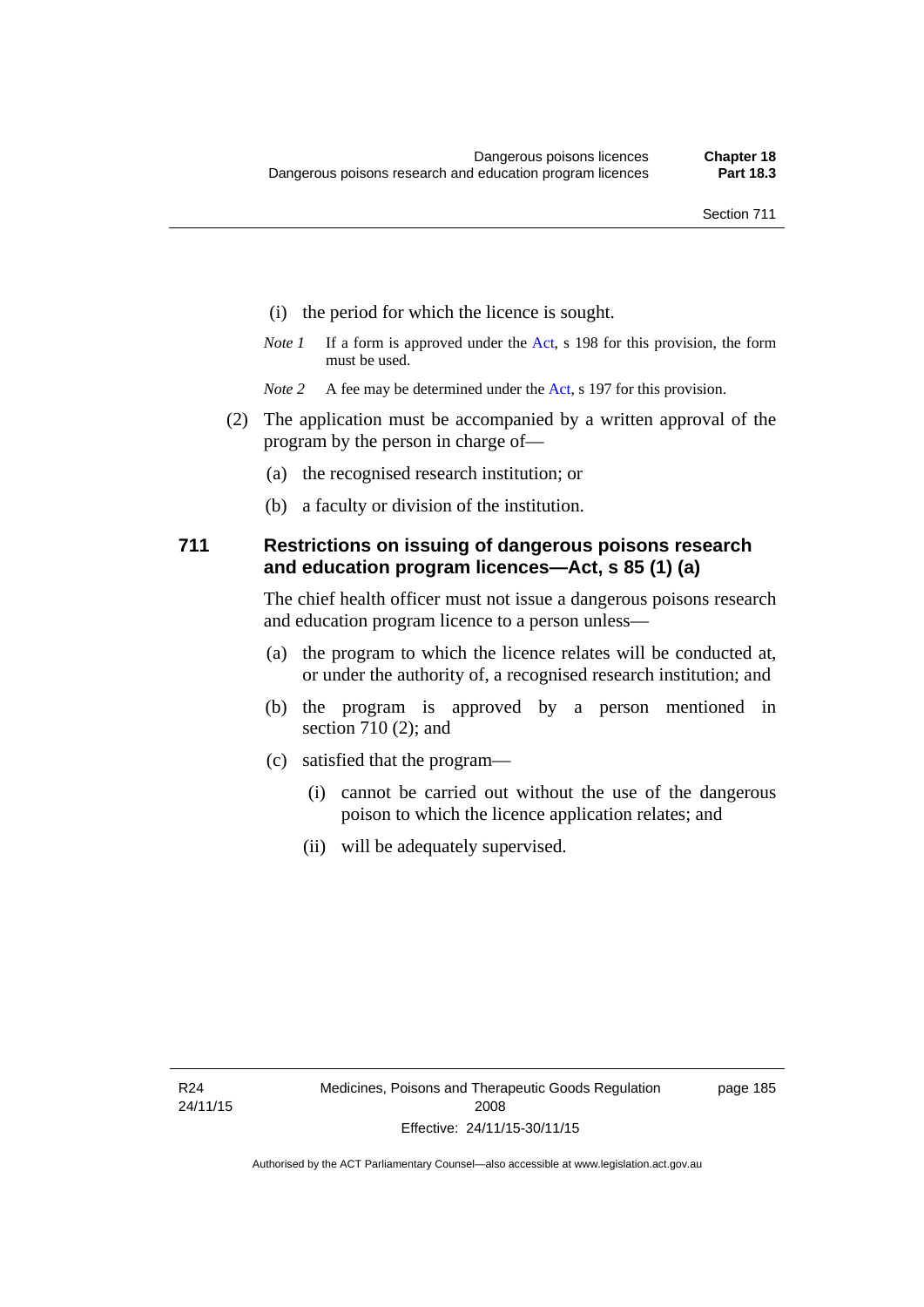#### **712 Additional information for dangerous poisons research and education licences—Act, s 88 (1) (k)**

The following additional information is prescribed for a dangerous poisons research and education licence:

- (a) the research or education program for which the licence is issued;
- (b) the name of the program's supervisor;
- (c) the dealings with a dangerous poison authorised by the licence;
- (d) the premises where the program will be conducted;
- (e) the maximum quantity of the dangerous poison that may be possessed at any time for the program;
- (f) the total quantity of the dangerous poison that may be possessed for the program during the period of the licence;
- (g) the form and strength of the dangerous poison that may be obtained and possessed for the program.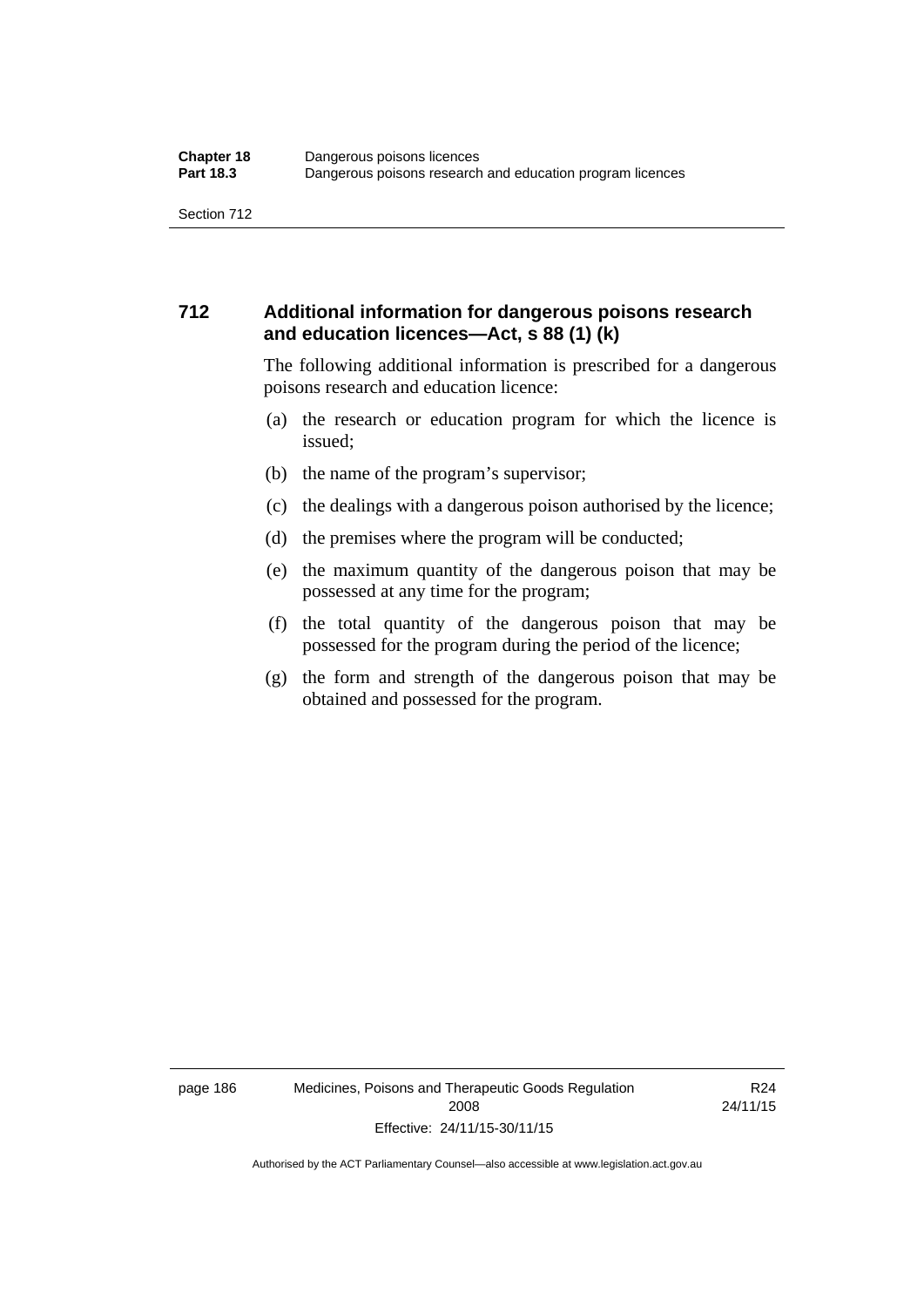# **Part 18.4 Dangerous poisons suppliers licences**

#### **715 Applications for dangerous poisons suppliers licences**

- (1) An application for a dangerous poisons suppliers licence must be in writing, signed by the applicant, and include the following:
	- (a) the dangerous poisons to which the application relates;
	- (b) the full name of the applicant;
	- (c) the applicant's ABN (if any);
	- (d) if the applicant is a corporation—the corporation's ACN;
	- (e) the location of the premises where the applicant proposes to deal with the poisons under the licence;
	- (f) the security arrangements proposed for the premises;
	- (g) the name of an individual who is to supervise the dealings to be authorised under the licence.
	- *Note 1* If a form is approved under the [Act](http://www.legislation.act.gov.au/a/2008-26/default.asp), s 198 for this provision, the form must be used.
	- *Note* 2 A fee may be determined under the [Act,](http://www.legislation.act.gov.au/a/2008-26/default.asp) s 197 for this provision.
- (2) The application must be accompanied by a plan of the premises that shows—
	- (a) where it is proposed to store the dangerous poisons; and
	- (b) the location and nature of security devices.

#### **716 Restrictions on issuing of dangerous poisons suppliers licences—Act, s 85 (1) (a)**

(1) The chief health officer must not issue a dangerous poisons suppliers licence to a person unless dealings with dangerous poisons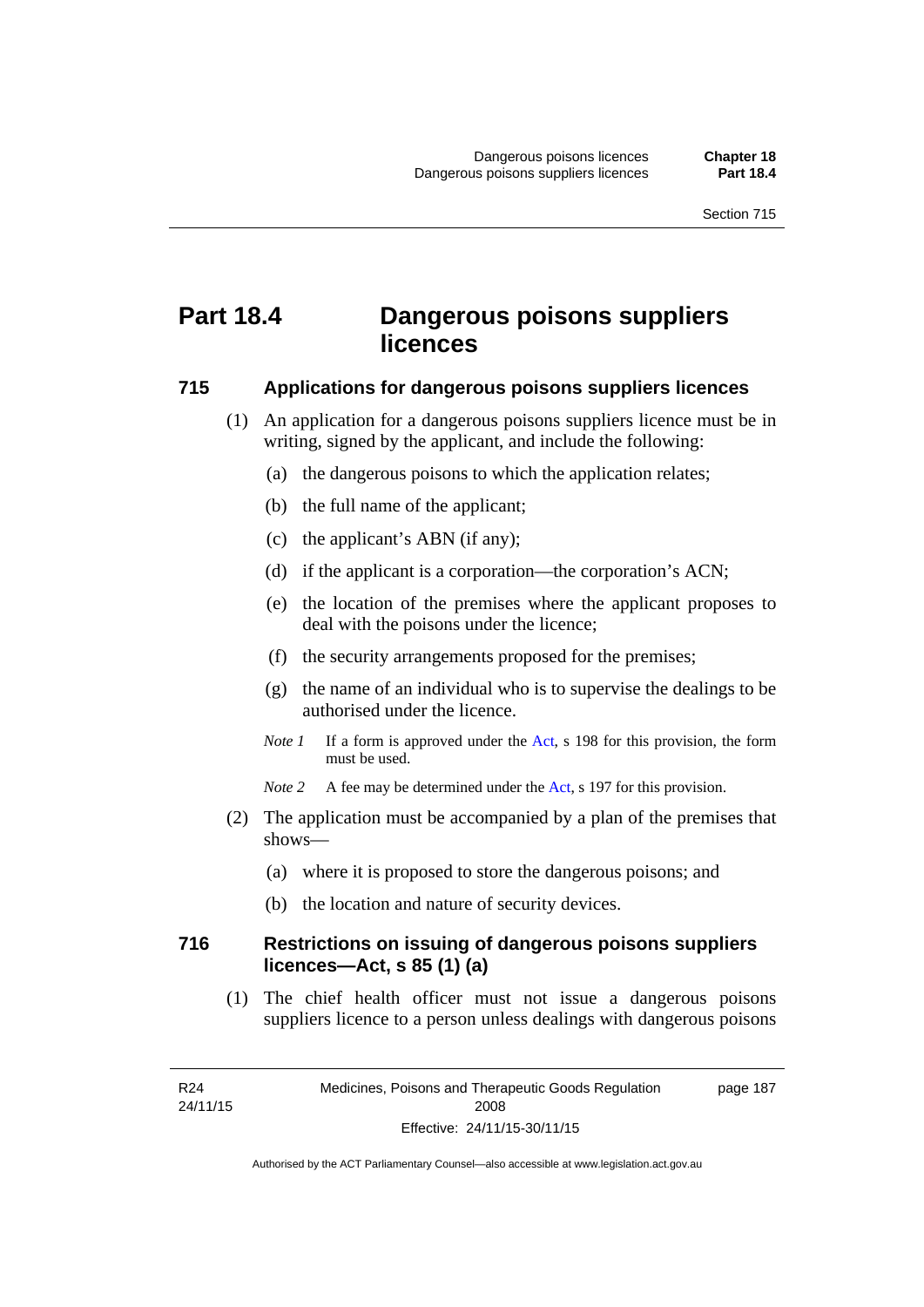under the licence will be supervised by an individual nominated by the applicant and approved, in writing, by the chief health officer.

- (2) The chief health officer must not approve the nominated individual unless satisfied that the individual—
	- (a) is a suitable person to hold a dangerous poisons suppliers licence; and
	- (b) has qualifications in chemistry, pharmacy or pharmacology or experience appropriate for the sale of dangerous poisons.

*Note* For changes of nominated individuals, see the [Act,](http://www.legislation.act.gov.au/a/2008-26/default.asp) s 93.

(3) In this section:

*suitable person*, to hold a licence—see the [Act](http://www.legislation.act.gov.au/a/2008-26/default.asp), section 81.

#### **717 Additional information for dangerous poisons suppliers licences—Act, s 88 (1) (k)**

The name of the person approved under section 716 (1) to supervise the dealings with dangerous poisons authorised by the licence is prescribed for a dangerous poisons suppliers licence.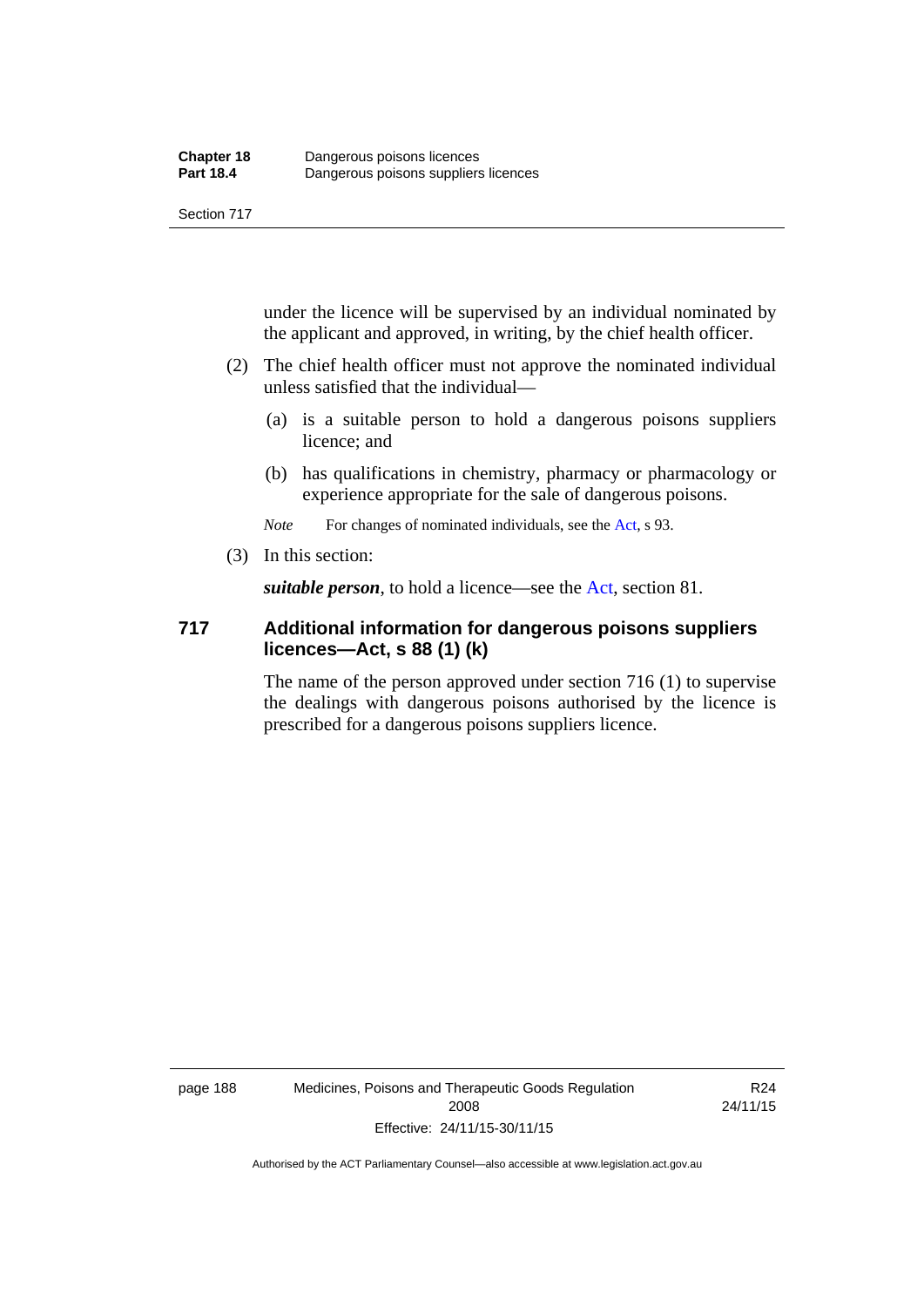# **Chapter 19 Dangerous poisons—other provisions**

### **Part 19.1 Dangerous poisons purchase orders**

#### **720 Supplying dangerous poisons on purchase orders**

The following are the requirements for the supply of a dangerous poison on a purchase order:

- (a) the dangerous poison is supplied in manufacturer's packs that comply with—
	- (i) section 731 (Packaging of supplied manufacturer's packs of dangerous poisons[—Act](http://www.legislation.act.gov.au/a/2008-26/default.asp), s 59 (1) (c) (i) and (2) (c) (i)); or
	- (ii) an approval under the [Act](http://www.legislation.act.gov.au/a/2008-26/default.asp), section 193 (Approval of non-standard packaging and labelling);
- (b) the manufacturer's packs are labelled in accordance with—
	- (i) section 732 (Labelling of supplied manufacturer's packs of dangerous poisons[—Act](http://www.legislation.act.gov.au/a/2008-26/default.asp), s  $60$  (1) (c) (i) and (2) (c) (i)); or
	- (ii) an approval under the [Act,](http://www.legislation.act.gov.au/a/2008-26/default.asp) section 193;
- (c) the manufacturer's packs are securely wrapped and packed;
- (d) if the dangerous poison is delivered in person by the supplier to the buyer—
	- (i) the poison is delivered to an adult; and
	- (ii) the delivery is acknowledged by the adult signing and dating a copy of the purchase order;

R24 24/11/15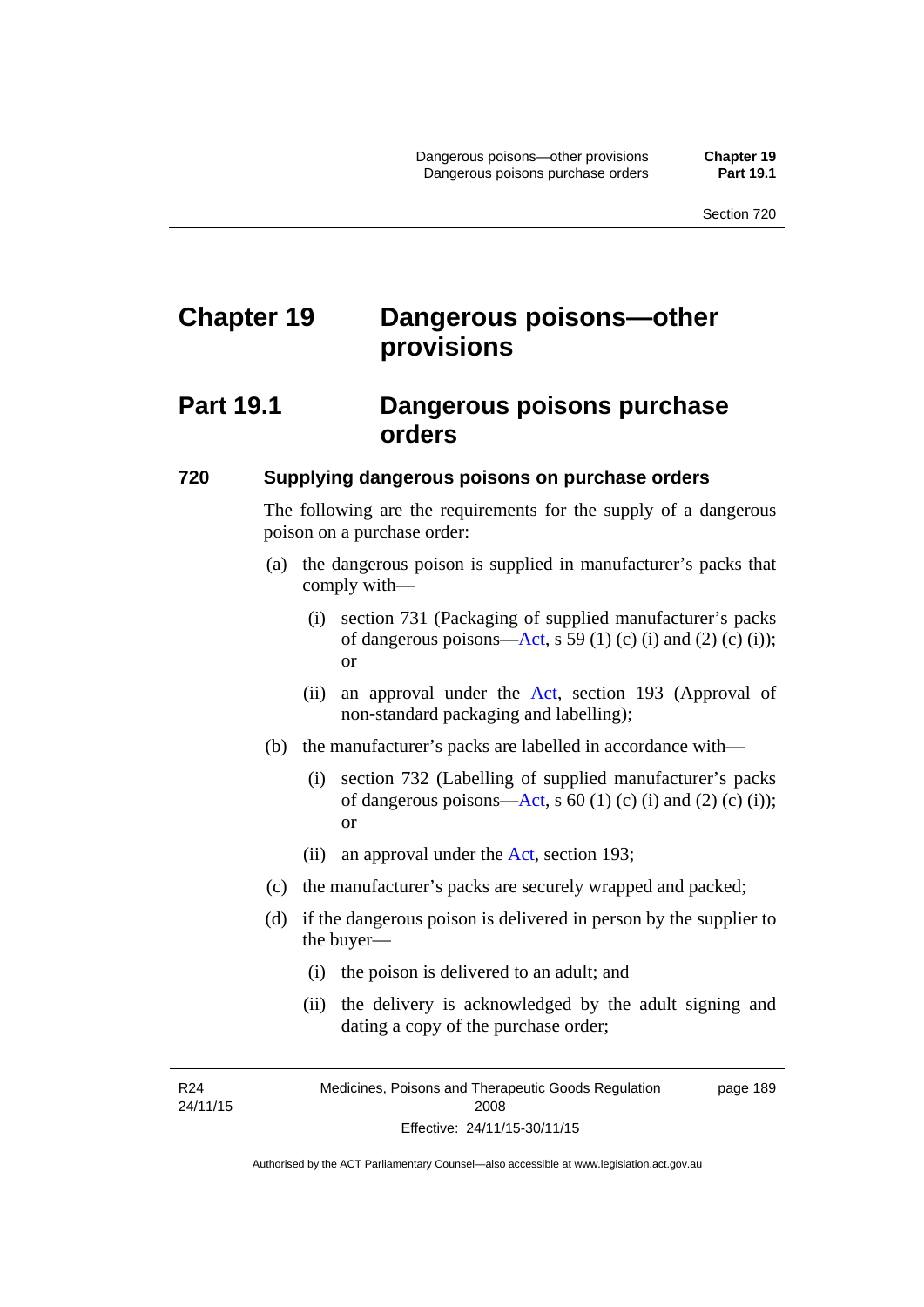(e) if the dangerous poison is not delivered in person by the supplier to the buyer—the poison is delivered to the buyer by a person whose procedures require the delivery of the poison to be signed for by the buyer or an adult employee of the buyer.

#### **721 General requirements for dangerous poisons purchase orders—Act, s 38 (2) (c)**

- (1) A purchase order for a dangerous poison must be—
	- (a) signed by the person (the *issuer*) issuing the order; and
		- *Note* The purchase order must be signed with the issuer's usual signature (see [Act](http://www.legislation.act.gov.au/a/2008-26/default.asp), dict, def *signs*).
	- (b) if the issuer amends the order—initialled and dated by the issuer beside the amendment.
- (2) A purchase order for a dangerous poison must include the following:
	- (a) the issuer's name and business address and telephone number;
	- (b) the issuer's authority to issue the order;
	- (c) the dangerous poison, and the form, strength and quantity of the poison, to be supplied on the order.

#### **722 Recording supply of dangerous poisons on purchase orders**

A person who supplies a dangerous poison to someone else on a purchase order must make a written record of the following information:

- (a) the date of the order;
- (b) the issuer's authority to issue the order;
- (c) the name, and the business address and telephone number, of the person to whom the dangerous poison is supplied;

page 190 Medicines, Poisons and Therapeutic Goods Regulation 2008 Effective: 24/11/15-30/11/15 R24 24/11/15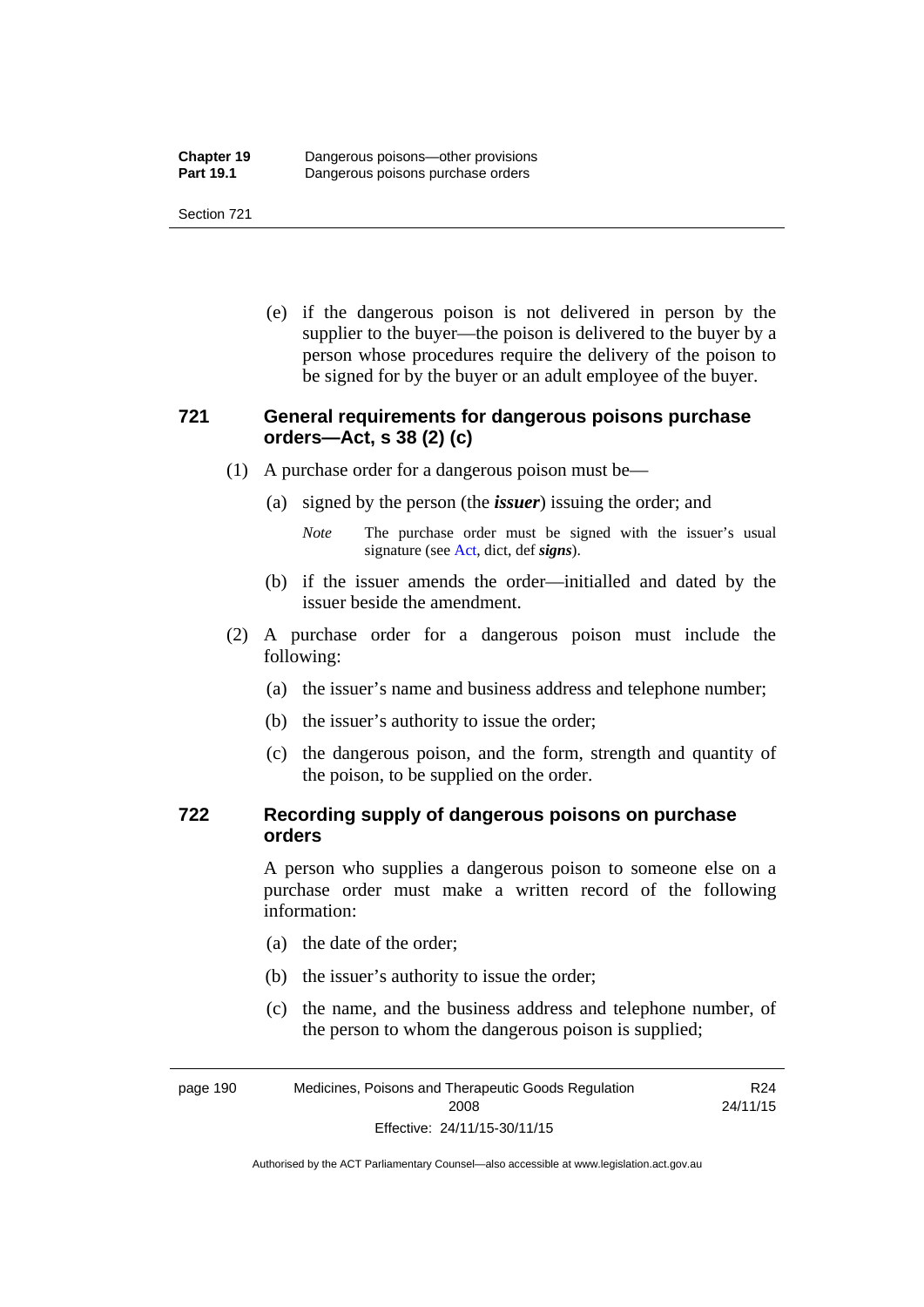- (d) the date the order is supplied;
- (e) the dangerous poison, and the form, strength and quantity of the poison, supplied.
- *Note Written* includes in electronic form (see [Act,](http://www.legislation.act.gov.au/a/2008-26/default.asp) dict).

R24 24/11/15 Medicines, Poisons and Therapeutic Goods Regulation 2008 Effective: 24/11/15-30/11/15

page 191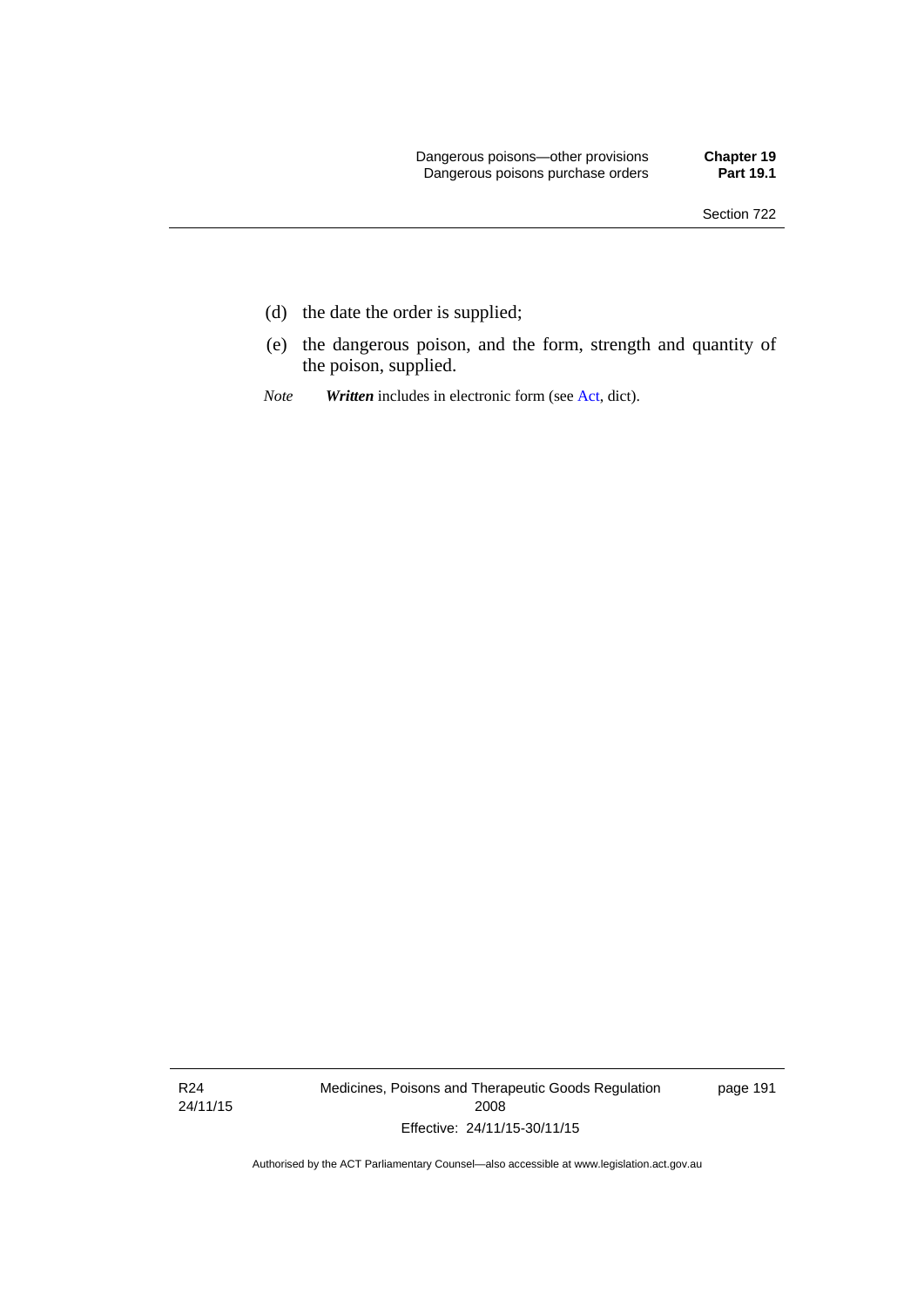## **Part 19.2 Wholesale supply of dangerous poisons under corresponding laws**

### **725 Conditions for wholesalers supplying dangerous poisons under corresponding laws—Act, s 20 (4) (c)**

The following conditions apply to a person who supplies dangerous poisons by wholesale under a corresponding law:

- (a) the person must not supply a dangerous poison to someone else (the *buyer*) unless—
	- (i) the buyer is authorised to possess the poison; and
	- (ii) the supply is in accordance with section 686 (Authorisation conditions for dangerous poisons suppliers licences—[Act,](http://www.legislation.act.gov.au/a/2008-26/default.asp) s 44 (1) (b) and (2) (b));
- (b) the poison is supplied for a non-household (including a non-household garden) purpose only;
- (c) if the poison is liquid containing paraquat—the poison is coloured blue or green and has an offensive smell.
- *Note 1* A purchase order must be in writing (see [Act,](http://www.legislation.act.gov.au/a/2008-26/default.asp) dict, def *purchase order*).
- *Note* 2 See pt 19.1 for other requirements in relation to supply of dangerous poisons on purchase orders.

R24 24/11/15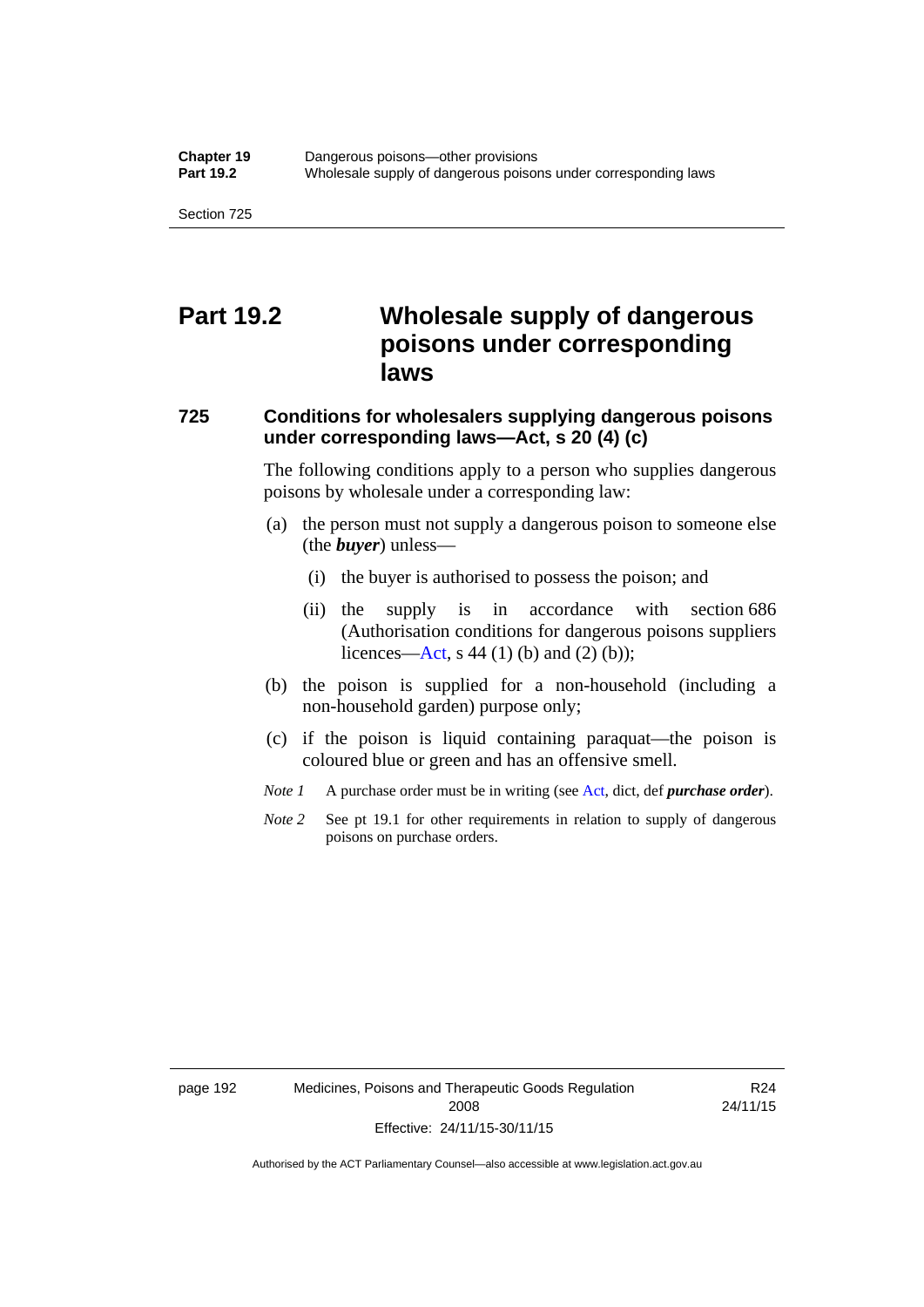# **Part 19.3 Packaging and labelling of dangerous poisons**

#### **730 Meaning of** *relevant law***—pt 19.3**

In this part:

*relevant law* means—

- (a) a corresponding law; or
- (b) the *[Agricultural and Veterinary Chemicals Act 1994](http://www.comlaw.gov.au/Series/C2004A04712)* (Cwlth); or
- (c) the *[Therapeutic Goods Act 1989](http://www.comlaw.gov.au/Series/C2004A03952)* (Cwlth).
- *Note 1 Corresponding law* includes a law of a State that corresponds, or substantially corresponds, to the [Act](http://www.legislation.act.gov.au/a/2008-26/default.asp) (see Act, dict).

*Note 2 State* includes a territory (see [Legislation Act,](http://www.legislation.act.gov.au/a/2001-14) dict, pt 1).

#### **731 Packaging of supplied manufacturer's packs of dangerous poisons—Act, s 59 (1) (c) (i) and (2) (c) (i)**

A manufacturer's pack of a supplied dangerous poison must be packaged—

- (a) in accordance with the [medicines and poisons standard](http://www.comlaw.gov.au/Series/F2012L01200), paragraphs 21 to 27; or
- (b) in a container in which the poison may be sold under a relevant law.
- *Note* A manufacturer's pack of a dangerous poison supplied may also be packaged in accordance with an approval under the [Act,](http://www.legislation.act.gov.au/a/2008-26/default.asp) s 193 (Approval of non-standard packaging and labelling) (see [Act](http://www.legislation.act.gov.au/a/2008-26/default.asp), s 59 (1) (c) (ii) and (2) (c) (ii)).

page 193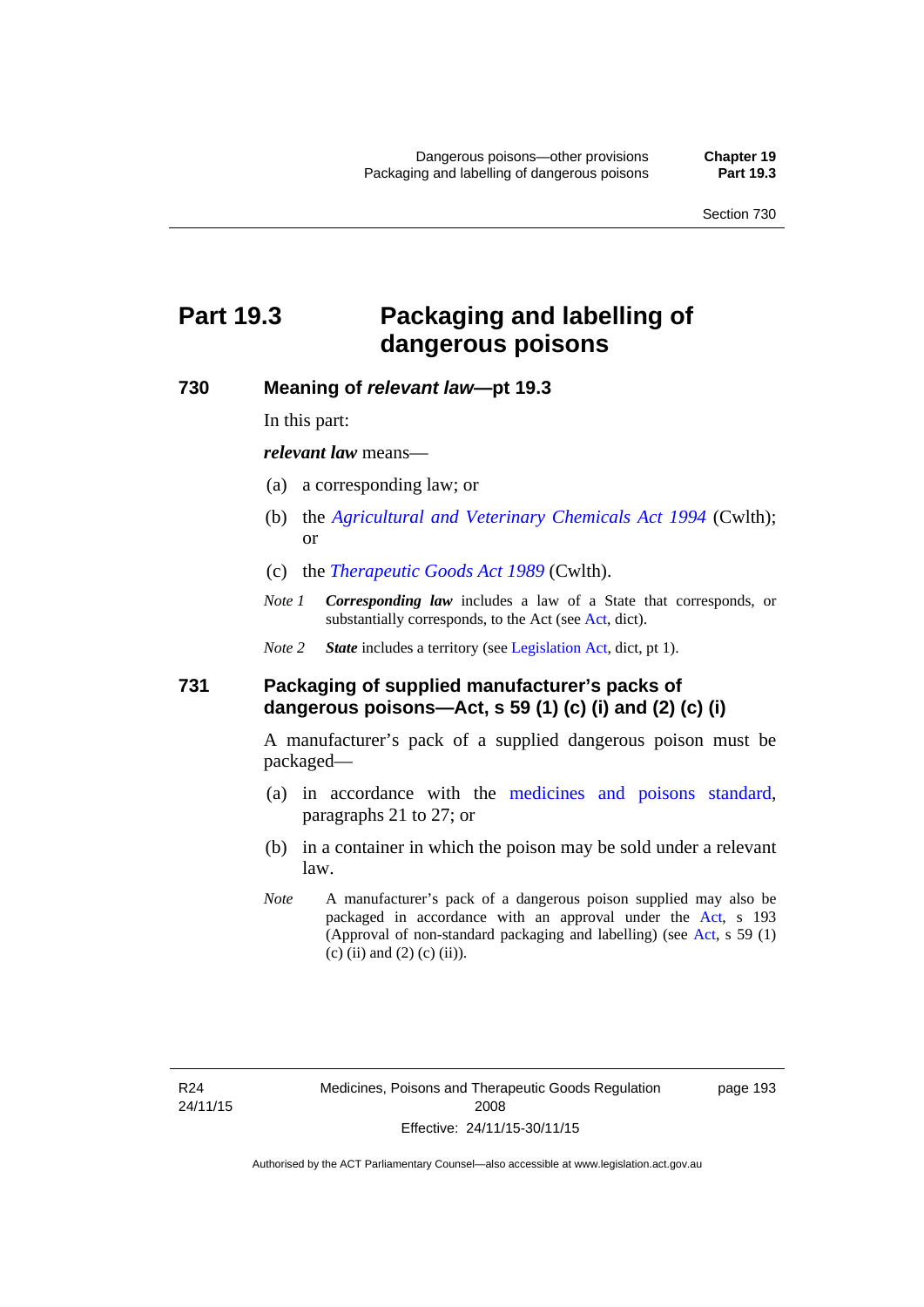#### **732 Labelling of supplied manufacturer's packs of dangerous poisons—Act, s 60 (1) (c) (i) and (2) (c) (i)**

A manufacturer's pack of a supplied dangerous poison must be labelled in accordance with—

- (a) the [medicines and poisons standard](http://www.comlaw.gov.au/Series/F2012L01200), paragraphs 3 to 19; or
- (b) a relevant law.
- *Note* A manufacturer's pack of a dangerous poison supplied may also be labelled in accordance with an approval under the [Act](http://www.legislation.act.gov.au/a/2008-26/default.asp), s 193 (Approval of non-standard packaging and labelling) (see [Act,](http://www.legislation.act.gov.au/a/2008-26/default.asp) s 60 (1) (c) (ii) and  $(2)$  (c) (ii)).

page 194 Medicines, Poisons and Therapeutic Goods Regulation 2008 Effective: 24/11/15-30/11/15

R24 24/11/15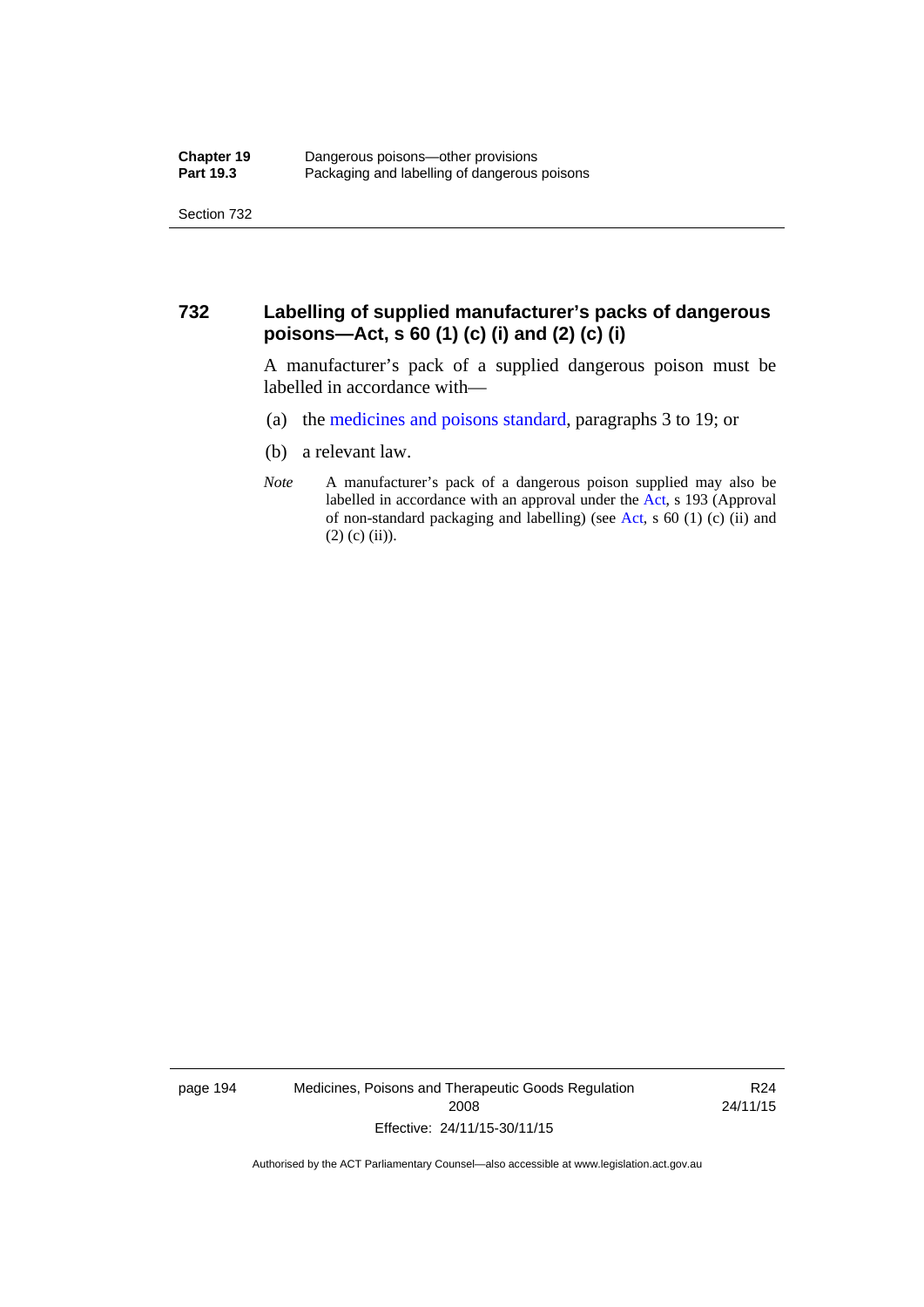### **Part 19.4 Storage of dangerous poisons**

#### **735 Storage of dangerous poisons—Act, s 61 (b) and (c)**

- (1) A person mentioned in table 740, column 2 who possesses a dangerous poison is prescribed.
- (2) The dangerous poison must be kept—
	- (a) in a part of the premises to which the public does not have access; and
	- (b) so that only the prescribed person, or a person under the supervision of the prescribed person, has access to the poison.

R24 24/11/15 Medicines, Poisons and Therapeutic Goods Regulation 2008 Effective: 24/11/15-30/11/15

page 195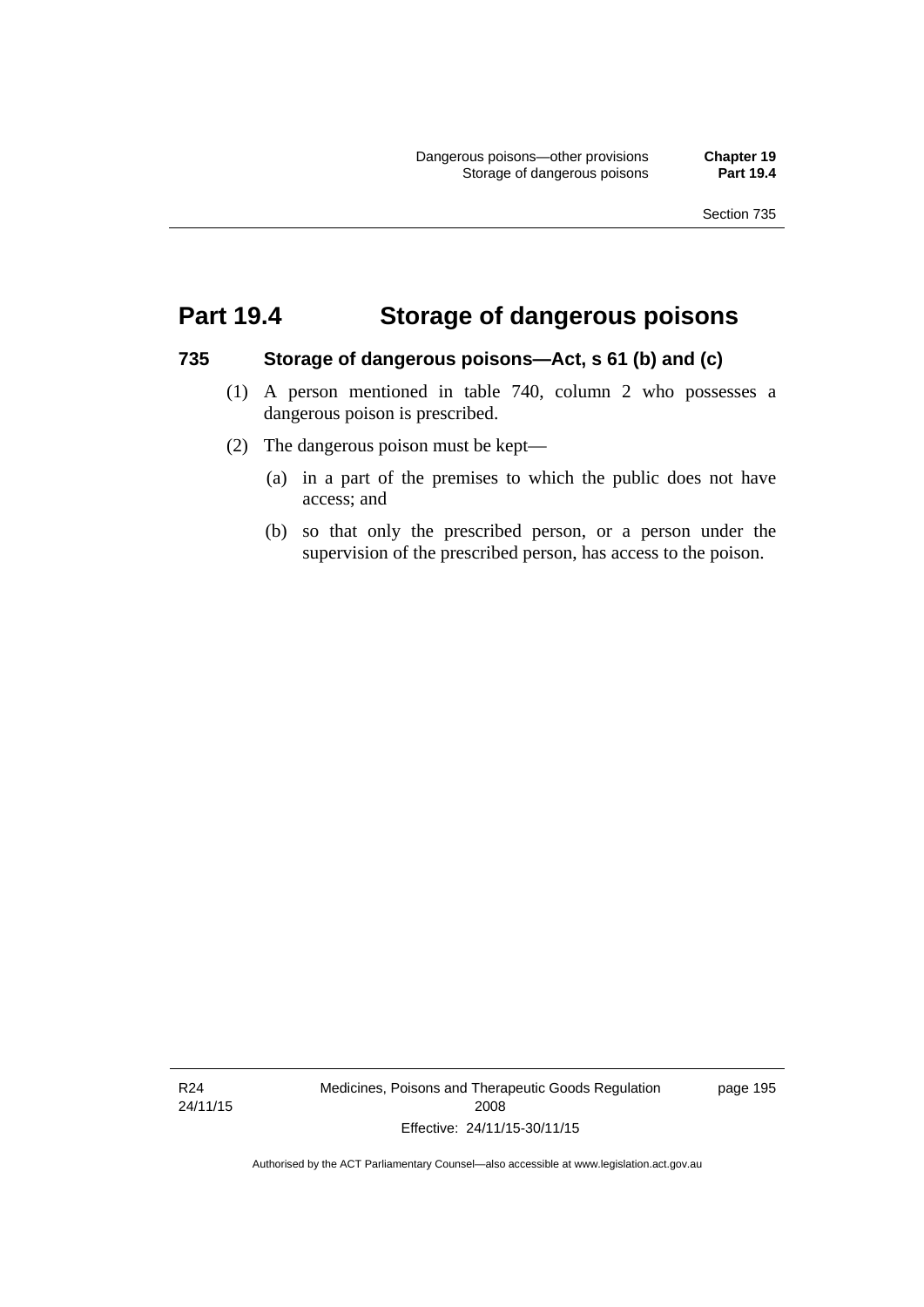Section 740

### **Part 19.5 Dangerous poisons registers**

#### **740 Keeping of dangerous poisons registers by certain people—Act, s 48 and s 50 (1) (b) and (2) (b)**

- (1) A person mentioned in table 740, column 2 who possesses a dangerous poison must keep a dangerous poisons register.
- (2) A person to whom subsection (1) applies must keep a dangerous poisons register for a dangerous poison at the place prescribed in table 740, column 3 for the person.

| יד ו סועו<br>column 1 | neeping dangerous poisons registers<br>column <sub>2</sub><br>column 3                                          |                                                              |  |
|-----------------------|-----------------------------------------------------------------------------------------------------------------|--------------------------------------------------------------|--|
| item                  | prescribed person                                                                                               | place where register to be kept                              |  |
| 1                     | approved analyst                                                                                                | the analyst's laboratory                                     |  |
| $\overline{2}$        | dangerous poisons<br>manufacturers<br>licence-holder                                                            | the licensed premises under s 675                            |  |
| 3                     | dangerous poisons<br>suppliers licence-holder                                                                   | the licensed premises under s 685                            |  |
| 4                     | medicines and poisons<br>inspector (other than<br>police officer)                                               | the place directed in writing by the<br>chief health officer |  |
| 5                     | person mentioned in<br>sch 4, col 2                                                                             | the person's business premises                               |  |
| 6                     | supervisor of program<br>under dangerous poisons<br>research and education<br>program licence                   | the premises where program is being<br>conducted             |  |
| 7                     | supervisor of program<br>under dangerous poisons<br>research and education<br>authorisation under<br>div 17.3.3 | the premises where program is being<br>conducted             |  |

**Table 740 Keeping dangerous poisons registers** 

page 196 Medicines, Poisons and Therapeutic Goods Regulation 2008 Effective: 24/11/15-30/11/15

R24 24/11/15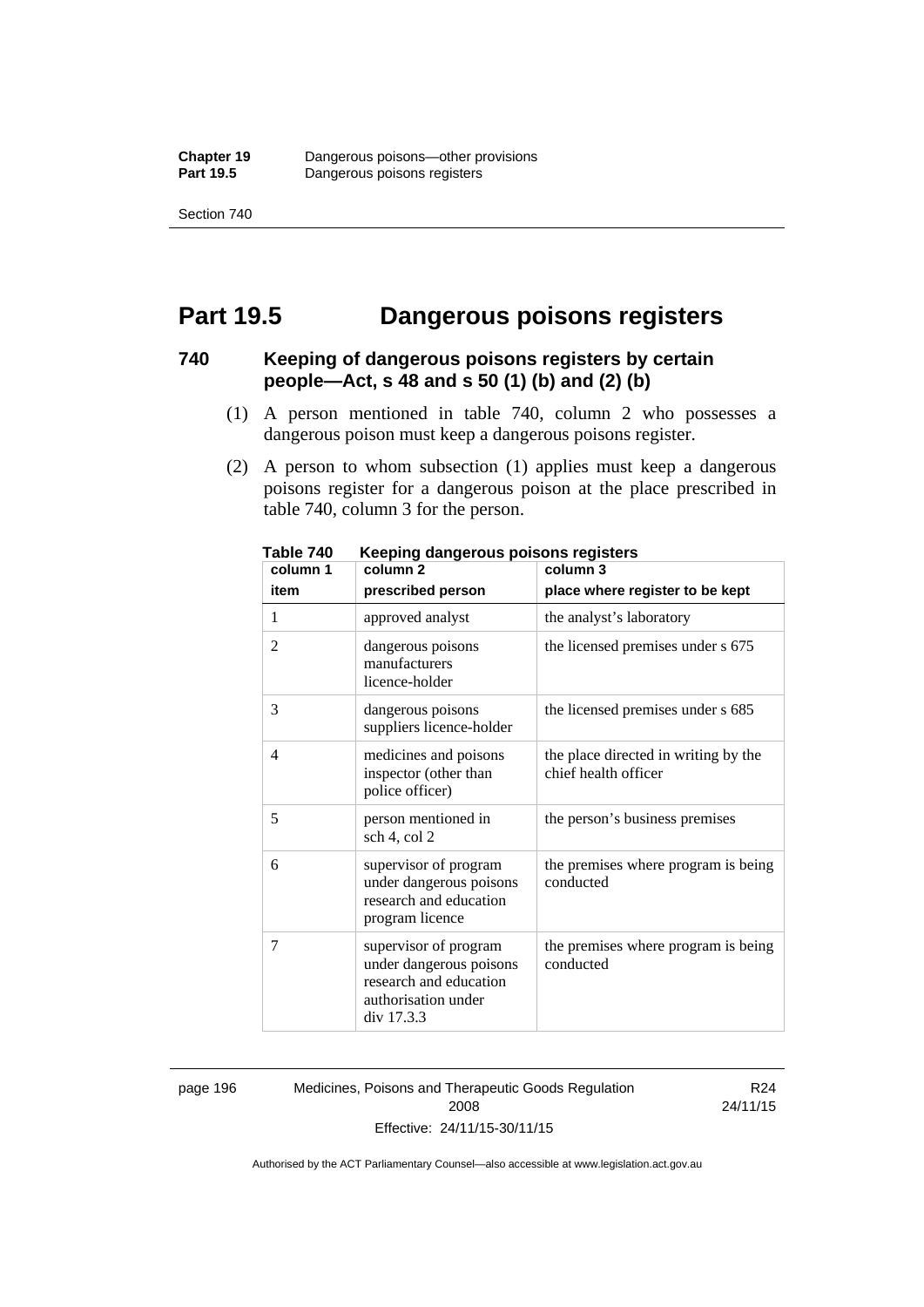#### **741 Form of dangerous poisons registers—Act, s 49 (1) (b)**

- (1) Each page in a dangerous poisons register must relate to a single form and strength of a dangerous poison.
- (2) If a dangerous poisons register is kept electronically, a separate record must be used for each form and strength of dangerous poison kept.

#### **742 Making entries in dangerous poisons registers— Act, s 51 (1) (b)**

- (1) The following details for a dealing with a dangerous poison are prescribed:
	- (a) the nature of the dealing;
	- (b) the date of the dealing;
	- (c) the poison, and the form, strength and quantity of the poison, dealt with;
	- (d) if the dealing is receiving the poison—the name and address of the supplier;
	- (e) if the dealing is supplying the poison—the name and address of the person to whom it is supplied;
	- (f) if the poison is supplied on a purchase order—the date of the purchase order;
	- (g) the quantity of the poison held after the dealing.
- (2) A dealing with a dangerous poison must be entered in the dangerous poisons register the person must keep.

#### **743 Prescribed witnesses for discarding of dangerous poisons—Act, s 54 (a) and (b)**

 (1) An adult is prescribed as a witness in relation to the disposal of a dangerous poison.

R24 24/11/15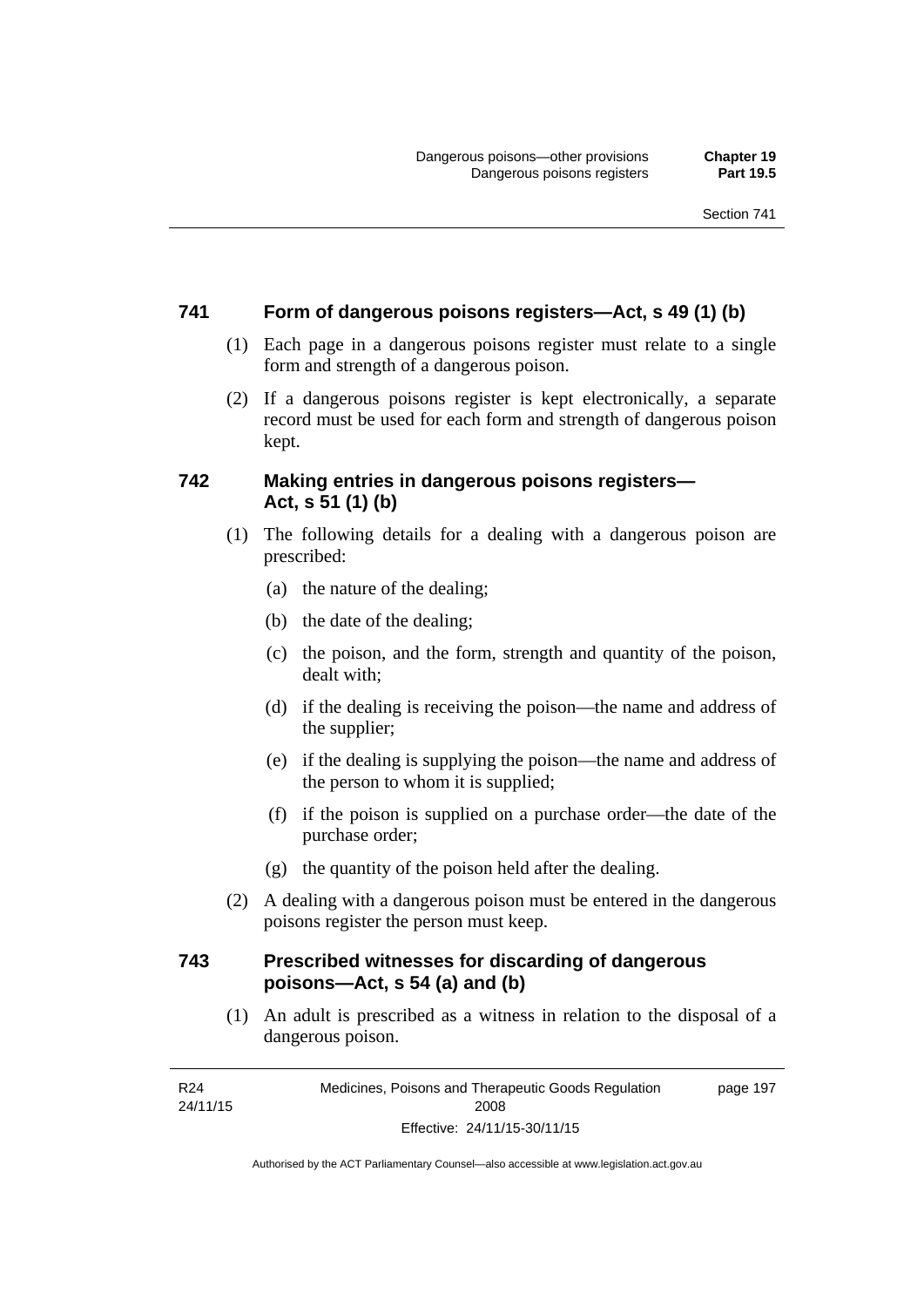#### Section 744

- (2) However, a person mentioned in subsection (1) must not be a prescribed witness to the discarding of a dangerous poison if the person is—
	- (a) related to, a close friend of or employed by the person discarding the poison; or
	- (b) the supervisor of the person discarding the poison; or
	- (c) supervised by the person discarding the poison.

#### **744 Changes to entries in dangerous poisons registers—Act, s 55 (2) (b)**

- (1) An entry in a paper-based dangerous poisons register may be amended by the person who made the entry by—
	- (a) the person signing and dating a marginal note or footnote that gives the date of the amendment and the amended details; and
	- (b) if the entry relates to disposing of a dangerous poison—
		- (i) the amendment being witnessed by a person mentioned in section 743; and
		- (ii) the witness signing the amendment as witness.
- (2) An entry in an electronic dangerous poisons register may be amended by the person who made the entry by the person attaching or linking, by electronic means, a document that includes—
	- (a) the person's signature, the date and the amended details; and
	- (b) if the entry relates to disposing of a dangerous poison—
		- (i) the amendment being witnessed by a person mentioned in section 743; and
		- (ii) the witness signing the amendment as witness.

page 198 Medicines, Poisons and Therapeutic Goods Regulation 2008 Effective: 24/11/15-30/11/15

R24 24/11/15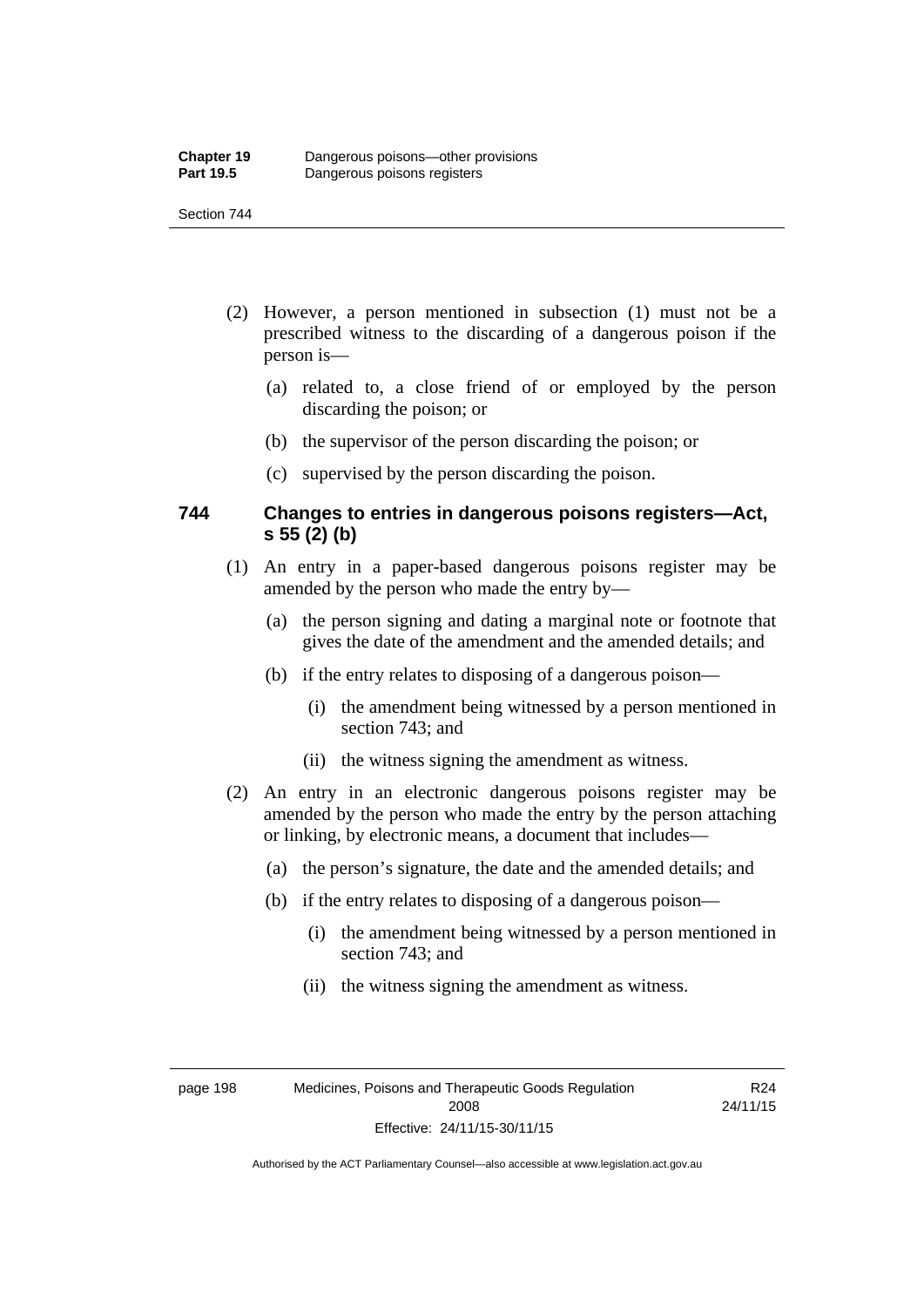# **Chapter 20 Paints**

#### **750 Manufacture, supply and use of paints containing white lead—Act, s 70 (1) (b), (2) (b) and (3) (b)**

A paint containing basic lead carbonate (white lead) may be manufactured, supplied or used for application as a mirror backing if the paint—

- (a) contains not more than 15% lead in the non-volatile content of the paint; and
- (b) is applied not more than 40µm thick; and
- (c) is covered by a paint that does not contain lead.
- *Note* um is the symbol for micron (see *National Measurement [Regulations 1999](http://www.comlaw.gov.au/Series/F1999B00110)* (Cwlth), sch 1, pt 4).

#### **751 Manufacture, supply and use of paints for certain purposes—Act, s 71 (1) and (3)**

- (1) A first schedule paint must not be manufactured, supplied or used for application to—
	- (a) a roof or other surface to be used for the collection or storage of potable water; or
	- (b) furniture; or
	- (c) a fence, wall, post, gate or building (including the interior of a building), other than a building that is used only for industrial purposes or mining or as an oil terminal; or
	- (d) premises used for the manufacture, processing, preparation, packing or serving of products intended for human or animal consumption.
	- *Note First schedule paint*—see the [medicines and poisons standard,](http://www.comlaw.gov.au/Series/F2012L01200) par 1 (1).

R24 24/11/15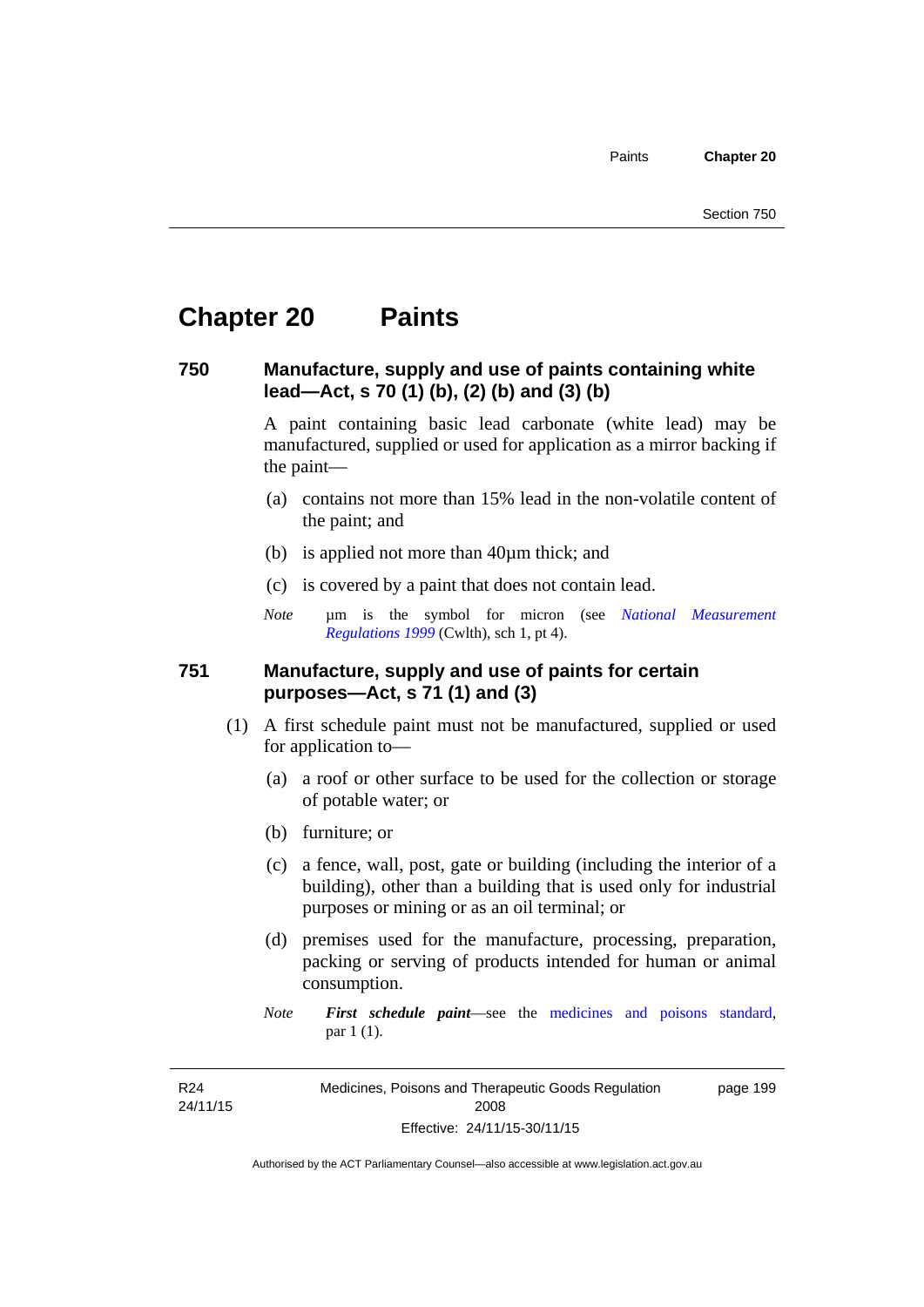- (2) A third schedule paint must not be manufactured, supplied or used for application to—
	- (a) a roof or other surface to be used for the collection or storage of potable water; or
	- (b) furniture; or
	- (c) a fence, wall, post, gate, building (including the interior of a building), bridge, pylon, pipeline, storage tank or similar structure; or
	- (d) premises, equipment or utensils used for the manufacture, processing, preparation, packing or serving of products intended for human or animal consumption.
	- *Note Third schedule paint*—see the [medicines and poisons standard,](http://www.comlaw.gov.au/Series/F2012L01200) par 1 (1).

### **752 Manufacture, supply and use of paints for toys—Act, s 72 (b)**

A paint that complies with the specification for coating materials in AS/NZS ISO 8124.3 (Safety of toys – Migration of certain elements), as in force from time to time, may be manufactured, supplied or used for application to toys.

*Note* AS/NZS ISO 8124:3 does not need to be notified under the [Legislation](http://www.legislation.act.gov.au/a/2001-14)  [Act](http://www.legislation.act.gov.au/a/2001-14) because s 47 (6) does not apply (see s 863). The standard may be purchased at [www.standards.org.au.](http://www.standards.org.au/)

#### **753 Manufacture, supply and use of paints containing pesticides—Act, s 73 (b)**

- (1) The following pesticides are prescribed:
	- (a) an algicide;
	- (b) an antifouling agent;
	- (c) a bactericide;

page 200 Medicines, Poisons and Therapeutic Goods Regulation 2008 Effective: 24/11/15-30/11/15

R24 24/11/15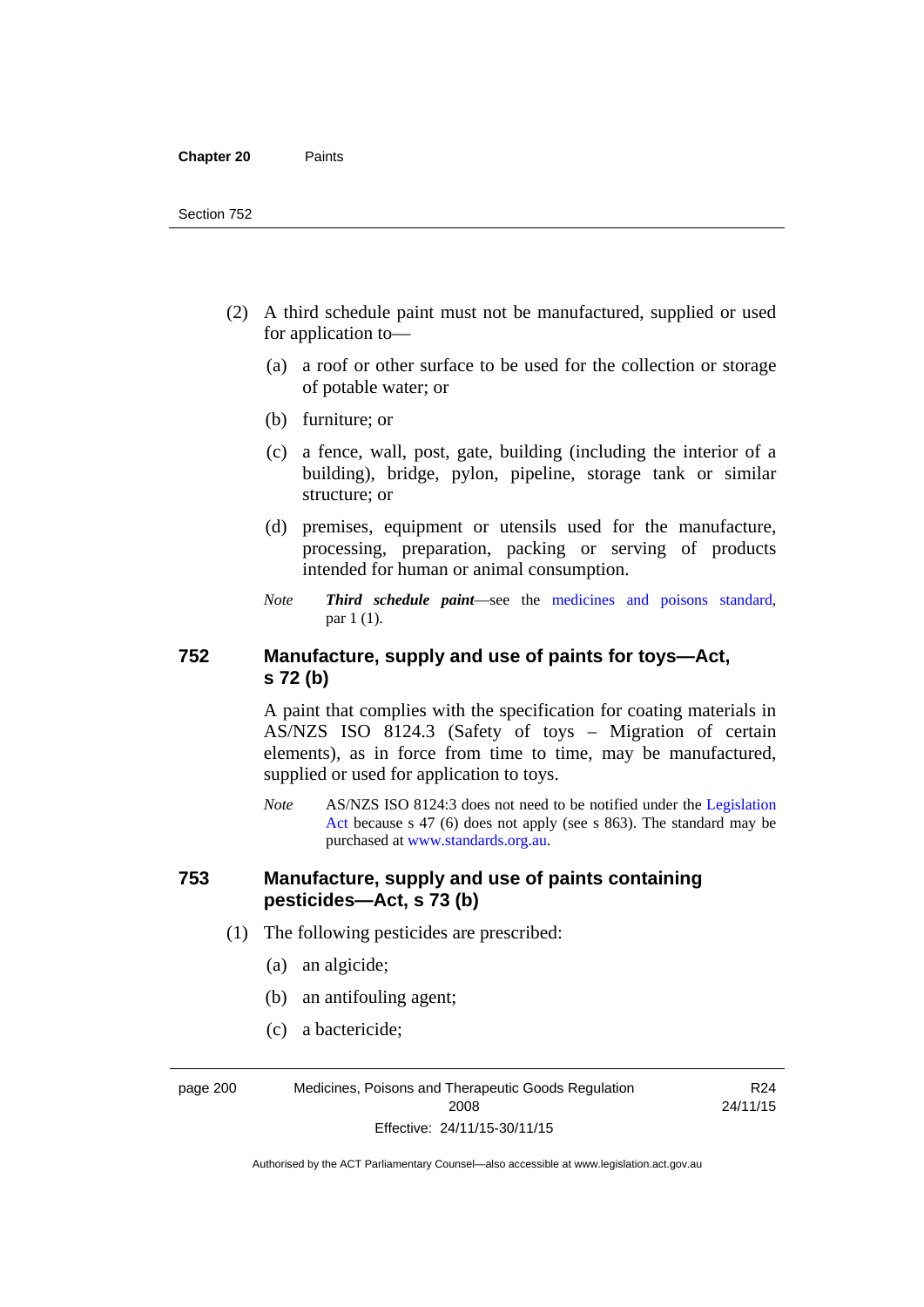- (d) a fungicide.
- *Note Pesticide*—see the [medicines and poisons standard,](http://www.comlaw.gov.au/Series/F2012L01200) par 1 (1).
- (2) However, subsection (1) does not apply in relation to a paint for human therapeutic use.

R24 24/11/15 Medicines, Poisons and Therapeutic Goods Regulation 2008 Effective: 24/11/15-30/11/15

page 201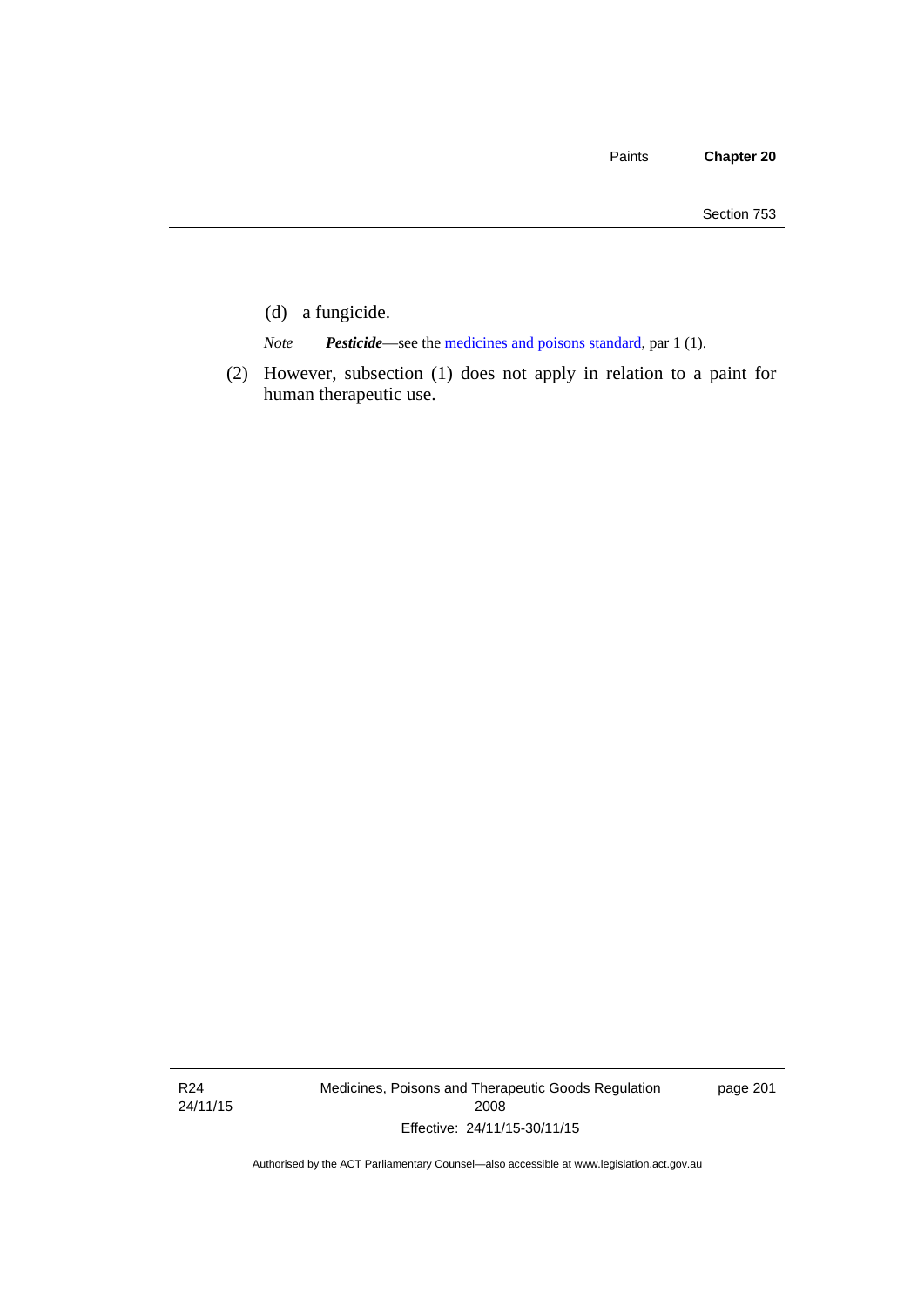Section 760

# **Chapter 21 Prohibited and appendix C substances**

# **Part 21.1 Preliminary**

**760 Meaning of** *prohibited substance***—ch 21** 

In this chapter:

*prohibited substance* includes an appendix C substance.

*Note Appendix C substance* and *prohibited substance*—see the [Act,](http://www.legislation.act.gov.au/a/2008-26/default.asp) s 13.

#### **761 Prohibited substances licences—Act, s 78 (2)**

A licence for a program of research or education in relation to a prohibited substance (a *prohibited substances research and education program licence*) may be issued.

*Note* Other prohibited substances licences may also be issued (see [Act,](http://www.legislation.act.gov.au/a/2008-26/default.asp) s 78 (3)).

page 202 Medicines, Poisons and Therapeutic Goods Regulation 2008 Effective: 24/11/15-30/11/15

R24 24/11/15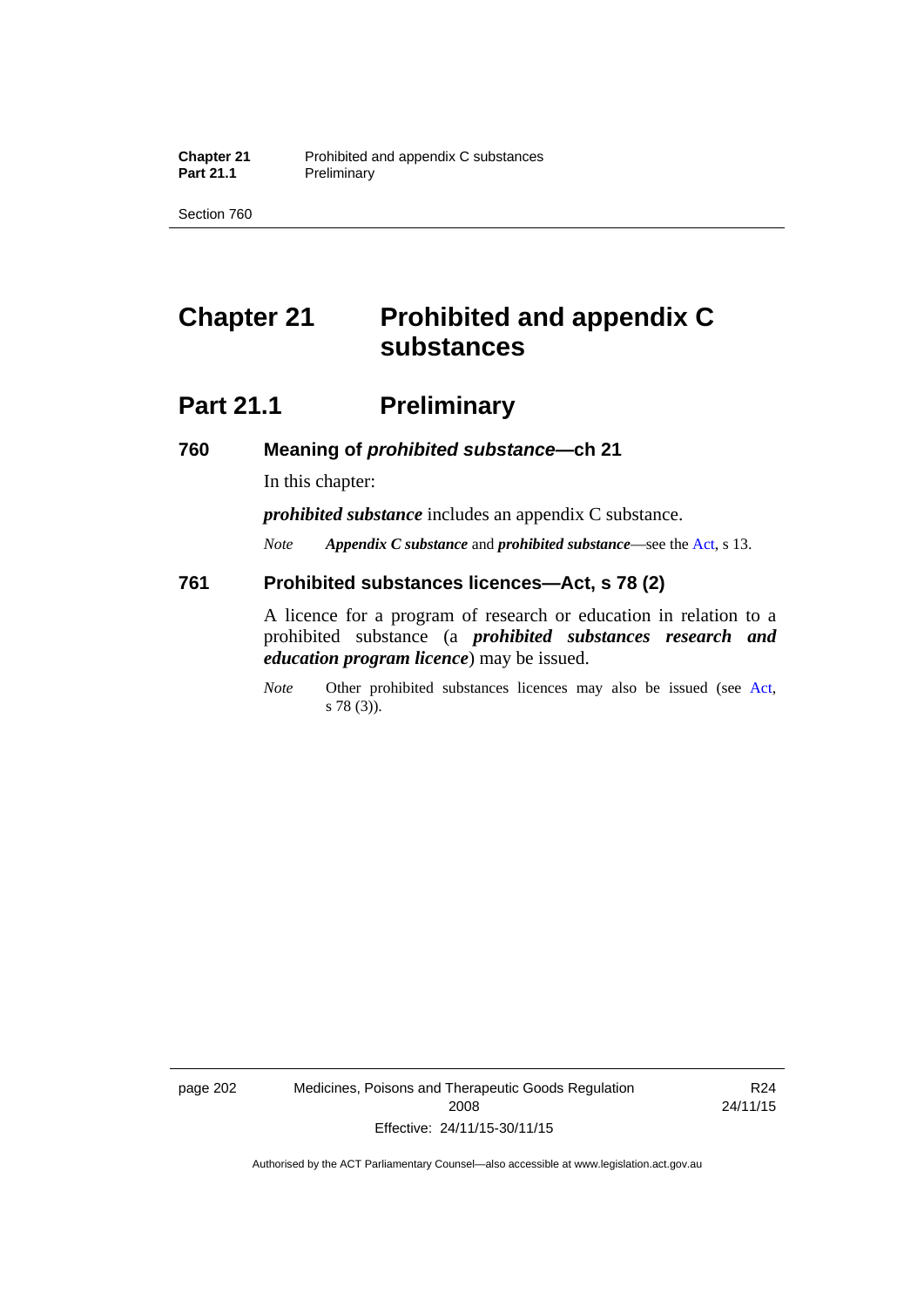### **Part 21.2 Prohibited substances research and education program licences**

### **Division 21.2.1 Issue of prohibited substances research and education program licences**

### **765 Applications for prohibited substances research and education program licences**

- (1) An application for a prohibited substances research and education program licence for a prohibited substance must be in writing, signed by the applicant, and include the following:
	- (a) the full name, address and academic, professional or other relevant qualifications of—
		- (i) the person who is to supervise the program; and
		- (ii) the person who is to conduct the program;
	- (b) the name of the recognised research institution at or under which the program is proposed to be conducted;

*Note Recognised research institution*—see the [Act](http://www.legislation.act.gov.au/a/2008-26/default.asp), s 20 (5).

- (c) whether the program will be conducted at, or under the authority of, the recognised research institution;
- (d) the premises where the program will be conducted;
- (e) the prohibited substance, and the form and strength of the substance, for which the licence is sought;
- (f) the maximum quantity of the prohibited substance that would be possessed under the licence at any time;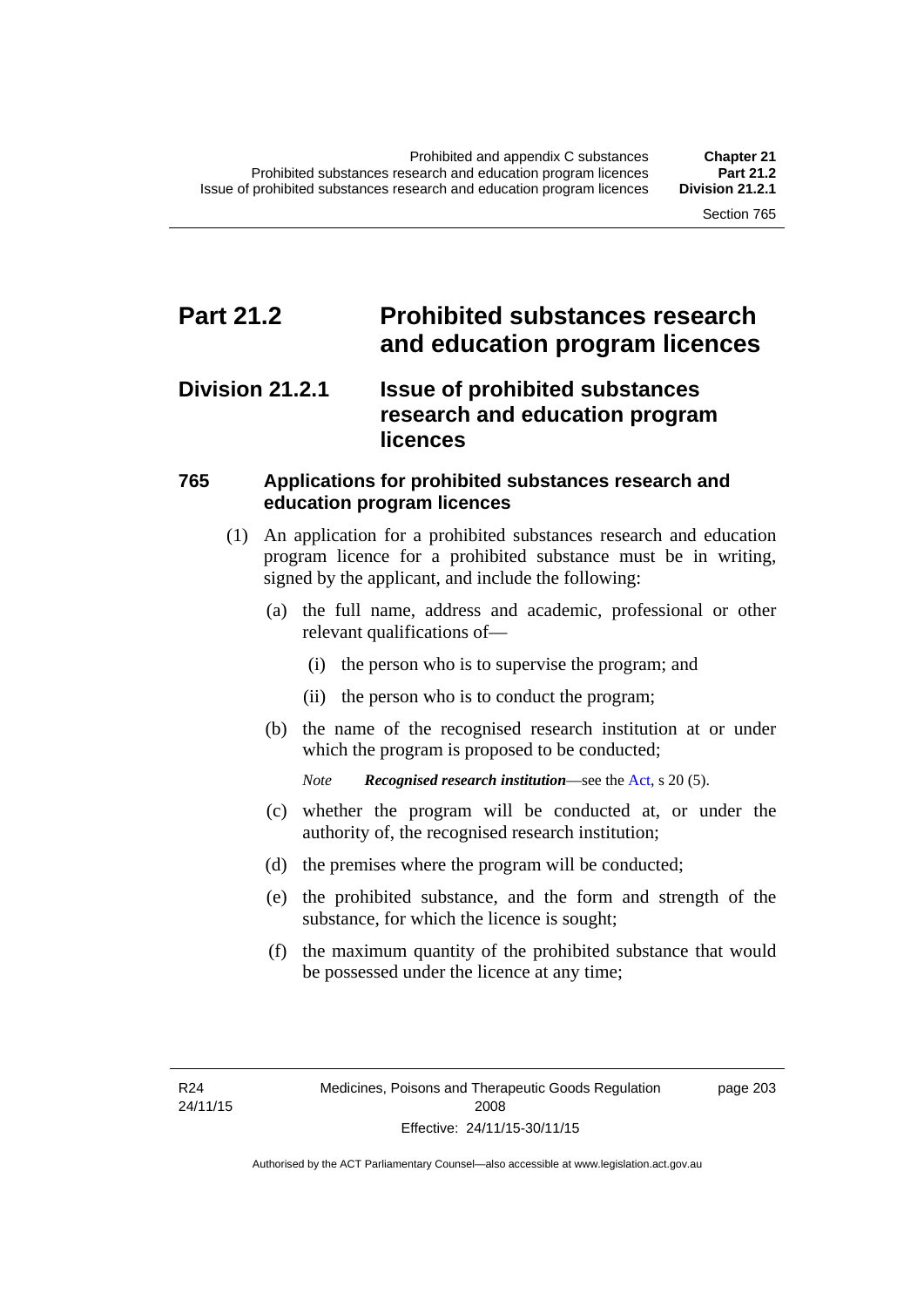- (g) a description of the program, including an explanation of why the program cannot be carried out satisfactorily without the use of the prohibited substance;
- (h) the supervision arrangements for the program;
- (i) the period for which the licence is sought.
- *Note 1* If a form is approved under the [Act](http://www.legislation.act.gov.au/a/2008-26/default.asp), s 198 for this provision, the form must be used.
- *Note 2* A fee may be determined under the [Act,](http://www.legislation.act.gov.au/a/2008-26/default.asp) s 197 for this provision.
- (2) The application must be accompanied by a written approval of the program by the person in charge of—
	- (a) the recognised research institution; or
	- (b) a faculty or division of the institution.

#### **766 Restrictions on issuing of prohibited substances research and education program licences— Act, s 85 (1) (a)**

The chief health officer must not issue a prohibited substances research and education program licence to a person unless—

- (a) the program to which the licence relates will be conducted at, or under the authority of, a recognised research institution; and
- (b) the program is approved by a person mentioned in section 765 (2); and
- (c) satisfied that the program—
	- (i) cannot be carried out without the use of the prohibited substance to which the licence application relates; and
	- (ii) will be adequately supervised.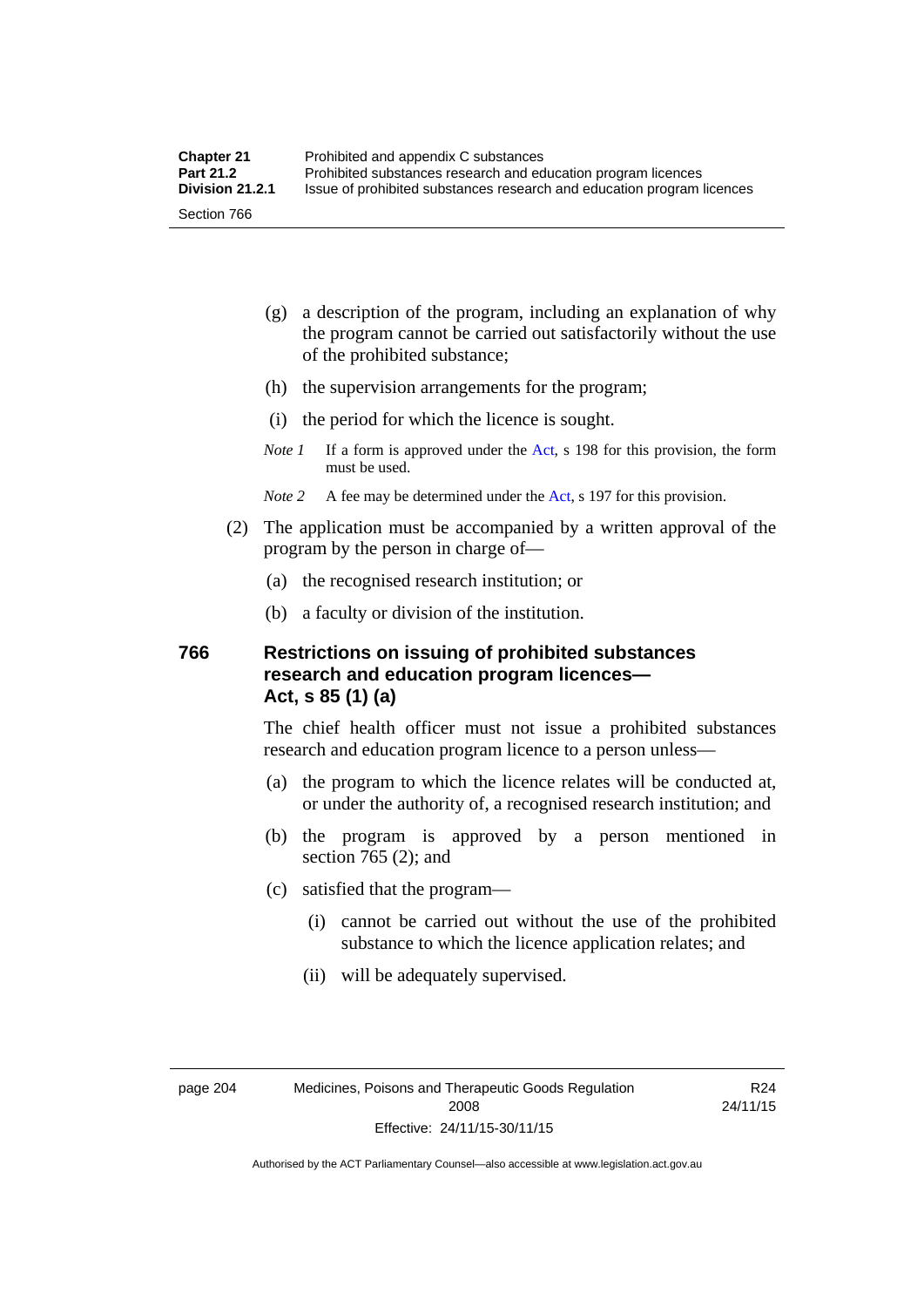### **767 Additional information for prohibited substances research program and education licences— Act, s 88 (1) (k)**

The following additional information is prescribed for a prohibited substances research and education licence:

- (a) the research or education program for which the licence is issued;
- (b) the name of the program's supervisor;
- (c) the dealings with a prohibited substance authorised by the licence;
- (d) the premises where the program will be conducted;
- (e) the maximum quantity of the prohibited substance that may be possessed at any time for the program;
- (f) the total quantity of the prohibited substance that may be possessed for the program during the period of the licence;
- (g) the form and strength of the prohibited substance that may be obtained and possessed for the program.

### **Division 21.2.2 Prohibited substances research and education program authorisations**

### **768 Authorisations under prohibited substances research and education program licences—Act, s 20 (1) (a)**

A prohibited substances research and education program licence authorises—

- (a) the licence-holder to—
	- (i) issue a purchase order for a prohibited substance (the *licensed prohibited substance*) stated in the licence for the program stated in the licence; and

R24 24/11/15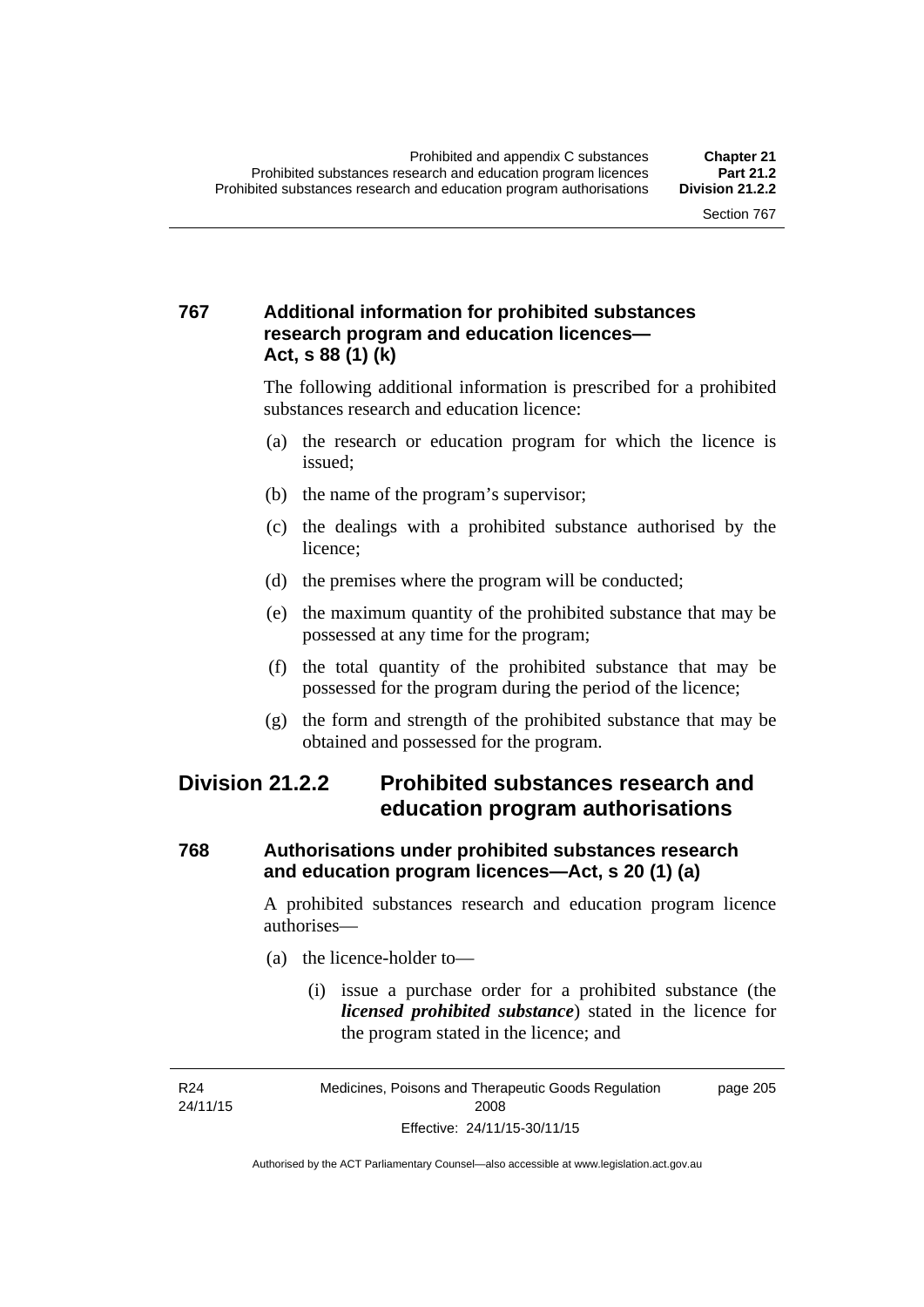- (ii) obtain a licensed prohibited substance on a purchase order for the program; and
- (iii) possess a licensed prohibited substance for the program at the premises to which the licence relates; and
- (iv) supply a licensed prohibited substance to anyone taking part in the program for the program; and
- (b) the program supervisor, and anyone taking part in the program, to deal with the licensed prohibited substance as authorised by the licence at the premises stated in the licence.

#### **769 Authorisation condition for prohibited substances research and education program licences—Act, s 44 (1) (b) and (2) (b)**

A licence-holder's authorisation to obtain a prohibited substance under a prohibited substances research and education program licence is subject to the condition that the substance is obtained on a complying purchase order.

*Note* For licence conditions, see the [Act](http://www.legislation.act.gov.au/a/2008-26/default.asp), s 89.

page 206 Medicines, Poisons and Therapeutic Goods Regulation 2008 Effective: 24/11/15-30/11/15

R24 24/11/15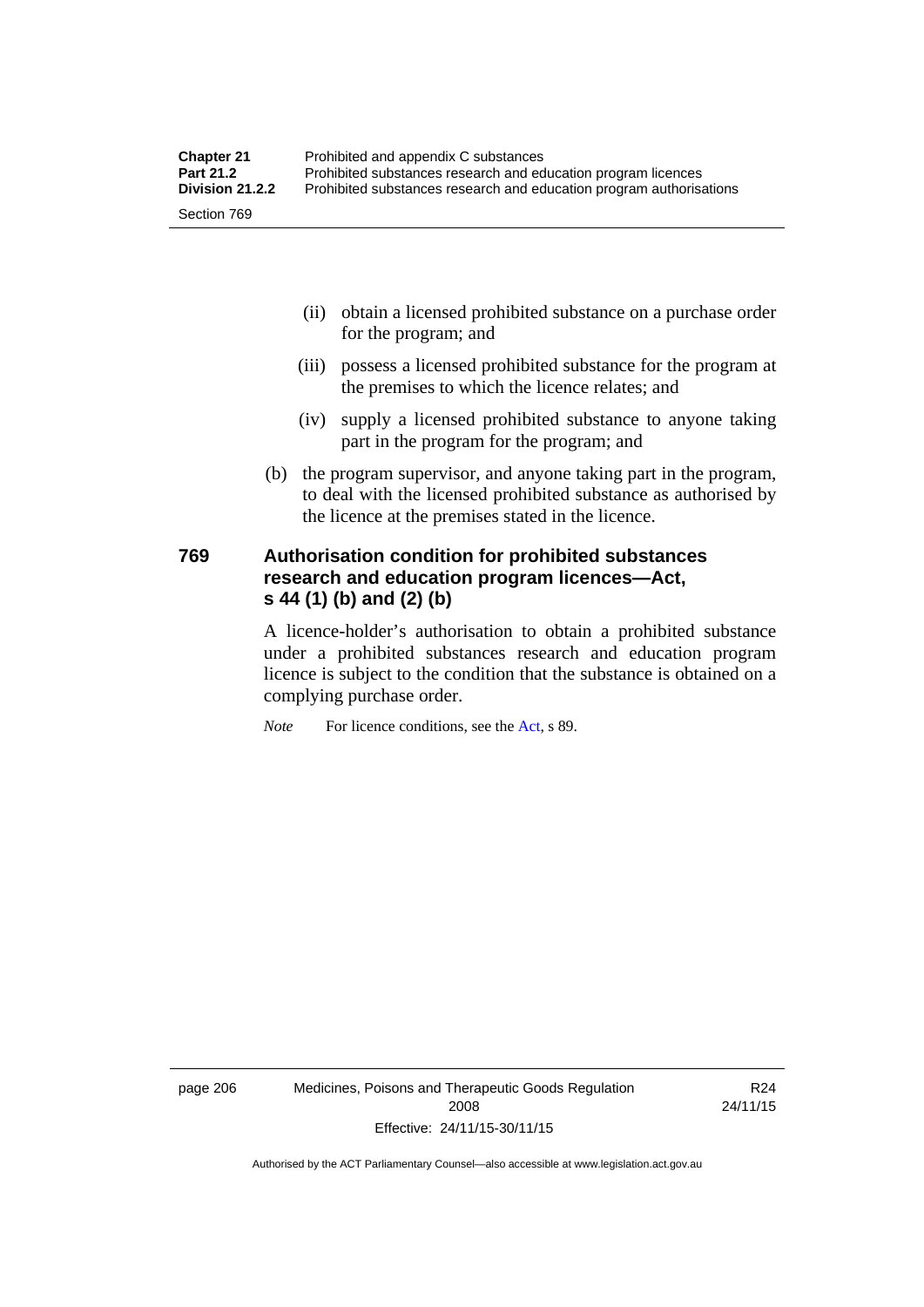### **Division 21.2.3 Other provisions—prohibited substances research and education program licences**

#### **770 Approvals of dealings for prohibited substances research and education program licences—Act, s 20 (1) (c)**

(1) In this section:

*relevant dealing*, with a prohibited substance for a prohibited substances research and education program licence, means any of the following:

- (a) obtaining the substance;
- (b) possessing the substance;
- (c) issuing a purchase order for the substance;
- (d) supplying the substance on a complying purchase order to the licence-holder.
- (2) The chief health officer may approve a person for a relevant dealing with a prohibited substance to which a prohibited substances research and education program licence relates.
- (3) An approval—
	- (a) must be in writing; and
	- (b) may be conditional; and
	- (c) may apply for a stated period or until a stated event happens.

page 207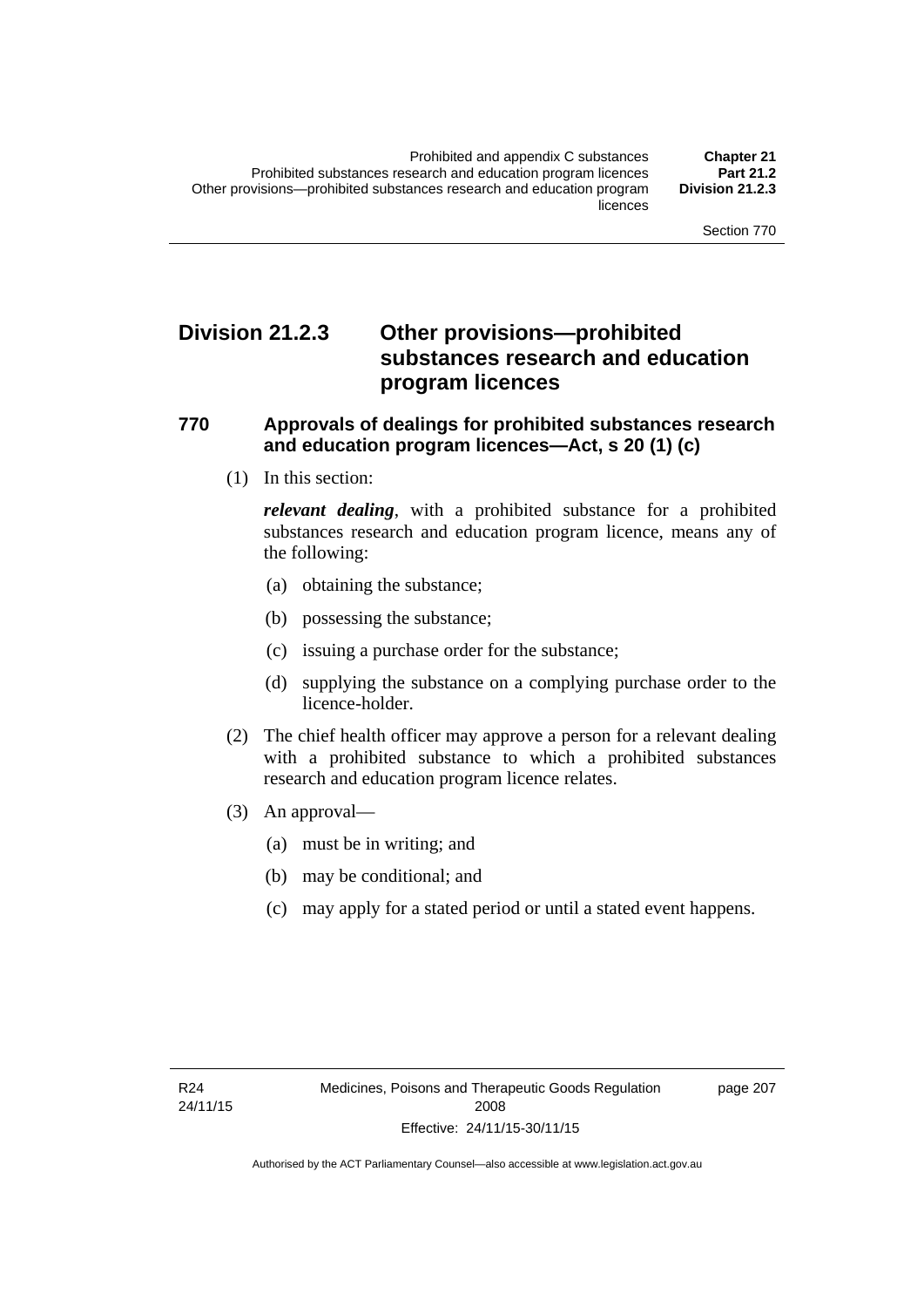### **771 Authorisation condition for approval-holders—Act, s 44 (1) (b) and (2) (b)**

An approval-holder's authorisation under section 770 is subject to the condition that the following are kept at the approval-holder's business premises or, if the chief health officer approves in writing another place, the place approved by the chief health officer, for at least 2 years after the day a prohibited substance is supplied:

- (a) the filled purchase order;
- (b) the record for section 773.

### **772 General requirements for prohibited substances purchase orders—Act, s 38 (2) (c)**

- (1) A purchase order for a prohibited substance must be—
	- (a) signed by the person (the *issuer*) issuing the order; and
		- *Note* The purchase order must be signed with the issuer's usual signature (see [Act](http://www.legislation.act.gov.au/a/2008-26/default.asp), dict, def *signs*).
	- (b) if the issuer amends the order—initialled and dated by the issuer beside the amendment.
- (2) A purchase order for a prohibited substance must include the following:
	- (a) the issuer's name and business address and telephone number;
	- (b) the issuer's authority to issue the order;
	- (c) the prohibited substance, and the form, strength and quantity of the substance, to be supplied on the order.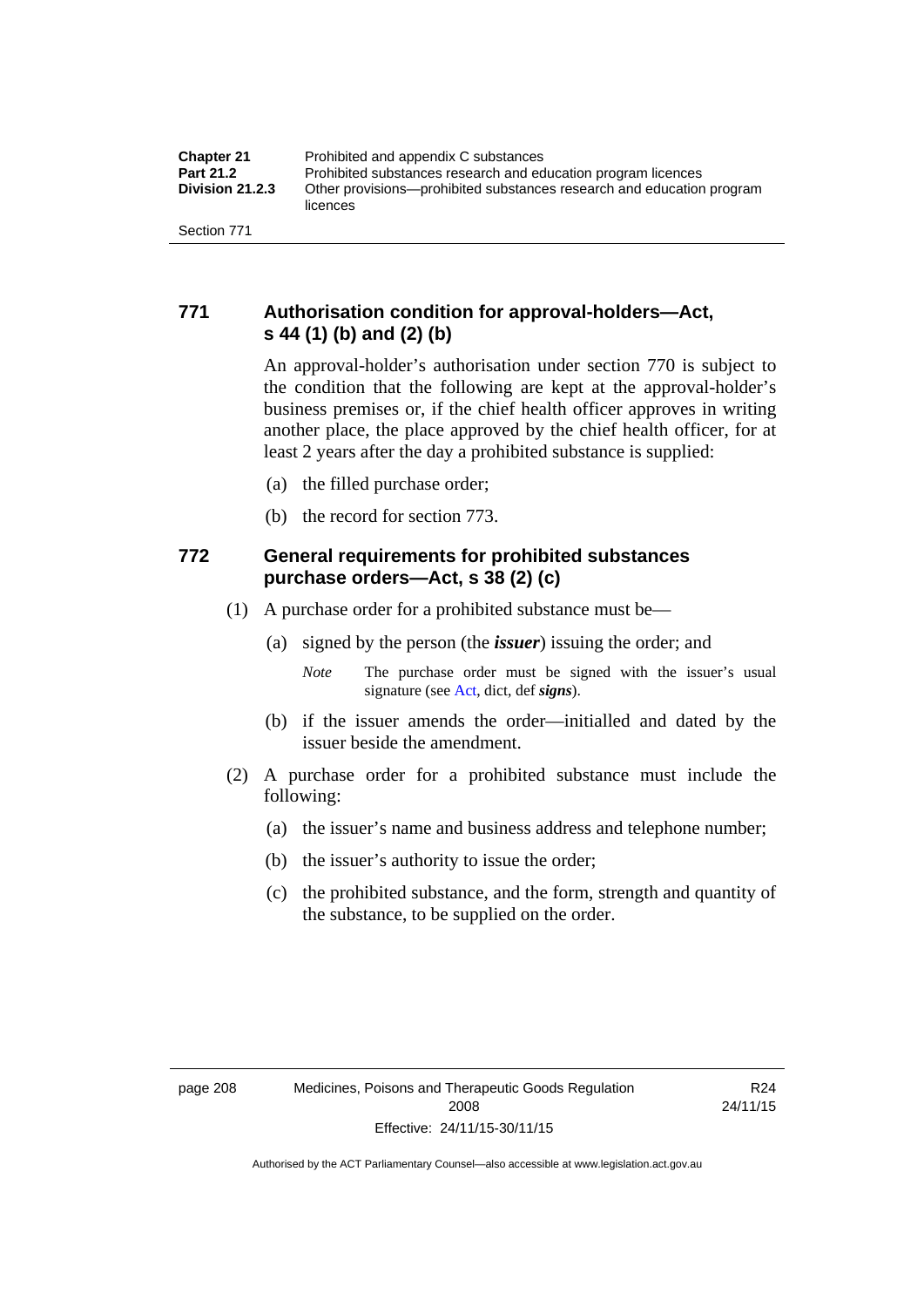#### **773 Recording supply of prohibited substances on purchase orders**

A person who supplies a prohibited substance to someone else on a purchase order must make a written record of the following information:

- (a) the date of the order;
- (b) the issuer's authority to issue the order;
- (c) the name, and the business address and telephone number, of the person to whom the prohibited substance is supplied;
- (d) the date the order is supplied;
- (e) the prohibited substance, and the form, strength and quantity of the substance, supplied.

*Note Written* includes in electronic form (see [Act,](http://www.legislation.act.gov.au/a/2008-26/default.asp) dict).

#### **774 Information for CHO about supplied prohibited substances research and education program licences— Act, s 31 (1) (a) (ii), (1) (b), (2) (a) (ii), (2) (b) and (4)**

- (1) This section applies if a person supplies a prohibited substance to a prohibited substances research and education program licence-holder.
- (2) The person must, not later than 7 days after the end of the month when the prohibited substance is supplied, give the chief health officer the following information in writing:
	- (a) the person's name, business address and telephone number;
	- (b) the name of the person who issued the supply authority;
	- (c) the date of the supply authority;
	- (d) the name and address of the person to whom the substance is supplied;

R24 24/11/15 page 209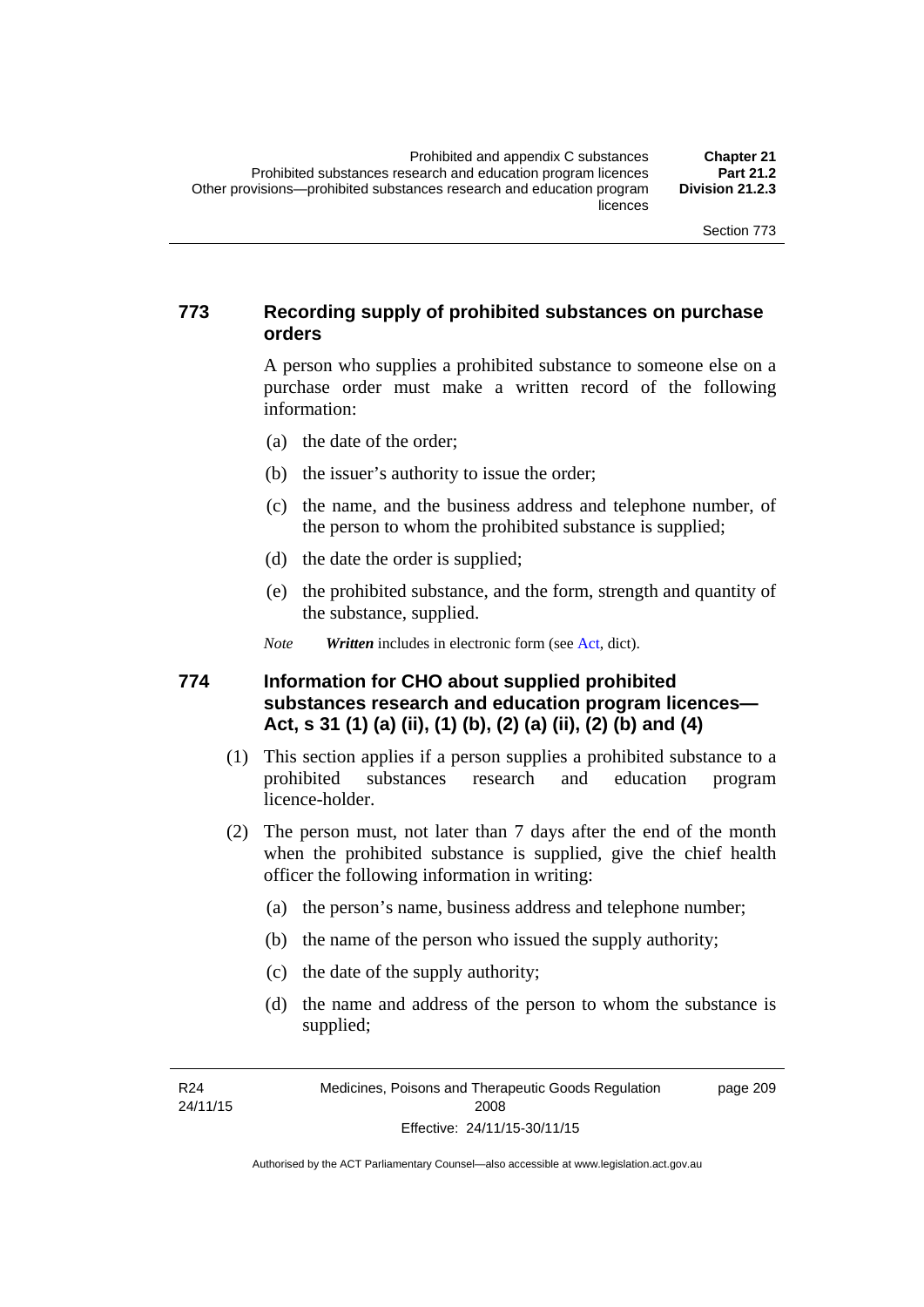| <b>Chapter 21</b> | Prohibited and appendix C substances                                              |
|-------------------|-----------------------------------------------------------------------------------|
| <b>Part 21.2</b>  | Prohibited substances research and education program licences                     |
| Division 21.2.3   | Other provisions—prohibited substances research and education program<br>licences |
| Section 774       |                                                                                   |

- (e) the date of supply;
- (f) the substance, and the form, strength and quantity of the substance, supplied.

page 210 Medicines, Poisons and Therapeutic Goods Regulation 2008 Effective: 24/11/15-30/11/15

R24 24/11/15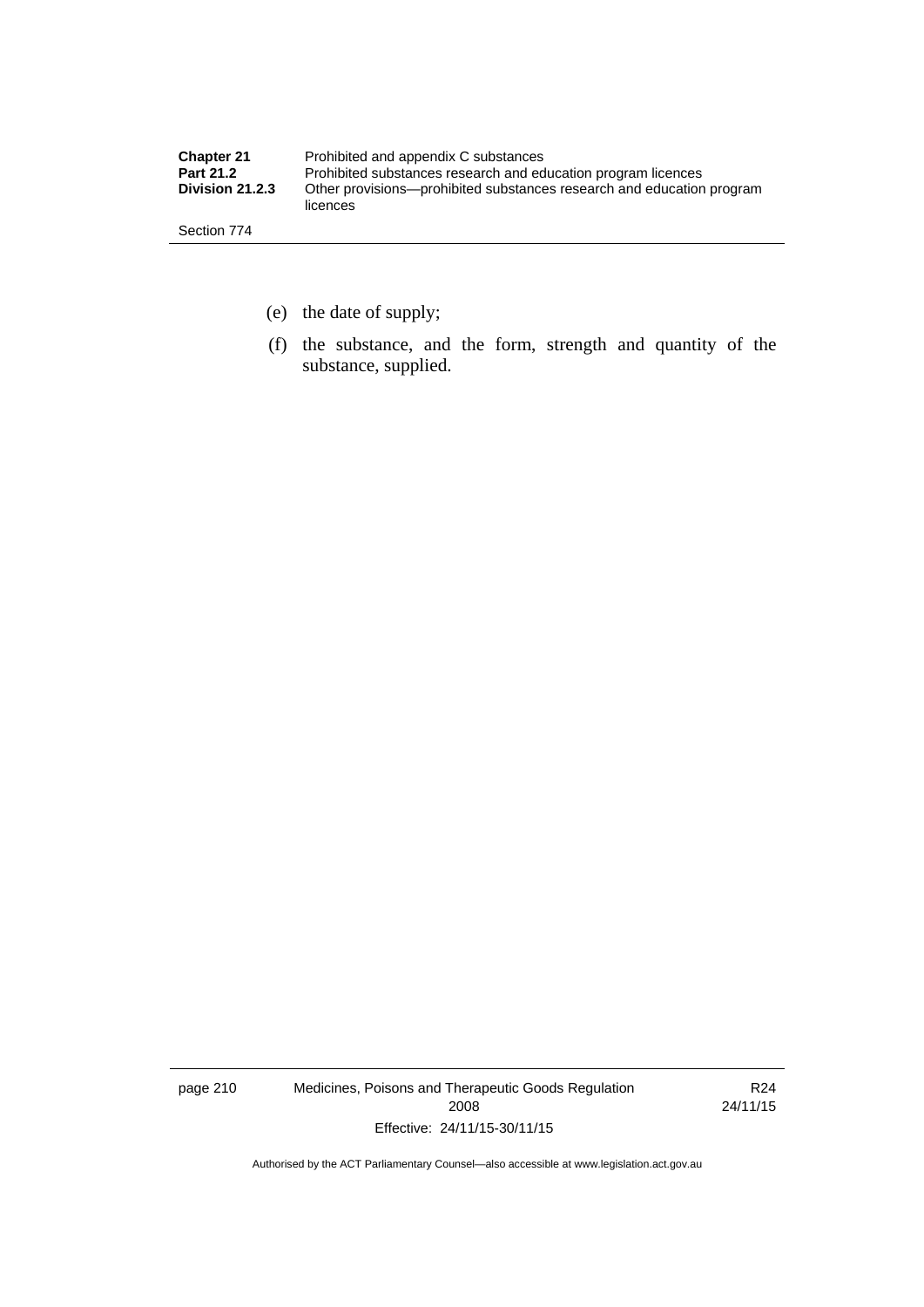### **Part 21.3 Prohibited substances registers**

#### **775 Keeping of prohibited substances registers by certain people—Act, s 48 and s 50 (1) (b) and (2) (b)**

- (1) A person mentioned in table 775, column 2 who possesses a prohibited substance must keep a prohibited substances register.
- (2) A person to whom subsection (1) applies must keep a prohibited substances register for a prohibited substance at the place prescribed in table 775, column 3 for the person.

| column 1<br>item | --<br>column 2<br>prescribed person                                                                  | column 3<br>place where register to be kept                  |
|------------------|------------------------------------------------------------------------------------------------------|--------------------------------------------------------------|
|                  | approved analyst                                                                                     | the analyst's laboratory                                     |
|                  | medicines and poisons<br>inspector (other than<br>police officer)                                    | the place directed in writing by the<br>chief health officer |
|                  | supervisor of program<br>under prohibited<br>substances research and<br>education program<br>licence | the premises where program is being<br>conducted             |

**Table 775 Keeping prohibited substances registers** 

#### **776 Form of prohibited substances registers—Act, s 49 (1) (b)**

- (1) Each page in a prohibited substances register must relate to a single form and strength of a prohibited substance.
- (2) If a prohibited substances register is kept electronically, a separate record must be used for each form and strength of prohibited substance kept.

page 211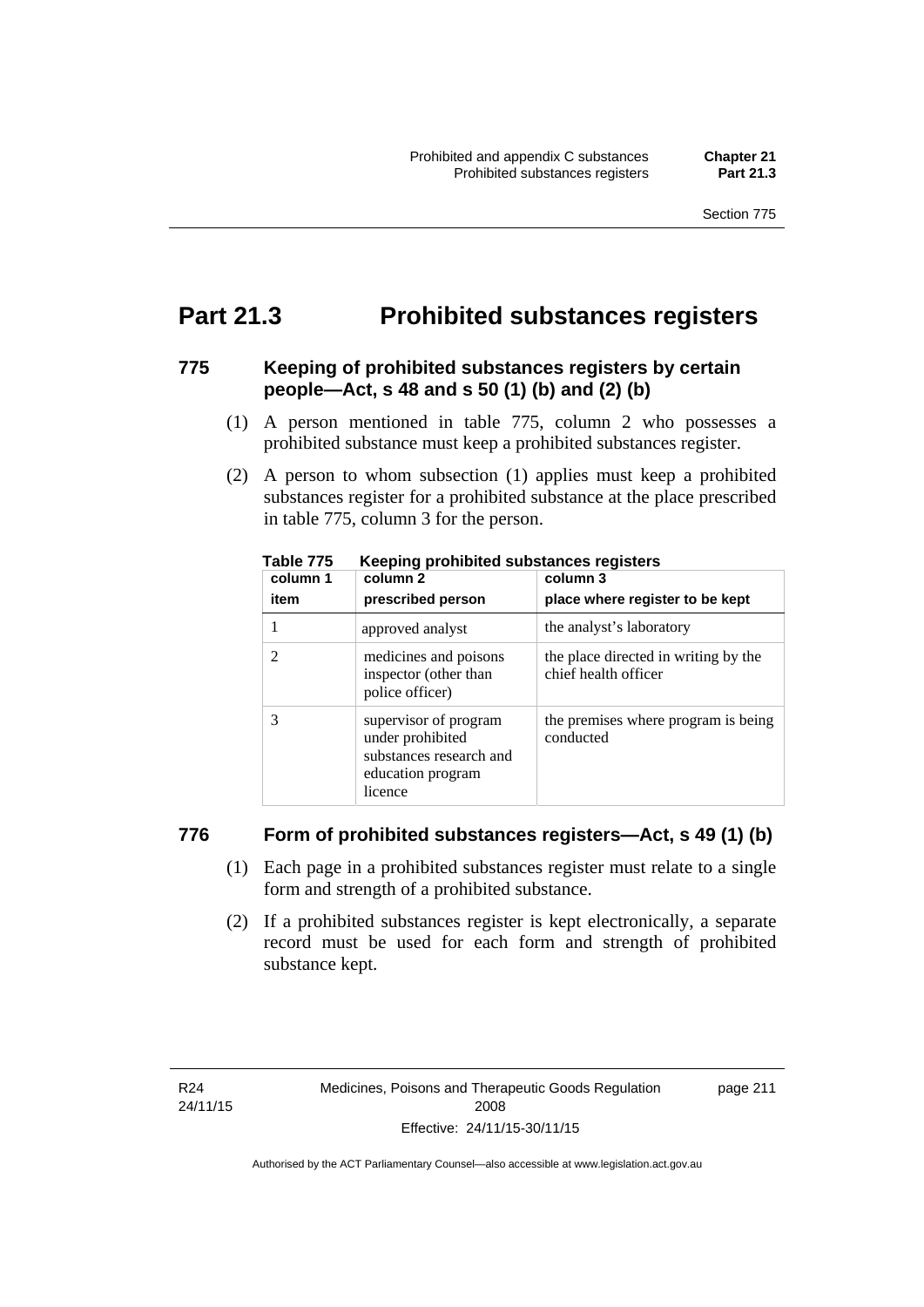Section 777

### **777 Making entries in prohibited substances registers— Act, s 51 (1) (b)**

- (1) The following details for a dealing with a prohibited substance are prescribed:
	- (a) the nature of the dealing;
	- (b) the date of the dealing;
	- (c) the prohibited substance, and the form, strength and quantity of the substance, dealt with;
	- (d) if the dealing is receiving the substance—the name and address of the supplier;
	- (e) if the dealing is supplying the substance—the name and address of the person to whom it is supplied;
	- (f) the quantity of the substance held after the dealing.
- (2) A dealing with a prohibited substance must be entered in the prohibited substances register the person must keep.

#### **778 Prescribed witnesses for discarding of prohibited substances—Act, s 54 (a) and (b)**

- (1) The following people are prescribed as witnesses in relation to the disposal of a prohibited substance:
	- (a) an approved analyst;
	- (b) a medicines and poisons inspector.

*Note Approved analyst*—see the dictionary.

- (2) However, a person mentioned in subsection (1) must not be a prescribed witness to the discarding of a prohibited substance if the person is—
	- (a) related to, a close friend of or employed by the person discarding the substance; or

| page 212 | Medicines, Poisons and Therapeutic Goods Regulation | R <sub>24</sub> |
|----------|-----------------------------------------------------|-----------------|
|          | 2008                                                | 24/11/15        |
|          | Effective: 24/11/15-30/11/15                        |                 |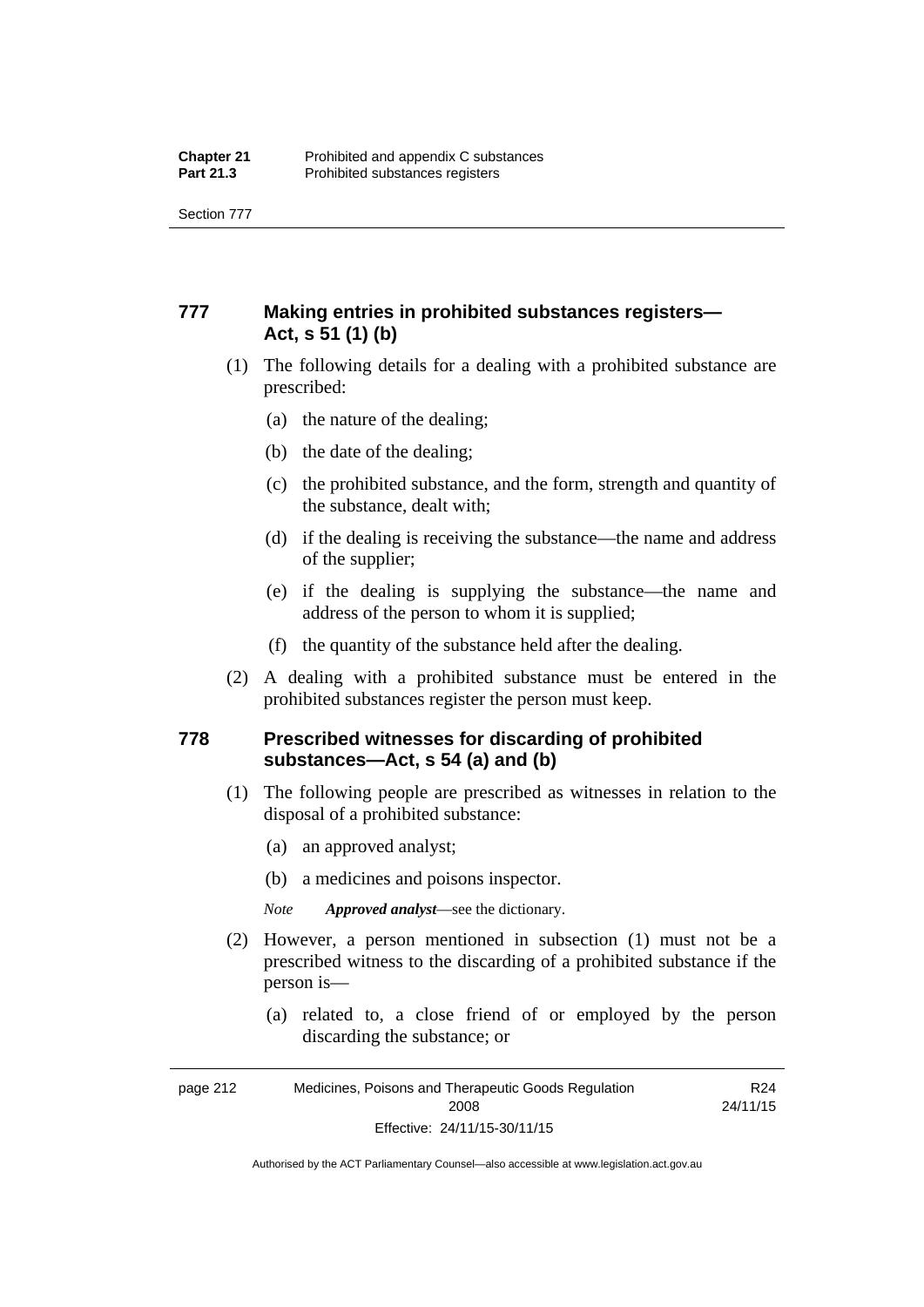- (b) the supervisor of the person discarding the substance; or
- (c) supervised by the person discarding the substance.

#### **779 Changes to entries in prohibited substances registers— Act, s 55 (2) (b)**

- (1) An entry in a paper-based prohibited substances register may be amended by the person who made the entry by—
	- (a) the person signing and dating a marginal note or footnote that gives the date of the amendment and the amended details; and
	- (b) if the entry relates to disposing of a prohibited substance—
		- (i) the amendment being witnessed by a person mentioned in section 743; and
		- (ii) the witness signing the amendment as witness.
- (2) An entry in an electronic prohibited substances register may be amended by the person who made the entry by the person attaching or linking, by electronic means, a document that includes—
	- (a) the person's signature, the date and the amended details; and
	- (b) if the entry relates to disposing of a prohibited substance—
		- (i) the amendment being witnessed by a person mentioned in section 743; and
		- (ii) the witness signing the amendment as witness.

page 213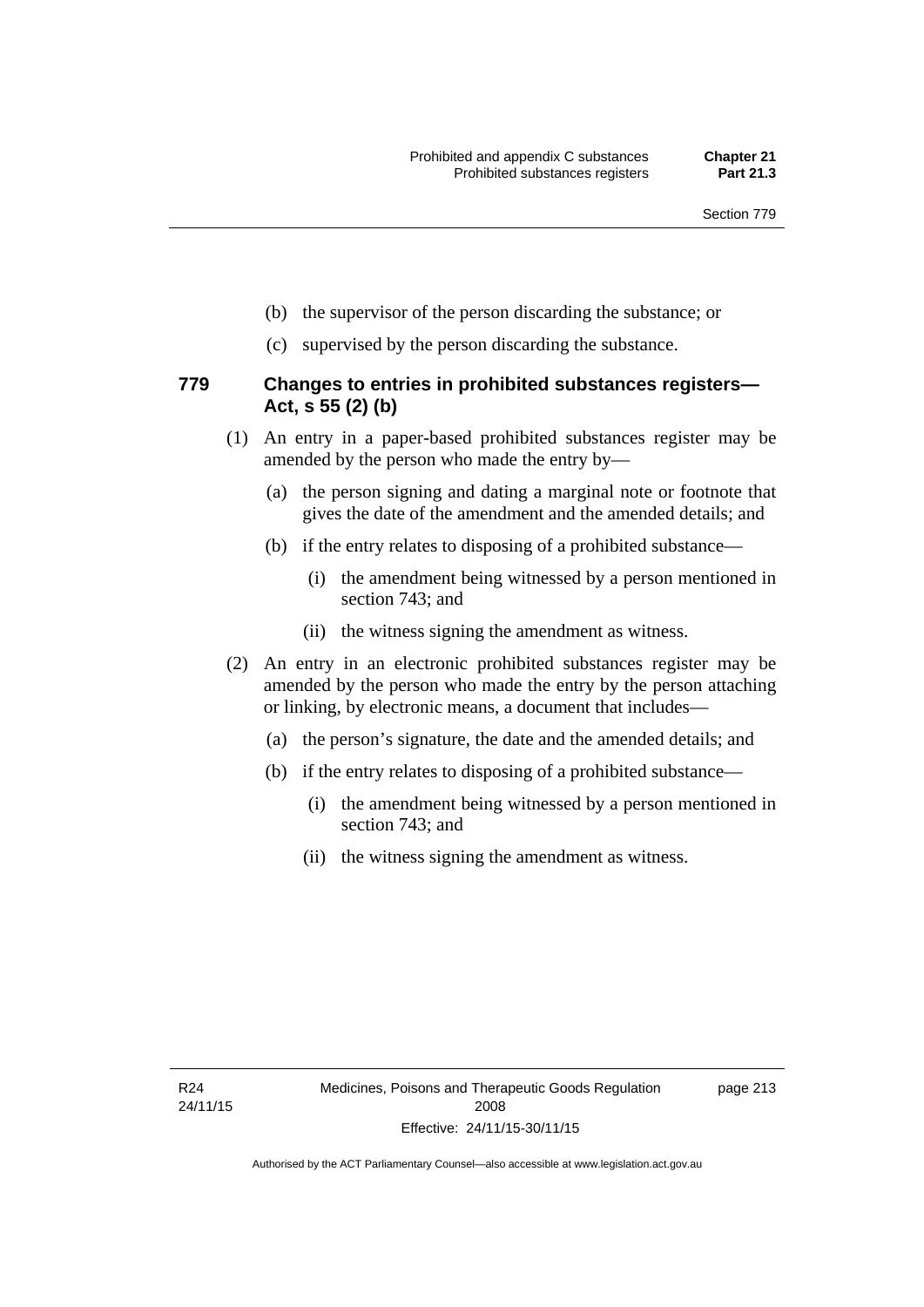**Chapter 22** Therapeutic goods

# **Chapter 22 Therapeutic goods**

### **800 Definitions—ch 22**

In this chapter:

*optical device* means any of the following:

- (a) corrective contact lenses;
- (b) corrective lenses for spectacles;
- (c) non-corrective contact lenses commonly known as plano contact lenses.

*prescription*, in relation to an optical device, means a written direction (other than a purchase order) to a person who is authorised to supply the optical device to dispense the optical device.

#### **801 Prescribed regulated therapeutic goods—Act, s 14, def**  *regulated therapeutic good***, par (b)**

Optical devices are prescribed.

#### **802 Authorisation to supply optical devices—Act, s 74 (1) (b) and (2) (b)**

 (1) To the extent necessary to practise optometry and, if employed, within the scope of employment, an optometrist is authorised to supply optical devices on prescription issued by an optometrist or doctor.

*Note Supply* includes dispense (see [Act,](http://www.legislation.act.gov.au/a/2008-26/default.asp) s 24).

 (2) To the extent necessary to practise as an optician and, if employed, within the scope of employment, an optician is authorised to supply optical devices on prescription issued by an optometrist or doctor.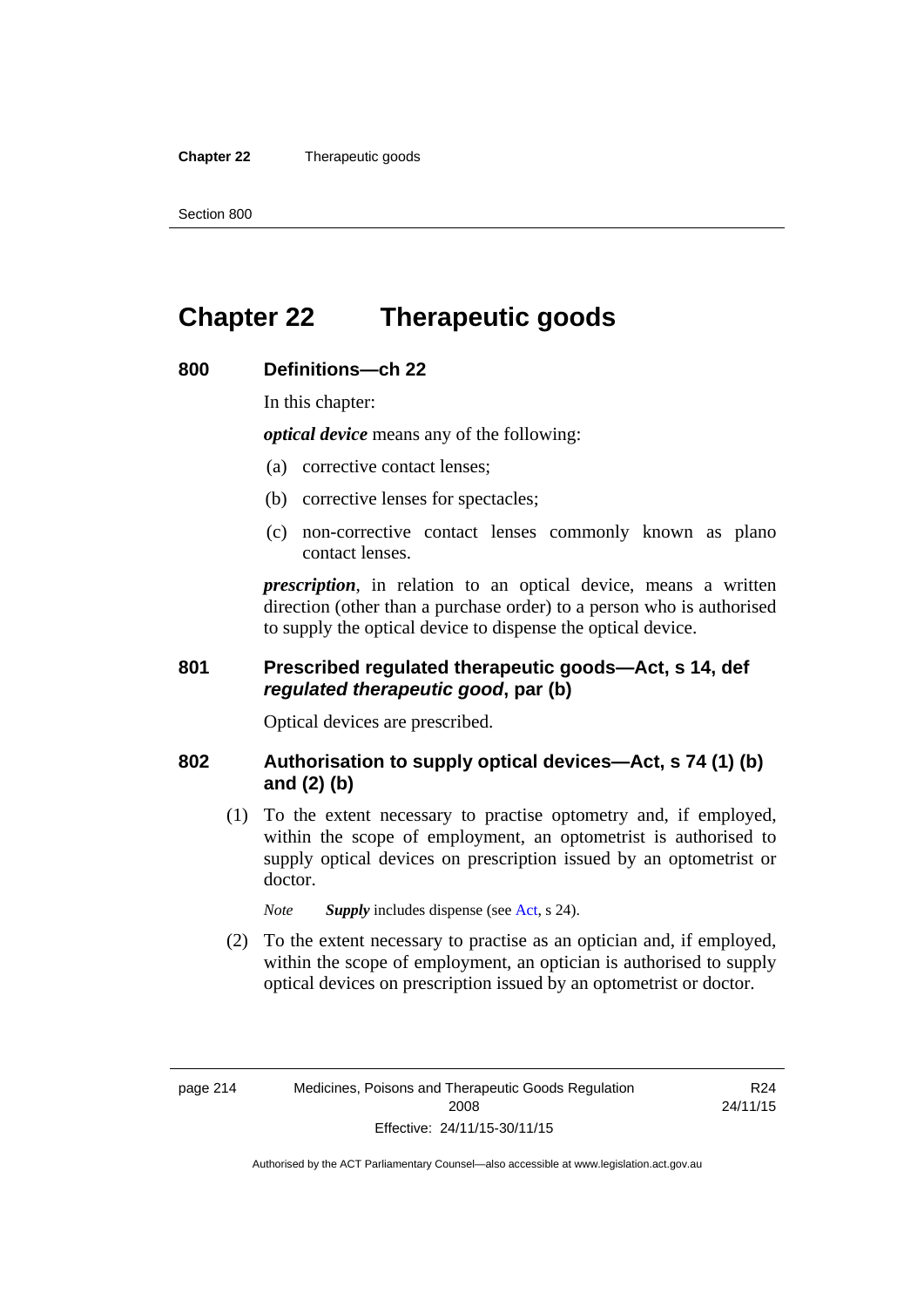(3) Within the scope of employment, an employee of an optometrist is authorised to sell and deliver optical devices supplied under subsection  $(1)$  or  $(2)$ .

#### **803 Authorisation conditions for supplying optical devices— Act, s 75 (1) (b)**

An optometrist's, and optician's, authorisation under section 802 in relation to optical devices is subject to the following conditions:

- (a) the optical devices are supplied on a written prescription by an optometrist or doctor;
- (b) if the prescription is for contact lenses (whether corrective or plano)—the prescription is issued not more than 1 year before the date the lenses are supplied;
- (c) if the prescription is for corrective lenses for spectacles—the prescription is issued not more than 2 years before the date the lenses are supplied.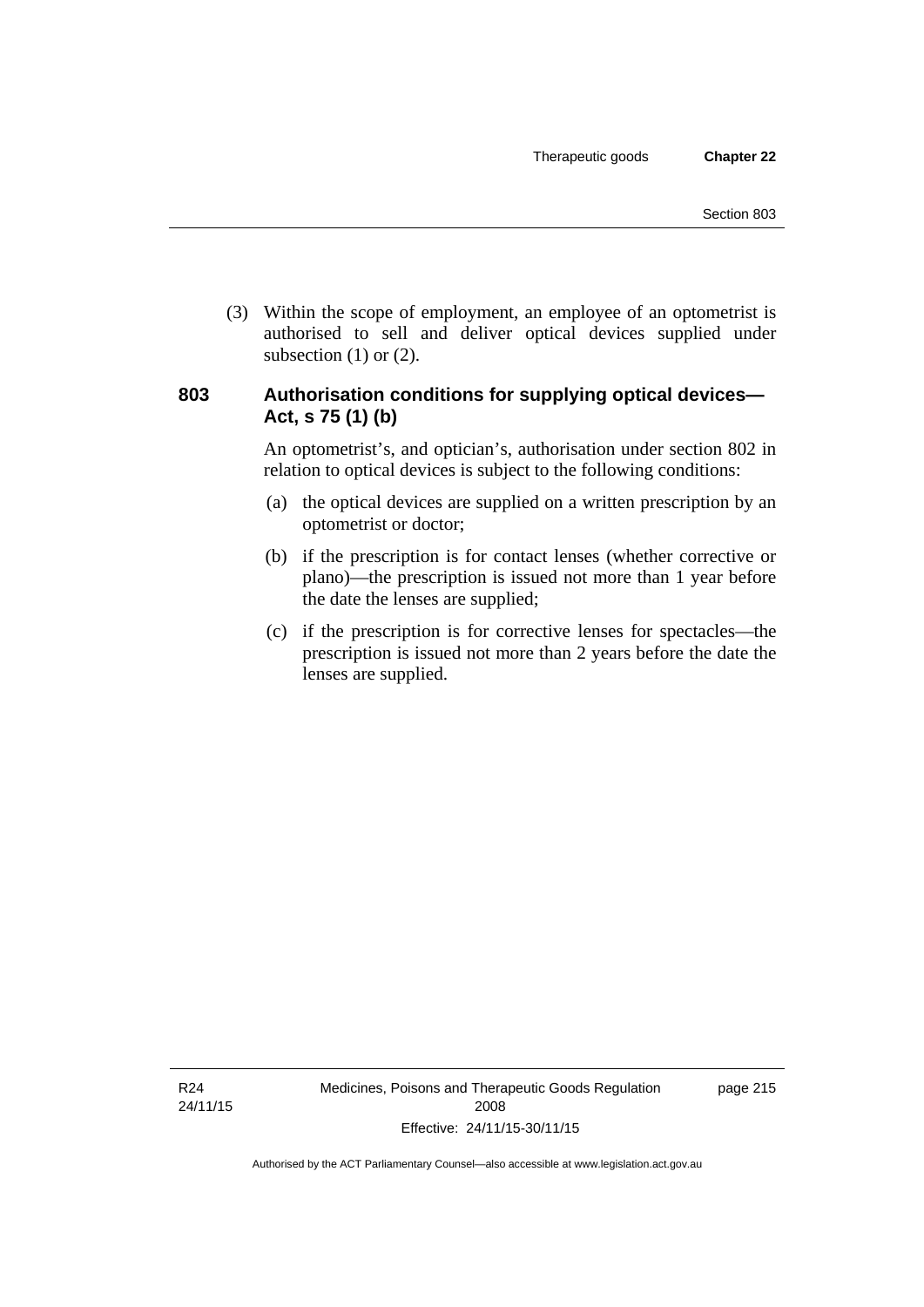Section 850

# **Chapter 23 Notification and review of decisions**

#### **850 Meaning of** *reviewable decision—***ch 23**

In this chapter:

*reviewable decision* means a decision mentioned in table 850, column 3 under a provision of this regulation mentioned in column 2 in relation to the decision.

| column 1       | column <sub>2</sub>        | column 3                                                                                                  | column 4                   |
|----------------|----------------------------|-----------------------------------------------------------------------------------------------------------|----------------------------|
| item           | section                    | decision                                                                                                  | entity                     |
| 1              | $120(1)$ (h)               | refuse approval of other<br>premises                                                                      | applicant for<br>approval  |
| 2              | 130(e)                     | refuse approval of other<br>premises                                                                      | applicant for<br>approval  |
| 3              | 140(e)                     | refuse approval of other<br>premises                                                                      | applicant for<br>approval  |
| $\overline{4}$ | 150(1)(c)                  | refuse approval of other<br>premises                                                                      | applicant for<br>approval  |
| 5              | 160(f)                     | refuse approval of other<br>premises                                                                      | applicant for<br>approval  |
| 6              | 171(d)                     | refuse approval of other<br>premises                                                                      | applicant for<br>approval  |
| 7              | 175(1)(a)(ii)<br>and $(b)$ | amend pseudoephedrine<br>record in way other than in<br>accordance with<br>application/refuse application | applicant for<br>amendment |
| 8              | 252(1)(d)                  | refuse approval of other<br>premises                                                                      | applicant for<br>approval  |

**Table 850 Reviewable decisions—chief health officer** 

page 216 Medicines, Poisons and Therapeutic Goods Regulation 2008 Effective: 24/11/15-30/11/15

R24 24/11/15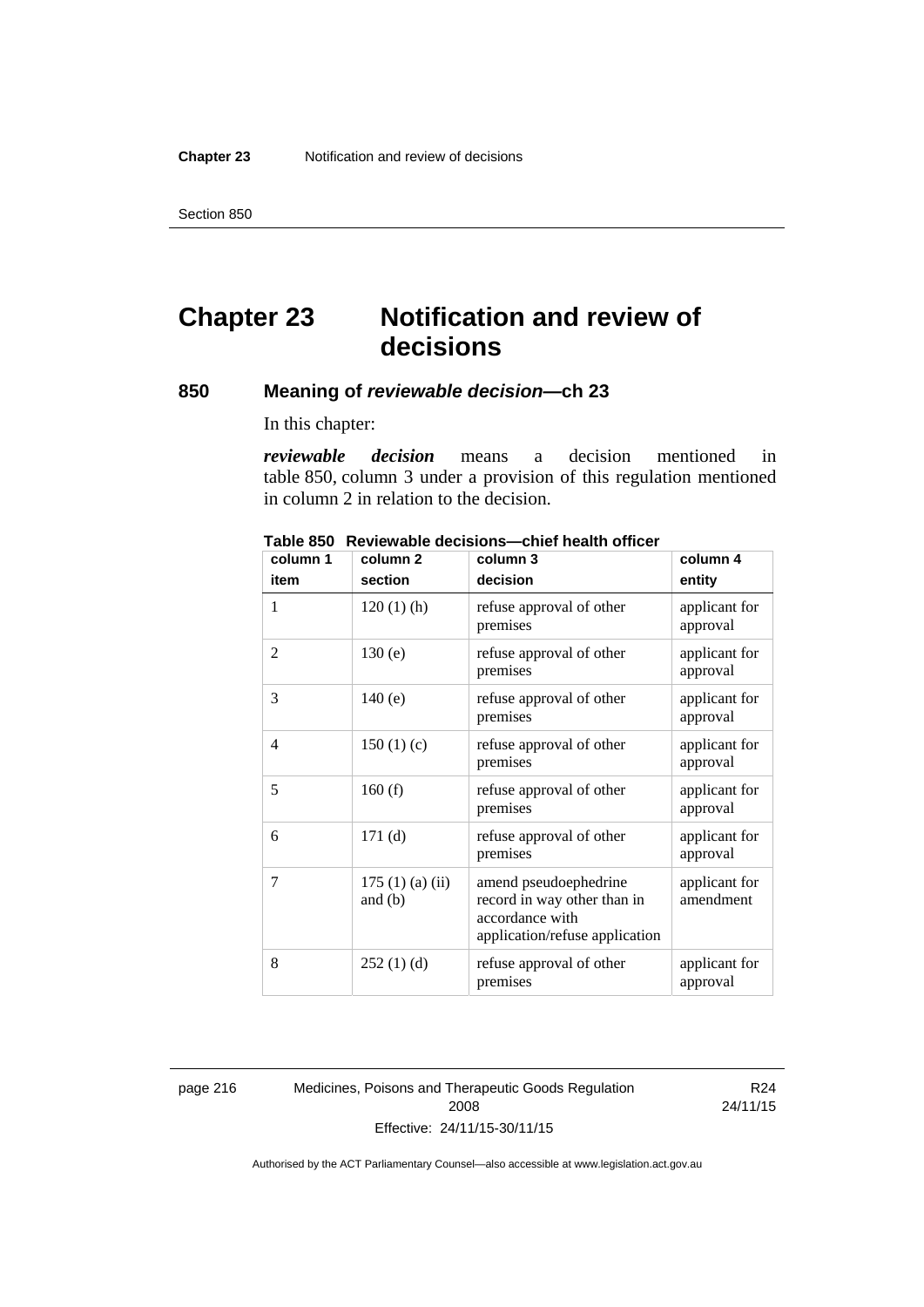| column 1<br>item | column <sub>2</sub><br>section | column 3<br>decision                                                                         | column 4<br>entity        |
|------------------|--------------------------------|----------------------------------------------------------------------------------------------|---------------------------|
| 9                | 531(2)                         | refuse approval to store a<br>controlled medicine in a safe<br>or strongroom                 | applicant for<br>approval |
| 10               | 616(1)                         | refuse approval of nominated<br>individual for medicines<br>wholesales licence               | applicant for<br>licence  |
| 11               | 676(f)                         | refuse approval of other<br>premises                                                         | applicant for<br>approval |
| 12               | 686(f)                         | refuse approval of other<br>premises                                                         | applicant for<br>approval |
| 13               | 706(1)                         | refuse approval of nominated<br>individual for dangerous<br>poisons manufacturers<br>licence | applicant for<br>licence  |
| 14               | 716(1)                         | refuse approval of nominated<br>individual for dangerous<br>poisons suppliers licence        | applicant for<br>licence  |
| 15               | 771                            | refuse approval of other<br>premises                                                         | applicant for<br>approval |

*Note* For ACAT review of other decisions in relation to licences, see the [Act,](http://www.legislation.act.gov.au/a/2008-26/default.asp) ch 9 and sch 1.

#### **851 Reviewable decision notices**

If a person makes a reviewable decision, the person must give a reviewable decision notice to each entity mentioned in table 850, column 4 in relation to the decision.

- *Note 1* The person must also take reasonable steps to give a reviewable decision notice to any other person whose interests are affected by the decision (see *[ACT Civil and Administrative Tribunal Act 2008](http://www.legislation.act.gov.au/a/2008-35)*, s 67A).
- *Note* 2 The requirements for reviewable decision notices are prescribed under the *[ACT Civil and Administrative Tribunal Act 2008](http://www.legislation.act.gov.au/a/2008-35)*.

R24 24/11/15 Medicines, Poisons and Therapeutic Goods Regulation 2008 Effective: 24/11/15-30/11/15

page 217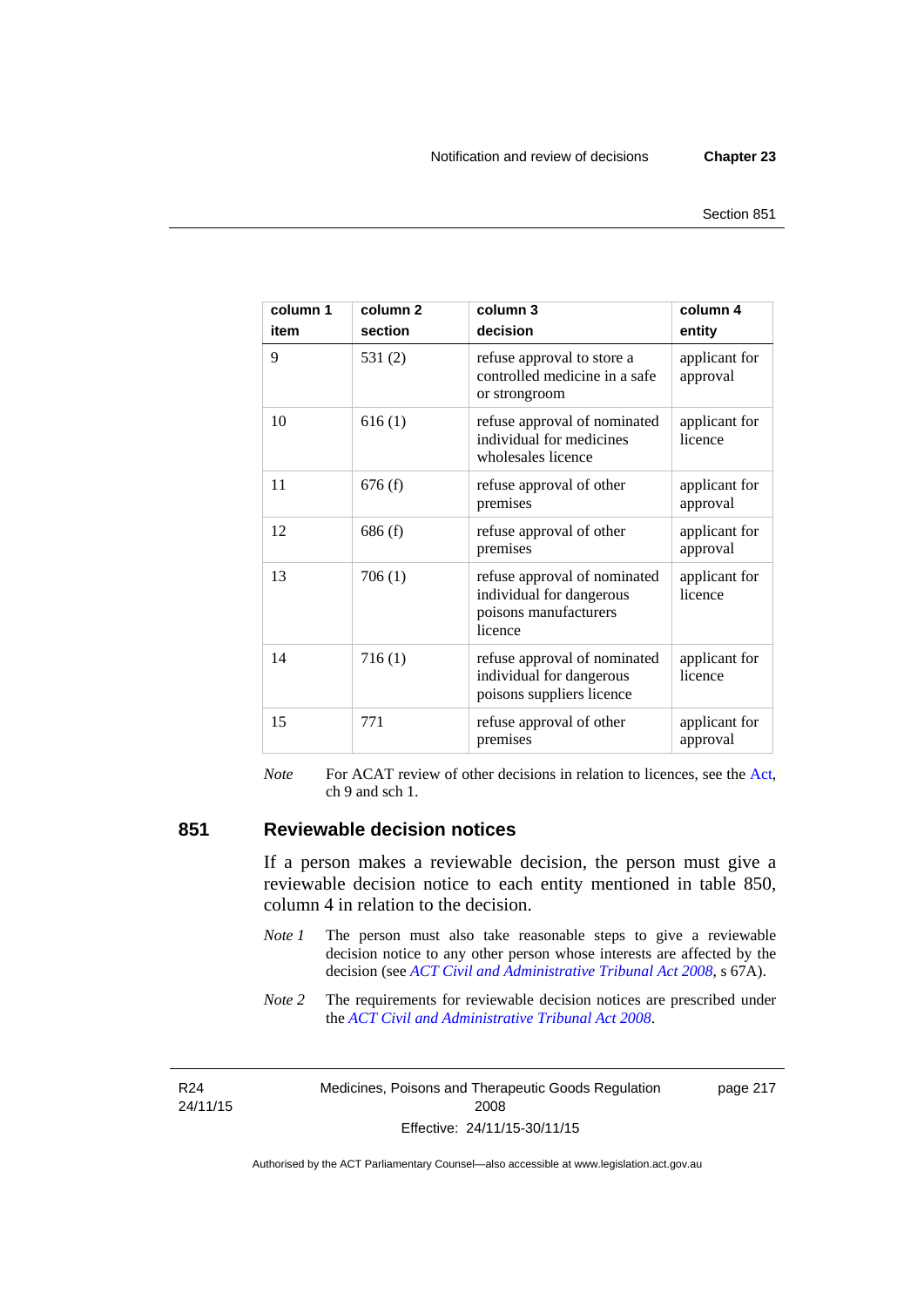#### **852 Applications for review**

The following may apply to the ACAT for a review of a reviewable decision:

- (a) an entity mentioned in table 850, column 4 in relation to the decision;
- (b) any other person whose interests are affected by the decision.
- *Note* If a form is approved under the *[ACT Civil and Administrative Tribunal](http://www.legislation.act.gov.au/a/2008-35)  [Act 2008](http://www.legislation.act.gov.au/a/2008-35)* for the application, the form must be used.

page 218 Medicines, Poisons and Therapeutic Goods Regulation 2008 Effective: 24/11/15-30/11/15

R24 24/11/15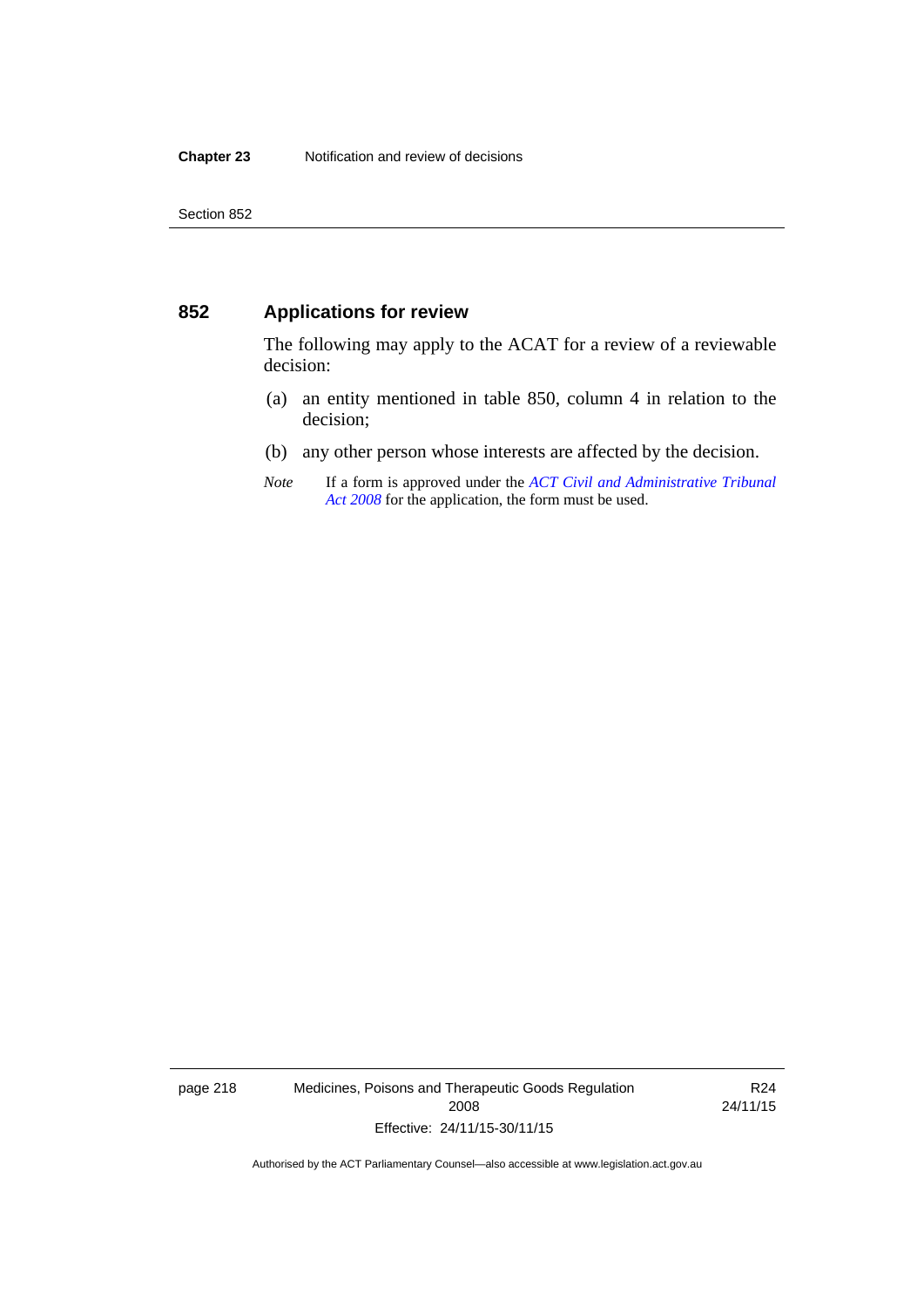### **Chapter 24 Miscellaneous**

### **860 Authorisations for public employees—Act, s 26 (1) (b), (2) (b), s 35 (1) (b), (2) (b) and s 36 (b)**

 (1) This section applies to a public employee who is exercising a function under the Act.

- (2) To the extent necessary to exercise the function and within the scope of employment, the public employee is authorised to do any of the following:
	- (a) obtain a regulated substance;
	- (b) possess a regulated substance;
	- (c) supply a regulated substance or regulated therapeutic good to a person for discarding if the person is authorised to obtain the substance or good;

#### **Example—person authorised to obtain**

a person who holds an environmental authorisation for the disposal of the substance (see, eg s 693)

- *Note* An example is part of the regulation, is not exhaustive and may extend, but does not limit, the meaning of the provision in which it appears (see [Legislation Act,](http://www.legislation.act.gov.au/a/2001-14) s 126 and s 132).
- (d) supply a regulated substance or regulated therapeutic good, for law enforcement purposes, to—
	- (i) someone else who is authorised to obtain the substance or good; or
	- (ii) a law enforcement officer.
- *Note Public employee*—see the [Legislation Act,](http://www.legislation.act.gov.au/a/2001-14) dictionary, pt 1.

R24 24/11/15 Medicines, Poisons and Therapeutic Goods Regulation 2008 Effective: 24/11/15-30/11/15

page 219

*Note Function* includes authority, duty and power (see [Legislation Act](http://www.legislation.act.gov.au/a/2001-14), dict, pt 1).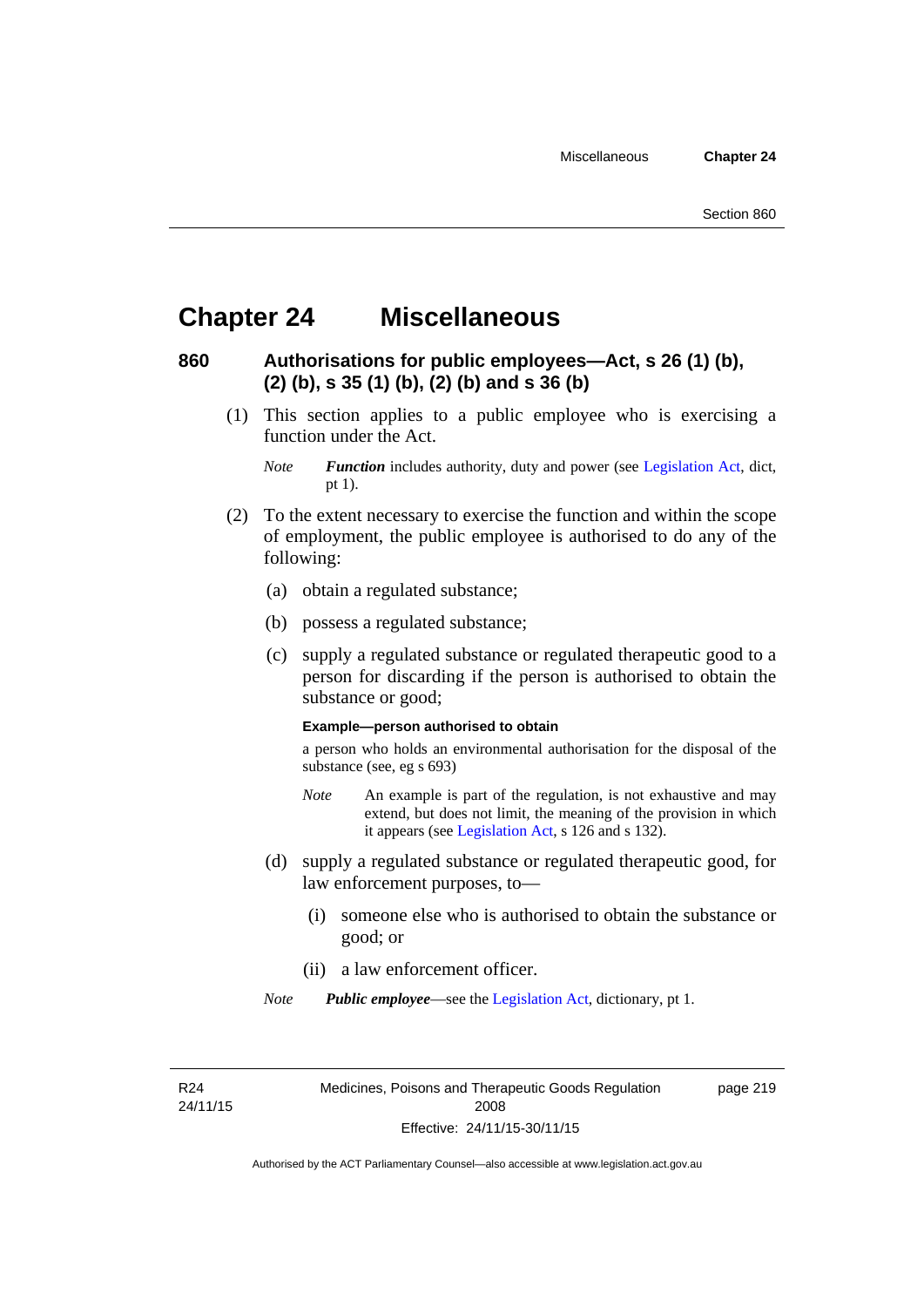#### **Chapter 24** Miscellaneous

(3) In this section:

*law enforcement officer*—see the [Criminal Code,](http://www.legislation.act.gov.au/a/2002-51) section 700.

#### **861 Other authorisations for public employees— Act, s 20 (1) (a), (2) (a) and s 74 (1) (b)**

- (1) A public employee is authorised to deal with a regulated substance, or regulated therapeutic good, in accordance with a permit issued by the chief health officer to the employee.
- (2) The permit must be in writing and include the following information:
	- (a) the dealings with regulated substances or regulated therapeutic goods authorised by the permit;
	- (b) the regulated substances or regulated therapeutic goods to which the permit relates;
	- (c) the public employee or employees authorised under the permit;
	- (d) any condition included in the permit by the chief health officer to which the permit is subject;
	- (e) a unique identifying number;
	- (f) when the permit ends.
- (3) For subsection (2) (c), the permit may identify a public employee authorised under the permit by—
	- (a) naming the employee; or
	- (b) nominating the occupant of a position (however described), at a particular time or from time to time.
- (4) In this section:

*public employee* includes a police officer.

page 220 Medicines, Poisons and Therapeutic Goods Regulation 2008 Effective: 24/11/15-30/11/15

R24 24/11/15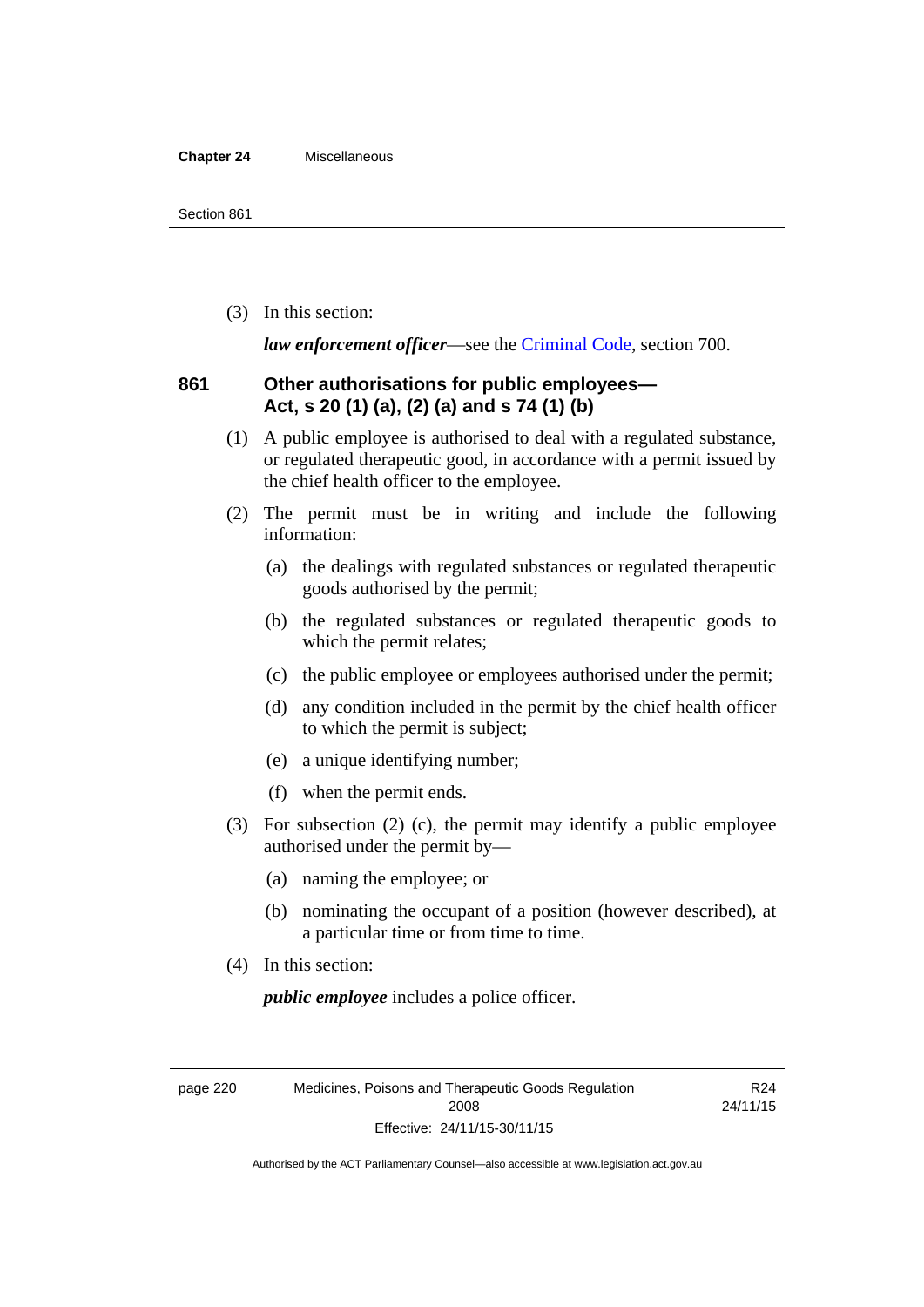#### **862 Certain containers not to be used for human-use substances—Act, s 63 (1) (b)**

A container of a kind mentioned in the [medicines and poisons](http://www.comlaw.gov.au/Series/F2012L01200)  [standard,](http://www.comlaw.gov.au/Series/F2012L01200) paragraph 21, 22 or 23 is prescribed.

#### **863 Disapplication of Legislation Act, s 47 (6)**

The [Legislation Act](http://www.legislation.act.gov.au/a/2001-14), section 47 (6) does not apply to the following:

- (a) AS/NZS ISO 8124.3 (Safety of toys Migration of certain elements);
- (b) the Australian code of good wholesaling practice for medicines in schedules 2, 3, 4 and 8;
- (c) the medicines Australia code of conduct;
- (d) the *[National Health Act 1953](http://www.comlaw.gov.au/Series/C1953A00095)* (Cwlth);
- (e) the *[National Health \(Pharmaceutical Benefits\)](http://www.comlaw.gov.au/Series/F1996B02844)  [Regulations 1960](http://www.comlaw.gov.au/Series/F1996B02844)* (Cwlth);
- (f) a continued dispensing determination.
- *Note 1* An instrument and a law of another jurisdiction mentioned in this section do not need to be notified under the [Legislation Act](http://www.legislation.act.gov.au/a/2001-14) because s 47 (6) does not apply (see [Legislation Act](http://www.legislation.act.gov.au/a/2001-14), s 47 (7)).
- *Note 2* A reference to an Act includes a reference to the statutory instruments made or in force under the Act, including any regulation (see [Legislation Act,](http://www.legislation.act.gov.au/a/2001-14) s 104).
- *Note 3* AS/NZS ISO 8124.3 may be purchased at [www.standards.org.au.](http://www.standards.org.au/)
- *Note 4* The Australian Code of Good Wholesaling Practice for Medicines in Schedules 2, 3, 4 and 8 is accessible at [www.tga.gov.au.](http://www.tga.gov.au/)
- *Note 5* The Medicines Australia Code of Conduct is accessible at [www.medicinesaustralia.com.au](http://www.medicinesaustralia.com.au/).
- *Note* 6 A law of another jurisdiction mentioned in this section is accessible at [www.comlaw.gov.au](http://www.comlaw.gov.au/).

R24 24/11/15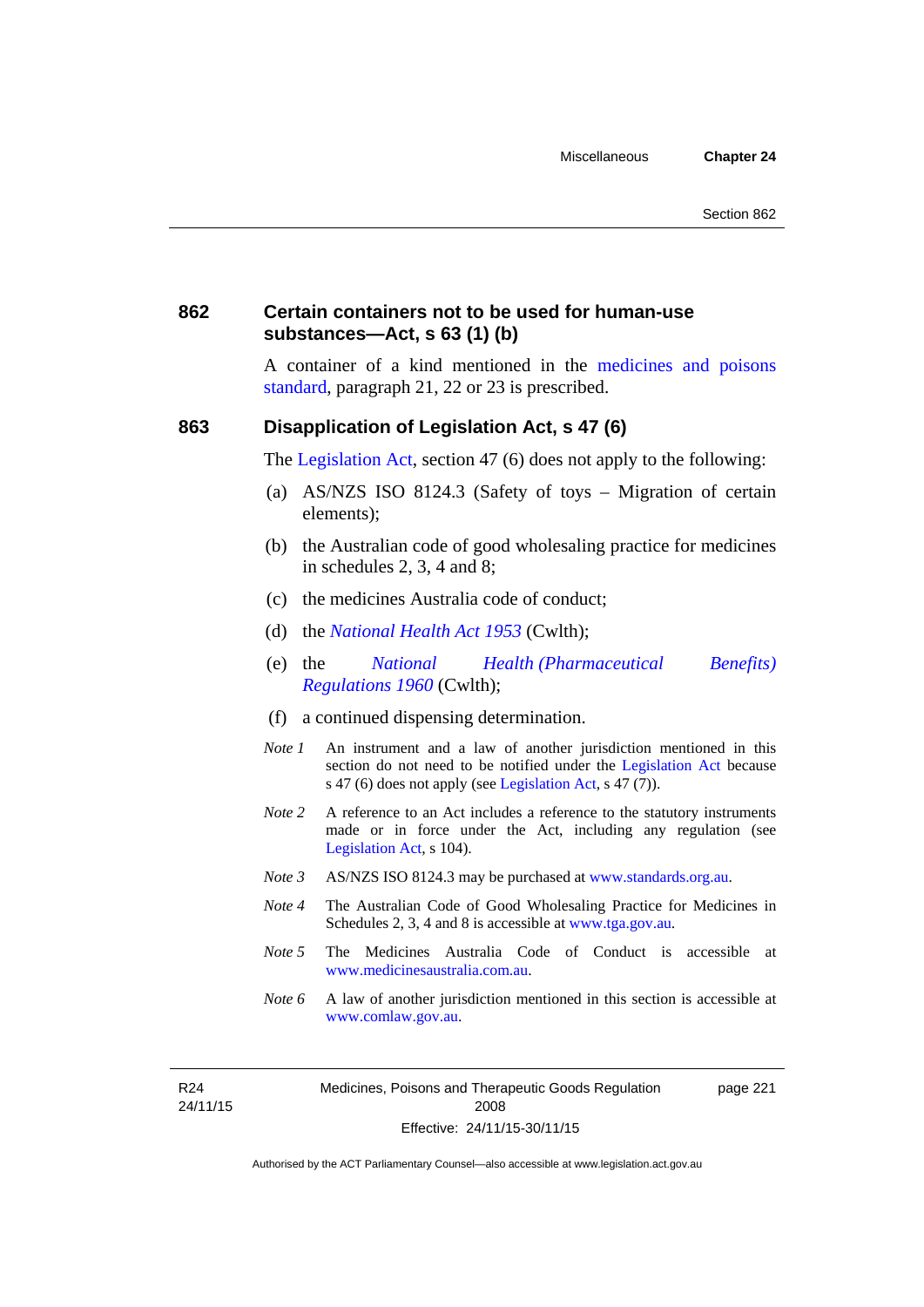#### **Chapter 24** Miscellaneous

#### **864 Exemption of piper methysticum (kava)—Act, s 190 (1) (a)**

- (1) Piper methysticum (kava) in the following forms is exempt from the Act:
	- (a) raw or dried whole or peeled rhizome for use in aqueous dispersions or aqueous extracts intended for oral use by humans;
	- (b) powder made from the dried rhizome for use in aqueous dispersions or aqueous extracts intended for oral use by humans;
	- (c) preparations for oral use by humans containing aqueous dispersions or aqueous extracts of the raw or dried whole or peeled rhizome;
	- (d) preparations for oral use by humans containing aqueous dispersions or aqueous extracts of powder made from the dried rhizome.
- (2) However, the exemption applies only if—
	- (a) the kava is prepared, possessed and consumed in accordance with the customs of the Pacific Islands; and

#### **Examples—customs of the Pacific Islands relating to use of kava**

- 1 consuming kava as part of a traditional ceremony, in a kava circle or otherwise
- 2 serving kava from a traditional bowl
- *Note* An example is part of the regulation, is not exhaustive and may extend, but does not limit, the meaning of the provision in which it appears (see [Legislation Act,](http://www.legislation.act.gov.au/a/2001-14) s 126 and s 132).
- (b) the kava is prepared, possessed and consumed in connection with an event declared by the Minister; and
- (c) any conditions stated in the declaration are complied with.

page 222 Medicines, Poisons and Therapeutic Goods Regulation 2008 Effective: 24/11/15-30/11/15

R24 24/11/15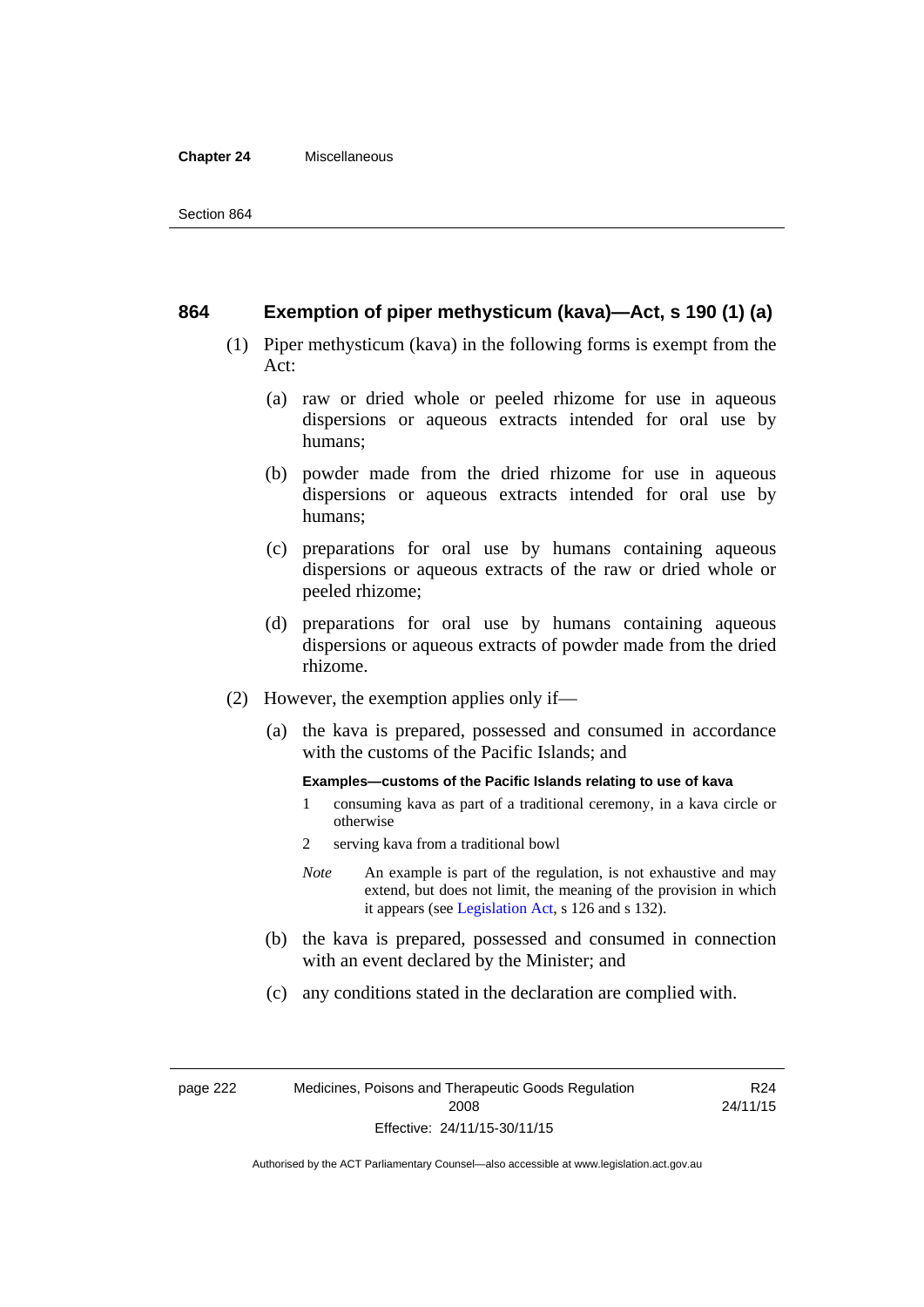(3) The Minister may declare an event only if satisfied it is a public event.

#### **Example**

National Multicultural Festival

- (4) A declaration may include conditions about any of the following:
	- (a) the dates and times when the kava may be prepared or consumed;
	- (b) the way in which the kava may be prepared or consumed;
	- (c) the places where the kava may be prepared or consumed;
	- (d) the minimum age of people who may consume the kava;
	- (e) signage for the event;
	- (f) anything else the Minister considers appropriate.
- (5) A declaration is a notifiable instrument.

*Note* A notifiable instrument must be notified under the [Legislation Act](http://www.legislation.act.gov.au/a/2001-14).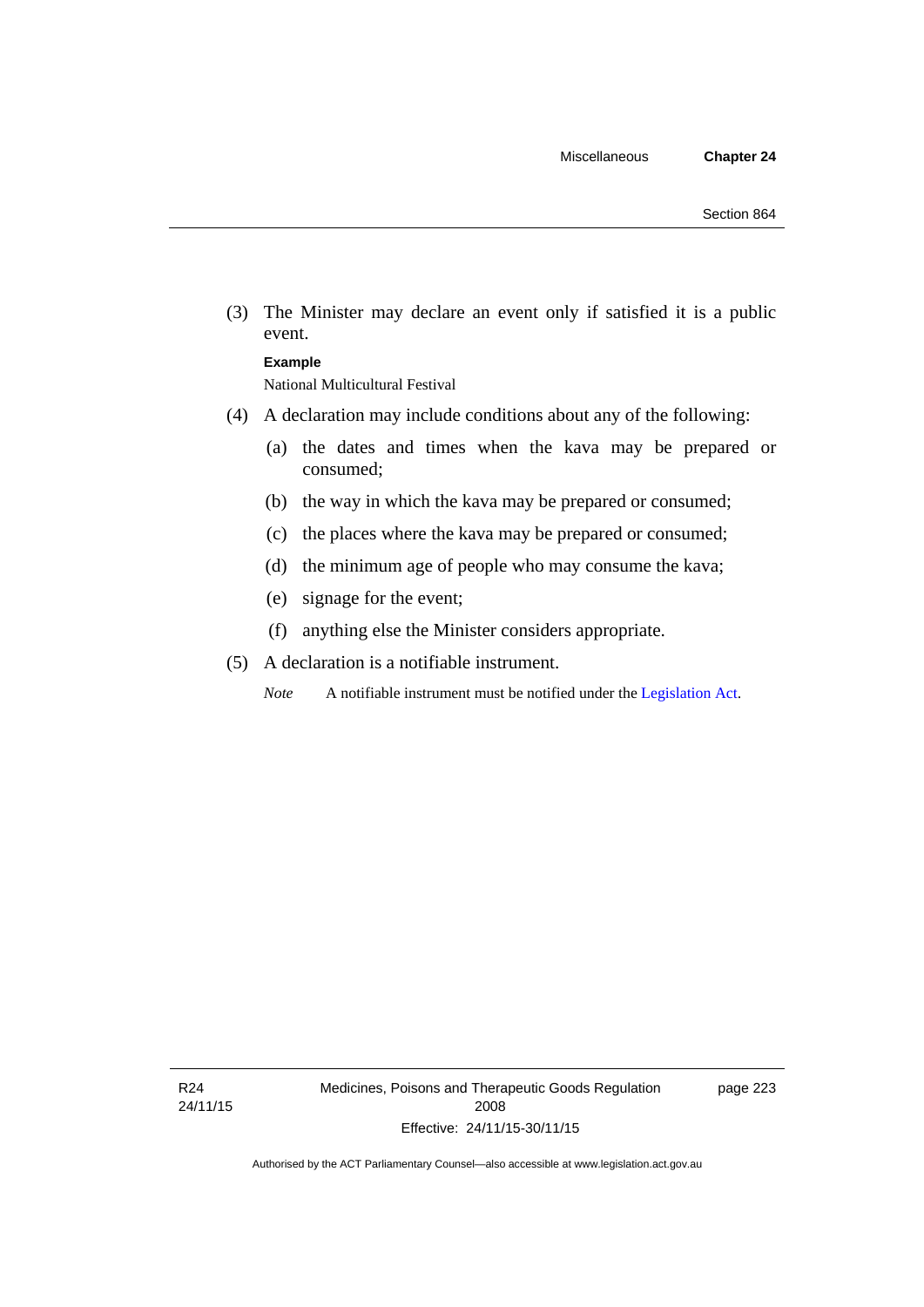**Schedule 1** Medicines—health-related occupations authorisations<br>**Part 1.1** Ambulance services and officers Ambulance services and officers

# **Schedule 1 Medicines—health-related occupations authorisations**

(see s 30, s 50, s 60, s 110, s 350, s 370 and s 380)

# **Part 1.1 Ambulance services and officers**

| column 1<br>item | column <sub>2</sub><br>person authorised                                                           | column 3<br>authorisation                                                                                                                                                                                                                                                               |  |
|------------------|----------------------------------------------------------------------------------------------------|-----------------------------------------------------------------------------------------------------------------------------------------------------------------------------------------------------------------------------------------------------------------------------------------|--|
| 1                | ambulance officer employed by<br>Commonwealth, Territory or<br><b>State</b>                        | within scope of employment, do any of<br>the following:<br>obtain medicines;<br>(a)<br>possess medicines;<br>(b)<br>administer medicines.<br>(c)                                                                                                                                        |  |
| 2                | person in charge of ambulance<br>service operated by<br>Commonwealth, Territory or<br><b>State</b> | within scope of employment, do any of<br>the following:<br>issue purchase orders for medicines;<br>(a)<br>obtain medicines mentioned in<br>(b)<br>par(a);<br>possess medicines mentioned in<br>(c)<br>par(a);<br>(d)<br>supply medicines to ambulance<br>officers in ambulance service. |  |

page 224 Medicines, Poisons and Therapeutic Goods Regulation 2008 Effective: 24/11/15-30/11/15

R24 24/11/15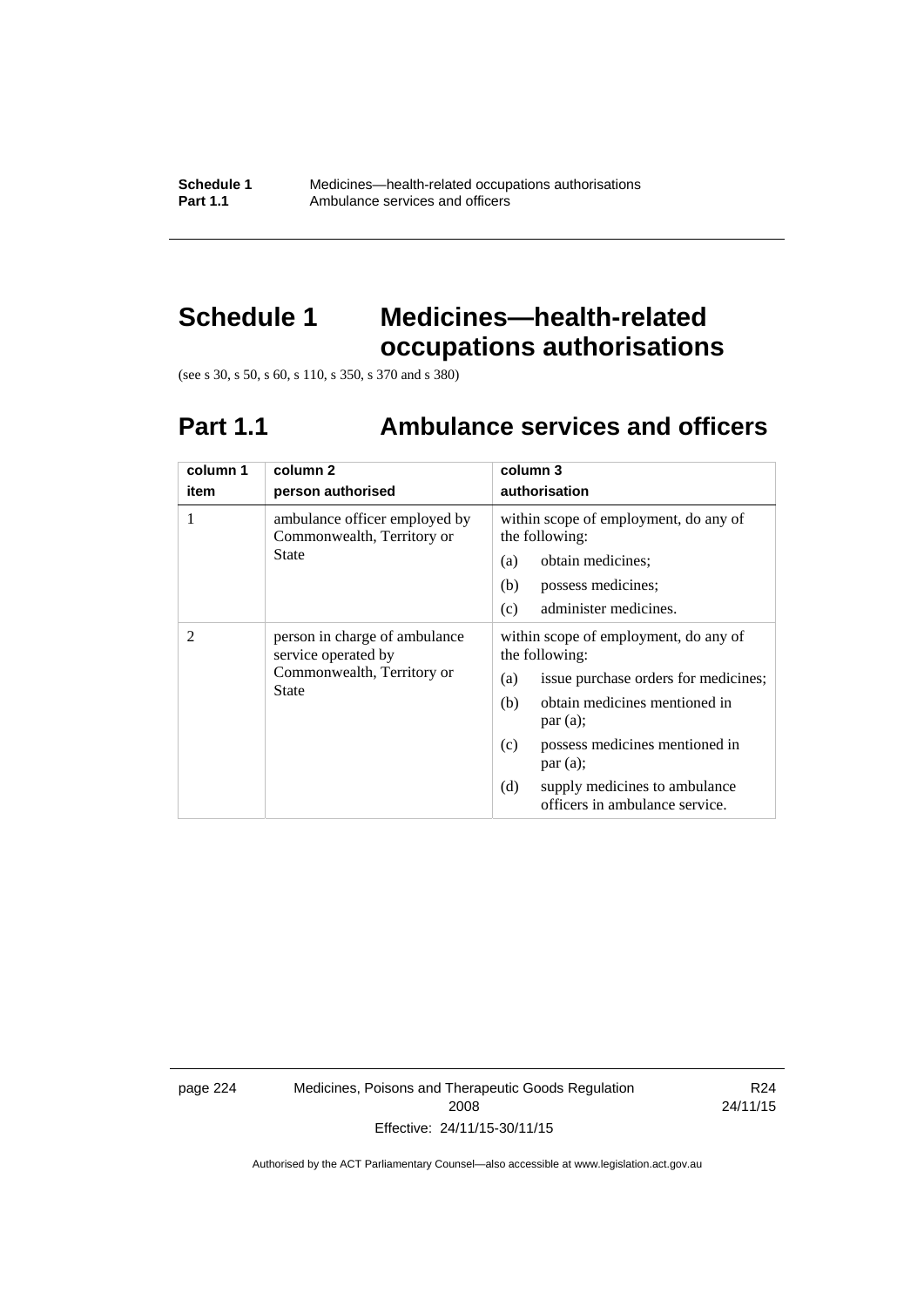# **Part 1.2 Dentists, dental hygienists, dental therapists and oral health therapists**

| column 1<br>item | column <sub>2</sub><br>person authorised                      | column 3<br>authorisation                                                                                                             |
|------------------|---------------------------------------------------------------|---------------------------------------------------------------------------------------------------------------------------------------|
| 1                | dentist                                                       | to the extent necessary to practise dentistry<br>and, if employed, within the scope of<br>employment, do any of the following:        |
|                  |                                                               | (a)<br>issue purchase orders and requisitions<br>for medicines;                                                                       |
|                  |                                                               | obtain medicines;<br>(b)                                                                                                              |
|                  |                                                               | (c)<br>possess medicines;                                                                                                             |
|                  |                                                               | administer medicines;<br>(d)                                                                                                          |
|                  |                                                               | prescribe medicines;<br>(e)                                                                                                           |
|                  |                                                               | (f)<br>supply medicines to patients during<br>consultations if labelled in accordance<br>with s 161;                                  |
|                  |                                                               | supply medicines for administration to<br>(g)<br>patients at dental surgery to people<br>authorised to administer them.               |
| <b>Note</b>      | <b>Dentist</b> does not include a trainee dentist (see dict). |                                                                                                                                       |
| $\overline{2}$   | trainee dentist                                               | to the extent necessary to practise dentistry or<br>undertake training, and under supervision of<br>dentist, do any of the following: |
|                  |                                                               | obtain medicines from health<br>(a)<br>practitioner authorised to possess<br>them;                                                    |
|                  |                                                               | (b)<br>possess medicines;                                                                                                             |
|                  |                                                               | administer medicines in accordance<br>(c)<br>with prescription (whether or not<br>issued by themself or dentist);                     |
|                  |                                                               | (d)<br>prescribe medicines for administration<br>at institution or dental surgery.                                                    |

R24 24/11/15 Medicines, Poisons and Therapeutic Goods Regulation 2008 Effective: 24/11/15-30/11/15 page 225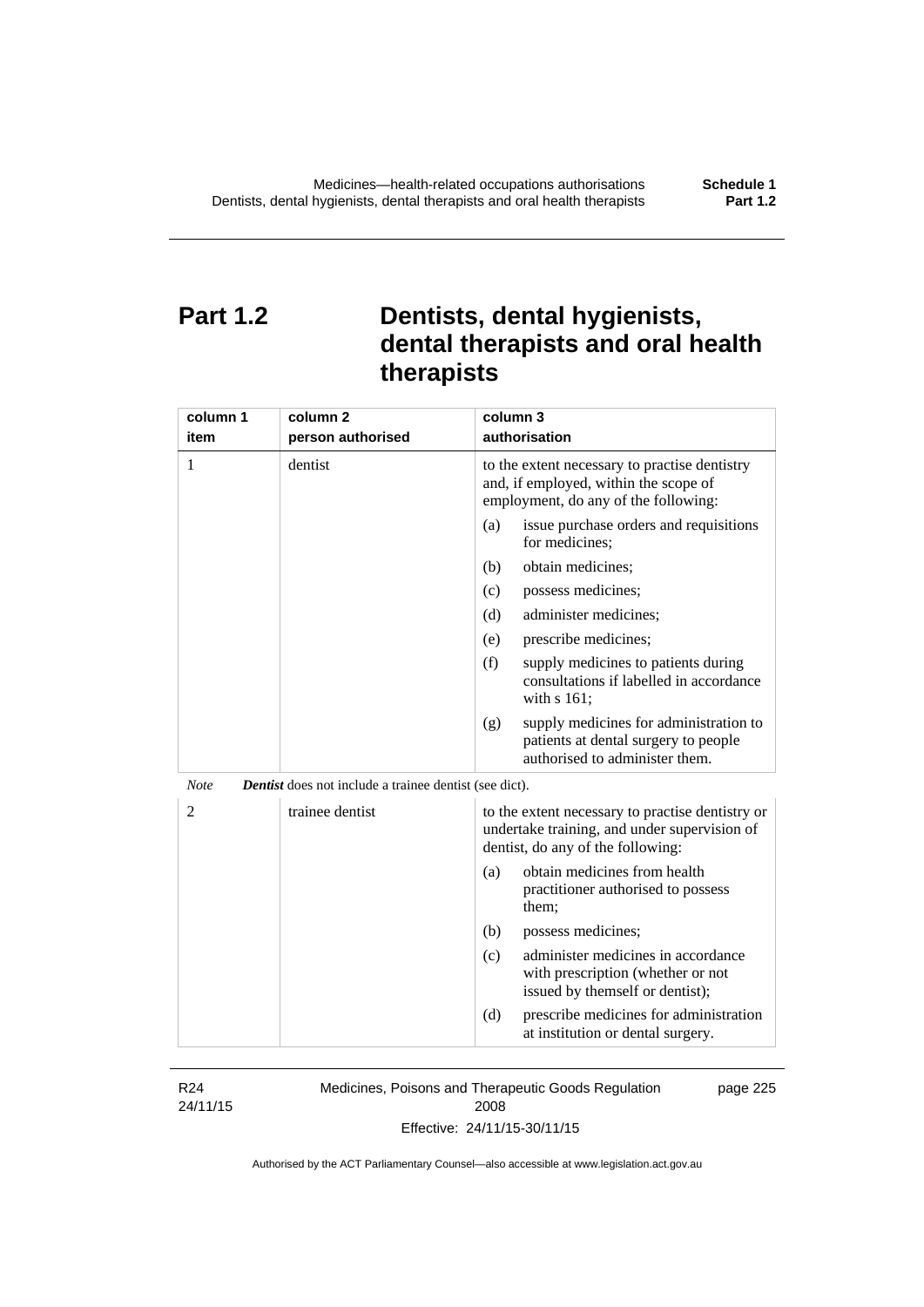#### **Schedule 1** Medicines—health-related occupations authorisations<br>**Part 1.2** Dentists, dental hygienists, dental therapists and oral health **Part 1.2** Dentists, dental hygienists, dental therapists and oral health therapists

| column 1       | column <sub>2</sub> | column 3                                                                                                                                                                                    |  |
|----------------|---------------------|---------------------------------------------------------------------------------------------------------------------------------------------------------------------------------------------|--|
| item           | person authorised   | authorisation                                                                                                                                                                               |  |
| 3              | dental hygienist    | within the scope of employment, to the<br>extent necessary to practice as dental<br>hygienist, and in a structured professional<br>relationship with a dentist, do any of the<br>following: |  |
|                |                     | obtain medicines from dentist<br>(a)<br>authorised to possess them;                                                                                                                         |  |
|                |                     | (b)<br>possess medicines mentioned in<br>par(a);                                                                                                                                            |  |
|                |                     | administer medicines mentioned in<br>(c)<br>par (a) in accordance with dentist's<br>prescription.                                                                                           |  |
| $\overline{4}$ | dental therapist    | within the scope of employment, to the<br>extent necessary to practice as dental<br>therapist, and in a structured professional<br>relationship with a dentist, do any of the<br>following: |  |
|                |                     | issue purchase orders and requisitions<br>(a)<br>for medicines for topical dental use<br>and for local anaesthetics;                                                                        |  |
|                |                     | (b)<br>obtain medicines mentioned in par (a);                                                                                                                                               |  |
|                |                     | possess medicines mentioned in<br>(c)<br>par $(a)$ ;                                                                                                                                        |  |
|                |                     | administer medicines mentioned in<br>(d)<br>par(a).                                                                                                                                         |  |

page 226 Medicines, Poisons and Therapeutic Goods Regulation 2008 Effective: 24/11/15-30/11/15

R24 24/11/15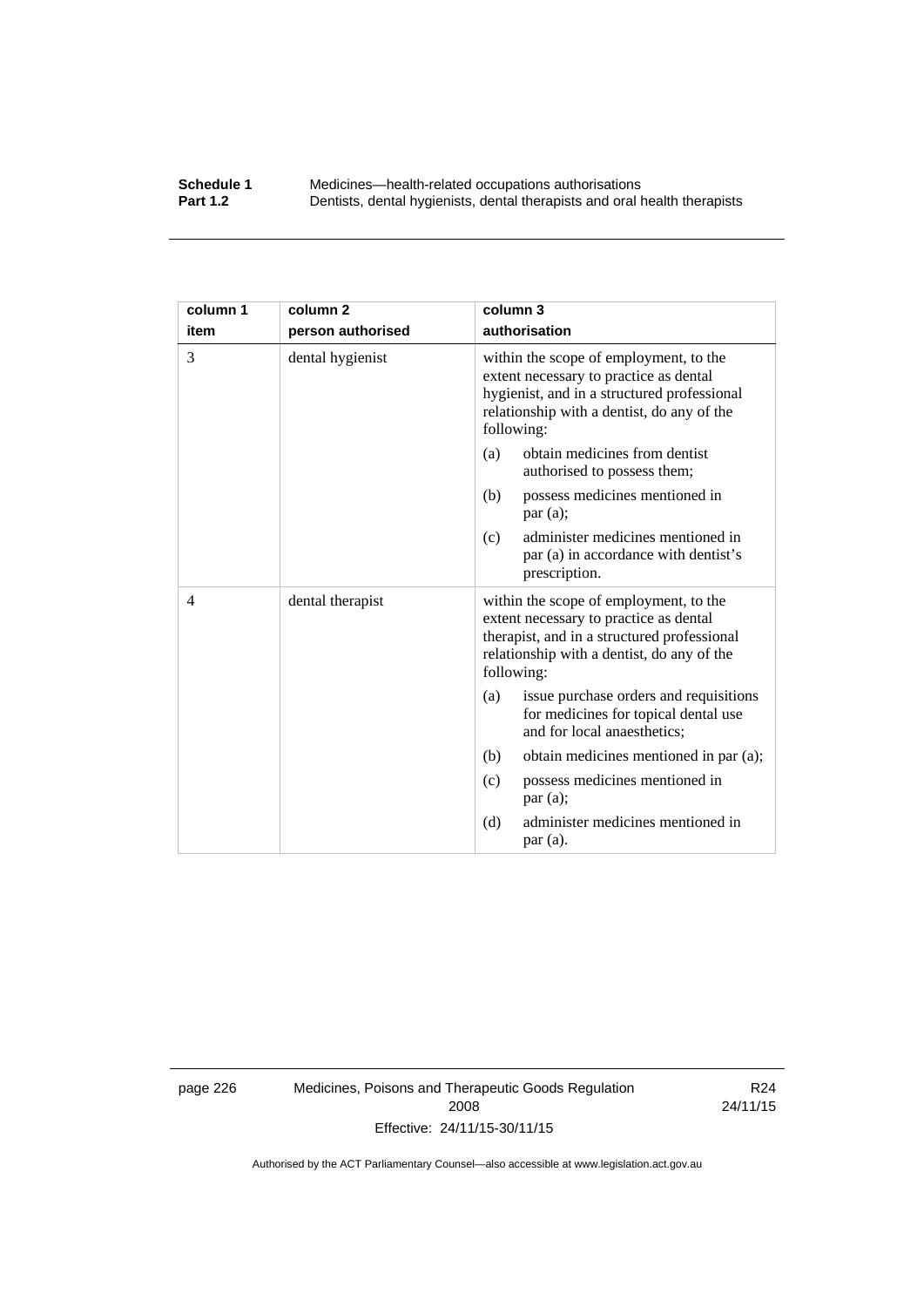| column 3 |  |  |
|----------|--|--|
|          |  |  |

| item | person authorised     | authorisation                                                                                                                                                                                       |
|------|-----------------------|-----------------------------------------------------------------------------------------------------------------------------------------------------------------------------------------------------|
| 5    | oral health therapist | within the scope of employment, to the<br>extent necessary to practice as an oral health<br>therapist, and in a structured professional<br>relationship with a dentist, do any of the<br>following: |
|      |                       | issue purchase orders and requisitions<br>(a)<br>for medicines for topical dental use<br>and for local anaesthetics;                                                                                |
|      |                       | obtain medicines mentioned in par (a);<br>(b)                                                                                                                                                       |
|      |                       | possess medicines mentioned in<br>(c)<br>par(a);                                                                                                                                                    |
|      |                       | administer medicines mentioned in<br>(d)                                                                                                                                                            |

par (a).

R24 24/11/15

**column 1** 

**column 2** 

Medicines, Poisons and Therapeutic Goods Regulation 2008 Effective: 24/11/15-30/11/15

page 227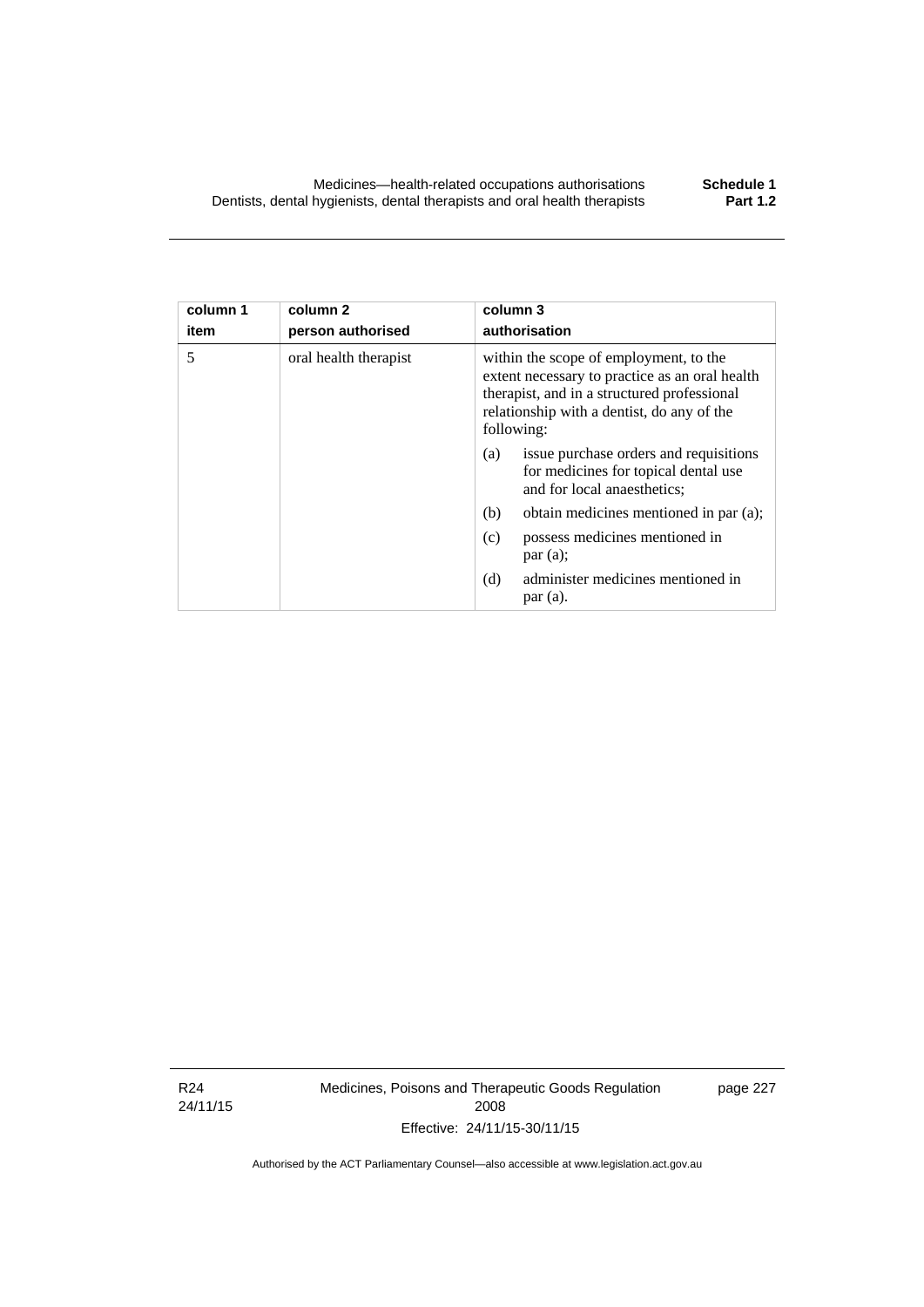# **Part 1.3 Doctors**

| column 1<br>item | column <sub>2</sub><br>person authorised | column 3<br>authorisation                                                                                                     |                                                                                                                       |
|------------------|------------------------------------------|-------------------------------------------------------------------------------------------------------------------------------|-----------------------------------------------------------------------------------------------------------------------|
| 1                | doctor                                   | to the extent necessary to practise medicine<br>and, if employed, within the scope of<br>employment, do any of the following: |                                                                                                                       |
|                  |                                          | (a)                                                                                                                           | issue purchase orders and requisitions<br>for medicines;                                                              |
|                  |                                          | (b)                                                                                                                           | obtain medicines;                                                                                                     |
|                  |                                          | (c)                                                                                                                           | possess medicines;                                                                                                    |
|                  |                                          | (d)                                                                                                                           | administer medicines;                                                                                                 |
|                  |                                          | (e)                                                                                                                           | prescribe medicines;                                                                                                  |
|                  |                                          | (f)                                                                                                                           | supply medicines to patients during<br>consultations;                                                                 |
|                  |                                          | (g)                                                                                                                           | supply medicines for administration to<br>patients to people authorised to<br>administer them:                        |
|                  |                                          | (h)                                                                                                                           | supply medicines dispensed for patient<br>to another health practitioner on<br>patient's transfer within institution; |
|                  |                                          | (i)                                                                                                                           | supply medicines dispensed for patient<br>to patient on patient's discharge from<br>institution;                      |
|                  |                                          | (i)                                                                                                                           | supply medicines to patients during<br>consultations if labelled in accordance<br>with s 161.                         |
|                  |                                          | <b>Note</b>                                                                                                                   | For authorisation to issue standing<br>orders for administration of medicines at<br>institutions, see s 75.           |

*Note Doctor* does not include an intern doctor (see dict).

page 228 Medicines, Poisons and Therapeutic Goods Regulation 2008 Effective: 24/11/15-30/11/15

R24 24/11/15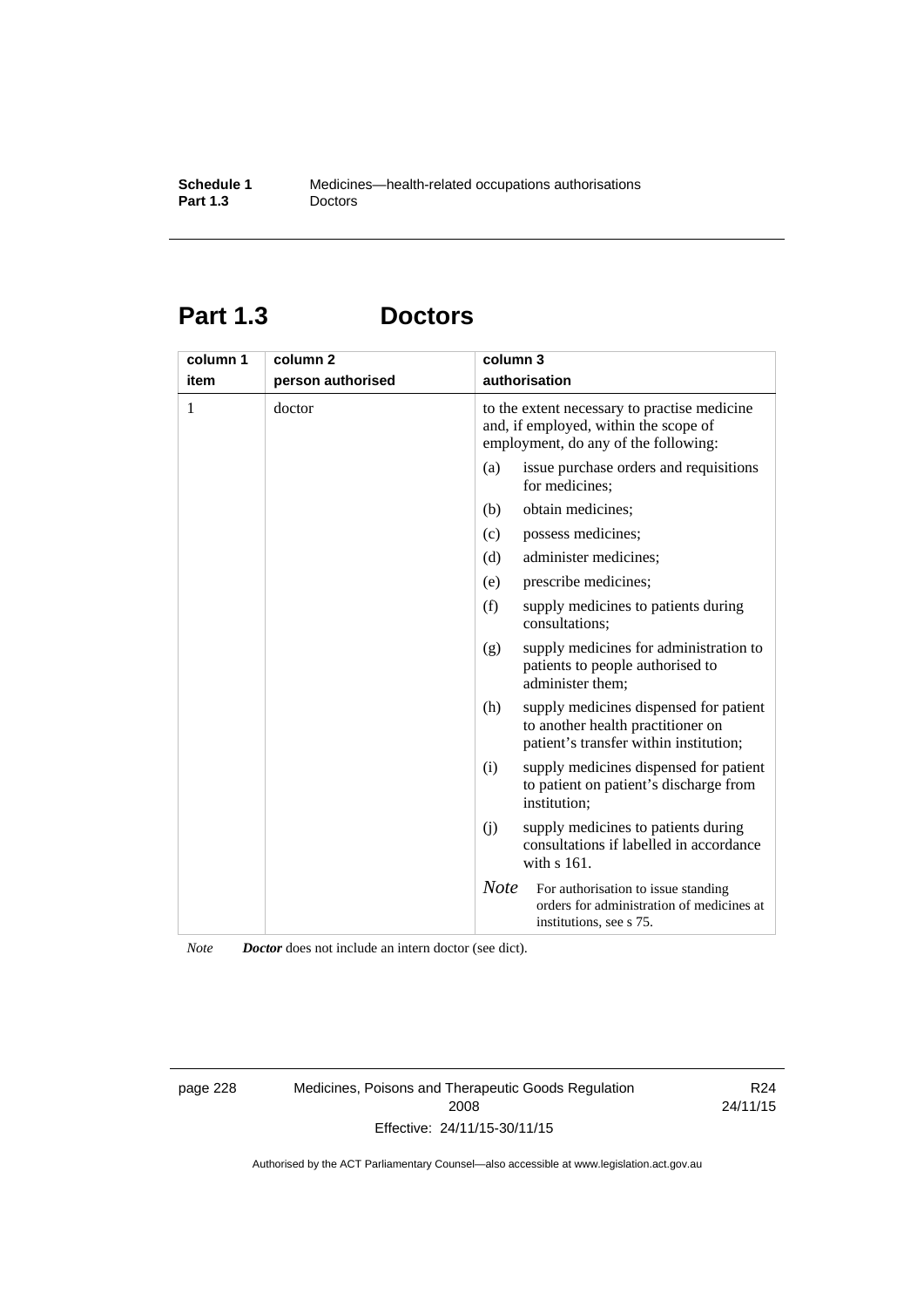| column 1<br>item | column <sub>2</sub><br>person authorised | column 3<br>authorisation                                                                                                                                     |
|------------------|------------------------------------------|---------------------------------------------------------------------------------------------------------------------------------------------------------------|
| $\overline{2}$   | intern doctor                            | to the extent necessary to practise medicine<br>or undertake training or supervised practice,<br>and under supervision of doctor, do any of<br>the following: |
|                  |                                          | obtain medicines from health<br>(a)<br>practitioner authorised to possess<br>them;                                                                            |
|                  |                                          | (b)<br>possess medicines;                                                                                                                                     |
|                  |                                          | administer medicines in accordance<br>(c)<br>with prescription (whether or not<br>issued by themself or another<br>prescriber);                               |
|                  |                                          | (d)<br>prescribe medicines for administration<br>at institution or surgery;                                                                                   |
|                  |                                          | supply medicines dispensed for patient<br>(e)<br>to another health practitioner on<br>patient's transfer within institution;                                  |
|                  |                                          | (f)<br>supply medicines dispensed for patient<br>to patient on patient's discharge from<br>institution.                                                       |

R24 24/11/15 Medicines, Poisons and Therapeutic Goods Regulation 2008 Effective: 24/11/15-30/11/15

page 229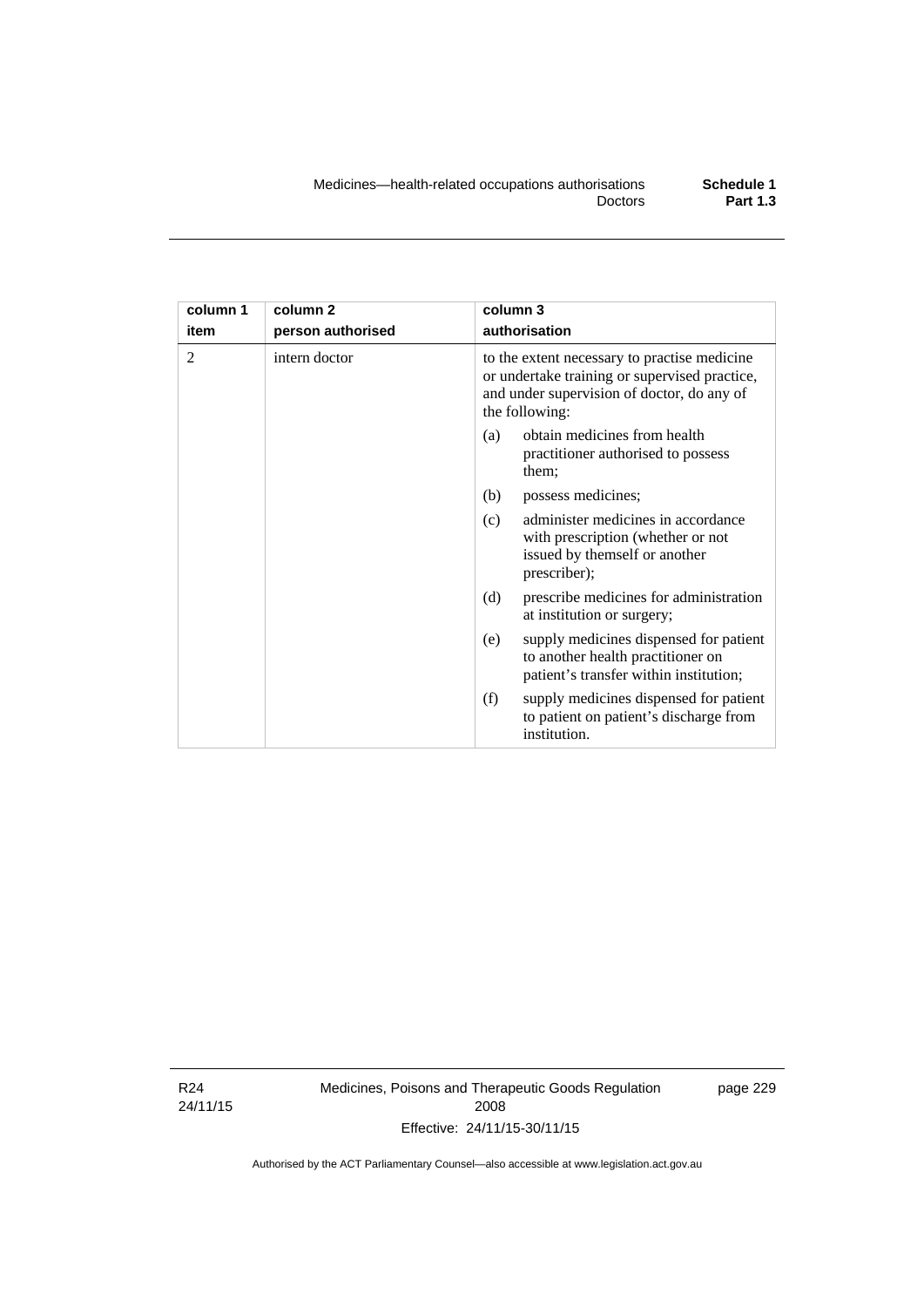# Part 1.4 **Health professionals at institutions**

| column 1<br>item | column 2<br>person authorised                                            | column 3<br>authorisation                                                                                                                                                                                    |
|------------------|--------------------------------------------------------------------------|--------------------------------------------------------------------------------------------------------------------------------------------------------------------------------------------------------------|
|                  | health practitioner or health<br>professional employed at<br>institution | within the scope of employment, do any of<br>the following for the delivery of medicines<br>within the institution to a health practitioner<br>or health professional authorised to obtain<br>the medicines: |
|                  |                                                                          | obtain the medicines;<br>(a)                                                                                                                                                                                 |
|                  |                                                                          | possess the medicines;<br>(b)                                                                                                                                                                                |
|                  |                                                                          | supply the medicines.<br>(c)                                                                                                                                                                                 |

page 230 Medicines, Poisons and Therapeutic Goods Regulation 2008 Effective: 24/11/15-30/11/15

R24 24/11/15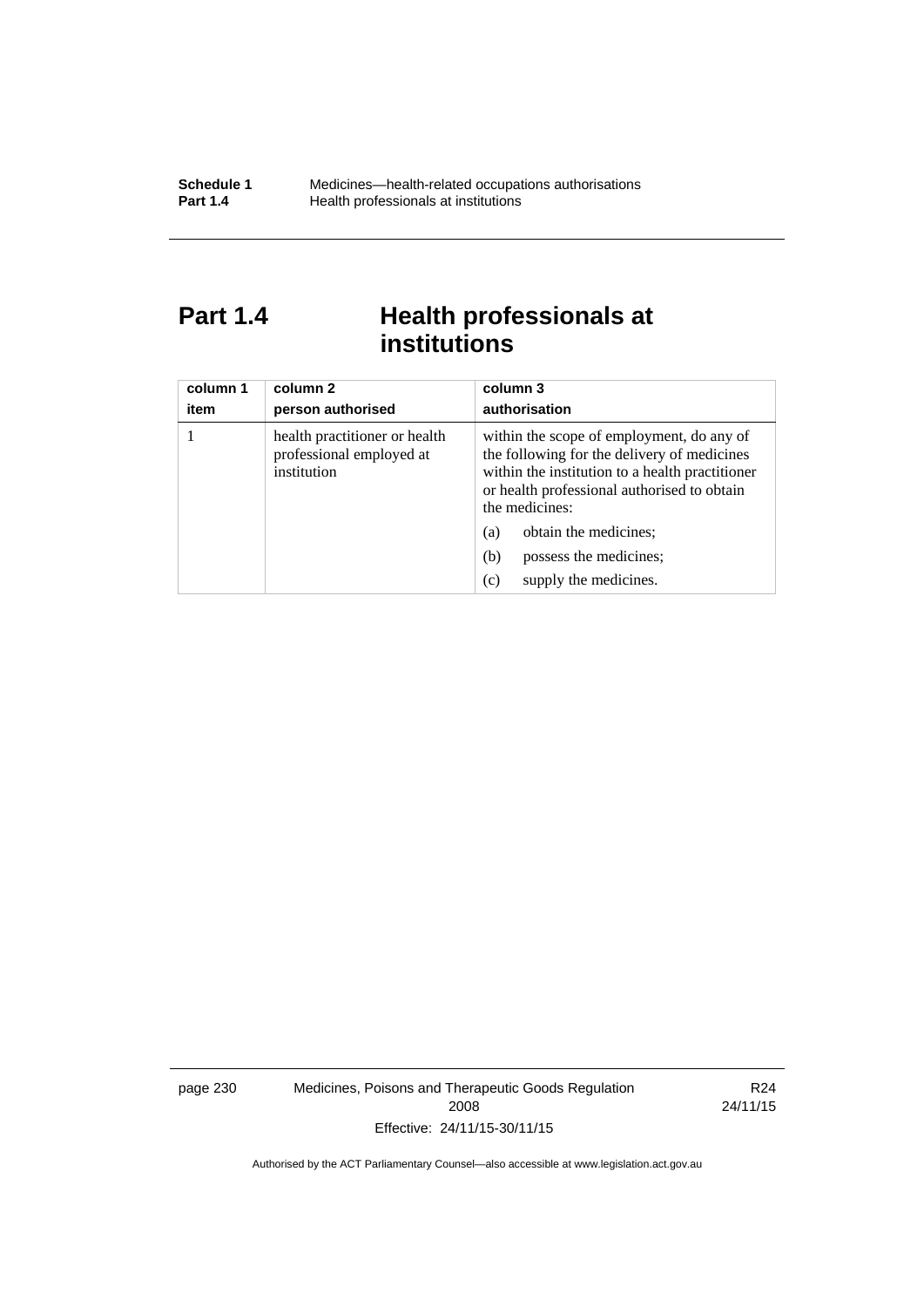# **Part 1.5 Midwives**

| column 1<br>item | column 2<br>person authorised | column 3<br>authorisation                                                                                                      |
|------------------|-------------------------------|--------------------------------------------------------------------------------------------------------------------------------|
|                  | midwife                       | to the extent necessary to practise midwifery<br>and, if employed, within the scope of<br>employment, do any of the following: |
|                  |                               | issue requisitions for medicines;<br>(a)                                                                                       |
|                  |                               | obtain medicines on requisition;<br>(b)                                                                                        |
|                  |                               | possess medicines;<br>(c)                                                                                                      |
|                  |                               | administer medicines in accordance<br>(d)<br>with prescription or standing order;                                              |
|                  |                               | supply medicines in accordance with a<br>(e)<br>standing order issued by chief health<br>officer or a requisition;             |
|                  |                               | (f)<br>supply medicines dispensed for patient<br>to another health practitioner on<br>patient's transfer within institution;   |
|                  |                               | supply medicines dispensed for patient<br>(g)<br>to patient on patient's discharge from<br>institution.                        |

R24 24/11/15 Medicines, Poisons and Therapeutic Goods Regulation 2008 Effective: 24/11/15-30/11/15

page 231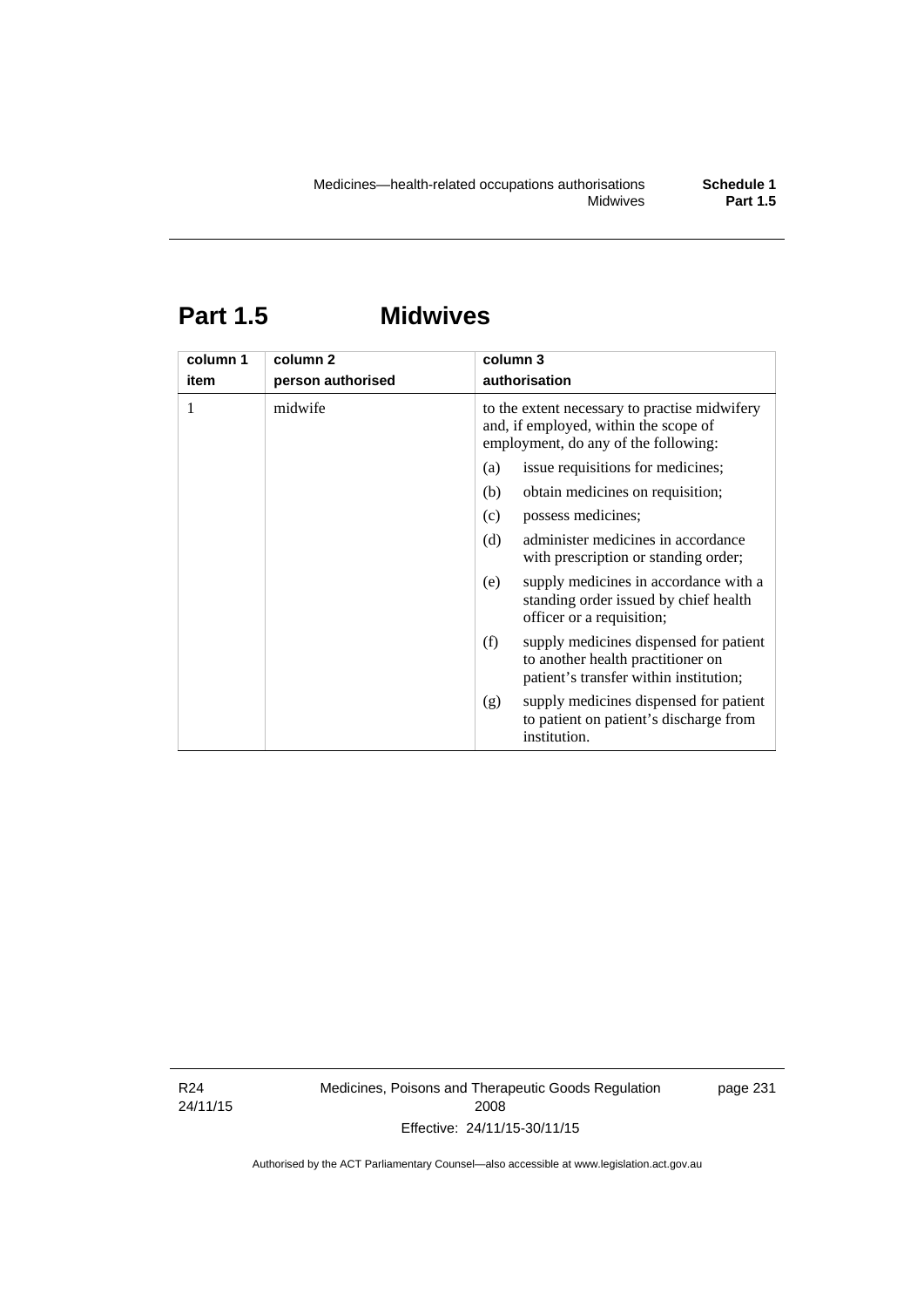## **Schedule 1** Medicines—health-related occupations authorisations<br>**Part 1.5** Midwives **Midwives**

| column 1       | column <sub>2</sub> | column 3 |                                                                                                                                                                                                                  |
|----------------|---------------------|----------|------------------------------------------------------------------------------------------------------------------------------------------------------------------------------------------------------------------|
| item           | person authorised   |          | authorisation                                                                                                                                                                                                    |
| $\overline{c}$ | eligible midwife    |          | to the extent necessary to practise midwifery<br>and, if employed, within the scope of<br>employment, do any of the following:                                                                                   |
|                |                     | (a)      | issue requisitions for medicines;                                                                                                                                                                                |
|                |                     | (b)      | obtain medicines;                                                                                                                                                                                                |
|                |                     | (c)      | possess medicines;                                                                                                                                                                                               |
|                |                     | (d)      | if the midwife is an authorised<br>midwife-prescribe medicines listed<br>on the pharmaceutical benefits<br>scheme for prescribing by an<br>authorised midwife (see National<br>Health Act 1953 (Cwlth), s 93AA); |
|                |                     | (e)      | supply medicines to which par (d)<br>applies to patients during<br>consultations if labelled in<br>accordance with s 161;                                                                                        |
|                |                     | (f)      | administer medicines to which<br>par (d) applies in accordance with<br>prescription issued by themself;                                                                                                          |
|                |                     | (g)      | administer medicines in accordance<br>with prescription issued by another<br>prescriber, or standing order;                                                                                                      |
|                |                     | (h)      | supply medicines in accordance with<br>a standing order issued by chief<br>health officer or a requisition;                                                                                                      |
|                |                     | (i)      | supply medicines dispensed for<br>patient to another health<br>professional on patient's transfer<br>within institution;                                                                                         |
|                |                     | (j)      | supply medicines dispensed for<br>patient to patient on patient's<br>discharge from institution.                                                                                                                 |

page 232 Medicines, Poisons and Therapeutic Goods Regulation 2008 Effective: 24/11/15-30/11/15

R24 24/11/15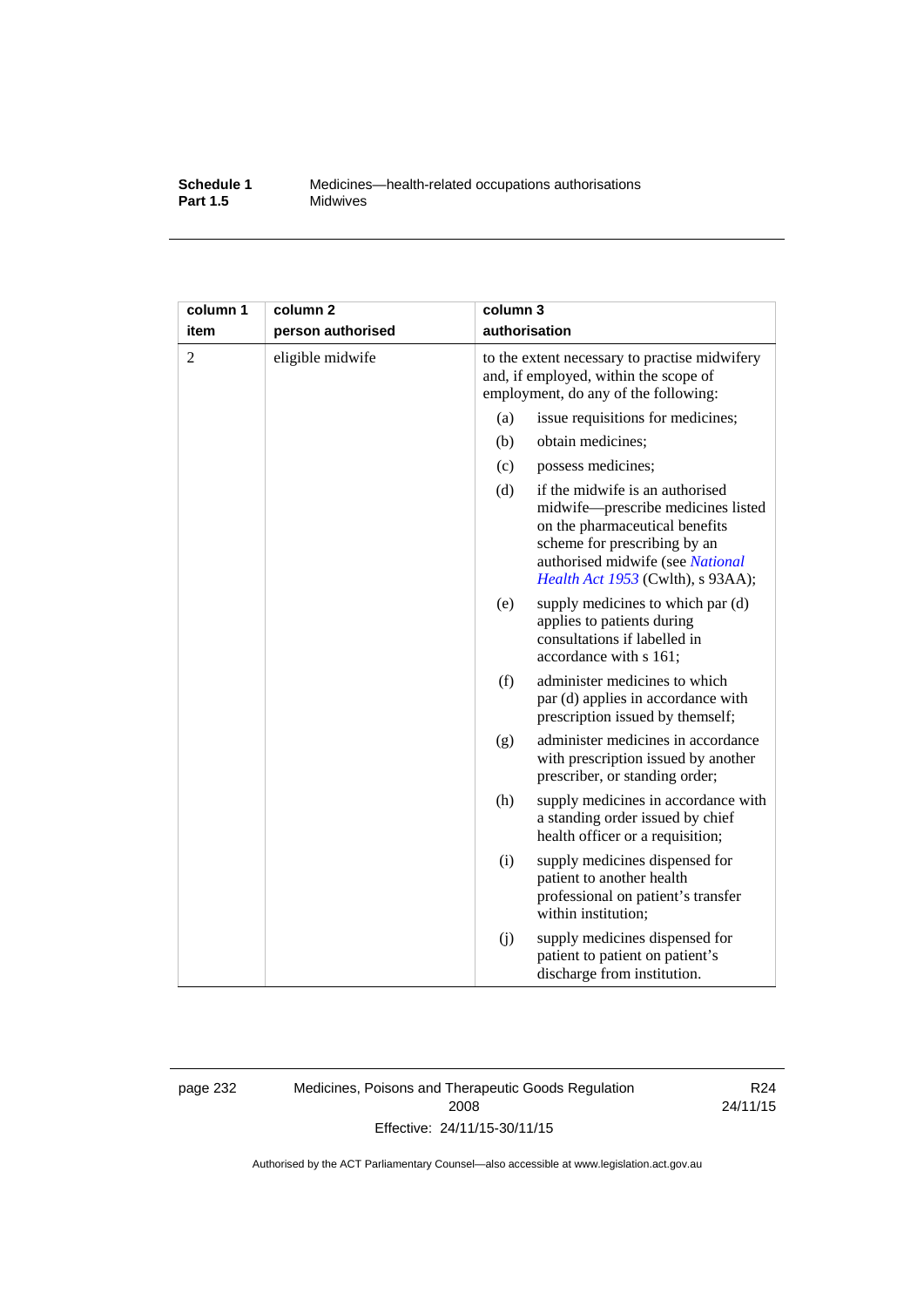| <b>Part 1.6</b> | <b>Nurses</b> |
|-----------------|---------------|
|                 |               |

| column 1    | column <sub>2</sub>                                                      | column 3                                                                                                                                                                                                                                                    |
|-------------|--------------------------------------------------------------------------|-------------------------------------------------------------------------------------------------------------------------------------------------------------------------------------------------------------------------------------------------------------|
| item        | person authorised                                                        | authorisation                                                                                                                                                                                                                                               |
| 1           | nurse                                                                    | to the extent necessary to practise nursing<br>and, if employed, within the scope of<br>employment, do any of the following:                                                                                                                                |
|             |                                                                          | (a)<br>issue requisitions for medicines;                                                                                                                                                                                                                    |
|             |                                                                          | (b)<br>obtain medicines on requisition;                                                                                                                                                                                                                     |
|             |                                                                          | possess medicines;<br>(c)                                                                                                                                                                                                                                   |
|             |                                                                          | (d)<br>administer medicines in accordance<br>with prescription or standing order;                                                                                                                                                                           |
|             |                                                                          | (e)<br>supply medicines in accordance with a<br>standing order issued by chief health<br>officer or a requisition;                                                                                                                                          |
|             |                                                                          | (f)<br>supply medicines dispensed for patient<br>to another health practitioner on<br>patient's transfer within institution;                                                                                                                                |
|             |                                                                          | supply medicines dispensed for patient<br>(g)<br>to patient on patient's discharge from<br>institution.                                                                                                                                                     |
| <b>Note</b> | Nurse does not include enrolled nurse (see Legislation Act, dict, pt 1). |                                                                                                                                                                                                                                                             |
| 2           | trainee nurse                                                            | if successfully completed pharmacology<br>units of nursing studies, to the extent<br>necessary to practise nursing as trainee nurse<br>or undertake training, and under supervision<br>of nurse, nurse practitioner or midwife, do<br>any of the following: |
|             |                                                                          | obtain medicines from health<br>(a)<br>practitioner authorised to possess<br>them;                                                                                                                                                                          |
|             |                                                                          | (b)<br>possess medicines;                                                                                                                                                                                                                                   |
|             |                                                                          | administer medicines to patients in<br>(c)<br>accordance with prescription.                                                                                                                                                                                 |

R24 24/11/15 Medicines, Poisons and Therapeutic Goods Regulation 2008 Effective: 24/11/15-30/11/15

page 233

Authorised by the ACT Parliamentary Counsel—also accessible at www.legislation.act.gov.au

**Part 1.6**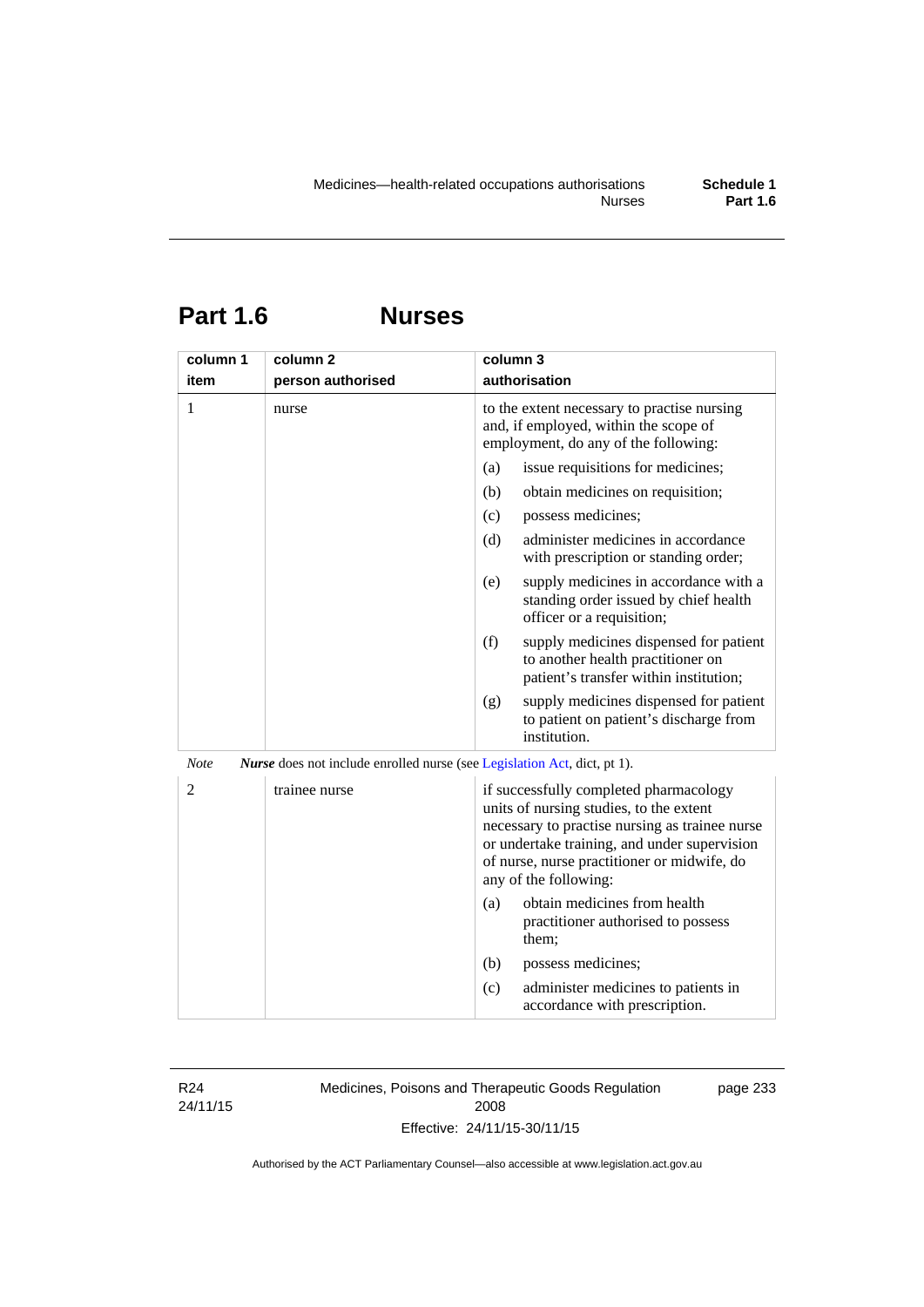| Schedule 1      | Medicines—health-related occupations authorisations |
|-----------------|-----------------------------------------------------|
| <b>Part 1.6</b> | <b>Nurses</b>                                       |

| column 1<br>item | column <sub>2</sub><br>person authorised | column 3<br>authorisation                                                                                                                         |
|------------------|------------------------------------------|---------------------------------------------------------------------------------------------------------------------------------------------------|
| 3                | enrolled nurse                           | to the extent necessary to practise nursing as<br>enrolled nurse and, if employed, within the<br>scope of employment, do any of the<br>following: |
|                  |                                          | obtain medicines from health<br>(a)<br>practitioner authorised to possess<br>them;                                                                |
|                  |                                          | (b)<br>possess medicines;                                                                                                                         |
|                  |                                          | administer medicines in accordance<br>(c)<br>with prescription.                                                                                   |

page 234 Medicines, Poisons and Therapeutic Goods Regulation 2008 Effective: 24/11/15-30/11/15

R24 24/11/15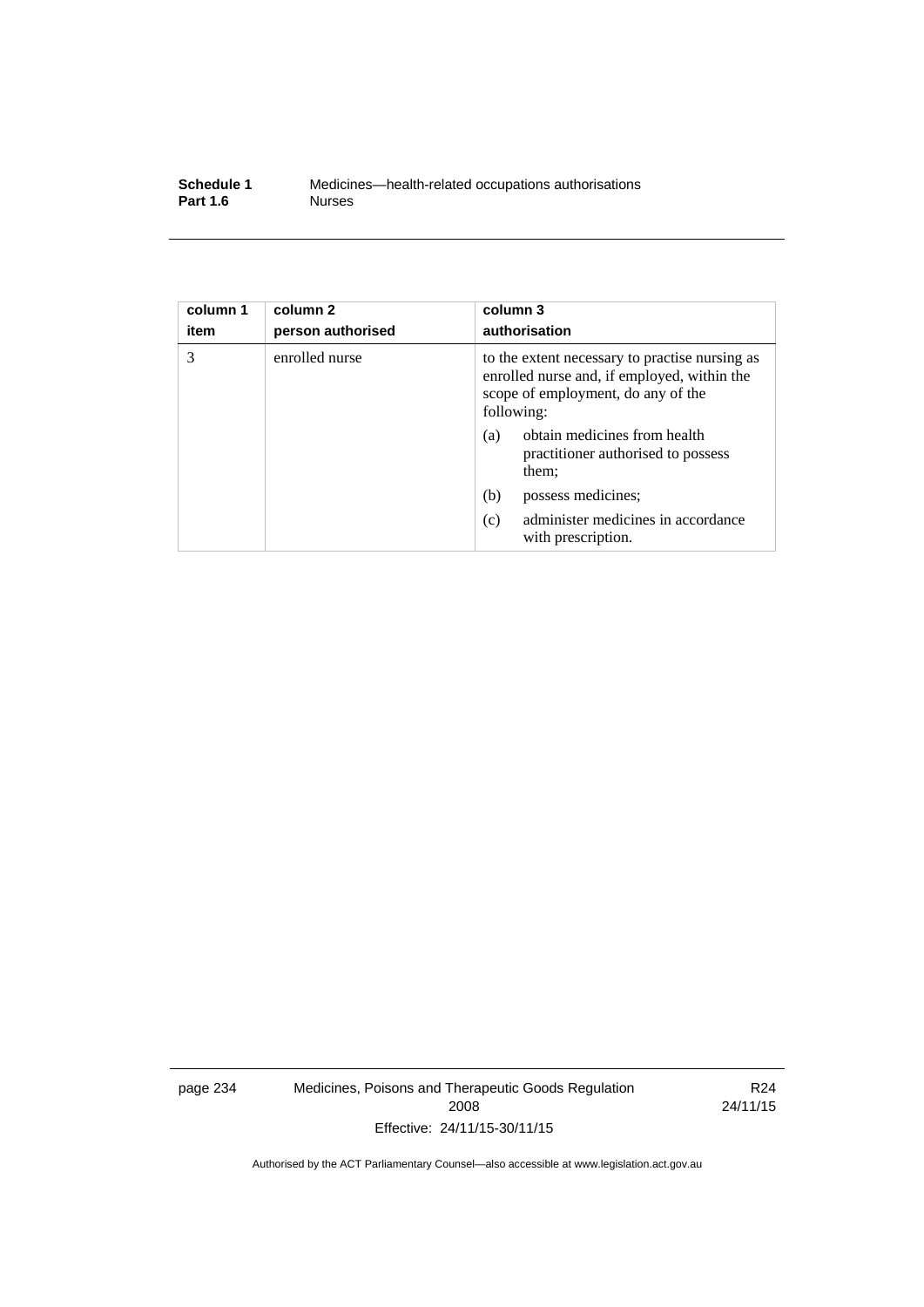| column 1       | column 2           | column 3                                                                                                                                          |
|----------------|--------------------|---------------------------------------------------------------------------------------------------------------------------------------------------|
| item           | person authorised  | authorisation                                                                                                                                     |
| $\overline{4}$ | nurse practitioner | to the extent necessary to practise nursing<br>and, if employed, within the scope of<br>employment, do any of the following:                      |
|                |                    | issue requisitions for medicines;<br>(a)                                                                                                          |
|                |                    | (b)<br>obtain medicines;                                                                                                                          |
|                |                    | possess medicines;<br>(c)                                                                                                                         |
|                |                    | (d)<br>prescribe medicines in accordance<br>with approved scope of practice under<br>the Health Regulation 2004, s 11;                            |
|                |                    | supply medicines to which par (d)<br>(e)<br>applies to patients during consultations<br>if labelled in accordance with s 161;                     |
|                |                    | administer medicines in accordance<br>(f)<br>with prescription (whether or not<br>issued by themself or another<br>prescriber) or standing order; |
|                |                    | supply medicines in accordance with a<br>(g)<br>standing order issued by chief health<br>officer or a requisition;                                |
|                |                    | supply medicines dispensed for patient<br>(h)<br>to another health practitioner on<br>patient's transfer within institution;                      |
|                |                    | supply medicines dispensed for patient<br>(i)<br>to patient on patient's discharge from<br>institution.                                           |

R24 24/11/15 Medicines, Poisons and Therapeutic Goods Regulation 2008 Effective: 24/11/15-30/11/15

page 235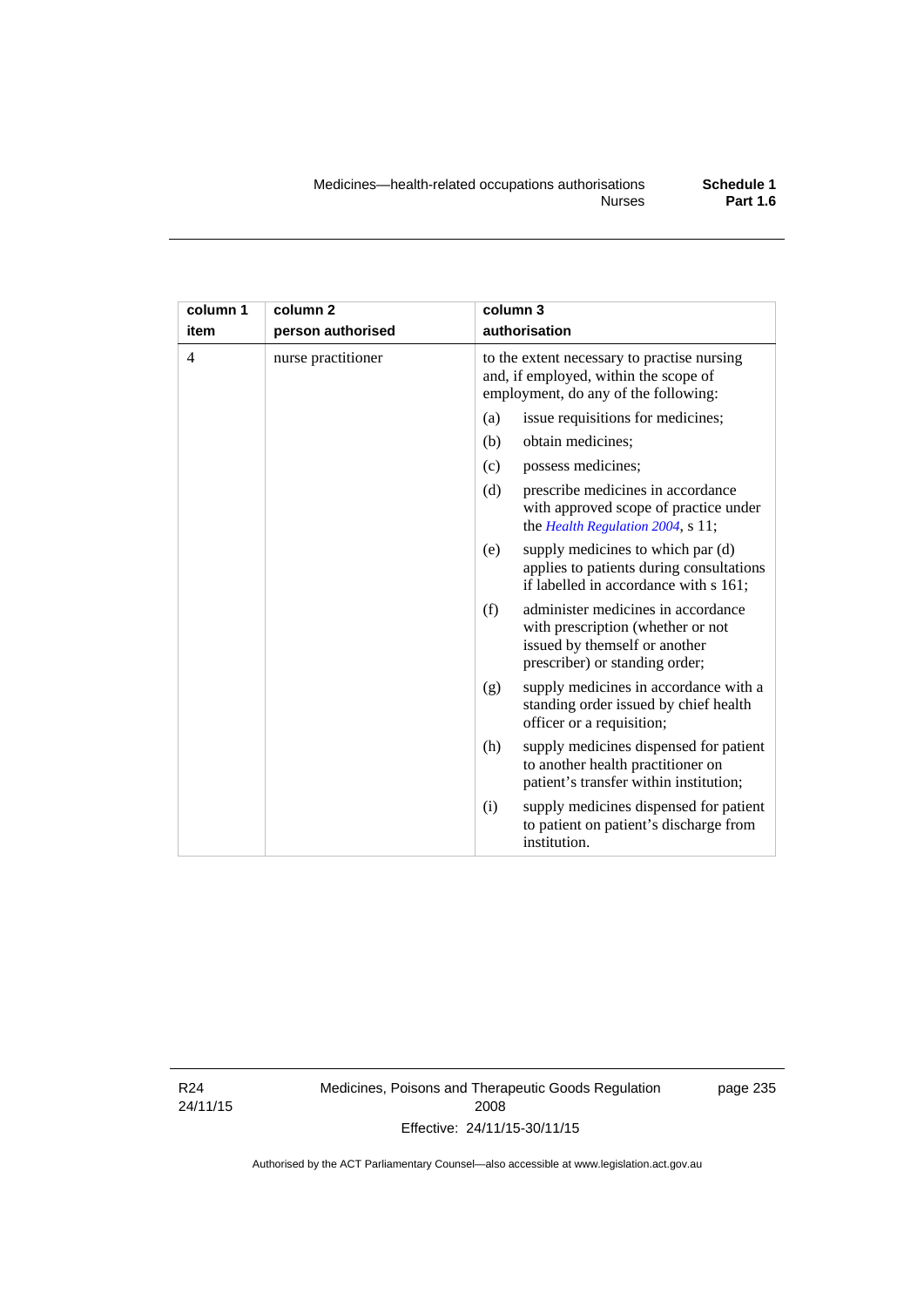# **Part 1.7 Opioid dependency treatment centres operated by Territory**

| column 1       | column <sub>2</sub>                                                                | column 3                                                                                                                                                                                                |
|----------------|------------------------------------------------------------------------------------|---------------------------------------------------------------------------------------------------------------------------------------------------------------------------------------------------------|
| item           | person authorised                                                                  | authorisation                                                                                                                                                                                           |
| 1              | person in charge of opioid<br>dependency treatment centre<br>operated by Territory | to the extent necessary to treat patients of<br>centre and within the scope of employment,<br>do any of the following:                                                                                  |
|                |                                                                                    | issue purchase orders and requisitions<br>(a)<br>for buprenorphine and methadone;                                                                                                                       |
|                |                                                                                    | obtain buprenorphine and methadone<br>(b)<br>on purchase orders and requisitions;                                                                                                                       |
|                |                                                                                    | supply buprenorphine and methadone<br>(c)<br>to health practitioners at centre for<br>patients of centre.                                                                                               |
| $\overline{2}$ | doctor or nurse at opioid<br>dependency treatment centre<br>operated by Territory  | to the extent necessary to treat patients of<br>centre and within the scope of employment,<br>supply buprenorphine and methadone to<br>patients of centre for self-administration<br>outside centre if- |
|                |                                                                                    | supply is in accordance with<br>(a)<br>prescription; and                                                                                                                                                |
|                |                                                                                    | (b)<br>medicine is labelled as if dispensed<br>medicine; and                                                                                                                                            |
|                |                                                                                    | (c)<br>labelled medicine checked by another<br>health practitioner before supply.                                                                                                                       |
|                |                                                                                    | <i>Note 1</i> For authorisation of doctor to issue<br>standing orders for administration of<br>medicines at centre, see s 75.                                                                           |
|                |                                                                                    | Note 2<br>For labelling of dispensed medicines, see<br>s 123.                                                                                                                                           |

page 236 Medicines, Poisons and Therapeutic Goods Regulation 2008 Effective: 24/11/15-30/11/15

R24 24/11/15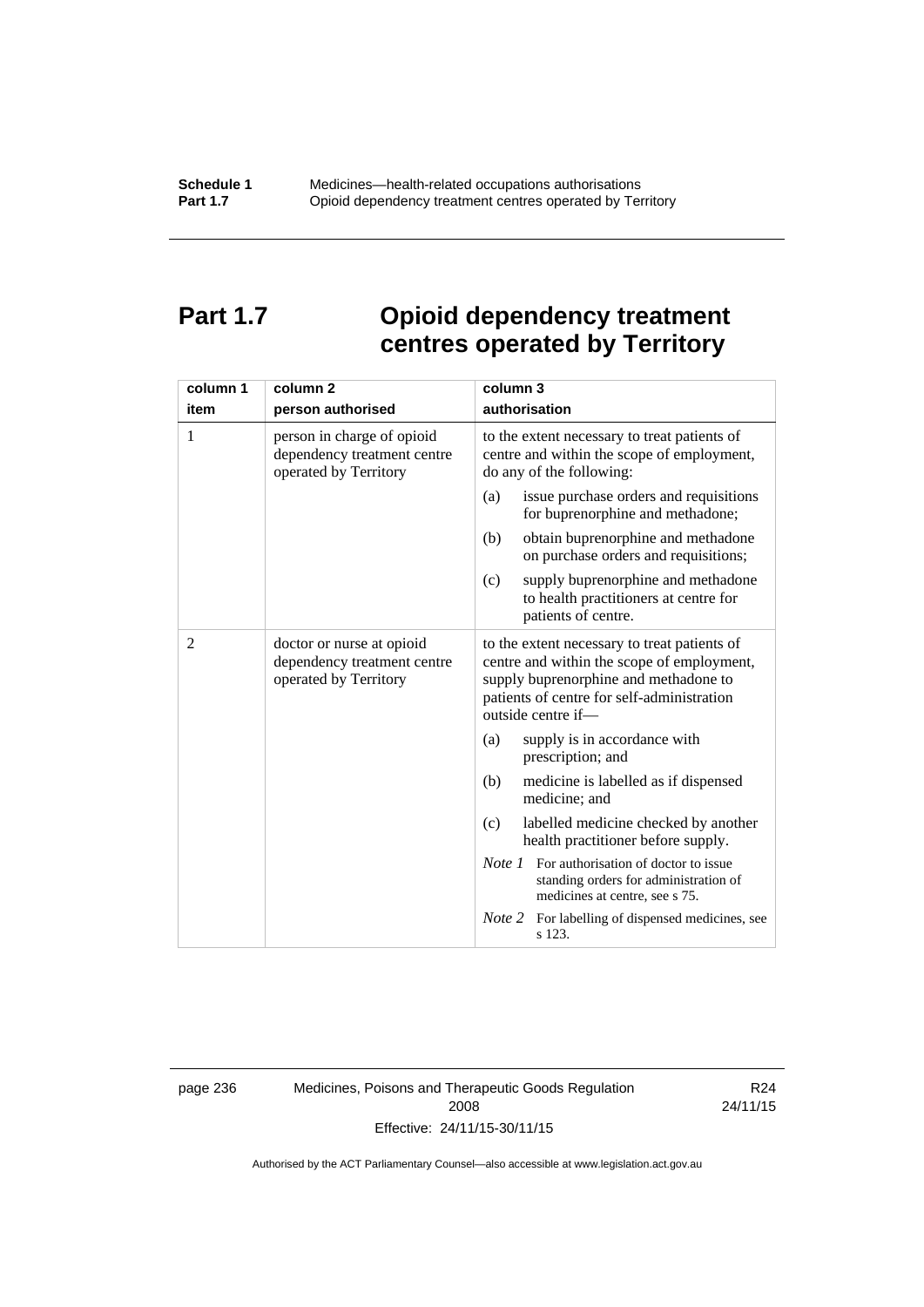# **Part 1.8 Optometrists**

| column 1<br>item | column 2<br>person authorised | column 3<br>authorisation                                                                                                                                                                                       |
|------------------|-------------------------------|-----------------------------------------------------------------------------------------------------------------------------------------------------------------------------------------------------------------|
|                  | optometrist                   | to the extent necessary to practise optometry<br>and, if employed, within the scope of<br>employment, to deal as follows with<br>medicines mentioned in the medicines and<br>poisons standard, schs 2, 3 and 4: |
|                  |                               | issue purchase orders for the<br>(a)<br>medicines;                                                                                                                                                              |
|                  |                               | issue requisitions for the medicines;<br>(b)                                                                                                                                                                    |
|                  |                               | obtain the medicines:<br>(c)                                                                                                                                                                                    |
|                  |                               | (d)<br>possess the medicines:                                                                                                                                                                                   |
|                  |                               | administer the medicines.<br>(e)                                                                                                                                                                                |

R24 24/11/15 Medicines, Poisons and Therapeutic Goods Regulation 2008 Effective: 24/11/15-30/11/15

page 237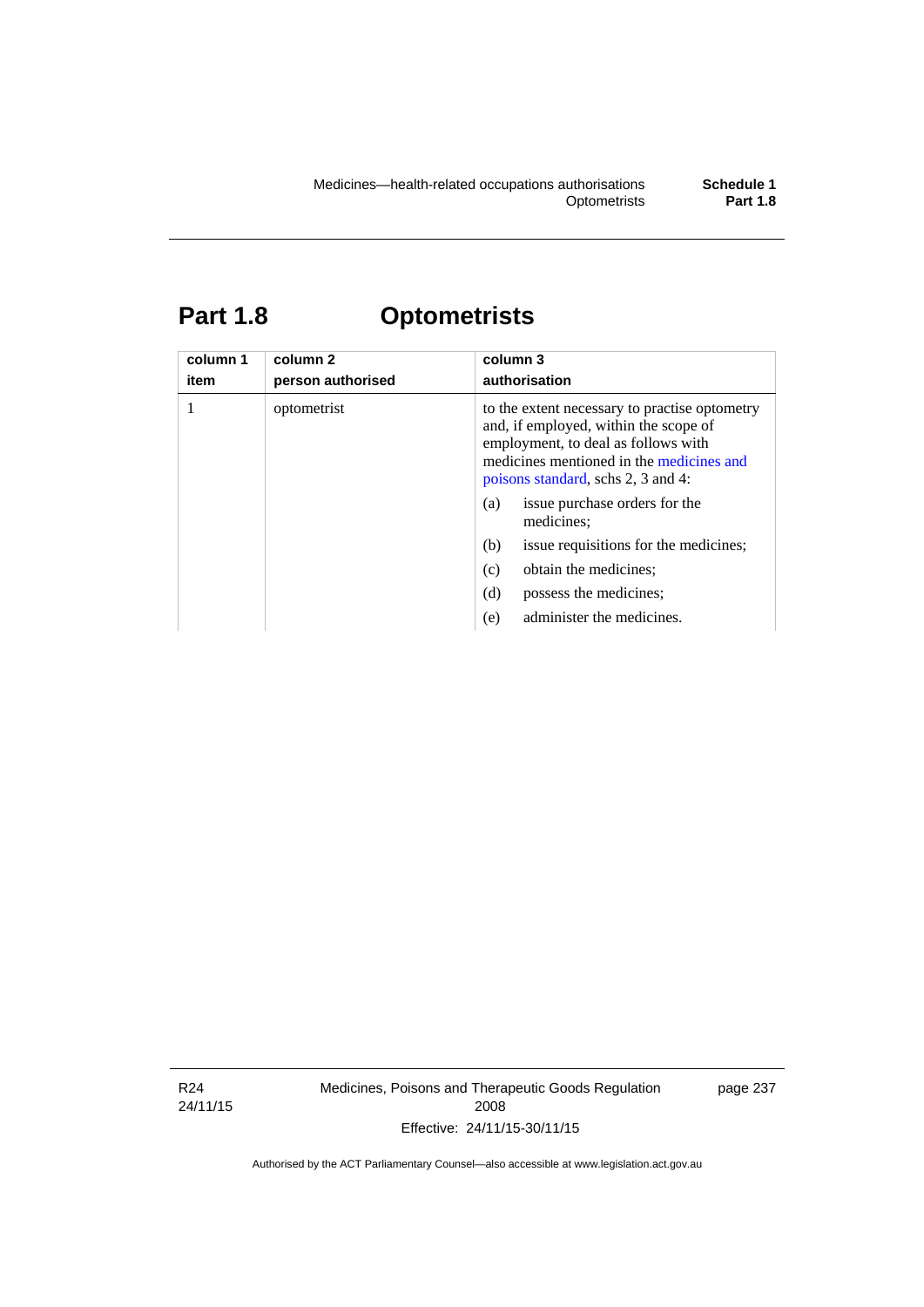# **Part 1.9 Pharmacists and employees**

| column 1<br>item | column <sub>2</sub><br>person authorised | column 3<br>authorisation                                                                                                                      |
|------------------|------------------------------------------|------------------------------------------------------------------------------------------------------------------------------------------------|
|                  |                                          |                                                                                                                                                |
| 1                | pharmacist                               | to the extent necessary to practise pharmacy<br>and, if employed, within the scope of<br>employment, do any of the following:                  |
|                  |                                          | issue purchase orders and requisitions<br>(a)<br>for medicines:                                                                                |
|                  |                                          | obtain medicines;<br>(b)                                                                                                                       |
|                  |                                          | (c)<br>possess medicines;                                                                                                                      |
|                  |                                          | (d)<br>dispense medicines;                                                                                                                     |
|                  |                                          | administer medicines;<br>(e)                                                                                                                   |
|                  |                                          | (f)<br>manufacture medicines to dispense or<br>supply them on requisition;                                                                     |
|                  |                                          | supply pharmacy medicines;<br>(g)                                                                                                              |
|                  |                                          | (h)<br>if pharmacist at institution—supply<br>pharmacist only medicines without<br>prescription;                                               |
|                  |                                          | if pharmacist at community<br>(i)<br>pharmacy—supply pharmacist only<br>medicines without prescription but in<br>accordance with the Act, s 7; |
|                  |                                          | supply medicines on purchase order,<br>(j)<br>requisition or standing order.                                                                   |

*Note 1 Manufacture*—see the [Act,](http://www.legislation.act.gov.au/a/2008-26/default.asp) dictionary.

*Note 2 Pharmacist* does not include an intern pharmacist (see dict).

page 238 Medicines, Poisons and Therapeutic Goods Regulation 2008 Effective: 24/11/15-30/11/15

R24 24/11/15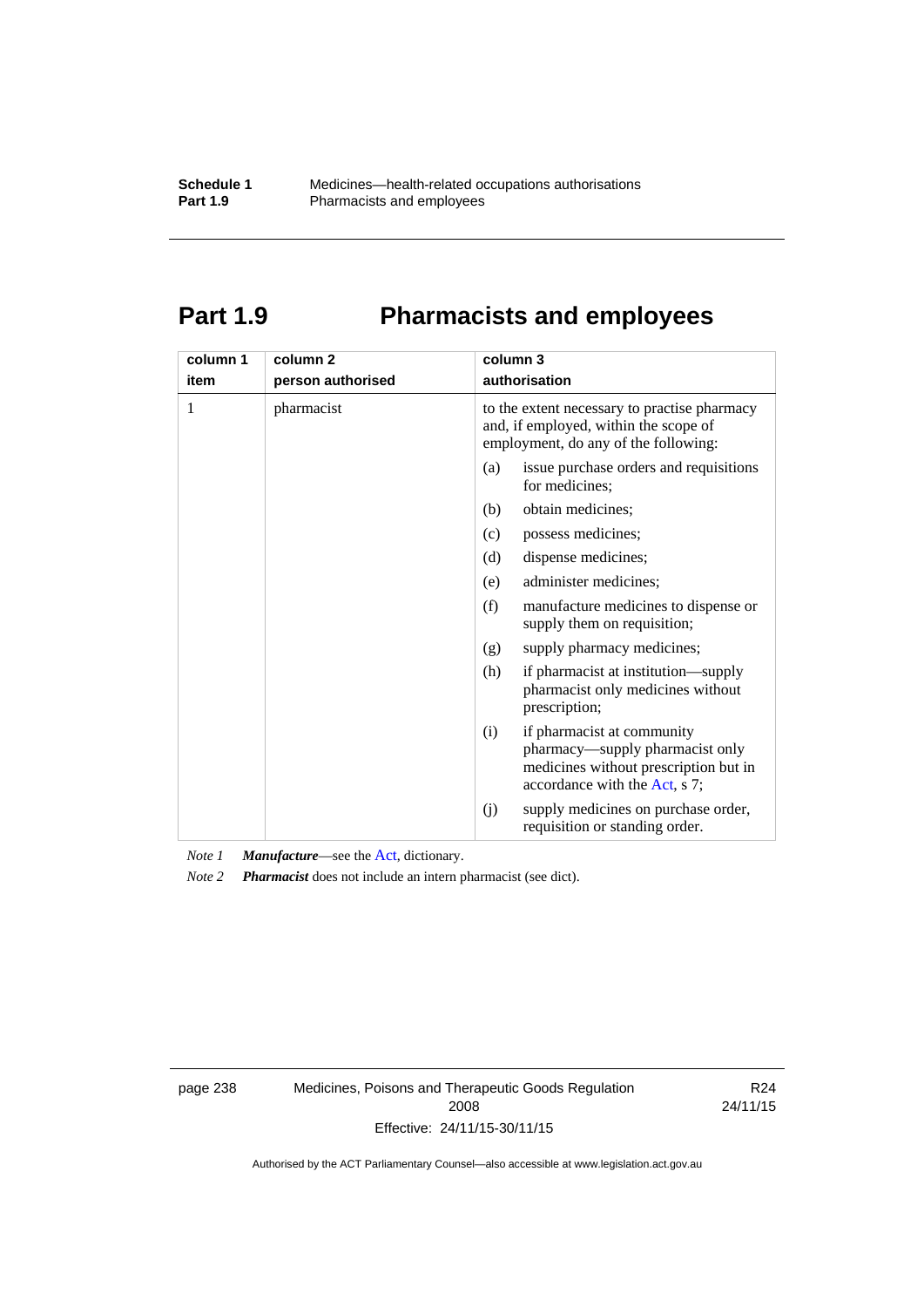| column 1<br>item | column <sub>2</sub><br>person authorised | column 3<br>authorisation                                                                                                                                  |
|------------------|------------------------------------------|------------------------------------------------------------------------------------------------------------------------------------------------------------|
| $\overline{2}$   | intern pharmacist                        | to the extent necessary to practise pharmacy<br>or undertake training or supervised practice,<br>do any of the following:                                  |
|                  |                                          | under direct supervision of pharmacist<br>(a)<br>do 1 or more of the following:                                                                            |
|                  |                                          | administer medicines;<br>(i)                                                                                                                               |
|                  |                                          | if intern pharmacist at<br>(ii)<br>institution—supply pharmacist<br>only medicines without<br>prescription;                                                |
|                  |                                          | if intern pharmacist at<br>(iii)<br>community pharmacy—supply<br>pharmacist only medicines<br>without prescription but in<br>accordance with the Act, s 7; |
|                  |                                          | to obtain, possess and supply<br>(iv)<br>medicines for the purpose of<br>assisting pharmacist to dispense<br>them;                                         |

(b) under supervision of pharmacist, do 1 or more of the following: (i) obtain medicines; (ii) possess medicines;

> (iii) supply pharmacy medicines; (iv) supply medicines on requisition.

R24 24/11/15 Medicines, Poisons and Therapeutic Goods Regulation 2008 Effective: 24/11/15-30/11/15

page 239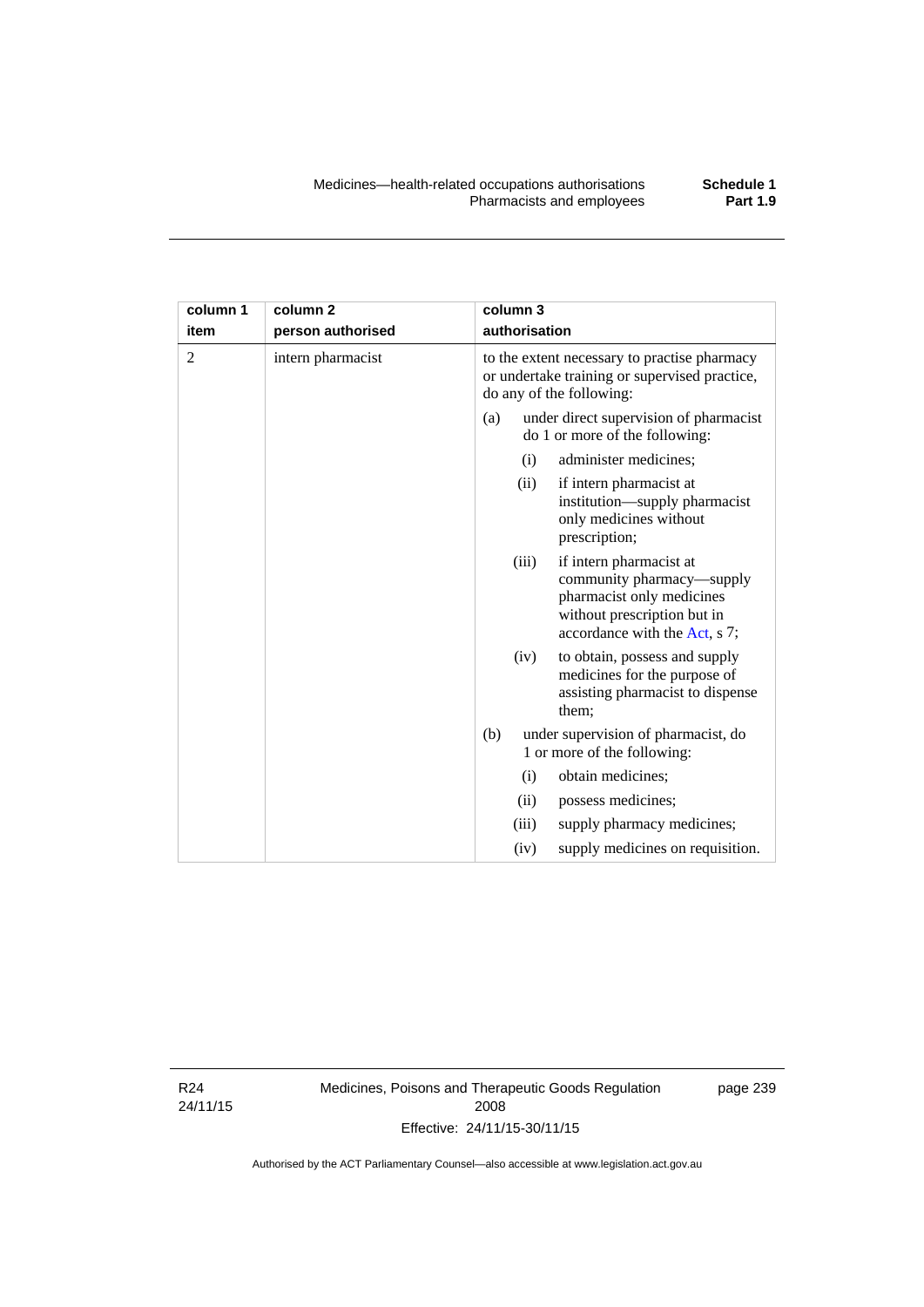## **Schedule 1** Medicines—health-related occupations authorisations<br>**Part 1.9** Pharmacists and employees Pharmacists and employees

| column 1 | column <sub>2</sub>                                   | column 3                                                                                                                                                         |  |  |
|----------|-------------------------------------------------------|------------------------------------------------------------------------------------------------------------------------------------------------------------------|--|--|
| item     | person authorised                                     | authorisation                                                                                                                                                    |  |  |
| 3        | employee assisting pharmacist<br>employed at hospital | within the scope of employment and under<br>direct supervision of pharmacist, do any of<br>the following:                                                        |  |  |
|          |                                                       | obtain medicines;<br>(a)                                                                                                                                         |  |  |
|          |                                                       | (b)<br>possess medicines;                                                                                                                                        |  |  |
|          |                                                       | (c)<br>to obtain, possess and supply<br>medicines for the purpose of assisting<br>pharmacist to dispense them;                                                   |  |  |
|          |                                                       | (d)<br>supply medicines on requisition.                                                                                                                          |  |  |
| 4        | employee at a community                               | within the scope of employment and-                                                                                                                              |  |  |
|          | pharmacy                                              | (a)<br>under supervision of pharmacist,<br>$supply$ —                                                                                                            |  |  |
|          |                                                       | (i)<br>pharmacy medicines; or                                                                                                                                    |  |  |
|          |                                                       | (ii)<br>pharmacist only medicines<br>supplied in person to customer<br>by pharmacist if supply is for<br>purpose of sale of medicine; or                         |  |  |
|          |                                                       | (iii)<br>medicines dispensed at the<br>pharmacy if the delivery or sale<br>is to the person for whom the<br>medicine is prescribed or the<br>person's agent; and |  |  |
|          |                                                       | (b)<br>under supervision of pharmacist,<br>obtain and possess medicines for<br>purpose of par (a); and                                                           |  |  |
|          |                                                       | (c)<br>under direct supervision of pharmacist,<br>do any of the following for purpose of<br>assisting pharmacist to dispense<br>medicines:                       |  |  |
|          |                                                       | obtain the medicines;<br>(i)                                                                                                                                     |  |  |
|          |                                                       | (ii)<br>possess the medicines.                                                                                                                                   |  |  |

page 240 Medicines, Poisons and Therapeutic Goods Regulation 2008 Effective: 24/11/15-30/11/15

R24 24/11/15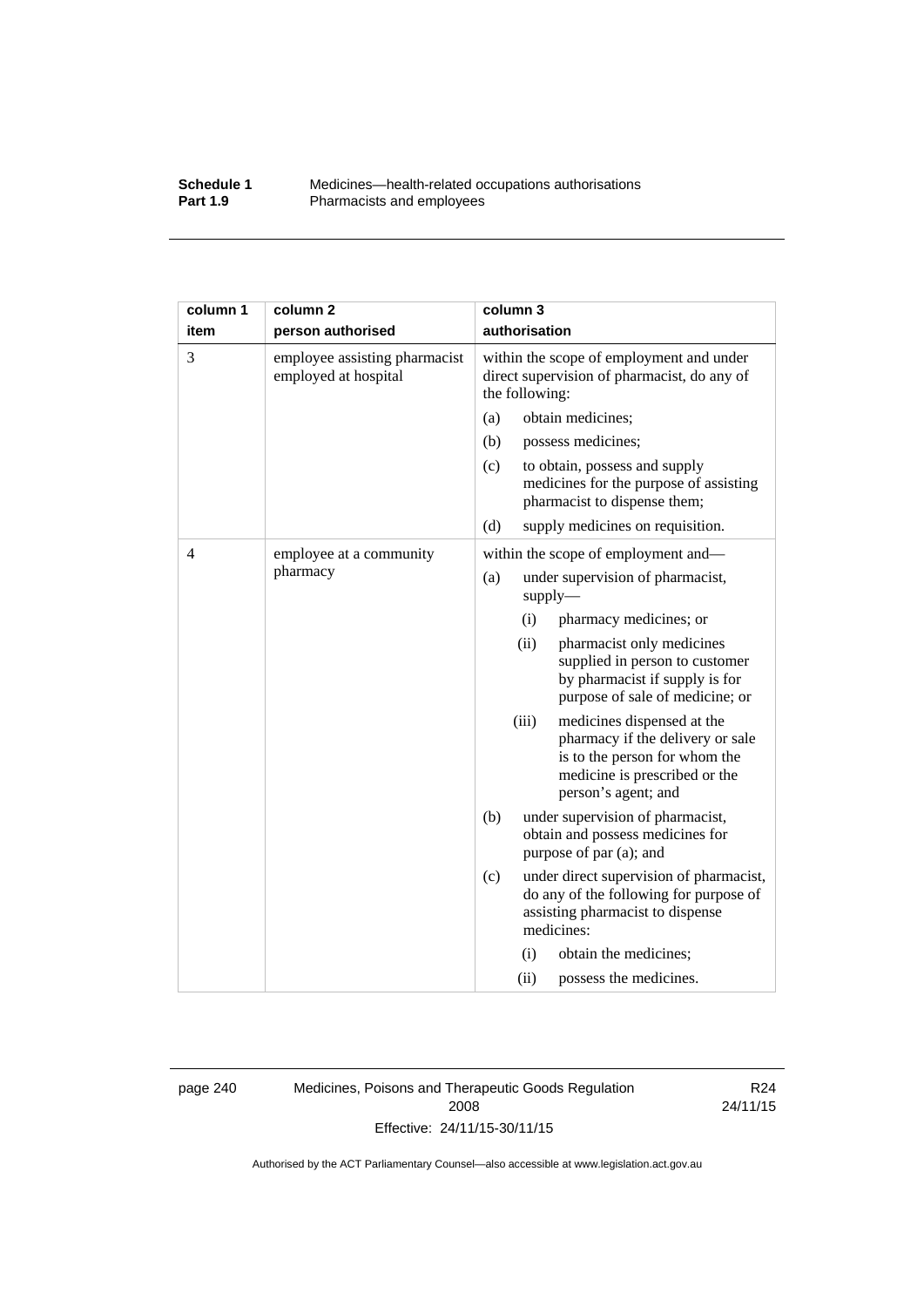# **Part 1.10 Podiatrists**

| column 1<br>item | column 2<br>person authorised | column 3<br>authorisation                                                                                                     |  |
|------------------|-------------------------------|-------------------------------------------------------------------------------------------------------------------------------|--|
| 1                | podiatrist                    | to the extent necessary to practise podiatry<br>and, if employed, within the scope of<br>employment, do any of the following: |  |
|                  |                               | issue purchase orders and requisitions<br>(a)<br>for adrenaline and local anaesthetics;                                       |  |
|                  |                               | obtain adrenaline and local<br>(b)<br>anaesthetics:                                                                           |  |
|                  |                               | possess adrenaline and local<br>(c)<br>anaesthetics;                                                                          |  |
|                  |                               | administer adrenaline and local<br>(d)<br>anaesthetics.                                                                       |  |

R24 24/11/15 Medicines, Poisons and Therapeutic Goods Regulation 2008 Effective: 24/11/15-30/11/15

page 241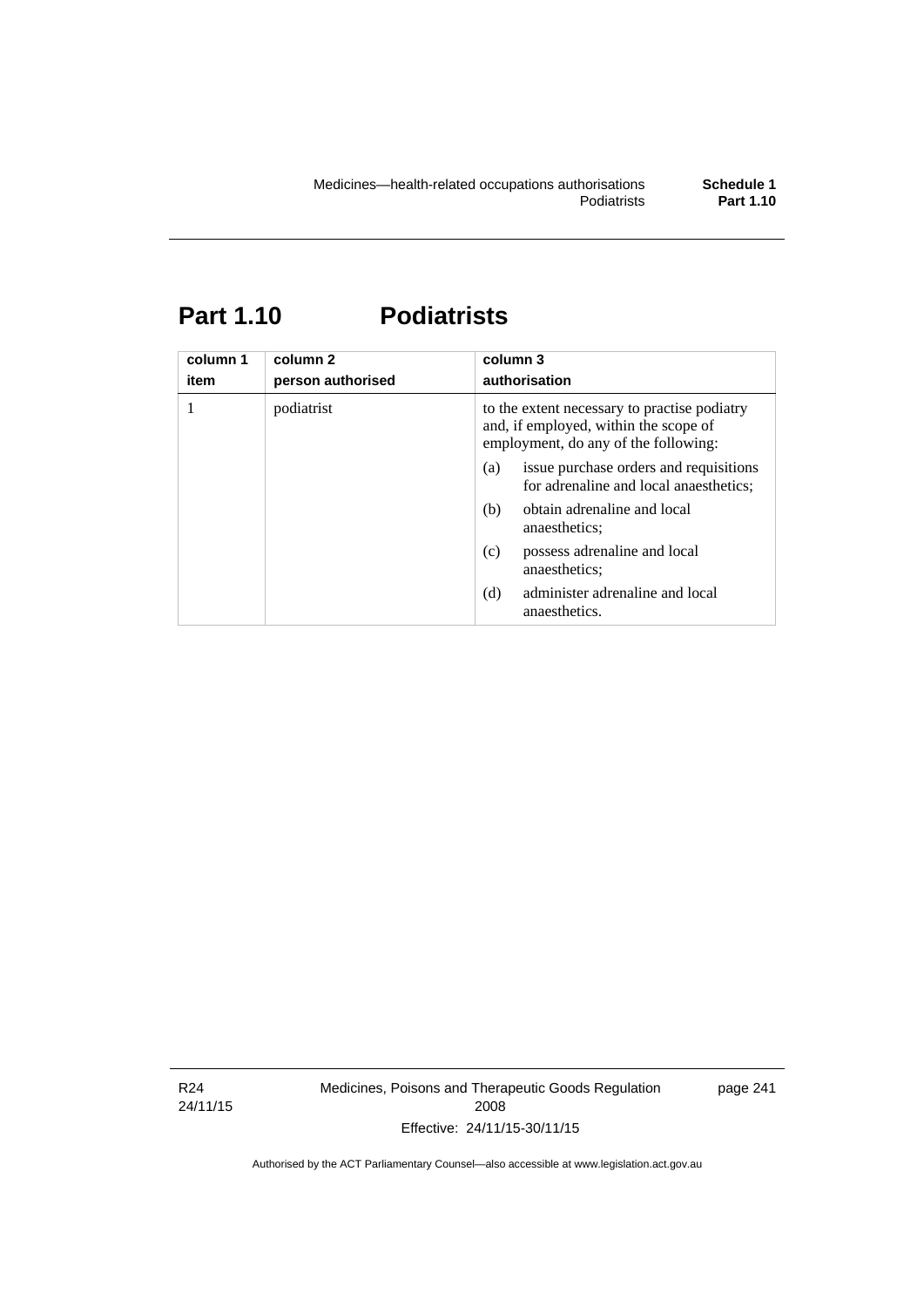# **Part 1.11 Residential care facilities**

| column 1<br>item | column <sub>2</sub><br>person authorised                                                                                                                          | column 3<br>authorisation                                                                                                                                                                                                                                                                                                                                                                                                                                                                                                                                                                                                                                                                                                                                                                                                              |  |
|------------------|-------------------------------------------------------------------------------------------------------------------------------------------------------------------|----------------------------------------------------------------------------------------------------------------------------------------------------------------------------------------------------------------------------------------------------------------------------------------------------------------------------------------------------------------------------------------------------------------------------------------------------------------------------------------------------------------------------------------------------------------------------------------------------------------------------------------------------------------------------------------------------------------------------------------------------------------------------------------------------------------------------------------|--|
| 1                | director of nursing<br>for residential aged care<br>facility without pharmacy<br>medical superintendent<br>for residential aged care<br>facility without pharmacy | within the scope of employment, do any of<br>the following:<br>issue purchase orders for following<br>(a)<br>medicines for emergency<br>administration to residents at facility<br>under direction of prescriber:<br>pharmacy medicines, pharmacist<br>(i)<br>only medicines and prescription<br>only medicines;<br>(ii)<br>not more than 5 ampoules, each<br>of 1mL or less, of morphine<br>sulfate, at a concentration of<br>30mg or less of morphine sulfate<br>per mL;<br>obtain the medicines mentioned in<br>(b)<br>par(a);<br>possess the medicines mentioned in<br>(c)<br>par(a);<br>(d)<br>supply medicines mentioned in par (a)<br>to health practitioner at facility for<br>administration to residents.<br><i>Note 1</i> No authorisation is required for certain<br>dealings with residents' own medicines,<br>see s 371. |  |
|                  |                                                                                                                                                                   |                                                                                                                                                                                                                                                                                                                                                                                                                                                                                                                                                                                                                                                                                                                                                                                                                                        |  |
|                  |                                                                                                                                                                   |                                                                                                                                                                                                                                                                                                                                                                                                                                                                                                                                                                                                                                                                                                                                                                                                                                        |  |
|                  |                                                                                                                                                                   |                                                                                                                                                                                                                                                                                                                                                                                                                                                                                                                                                                                                                                                                                                                                                                                                                                        |  |
|                  |                                                                                                                                                                   |                                                                                                                                                                                                                                                                                                                                                                                                                                                                                                                                                                                                                                                                                                                                                                                                                                        |  |
|                  |                                                                                                                                                                   | <i>Note</i> 2 For the administration of medicines by<br>staff, see s 361.                                                                                                                                                                                                                                                                                                                                                                                                                                                                                                                                                                                                                                                                                                                                                              |  |
|                  |                                                                                                                                                                   | Note 3<br>For authorisation of doctor to issue<br>standing orders for administration of<br>medicines at facility, see s 75.                                                                                                                                                                                                                                                                                                                                                                                                                                                                                                                                                                                                                                                                                                            |  |

page 242 Medicines, Poisons and Therapeutic Goods Regulation 2008 Effective: 24/11/15-30/11/15

R24 24/11/15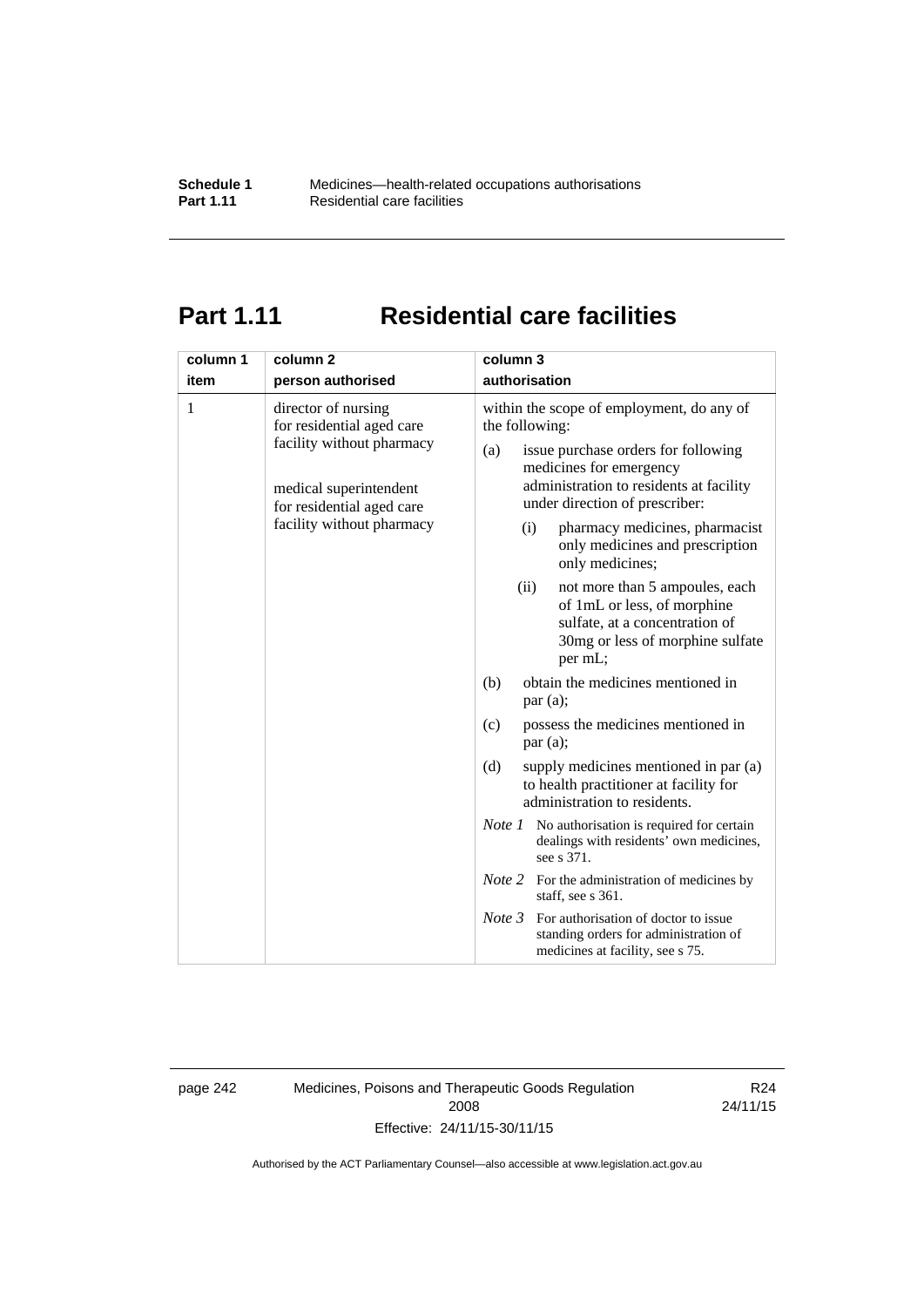| column 1       | column <sub>2</sub>                                                                                                                                                           | column 3                                                                                                                                                                                                                                                                                                                                                                                                                                                          |  |
|----------------|-------------------------------------------------------------------------------------------------------------------------------------------------------------------------------|-------------------------------------------------------------------------------------------------------------------------------------------------------------------------------------------------------------------------------------------------------------------------------------------------------------------------------------------------------------------------------------------------------------------------------------------------------------------|--|
| item           | person authorised                                                                                                                                                             | authorisation                                                                                                                                                                                                                                                                                                                                                                                                                                                     |  |
| $\mathfrak{D}$ | director of nursing<br>for residential disability care<br>facility without pharmacy<br>medical superintendent<br>for residential disability care<br>facility without pharmacy | within the scope of employment, do any of<br>the following:<br>issue purchase orders for medicines<br>(a)<br>(other than controlled medicines) for<br>emergency administration to residents<br>at facility under direction of<br>prescriber;<br>obtain the medicines;<br>(b)<br>(c)<br>possess the medicines;<br>(d)<br>supply the medicines to health<br>practitioner at facility for<br>administration to residents.<br><b>Note</b><br>See the notes to item 1. |  |

R24 24/11/15 Medicines, Poisons and Therapeutic Goods Regulation 2008 Effective: 24/11/15-30/11/15

page 243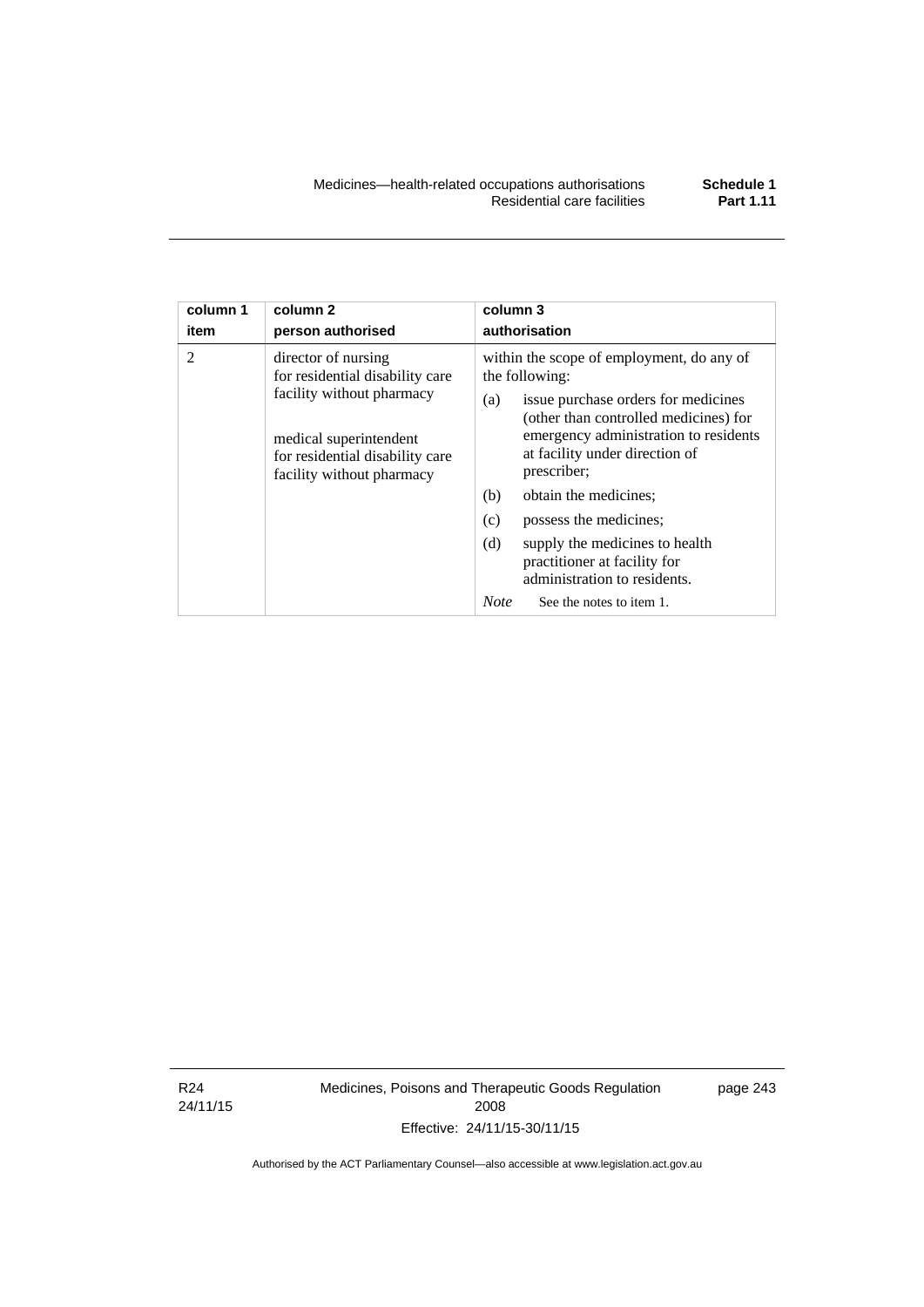# **Part 1.12 Sales representatives for medicines manufacturers and wholesalers**

| column 1 | column <sub>2</sub>                                                                                                                                                                                                                                                                                                                                           | column 3      |
|----------|---------------------------------------------------------------------------------------------------------------------------------------------------------------------------------------------------------------------------------------------------------------------------------------------------------------------------------------------------------------|---------------|
| item     | person authorised                                                                                                                                                                                                                                                                                                                                             | authorisation |
| 1        | representative of person<br>authorised (however described)<br>under corresponding law to<br>manufacture medicines<br>representative of medicines<br>wholesalers licence-holder<br>representative of person<br>authorised to supply medicines<br>under the Act, s $20(4)$ (which is<br>about wholesalers who do not<br>have a place of business in the<br>ACT) |               |

page 244 Medicines, Poisons and Therapeutic Goods Regulation 2008 Effective: 24/11/15-30/11/15

R24 24/11/15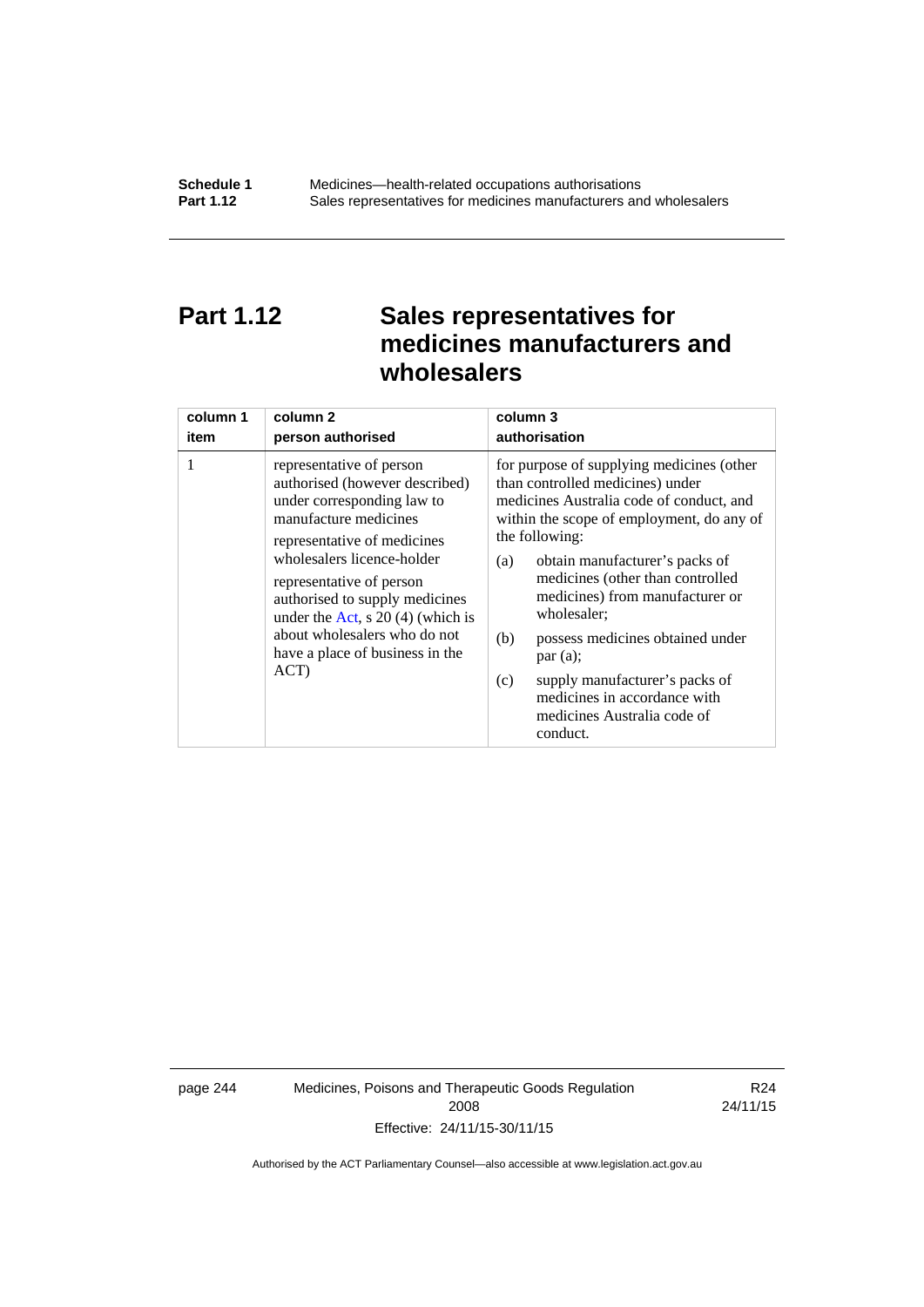# **Part 1.13 Veterinary surgeons and employees**

| column 1 | column <sub>2</sub> | column 3                                                                                                                                                                                          |  |  |
|----------|---------------------|---------------------------------------------------------------------------------------------------------------------------------------------------------------------------------------------------|--|--|
| item     | person authorised   | authorisation                                                                                                                                                                                     |  |  |
| 1        | veterinary surgeon  | to the extent necessary to practise<br>veterinary medicine and, if employed,<br>within the scope of employment, do any of<br>the following:                                                       |  |  |
|          |                     | issue purchase orders for medicines;<br>(a)                                                                                                                                                       |  |  |
|          |                     | (b)<br>obtain medicines;                                                                                                                                                                          |  |  |
|          |                     | possess medicines;<br>(c)                                                                                                                                                                         |  |  |
|          |                     | administer medicines;<br>(d)                                                                                                                                                                      |  |  |
|          |                     | prescribe medicines;<br>(e)                                                                                                                                                                       |  |  |
|          |                     | (f)<br>supply                                                                                                                                                                                     |  |  |
|          |                     | pharmacy medicines if labelled<br>(i)<br>with words to the effect of 'for<br>animal treatment only'; or                                                                                           |  |  |
|          |                     | pharmacist only medicines<br>(ii)<br>supplied in person by<br>veterinary surgeon, or trainee<br>veterinary surgeon, if labelled<br>with words to the effect of 'for<br>animal treatment only'; or |  |  |
|          |                     | medicines to custodians of<br>(iii)<br>animals during consultations if<br>labelled in accordance with<br>s 161.                                                                                   |  |  |

*Note 1 Veterinary surgeon* does not include a trainee veterinary surgeon (see dict). *Note 2 Custodian*, of an animal—see the dictionary.

R24 24/11/15 Medicines, Poisons and Therapeutic Goods Regulation 2008 Effective: 24/11/15-30/11/15

page 245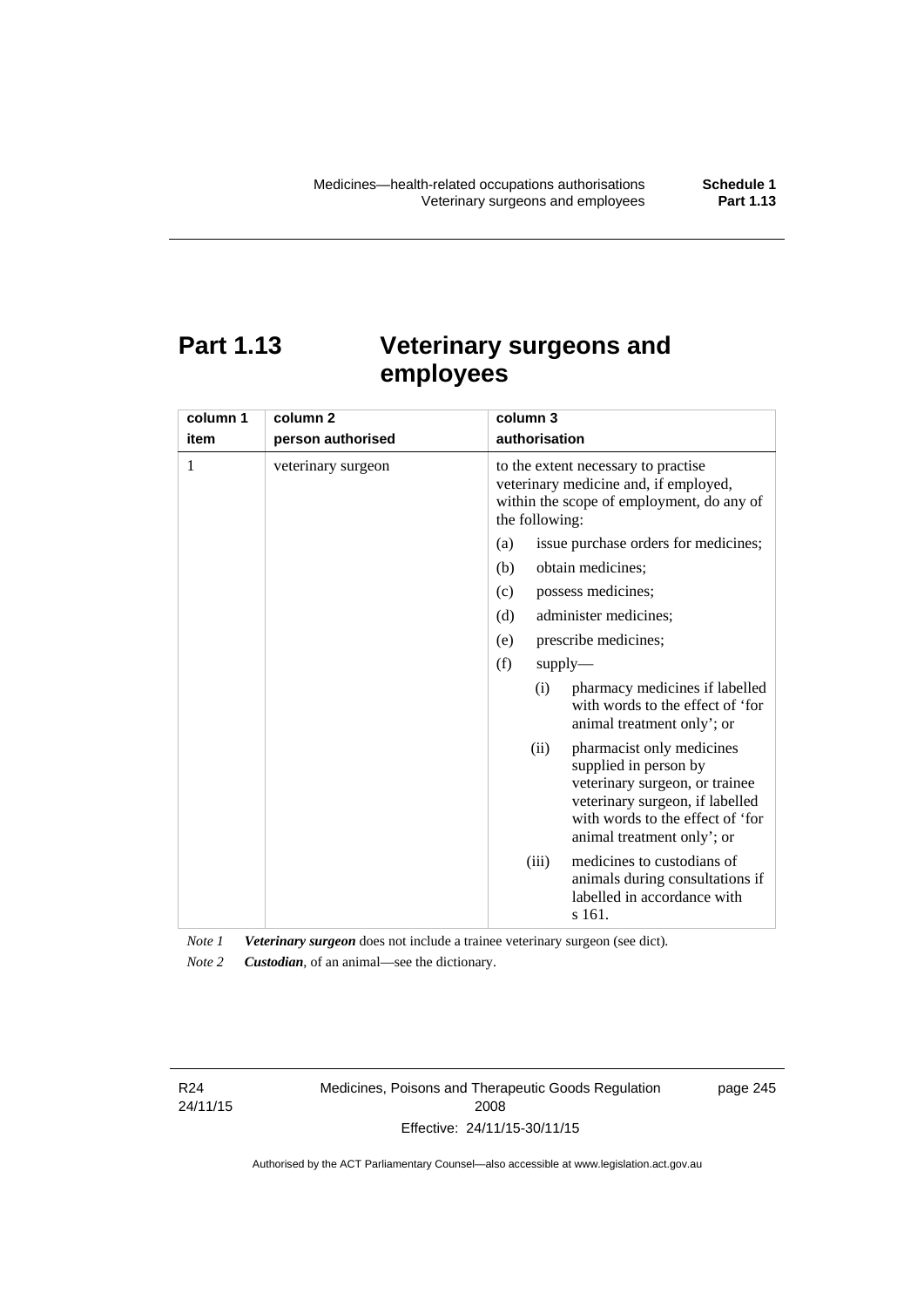## **Schedule 1** Medicines—health-related occupations authorisations<br>**Part 1.13** Veterinary surgeons and employees Veterinary surgeons and employees

| column 1       | column <sub>2</sub>        | column 3                                                                                                                                                                                          |  |
|----------------|----------------------------|---------------------------------------------------------------------------------------------------------------------------------------------------------------------------------------------------|--|
| item           | person authorised          | authorisation                                                                                                                                                                                     |  |
| $\overline{2}$ | trainee veterinary surgeon | to the extent necessary to practise<br>veterinary medicine or undertake training,<br>and under supervision of veterinary<br>surgeon, do any of the following:                                     |  |
|                |                            | obtain medicines;<br>(a)                                                                                                                                                                          |  |
|                |                            | (b)<br>possess medicines;                                                                                                                                                                         |  |
|                |                            | administer medicines in accordance<br>(c)<br>with prescription (whether or not<br>issued themself or by veterinary<br>surgeon);                                                                   |  |
|                |                            | (d)<br>supply                                                                                                                                                                                     |  |
|                |                            | pharmacy medicines if labelled<br>(i)<br>with words to the effect of 'for<br>animal treatment only'; or                                                                                           |  |
|                |                            | (ii)<br>pharmacist only medicines<br>supplied in person by<br>veterinary surgeon, or trainee<br>veterinary surgeon, if labelled<br>with words to the effect of 'for<br>animal treatment only'; or |  |
|                |                            | (iii)<br>medicines supplied in person<br>by a veterinary surgeon at the<br>surgery if labelled in<br>accordance with s 161;                                                                       |  |
|                |                            | prescribe medicines for<br>(e)<br>administration at veterinary surgery.                                                                                                                           |  |

page 246 Medicines, Poisons and Therapeutic Goods Regulation 2008 Effective: 24/11/15-30/11/15

R24 24/11/15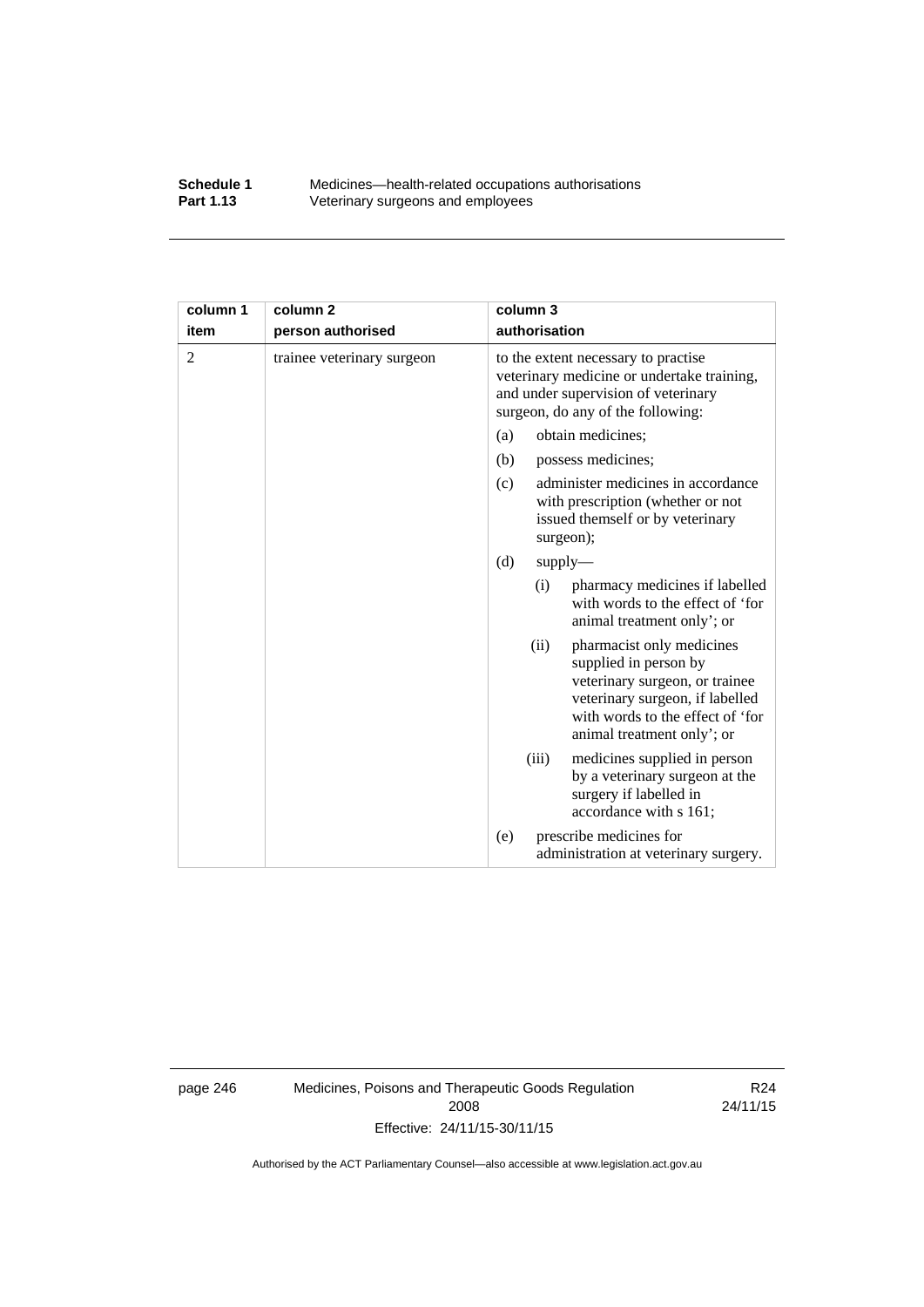| column 1 | column <sub>2</sub>                                                                            | column 3                                                                |                                                                                                                                                                                 |  |
|----------|------------------------------------------------------------------------------------------------|-------------------------------------------------------------------------|---------------------------------------------------------------------------------------------------------------------------------------------------------------------------------|--|
| item     | person authorised                                                                              | authorisation                                                           |                                                                                                                                                                                 |  |
| 3        | veterinary surgeon's employee<br>public employee assisting<br>veterinary surgeon who is public |                                                                         | within the scope of employment and under<br>supervision of veterinary surgeon, do any<br>of the following:                                                                      |  |
| employee | (a)                                                                                            | obtain medicines from veterinary<br>surgeon authorised to possess them; |                                                                                                                                                                                 |  |
|          |                                                                                                | (b)                                                                     | possess medicines mentioned in<br>par(a);                                                                                                                                       |  |
|          |                                                                                                | (c)                                                                     | administer medicines mentioned in<br>par (a) in accordance with veterinary<br>surgeon's prescription;                                                                           |  |
|          |                                                                                                | (d)                                                                     | supply pharmacy medicines if<br>labelled with words to the effect of<br>'for animal treatment only';                                                                            |  |
|          |                                                                                                | (e)                                                                     | supply pharmacist only medicines<br>supplied in person by veterinary<br>surgeon, or trainee veterinary<br>surgeon, if supply is for purpose of<br>sale or delivery of medicine; |  |
|          |                                                                                                | (f)                                                                     | supply medicines supplied in person<br>by a veterinary surgeon at the place<br>of employment if labelled in<br>accordance with s 161.                                           |  |

R24 24/11/15 Medicines, Poisons and Therapeutic Goods Regulation 2008 Effective: 24/11/15-30/11/15

page 247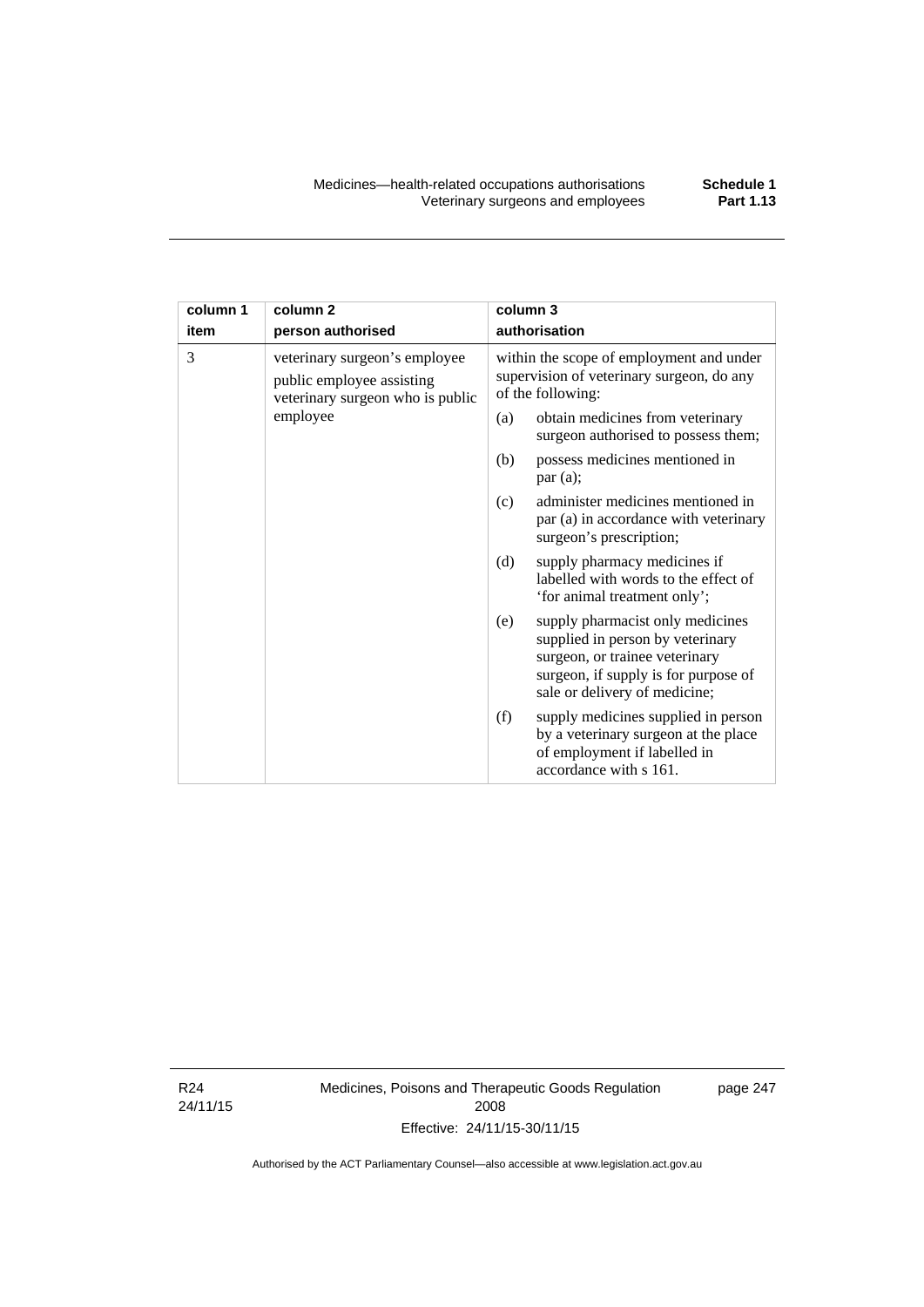# **Schedule 3 Designated appendix D medicines—standing approvals**

(see s 31, s 33, s 41, s 160, s 591, s 592 and s 593)

## **Part 3.1 Approval conditions**

## **3.1 Definitions—sch 3**

In this schedule:

*condition 1*, for a doctor prescribing or supplying a designated appendix D medicine to a woman of child-bearing age, means the doctor must ensure that the possibility of pregnancy by the woman has been excluded prior to commencement of treatment.

*condition 2*, for a doctor prescribing or supplying a designated appendix D medicine to a woman of child-bearing age, means the doctor must advise the woman to avoid becoming pregnant during, or for a period of 1 month after the completion of, treatment.

*condition 3*, for a doctor prescribing or supplying a designated appendix D medicine to a woman of child-bearing age, means the doctor must advise the woman to avoid becoming pregnant during, or for a period of 3 months after the completion of, treatment.

*condition 4*, for a doctor prescribing or supplying a designated appendix D medicine to a woman of child-bearing age, means the doctor must advise the woman to avoid becoming pregnant during, or for a period of 24 months after the completion of, treatment.

R24 24/11/15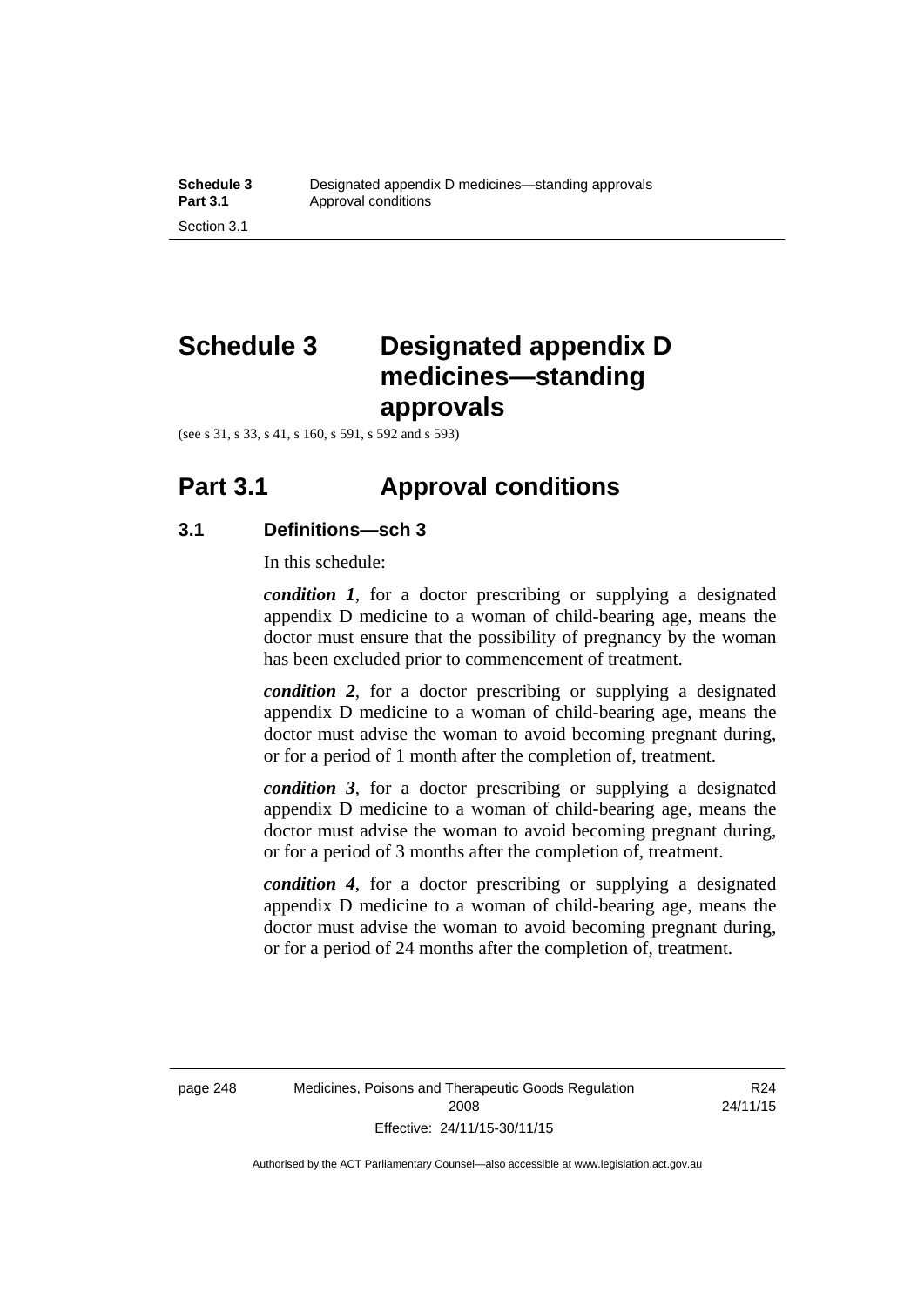# **Part 3.2 Standing approvals for designated appendix D medicines**

| column 1 | column <sub>2</sub>                                                                              | column 3                                                                                                                                                                                    | column 4            |
|----------|--------------------------------------------------------------------------------------------------|---------------------------------------------------------------------------------------------------------------------------------------------------------------------------------------------|---------------------|
| item     | doctor                                                                                           | medicine                                                                                                                                                                                    | conditions (if any) |
| 1        | specialist practising                                                                            | acitretin for human use                                                                                                                                                                     | conditions 1 and 4  |
|          | in specialist area of                                                                            | alefacept for human use                                                                                                                                                                     |                     |
|          | dermatology                                                                                      | bexarotene for human use                                                                                                                                                                    | conditions 1 and 2  |
|          |                                                                                                  | etretinate for human use                                                                                                                                                                    | conditions 1 and 4  |
|          |                                                                                                  | isotretinoin for human oral use                                                                                                                                                             | conditions 1 and 2  |
|          |                                                                                                  | thalidomide for human use                                                                                                                                                                   | conditions 1 and 2  |
| 2        | specialist practising<br>in specialist area of<br>endocrinology,<br>gynaecology or<br>obstetrics | clomiphene for human use<br>corifollitropin alfa for human use<br>cyclofenil for human use<br>dinoprost for human use<br>dinoprostone for human use<br>follitropin alpha (recombinant human |                     |
|          |                                                                                                  | follicle-stimulating hormone) for<br>human use                                                                                                                                              |                     |
|          |                                                                                                  | follitropin beta (recombinant human<br>follicle-stimulating hormone) for<br>human use                                                                                                       |                     |
|          |                                                                                                  | luteinising hormone for human use                                                                                                                                                           |                     |
|          |                                                                                                  | urofollitropin (human<br>follicle-stimulating hormone) for<br>human use                                                                                                                     |                     |

R24 24/11/15 Medicines, Poisons and Therapeutic Goods Regulation 2008 Effective: 24/11/15-30/11/15

page 249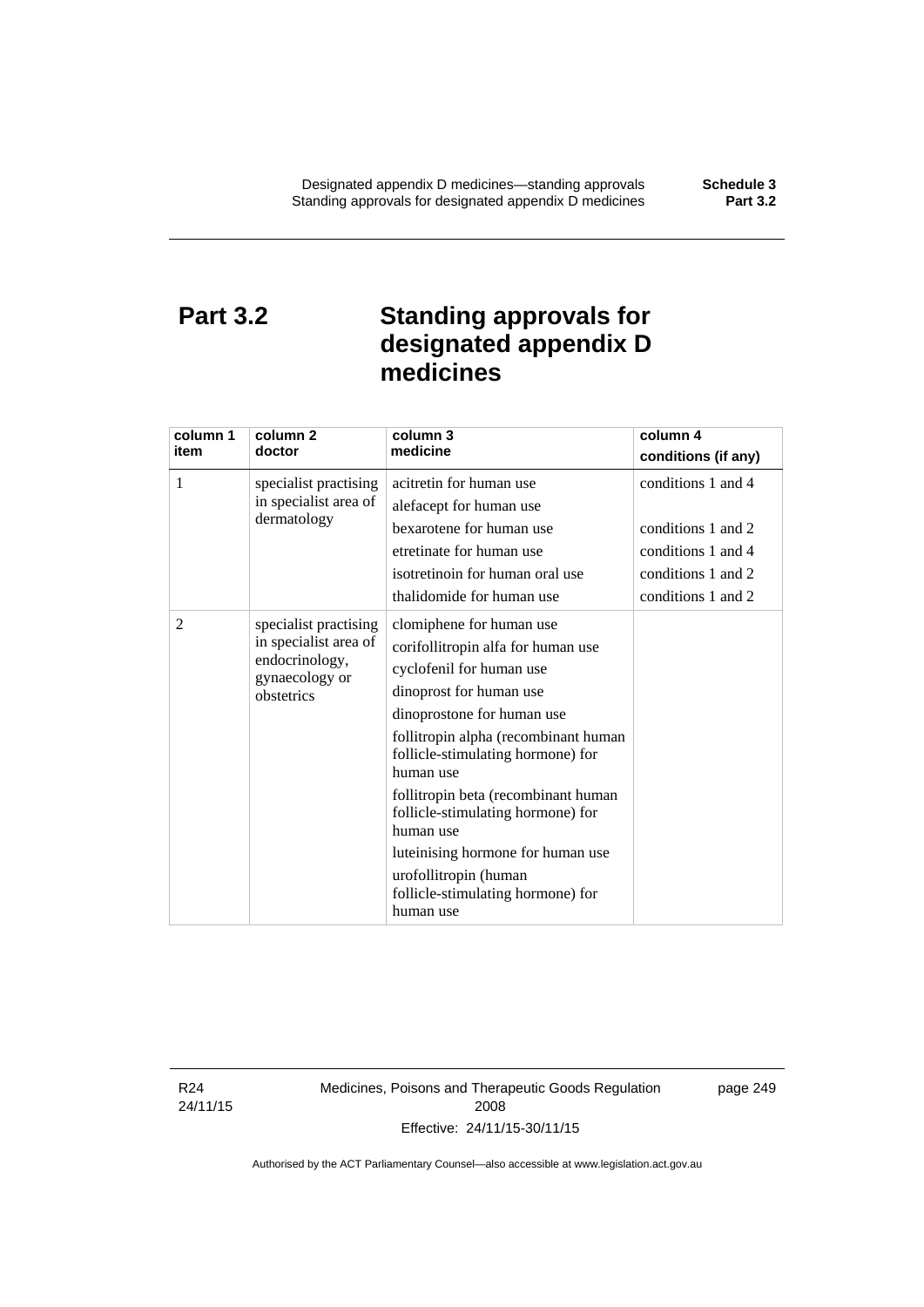### **Schedule 3 Designated appendix D medicines—standing approvals Part 3.2** Standing approvals for designated appendix D medicine Standing approvals for designated appendix D medicines

| column 1<br>item | column <sub>2</sub><br>doctor                                                                                                                                                                                                            | column 3<br>medicine                                                                                                                                                                                                                                                                                                           | column 4<br>conditions (if any)                                                                                                                                                                                          |
|------------------|------------------------------------------------------------------------------------------------------------------------------------------------------------------------------------------------------------------------------------------|--------------------------------------------------------------------------------------------------------------------------------------------------------------------------------------------------------------------------------------------------------------------------------------------------------------------------------|--------------------------------------------------------------------------------------------------------------------------------------------------------------------------------------------------------------------------|
| 3                | specialist practising<br>in specialist area of<br>mental health<br>doctor employed by<br>Territory and<br>working under<br>supervision of chief<br>psychiatrist under<br><b>Mental Health</b><br>(Treatment and Care)<br><b>Act 1994</b> | clozapine for human use                                                                                                                                                                                                                                                                                                        |                                                                                                                                                                                                                          |
| $\overline{4}$   | specialist physician                                                                                                                                                                                                                     | ambrisentan for human use<br>acitretin for human use<br>etretinate for human use<br>bexarotene for human use<br>bosentan for human use<br>isotretinoin for human oral use<br>lenalidomide for human use<br>sitaxentan for human use<br>teriparatide for human use<br>thalidomide for human use<br>tretinoin for human oral use | conditions 1 and 3<br>conditions 1 and 4<br>conditions 1 and 4<br>conditions 1 and 2<br>conditions 1 and 3<br>conditions 1 and 2<br>conditions 1 and 2<br>conditions 1 and 3<br>conditions 1 and 2<br>conditions 1 and 2 |
| 5                | specialist practising<br>in specialist area of<br>neurology or<br>rehabilitation                                                                                                                                                         | nabiximols for human use                                                                                                                                                                                                                                                                                                       |                                                                                                                                                                                                                          |
| 6                | specialist practising<br>in specialist area of<br>neurology,<br>paediatrics or sleep<br>medicine                                                                                                                                         | sodium oxybate for human use                                                                                                                                                                                                                                                                                                   |                                                                                                                                                                                                                          |

*Note Specialist* includes a doctor training in a specialist area—see the dictionary.

page 250 Medicines, Poisons and Therapeutic Goods Regulation 2008 Effective: 24/11/15-30/11/15

R24 24/11/15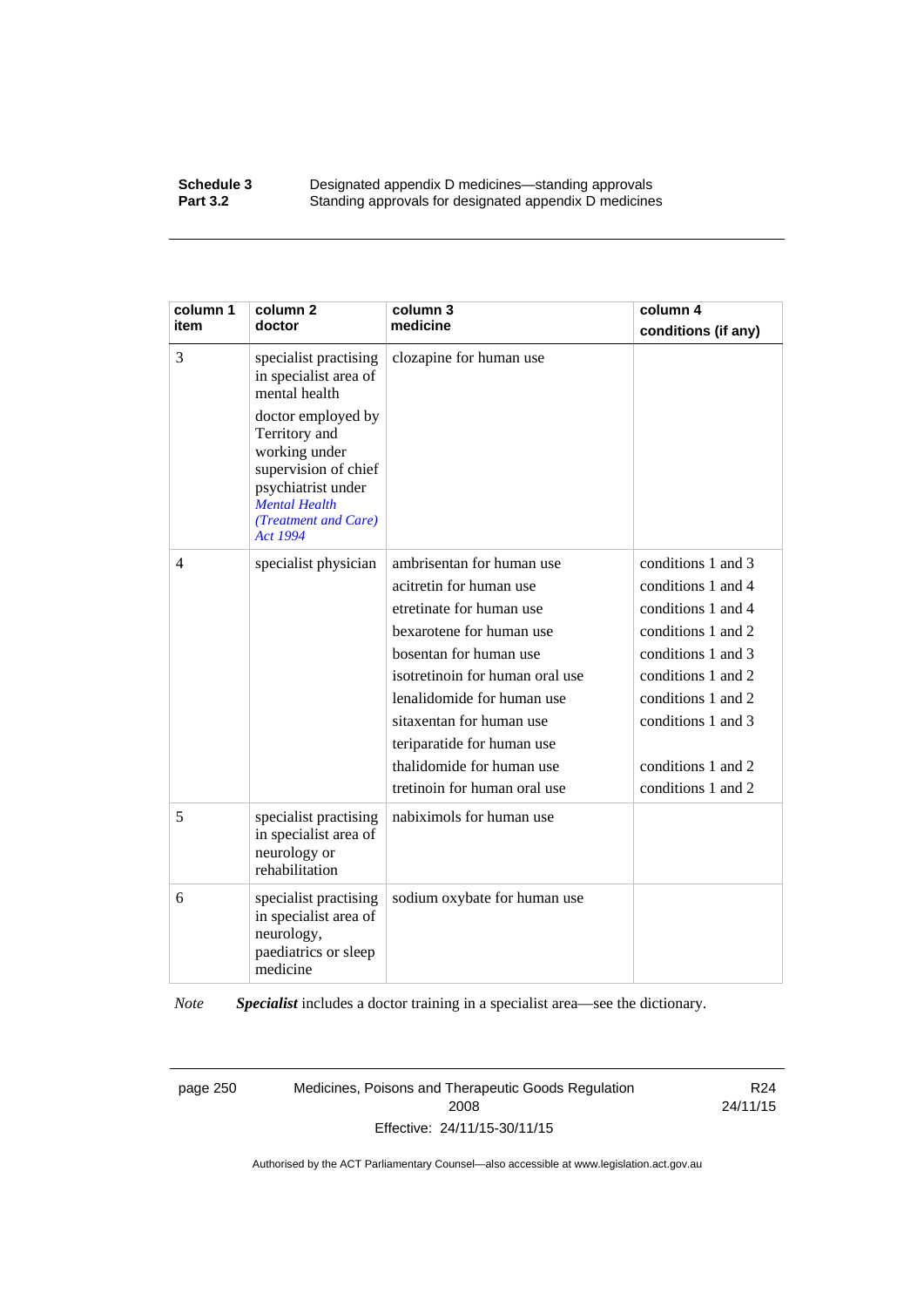# **Schedule 4 Dangerous poisons manufacturing etc authorisations**

(see s 690)

| column 1<br>item | column <sub>2</sub><br>people                                             | column 3<br>dangerous poison | column 4<br>prescribed purpose                                         |
|------------------|---------------------------------------------------------------------------|------------------------------|------------------------------------------------------------------------|
| 1                | manufacturers of glass                                                    | arsenic                      | manufacturing glass                                                    |
|                  | metallurgists                                                             |                              | manufacturing alloys                                                   |
| 2                | manufacturers of dyes or<br>pharmaceuticals                               | benzene                      | manufacturing dyes or<br>pharmaceuticals                               |
|                  | manufacturers of lacquers,<br>linoleum, protective cloths<br>or varnishes |                              | manufacturing lacquers,<br>linoleum, protective<br>cloths or varnishes |
| 3                | manufacturers of<br>chemicals or<br>pharmaceuticals                       | carbon tetrachloride         | manufacturing<br>chemicals or<br>pharmaceuticals                       |
|                  | manufacturers of lacquers,<br>paints or varnishes                         |                              | manufacturing lacquers,<br>paints or varnishes                         |
| $\overline{4}$   | managers of swimming<br>pools, other than domestic<br>swimming pools      | chlorine                     | purifying water in pools                                               |
|                  | manufacturers of<br>chemicals, plastics or<br>synthetic rubber            |                              | manufacturing<br>chemicals, plastics or<br>synthetic rubber            |
|                  | metallurgists                                                             |                              | cleaning metals                                                        |
|                  | people working at sewage<br>treatment centres                             |                              | treating sewage at<br>treatment centres                                |
|                  | people working at water<br>treatment centres                              |                              | purifying water at<br>treatment centres                                |
| 5                | electroplaters                                                            | cyanides                     | electroplating                                                         |

### R24 24/11/15

Medicines, Poisons and Therapeutic Goods Regulation 2008 Effective: 24/11/15-30/11/15

page 251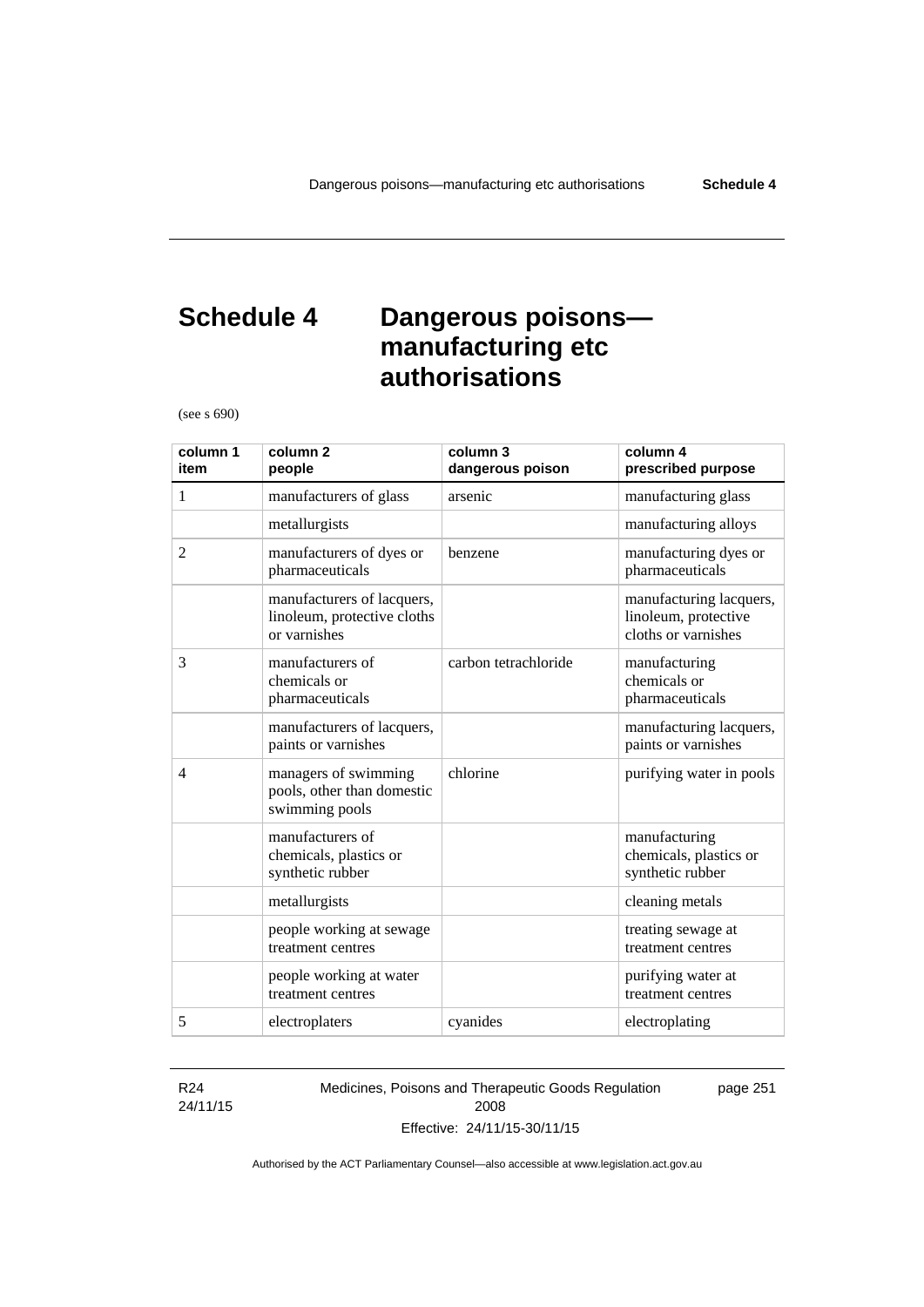| column 1<br>item | column <sub>2</sub><br>people                                   | column 3<br>dangerous poison                      | column 4<br>prescribed purpose                                  |
|------------------|-----------------------------------------------------------------|---------------------------------------------------|-----------------------------------------------------------------|
|                  | jewellers                                                       |                                                   | manufacturing gold<br>jewellery                                 |
|                  | miners                                                          |                                                   | extracting or processing<br>gold                                |
| 6                | manufacturers of lacquers,<br>paints or varnishes               | epichlorohydrin                                   | manufacturing lacquers,<br>paints or varnishes                  |
| $\tau$           | manufacturers of<br>chemicals or detergents                     | ethylene oxide                                    | manufacturing<br>chemicals or detergents                        |
|                  | sterilising technologists                                       |                                                   | sterilising surgical<br>instruments                             |
| 8                | glass workers                                                   | hydrofluoric acid                                 | etching glass                                                   |
|                  | masons                                                          |                                                   | cleaning building<br>materials                                  |
|                  | metal workers                                                   |                                                   | cleaning or etching<br>metals                                   |
|                  | miners                                                          |                                                   | extracting or processing<br>gold                                |
|                  | potters                                                         |                                                   | cleaning ceramics                                               |
| 9                | manufacturers of lamps,<br>mirrors or scientific<br>instruments | mercury                                           | manufacturing of lamps,<br>mirrors or scientific<br>instruments |
|                  | manufacturers of mercury<br>salts or organic<br>compounds       |                                                   | manufacturing mercury<br>salts or organic<br>compounds          |
|                  | miners                                                          |                                                   | extracting metals from<br>ores                                  |
| 10               | manufacturers of plastics                                       | 4, 4'-methylenebis<br>[2-chloroaniline]<br>(MOCA) | manufacturing plastics                                          |

page 252 Medicines, Poisons and Therapeutic Goods Regulation 2008 Effective: 24/11/15-30/11/15

R24 24/11/15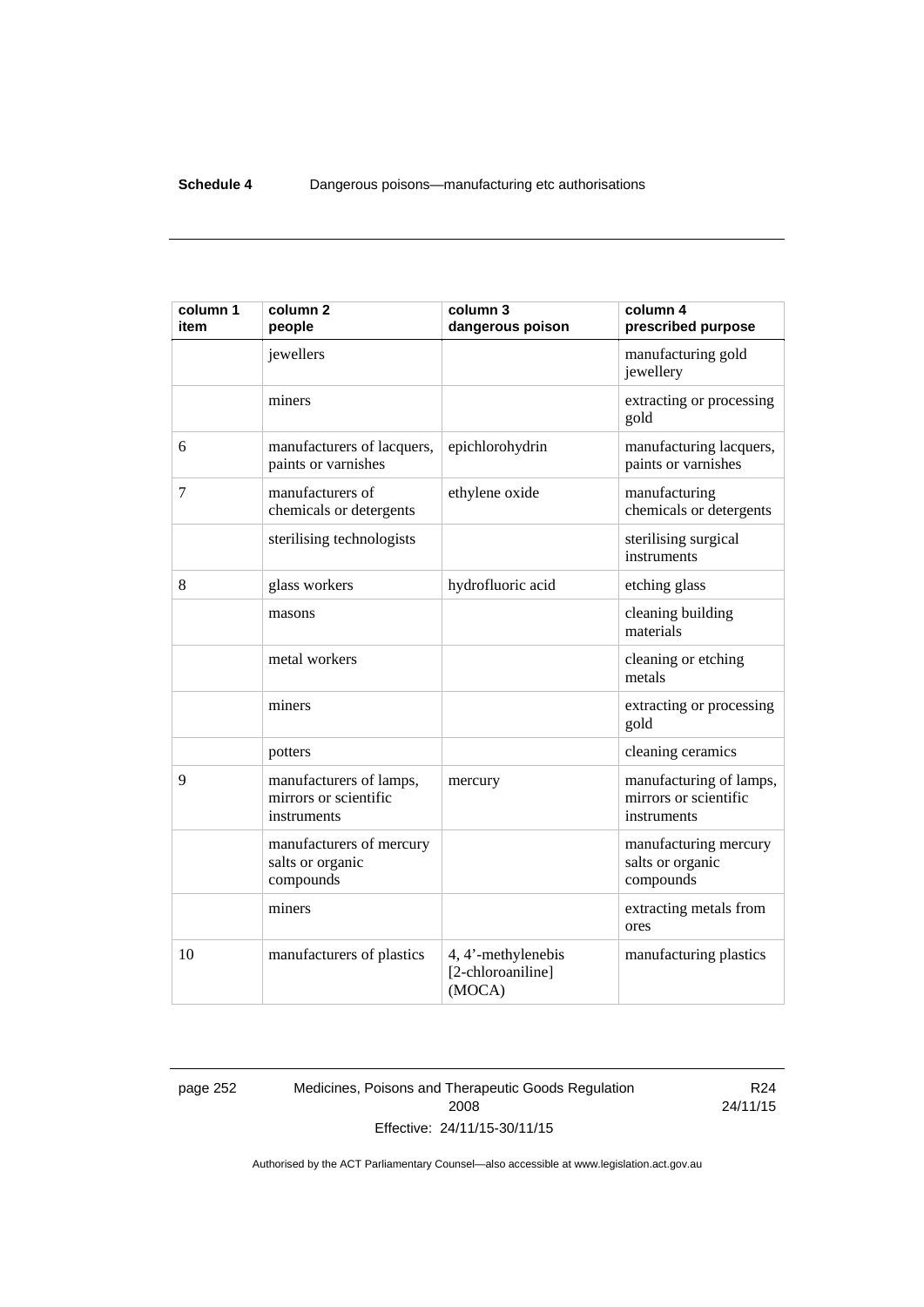| column 1<br>item | column <sub>2</sub><br>people                                                        | column 3<br>dangerous poison | column 4<br>prescribed purpose                                                    |
|------------------|--------------------------------------------------------------------------------------|------------------------------|-----------------------------------------------------------------------------------|
| 11               | manufacturers of<br>detergents, lubricants or<br>organic compounds                   | propylene oxide              | manufacturing<br>detergents, lubricants or<br>organic compounds                   |
| 12               | manufacturers of organic<br>compounds, paints, rust<br>removers or varnishes         | tetrachloroethane            | manufacturing organic<br>compounds, paints, rust<br>removers or varnishes         |
| 13               | manufacturers of dyes                                                                | ortho-tolidine               | manufacturing dyes                                                                |
| 14               | manufacturers of<br>disinfectants, household<br>cleaners or industrial<br>deodorants | trichloroisocyanuric acid    | manufacturing<br>disinfectants, household<br>cleaners or industrial<br>deodorants |

R24 24/11/15 Medicines, Poisons and Therapeutic Goods Regulation 2008 Effective: 24/11/15-30/11/15

page 253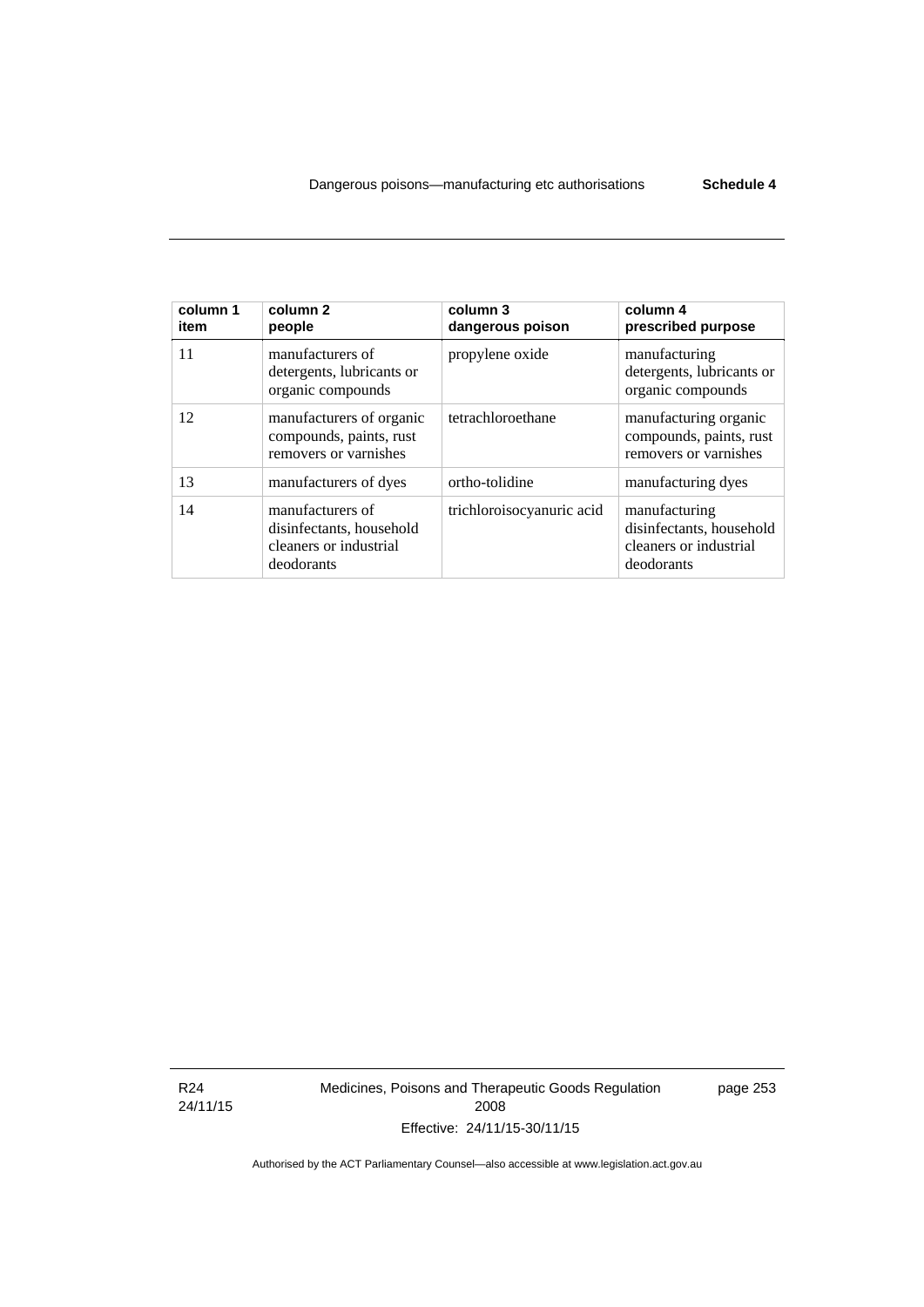# **Schedule 5 Requirements for storage receptacles**

(see s 531 and s 533)

Section 5.1

## **Part 5.1 Medicines cabinets**

## **5.1 Medicines cabinets—general requirements**

A medicines cabinet must be constructed to prevent ready access to the cabinet's contents by cutting, sawing or unbolting.

## **5.2 Medicines cabinets—body requirements**

- (1) The body of a medicines cabinet must be constructed of a single layer of black mild steel plate at least 10mm thick and with continuous welding of all joints.
- (2) The body must have, for installation—
	- (a) 4 suitably sized holes in the cabinet's back plate; or
	- (b) 2 suitably sized holes in the back plate and 2 suitably sized holes in the cabinet's base.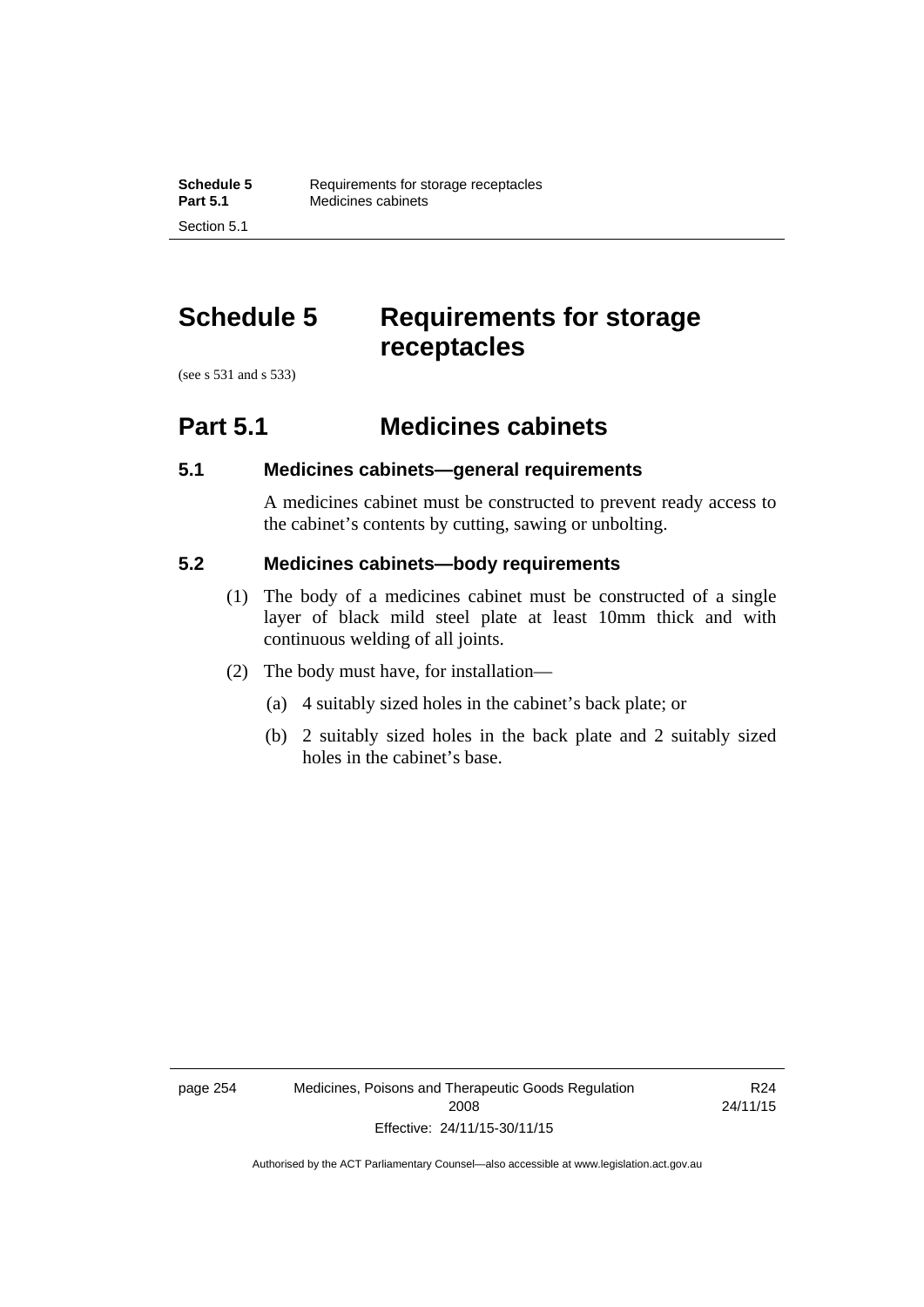## **5.3 Medicines cabinets—door requirements**

- (1) The door of a medicines cabinet must be constructed of black mild steel plate at least 10mm thick.
- (2) When the medicines cabinet door is closed, the door must—
	- (a) fit flush with the cabinet; and
	- (b) have a clearance around the door of not more than 1.5mm.
- (3) The door must be fitted with a fixed locking bar, welded to the inside face of the door near the hinge edge, that engages in a rebate in the cabinet when closed.
- (4) The hinges on the door must be—
	- (a) constructed of heavy duty steel; and
	- (b) continuous welded to the door and body of the cabinet.

## **5.4 Medicines cabinets—lock requirements**

- (1) A medicines cabinet lock must be—
	- (a) a 6-lever pick-proof lock; or
	- (b) a lock mechanism of a level of security equal to, or greater than, a 6-lever pick-proof lock.
- (2) The lock must be securely attached to the inside face of the door.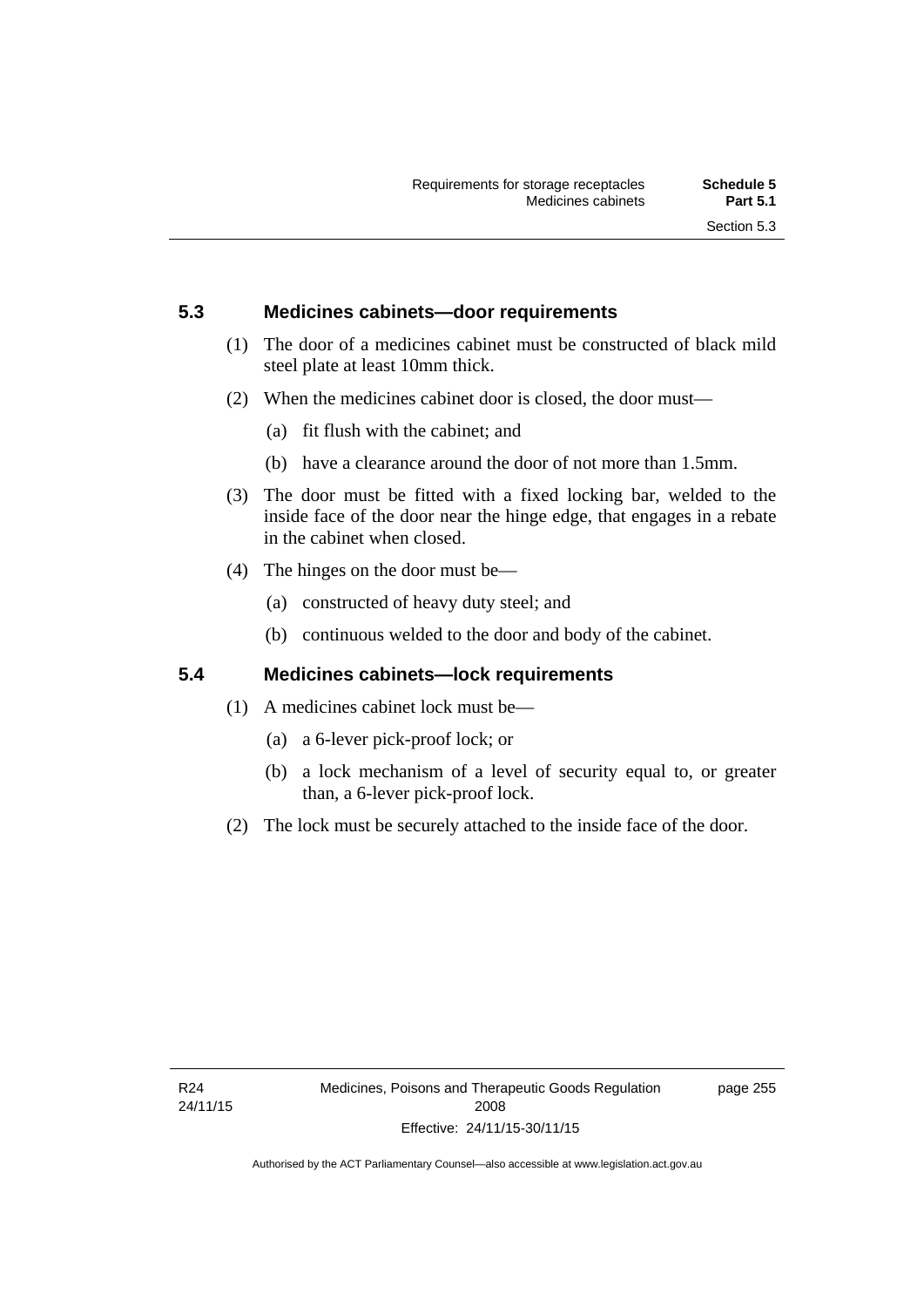## **5.5 Medicines cabinets—mounting requirements**

- (1) A medicines cabinet must be—
	- (a) embedded in a floor of reinforced concrete of at least 10mpa compressive strength; or
	- (b) securely fixed to a wall or floor (or both) in accordance with this section.
- (2) If the wall and floor are brick or concrete, the medicines cabinet must be fixed to the wall or floor (or both) by at least 4 expanding bolts.
- (3) If the wall is timber, but the floor is brick or concrete, the medicines cabinet must be fixed—
	- (a) to the floor by at least 4 expanding bolts; and
	- (b) to the wall by at least 2 coach screws into the studs as close to the top of the wall face as is possible.
- (4) If the wall and floor are timber, the medicines cabinet must be fixed to the timber frame of the wall or floor in a way that will ensure that the cabinet cannot be removed from the floor or wall within 30 minutes.
- (5) The bolts and coach screws must be at least 10mm in diameter.

R24 24/11/15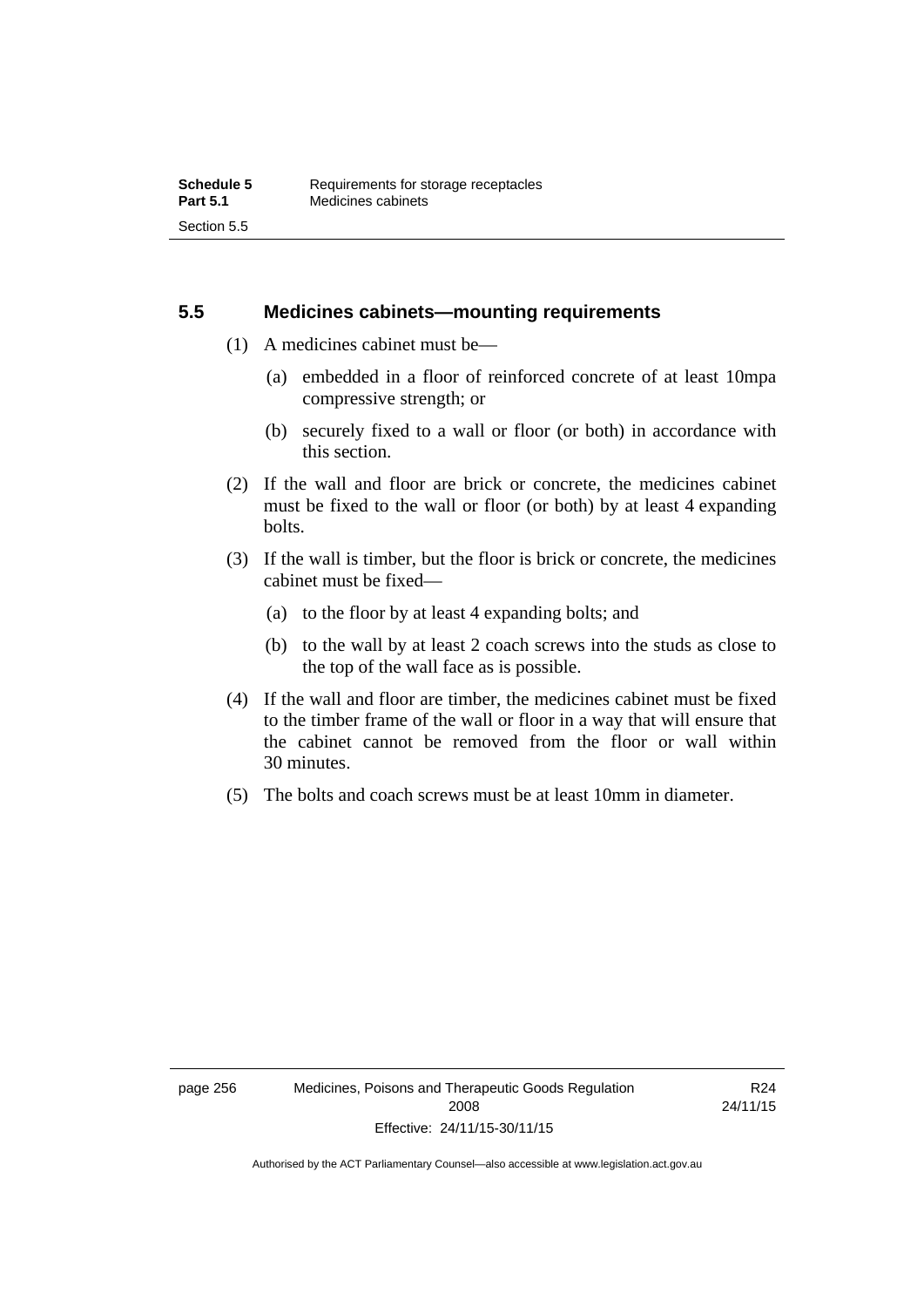## **Part 5.2 Safes, strong rooms and vaults**

## **5.6 Requirements for safes**

- (1) A safe must be constructed to prevent ready access to the safe's contents by cutting, sawing or unbolting.
- (2) When locked, a safe must reasonably be expected to resist attempts to gain entry by tools, torch or explosives for at least 30 minutes.
- $(3)$  A safe-
	- (a) may be freestanding if it weighs more than 350kg; or
	- (b) must be securely attached to, or embedded in, a concrete floor or a concrete or brick wall in a way that will ensure that the cabinet cannot be removed from the floor or wall within 30 minutes.

## **5.7 Requirements for strong rooms**

- (1) The walls, floor and ceiling of a strong room must be brick or concrete.
- (2) The strong room must be fitted with a door.
- (3) When locked, the strong room must reasonably be expected to resist attempts to gain entry by tools, torch or explosives for at least 1 hour.

## **5.8 Requirements for vaults**

- (1) The walls, floor and ceiling of a vault must be reinforced concrete.
- (2) The vault must be fitted with a door.
- (3) When locked, the vault must reasonably be expected to resist attempts to gain entry by tools, torch or explosives for at least 1 hour.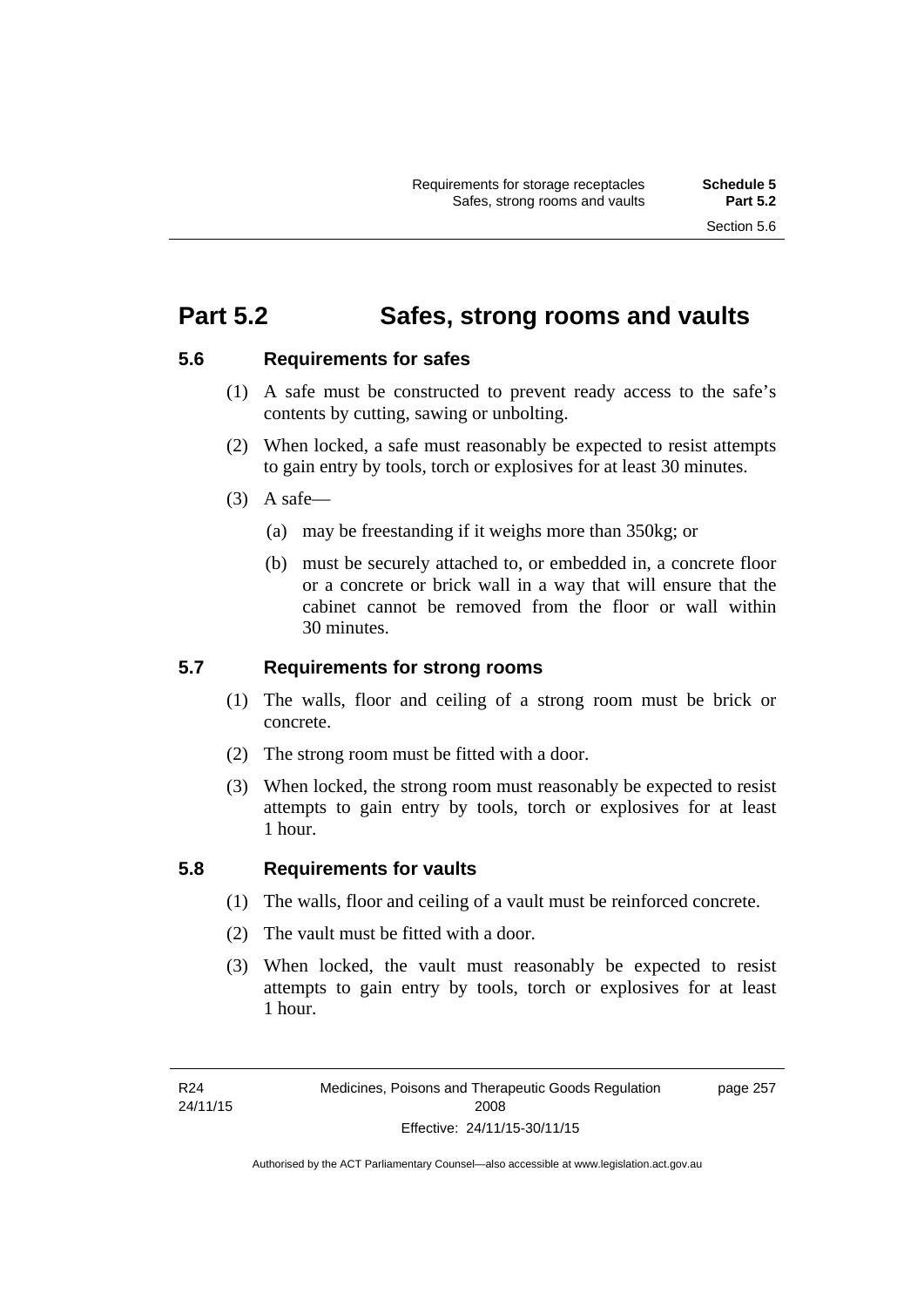# **Dictionary**

(see s 3)

- *Note 1* The [Legislation Act](http://www.legislation.act.gov.au/a/2001-14) contains definitions and other provisions relevant to this regulation.
- *Note 2* For example, the [Legislation Act,](http://www.legislation.act.gov.au/a/2001-14) dict, pt 1, defines the following terms:
	- AS/NZS (see s 164 (2))
	- child
	- correctional centre
	- doctor
	- enrolled nurse
	- home address
	- nurse
	- nurse practitioner
	- optometrist
	- public employee
	- reviewable decision notice.
- *Note 3* Terms used in this regulation have the same meaning that they have in the *[Medicines, Poisons and Therapeutic Goods Act 2008](http://www.legislation.act.gov.au/a/2008-26)* (see [Legislation Act,](http://www.legislation.act.gov.au/a/2001-14) s 148). For example, the following terms are defined in the *[Medicines, Poisons and Therapeutic Goods Act 2008](http://www.legislation.act.gov.au/a/2008-26)*, dictionary:
	- controlled medicine (see s 11)
	- dangerous poison (see s 12)
	- deals, with a regulated substance (see s 19)
	- deals, with a regulated therapeutic good (see s 21)
	- health practitioner
	- hospital
	- institution
	- medicines and poisons standard (see s 15)
	- prescription only medicine (see s 11)
	- prohibited substance (see s 13)
	- purchase order

page 258 Medicines, Poisons and Therapeutic Goods Regulation 2008 Effective: 24/11/15-30/11/15

R24 24/11/15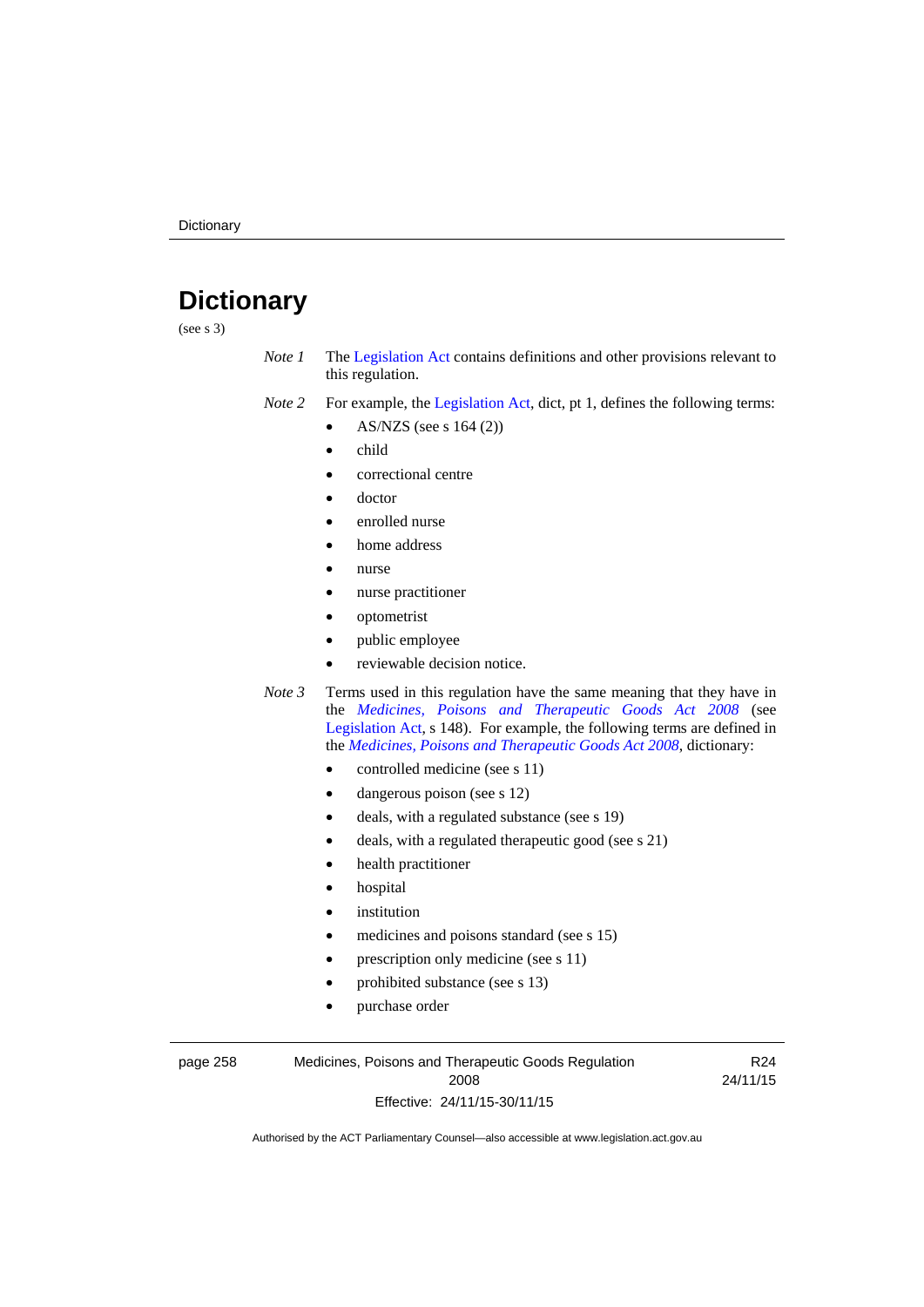- regulated substance (see s 10)
- residential aged care facility
- signs
- supply (see s 24)
- supply authority (see s 23)
- ward
- written.

*appendix D medicines approval*—see section 590.

### *approved analyst* means—

- (a) an analyst appointed under the *[Public Health Act 1997](http://www.legislation.act.gov.au/a/1997-69)*, section 15 who is authorised under that Act to exercise a function under the Act; or
- (b) an analyst appointed or authorised under another territory law or a law of the Commonwealth, a State or another Territory.

*approved pharmacist*––see the *[National Health Act 1953](http://www.comlaw.gov.au/Series/C1953A00095)* (Cwlth), section 84 (1), as in force from time to time.

*Note* The *[National Health Act 1953](http://www.comlaw.gov.au/Series/C1953A00095)* (Cwlth) does not need to be notified under the [Legislation Act](http://www.legislation.act.gov.au/a/2001-14) because s 47 (6) does not apply (see s 863).

*Australian code of good wholesaling practice for medicines in schedules 2, 3, 4 and 8* means the *Australian Code of Good Wholesaling Practice for Medicines in Schedules 2, 3, 4 and 8* prepared by the National Coordinating Committee on Therapeutic Goods, as in force from time to time.

*Note* The Australian Code of Good Wholesaling Practice for Medicines in Schedules 2, 3, 4 and 8 is accessible at [www.tga.gov.au.](http://www.tga.gov.au/)

*authorised midwife*—see the *[National Health Act 1953](http://www.comlaw.gov.au/Series/C1953A00095)* (Cwlth), section 84 (1), definition of *authorised midwife***.**

*bioequivalent*—a form of a substance is the *bioequivalent* of another form of the substance if the forms are physiologically equivalent in their clinical effect.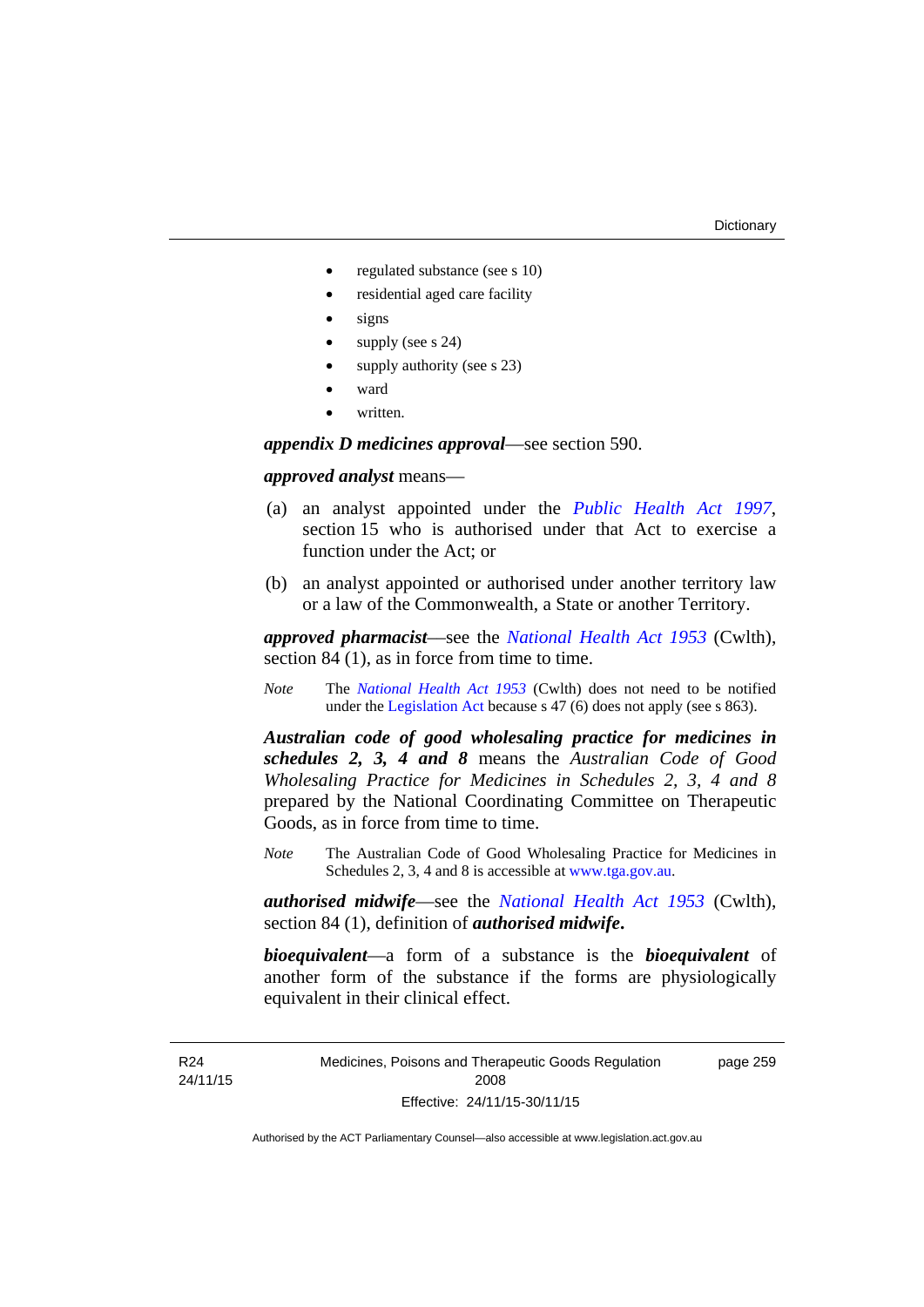*chief pharmacist*, for an institution with a pharmacy, means the pharmacist having the supervision of all other pharmacists employed at the institution.

*CHO* means chief health officer.

*community pharmacy* means a pharmacy at a place other than an institution.

*complying purchase order* means—

- (a) for a medicine—a purchase order that complies with section 62; or
- (b) for a dangerous poison—a purchase order that complies with section 721; or
- (c) for an appendix C substance or prohibited substance—see section 772.

*condition 1*, for a doctor prescribing or supplying a designated appendix D medicine to a woman of child-bearing age, for schedule 3 (Designated appendix D medicines—standing approvals)—see schedule 3, section 3.1.

*condition 2*, for a doctor prescribing or supplying a designated appendix D medicine to a woman of child-bearing age, for schedule 3—see schedule 3, section 3.1.

*condition 3*, for a doctor prescribing or supplying a designated appendix D medicine to a woman of child-bearing age, for schedule 3—see schedule 3, section 3.1.

*condition 4*, for a doctor prescribing or supplying a designated appendix D medicine to a woman of child-bearing age, for schedule 3—see schedule 3, section 3.1.

*continued dispensing determination* means a determination made by the Minister under the *[National Health Act 1953](http://www.comlaw.gov.au/Series/C1953A00095)* (Cwlth), section 89A (When pharmaceutical benefits may be supplied by approved pharmacists without prescription), as in force from time to

R24 24/11/15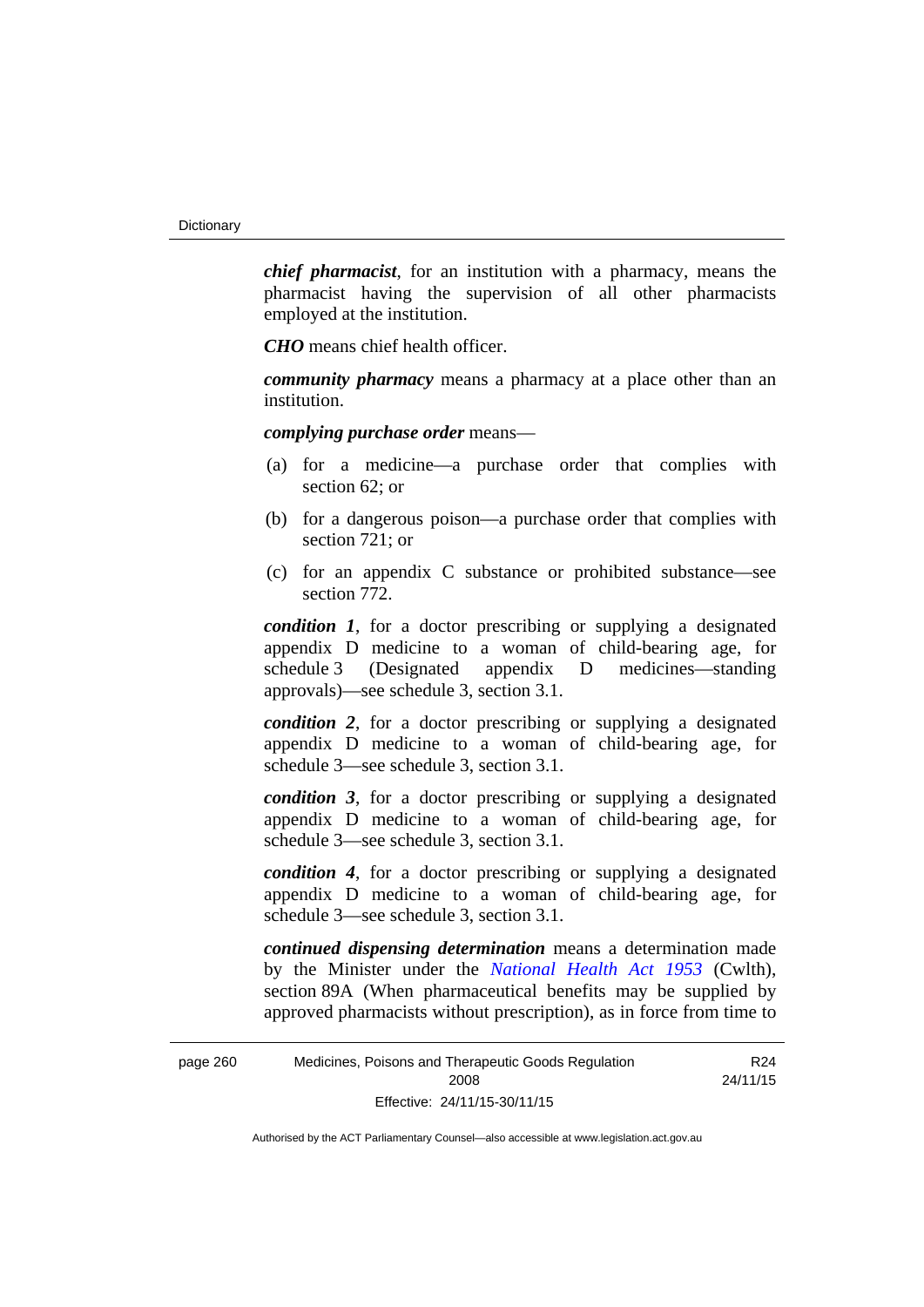time, about the supply of a pharmaceutical benefit to a person by an approved pharmacist without a prescription.

*Note* See the *National Health (Continued Dispensing) Determination 2012* (Cwlth). The determination does not need to be notified under the [Legislation Act](http://www.legislation.act.gov.au/a/2001-14) because s 47 (6) does not apply (see s 863).

*controlled medicines approval*—see section 550.

*controlled medicines register* means a register for controlled medicines.

*controlled medicines research and education program licence* see section 600.

*custodian*, of an animal, means—

- (a) an adult who has lawful custody of the animal; or
- (b) if the animal is owned by a child or a person with a guardian a parent or guardian of the child or person.

*CYP authorised person*—see the *[Children and Young People](http://www.legislation.act.gov.au/a/2008-19)  [Act 2008](http://www.legislation.act.gov.au/a/2008-19)*, dictionary, definition of *authorised person*.

*CYP detention place* means a detention place under the *[Children](http://www.legislation.act.gov.au/a/2008-19)  [and Young People Act 2008](http://www.legislation.act.gov.au/a/2008-19)*.

*dangerous poisons manufacturers licence*—see section 700.

*dangerous poisons register* means a register for dangerous poisons.

*dangerous poisons research and education program licence*—see section 700.

*dangerous poisons suppliers licence*—see section 700.

*day hospital* means a facility where a person is admitted for surgical or medical treatment and discharged on the same day.

*dentist* does not include a trainee dentist.

*Note* See the definition of *trainee*.

R24 24/11/15 Medicines, Poisons and Therapeutic Goods Regulation 2008 Effective: 24/11/15-30/11/15

page 261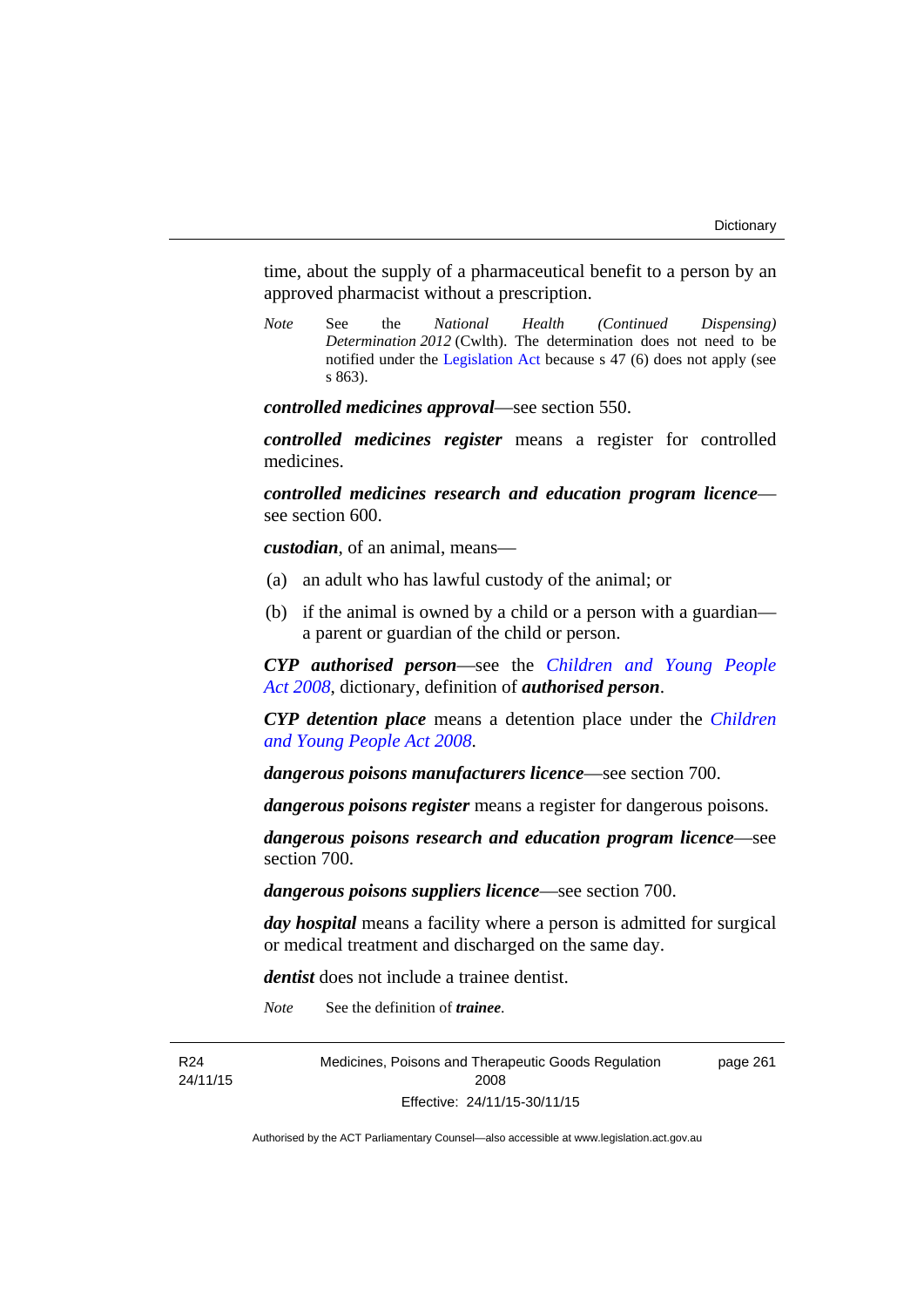*designated appendix D medicine* means a medicine listed in schedule 3, (Designated appendix D medicines—standing approvals), part 3.2, column 3.

*Note* The medicines are included in the [medicines and poisons standard,](http://www.comlaw.gov.au/Series/F2012L01200) appendix D.

*designated prescriber*, for part 13.1 (Controlled medicines approvals)—see section 551.

*designated prescription only medicine*, for part 4.3 (Authorisation to supply without prescription in emergencies)—see section 250.

*detainee*—see the *[Corrections Management Act 2007](http://www.legislation.act.gov.au/a/2007-15)*, section 6.

*disability care* means care that is provided to a person with a disability in a residential facility in which the person is also provided with accommodation that includes—

- (a) appropriate staff to meet the nursing and personal care needs of the person; and
- (b) meals and cleaning services; and
- (c) furnishings, furniture and equipment for the provision of the care and accommodation.

*doctor* does not include an intern doctor.

*Note* See the definition of *intern*.

*drug-dependent person*, in relation to a controlled medicine or prohibited substance, means a person with a condition—

- (a) who, as a result of the administration of the medicine or substance, demonstrates, in relation to the person's use of the medicine or substance—
	- (i) impaired control; or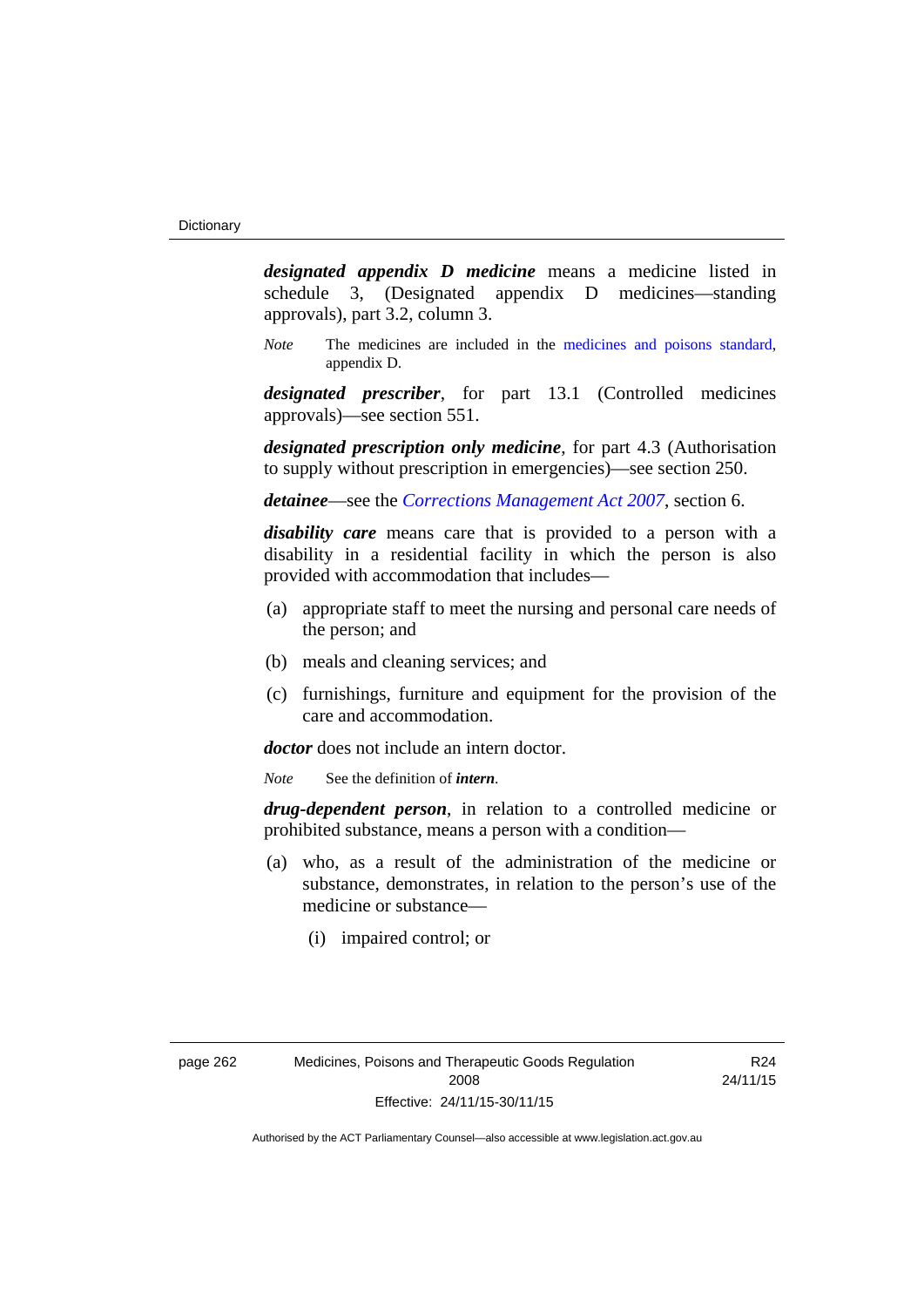- (ii) drug-seeking behaviour that suggests impaired control; and
- (b) who, as a result of the cessation of the administration of the medicine or substance, is likely to experience symptoms of mental or physical distress or disorder.

*eligible midwife*—see the *[National Health Act 1953](http://www.comlaw.gov.au/Series/C1953A00095)* (Cwlth), section 84AAE**.**

*endorsement*, for division 13.1.4 (Endorsements to treat drug-dependency)—see section 580.

*environmental authorisation* means—

- (a) an environmental authorisation under the *[Environment](http://www.legislation.act.gov.au/a/1997-92)  [Protection Act 1997](http://www.legislation.act.gov.au/a/1997-92)*; or
- (b) an authorisation (however described) under a Commonwealth or State law that corresponds to the environmental authorisation mentioned in paragraph (a).

*first-aid kit* includes a portable bag or container of medicines and other medical supplies kept by a person for health care or emergency treatment.

*first-aid kit licence*—see section 600.

*health profession* means—

- (a) a health profession under the *[Health Practitioner Regulation](http://www.legislation.act.gov.au/a/db_39269/default.asp)  [National Law \(ACT\)](http://www.legislation.act.gov.au/a/db_39269/default.asp)*, section 5 (Definitions); and
- (b) includes a health profession under the *[Health Professionals](http://www.legislation.act.gov.au/a/2004-38)  [Act 2004](http://www.legislation.act.gov.au/a/2004-38)*, dictionary.

*health professional* means a person who is registered under the *[Health Professionals Act 2004](http://www.legislation.act.gov.au/a/2004-38)*.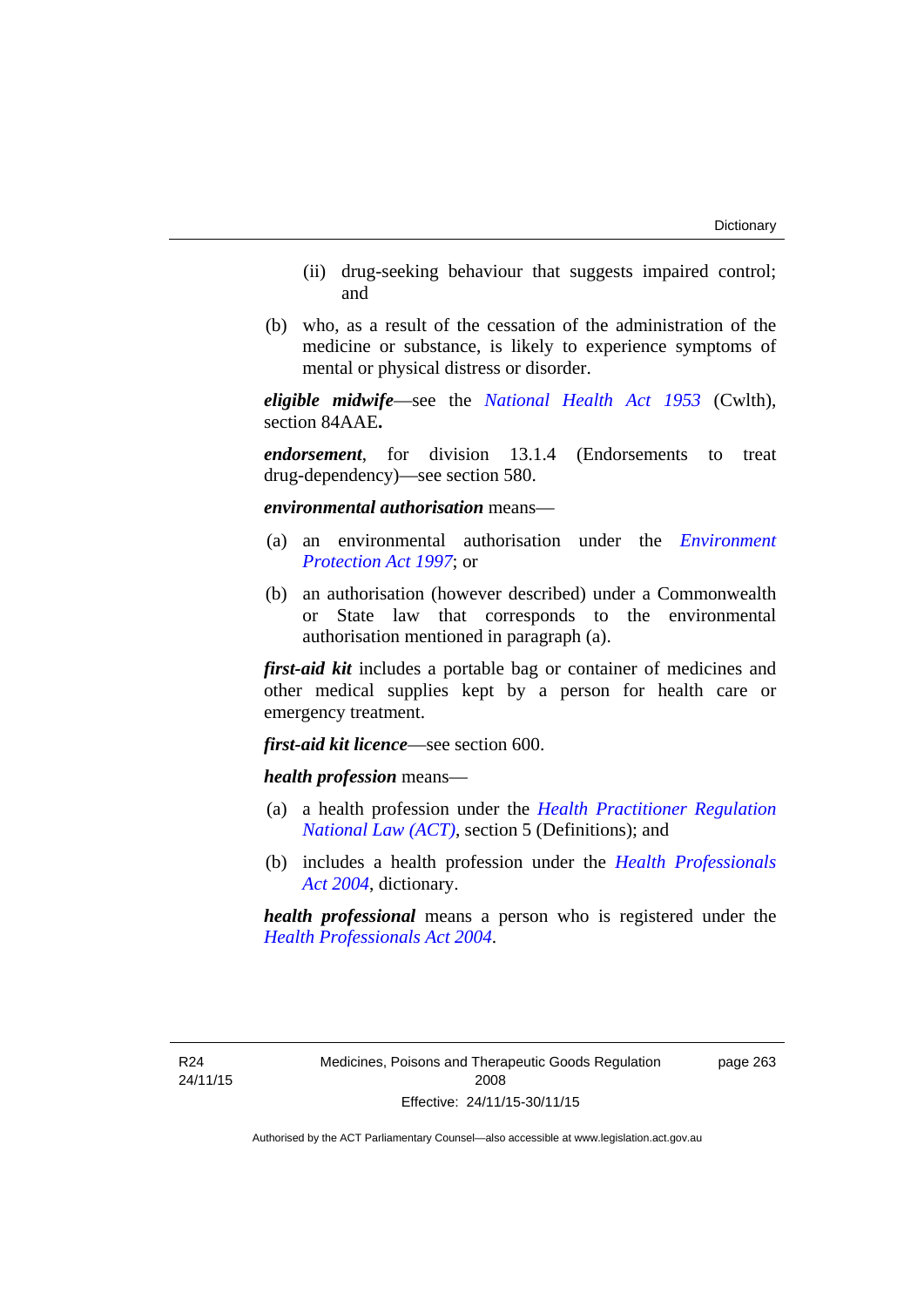*in-patient*, at an institution, includes—

- (a) a patient being treated at an emergency department of the institution; and
- (b) for a correctional centre—a detainee; and
- (c) for a CYP detention place—a young detainee.
- *Note* A correctional centre and a CYP detention place is an institution (see s 652).

*intern*, in relation to a doctor or pharmacist, means—

- (a) for a doctor—a person holding limited or provisional registration to practise in the medical profession under the *[Health Practitioner Regulation National Law \(ACT\)](http://www.legislation.act.gov.au/a/db_39269/default.asp)*, for the purpose of undertaking a period of supervised practice that the person has started; and
- (b) for a pharmacist—a person holding limited or provisional registration to practise in the pharmacy profession under the *[Health Practitioner Regulation National Law \(ACT\)](http://www.legislation.act.gov.au/a/db_39269/default.asp)*, for the purpose of undertaking a period of supervised practice or course of training, or both, to allow the person to be registered to practice without supervision.

*key*, for chapter 11 (Storage of medicines)—see section 511.

*manufacturer's pack* means a primary pack for a medicine that is supplied by a manufacturer.

*Note* See the definition of *primary pack*.

*medical records* includes—

- (a) for a person at an institution—the person's clinical records and a medication chart for the person at the institution; and
- (b) for a person who is not at an institution and is being treated by a prescriber—any record the prescriber keeps about the person.

| page 264 | Medicines, Poisons and Therapeutic Goods Regulation |
|----------|-----------------------------------------------------|
|          | 2008                                                |
|          | Effective: 24/11/15-30/11/15                        |

R24 24/11/15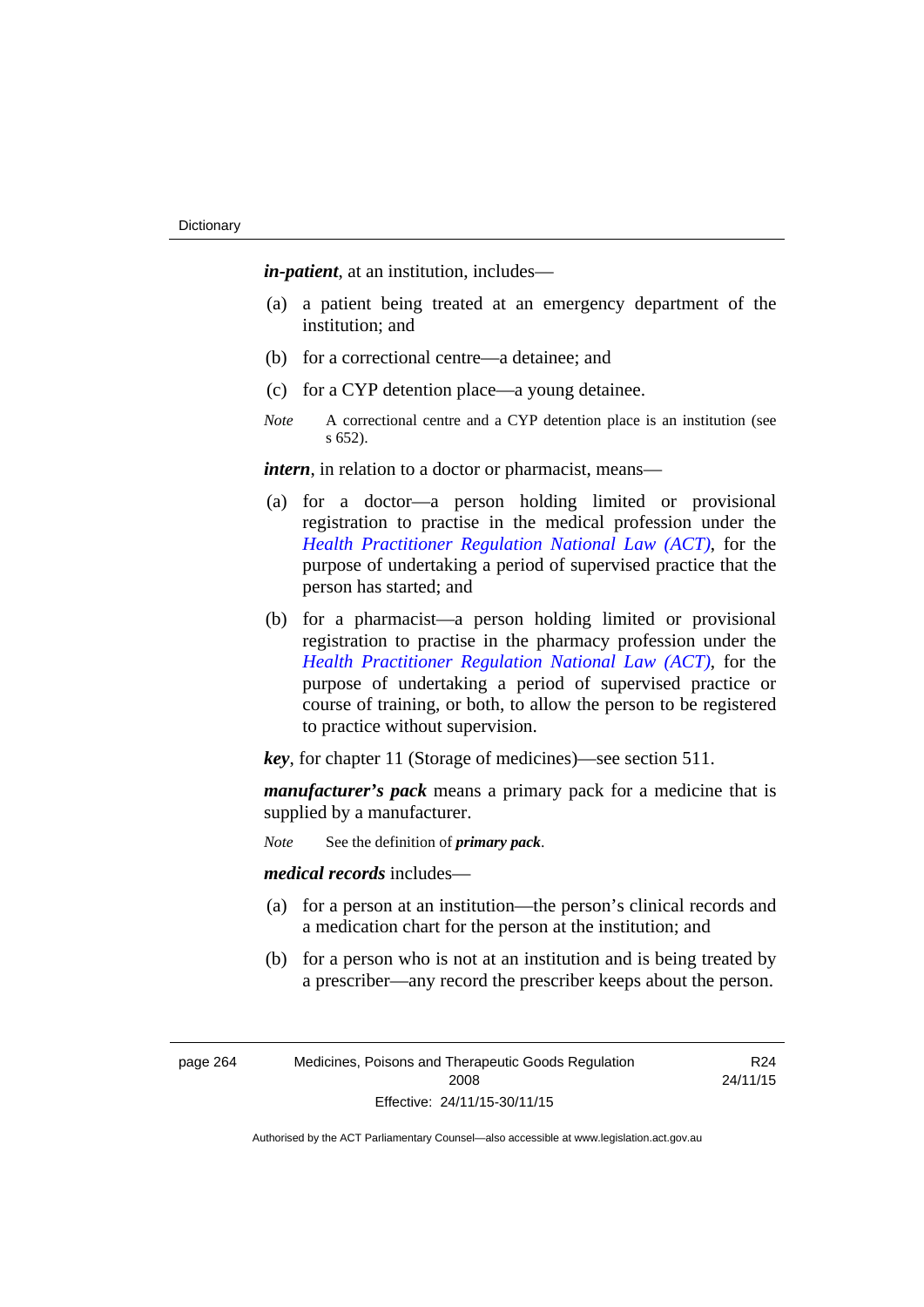*medicines Australia code of conduct* means the *Medicines Australia Code of Conduct*, authorised by the Australian Competition and Consumer Commission, as in force from time to time.

*Note* The Medicines Australia Code of Conduct is accessible at [www.medicinesaustralia.com.au](http://www.medicinesaustralia.com.au/).

*medicines wholesalers licence*—see section 600.

*national residential medication chart prescription* means a medication chart prescription within the meaning of the *[National](http://www.comlaw.gov.au/Series/F1996B02844)  [Health \(Pharmaceutical Benefits\) Regulations 1960](http://www.comlaw.gov.au/Series/F1996B02844)* (Cwlth), section 19AA (Item in residential medication chart is prescription), as in force from time to time.

*Note* The *[National Health \(Pharmaceutical Benefits\) Regulations 1960](http://www.comlaw.gov.au/Series/F1996B02844)* (Cwlth) does not need to be notified under the [Legislation Act](http://www.legislation.act.gov.au/a/2001-14) because s 47 (6) does not apply (see s 863).

*nurse practitioner*, for chapter 11 and chapter 12, does not include a person holding limited or provisional registration to practise as a nurse practitioner.

*opioid dependency treatment guidelines* means the guidelines approved under section 630 (Guidelines for treatment of opioid dependency).

*opioid dependency treatment licence*—see section 600.

*optical device*, for chapter 22 (Therapeutic goods)—see section 800.

*personal custody*, of a key by a person, for part 11.4 (Additional storage requirements for controlled medicines)—see section 530.

*pharmaceutical benefit*—see the *[National Health Act 1953](http://www.comlaw.gov.au/Series/C1953A00095)* (Cwlth), section 84 (1), as in force from time to time.

*Note* The *[National Health Act 1953](http://www.comlaw.gov.au/Series/C1953A00095)* (Cwlth) does not need to be notified under the [Legislation Act](http://www.legislation.act.gov.au/a/2001-14) because s 47 (6) does not apply (see s 863).

R24 24/11/15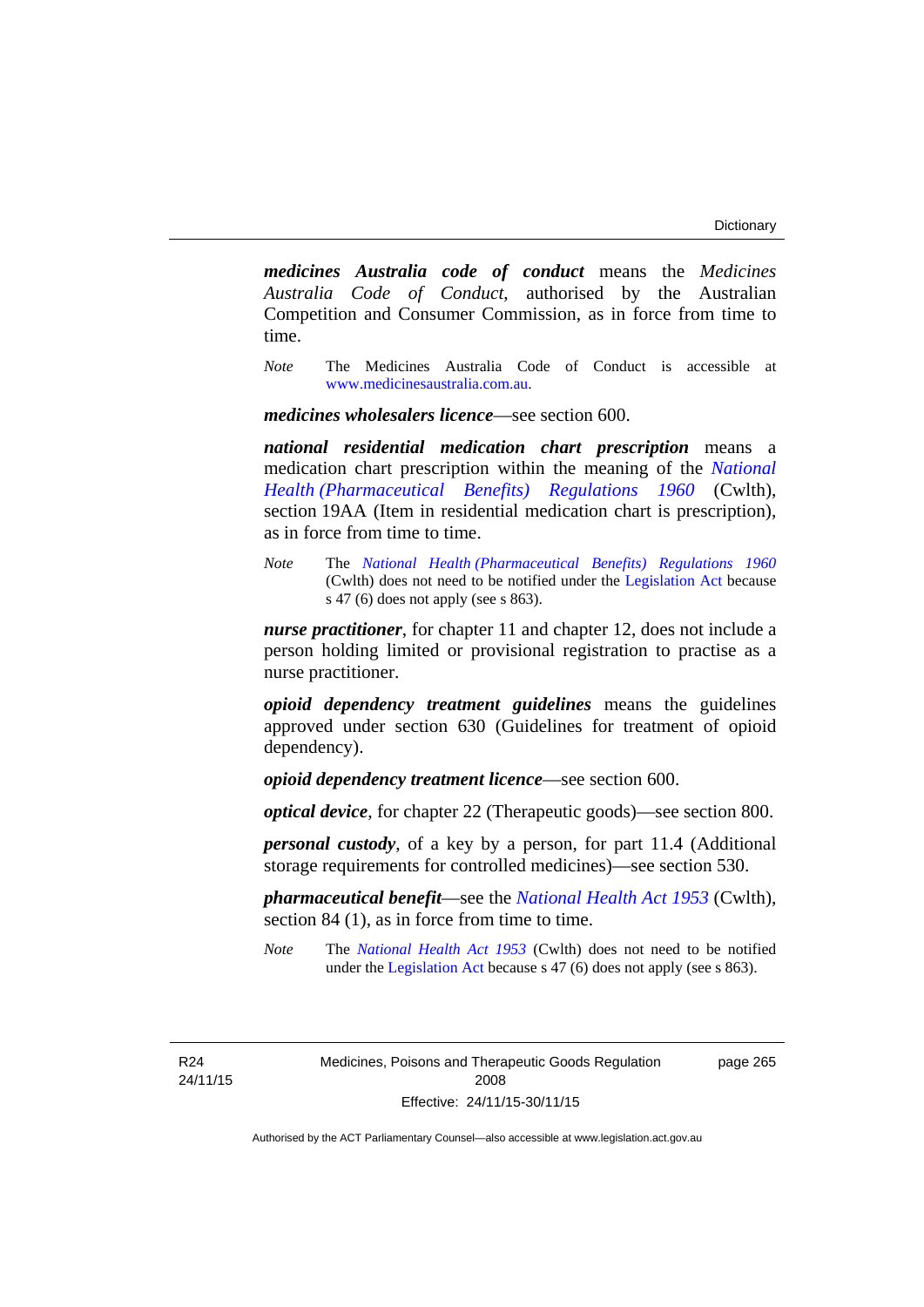*pharmaceutical benefits scheme* means the scheme for the supply of pharmaceutical benefits established under the *[National Health](http://www.comlaw.gov.au/Series/C1953A00095)  [Act 1953](http://www.comlaw.gov.au/Series/C1953A00095)* (Cwlth), part 7.

*pharmacist* does not include an intern pharmacist.

*Note* See the definition of *intern*.

*pharmacy medicines rural communities licence*—see section 600.

*prescribed person*, for chapter 11 (Storage of medicines)—see section 510.

*prescriber*, in relation to a medicine, means a person in relation to whom prescribing the medicine is included in schedule 1, column 3 in relation to the person.

*prescription*, in relation to an optical device, for chapter 22 (Therapeutic Goods)—see section 800.

*Note Prescription*, in relation to a medicine—see the [Act](http://www.legislation.act.gov.au/a/2008-26/default.asp), dictionary.

*primary pack* means the pack in which a regulated substance and its immediate container or immediate wrapper or measure pack are presented for sale or supply.

*Note* This is the same as the definition in the [medicines and poisons standard,](http://www.comlaw.gov.au/Series/F2012L01200) par 1 (l), and is included because of its relationship to the meaning of *manufacturer's pack*. Other terms defined in the standard have the same meaning in this regulation, see the [Act](http://www.legislation.act.gov.au/a/2008-26/default.asp), s 16 (1).

*prohibited substance*, for chapter 21 (Prohibited and appendix C substances)—see section 760.

*prohibited substances register* means a register for prohibited substances.

*prohibited substances research and education program licence* see section 761.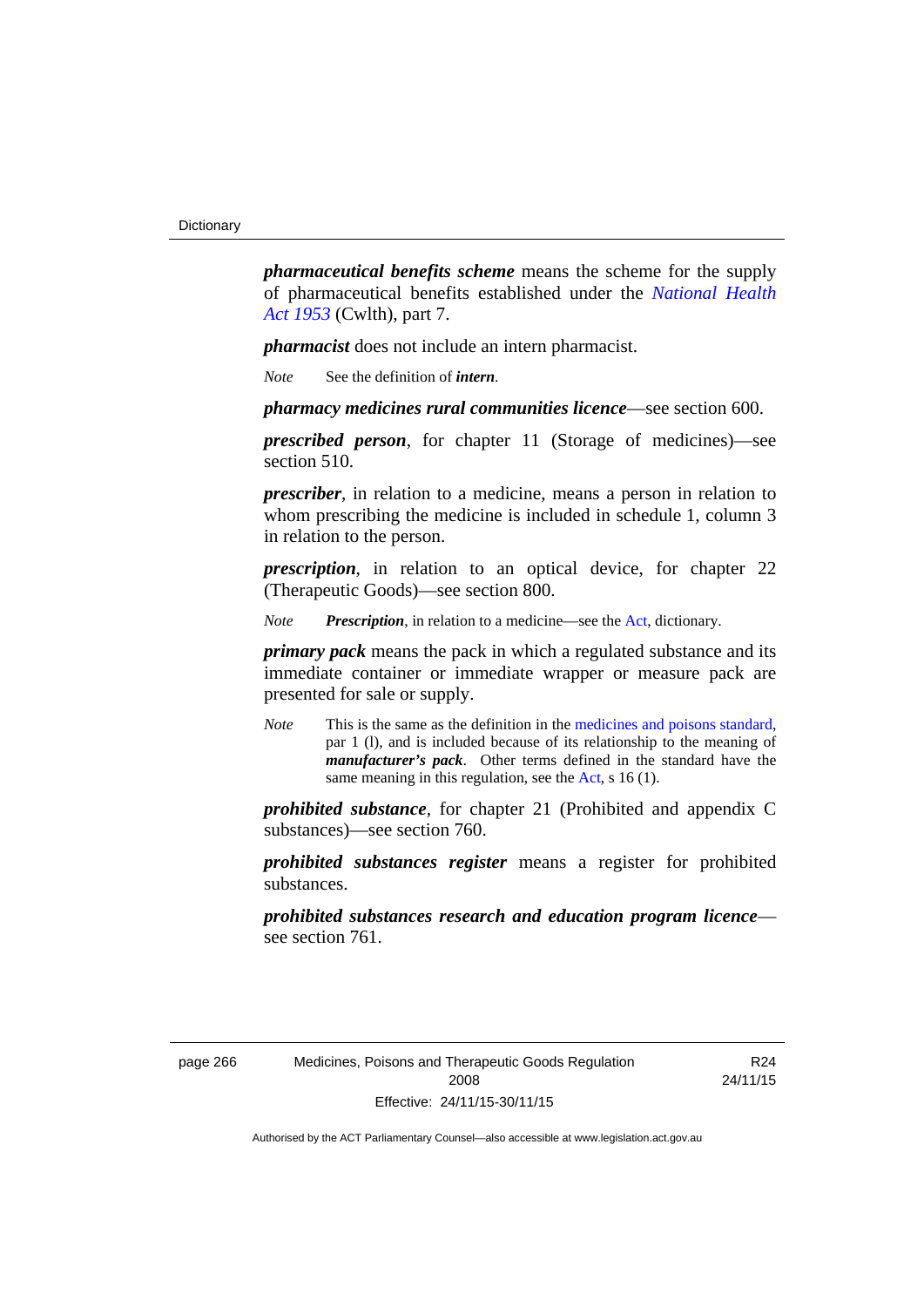*pseudoephedrine record*—see section 171 (c).

*recognised research institution*—see the [Act](http://www.legislation.act.gov.au/a/2008-26/default.asp), section 20 (5).

*relevant expiry date*, for a medicine, means—

- (a) if the medicine is from 1 batch—the expiry date for the batch; or
- (b) if the medicine is from more than 1 batch—the expiry date that is closest to the date of dispensing.

### *relevant law*—

- (a) for chapter 16 (Low and moderate harm poisons)—see section 660; and
- (b) for part 19.3 (Packaging and labelling of dangerous poisons) see section 730.

*requisition* includes issue a requisition.

*reviewable decision*, for chapter 23 (Notification and review of decisions)—see section 850.

*retail sale*, for division 4.2.7 (Selling pseudoephedrine by retail) see section 170.

*schedule 1*—a reference to *schedule 1* includes a reference to a provision of the schedule.

*scientifically qualified person* means—

- (a) a dentist, doctor, pharmacist, or veterinary surgeon; or
- (b) a person who has been awarded a doctorate for scientific studies by the person.
- *Note Dentist*, *doctor*, *pharmacist* and *veterinary surgeon* does not include an intern or trainee (see defs of these terms).

*scope of employment* includes scope of engagement as a contractor.

R24 24/11/15 Medicines, Poisons and Therapeutic Goods Regulation 2008 Effective: 24/11/15-30/11/15

page 267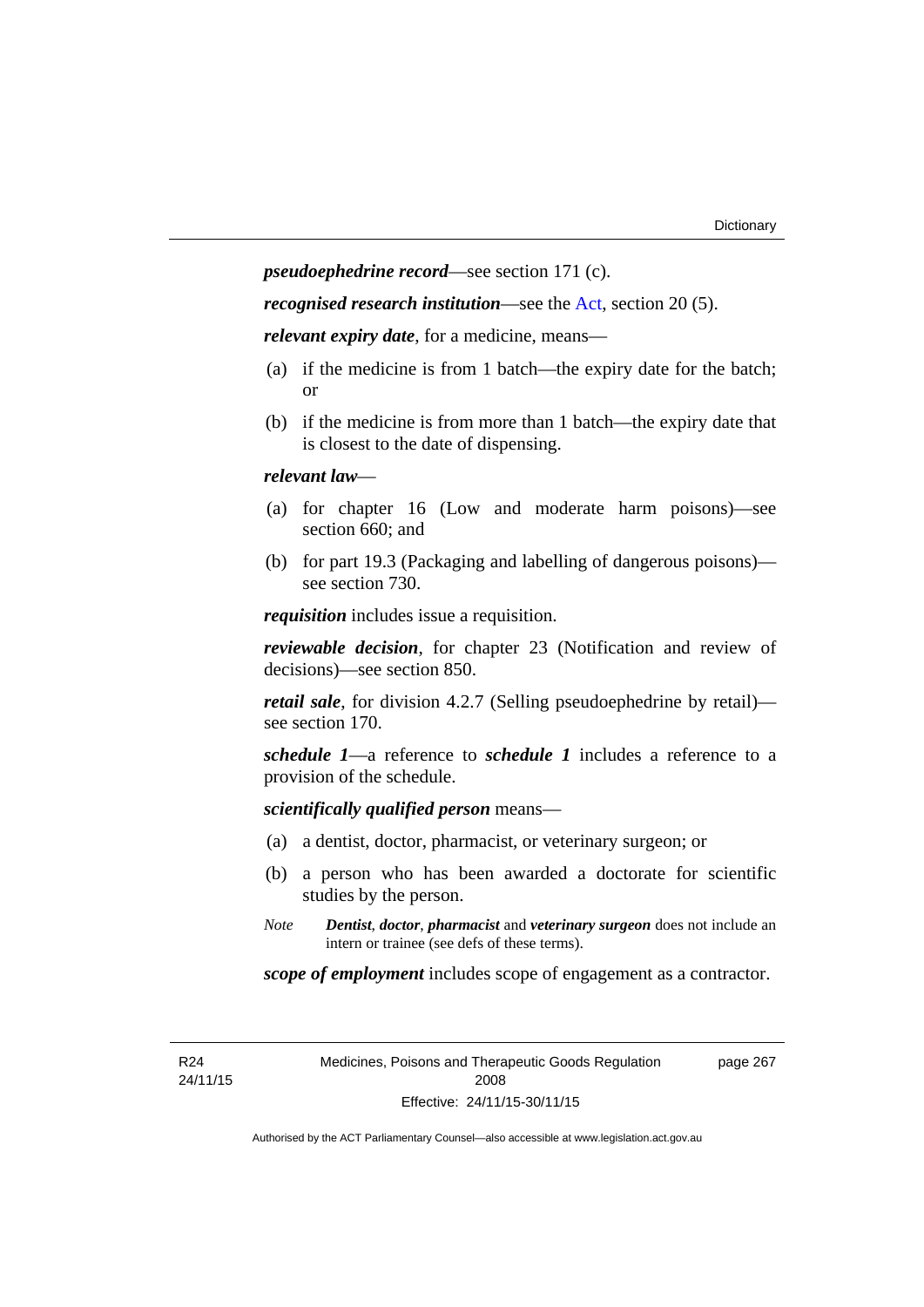*specialist* means—

- (a) a person holding specialist registration to practise in the medical profession under the *[Health Practitioner Regulation](http://www.legislation.act.gov.au/a/db_39269/default.asp)  [National Law \(ACT\)](http://www.legislation.act.gov.au/a/db_39269/default.asp)*; or
- (b) a person holding limited or provisional registration to practise in the medical profession under the *[Health Practitioner](http://www.legislation.act.gov.au/a/db_39269/default.asp)  [Regulation National Law \(ACT\)](http://www.legislation.act.gov.au/a/db_39269/default.asp)*, for the purpose of undertaking a period of supervised practice under the supervision of a person mentioned in paragraph (a), the successful completion of which means that the person is eligible for specialist registration under that Law.

*specialist area*, for a health profession, means—

- (a) a recognised speciality under the *[Health Practitioner](http://www.legislation.act.gov.au/a/db_39269/default.asp)  [Regulation National Law \(ACT\)](http://www.legislation.act.gov.au/a/db_39269/default.asp)*; or
- (b) a specialist area under the *[Health Professionals](http://www.legislation.act.gov.au/sl/2004-41)  [Regulation 2004](http://www.legislation.act.gov.au/sl/2004-41)*.

*terminal illness*—a person has a *terminal illness* if a specialist diagnoses the person as having a terminal illness and estimates the person's life expectancy to be less than 1 year.

*Note Specialist* includes a doctor training in a specialist area (see def *specialist*).

*trainee*, in relation to a health practitioner (other than a doctor or pharmacist) means a person holding limited or provisional registration to practise in a health profession under the *[Health](http://www.legislation.act.gov.au/a/db_39269/default.asp)  [Practitioner Regulation National Law \(ACT\)](http://www.legislation.act.gov.au/a/db_39269/default.asp)* for the purpose of undertaking a period of supervised practice or course of training, or both, to allow the person to be registered to practice without supervision.

### **Examples—references to trainee**

trainee dentist, trainee nurse and trainee veterinary surgeon

*Note 1* For doctors and pharmacists, see the definition of *intern*.

| page 268 | Medicines, Poisons and Therapeutic Goods Regulation | R24      |
|----------|-----------------------------------------------------|----------|
|          | 2008                                                | 24/11/15 |
|          | Effective: 24/11/15-30/11/15                        |          |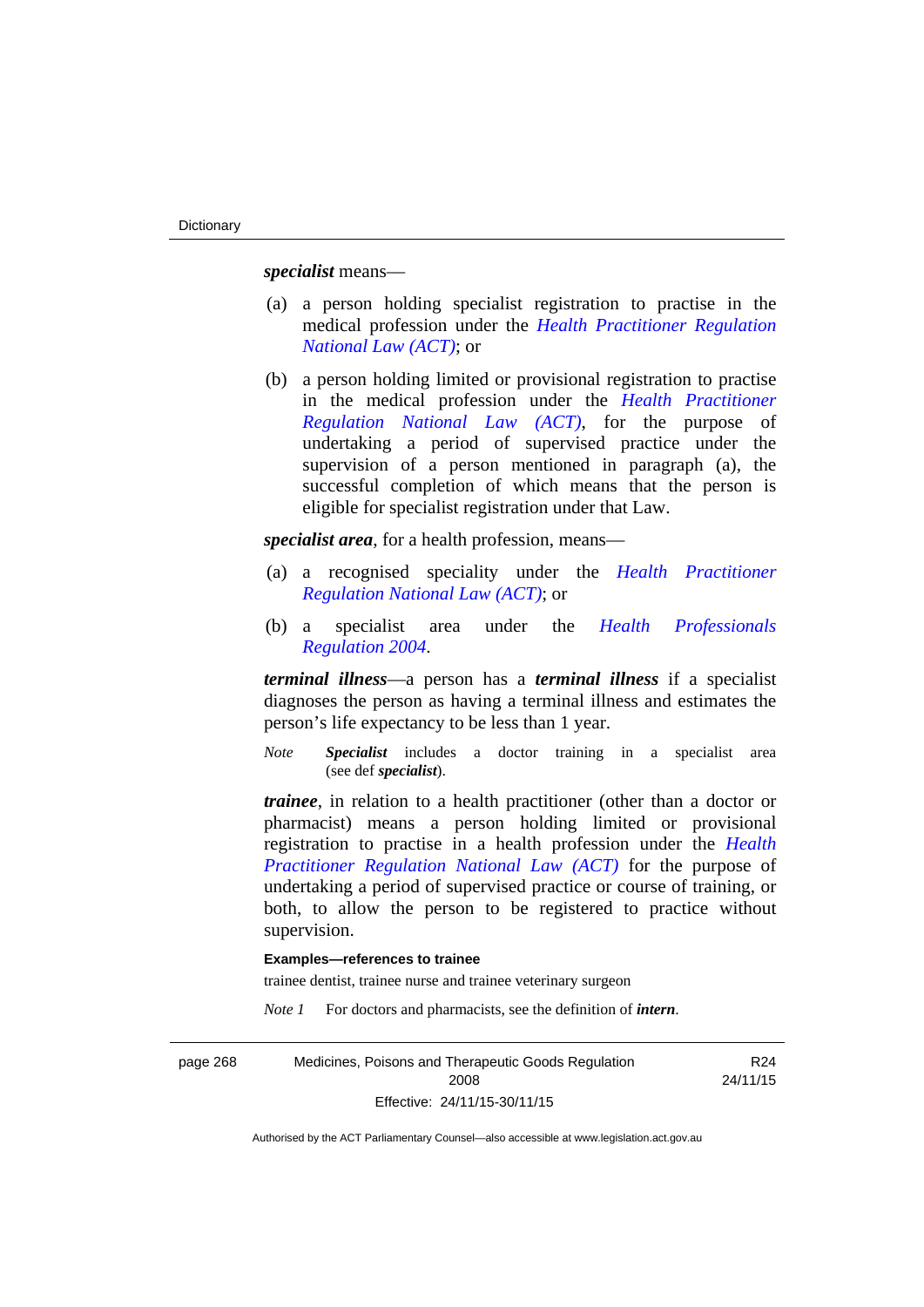*Note 2* An example is part of the regulation, is not exhaustive and may extend, but does not limit, the meaning of the provision in which it appears (see [Legislation Act,](http://www.legislation.act.gov.au/a/2001-14) s 126 and s 132).

*veterinary surgeon* does not include a trainee veterinary surgeon.

*Note* See the definition of *trainee*.

*walk-in centre* means a non-residential facility operated by the Territory for the treatment and care for people with minor illness or injury.

*young detainee*—see the *[Children and Young People Act 2008](http://www.legislation.act.gov.au/a/2008-19)*, section 95.

R24 24/11/15 Medicines, Poisons and Therapeutic Goods Regulation 2008 Effective: 24/11/15-30/11/15

page 269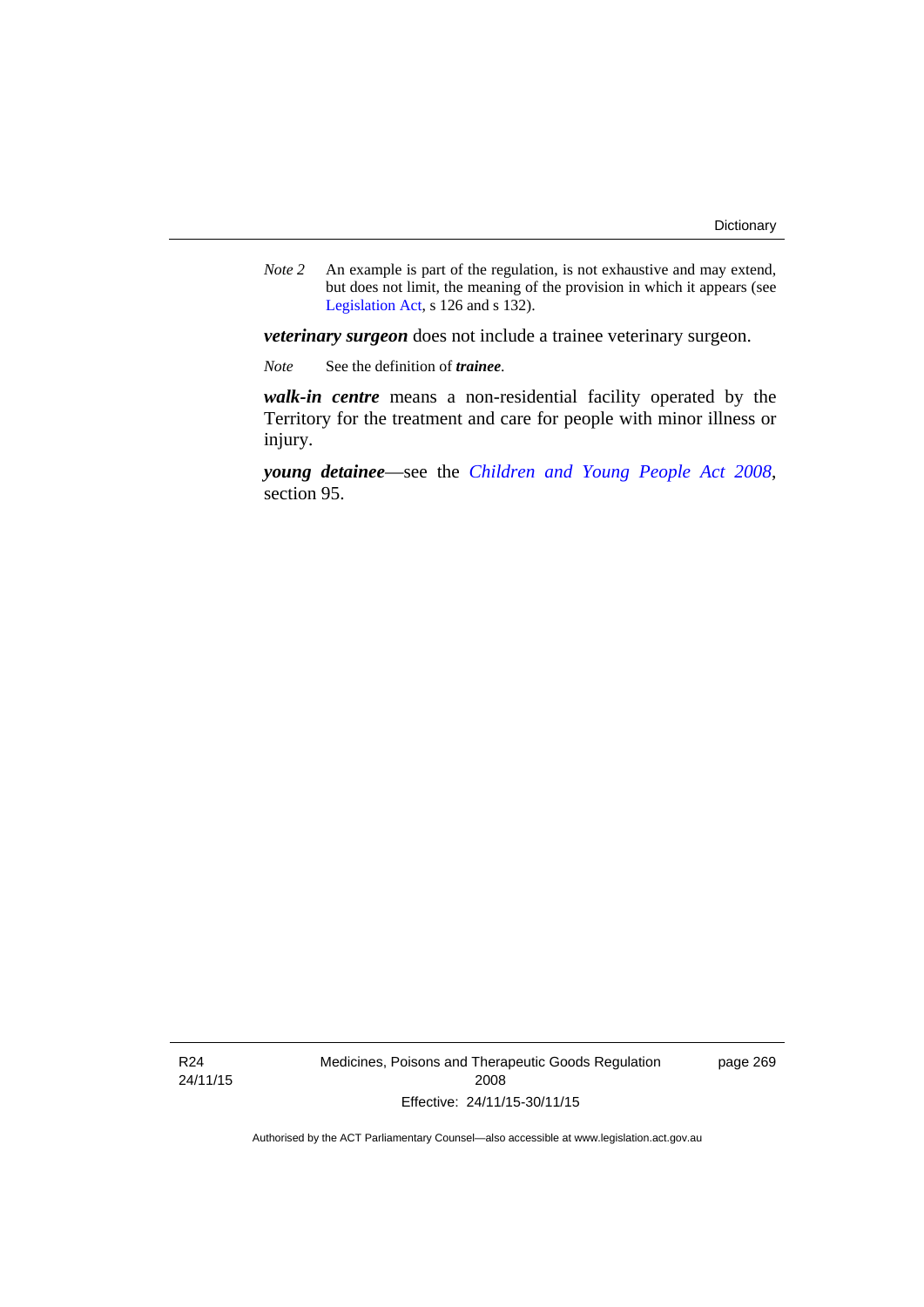1 About the endnotes

# **Endnotes**

# **1 About the endnotes**

Amending and modifying laws are annotated in the legislation history and the amendment history. Current modifications are not included in the republished law but are set out in the endnotes.

Not all editorial amendments made under the *[Legislation Act 2001](http://www.legislation.act.gov.au/a/2001-14)*, part 11.3 are annotated in the amendment history. Full details of any amendments can be obtained from the Parliamentary Counsel's Office.

Uncommenced amending laws are not included in the republished law. The details of these laws are underlined in the legislation history. Uncommenced expiries are underlined in the legislation history and amendment history.

If all the provisions of the law have been renumbered, a table of renumbered provisions gives details of previous and current numbering.

The endnotes also include a table of earlier republications.

| $AF =$ Approved form                         | $o = order$                               |
|----------------------------------------------|-------------------------------------------|
| $am = amended$                               | $om = omitted/repealed$                   |
| $amdt = amendment$                           | $ord = ordinance$                         |
| $AR = Assembly resolution$                   | $orig = original$                         |
| $ch = chapter$                               | par = paragraph/subparagraph              |
| $CN =$ Commencement notice                   | $pres = present$                          |
| $def = definition$                           | $prev = previous$                         |
| $DI = Disallowable instrument$               | $(\text{prev}) = \text{previously}$       |
| $dict = dictionary$                          | $pt = part$                               |
| disallowed = disallowed by the Legislative   | $r = rule/subrule$                        |
| Assembly                                     | $reloc = relocated$                       |
| $div = division$                             | $renum = renumbered$                      |
| $exp = expires/expired$                      | $R[X]$ = Republication No                 |
| $Gaz = gazette$                              | $RI = reissue$                            |
| $hdg = heading$                              | $s = section/subsection$                  |
| $IA = Interpretation Act 1967$               | $sch = schedule$                          |
| $ins = inserted/added$                       | $sdiv = subdivision$                      |
| $LA =$ Legislation Act 2001                  | $SL = Subordinate$ law                    |
| $LR =$ legislation register                  | $sub =$ substituted                       |
| $LRA =$ Legislation (Republication) Act 1996 | underlining = whole or part not commenced |
| $mod = modified/modification$                | or to be expired                          |

# **2 Abbreviation key**

page 270 Medicines, Poisons and Therapeutic Goods Regulation 2008 Effective: 24/11/15-30/11/15

R24 24/11/15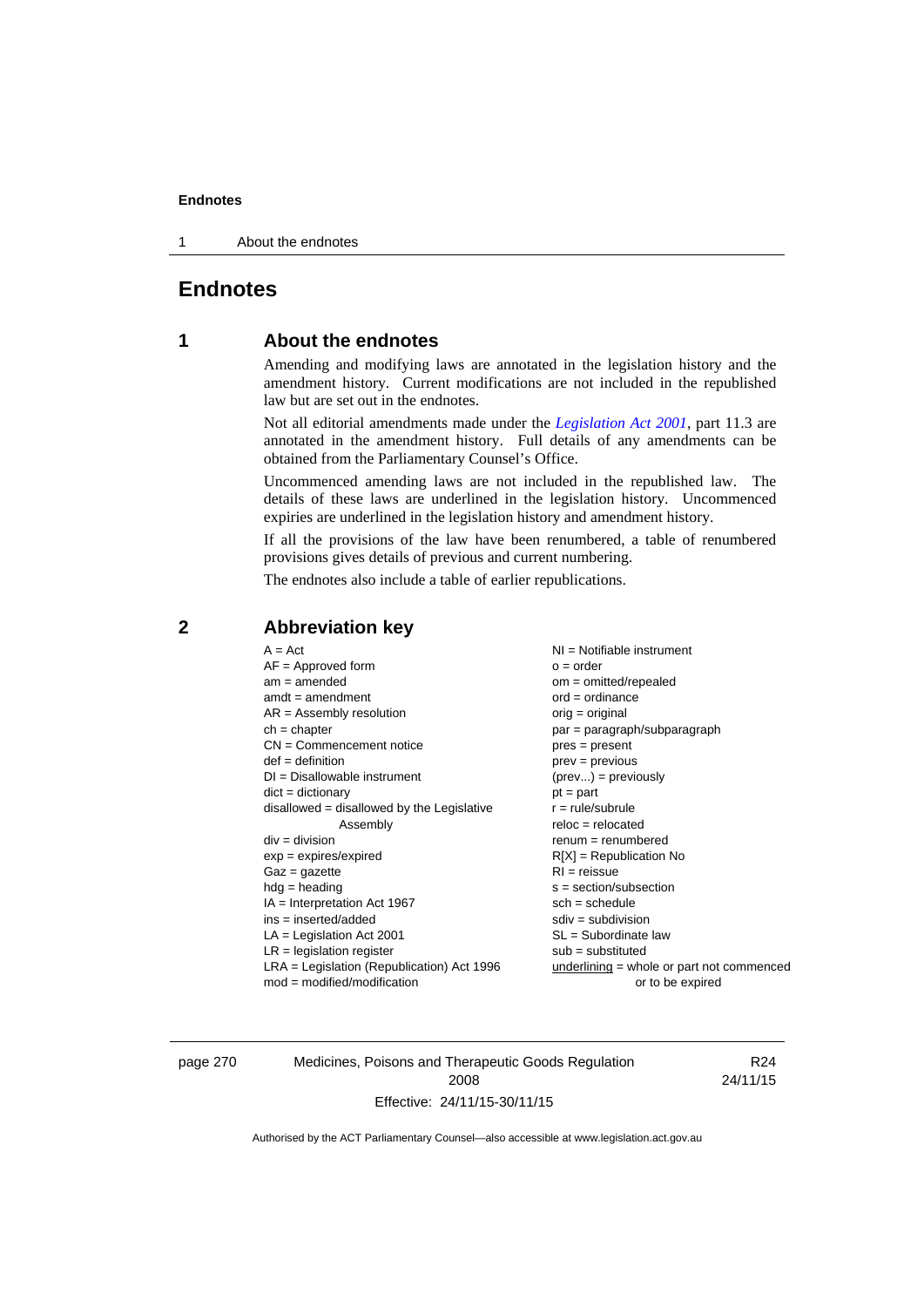### **3 Legislation history**

### **[Medicines, Poisons and Therapeutic Goods Regulation 2008](http://www.legislation.act.gov.au/sl/2008-42) SL2008-42**

notified LR 15 September 2008

s 1, s 2 commenced 15 September 2008 (LA s 75 (1)) remainder commenced 14 February 2009 (s 2 and see [Medicines,](http://www.legislation.act.gov.au/a/2008-26)  [Poisons and Therapeutic Goods Act 2008](http://www.legislation.act.gov.au/a/2008-26) A2008-26, s 2 and LA s 79)

as amended by

### **[Medicines, Poisons and Therapeutic Goods Amendment](http://www.legislation.act.gov.au/sl/2009-27)  [Regulation 2009 \(No 1\)](http://www.legislation.act.gov.au/sl/2009-27) SL2009-27**

notified LR 5 June 2009 s 1, s 2 commenced 5 June 2009 (LA s 75 (1)) remainder commenced 6 June 2009 (s 2)

### **[Statute Law Amendment Act 2009 \(No 2\)](http://www.legislation.act.gov.au/a/2009-49) A2009-49 sch 3 pt 3.51**

notified LR 26 November 2009 s 1, s 2 commenced 26 November 2009 (LA s 75 (1)) sch 3 pt 3.51 commenced 17 December 2009 (s 2)

### **[Medicines, Poisons and Therapeutic Goods Amendment](http://www.legislation.act.gov.au/sl/2010-1)  [Regulation 2010 \(No 1\)](http://www.legislation.act.gov.au/sl/2010-1) SL2010-1**

notified LR 21 January 2010 s 1, s 2 commenced 21 January 2010 (LA s 75 (1)) remainder commenced 22 January 2010 (s 2)

### **[Medicines, Poisons and Therapeutic Goods Amendment](http://www.legislation.act.gov.au/sl/2010-2)  [Regulation 2010 \(No 2\)](http://www.legislation.act.gov.au/sl/2010-2) SL2010-2**

notified LR 21 January 2010 s 1, s 2 commenced 21 January 2010 (LA s 75 (1)) remainder commenced 22 January 2010 (s 2)

### **[Health Practitioner Regulation National Law \(ACT\) Act 2010](http://www.legislation.act.gov.au/a/2010-10) A2010-10 sch 2 pt 2.15**

notified LR 31 March 2010 s 1, s 2 commenced 31 March 2010 (LA s 75 (1)) sch 2 pt 2.15 commenced 1 July 2010 (s 2 (1) (a))

R24 24/11/15 Medicines, Poisons and Therapeutic Goods Regulation 2008 Effective: 24/11/15-30/11/15

page 271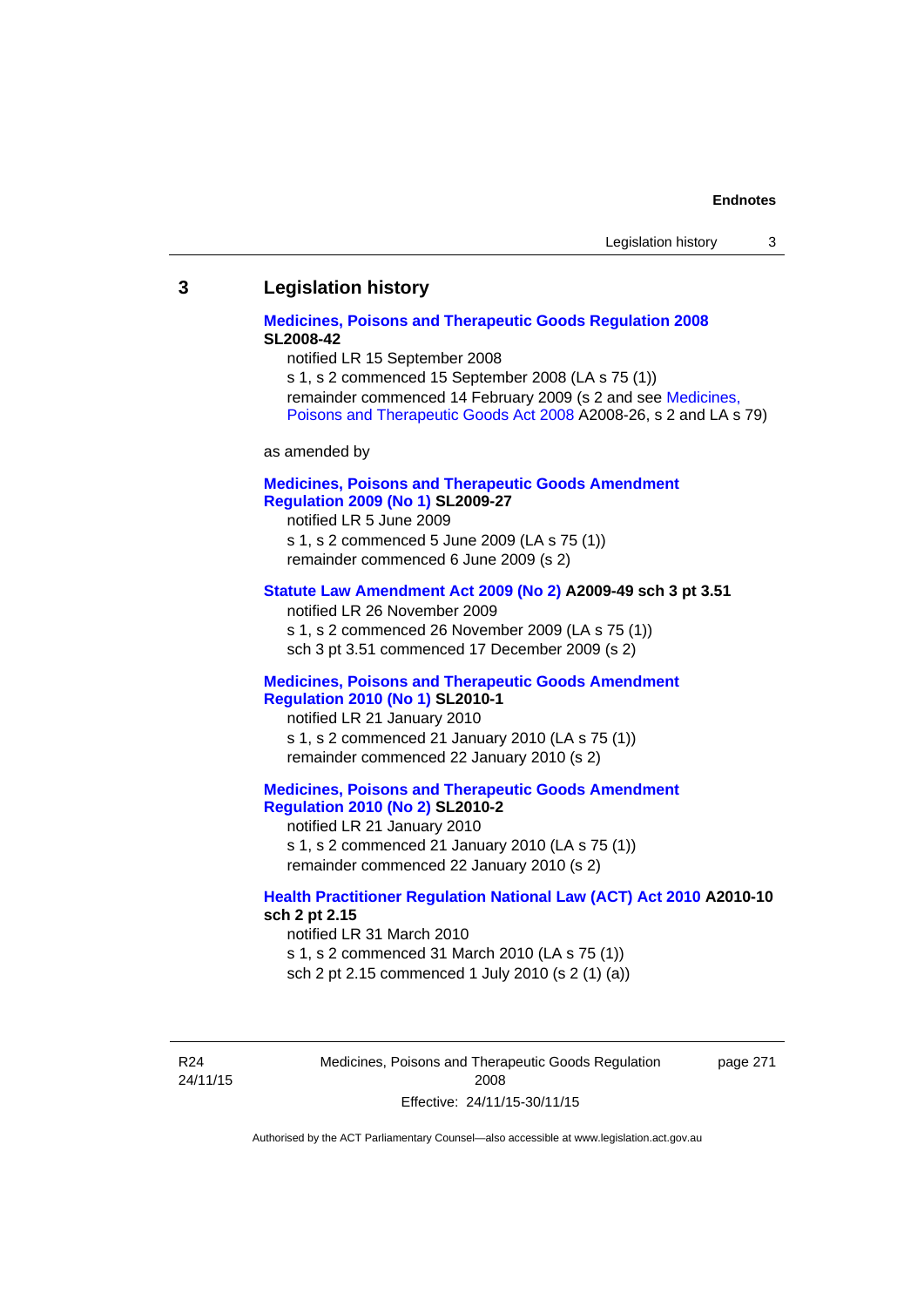| 3 | Legislation history |  |
|---|---------------------|--|
|---|---------------------|--|

## **[Medicines, Poisons and Therapeutic Goods Amendment](http://www.legislation.act.gov.au/sl/2010-16)  [Regulation 2010 \(No 3\)](http://www.legislation.act.gov.au/sl/2010-16) SL2010-16**

notified LR 10 May 2010

s 1, s 2 commenced 10 May 2010 (LA s 75 (1)) sch 1 commenced 1 July 2010 (s 2 (2) and see [Health Practitioner](http://www.legislation.act.gov.au/a/2010-10)  [Regulation National Law \(ACT\) Act 2010](http://www.legislation.act.gov.au/a/2010-10) A2010-10 s 2 (1) (a)) remainder commenced 11 May 2010 (s 2 (1))

### **[Medicines, Poisons and Therapeutic Goods Amendment](http://www.legislation.act.gov.au/sl/2010-20)  [Regulation 2010 \(No 4\)](http://www.legislation.act.gov.au/sl/2010-20) SL2010-20**

notified LR 3 June 2010 s 1, s 2 commenced 3 June 2010 (LA s 75 (1)) remainder commenced 1 July 2010 (s 2 and see [Health Practitioner](http://www.legislation.act.gov.au/a/2010-10)  [Regulation National Law \(ACT\) Act 2010](http://www.legislation.act.gov.au/a/2010-10) A2010-10 s 2 (1) (a))

### **[Liquor \(Consequential Amendments\) Act 2010](http://www.legislation.act.gov.au/a/2010-43) A2010-43 sch 1 pt 1.14**

notified LR 8 November 2010 s 1, s 2 commenced 8 November 2010 (LA s 75 (1)) sch 1 pt 1.14 commenced 1 December 2010 (s 2 (4) and see [Liquor Act 2010](http://www.legislation.act.gov.au/a/2010-35) A2010-35, s 2 (3) (as am by [A2010-43](http://www.legislation.act.gov.au/a/2010-43) amdt 1.19) and [CN2010-14](http://www.legislation.act.gov.au/cn/2010-14/default.asp))

### **[Medicines, Poisons and Therapeutic Goods Amendment](http://www.legislation.act.gov.au/sl/2010-45)  [Regulation 2010 \(No 5\)](http://www.legislation.act.gov.au/sl/2010-45) SL2010-45**

notified LR 22 November 2010 s 1, s 2 commenced 22 November 2010 (LA s 75 (1)) remainder commenced 23 November 2010 (s 2)

### **[Justice and Community Safety Legislation Amendment Act 2010](http://www.legislation.act.gov.au/a/2010-50)  [\(No 4\)](http://www.legislation.act.gov.au/a/2010-50) A2010-50 sch 1 pt 1.6**

notified LR 14 December 2010 s 1, s 2 commenced 14 December 2010 (LA s 75 (1)) sch 1 pt 1.6 commenced 21 December 2010 (s 2 (1))

### **[Statute Law Amendment Act 2011 \(No 3\)](http://www.legislation.act.gov.au/a/2011-52) A2011-52 sch 1 pt 1.5**  notified LR 28 November 2011

s 1, s 2 commenced 28 November 2011 (LA s 75 (1)) sch 1 pt 1.5 commenced 12 December 2011 (s 2)

page 272 Medicines, Poisons and Therapeutic Goods Regulation 2008 Effective: 24/11/15-30/11/15

R24 24/11/15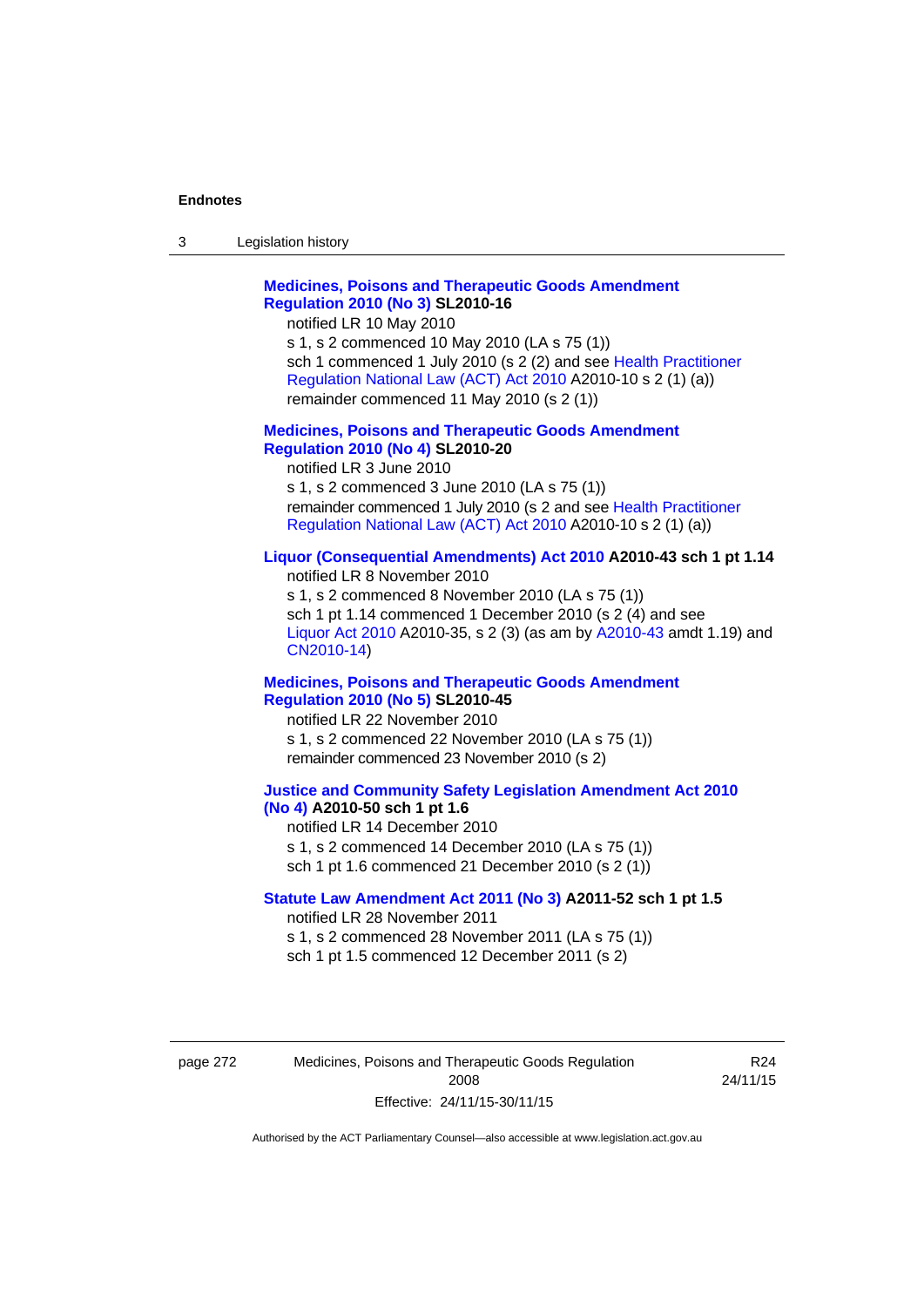| Legislation history |  |  |
|---------------------|--|--|
|---------------------|--|--|

# **[Medicines, Poisons and Therapeutic Goods Amendment](http://www.legislation.act.gov.au/sl/2012-5)  [Regulation 2012 \(No 1\)](http://www.legislation.act.gov.au/sl/2012-5) SL2012-5**  notified LR 9 February 2012 s 1, s 2 commenced 9 February 2012 (LA s 75 (1)) remainder commenced 10 February 2012 (s 2) **[Medicines, Poisons and Therapeutic Goods \(Prescribing](http://www.legislation.act.gov.au/sl/2012-34)  [Authorisation—Optometrists\) Amendment Regulation 2012 \(No 1\)](http://www.legislation.act.gov.au/sl/2012-34) SL2012-34**  notified LR 2 August 2012 s 1, s 2 commenced 2 August 2012 (LA s 75 (1)) remainder commenced 3 August 2012 (s 2) **[Medicines, Poisons and Therapeutic Goods \(Kava Exemption\)](http://www.legislation.act.gov.au/sl/2013-1/default.asp)  [Amendment Regulation 2013 \(No 1\)](http://www.legislation.act.gov.au/sl/2013-1/default.asp) SL2013-1**  notified LR 25 January 2013 s 1, s 2 commenced 25 January 2013 (LA s 75 (1)) remainder commenced 26 January 2013 (s 2) **[Medicines, Poisons and Therapeutic Goods Amendment](http://www.legislation.act.gov.au/sl/2013-24/default.asp)  [Regulation 2013 \(No 1\)](http://www.legislation.act.gov.au/sl/2013-24/default.asp) SL2013-24**  notified LR 29 August 2013 s 1, s 2 commenced 29 August 2013 (LA s 75 (1)) remainder commenced 1 September 2013 (s 2) **[Medicines, Poisons and Therapeutic Goods Amendment](http://www.legislation.act.gov.au/sl/2013-28)  [Regulation 2013 \(No 2\)](http://www.legislation.act.gov.au/sl/2013-28) SL2013-28**  notified LR 4 November 2013 s 1, s 2 commenced 4 November 2013 (LA s 75 (1)) remainder commenced 5 November 2013 (s 2) **[Statute Law Amendment Act 2013 \(No 2\)](http://www.legislation.act.gov.au/a/2013-44) A2013-44 sch 1 pt 1.3**  notified LR 11 November 2013 s 1, s 2 commenced 11 November 2013 (LA s 75 (1)) sch 1 pt 1.3 commenced 25 November 2013 (s 2)

page 273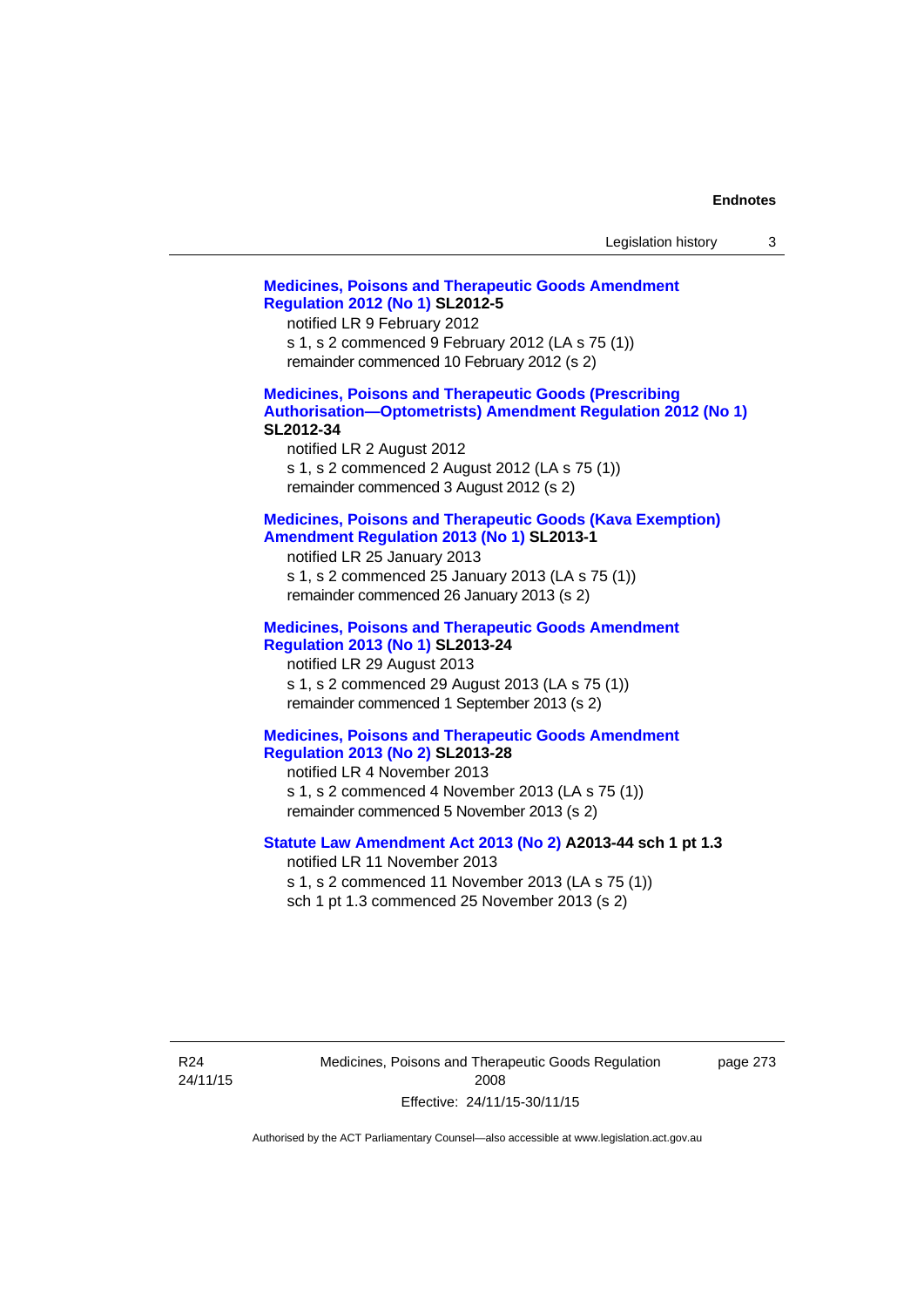| Legislation history<br>3 |  |
|--------------------------|--|
|--------------------------|--|

# **[Medicines, Poisons and Therapeutic Goods Amendment](http://www.legislation.act.gov.au/sl/2014-23)  [Regulation 2014 \(No 1\)](http://www.legislation.act.gov.au/sl/2014-23) SL2014-23**

notified LR 25 September 2014

- s 1, s 2 commenced 25 September 2014 (LA s 75 (1))
- s 11 commenced 1 October 2014 (s 2 (2))
- remainder commenced 26 September 2014 (s 2 (1))

### **[Medicines, Poisons and Therapeutic Goods Amendment](http://www.legislation.act.gov.au/sl/2014-26)  [Regulation 2014 \(No 2\)](http://www.legislation.act.gov.au/sl/2014-26) SL2014-26**

notified LR 22 October 2014 s 1, s 2 commenced 22 October 2014 (LA s 75 (1)) remainder commenced 23 October 2014 (s 2)

### **[Medicines, Poisons and Therapeutic Goods Amendment](http://www.legislation.act.gov.au/sl/2015-19)  [Regulation 2015 \(No 1\)](http://www.legislation.act.gov.au/sl/2015-19) SL2015-19**

notified LR 21 May 2015 s 1, s 2 commenced 21 May 2015 (LA s 75 (1)) s 5 commenced 21 July 2015 (s 2 (2)) remainder commenced 22 May 2015 (s 2 (1))

### **[Veterinary Surgeons Act 2015](http://www.legislation.act.gov.au/a/2015-29/default.asp) A2015-29 sch 2 pt 2.10**

notified LR 20 August 2015 s 1, s 2 commenced 20 August 2015 (LA s 75 (1)) sch 2 pt 2.10 awaiting commencement (s 2 (1)) *Note* default commencement under LA s 79: 20 February 2016

**[Mental Health Act 2015](http://www.legislation.act.gov.au/a/2015-38) A2015-38 sch 2 pt 2.4 div 2.4.11** 

notified LR 7 October 2015

s 1, s 2 commenced 7 October 2015 (LA s 75 (1)) sch 2 pt 2.4 div 2.4.11 commences 1 March 2016 (s 2 (1) and see Mental Health (Treatment and Care) Amendment Act 2014 [A2014-51,](http://www.legislation.act.gov.au/a/2014-51/default.asp) s 2 (as am by [A2015-38](http://www.legislation.act.gov.au/a/2015-38) amdt 2.54))

**[Medicines, Poisons and Therapeutic Goods Amendment](http://www.legislation.act.gov.au/sl/2015-36)  [Regulation 2015 \(No 2\)](http://www.legislation.act.gov.au/sl/2015-36) SL2015-36** 

notified LR 23 November 2015 s 1, s 2 commenced 23 November 2015 (LA s 75 (1)) remainder commenced 24 November 2015 (s 2)

page 274 Medicines, Poisons and Therapeutic Goods Regulation 2008 Effective: 24/11/15-30/11/15

R24 24/11/15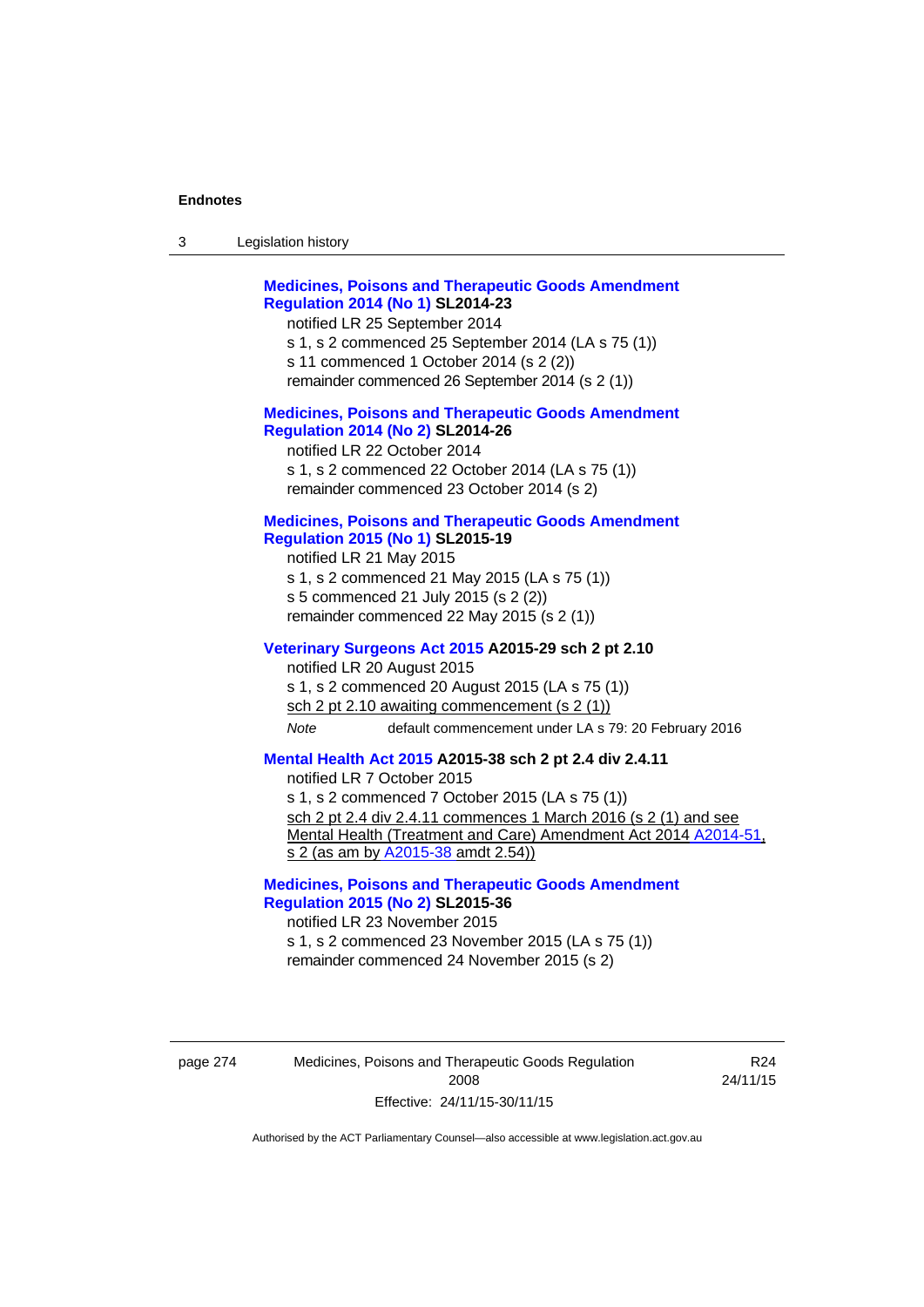### **4 Amendment history**

**Commencement**  s 2 om LA s 89 (4) **General overview of authorisations for medicines**  s 10 am [A2010-10](http://www.legislation.act.gov.au/a/2010-10) amdt 2.85 **Overview of medicines authorisations under this regulation**  s 11 am [SL2010-2](http://www.legislation.act.gov.au/sl/2010-2) s 4; pars renum R4 LA; [SL2013-28](http://www.legislation.act.gov.au/sl/2013-28) s 4; pars renum R17 LA; [SL2014-23](http://www.legislation.act.gov.au/sl/2014-23) s 11; [SL2015-19](http://www.legislation.act.gov.au/sl/2015-19) s 4 **General overview of authorisation conditions for medicines**  s 12 am [SL2012-34](http://www.legislation.act.gov.au/sl/2012-34) s 4 **Relationship with registration laws**  pt 2.2 hdg sub [A2010-10](http://www.legislation.act.gov.au/a/2010-10) amdt 2.86 **Medicines authorisations subject to Health Practitioner Regulation National Law (ACT) restrictions**  sub [A2010-10](http://www.legislation.act.gov.au/a/2010-10) amdt 2.86 **Medicines authorisations subject to Health Professionals Act restrictions**  s 21 ins [A2010-10](http://www.legislation.act.gov.au/a/2010-10) amdt 2.86 **Authorisation under sch 1 to prescribe medicines—Act, s 40 (1) (b), (2) (b) and (3) (b)**  s 30 am [SL2010-45](http://www.legislation.act.gov.au/sl/2010-45) s 4 **Authorisation conditions for prescribing medicines—Act, s 44 (1) (b) and (2) (b)**  s 31 am [SL2013-28](http://www.legislation.act.gov.au/sl/2013-28) ss 5-7; pars renum R17 LA **Particulars for prescriptions**  s 41 **am [SL2010-1](http://www.legislation.act.gov.au/sl/2010-1) s 4; [SL2010-45](http://www.legislation.act.gov.au/sl/2010-45) s 5; pars renum R8 LA;** [SL2013–28](http://www.legislation.act.gov.au/sl/2013-28) s 8; ss renum R17 LA **Standing orders for walk-in centre**   $div 3.4.3$  hdg ins  $SL2010-2$  s 5 **Authorisation of CHO to issue standing orders for supply and administration of medicines at walk-in centre—Act, s 42 (b)**  s 77 ins [SL2010-2](http://www.legislation.act.gov.au/sl/2010-2) s 5 **Particulars for CHO standing orders for supply and administration of medicines at walk-in centre**  s 78 ins [SL2010-2](http://www.legislation.act.gov.au/sl/2010-2) s 5 **Information for CHO about controlled medicines supplied on supply authorities—Act, s 31 (1) (b) and (4), def** *required information*  s 81 am SL 2015-19 s 5

R24 24/11/15 Medicines, Poisons and Therapeutic Goods Regulation 2008 Effective: 24/11/15-30/11/15

page 275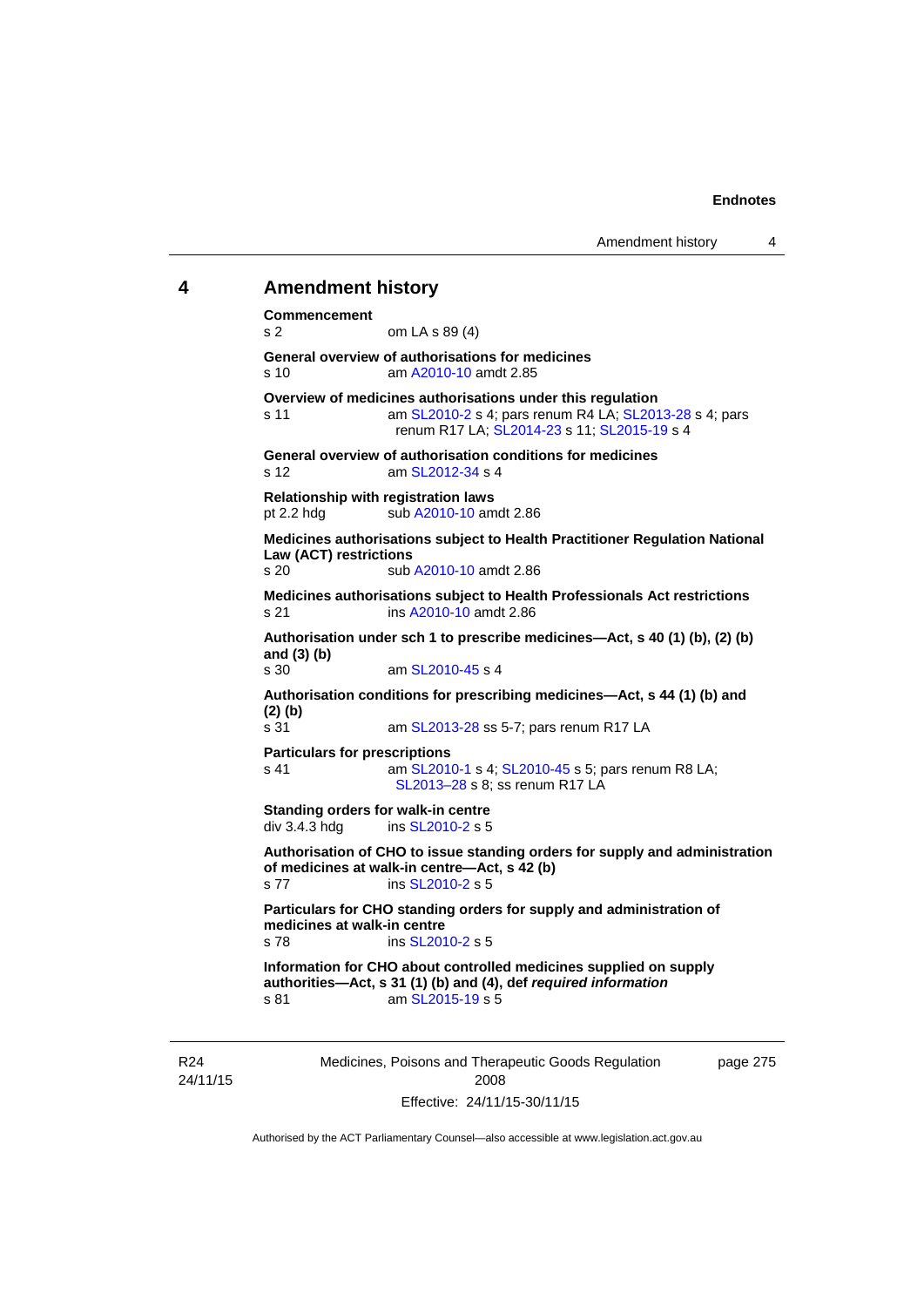| Amendment history |  |
|-------------------|--|
|                   |  |

**Overview of supply authorisations for medicines**  s 100 am [SL2013–28](http://www.legislation.act.gov.au/sl/2013-28) s 9; pars renum R17 LA **Authorisation under sch 1 to supply medicines—Act, s 26 (1) (b) and (2) (b)**  s 110 am [A2010-10](http://www.legislation.act.gov.au/a/2010-10) amdt 2.87; [A2013-44](http://www.legislation.act.gov.au/a/2013-44) amdt 1.31 **Authorisation conditions for dispensing medicines—Act, s 44 (1) (b) and (2) (b)**  s 120 am [SL2013–28](http://www.legislation.act.gov.au/sl/2013-28) s 10 **How medicines are dispensed**  s 121 am [A2010-10](http://www.legislation.act.gov.au/a/2010-10) amdt 2.88, amdt 2.89 **Labelling dispensed medicines—Act, s 60 (1) (c) (i) and (2) (c) (i)**  s 123 am [SL2010-45](http://www.legislation.act.gov.au/sl/2010-45) s 6; pars renum R8 LA **Marking dispensed prescriptions**  s 124 **am [SL2013–28](http://www.legislation.act.gov.au/sl/2013-28) s 11, s 12 Labelling medicines supplied during consultations**  s 161 **am [SL2010-45](http://www.legislation.act.gov.au/sl/2010-45) s 7; pars renum R8 LA Required information for pseudoephedrine sales records**  s 173 am [A2010-43](http://www.legislation.act.gov.au/a/2010-43) amdt 1.57 **Authorisation to supply certain medicines without prescription—continued dispensing**  pt 4.3A ins [SL2013–28](http://www.legislation.act.gov.au/sl/2013-28) s 13 **Authorisation to supply certain medicines without prescription by approved pharmacist––Act, s 185 (1) (g)**  s 255 ins [SL2013–28](http://www.legislation.act.gov.au/sl/2013-28) s 13 **Labelling certain medicines supplied without prescription by approved pharmacist––Act, s 185 (1) (j)**  s 256 ins [SL2013–28](http://www.legislation.act.gov.au/sl/2013-28) s 13 **Conditions for wholesalers supplying medicines under corresponding laws—Act, s 20 (4) (c)**  s 270 am [SL2014-23](http://www.legislation.act.gov.au/sl/2014-23) s 4, s 5 **Authorisation for self-administration etc of medicines—Act, s 37 (2) (b) and (3) (b)**  am [SL2010-45](http://www.legislation.act.gov.au/sl/2010-45) s 8 **Authorisations to deliver medicines under supply authorities—Act, s 26 (1) (b), (2) (b), s 35 (1) (b), (2) (b) and s 36 (b)**<br>s 400 **am A2010-10** amdts 2.90-2.92 am [A2010-10](http://www.legislation.act.gov.au/a/2010-10) amdts 2.90-2.92 **Authorisation conditions for medicines wholesalers licences—Act, s 44 (1) (b) and (2) (b)**  s 461 **am [SL2014-23](http://www.legislation.act.gov.au/sl/2014-23) s 6, s 7** 

page 276 Medicines, Poisons and Therapeutic Goods Regulation 2008 Effective: 24/11/15-30/11/15

R24 24/11/15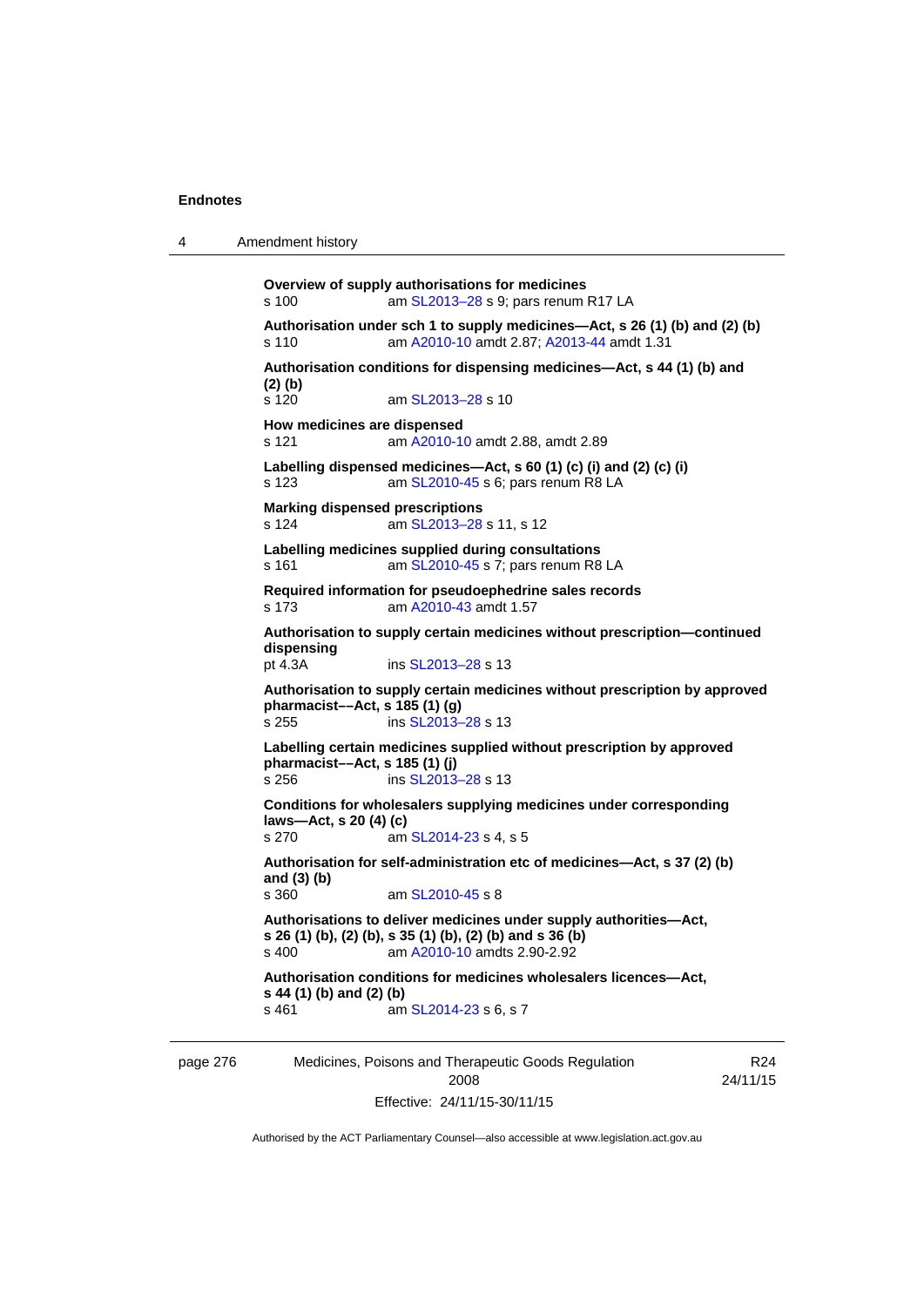```
Authorisations for endorsed health practitioners 
pt 9.6 hdg ins SL2015-19 s 6 
Authorisations for endorsed health practitioners—Act, s 20 (1) (d) s 490 \frac{\text{S L2015-19 S}}{6}SL2015-19 s 6
When pharmacy medicines and pharmacist only medicines to be supplied in 
manufacturer's packs—Act, s 59 (1) (c) (i) and (2) (c) (i) 
s 500 am A2010-10 amdt 2.93
Meaning of prescribed person—ch 11 
s 510 am SL2010-16 s 4, s 5, amdt 1.1; SL2010-45 s 9 
Storage of controlled medicines for certain health-related occupations—Act, 
s 61 (b) and (c) 
                  SL2010-16 s 6, s 7, amdt 1.1
Storage of controlled medicines by certain other prescribed people—
Act, s 61 (b) and (c) 
s 533 am SL2010-16 s 8 
Keeping of controlled medicines registers by certain people—Act, s 48 (a) 
and s 50 (1) (b) and (2) (b) 
s 540 table 540 am SL2010-16 s 9 
Keeping of controlled medicines registers by first-aid kit holders—Act, 
s 48 (a) and s 50 (1) (b) and (2) (b)<br>s 541 am SL2010-16 s
                 SL2010-16 s 10, s 11, amdt 1.1
Prescribed witnesses for administration of controlled medicines—Act, 
s 53 (a) and (b) 
                  SL2010-20 s 4
Standing interim approval to prescribe buprenorphine and methadone for 
patients of certain institutions 
SL2010-1 s 5
s 557  SL2010-1SL2014-26 s 4
Restrictions on CHO power to approve applications for approvals 
s 563 am SL2010-1 s 7; SL2014-26 s 5 
Medicines advisory committee—referred applications and review of 
unfavourable CHO decisions 
s 566 am SL2014-26 s 6 
Amendment and revocation of controlled medicines approvals 
s 567 am SL2014-26 s 7 
Application for review of amendment and revocation on CHO initiative 
s 568 am SL2014-26 s 8
```
R24 24/11/15 Medicines, Poisons and Therapeutic Goods Regulation 2008 Effective: 24/11/15-30/11/15

page 277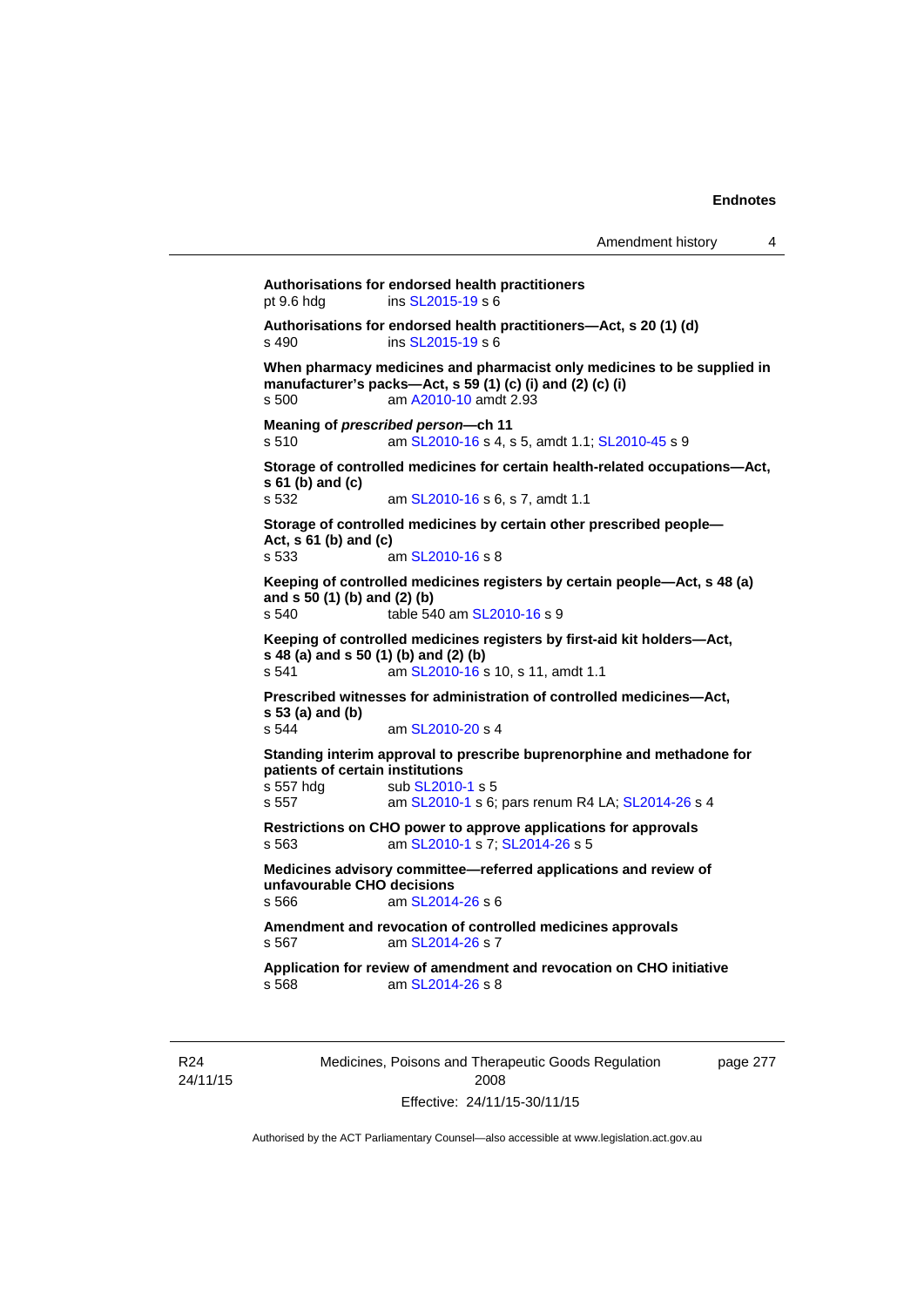| 4 | Amendment history |
|---|-------------------|
|---|-------------------|

**Medicines advisory committee—review of amendment or revocation on CHO initiative**  s 569 am [SL2014-26](http://www.legislation.act.gov.au/sl/2014-26) s 9 **Conditional controlled medicines approvals**  s 570 am [SL2014-26](http://www.legislation.act.gov.au/sl/2014-26) s 10 **Medicines advisory committee—recommendations to CHO**  s 573 hdg sub [SL2014-26](http://www.legislation.act.gov.au/sl/2014-26) s 11 s 573 **am [SL2014-26](http://www.legislation.act.gov.au/sl/2014-26) s 12, s 13 Guidelines for CHO decisions on applications**  s 574 sub [SL2014-26](http://www.legislation.act.gov.au/sl/2014-26) s 14 **Medicines advisory committee—review of CHO decisions to refuse endorsements to treat drug-dependency**  s 584 **am [SL2014-26](http://www.legislation.act.gov.au/sl/2014-26) s 15 First-aid kit licences**  pt 14.3 hdg note am [A2010-10](http://www.legislation.act.gov.au/a/2010-10) amdt 2.104 **Additional information for first-aid kit licences—Act, s 88 (1) (k)**  s 612 am [A2009-49](http://www.legislation.act.gov.au/a/2009-49) amdt 3.121 **Medicines advisory committee—membership**  s 635 am [SL2014-26](http://www.legislation.act.gov.au/sl/2014-26) ss 16-19; ss and pars renum R21 LA **Medicines advisory committee—quorum**  s 640 am [SL2014-26](http://www.legislation.act.gov.au/sl/2014-26) s 20 **Medicines advisory committee—disclosure of interests by members**  s 643 am [SL2014-26](http://www.legislation.act.gov.au/sl/2014-26) s 21, s 22 **Medicines advisory committee—ending appointments**  s 644 am [A2011-52](http://www.legislation.act.gov.au/a/2011-52) amdt 1.8; [SL2014-26](http://www.legislation.act.gov.au/sl/2014-26) s 23; pars renum R21 LA **Advertising controlled medicines—Act, s 66 (3) (b)**  s 650 am [SL2014-23](http://www.legislation.act.gov.au/sl/2014-23) s 8 **Manufacture, supply and use of paints for toys—Act, s 72 (b)**  s 752 am [SL2013–28](http://www.legislation.act.gov.au/sl/2013-28) s 14, s 15 **Meaning of** *reviewable decision—***ch 23**  s 850 am [SL2009-27](http://www.legislation.act.gov.au/sl/2009-27) s 4 **Reviewable decision notices**  sub [SL2009-27](http://www.legislation.act.gov.au/sl/2009-27) s 5 **Applications for review**  s 852 sub [SL2009-27](http://www.legislation.act.gov.au/sl/2009-27) s 5

page 278 Medicines, Poisons and Therapeutic Goods Regulation 2008 Effective: 24/11/15-30/11/15

R24 24/11/15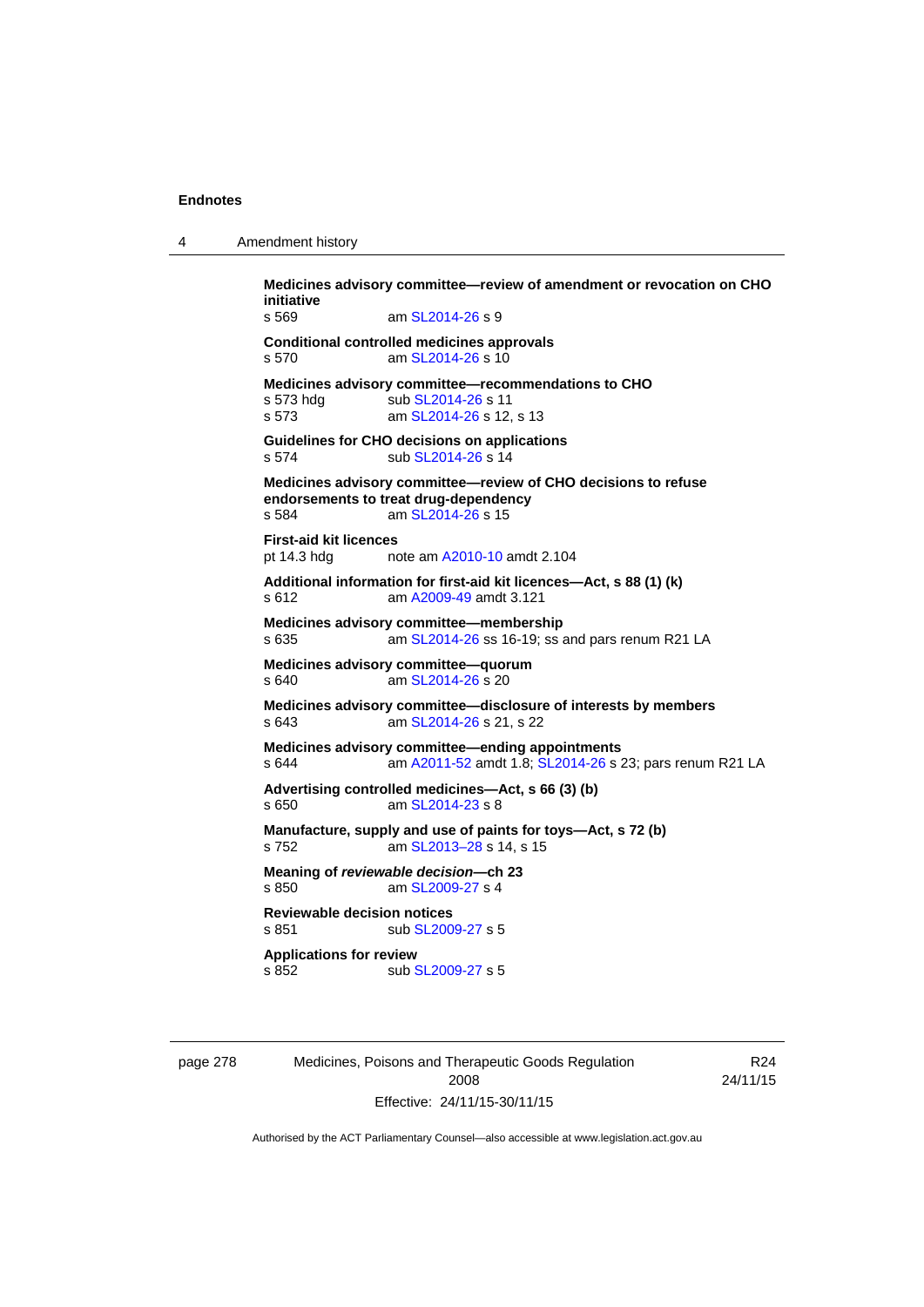**Other authorisations for public employees—Act, s 20 (1) (a), (2) (a) and s 74 (1) (b)**  s 861 am [SL2010-45](http://www.legislation.act.gov.au/sl/2010-45) s 10 **Displacement of Legislation Act, s 47 (6)**  s 863 am [SL2012-34](http://www.legislation.act.gov.au/sl/2012-34) s 5, s 6 sub [SL2013–28](http://www.legislation.act.gov.au/sl/2013-28) s 16 am [SL2014-23](http://www.legislation.act.gov.au/sl/2014-23) s 9, s 10; pars renum R19 LA; [SL2015-19](http://www.legislation.act.gov.au/sl/2015-19) s 7; pars renum R22 LA **Exemption of piper methysticum (kava)—Act, s 190 (1) (a)**  s 864 om LA s 89 (3) ins [SL2012-5](http://www.legislation.act.gov.au/sl/2012-5) s 4 exp 12 February 2012 (s 864 (3)) ins [SL2013-1](http://www.legislation.act.gov.au/sl/2013-1/default.asp) s 4 **Transitional**  exp 31 March 2010 (s 1008) **Definitions—ch 30**  s 1000 exp 31 March 2010 (s 1008) def *DODA* exp 31 March 2010 (s 1008) def *PADA* exp 31 March 2010 (s 1008) **DODA wholesaler's licences—Act, s 520 (2)**  s 1001 exp 31 March 2010 (s 1008) **Poisons Act licences—Act, s 520 (2)**  s 1002 exp 31 March 2010 (s 1008) **PADA licences—Act, s 520 (2)**  s 1003 exp 31 March 2010 (s 1008) **DODA authorisations—Act, s 522 (2)**  s 1004 exp 31 March 2010 (s 1008) **PADA authorisations—Act, s 522 (2)**  s 1005 exp 31 March 2010 (s 1008) **Public Health (Prohibited Drugs) Act authorisations—Act, s 522 (2)** s 1006 exp 31 March 2010 (s 1008) exp 31 March 2010 (s 1008) **DODA approvals to prescribe drugs of dependence—Act, s 531 (2)**  s 1007 exp 31 March 2010 (s 1008) **Expiry—ch 30**  exp 31 March 2010 (s 1008) **Modification of Act**  ch 31 hdg ins [SL2009-27](http://www.legislation.act.gov.au/sl/2009-27) s 6 om [A2010-50](http://www.legislation.act.gov.au/a/2010-50) amdt 1.13

R24 24/11/15 Medicines, Poisons and Therapeutic Goods Regulation 2008 Effective: 24/11/15-30/11/15

page 279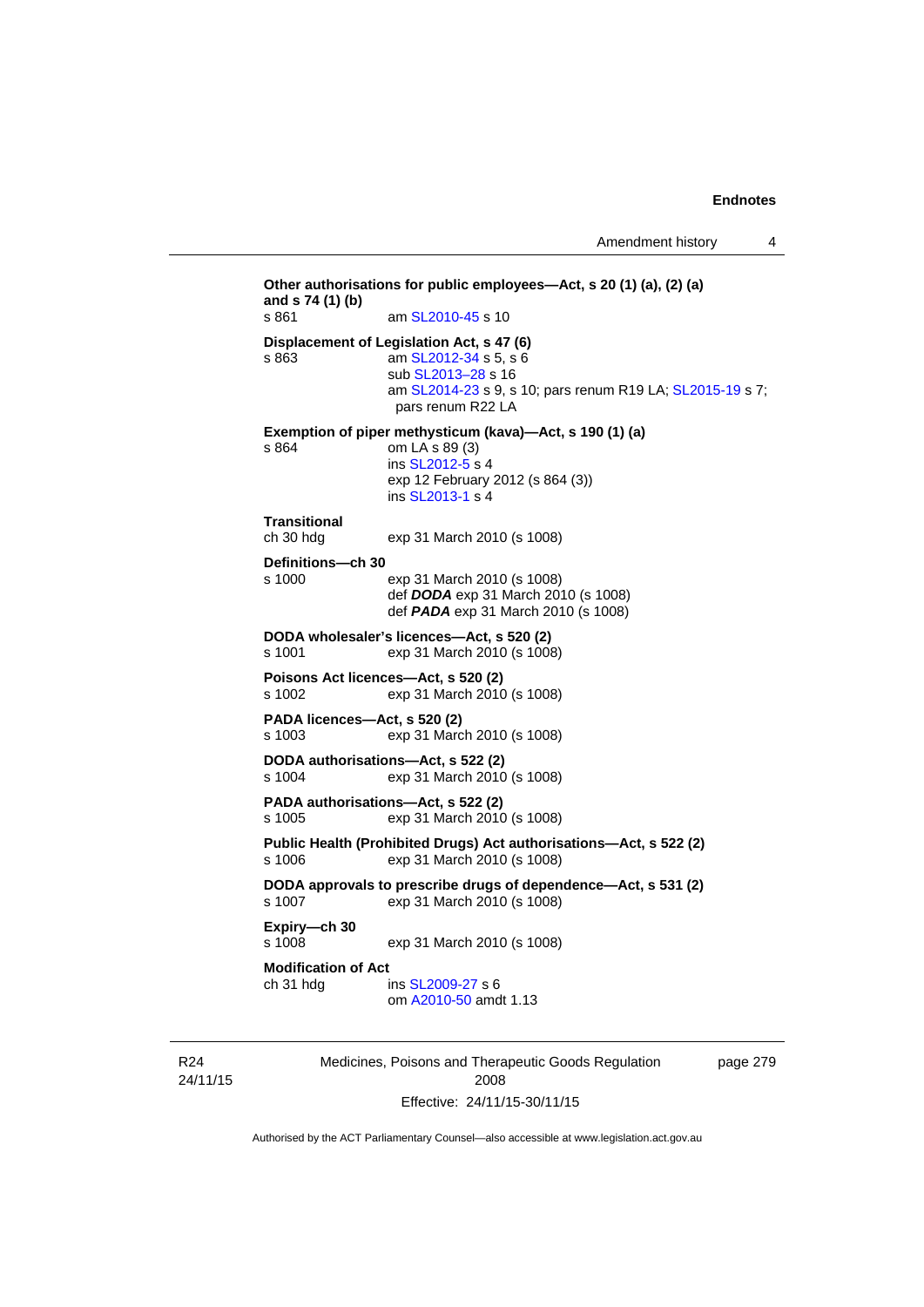4 Amendment history

**Modification of Act, ch 14—Act, s 501 (2)**  s 1100 ins [SL2009-27](http://www.legislation.act.gov.au/sl/2009-27) s 6 om [A2010-50](http://www.legislation.act.gov.au/a/2010-50) amdt 1.13 **Expiry—ch 31**  s 1110 **ins [SL2009-27](http://www.legislation.act.gov.au/sl/2009-27) s 6**  om [A2010-50](http://www.legislation.act.gov.au/a/2010-50) amdt 1.13 **Dentists, dental hygienists, dental therapists and oral health therapists**  sch 1 pt 1.2 hdg  $\frac{1}{2}$  sub [SL2015-36](http://www.legislation.act.gov.au/sl/2015-36) s 4<br>sch 1 pt 1.2 am A2010-10 amdt am [A2010-10](http://www.legislation.act.gov.au/a/2010-10) amdt 2.104; [SL2015-36](http://www.legislation.act.gov.au/sl/2015-36) s 5, s 6 **Doctors** sch 1 pt 1.3 am [A2010-10](http://www.legislation.act.gov.au/a/2010-10) amdt 2.104 **Health practitioners and health professionals at institutions**  sch 1 pt 1.4 sub [A2010-10](http://www.legislation.act.gov.au/a/2010-10) amdt 2.94 **Midwives**<br>sch 1 pt 1.5 am [A2010-10](http://www.legislation.act.gov.au/a/2010-10) amdt 2.104; [SL2010-45](http://www.legislation.act.gov.au/sl/2010-45) s 11 **Nurses**  sch 1 pt 1.6 am [SL2010-16](http://www.legislation.act.gov.au/sl/2010-16) s 12; [A2010-10](http://www.legislation.act.gov.au/a/2010-10) amdt 2.104; [SL2010-20](http://www.legislation.act.gov.au/sl/2010-20) s 5; items renum R7 LA **Opioid dependency treatment centres operated by Territory**<br>sch 1 pt 1.7 am A2010-10 amdt 2.104 am [A2010-10](http://www.legislation.act.gov.au/a/2010-10) amdt 2.104 **Optometrists**  sch 1 pt 1.8 am [A2010-10](http://www.legislation.act.gov.au/a/2010-10) amdt 2.95; [SL2012-34](http://www.legislation.act.gov.au/sl/2012-34) s 7; [SL2015-19](http://www.legislation.act.gov.au/sl/2015-19) s 8 **Residential care facilities**  sch 1 pt 1.11 am [A2010-10](http://www.legislation.act.gov.au/a/2010-10) amdt 2.104 **Optometry medicines**  sch 2 am [A2010-10](http://www.legislation.act.gov.au/a/2010-10) amdt 2.96 om [SL2012-34](http://www.legislation.act.gov.au/sl/2012-34) s 8 **Designated appendix D medicines—standing approvals**  sch 3 am [SL2010-45](http://www.legislation.act.gov.au/sl/2010-45) s 12; [SL2013-24](http://www.legislation.act.gov.au/sl/2013-24/default.asp) s 4, s 5; [SL2014-23](http://www.legislation.act.gov.au/sl/2014-23/default.asp) s 11 **Health Professionals Regulation 2004**<br>sch 6 om LA s 89 (3) om  $LA$  s 89 (3) **Modification—Crimes Act 1900**  sch 10 ins [SL2009-27](http://www.legislation.act.gov.au/sl/2009-27) s 7 om [A2010-50](http://www.legislation.act.gov.au/a/2010-50) amdt 1.14

page 280 Medicines, Poisons and Therapeutic Goods Regulation 2008 Effective: 24/11/15-30/11/15

R24 24/11/15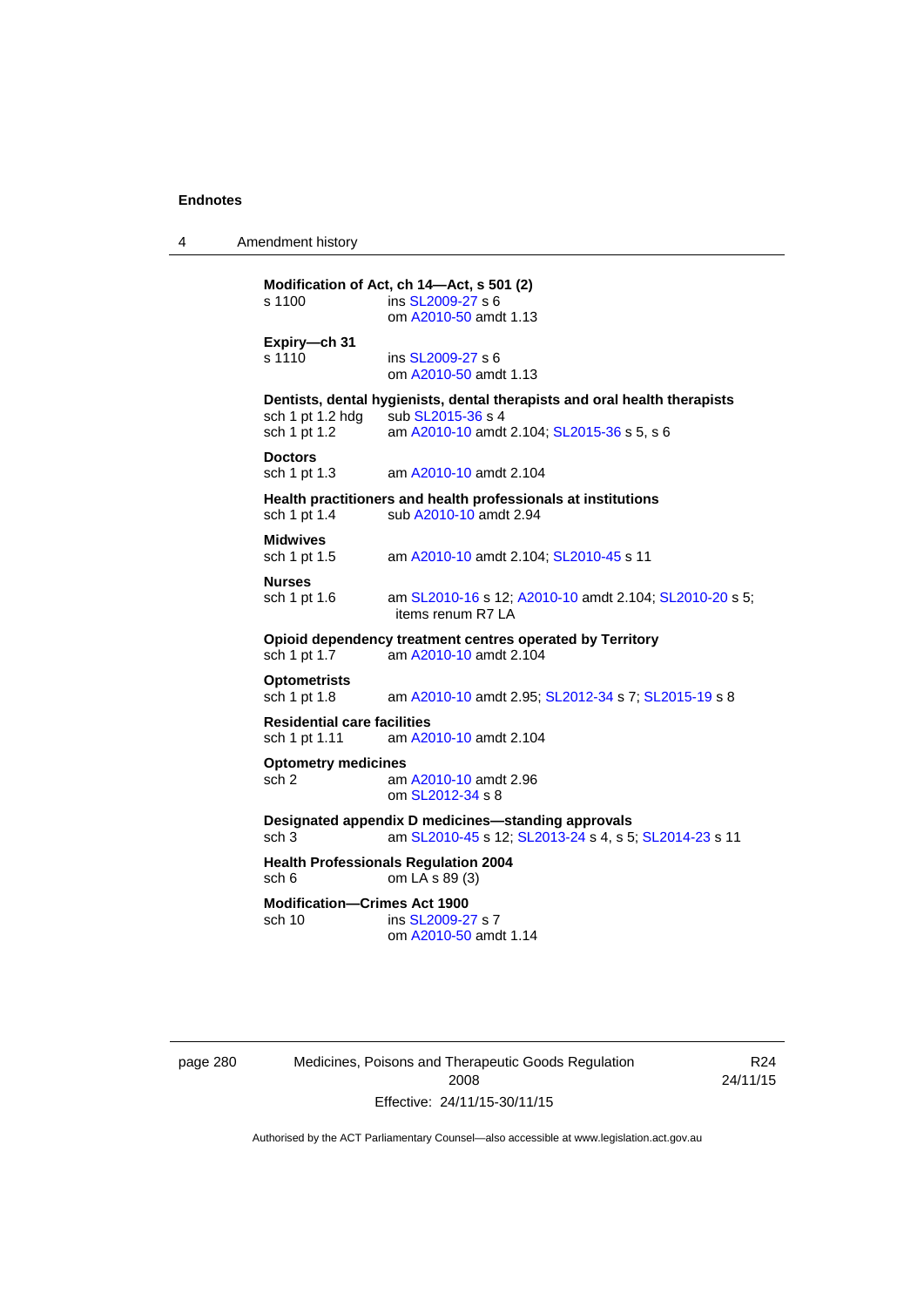|                   | Amendment history                                                            | 4 |
|-------------------|------------------------------------------------------------------------------|---|
| <b>Dictionary</b> |                                                                              |   |
| dict              | am SL2009-27 s 8; A2009-49 amdt 3.122; A2010-10                              |   |
|                   | amdt 2.97, amdt 2.98; SL2013-28 s 17                                         |   |
|                   | def approved pharmacist ins SL2013-28 s 18                                   |   |
|                   | def Australian code of good wholesaling practice for                         |   |
|                   | medicines in schedules 2, 3, 4 and 8 ins SL2014-23 s 12                      |   |
|                   | def Australian code of good wholesaling practice for                         |   |
|                   | therapeutic goods for human use om SL2014-23 s 13                            |   |
|                   | def <i>authorised midwife</i> ins SL2010-45 s 13                             |   |
|                   | def chief pharmacist reloc from Medicines, Poisons and                       |   |
|                   | Therapeutic Goods Act 2008 dict by A2013-44 amdt 3.110                       |   |
|                   | def continued dispensing determination ins SL2013-28                         |   |
|                   | s 18                                                                         |   |
|                   | def drug-dependent person reloc from Medicines, Poisons                      |   |
|                   | and Therapeutic Goods Act 2008 dict by A2013-44                              |   |
|                   | amdt 3.112                                                                   |   |
|                   | def eligible midwife ins SL2010-45 s 13                                      |   |
|                   | def enrolled nurse om SL2010-20 s 6                                          |   |
|                   | def enrolled nurse (medications) sub A2010-10 amdt 2.99                      |   |
|                   | om SL2010-20 s 7                                                             |   |
|                   | def health profession sub A2010-10 amdt 2.100                                |   |
|                   | def <i>intern</i> sub A2010-10 amdt 2.101                                    |   |
|                   | def medicines Australia code of conduct am SL2014-23                         |   |
|                   | s 14                                                                         |   |
|                   | def national list ins SL2012-34 s 9                                          |   |
|                   | om SL2015-19 s 9                                                             |   |
|                   | def national residential medication chart prescription ins<br>SL2013-28 s 18 |   |
|                   |                                                                              |   |
|                   | def nurse practitioner ins SL2010-16 s 13<br>am SL2010-16 amdt 1.1           |   |
|                   | def Optometry endorsement scheduled medicines                                |   |
|                   | registration standard ins SL2012-34 s 9; SL2014-23 s 15                      |   |
|                   | om SL2015-19 s 9                                                             |   |
|                   | def <i>pharmaceutical benefit</i> ins SL2013-28 s 18                         |   |
|                   | def <i>pharmaceutical benefits scheme</i> ins SL2010-45 s 13                 |   |
|                   | def specialist sub A2010-10 amdt 2.102                                       |   |
|                   | def specialist area sub A2010-10 amdt 2.102                                  |   |
|                   | def <i>trainee</i> am A2010-10 amdt 2.103                                    |   |
|                   | def walk-in centre ins SL2010-2 s 6                                          |   |

R24 24/11/15 **Dictionary** 

Medicines, Poisons and Therapeutic Goods Regulation 2008 Effective: 24/11/15-30/11/15

page 281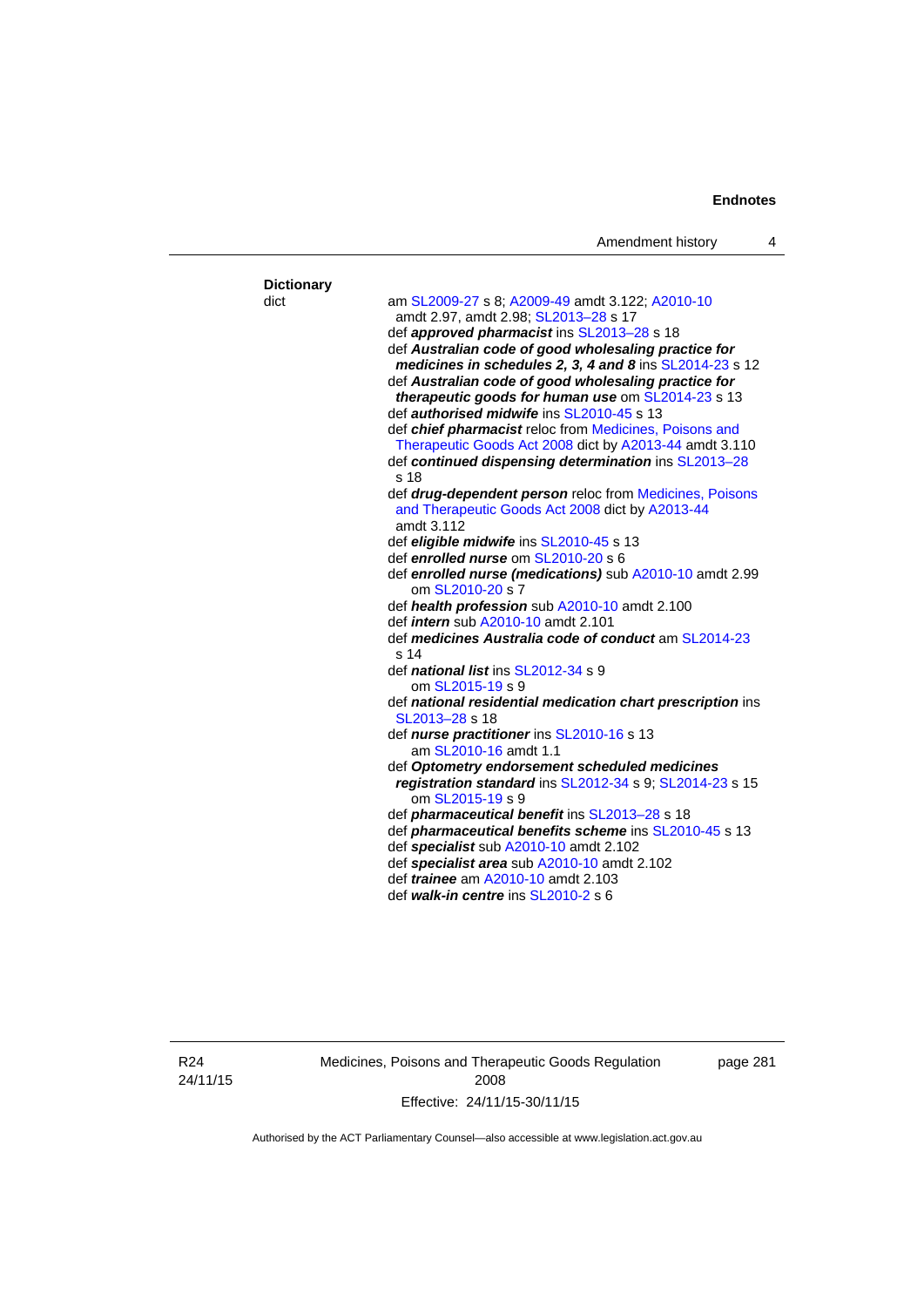5 Earlier republications

# **5 Earlier republications**

Some earlier republications were not numbered. The number in column 1 refers to the publication order.

Since 12 September 2001 every authorised republication has been published in electronic pdf format on the ACT legislation register. A selection of authorised republications have also been published in printed format. These republications are marked with an asterisk (\*) in column 1. Electronic and printed versions of an authorised republication are identical.

| <b>Republication</b><br>No and date | <b>Effective</b>            | Last<br>amendment<br>made by | <b>Republication</b><br>for                              |
|-------------------------------------|-----------------------------|------------------------------|----------------------------------------------------------|
| R <sub>1</sub><br>14 Feb 2009       | 14 Feb 2009-<br>5 June 2009 | not amended                  | new regulation                                           |
| R <sub>2</sub>                      | 6 June 2009-                | SL2009-27                    | amendments by                                            |
| 6 June 2009                         | 16 Dec 2009                 |                              | SL2009-27                                                |
| R <sub>3</sub>                      | 17 Dec 2009-                | A2009-49                     | amendments by                                            |
| 17 Dec 2009                         | 21 Jan 2010                 |                              | A2009-49                                                 |
| R <sub>4</sub><br>22 Jan 2010       | 22 Jan 2010-<br>31 Mar 2010 | SL2010-2                     | amendments by<br>SL2010-1 and<br>SL2010-2                |
| R <sub>5</sub><br>1 Apr 2010        | 1 Apr 2010-<br>10 May 2010  | A2010-10                     | commenced expiry                                         |
| R <sub>6</sub>                      | 11 May 2010-                | SL2010-16                    | amendments by                                            |
| 11 May 2010                         | 30 June 2010                |                              | SL2010-16                                                |
| R7<br>1 July 2010                   | 1 July 2010-<br>22 Nov 2010 | SL2010-20                    | amendments by<br>A2010-10,<br>SL2010-16 and<br>SL2010-20 |
| R <sub>8</sub>                      | 23 Nov 2010-                | SL2010-45                    | amendments by                                            |
| 23 Nov 2010                         | 30 Nov 2010                 |                              | SL2010-45                                                |
| R <sub>9</sub>                      | 1 Dec 2010-                 | SL2010-45                    | amendments by                                            |
| 1 Dec 2010                          | 20 Dec 2010                 |                              | A2010-43                                                 |
| R <sub>10</sub>                     | 21 Dec 2010-                | A2010-50                     | amendments by                                            |
| 21 Dec 2010                         | 11 Dec 2011                 |                              | A2010-50                                                 |
| R <sub>11</sub>                     | 12 Dec 2011-                | A2011-52                     | amendments by                                            |
| 12 Dec 2011                         | 9 Feb 2012                  |                              | A2011-52                                                 |
|                                     |                             |                              |                                                          |

page 282 Medicines, Poisons and Therapeutic Goods Regulation 2008 Effective: 24/11/15-30/11/15

R24 24/11/15